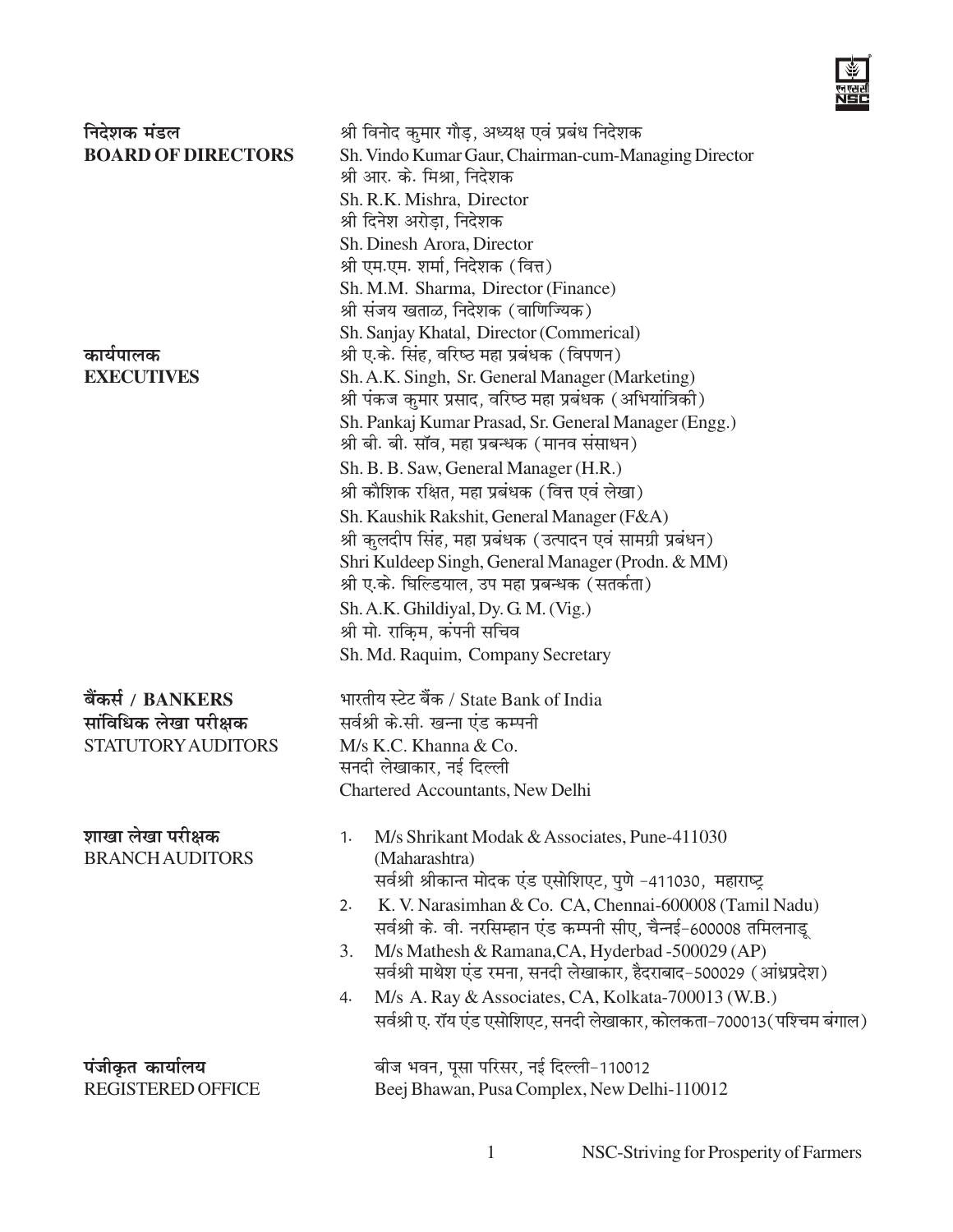

#### **Addresses of Regional Managers**

1. श्री ए. ब्रिट् कृषि विज्ञान विश्वविद्यालय परिसर हैब्बल, बैंगलुरु-560024 (कर्नाटक) Sh. A. Brittoo University of Agril. Sciences Campus Hebbal, Bengaluru- 5600024 (Karnataka) Ph: 080-23415816, 23416824, 23410159 2. श्री प्रेम चंद 48-49, सेक्टर-बी, औद्योगिक क्षेत्र, गोविन्दपुरा भोपाल-462023 (मध्य प्रदेश) Sh. Prem Chand 48-49, Sector-B, Industrial Area, Govind Pura Bhopal - 462023 (Madhya Pradesh) Ph: 0755-2580271, 2787122 3. व्हॉॅं. पकंज कुमार त्यागी प्लॉट नं. 388, इंडस्ट्रीयल एरिया फेस-IX एस.ए.एस नगर, मोहाली, 160062 (पंजाब) Dr. Pankaj Kumar Tyagi Plot No.388, Industrial Area, Phase IX, SAS Nagar, Mohali 160062 (Punjab) Ph: 0712-2215388, 2215388 4. श्री एम. अहमद रज़ा, 22-सी, सिडको (उत्तर) औद्योगिक क्षेत्र, नजदीक टेलीफोन एक्सचेंज, अम्बातुर, चैन्नई-600098 (तमिलनाडू) Sh. M. Ahmed Raza 22-C, SIDCO (N), Industrial Estate, Near Telephone Exchange Amatur, Chennia-600098 (Tamil Nadu) Ph: 044-26242363, 26256192 5. श्री के.सी. शर्मा चौमु हाऊस (तबेला), सरदार पटेल मार्ग, सी स्कीम, जयपुर-302001 (राजस्थान) Sh. K. C. Sharma Chomu House (Tabela) Sardar Patel Marg, C-Scheme Jaipur-302001 (Rajasthan) Ph: 0141-2376760, 2365947

6. श्री पी. के. पटनायक सेक्टर-IV एवं V, ब्लॉक ए.क्यु. प्लॉट नं. 12, सॉल्अ लेक सिटी, कोलकाता-700 091 (पश्चिम बंगाल) Sh. P.K. Pattnaik Sector-IV & V, Block-AQ Plot No-12 Salt lake City, Kolkata - 700091 (West Bengal) Ph: 033-23671077, 23671074 7. श्री मुस्तानसिर 65, पान दरीबा लखनऊ - 226004 (उत्तर प्रदेश) Sh. Mustan Sir 65, Pan Dariba. Lucknow - 226004 (Uttar Pradesh) Ph: 0522-2450319, 2453847 8. श्री आर. के. राम शेखपुरा, राजा बाजार पटना-800014 (बिहार) Sh. R.K. Ram Sheikhpura Raja Bazar Patna-800014 (Bihar) Ph: 0612-2287744, 2280200 9. श्री आर. के. माथुर 681-690, मार्किट यार्ड, गुलटेकड़ी पुणे-411037 (महाराष्ट्) Sh. R.K. Mathur 681-690, Market Yard Gultekdi, PUNE-411037 (Maharashtra) Ph: 020-24264587, 24266584 10. श्री राधे श्याम 17-11, तुकाराम गेट, लालगुड़ा, सिकन्दराबाद - 500017 (आंध्र प्रदेश) Sh. Radhey Shyam 17-11, Tukaram Gate, North Lalaguda Secundarbad-500017 (Andhra pradesh) Ph: 040-27731152, 27730635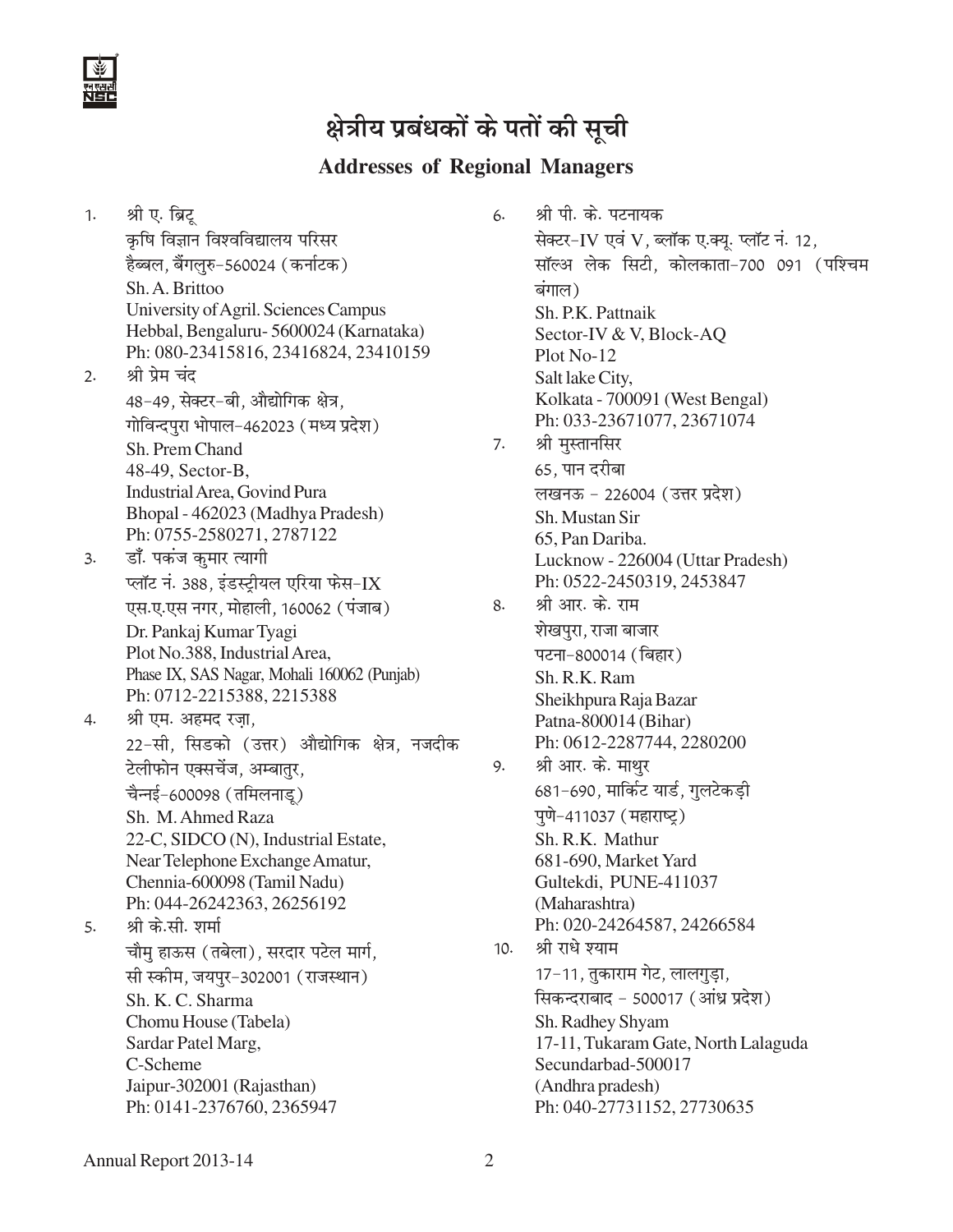

 $\overline{\phantom{a}}$ 

# **विषय सूची CONTENTS**

|                                                        | पृष्ठ संख्य |
|--------------------------------------------------------|-------------|
| सूचना                                                  | 91          |
| Notice                                                 | 4           |
| अध्यक्ष का अभिभाषण                                     | 95          |
| Chairman Speech                                        | 8           |
| निदेशकों की रिपोर्ट                                    | 99          |
| Directors' Report                                      | 13          |
| भारत के नियंत्रक एवं महालेखा परीक्षक की टिप्पणियां     | 118         |
| Comments of the Comptroller & Auditor General of India | 35          |
| लेखा परीक्षकों की रिपोर्ट                              | 120         |
| <b>Aduitors' Report</b>                                | 37          |
| निदेशकों की रिपोर्ट की संयोजनी                         | 129         |
| Addendum to the Director's Report                      | 47          |
| तुलन पत्र                                              | 133         |
| <b>Balance Sheet</b>                                   | 52          |
| लाभ-हानि खाते की विवरणिका                              | 134         |
| Statement of Profit & Loss Account                     | 53          |
| वित्तीय विवरणी की टिप्पणियां                           | 135         |
| Notes on financial Statement                           | 54          |
| नकदी प्रवाह विवरण                                      | 168         |
| <b>Cash Flow Statement</b>                             | 89          |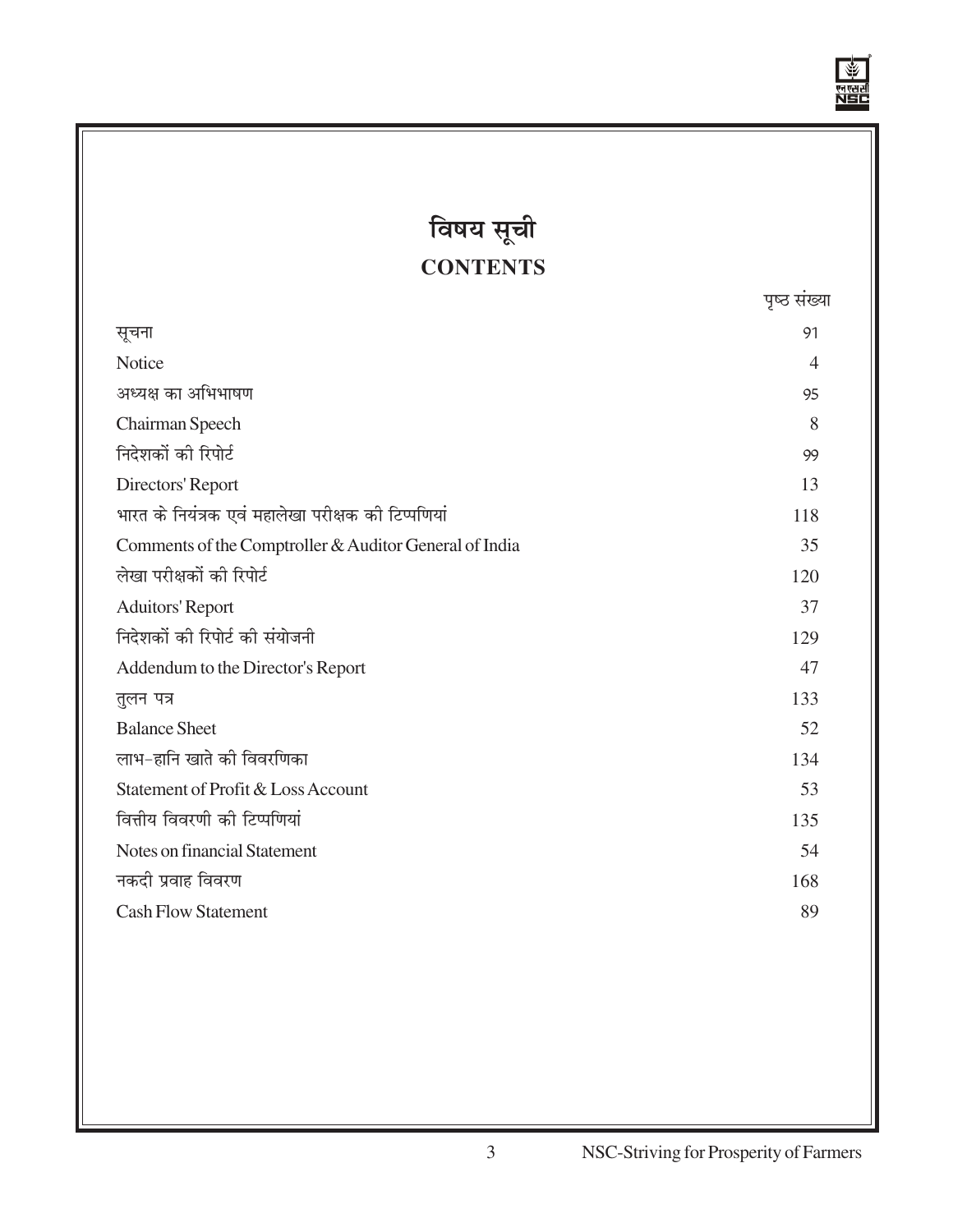

# NATIONAL SEEDS CORPORATION LIMITED

(A Government of India Undertaking-

**Miniratna** Company)

**(CIN: U74899DL1963PLC003913)**

"An ISO 9001:2008 & 14001:2004 Company"

BEEJ BHAWAN, PUSA COMPLEX

NEW DELHI-110 012 (INDIA)

Website: www.indiaseeds.com

PHONES : 25842383, 25846272, 25842692, 25846295

e-mail – nsc@indiaseeds.com/mraquim@rediffmail.com

No. 1(51)/2014-CS/NSC Dated: the 19 Sept., 2014

# " N O T I C E"

NOTICE IS HEREBY GIVEN THAT the 51st Annual General Meeting of the Members of National Seeds Corporation Limited will be held on 26.09.2014 at 10.00 AM at Registered Office of National Seeds Corporation Limited, (NSC) Beej Bhavan, Pusa Complex, New Delhi-110012 to transact the following business:-

#### ORDINARY BUSINESS:

To consider and if thought fit to pass, the following resolutions as Ordinary Resolutions:-

1. "RESOLVED THAT Audited statement of Profit & Loss for the year ended 31st March, 2014 and the Balance Sheet as at that date, together with the Reports of the Board of Directors and the Auditors thereon be and the same are hereby adopted".

2. "RESOLVED THAT a dividend @ 20% of the Paid up Equity Share Capital on prorata basis for the Financial Year 2013-14 be and is hereby declared."

3. "RESOLVED THAT in view of representations of Branch Auditors and Statutory Auditors of NSC for increase in their remuneration from the financial year 2013-2014 and recommendations of the Board of Directors at their 255th Meeting held on 31.07.2014 and pursuant to the provisions of Section 224(8)(aa) and other applicable provisions, if any, of the Companies Act, 1956/ Section 142 of the Companies Act, 2013, the approval of the Company be and is hereby accorded for increase in the existing remuneration by 40% plus usual TA/DA in accordance with the Rules of the Corporation for the Financial Year 2013-14 and 2014-15, as per details below:-

- i) Statutory Auditors from existing Rs. 1.50 lakhs to Rs. 2.10 lakhs;
- ii) Branch Auditors of Regional Office, Bengaluru from Rs. 20,000/- to Rs. 28,000/- ;
- iii) Branch Auditor Regional office, Hyderabad from Rs. 20,000/- to Rs. 28,000/- ;
- iv) Branch Auditor Regional Office, Pune from Rs. 20,000/- to Rs. 28,000/- ;
- v) Branch Auditor Regional Office, Kolkata from Rs. 20,000/ to Rs.28,000/- ;
- vi) Branch Auditor Regional office, Patna from Rs. 20,000/ to Rs.28,000/-;
- vii) Branch Auditor Regional Office, Chennai from Rs. 20,000/- to Rs.28,000/- ;
- viii) Branch Auditor Regional Office, Chandigarh from Rs. 25,000/- to Rs. 35,000/-;

Annual Report 2013-14 4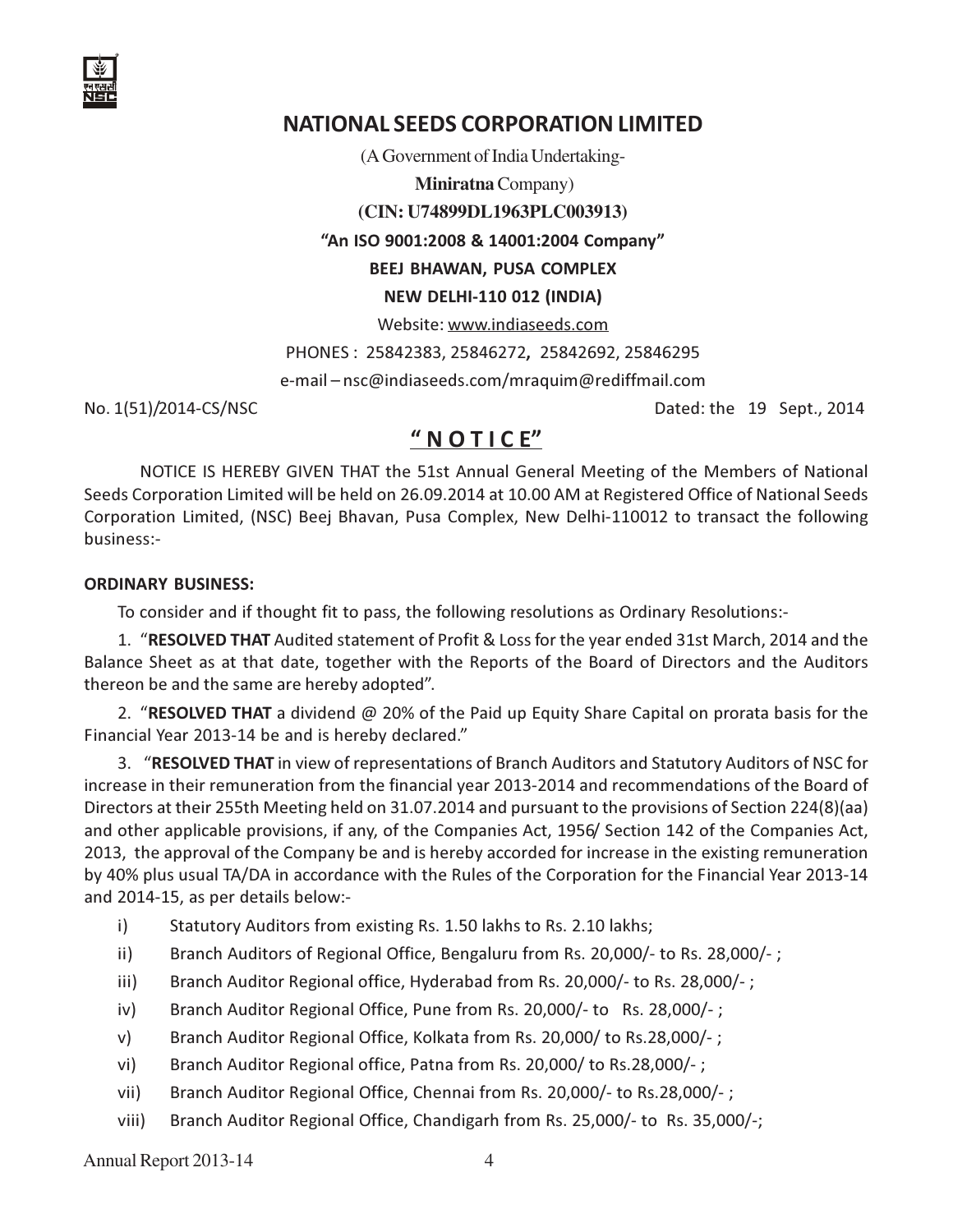- 
- ix) Branch Auditor Regional Office, Lucknow from Rs. 25,000/- to Rs.35,000/- ;
- x) Branch Auditor Regional Office, Bhopal from Rs. 25,000/ to Rs.35,000/-;
- xi) Branch Auditor Regional Office, Jaipur from Rs. 25,000/- to Rs.35,000/-

Total financial implications of the increase will be Rs 1.48 lakhs per annum."

#### SPECIAL BUSINESS:

4. "RESOLVED THAT the Audited Statement of Profit and Loss for the year ended 31st March, 2014 and the Balance Sheet as at that date together with the Reports of Auditors and Directors of erstwhile State Farms Corporation of India Limited (SFCI) thereon be and the same are hereby adopted."

5. "RESOLVED THAT a dividend @ 7.50 % of the paid up Equity Share Capital for the Financial Year 2013-14 be and is hereby declared on behalf of erstwhile SFCI."

6. "RESOLVED THAT in view of representations of Statutory Auditors and Tax Auditors of the erstwhile SFCI for increase in their remuneration for the financial year 2013-2014 and recommendations of the Board of Directors of NSC at their 255th Meeting held on 31.07.2014 and pursuant to the provisions of Section 224(8) (aa) and other applicable provisions, if any, of the Companies Act, 1956/ Section 142 of Companies Act, 2013, the approval of the Shareholders of N.S.C. be and is hereby accorded for increase in the existing remuneration by 40% plus usual TA/DA as per Rules of the Corporation as detailed below:-

- (a) Statutory Auditors from existing fees of Rs. 1.25 lakhs plus taxes to Rs. 1.75 lakhs plus taxes;
- (b) Tax Auditors from existing fees of Rs. 75,000/- plus taxes plus TA/DA to Rs. 1.05 lakhs plus taxes plus TA/DA.

7. "RESOLVED that pursuant to the provisions of Section 148 and other applicable provisions, if any of the Companies Act, 2013 and Rule 14(a) (ii) and other applicable Rules, if any of the Companies (Audit and Auditors) Rules, 2014, the actions of the Board of Directors in appointing M/s Anika Sabharwal & Associates as Cost Auditors at a remuneration of Rs. 2.00 Lacs + Service Tax and out of pocket expenses for the Financial Year 2014-15, vide their Circular Resolution dated 27.06.2014 be and the same are hereby ratified".

> By the order of Board of Directors of National Seeds Corporation Limited

> > Sd/- (Mohd. Raquim) Company Secretary

Place: New Delhi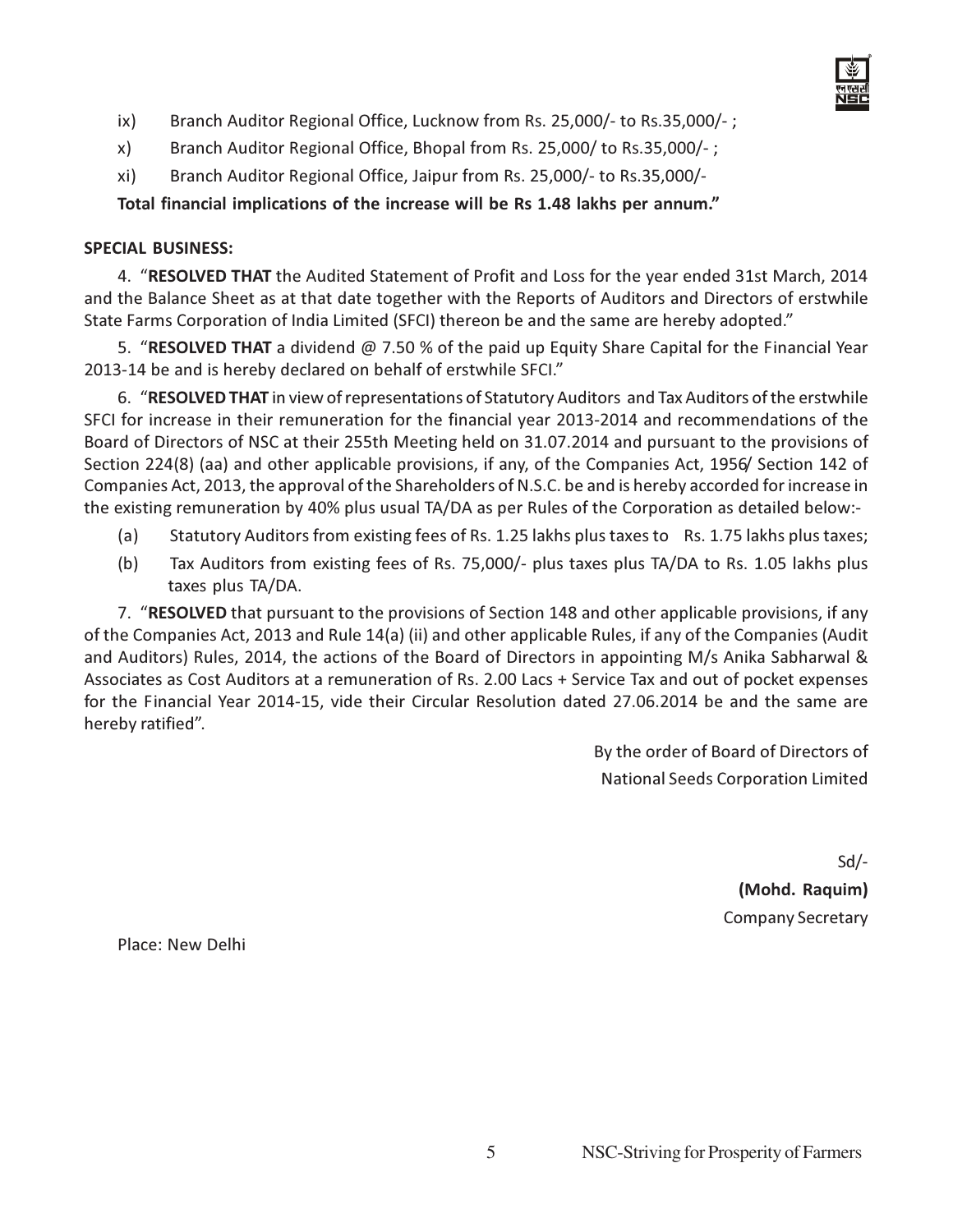

- 1. A copy each of Annual Accounts for the year ending 31st March, 2014 along with Reports of Directors and Auditors thereon in respect of both the Corporations accompanies this Notice.
- 2. The Audited Annual Accounts for the year 2013-14 have been forwarded to the Comptroller and Auditor General of India (CAG) U/s 619(4) of the Companies Act, 1956. The comments, if any of the CAG will be placed before the Shareholders at the Annual General Meeting.
- 3. A member entitled to attend and Vote at this meeting is entitled to appoint a Proxy to attend and Vote in his/her place and the Proxy need not be a member of the Company.
- 4. Explanatory Statement pursuant to Section 173(2) of the Companies Act, 1956/102 of Companies Act, 2013 accompanies this Notice, in respect of items of special business.
- 5. Consents of the Shareholders for convening the AGM at shorter Notice have been received pursuant to Section 101 of the Companies Act, 2013.

To,

- 1. All the Members, NSC Ltd., New Delhi.
	- i. Hon'ble President of India through Authorised Representative Shri Ram Kumar, Under Secretary (Seeds), Ministry of Agriculture, New Delhi.
	- ii. Shri V.K. Gaur, Chairman-cum-Managing Director, National Seeds Corporation Limited, New Delhi.
	- iii. Shri Ram Kumar, Under Secretary (Seeds), GOI, MOA, Krishi Bhavan, New Delhi.
	- 2. Shri R.K. Mishra, Addl. Commissioner (Seeds), GOI, MOA, Krishi Bhavan, New Delhi & Director NSC.
	- 3. Shri Dinesh Arora, Dy. Secretary (Fin.), GOI, MOA, Krishi Bhavan, New Delhi & Director NSC.
	- 4. Shri M.M. Sharma, Director (F), National Seeds Corporation Ltd., New Delhi.
	- 5. Shri Sanjay Khatal, Director (C), National Seeds Corporation Ltd., New Delhi.
	- 6. M/s K.C. Khanna & Co., Chartered Accountants, Cannaught Place, New Delhi.
	- 7. M/s Lunawat & Co., Chartered Accountants, 54, Daria Ganj, New Delhi-2.
	- 8. Shri Kaushik Rakshit, General Manager (F), NSC Ltd., New Delhi.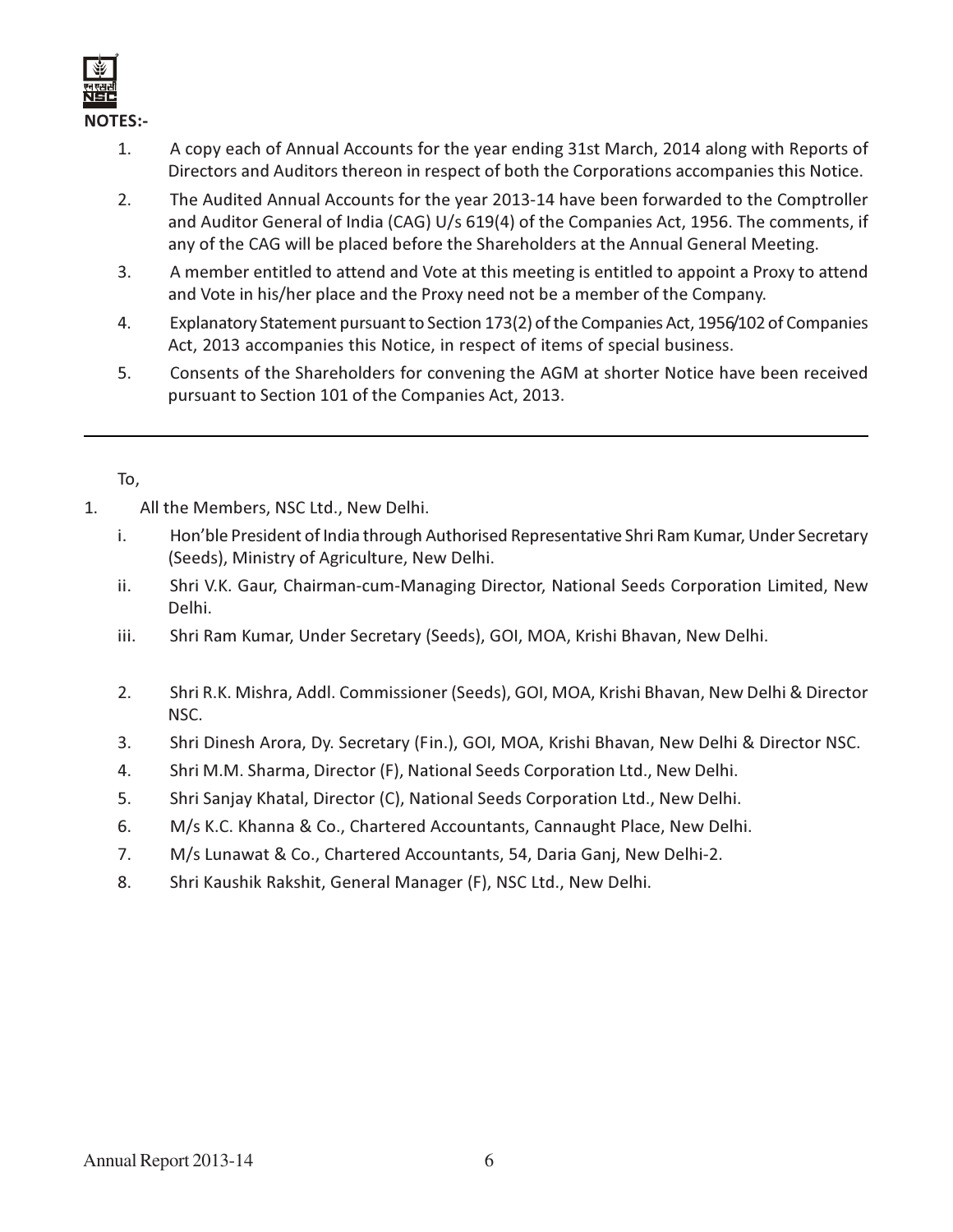

Explanatory Statement pursuant to Section 173 (2) of the Companies Act, 1956/Section 102 of the Companies Act, 2013 relating to Special Business is given as under:-

- Item No. 4 Pursuant to the Provisions of Section 391-394 read with Section 396 of the Companies Act, 1956, the Petitions for Amalgamation of SFCI with NSC were moved by both the Corporations on 22.1.2014 before the Ministry of Corporate Affairs (MCA) after receipt of the approval of the Union Cabinet under Section 396 of the Companies Act, 1956 from the Administrative Ministry. After issuing several instructions for compliance by NSC & SFCI and making several hearings, the MCA vide order dated 30.04.2014 conveyed under their letter dated 05.05.2014 approved the Scheme of Amalgamation of SFCI with NSC to take effect from 01.04.2014. Amalgamation has been ordered for dissolution of SFCI without winding up. Consequently the Board of Directors and General Body of Shareholders have of SFCI become defunct. Therefore, for the purpose of getting the adoption of Annual Accounts of erstwhile SFCI, the same are being placed before the General Body of the Shareholders of NSC for adoption. None of the Directors of NSC is interested in the Resolution.
- Item No.5 In view of the facts reported in the preceding para, dividend  $\omega$  7.5 % of the paid up Equity Share Capital is also being declared on behalf of erstwhile SFCI for which the approval of the Shareholders of NSC is required. None of the Directors of NSC is interested in the Resolution.
- Item No.6 The Statutory Auditors and Tax Auditors are representing for increase in their remuneration due to increased volume of their Business/ transaction/ workload particularly after amalgamation of SFCI with NSC. Considering their request, the Board of Directors of NSC in their meeting held on 31.07.2014 have recommended for increase over their remuneration by 40% plus usual TA/DA. None of the Directors of NSC is interested in the resolution.
- Item No.7 In order to comply with statutory Provisions, the Board of Directors of your Corporation have approved the appointment of Cost Auditors for the Financial Year 2014-15 at a fees of Rs. 2.00 lacs + Service Tax and out of Pocket expenses for which ratification of the actions of the Board is solicited. None of the Directors is interested in the resolution.

By Order of the Board of Directors of National Seeds Corporation Limited

> Sd/– (Mohd. Raquim) Company Secretary

Place: New Delhi Dated: 19.09.2014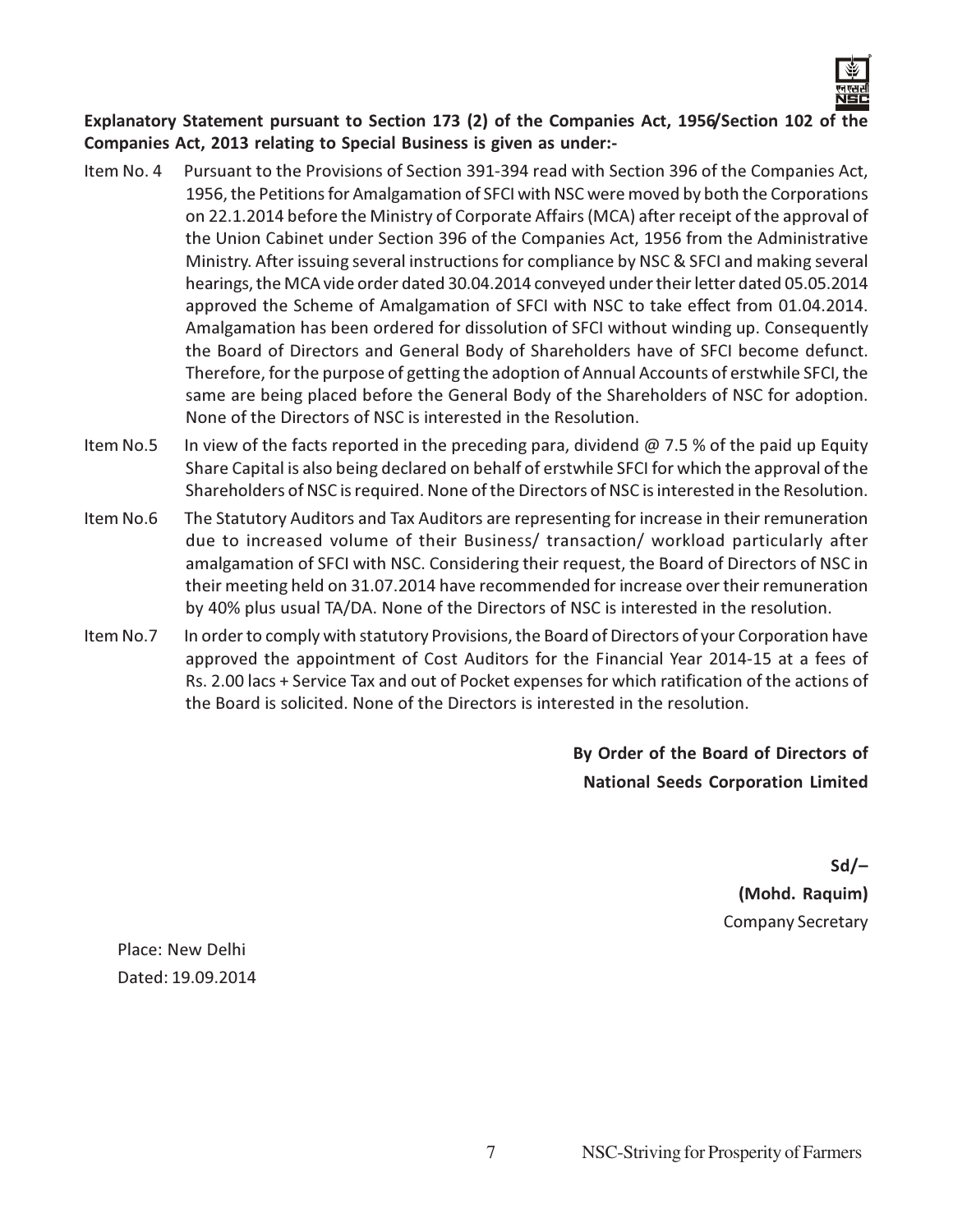

# NATIONAL SEEDS CORPORATION LIMITED

(A Government of India Undertaking - Miniratna Company)

# \* FROM THE DESK OF CMD, NSC 51<sup>ST</sup> ANNUAL GENERAL MEETING

 Sh. V.K.Gaur Chairman cum - Managing Director

#### Dear Shareholders,

- 1. I warmly welcome to esteemed Shareholders at the 51<sup>st</sup> Annual General Meeting of your Corporation. Before coming up on other matters at this occasion, I would like to inform you that vide Order dated 30.04.2014 of the Ministry of Corporate Affairs (MCA), the amalgamation of State Farms Corporation of India Limited (SFCI) with National Seeds Corporation Limited (NSC) has taken place w.e.f. 01.04.2014. Consequently SFCI stands dissolved without winding up w.e.f. 01.04.2014. Therefore, the Directors' Report and Annual Accounts for the Financial Year 2013-14 of the erstwhile SFCI are also placed before the Shareholders of the NSC for adoption as the Board of Directors and General Body of Shareholders of erstwhile SFCI are no longer in existence.
- 2. As such I am happy to place before you the Audited Annual Accounts along with Reports of the Directors and Auditors thereon for the Financial Year 2013-14 in respect of NSC as well as SFCI. Since the Audited Annual Accounts along with Annexures of both the Corporations are already with you for some time, now, therefore, for the sake of brevity, I may be permitted to take the same as read.
- 3. Like the previous years, I kept up the overall performance of both the Corporations at high level undoubtedly with the Cooperation and guidance of my colleagues on the Board and Officers & staff of both the Corporations during the year under review. I extend my profound gratitude for continuous patronage, encouragement and support of the Board and Senior Level Officers at the Ministry at all occasions wherever needed. I also acknowledge with humbleness, the confidence and trust you reposed on me to this high Office.

#### 4. PERFORMANCE OF NSC DURING THE YEAR 2013-14.

#### I. GENERAL ECONOMIC SCENARIO AND PERFORMANCE:

Despite international slow down in the Economic Scenario and wide spread competitive situation in the domestic and international markets, the Agriculture Sector also faced various challenges from the private players. The further upsets were also faced by Agriculture Sector from the natural factors particularly in the areas where our Units are operating in the Production and Marketing Activities. Despite these challenges, your Corporation has performed well and earned encouraging revenues.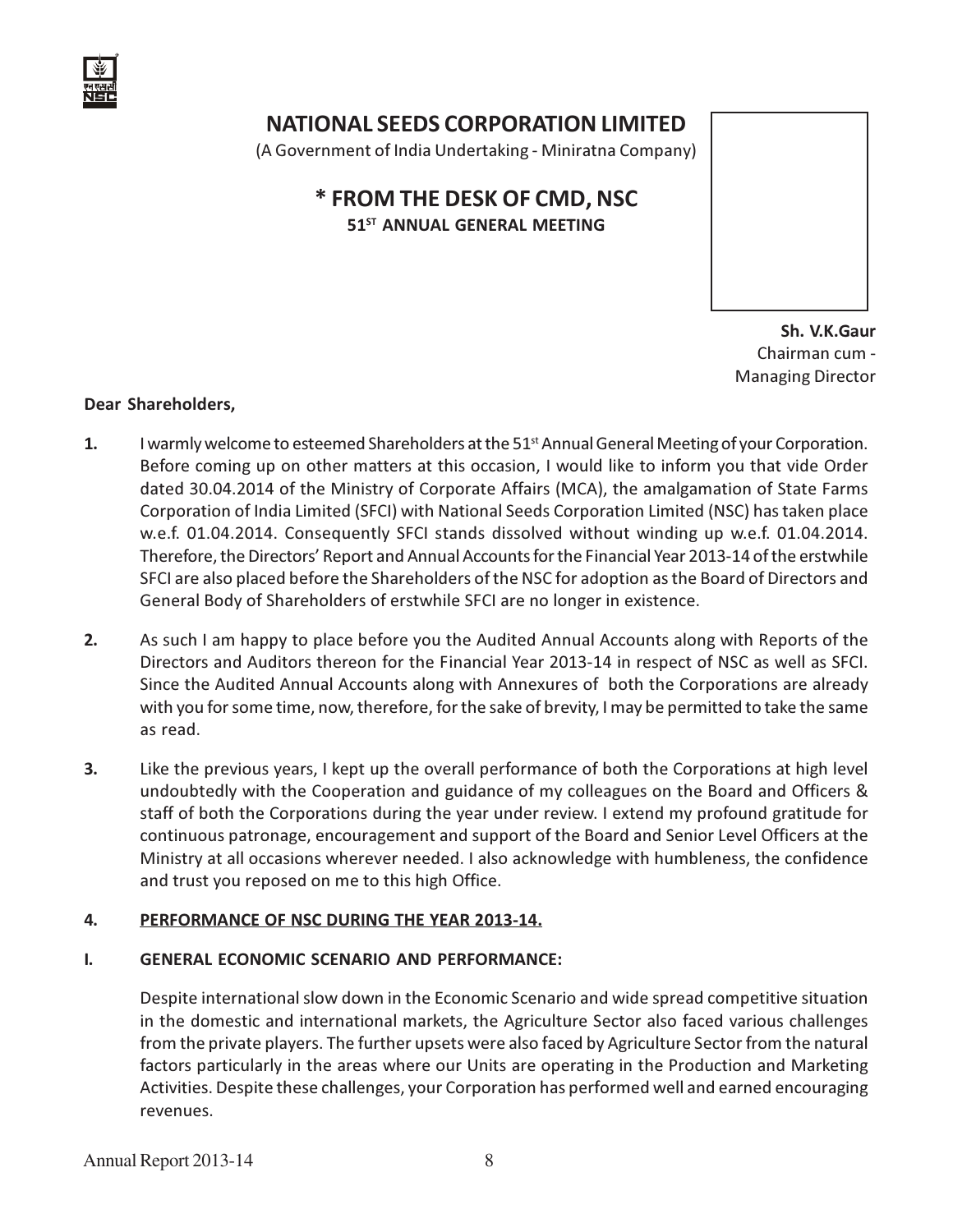

#### II. FINANCIAL FRONT:

- We achieved total revenue of Rs. 738.75 Crores as against 691.26 Crores during the preceding year thereby touching a growth of 7 %. Profit after Tax was Rs. 54.07 Crores as against Rs. 44.30 Crores during the last year.
- Earning per Equity Share of Rs.1000/-each raised from Rs. 1953.19 to Rs.2383.76 (after adjusting the extra ordinary items), thus earning per Equity Share was increased by Rs. 430.57.
- Considering the above increase in Revenue, Profit and EPS, the expenses remained Rs. 657.06 Crores as against Rs. 629.99 Crores in the last Year.
- Bonus Equity Shares of Rs.1000/- each to the quantum of 20619 Equity Shares were issued to the Government of India thereby the Equity Base was enlarged to Rs. 2268 Lakhs.
- Availed CC Limit attracted an interest burden of Rs. 160.93 Lakhs in comparision to Rs.494.79 Lakhs during the last year due to effective Cash Management.

#### III. DIVIDEND:

Your Board of Directors have recommended for declaration of Dividend @ 20 % on pro-rata basis on the paid-up Equity Share Capital of the Corporation thereby absorbing an amount of Rs. 482.60 Lakhs including dividend distribution tax of Rs. 70.10 Lakhs in the Year.

#### IV. EFFECTS OF AMALGAMATION OF SFCI WITH NSC:

The two giant PSUs engaged in the seed activities in the Public Sector have now become one and as such the NSC is now placed as Apex Level Seed Production Company in the Public Sector in the Country. NSC is already holding the "B" schedule status with ISO Certifications and is likely to lead the way for Schedule "A" PSU. The resources like Land, Manpower, Plants, Machineries, Equipments, Technologies, Research and Development (R&D) and Finance have now been unified thereby enabling NSC to not only meet the targets under MoU which is entered into with the Government of India every year but also to dent into other activities for diversification, Innovation, Exploring Export potential and other profitable avenues.

#### V. OPERATIONAL HIGHLIGHTS:

The turnover on account of sale of 14,53,070 qtls. of Certified/quality seeds during the year fetched Rs.737.52 Crores as against the last year of 15,56,025 qtls. The reasons for reduction in quantitative terms were mainly due to decrease in sale of Wheat Seed by about 80,000 qtls., Paddy by 50,000 qtls. The Seeds purchased were however reduced from 1666791 qtls. to 1428575 qtls. thereby getting the reduction in the dependency on the external market. The Corporation has also added Warehousing capacity of 34,600 qtls. for storage of its seed and Processing capacity was increased to the extent of 2,40,000 qtls. besides improvement in the quality parameters.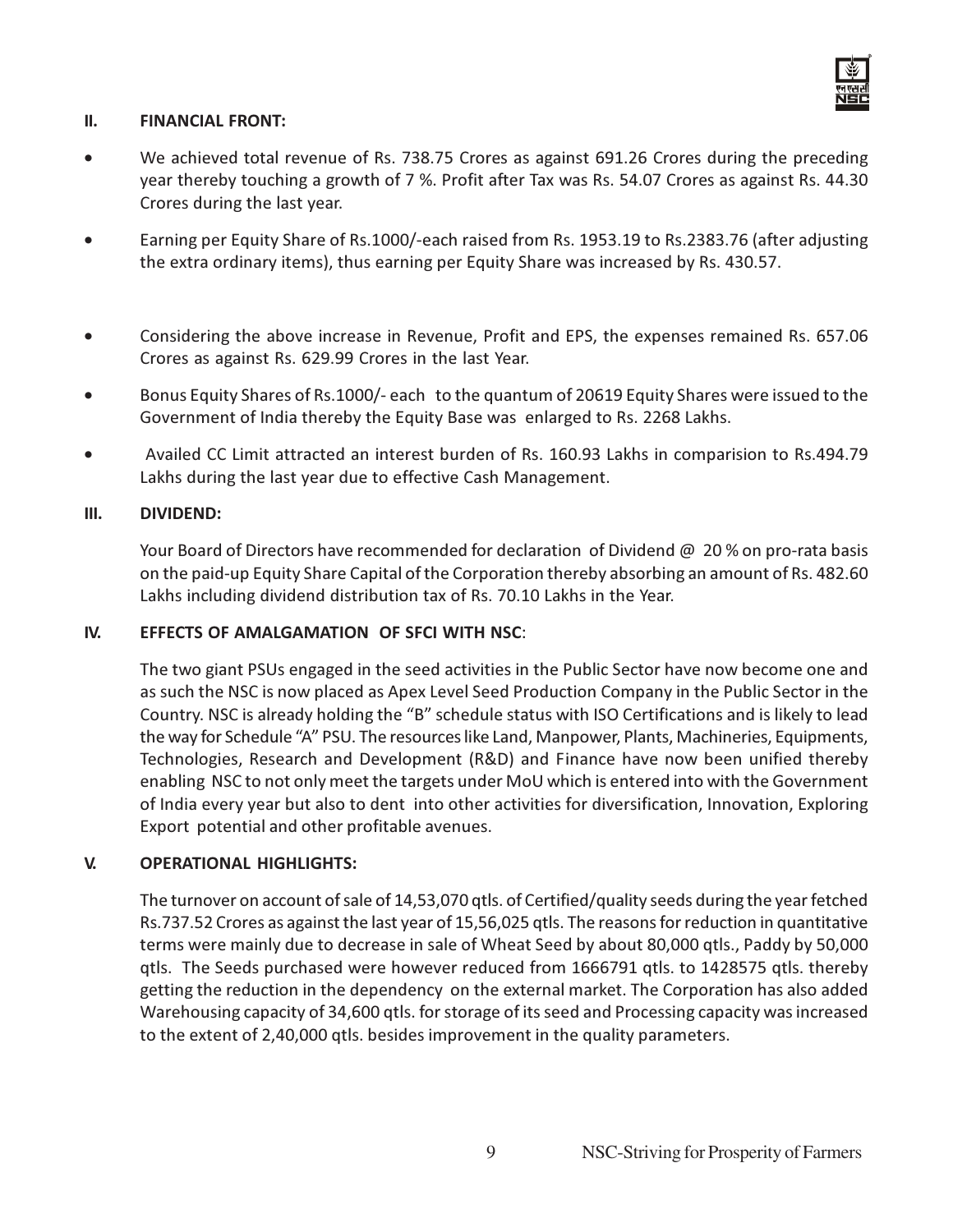

#### PERFORMANCE OF SFCI:

Like NSC, SFCI also faced the depressed economic and competitive situation from the domestic and international Private Players in the Seed Sector but during the period under review, SFCI performed well by earning a total revenue of Rs. 523.35 Crores as against 485.55 Crores during the last year. The Profit after Tax was, however, Rs. 41.84 Crores as against Rs. 42.58 Crores during the last year. The Profit has gone down due to damage of crops by rains & hail storm at the time of maturity in Farms. Loss was further on account of lower stock value of Guar price; employee cost increased by Rs. 9.00 Crores; negative inflation in case of Gram and Groundnut crops.

#### I. DIVIDEND & RESERVES:

In spite of these factors, SFCI has continued to pay a Dividend of 7.5 % on the Paid up Equity Shares Capital for the Financial Year 2013-14 which will absorb Rs. 2.36 Crores besides the provisions towards dividend Distribution Tax, CSR Funds and transfer to General Reserves and Surplus Accounts.

#### II. PRODUCTION FRONT:

Production performance during the year have faced challenges mainly due to natural factors but the Corporation has stood it optimum level from its resources and strategies. Total Seed production of the Corporation was 5,81,087.96 qtls. as against the 7,52,949.97 qtls. during the last year. The reason for reduction in production was due to adverse effect of heavy rains at the time of maturity stage of the Soyabean crop.

#### III Nalhati Farm at West Bengal.

It may also be mentioned that after closure of Central State Farm, Bahraich, an attempt has been made by the Management to get a substitute by opening a mini Farm at Nalhatti at West Bengal which was opened during the Financial Year under report and started production during the later part of the year.

Certain Tractors, Combines, Fertilizer Spreaders and Electronic Weigh Bridge were also added in the machinery fleet of the Corporation which are worth to Rs. 371.00 Lakhs. Certain other constructions work were also undertaken at the Farms with an expenditure of Rs. 396.29 Lakhs with the support of Government of India. Certain new initiatives have also been taken by the Corporation to further improve the Production, Engineering and Marketing activities in the Corporation.

#### 6. MANPOWER DEVELOPMENT :

Both the Corporations are making serious efforts to boost the morale, financial upliftment and welfare of their Workers and Staff as a token of regards and their better prospects.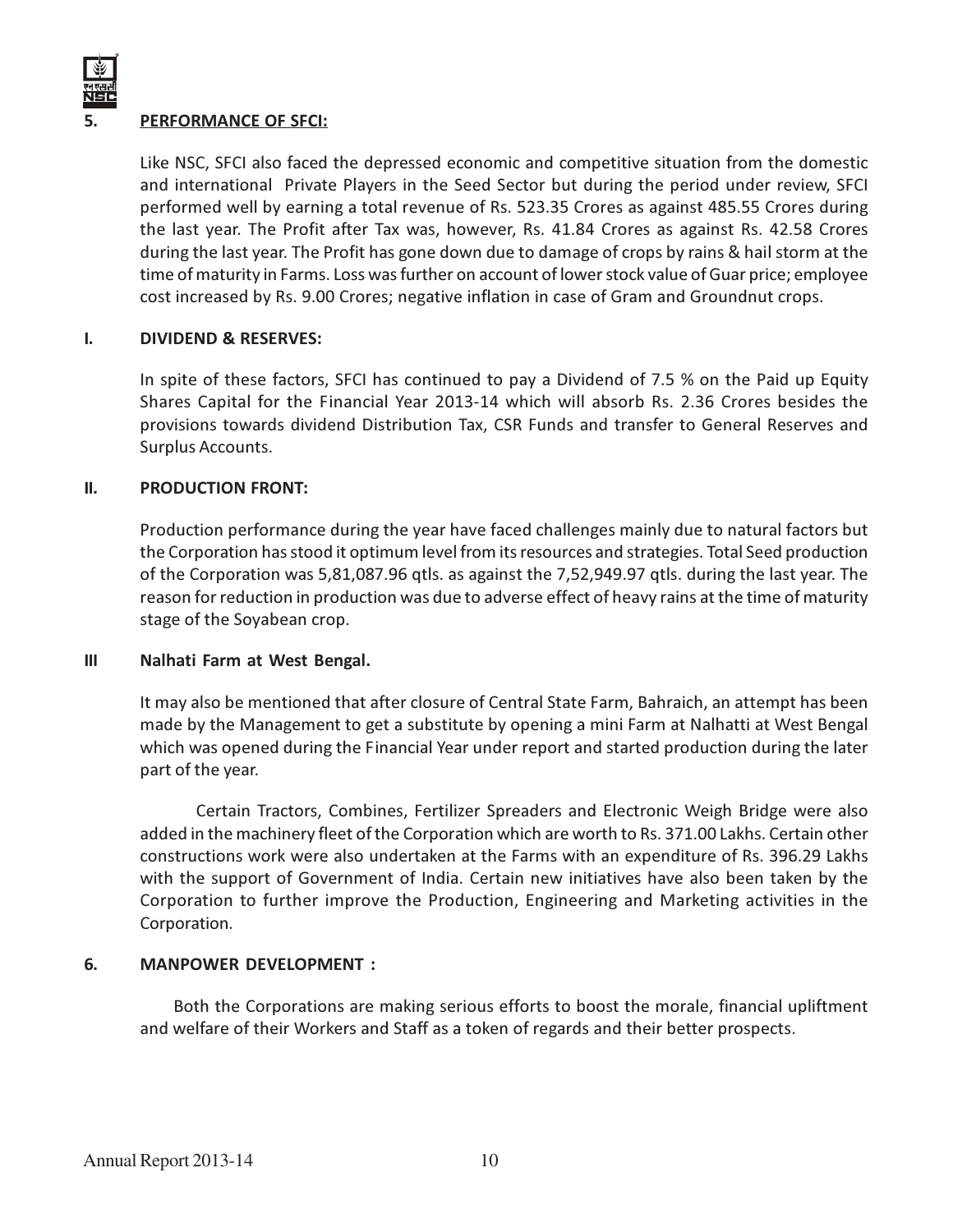

#### 7. FUTURE OUTLOOK:

After the unification of SFCI & NSC undoubtedly the resources of NSC have increased to high extent on the Production, Engineering, Marketing and Financial fronts. There is technically qualified team of Officers, staff and experienced workers who are taking the Seed Production at high level. Therefore, we may hope that the Corporation will further come-up even facing the national and internal challenges not only in seed activities but also in other allied and diversified activities.

#### 8. MOU RATING:

Performance of NSC and SFCI have been adjudged as "Excellent" during 2012-13 by DPE. This is being informed as the information was confirmed after the previous AGM.

#### 9. COMPLIANCE ASPECTS:

- (i) We feel proud to inform you that the Ministry of Agriculture, Government of India have recommended the DPE to grade both the Corporations as "Excellent" in the matter of implementation of Corporate Governance Guidelines for the Financial Year 2013-14.
- (ii) In so for as NSC is concerned, due to non-appointment of Independent Directors on the Board, the Audit Committee could not be reconstituted for which the matter is pending with the Ministry of Agriculture for consideration. However, in SFCI there were 3 Independent Directors who were regularly holding the Audit Committee Meetings for discharging the functions as enshrined in the Corporate Governance Guidelines of the DPE. Both the Corporations have, however, complied with the Corporate Governance Guidelines.
- (iii) Regarding Corporate Social Responsibilities (CSR) and Research & Development (R&D), both the Corporations are performing well by preferring the achievement of full targets as stipulated in the MoU entered into with the Government of India. In addition there are other Committees like Remuneration Committee, Steering Committee, Grievance Committee etc. in the Corporation. To conclude, both the Corporations were fully complying all the applicable Laws, Guidelines etc. which were applicable to them.

#### 10. ACKNOWLEDGEMENTS:

I take this opportunity to place my sincere thanks and regards to Hon'ble Minister for Agriculture, the Hon'ble Minister of State for Agriculture, the Secretary (A&C), the Joint Secretary (Seed) and other Officers in the Ministry of Agriculture. I am also grateful to Comptroller and Auditor General of India, the Statutory and Branch Auditors of the Corporations for their support and guidance. I would also like to place on record my sincere thanks and high appreciation to my esteemed colleagues on Board and to all the Officers and staff of both the Corporations who have provided every possible guidance, support and assistance to the Management in achieving the targets. On behalf of the Shareholders and Management, I also convey my sincere thanks to the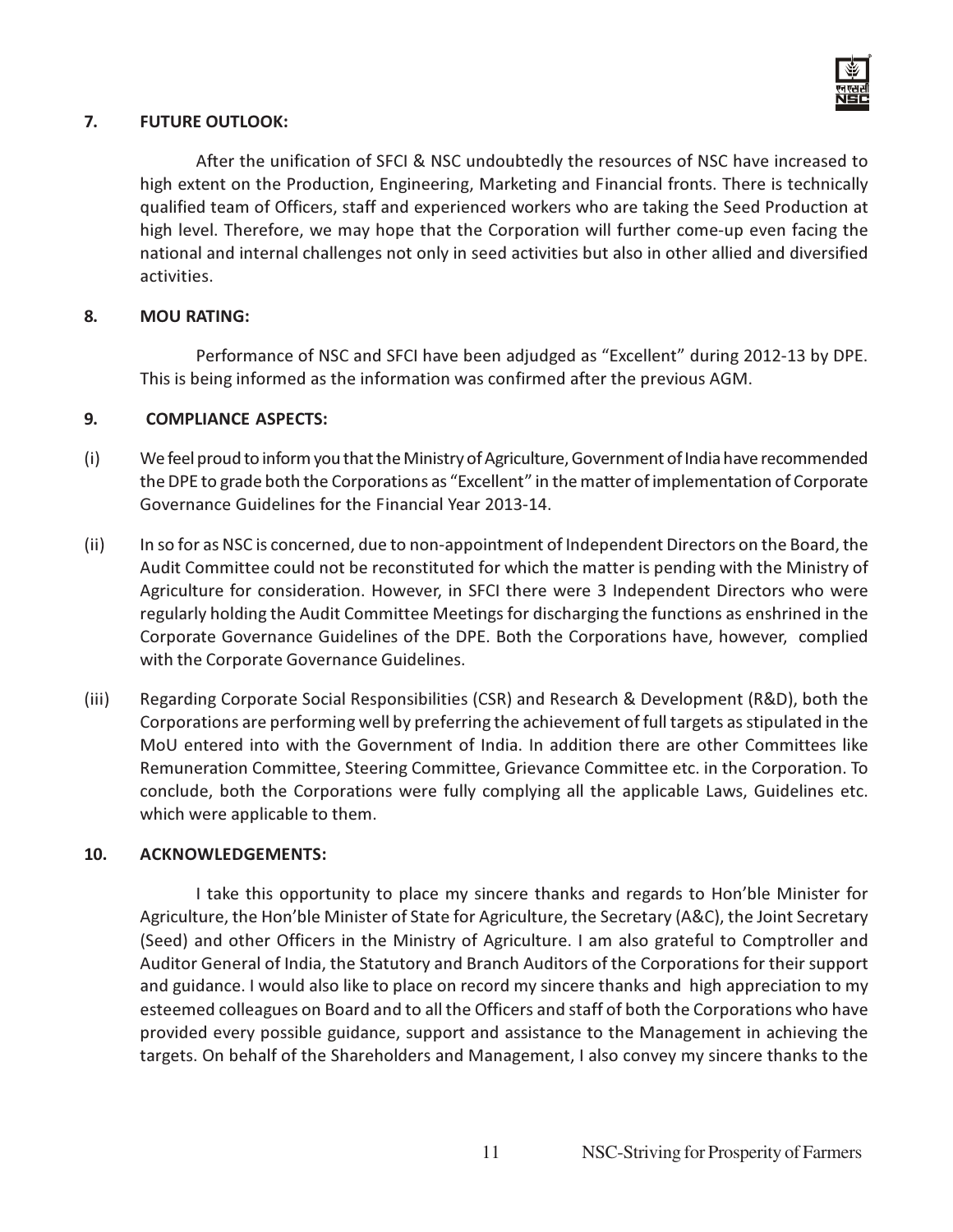

Bankers, Customers and other Stake Holders, for their continued support, confidence and trust bestowed upon your Corporations. I have a strong belief that with such dedicated and hard working workforce coupled with valuable support of our esteemed stakeholders and enlarge treasure of resources, Corporation will establish further high ups and milestones in the years to come.

> (Vinod Kumar Gaur) Chairman-cum-Managing Director

Place: New Delhi Dated: 26th September, 2014.

\* This does not purport to be a part of the proceedings of 51<sup>st</sup> Annual General Meeting.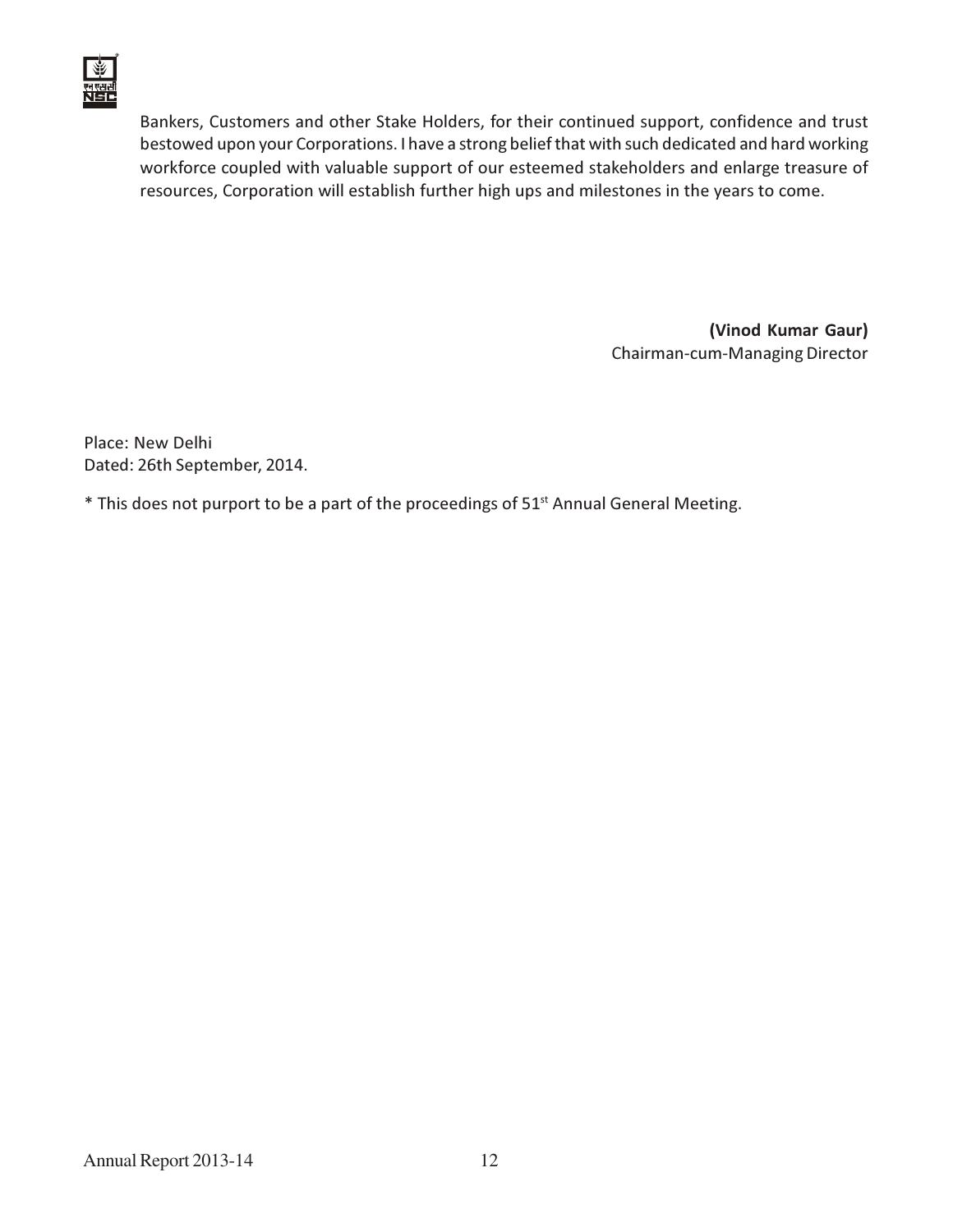

# DIRECTORS' REPORT

Dear Shareholders,

Your Directors have the privilege in presenting the 51st Annual Report on the performance of your Corporation for the financial year ended March 31, 2014 along with Audited Accounts of the Corporation. The working results of the Corporation for the year under report are given as below along with the figures for the previous year:

#### FINANCIAL HIGHLIGHTS

| (a) Working results                                      |           | (Amount Rs. in Lakhs) |
|----------------------------------------------------------|-----------|-----------------------|
| <b>Particulars</b>                                       |           |                       |
| <b>INCOME</b>                                            | 2013-14   | 2012-13               |
| <b>Revenue from Operations</b>                           | 72111.18  | 68,477.40             |
| Other Income                                             | 1763.46   | 648.22                |
| <b>Total</b>                                             | 73,874.64 | 69,125.62             |
|                                                          |           |                       |
| <b>Expenses:</b>                                         |           |                       |
| Cost of materials consumed                               | 1654.33   | 2,443.21              |
| Purchases of Stock-in-Trade                              | 46478.80  | 49,710.53             |
| Changes in inventories of finished goods                 |           |                       |
| work-in-progress and stock-in-trade                      | 2854.77   | (838.74)              |
| <b>Employee Benefits Expense</b>                         | 6851.42   | 5,256.63              |
| <b>Finance costs</b>                                     | 160.93    | 494.79                |
| <b>Other Expenses</b>                                    | 7439.28   | 5602.53               |
| Depreciation                                             | 266.85    | 329.84                |
| <b>Total</b>                                             | 65706.38  | 62998.79              |
| Profit Before Tax, exceptional, extraordinary,           |           |                       |
| prior period items and tax                               | 8168.26   | 6126.83               |
| <b>Exceptional items</b>                                 | (4.72)    | (8.13)                |
| Profit Before extraordinary, prior period items          | 8172.98   | 6134.96               |
| <b>Extra ordinary items</b>                              | 106.38    |                       |
| Profit before prior period items and tax                 | 8066.60   | 6134.96               |
| <b>Prior Period items(net)</b>                           | 0.09      | (91.48)               |
| <b>Profit Before Tax</b>                                 | 8066.51   | 6226.44               |
| Tax expense:                                             |           |                       |
| <b>Current Tax</b>                                       | 3048.00   | 2,185.69              |
| Deferred Tax                                             | (383.68)  | (399.98)              |
| Taxation related earlier years                           | (4.47)    | 10.65                 |
| <b>Total</b>                                             | 2659.85   | 1,796.36              |
| Profit for the year                                      | 5406.66   | 4430.08               |
| Earnings per equity share                                |           |                       |
| (Face value of Rs. 1000 each)                            |           |                       |
| before extraordinary items<br><b>Basic &amp; Diluted</b> | 2430.67   | 1953.19               |
| <b>Basic &amp; Diluted</b><br>after extraordinary items  | 2383.76   | 1953.19               |
|                                                          |           |                       |
|                                                          |           |                       |
|                                                          |           |                       |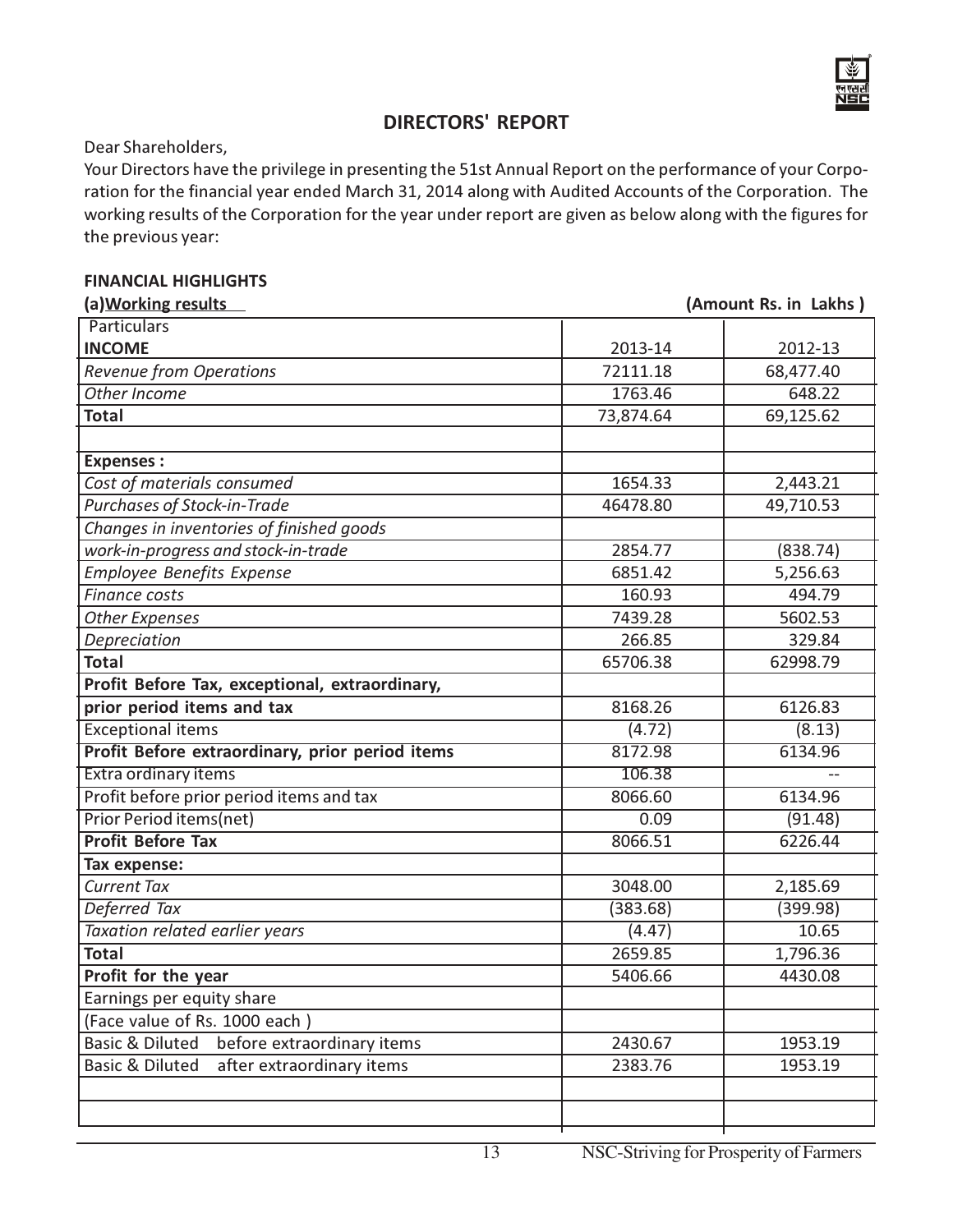

During the year 2013-14, the Corporation achieved total Revenue of Rs. 73,874.64 lakhs as against Rs. 69,125.62 Lakhs during the preceding year, registering 7.0 % growth.

#### (b) Capital Structure

As on March 31, 2014, the paid-up share capital of the Corporation was Rs. 2268.12 lakhs consisting of 226812 equity shares of Rs. 1000 each. The Government of India held 100% of the paid-up share capital. Reserves & Surplus increased to Rs. 24220.16 lakhs from Rs. 19730.84 lakhs. During the year capital grant for purchase of Plant & Machinery and construction of Seed Stores & Buildings was capitalized for Rs. 43700 Lacs and depreciation charged on assets acquired against capital grant amount to Rs. 139.41 lakhs was adjusted. After carrying out above adjustments, balance Capital Grant Reserve as on 31.03.2014 remained at Rs. 1695.80 lakhs as against Rs. 1373.22 lakhs as on 31.03.2013.

#### (c) Loans

The Corporation is having sanctioned Cash Credit (CC) Limit of Rs. 7500.00 lakhs from the State Bank of India. During the year, the Corporation has paid an interest of Rs.160.93 Lakhs in comparison to Rs.494.79 lakhs in the previous year.

#### (d) Investment

Investment of the Corporation in various State Seeds Corporations (SSCs) as on 31st March, 2014 was Rs. 780.68 lakhs. A total dividend of Rs. 50.93 lakhs was received during the year 2013-14 from State Seeds Corporations (SSCs).

#### (e) Dividend

During the year 2013-14, Board of Directors have recommended payment of dividend @ 20 % on prorata basis on the paid up share capital of the Corporation, absorbing an amount of Rs.482.60 Lakh including dividend distribution tax of Rs. 70.10 lakhs for the year 2013-14. Dividend will be paid after approval at the Annual General Meeting.

### 1. Amalgamation of State Farms Corporation of India Limited with National Seeds Corporation Limited.

i. Considering the fact that both the PSUs are Wholly Owned Government of India Undertakings under the Administrative control of the Ministry of Agriculture and that both the PSUs are engaged in the production and marketing of Breeder, Foundation & Certified seeds of various varieties of crops for multiplication by the ultimate users, the proposal for Amalgamation of both the PSUs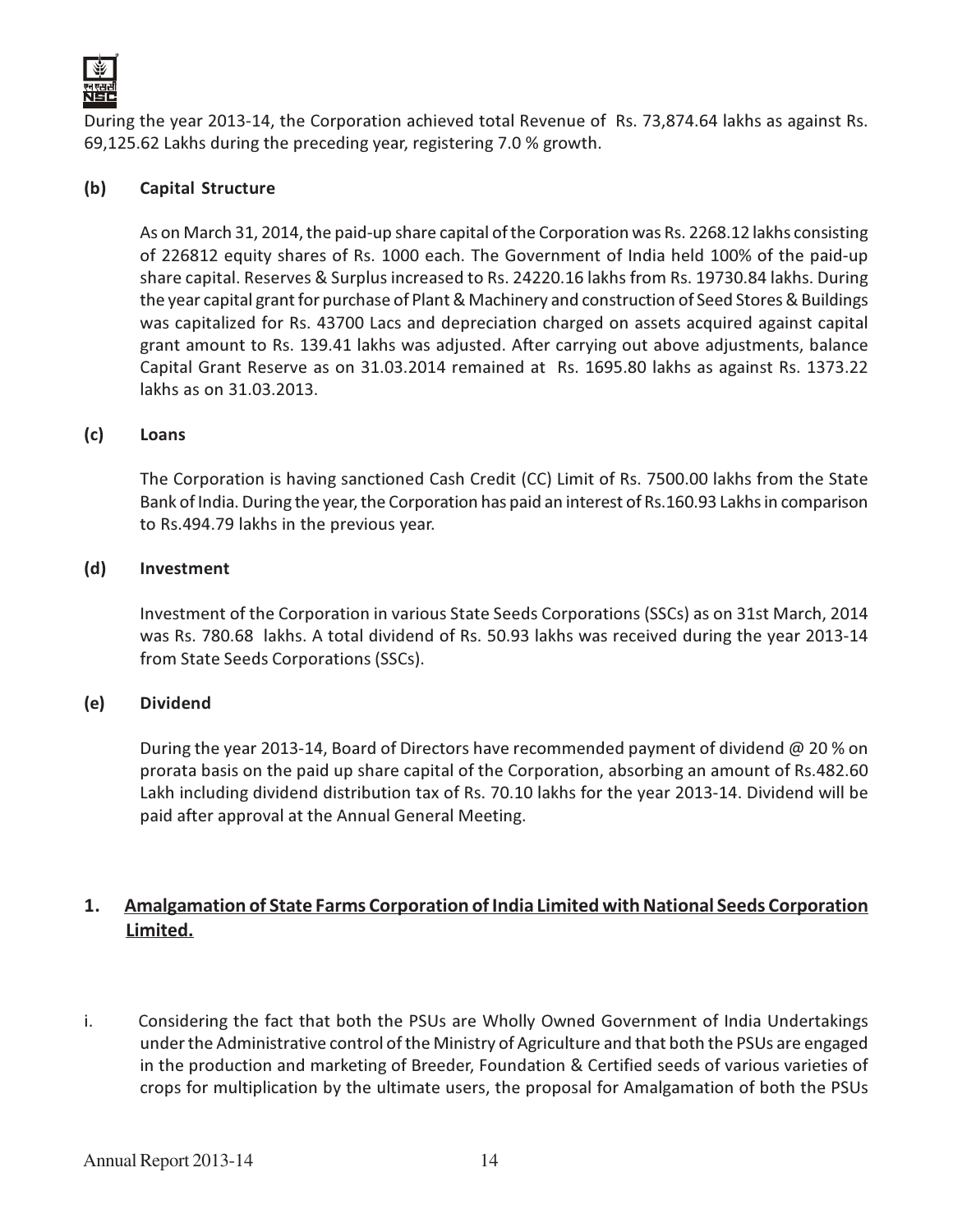

pursuant to section 391-394 read with Section 396 of the Companies Act, 1956 was considered and approved by their Board of Directors during 2013.

- ii. After the approval by the Boards, the proposal was submitted to the Ministry of Agriculture for arranging to obtain the approval of the Union Cabinet which was duly done on 26.12.2013. The decision of the Cabinet was conveyed to both the Corporations by the Ministry of Agriculture on 7.1.2014. Accordingly, the required petitions for Amalgamation were moved before the Ministry of Corporate Affairs (MCA) on 22.1.2014. The matter was persued with the MCA which after holding three hearings was convinced with the case and also dispensed with certain requirements which were time consuming like the meetings of shareholders and creditors etc. The MCA finally approved the proposal for Amalgamation of both the PSUs vide order dated 30.04.2014 conveyed vide letter dated 5.5.2014. It was interalia ordered that SFCI shall be dissolved without winding up. The Ministry also directed both the PSUs to file copy of order dated 30.04.2014 with the Registrar of Companies which was duly done.
- iii. In the post merger era, a lot of actions were taken to comply with the orders in toto. The properties and assets which were belonging to SFCI are now under the process of mutation in the name of NSC. Publication in the local newspaper was also made for the information of general public. The trade mark application which was lying under the process of Registration in the name "Farm Sona", by SFCI, has been applied for changing the name to NSC. All the staff of SFCI has been taken on ROLLS of NSC. The Banks have been informed about the merger. In respect of all the Court cases, Legal Proceedings/Liabilities, the Advocate concerned have been directed to move applications before the Court concerned for filing a fresh Memo of Parties showing the name of NSC in place of SFCI. Similarly Income Tax and other Taxation Authorities have been informed about the fact.
- iv. Internally the production and marketing functioning have been reshuffled, ROs have been merged and MoUs are being combined to have a fresh mandate from the DPE for implementation on the revised parameters. The production and marketing targets are being increased to generate more Revenues.
- v. From the position narrated above, it is a matter of pleasure that now NSC has become an Apex Level Seed Production PSU in the Country. It is already holding the "B" schedule status and is likely to be upgraded to schedule "A" PSU.

#### 2. OPERATIONAL HIGHLIGHTS:

#### (a) Sale of Seeds

The turnover on account of sale of 14,53,070 qtls. of certified / quality seed during the Year 2013- 14 was Rs.73751.77 lakhs. The quantitative details are given below:-

| S.No. | <b>Class of Seed</b>   | Sale of Seeds (in Qtls.) |              |
|-------|------------------------|--------------------------|--------------|
|       |                        | 2013-14                  | 2012-13      |
|       | <b>Certified Seeds</b> | 14,53,070.00             | 15,56,025.00 |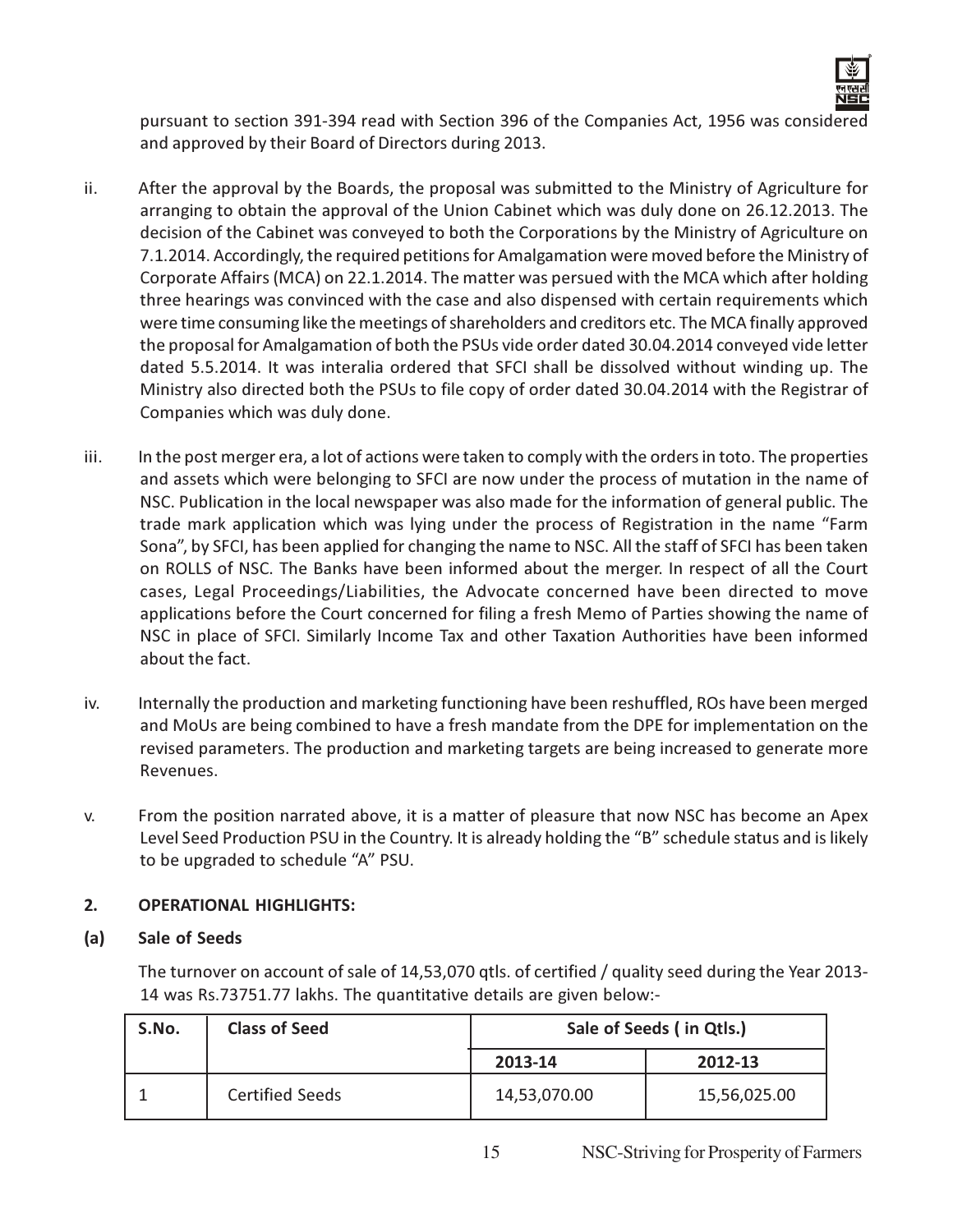

The sale of certified seed was reduced in quantitative terms from 15.56 lakh qtls to 14.53 lakh qtls. due to decrease in sale of Wheat seed by about 80,000qtls, Paddy by 50,000 qtls. and there is increase in sale of Pulses seeds by 20,000 qtls.

| S.No.          | <b>Crop Group</b>             | Sale of certified / Quality |                      | % increase / |
|----------------|-------------------------------|-----------------------------|----------------------|--------------|
|                |                               |                             | Seeds (Rs. In lakhs) | decrease     |
|                |                               | 2013-14                     | 2012-13              |              |
|                |                               |                             |                      |              |
| $\mathbf{1}$   | <b>Cereals</b>                | 21319.74                    | 20881.55             | 1.65         |
| $\mathcal{P}$  | <b>Oilseeds</b>               | 35060.82                    | 27843.01             | 25.58        |
| $\overline{3}$ | Pulses                        | 11371.91                    | 10347.27             | 9.71         |
| 4              | <b>Fodders</b>                | 4533.13                     | 3974.33              | 14.22        |
| 5              | <b>Fibers</b>                 | 364.92                      | 1636.91              | $-77$        |
| 6              | Vegetables (including         | 1101.25                     | 4329.97              | $-72$        |
|                | potato and planting material) |                             |                      |              |
|                |                               |                             |                      |              |
|                | <b>Total</b>                  | 73751.77                    | 69013.04             | 6.7          |

The crop-wise gross value of certified seed is presented her under;

There has been growth in almost all crop groups except Fibers and Horticultural crop group. Decrease in Fibers is due to market being very tricky and in horticultural group the sales reduced drastically due to decision to not to handle such products through out sourcing.

#### (b) Purchase of seeds

| S.No. | <b>Class of Seeds</b>   | 2013-14      | 2012-13      |
|-------|-------------------------|--------------|--------------|
|       | <b>Certified Seeds</b>  | 13,73,867.00 | 15,94,755.00 |
| 2.    | <b>Foundation Seeds</b> | 51,201.00    | 65,219.00    |
| 3.    | <b>Breeder Seeds</b>    | 3507.00      | 6,817.00     |
|       | <b>Total</b>            | 14,28,575.00 | 16,66,791.00 |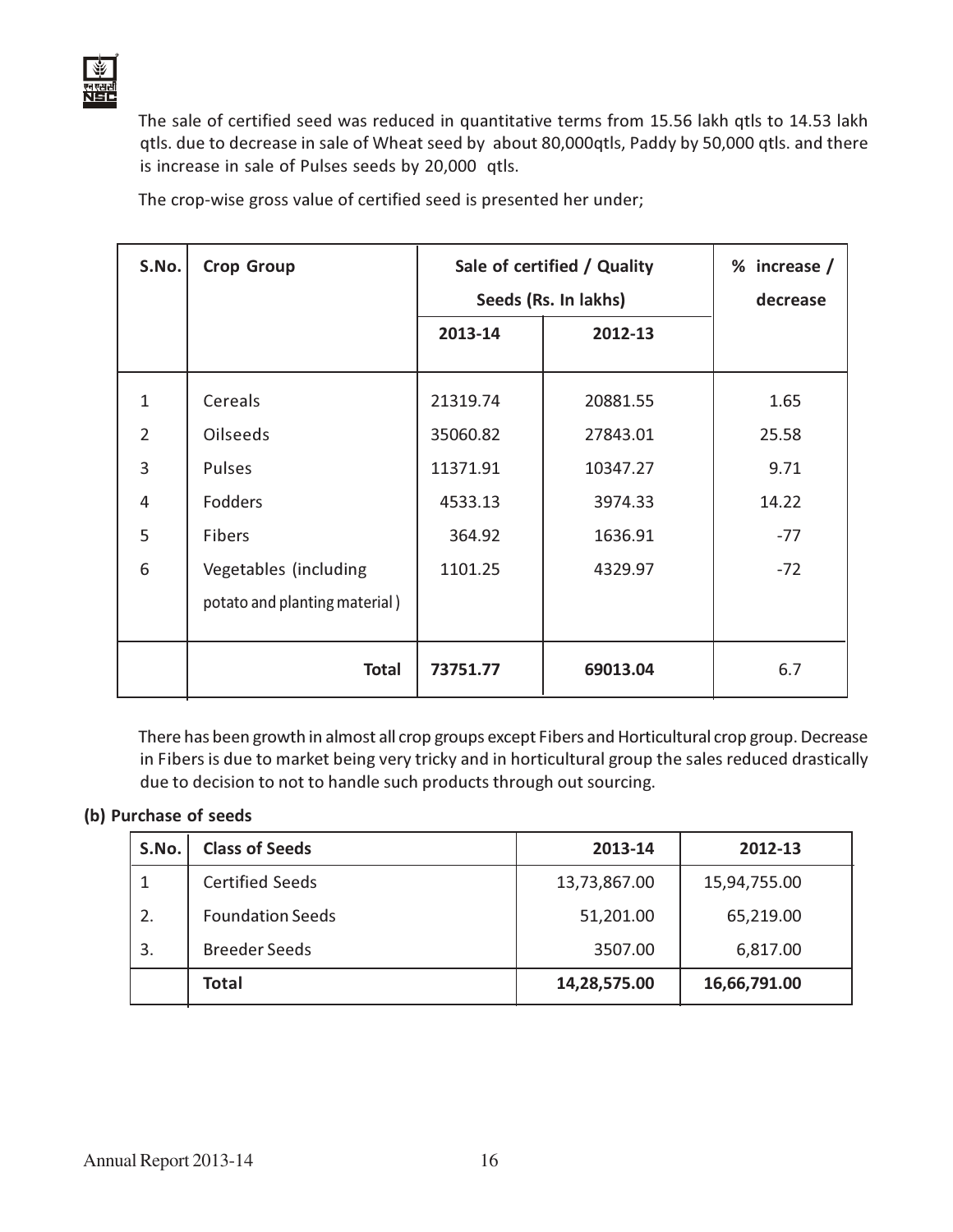

#### (c) Strategic Business Alliance

The Corporation entered into Memorandum of Understanding with below mentioned 9 Prominent Private Seed organizations for selling their products, so that farmers can get the seed of their choice from one shop,

| S.No. | <b>Name of MoU Partners</b>                        |                                          |  |
|-------|----------------------------------------------------|------------------------------------------|--|
| 1     | M/s Devgen Seeds and Crop Technology<br>Pvt. Ltd., |                                          |  |
| 2     | M/s Dhaanya Seeds                                  |                                          |  |
| 3     | M/s VNR Seeds Pvt. Ltd.,                           |                                          |  |
| 4     | M/s. United Phosphorus Ltd.,                       |                                          |  |
| 5     | M/s. Seed Works International Pvt. Ltd.;           | <b>Purchase of Private Research bred</b> |  |
| 6     | M/s Syngenta India Limited                         | seeds from these Companies for sale      |  |
| 7     | M/s Kaveri Seed Company Limited,                   | to farmers through regular sale          |  |
| 8     | M/s Proline Seeds Company (India) Pvt. Ltd.,       | channels of the corporation.             |  |
| 9     | Bhartiya Beej Nigam Ltd.,                          |                                          |  |

#### (d) Initiatives in the North Eastern States

NSC has accorded due priority to seed availability and supplies in the Country's remote areas and Eastern States in general and North Eastern States in particular. During the Year 2013-14 Corporation has supplied 14741qtls. of seed to North Eastern State.

#### 3. Import & Export of Seeds

NSC imported 40Kg. Paddy /SL-8H from Bangladesh costing USD325. It has been supplied to ICAR for multi-location trials.

During the year no export of seed was made but talks have been initiated which may create export potential likely in 2014-15.

#### (e) Seed production Activities:

Corporation is undertaking seed production of more than 600 varieties/hybrids/clones including parental line of about 60 crops consisting of Cereals, Millets, Oilseeds, Pulses, Fodder, Fibers, Green Manure, Potato and a wide range of vegetable crops. NSC is not only producing seeds of varieties of different crops, it is also engaged in production of hybrid seed of Maize, Sorghum, Bajra, Paddy, Sunflower, Castor, Vegetables etc.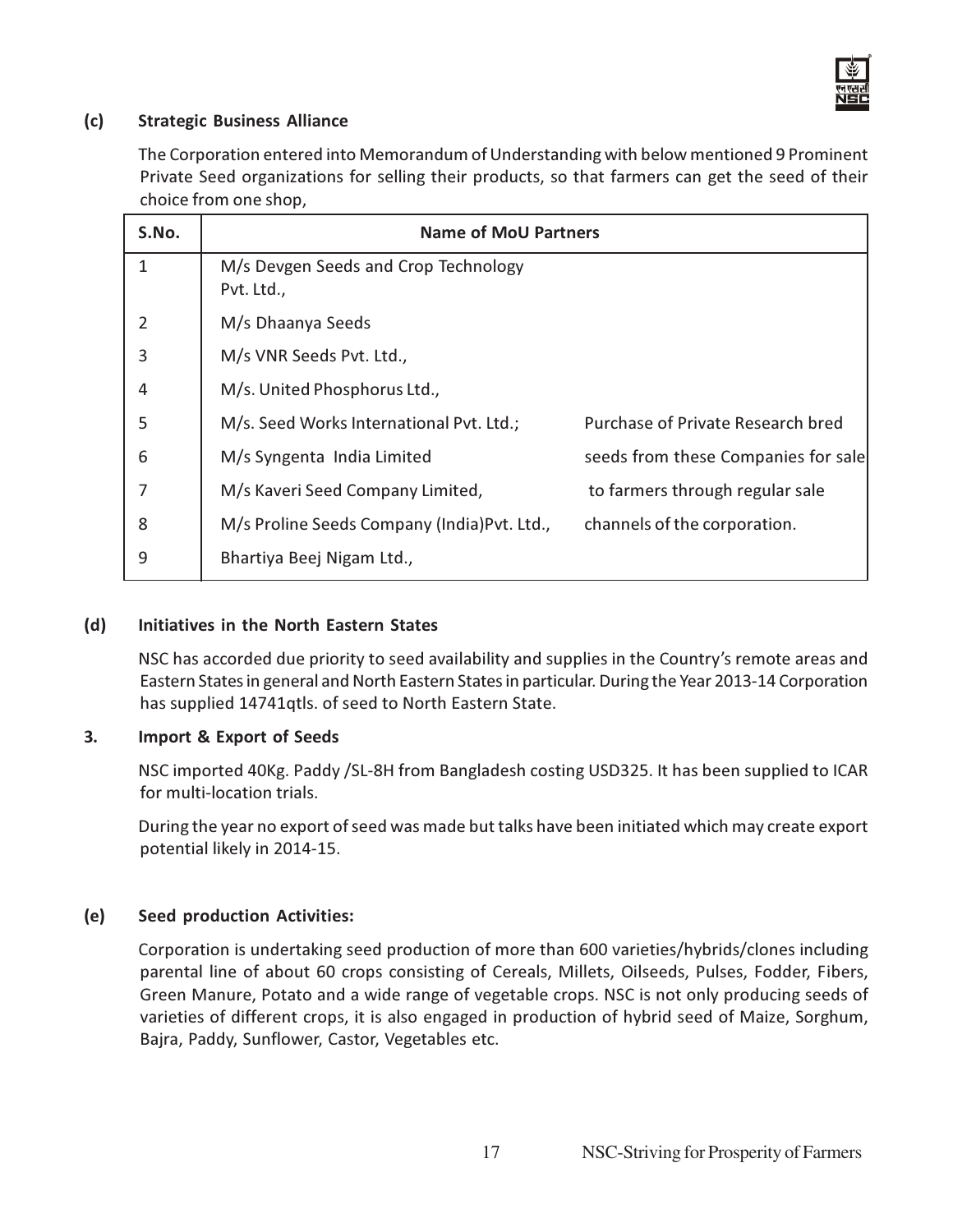

Newer varieties: Added 25 Nos. of newer varieties and hybrids in crops like Wheat, Paddy, Maize, Groundnut, Sorghum, Castor, Sunflower, Lucerne, Foxtail Millet, Soyabean, Sesamum, Mustard, Moong, Lentil, Gram etc.

#### (f) PROFITABILITY:

During the year under reporting, turnover of the Corporation shows significant increase from 691.26 Crores to 738.75 Crores as compared to previous years mainly because of increase in the sale prices of various crops seeds like Moong, Soyabean, Gram, Wheat, Groundnut etc.

However, inspite of the increase in the turnover during the year under report, the expenses have been reduced as compared to the previous year. Finance cost of the Corporation has been drastically reduced from Rs. 4.95 Crores to 1.61 Crore. Net saving in the finance cost during the financial year is Rs.3.34 Crores. The operational cost has been reduced from Rs. 32.96 Crores to Rs. 30.05 Crores and saving is around Rs. 2.91 Crores.

#### (g) Inventory of Seeds:

A comparative statement of inventory of seeds as on 31.03.2014 and 31.03.2013 is given below:-

| <b>Type of Seed</b> | 2012-13  |         | 2013-14  |               |
|---------------------|----------|---------|----------|---------------|
|                     | Quantity | Amount  | Quantity | <b>Amount</b> |
| <b>Breeder</b>      | 825      | 31.00   | 647      | 28.00         |
| <b>Foundation</b>   | 8384     | 254.00  | 11773    | 477.00        |
| <b>Certified</b>    | 168194   | 6323.00 | 80185    | 3348.00       |
| <b>Total</b>        | 177403   | 6608.00 | 92605    | 3853.00       |

(Quantity in Qtls.) (Amount in Lakhs)

#### (h) QUALITY CONTROL:

Corporation has made every effort to produce and distribute the highest quality seeds to the farmers as per the Indian Minimum Seed Certification Standards prescribed by Government of India. As a matter of abundant precaution apart from producing the seeds as per Certification Standards and having it validated by State Seed Certification Agencies of the respective States. NSC has strong internal quality monitoring system for checking the quality of seeds at various levels of its production, processing, packing, movement and marketing. To facilitate strict internal quality checking each region has been provided with one Quality Control Officer who inspects the seed production fields and give necessary advice to the seed growers for undertaking various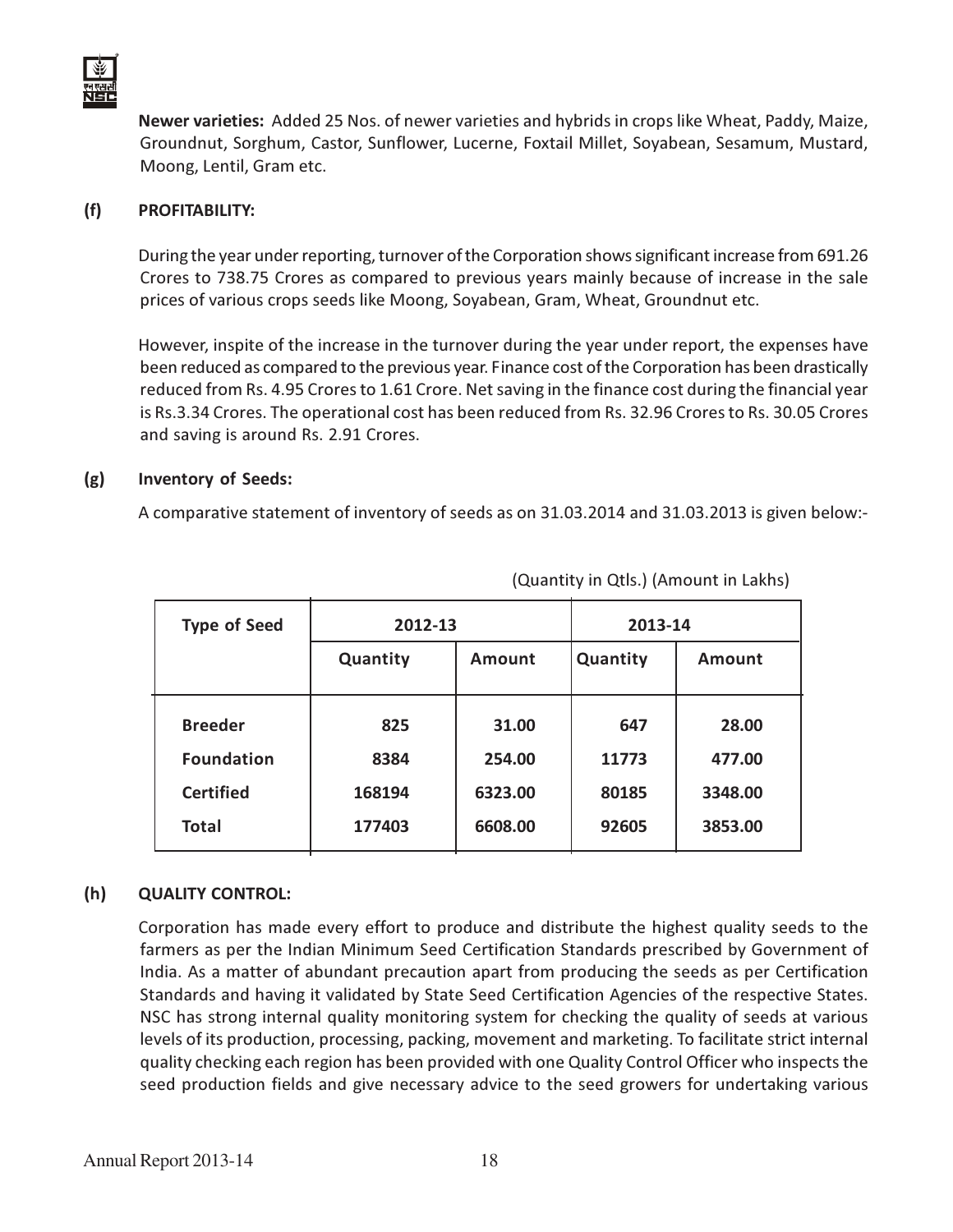

measures like rouging, weeding, spraying with suitable insecticides and pesticides etc. for maintaining the quality of the seed in field. The QCO also visits processing plants and seed stores to check the seed quality during processing and storage. The work of the QCOs is monitored by the QC Division at Head Office through analysis of the reports on monthly basis as well as field visits. Proper guidance is also given to them from time to time.

There is also a regular system of identifying the seed stocks which have become sub-standard in the natural process and action is being taken for its disposal as non-seed as one of the quality control measures.

During the year, all the five NSC Quality Control Laboratories (QCLs) at New Delhi, Secunderabad, Bhopal, Kolkata and Pune have analyzed 23606 samples on various seed quality parameters viz. germination, physical purity, moisture, other distinguishable varieties, insect damage, seed health etc. as prescribed under the Indian Minimum Seed Certification Standards (IMSCS) in accordance with the Seed Testing Procedures.

To make the Quality Control Lab technically competent so as to test the seeds at par with International standards and to get ISTA (International Seed Testing Association) accreditation the Corporation has initiated requisite actions from September, 2012. As a first step NSC has participated in the proficiency test of the seed samples received from the ISTA secretariat, Switzerland. One sample each of Pisum Sativum (Peas) and Brassica napus (Mustard) were received and tested under the reporting period. Totally 4 ISTA samples were tested yet.

A DNA Fingerprinting lab has also been established at Delhi for conducting the genetic purity test of the hybrid,before supplying to the Farmers.

Seed Health Testing facility has also been established in Quality Control Lab., New Delhi by purchasing modern scientific equipments with an idea that the seed supplying to farmers by Corporation should be free from insect infestation and seed bone disease. Timely up gradation of labs are also undertaken to make the seed testing more accurate & scientific.

#### (i) Publicity and Extension Education Activities:

In order to educate the farmers on the usage of certified/quality seeds, your Corporation participated in Exhibition/farmers Fairs/Kisan Meals organized at important location in the country viz 9th Hightech Agriculture & International Hort-Expo-2013 at Pragati Maidan, New Delhi, National Skill Foundation of India (NSFI) Global Agri Connect-2013 at Indian Agricultural Research Institute, Pusa, New Delhi, India International Trade Fair-2012 at Pragati Maidan, New Delhi, Pusa Krishi Vigyan Mela at IARI Mela Ground, New Delhi, University of Agricultural Science at UAS, Raichur, 4th Agrotech-2013 at Milan Mela Ground & UITC Sonar, Kolkata, Krishi Mela, Madya, Mysur, Krishi Vasant, National Agriculture Fair cum exhibition, Nagpur at Nagpur (M.S) and Kisan Fair at HAU, Hissar.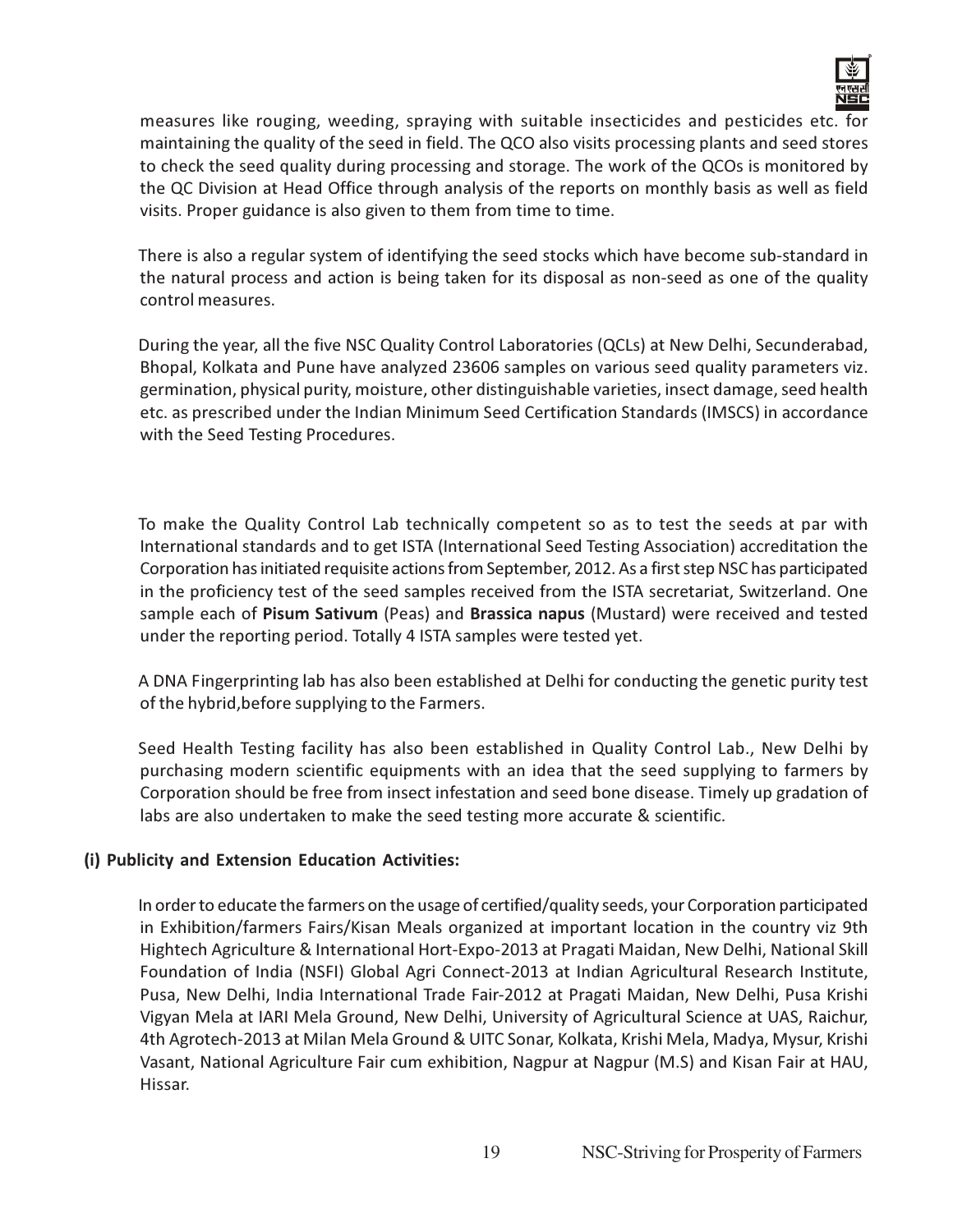

Senior Officials actively participated in Krishi Darshan and other agricultural programmes of Doordarshan (DD) and All India Radio (AIR) and provided valuable informations for the benefit of farmers.

#### (j) Seed Industry Literature:

NSC published and made available Farmers Seed Guide-cum-Diary, 2014 along with calendar for distribution to dealers, farmers and other organization directly & indirectly engaged in Seed Industry. Apart from above, printed material in the Vegetable Kitchen Guide (North) & (South) Rabi seed Programme, Kharif Seed Programme and NSC Beej ke baten (Quarterly magazine) were made available to the farming community.

#### 4. STRENGTHENING OF INFRASTRUCTURE:

#### (a) Construction of Ware House & Plant Building.

Corporation added Ware Housing capacity of 34600 qtls. during the year 2013-14. NSC, now has a seed storage capacity of 5,85,800 qtls. and AC storage capacity of 10700 qtls. as on 31.03.2014.

#### (b) Creation of Processing capacity and strengthening:

2,40,000 qtls Seeds Processing capacity has been added during the year 2013-14 by installation of complete seed processing line of 8 TPH capacity(Wheat basis) each at Chitorgarh, Nandyal & Warangal leading to availability of annual processing capacity of 13.72 lacs qtls. as on 31.03.2014. Procured & installed 1 DG set at Head Office, Pre-cleaner, Fine Cleaner & VB Elevator at Bellary, 5 Nos. Air Compressor in Existing Plants and one Belt Conveyor at Jalgaon.

#### (c) RTI Act, 2005:

During the financial year 2013-14 Corporation received 94 Nos. applications under the RTI Act and all the applications have been disposed off within stipulated date as per the Act and submitted all the relevant information to Ministry after following the norms of the RTI Act, 2005.

#### (d) Assistance for boosting Seed Production in Private Sector:

Central Sector Scheme for Boosting Seed Production in Private Sector launched during the year 2005-06, continued during the year 2013-14 also. Under the Scheme, entrepreneurs are given back-ended subsidy @ 25% of capital cost subject to maximum of Rs. 25.00 lacs per unit. While working as nodal agency proposal received from entrepreneurs from different states were processed and 1st instalment of subsidy to the tune of Rs. 158 lacs for 28 Nos. projects and 2nd instalment amounting to Rs. 245 lacs for 40 nos. projects was released during the year 2013-14 envisaging creation additional processing capacity 9.89 lakh qtls. and Ware House capacity of 3.08 lakh qtls. during the year in private sector.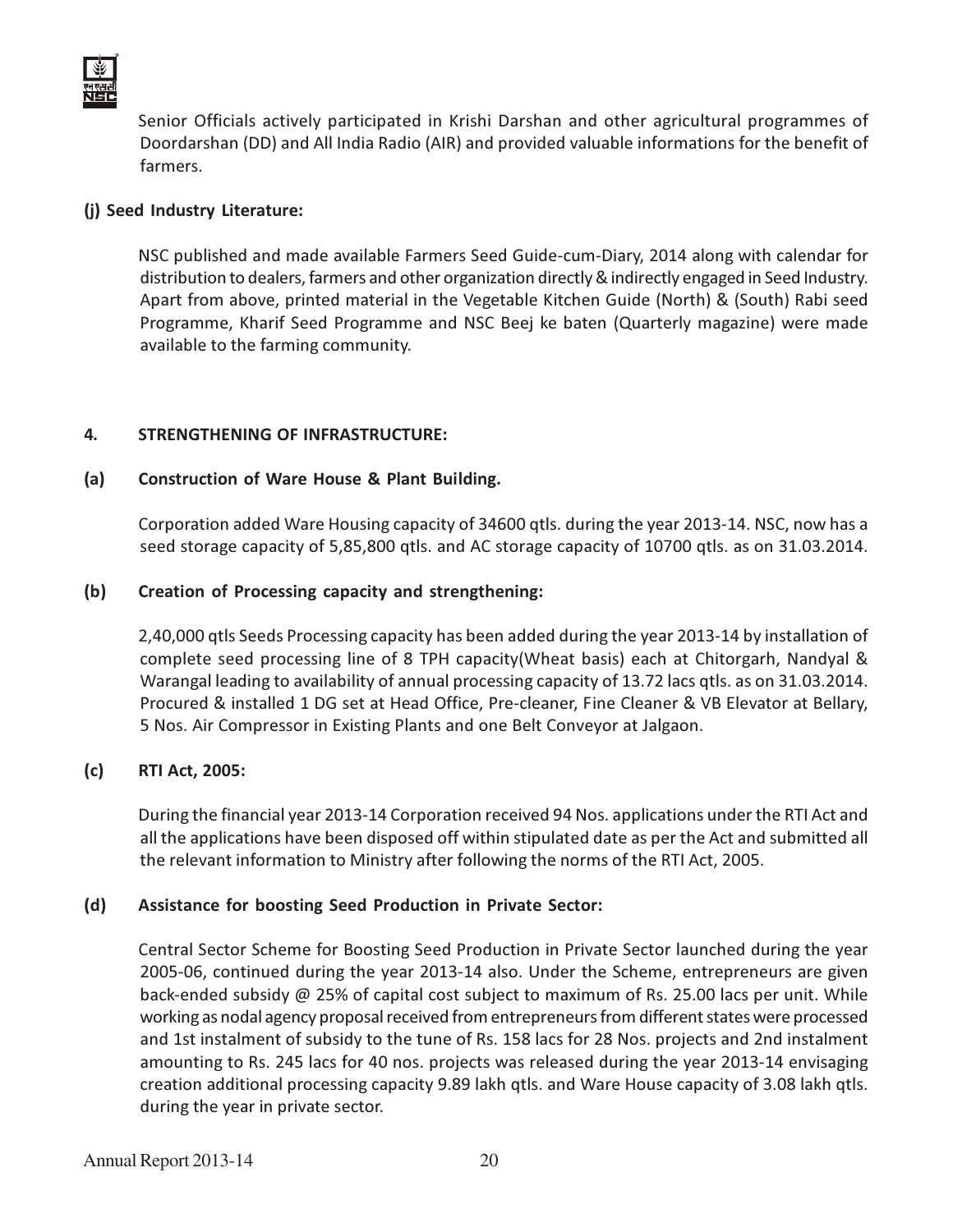

#### 5. HUMAN RESOURCE:

The total number of employees of all categories as on 31.03.2014 was 701 against 767 as on 31.03.2013. The staff strength in Group A,B,C & D as on 31.03.2014 was as under:-

| Group        | Total No. of Employees | Sanctioned Strength |
|--------------|------------------------|---------------------|
| A            | 142                    | 166                 |
| B            | 206                    | 247                 |
| C            | 211                    | 282                 |
| D            | 142                    | 154                 |
| <b>Total</b> | 701                    | 849                 |

The information with regard to the posts filled-up by promotion/direct recruitment and number of candidates belonging to SC/ST promoted/appointed during the year 2013-14 is as under:-

#### A.PROMOTION:

| Group        | No. of              | No. of candidates belonging to SC/ST |                |
|--------------|---------------------|--------------------------------------|----------------|
|              | <b>Posts filled</b> | <b>SC</b>                            | <b>ST</b>      |
| A            | 67                  | 7                                    | $\mathbf{1}$   |
| B            | 33                  | 10                                   | $\mathbf{1}$   |
| $\mathsf{C}$ | 33                  | 6                                    |                |
| D            | 83                  | 22                                   | $\overline{2}$ |
|              |                     |                                      |                |
| <b>TOTAL</b> | 216                 | 45                                   | 4              |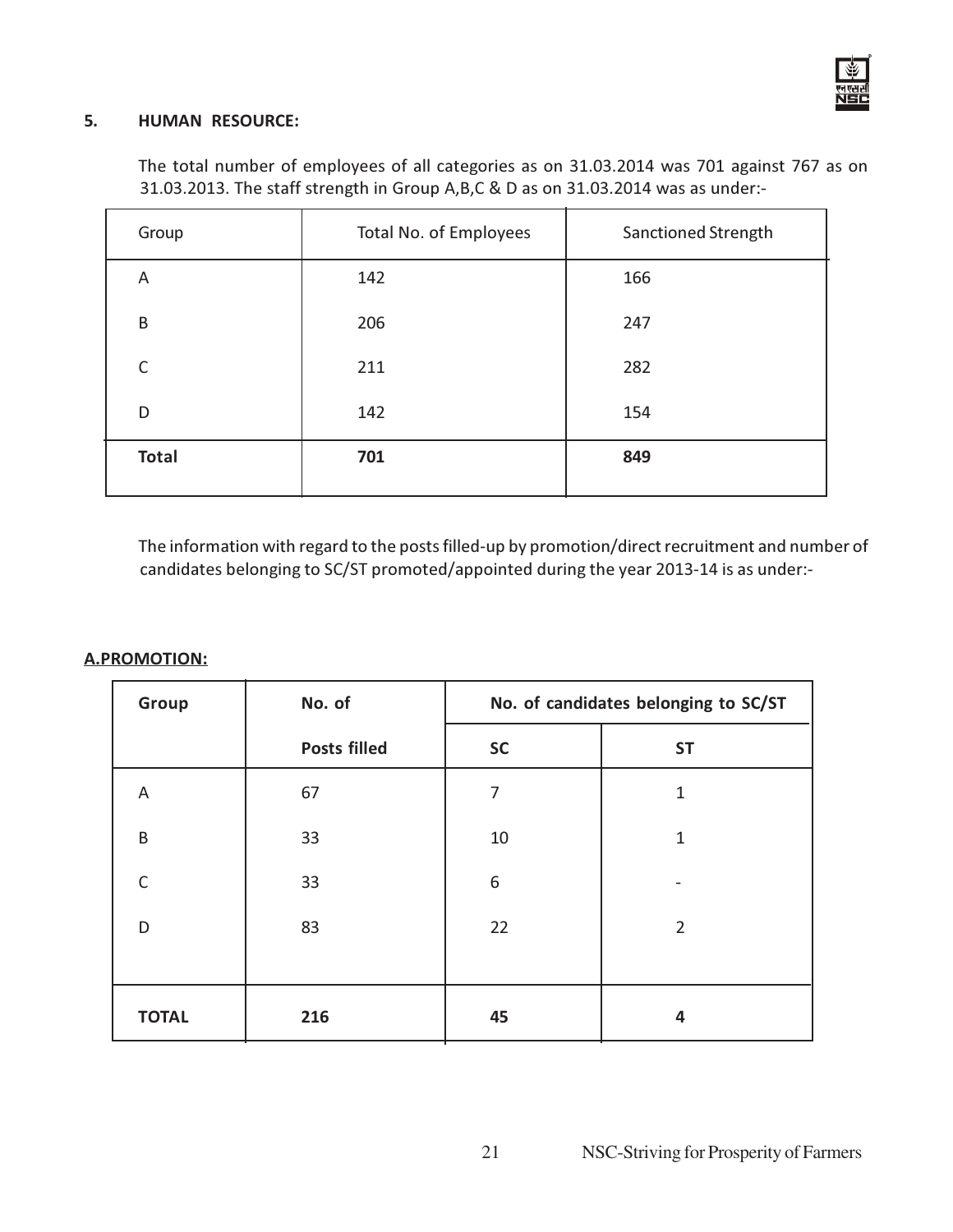#### B. DIRECT RECRUITMENT:

| Group        | No. of       | No. of candidates belonging to SC/ST/OBC/PH |           |     |    |
|--------------|--------------|---------------------------------------------|-----------|-----|----|
|              | posts filled | SC                                          | <b>ST</b> | OBC | PH |
| A            | 2            |                                             |           |     |    |
| B            |              |                                             |           |     |    |
|              | 6            |                                             |           | 4   |    |
| D            | 5            |                                             |           | 1   |    |
| <b>Total</b> | 13           |                                             |           | 5   |    |

# C. Representation of SC/ST in various groups of employees as on 31.03.2014:

| Group        | Total No. of | No. of Employees belonging to SC/ST |           |
|--------------|--------------|-------------------------------------|-----------|
|              | Employees    | SC                                  | <b>ST</b> |
| A            | 142          | 20                                  | 3         |
| B            | 206          | 36                                  | 13        |
| $\subset$    | 211          | 34                                  | 5         |
| D            | 142          | 30                                  | 4         |
| <b>Total</b> | 701          | 120                                 | 25        |

### D. Employment of disabled Persons

The strength of Disabled Persons as on 31.03.2014 was as under:-

| i)   | Blindness of low vision                                                       |     |
|------|-------------------------------------------------------------------------------|-----|
|      | ii) Hearing impairment                                                        | Nil |
| iii) | Locomoter disability of cerebral palsy in post identified for each disability | 12  |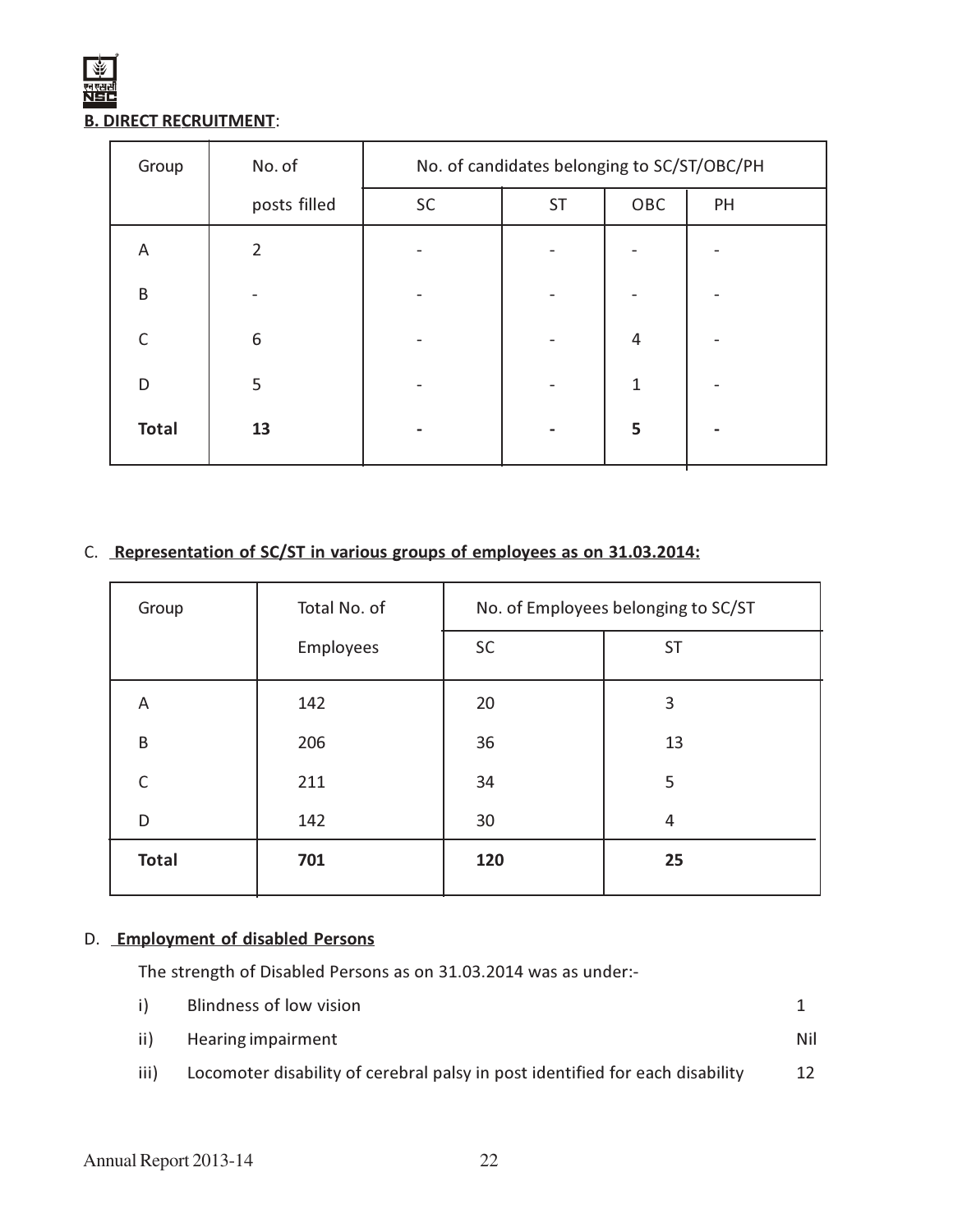

#### E. Employment of Ex. Serviceman:

| Category     | Strength |
|--------------|----------|
| Group-A      |          |
| Group-B      |          |
| Group-C      | 1        |
| Group-D      | 1        |
| <b>Total</b> | 2        |

The Corporation is following guidelines received from Department of Public Enterprises, Govt. of India, New Delhi from time to time in regard to maintaining "Post Based" reservation roster.

#### 6. HUMAN RESOURCE DEVELOPMENT:

The Corporation has continually endeavoured to upgrade competencies and management development skills of employees engaged in seed related activities during the year under report. Training courses were organized on various aspects of Hybrid Seed Production, Production and Marketing of Seed and Planting Materials, Seed Quality Control, Computer Application, Executive Development Programme, Orientation Training Programme in Seed, Administrative & Accounts training programme and Miscellaneous training conducted by reputed institute for enhancing knowledge & skills etc. Out thrust has been to meet the requirement of the changing business environment. Accordingly, substantial numbers of employees have been exposed to training and development activities.

The officials from different SSCs, SAUs, State Seed Certification Agencies, Department of Agriculture/ Horticulture, KRIBHCO, Private Seed Companies including NSC employees attended the training programme.

#### 7. INFORMATION TECHNOLOGY:

Your company has successfully implemented "Beej Prabandhan"-ERP during 2011-12 and enhancement of the application is in process since then as well as in current year to monitor all the accounts and inventory at different locations/regional offices all over India. Local Area Network has been set up along with firewall device for smooth and safe internet access. The website of the Corporation was revamped during the last year.

#### 8. OFFICIAL LANGUAGE IMPLEMENTATION

With a view to promote the use of Hindi in Official work, competitions were organized during the year in the "Hind-Pakhwara" and successful participants were given cash prizes. Hindi Pakhwara closing ceremony was celebrated at Head Office and Units of the Corporation.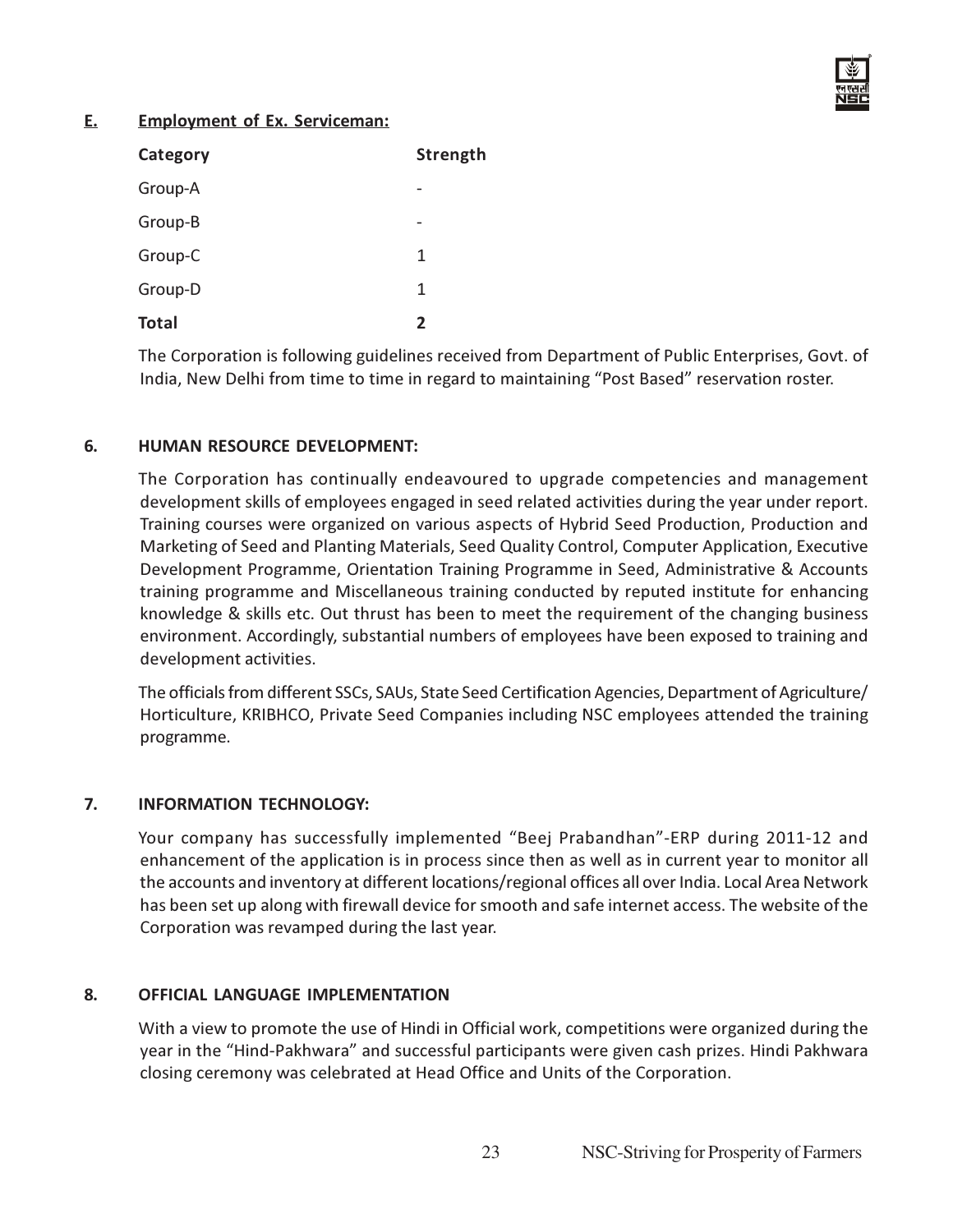

Official Language Inspection of Regional Offices were conducted by Head Office and necessary instructions were given for ensuring the progressive use of Hindi in day to day official work.

The website of NSC is available in bilingual form i.e. in English and Hindi both the languages and it is being updated from time to time.

During the year Hindi Workshops were organized and employees participated in these workshops. Meetings of Official Language Implementation Committee at Head Office was conducted regularly in each quarter to discuss the progressive use of Official Language in Official Work and the quarterly reports on progressive use of Hindi were regularly sent to the Ministry of Agriculture.

Constant efforts were made to comply with the provisions enumerated in the "Annual Programme for transacting the Official work of the Union in Hindi for the year 2013-14".

#### 9. VIGILANCE

In accordance with the directives of Central Vigilance Commission, Vigilance Awareness Week 2013 was observed from 28.10.2013 to 02.11.2013 at HQ, NSC, Delhi and all Regional Offices spread all over India. In this regard, a lecture on "Promoting Good Governance- Positive Contribution of Vigilance" was delivered by Shri K.L. Ahuja, Ex. Director, Central Vigilance Commission on 30.10.2013 at 3.30 PM at HQ, NSC, Delhi. As on the spot essay competition was organized during Vigilance Awareness Week 2013 on 28.10.2013 on the topic of "Role of Vigilance in Promoting Good Governance" and prizes were distributed to the wining participants.

Apart from above, efforts were made to create an atmosphere of honesty and transparency among the employees of the Corporation. As preventive measures, inspections/surprise checks/scrutiny of contracts were conducted. Regular monitoring of pending disciplinary cases and complaints is being done. Regular interaction with Management is maintained for rendering suitable advice on Disciplinary/Vigilance matter as per guidelines issued by CVC/DOPT/DPE.

#### 10. RECOGNITIONS:

#### (a) ISO 9001:2008 and EMS 14001:2004:

NSC is certified for Quality Management System and Environmental Management System since 19.03.2007 and 21.03.2009 respectively. In order to ensure that NSC is following the provisions contained in the manuals and following the specified process, internal and external audit is conducted annually. As a result of this audit, NSC has been recertified for 9001:2008 for a period of 3 years which is valid up to 19.03.2016 and also was certified for EMS 14001:2004 for which certification is valid till 30.03.2015.

#### (b) MOU Rating

As you are aware that NSC is one of the PSEs which has been signing Memorandum of Understanding with Government of India, Ministry of Agriculture continuously for the last 20 years. The performance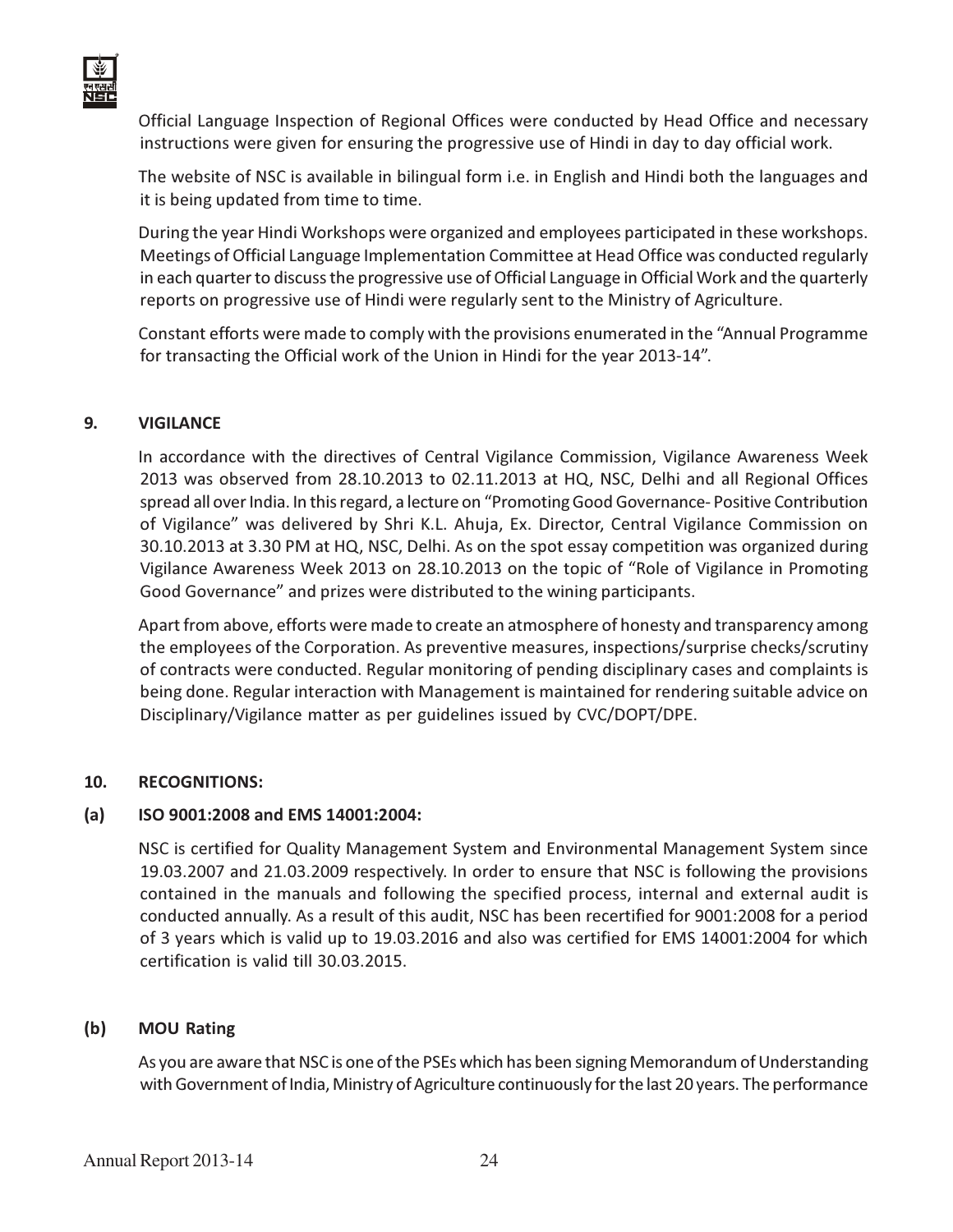

of your Corporation under various MOU parameters based on the audited data for the year 2012- 13 has been evaluated by the Department of Public Enterprises and rated as "Excellent".

The merged Memorandum of Understanding between your Corporation and Ministry of Agriculture, Government of India for the year 2014-15 is under finalization.

#### 11. Corporate Social Responsibility & Sustainable Development:

As per DPE guidelines, circulated vide 15(3)/2007-DPE(GM)-GL-99 dated 09.04.2010, the Corporation adopted the provisions under Corporate Social Responsibility. A provision of 3% of net profit was made for implementation of various activities under CSR & SD. Various activities were planned in a manner that the impact of implemented programmes became visible on the selected segment of society.

#### (a) Village Development:

NSC adopted seven villages for undertaking the activities. These villages were Chamlamori(Haryana), Darnia (Haryana), Lehni (UP), Sukrauli (UP), Ahirauli (UP), Vivra (Maharashtra) and Bhakhari (Bihar). Activities were also undertaken which are described briefly as under:-

In order to select the programme and project, decisions on programme and projects to be implemented was taken by Board Level Committee on recommendation of Below Board Level Committee as per MoU. Under the project NSC Constructed 8 Nos. of Toilets for Girls in Schools, Distributed 342 Nos. Solar Lamps & 1213 Nos. School Kits for girls in the villages studying in VIII standard and above, organized 10 Nos. Health checkup Camps, Vaccination for Children & Women, Diet recommendation for female, including medicine, provided Water Cooler in School for arranging cold water during summer and installed Solar lights. All these works were undertaken by NSC with observing prescribed purchase procedure of the Corporation.

#### (b) Afforestation (Tree Plantation):

Under afforestation programme, NSC planted 1.09 lakh trees in seeds villages.

#### (c) Relief and Rehabilitation Activity:

Ministry of Heavy Industries & Public Enterprises vide letter No. 15(9)/2013-DPE (GM) dated 24.06.2013 directed to take up relief and rehabilitation activities in Flood Affected Area of Uttrakhand by undertaking such projects under their CSR and Sustainability activities in that area, DPE further relaxed limit of natural calamities and authorized to Board of Directors (BOD) for higher spending on this account.

BOD in 252nd meeting held on 15.01.2014 approved limit to Rs. 200.00 lacs and Rs. 38.80 lacs for relief and rehabilitation project of Govt. of Uttrakhand and Forest Research Institute, Dehradun respectively with 50% contribution from CSR fund of NSC & SFCI each. Accordingly, out of sanctioned amount, Rs. 40.00 lakh and Rs. 2.00 lakhs of NSC share was released to Deptt. of Agril., Government of Uttrakhand and Forest Research Institute, Dehradun respectively after completing base line survey during the year 2013-14.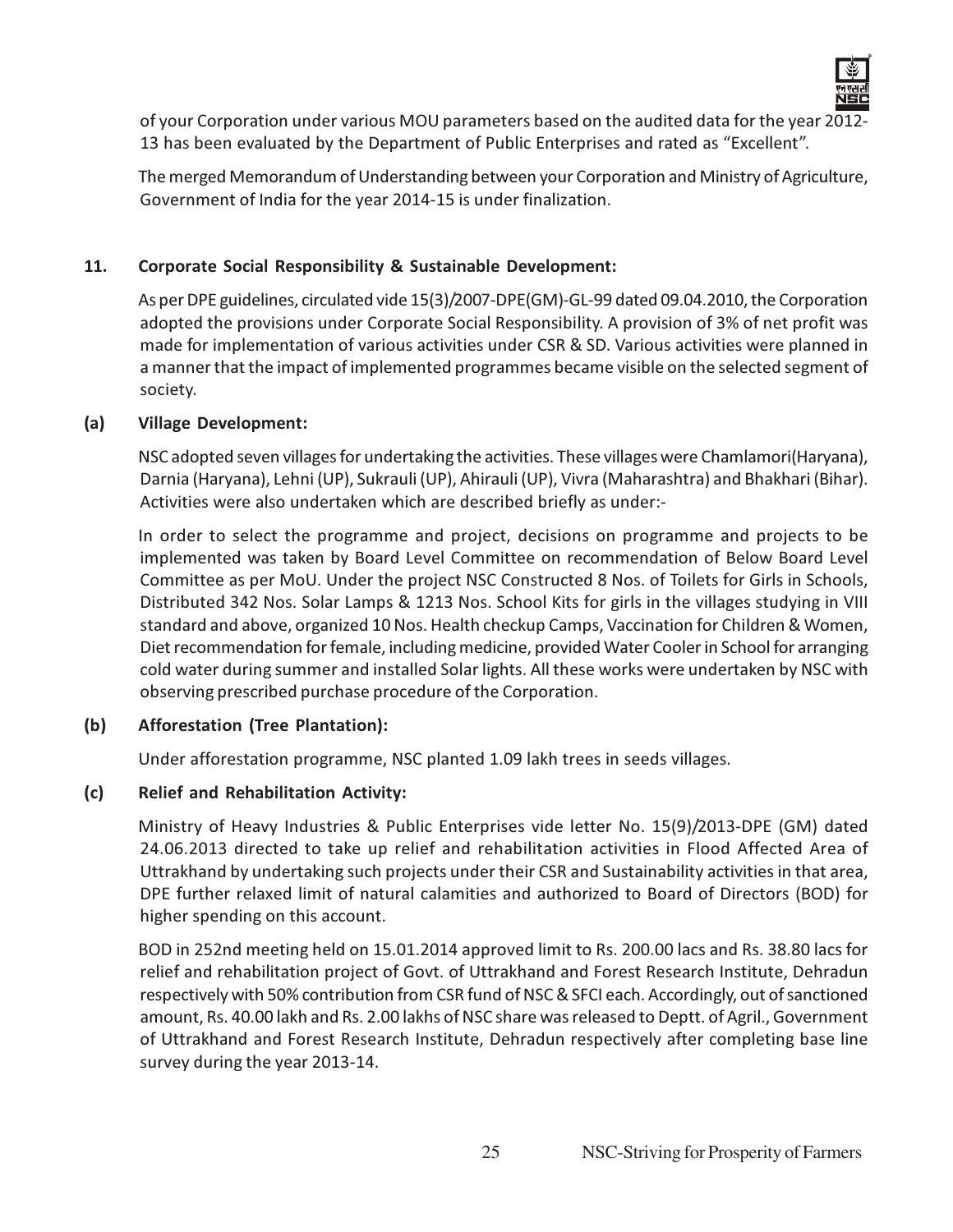

#### 12. CORPORATE GOVERNANCE:

The Corporation strives to foster a corporate culture in which high standards of ethical behaviour, individual accountability and transparent disclosure are ingrained in all its business dealings and shared by its Board of Directors, Management and Employees.

The Corporation has established systems & procedures to ensure that its Board of Directors is well-informed and were-equipped to fulfil its overall responsibilities and to provide the management strategic direction; it needs to create long-term shareholder value.

A report on Corporate Governance is given in Annexure-I

It is a matter of pleasure that for the Financial Year 2013-14, the Administrative Ministry has recommended the Grading of your corporation as "Excellent" under Corporate Governance. We expect that it would be awarded as such by DPE.

#### 13. BOARD OF DIRECTORS

During the year Smt. Smriti Sharan ceased to be Director of the Corporation.

Further, Shri R.K. Mishra, Additional Commissioner (Seeds) joined the Corporation in her place.

#### 14. BOARD MEETINGS

During the year ended 31st March, 2014, 8 Board Meetings were held on 3.5.2013, 26.6.2013, 6.8.2013, 26.9.2013, 11.10.2013, 6.12.2013, 15.1.2014 and 26.3.2014.

#### 15. AUDIT COMMITTEE

The Audit Committee was constituted in accordance with the directions issued by Department of Public Enterprises vide O.M. No. 18(8)/2005-GM dated 14th May, 2010 on Corporate Governance for Public Sector Enterprises. However, with the expiry of the term of independent Directors w.e.f. 16.01.2012, the Audit Committee ceased to exist. The Audit Committee will be reconstituted upon appointment of independent Directors by the Ministry of Agriculture.

#### 16. DIRECTORS' RESPONSIBILITY STATEMENT

Pursuant to Section 217 (2AA) of the Companies Act, 1956, your Directors state:

- a) That in the preparation of Annual Accounts, applicable Accounting Standards have been followed.
- b) That your Directors have selected such accounting policies based on generally accepted principles and applied them consistently and made judgement and estimates that are reasonable and prudent so as to give a true and fair view of the state of affairs of the Corporation at the end of the financial year and of the profit or loss of the Corporation for that period.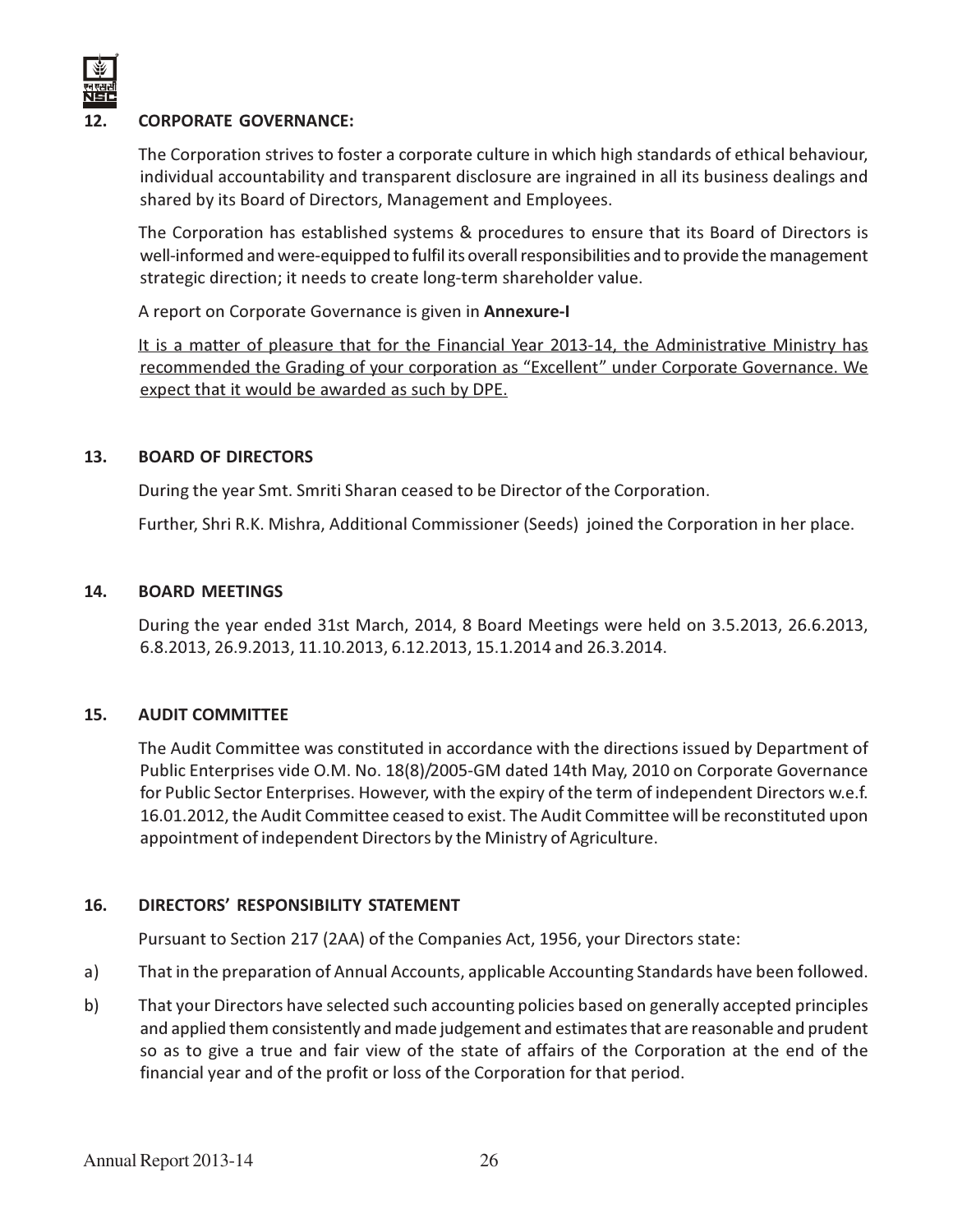

- c) That your Directors have taken proper and sufficient care for the maintenance of adequate accounting records in accordance with the provisions of the Act for safeguarding the assets of your Corporation and for preventing and detecting fraud and other irregularities;
- d) That your directors have prepared the annual accounts on a going concern basis.

#### 17. TECHNOLOGY ABSORPTION, FOREIGN EXCHANGE EARNINGS & OUTGO AND CONSERVATION OF ENERGY:

NSC keeps in close touch with the public research system headed by ICAR. Seed multiplication of newly released varieties from ICAR's crop projects are taken up to make available superior varieties for commercial cultivation. During the year 25 new varieties were included in the NSC's product range.

#### Energy Conservation:

- 1. Transparent sheets were used on roof of godowns to save electricity consumption during day time.
- 2. Processing machineries were replaced with higher capacity to result in economy of operation.

Details of Foreign Exchange Earnings and outgo have been given in preceding para.

#### 18. AUDITORS

The Comptroller and Auditor General of India appointed M/s K.C. Khanna & Co, Chartered Accountants, the Statutory Auditors and other C.A. Firms were appointed as Branch Auditors for the financial year 2013-14.

#### 19. GENERAL

None of the employes of the Corporation is drawing salary in excess of the prescribed amount i. e. Rs. 5 lakhs per month or Rs. 60 lakhs per annum to be reported under Section 217 (2A) of the Companies Act, 1956 read with Companies (Particulars of Employees), Rules 1975 as amended from time to time.

#### 20. BUY BACK OF SHARES:

There was no buy back of shares by the Corporation during the year. Therefore, the information pursuant to Section 77 A of the Companies Act, 1956 be treated as Nil.

#### 21. ACKNOWLEDGEMENTS:

The Board of Directors acknowledges and place on record their appreciation for the guidance, cooperation and encouragement extended to the Corporation by the Department of Agriculture & Co-operation, Government of India, Ministry of Agriculture, ICAR, Agriculture Departments of various States, State Agricultural Universities, State Seeds Corporations and the State Seed Certification Agencies.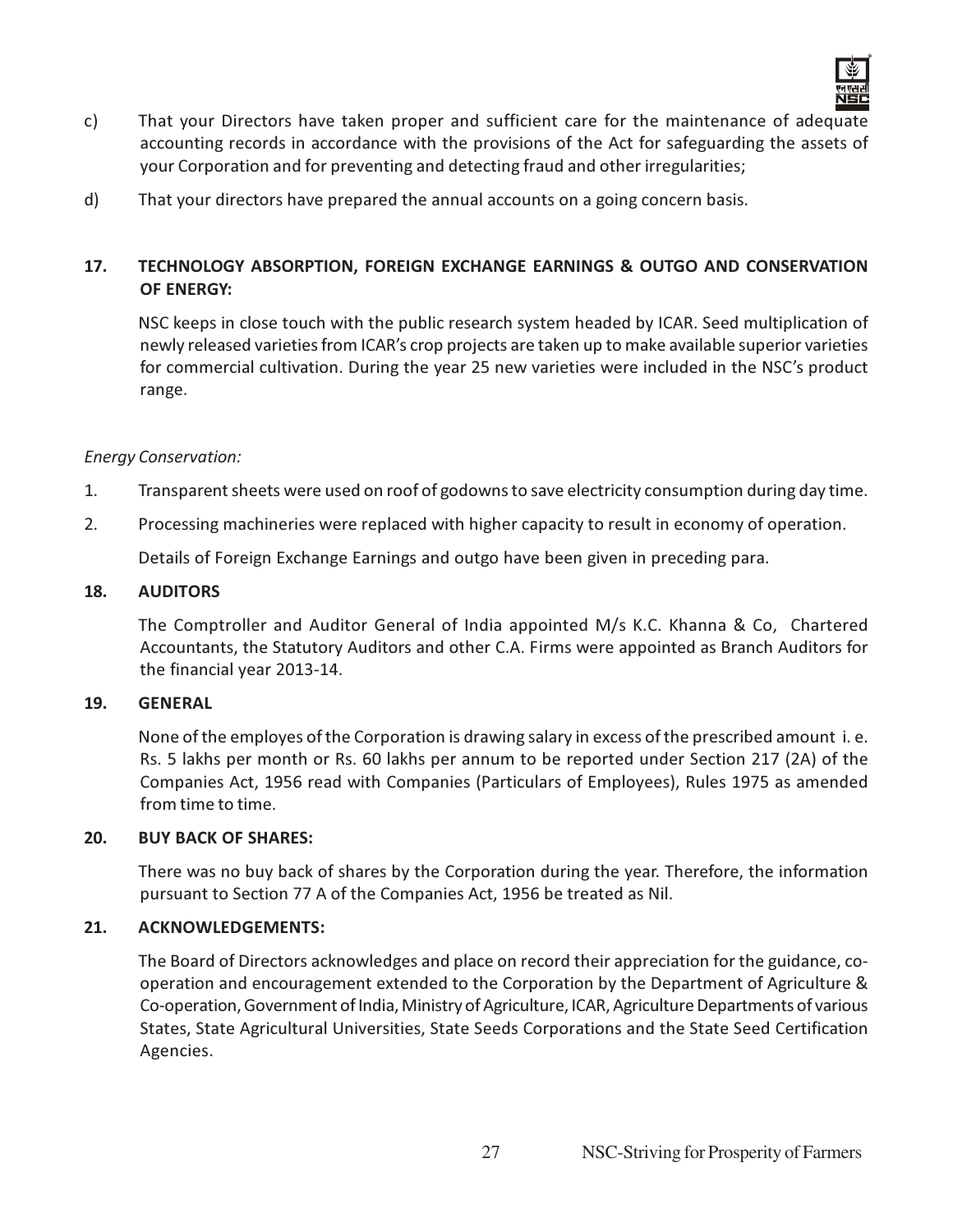

The Board also gratefully acknowledges the support and co-operation it received from its stakeholders, Seed Growers, Dealers/Distributors and all customers of NSC who continued to repose faith and trust in the working of your Corporation and would like to assure that your Corporation would continue to strive for providing better services in the coming years.

Your Directors are also grateful to the C&AG of India, Ministry of Agriculture, DPE, State Bank of India for their valued cooperation and support on behalf of Board. Last but not the least the Board wishes to place on record its deep gratitude to all NSC employees whose enthusiasm, commitment and sense of ownership has made this Corporation a proud.

FOR AND ON BEHALF OF THE BOARD OF DIRECTORS

Place: New Delhi (Vinod Kumar Gaur) Dated: 13.08.2014. CHAIRMAN AND MANAGING DIRECTOR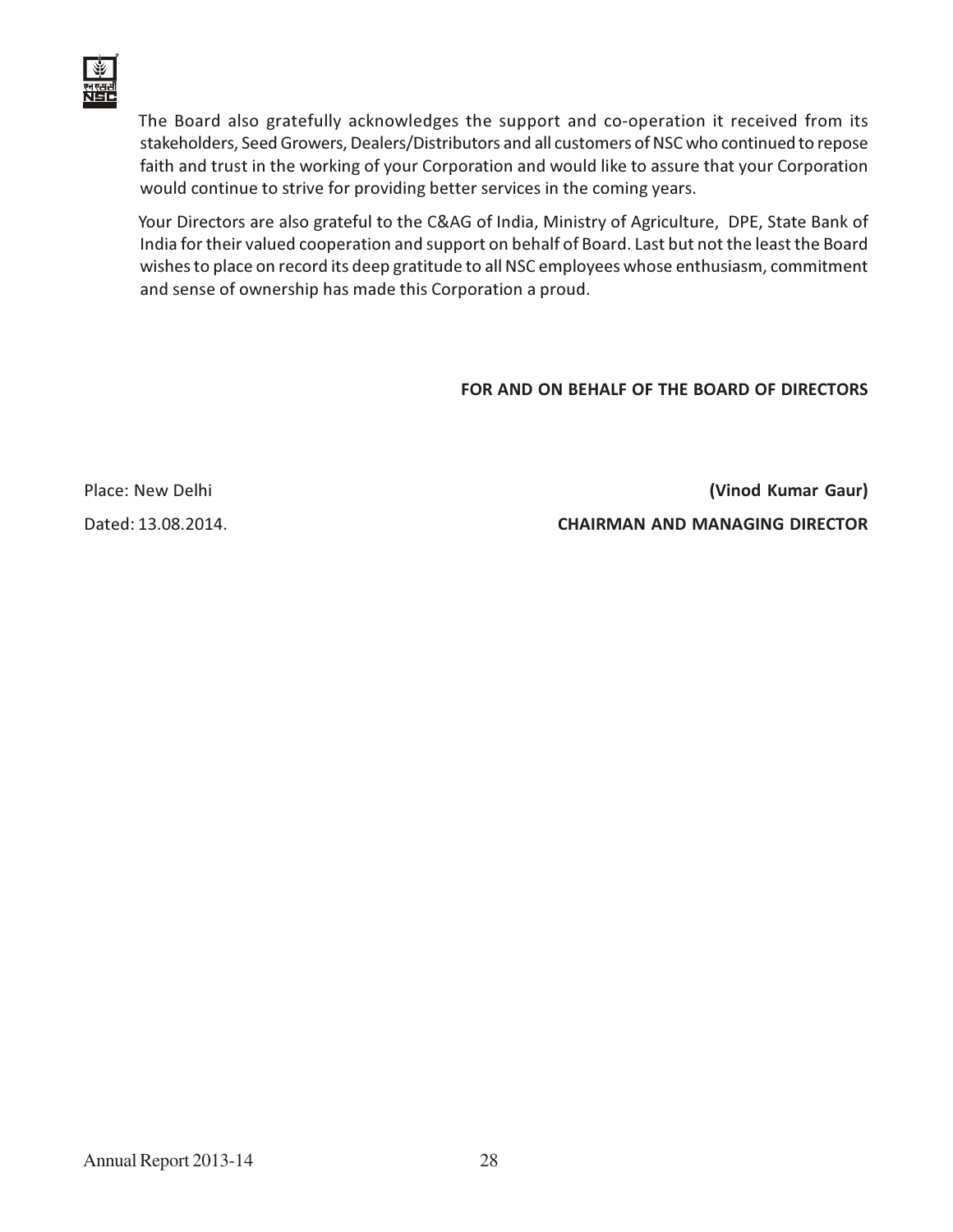

### REPORT ON CORPORATE GOVERNANCE

#### 1. CORPORATE GOVERNANCE PHILOSOPHY

Your Corporation has implemented its Corporate Social Responsibility (CSR) Policy with an aim to ensure that the Corporation becomes a socially responsible corporate entity contributing towards quality of life of the society at large. Your Corporation has entered into a MoU with Government of India for spending 3% of PAT towards CSR activities as part of its Corporate Social Responsibility. The Corporation has undertaken major initiatives in several critical areas which impact the lives of the common man in a positive way.

Corporation believes in integrity as a necessary condition for enduring success. Transparency, fairness, accountability and responsibility are the pillars of the Corporation's business activities. NSC provides appropriate access to information to the citizens under the provisions of Right to Information (RTI) Act, 2005. The initiative further reinforces the commitment of the Corporation to adopt best corporate governance practices.

#### 2. BOARD OF DIRECTORS

#### a) Size of Board

National Seeds Corporation Limited is a Government company within the meaning of Section 617 of the Companies Act, 1956 as the President of India holds 100% of the total paid-up share capital. As per Articles of Association, the power to appoint Directors vests in the President of India.

In terms of the Articles of Association of the Corporation, the strength of NSC Board shall not be less than two Directors and not more than twenty five Directors. These Directors may be either whole-time, functional Directors or part-time Directors.

#### b) Composition

The Board of Directors should have an optimum combination of executive and non-executive Directors. As on 31st March, 2014 the Board comprised five Directors out of which one is Chairman cum Managing Director, two directors are nominees of Government of India and two are functional Directors.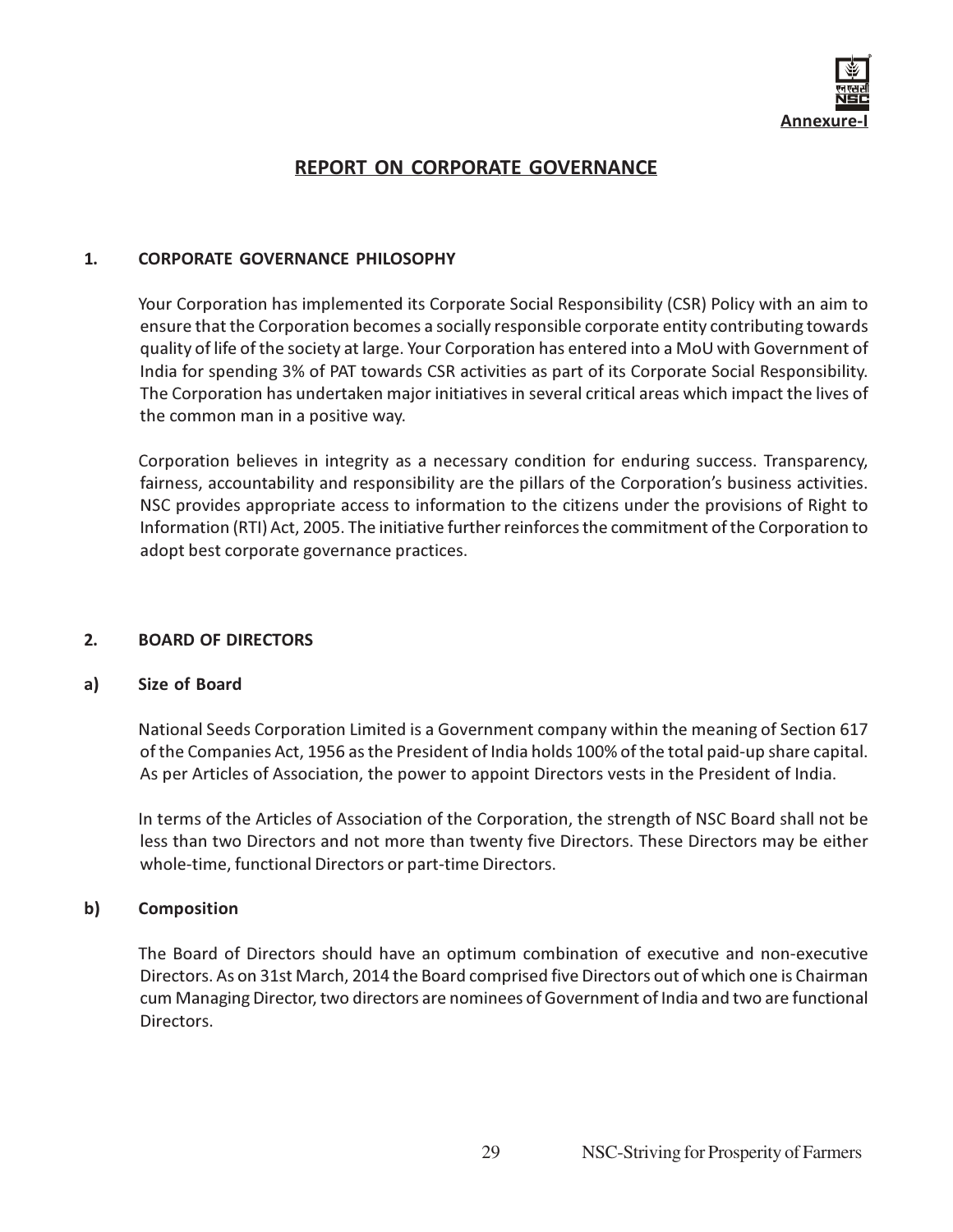#### **Board Meetings**

The meetings are convened by giving appropriate advance notice after obtaining approval of the Chairman of the Board/Committee. To address specific urgent need, meetings are also being called at a shorter notice. In case of exigencies or urgency, resolutions are passed by circulation.

Detailed agenda, management reports and other explanatory statements are circulated in advance in the defined agenda format amongst the members for facilitating meaningful, informed and focused decisions at the meetings. Where it is not practicable to circulate any document or the agenda is of confidential nature, the same is tabled at the meeting with the approval of Chairman.

The meetings of the Board of Directors are normally held at the Corporation's registered office in New Delhi. 8 Board Meetings were held during the financial year 2013-14. Details of number of Board meetings attended by each of the Directors are given below:-

| S.No | <b>Directors</b>                               | Board meetings<br>Held during<br>the year | Attended | No. of other<br>Director-ships |
|------|------------------------------------------------|-------------------------------------------|----------|--------------------------------|
| 1.   | Shri V.K. Gaur, Chairman-cum-Managing Director | 8                                         | 8        | 8                              |
| 2.   | Shri M.M. Sharma, Director (Finance)           | 8                                         | 7        | 3                              |
| 3.   | Shri Sanjay Khatal, Director (Commercial)      | 8                                         | 7        | 1                              |
| 4.   | Shri Dinesh Arora, Director                    | 8                                         | 7        | Nil                            |
| 5.   | Shri R.K. Mishra, Director*                    | 8                                         | 1        | Nil                            |
|      |                                                |                                           |          |                                |

\* Attended 1st Board Meeting held on 26.03.2014 immediately after appointment.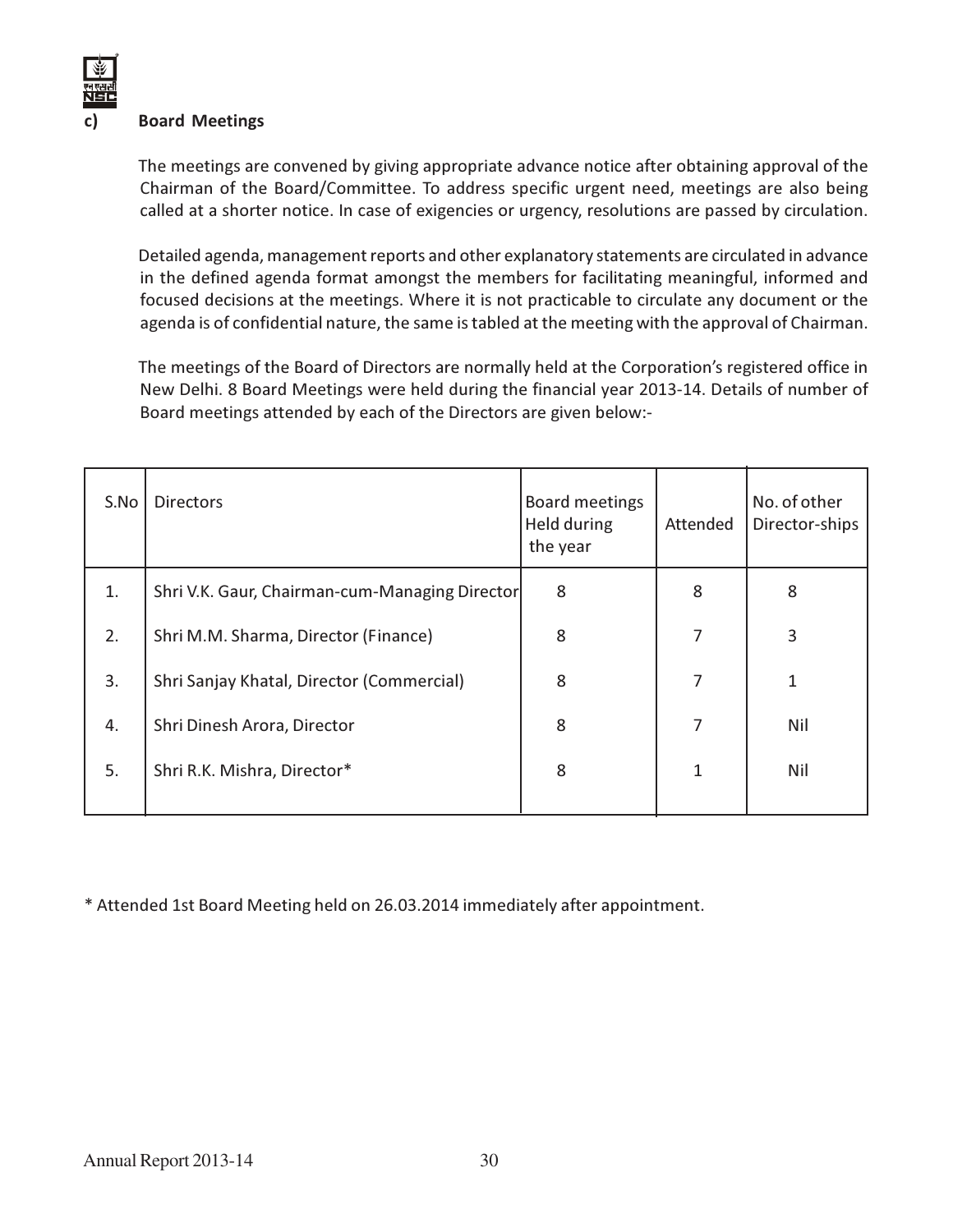

#### d) Remuneration of the Directors

#### i) Functional Directors

|    | S.No.   Name & Designation                         | <b>Gross Emoluments (Rs. in lakhs)</b> |  |  |
|----|----------------------------------------------------|----------------------------------------|--|--|
| 1. | Shri V.K. Gaur, Chairman-cum-Managing Director.    |                                        |  |  |
|    | w.e.f.12.6.2013 to 31.03.2014-                     | 16.60                                  |  |  |
|    | with additional charge of CMD, SFCI.               |                                        |  |  |
|    | ii.<br>w.e.f. 01.04.2013 to 11.06.2013- additional |                                        |  |  |
|    | charge of NSC and regular CMD-SFCI                 |                                        |  |  |
| 2. | Shri M.M. Sharma, Director (Finance)               | 21.50                                  |  |  |
| 3. | Shri Sanjay Khatal, Director (Commercial)          |                                        |  |  |
|    | (w.e.f. 27.05.2013 to 31.03.2014)                  | 15.20                                  |  |  |
|    |                                                    |                                        |  |  |

#### ii) Part-time Official Director

No remuneration is paid to the Part-time Official Directors by the Corporation.

#### iii) Part time Non-official Director

No remuneration other than sitting fee is being paid to Part-time Non-official Directors, when appointed.

#### 3. RISK MANAGEMENT:

In pursuance of Clause 7.3 of DPE guidelines on Corporate Governance for CPSEs, NSC is committed for risk management as an element of its strategy to safeguard the Corporation's assets from any injury, loss or damage that could materially affect its ability to discharge its responsibility towards farmers, employees and other members of the public. Risk management process includes risk identification, risk assessment, risk valuation, categorization and risk treatment plan for mitigation of the risks. All the fixed assets of the Corporation are insured through insurance policy and there is a proper internal control system to check the frauds. There is a clear laid-down practice for appointing the independent Chartered Accountants for all the Regional Offices as well as Head Office for undertaking quarterly internal audit and verification of the assets at the end of the year. Once a fraud is detected, disciplinary action is taken by following the set approved procedure after conducting investigation and enquiry. The assets of the Company are properly insured. The Corporation has also formulated the Risk Management Policy.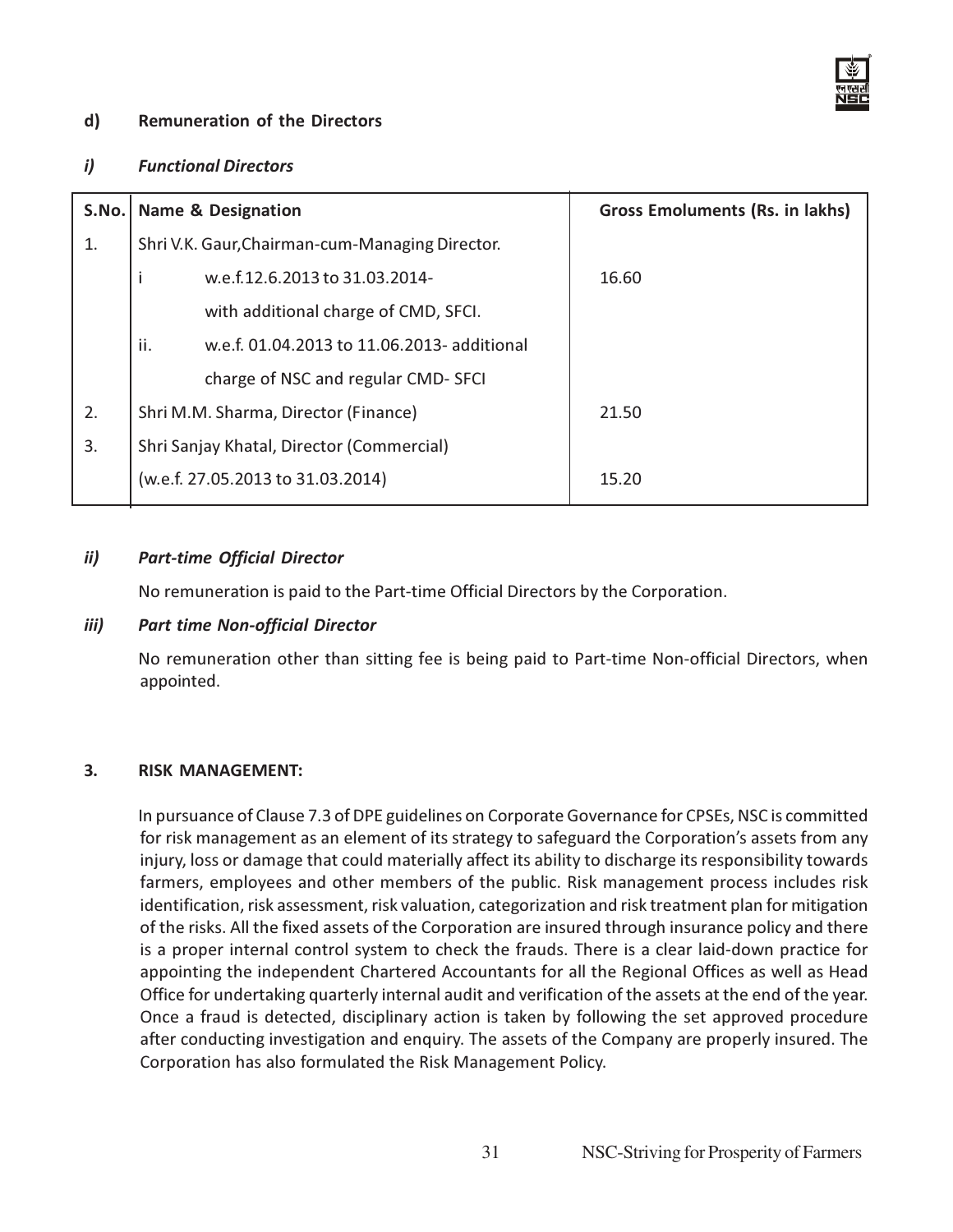

#### 4. ACCOUNTABILITY OF DIRECTORS

Memorandum of Understanding (MoU) is entered into annually by the Corporation with Government of India (GOI) in the beginning of the year setting the targets in financial and non financial area with weightages decided in consultation with GOI. The performance of the Corporation is measured at the end of the year vis-à-vis these targets. The performance with regard to MoU is reviewed regularly within the Corporation on quarterly basis. Slippages, if any, are identified and necessary remedial actions are suggested in these forums.

At the end of each financial year the MoU achievements report is furnished to Ministry of Agriculture and performance of the Corporation is evaluated by Ministry of Agriculture and Department of Public Enterprises Task Force on the basis of actual achievements as per signed MoU.

#### 5. GENERAL BODY MEETING

#### Annual General Meeting

Date, time and location where the last three Annual General meetings were held are as under:-

| Date              | 29.09.2011           |                    | 21.09.2012           |                    | 26.09.2013               |                                         |  |  |
|-------------------|----------------------|--------------------|----------------------|--------------------|--------------------------|-----------------------------------------|--|--|
| Time              | 02.30PM              |                    | 11.45 AM             |                    | 11.45 AM                 |                                         |  |  |
| Venue             | Registered Office at |                    | Registered Office at |                    | <b>Registered Office</b> |                                         |  |  |
| Beej Bhavan, Pusa |                      | Beej Bhavan, Pusa  |                      | at Beej Bhavan,    |                          |                                         |  |  |
|                   |                      | Complex, New Delhi | Complex, New Delhi   |                    | Pusa Complex, New Delhi  |                                         |  |  |
| Special           | <b>NIL</b>           |                    |                      | <b>NIL</b>         |                          | Yes                                     |  |  |
| <b>Resolution</b> |                      |                    |                      |                    |                          |                                         |  |  |
| Attendance        | 1.                   | Shri S.K. Roongta  | 1.                   | Shri S.K. Roongta  | $1_{-}$                  | Shri V.K. Gaur                          |  |  |
|                   | 2.                   | Dr. P.V. Salvi     | 2.                   | Shri S. Selvaraj   | 2.                       | Sh.Ram Kumar,                           |  |  |
|                   |                      |                    |                      |                    |                          | Representative of President<br>of India |  |  |
|                   | 3.                   | Sh.Y.R.Purandare   | 3.                   | Dr.N.Emayavaramban |                          | 3. Sh.Ram Kumar, US(Seeds)              |  |  |
|                   | 4.                   | Sh.Gopal Sadhwani  | 4.                   | Shri M.M. Sharma   | 4.                       | Sh. Dinesh Arora                        |  |  |
|                   |                      |                    |                      |                    | 5.                       | Sh. M.M. Sharma                         |  |  |
|                   |                      |                    |                      |                    | 6.                       | Sh. Sanjay Khatal                       |  |  |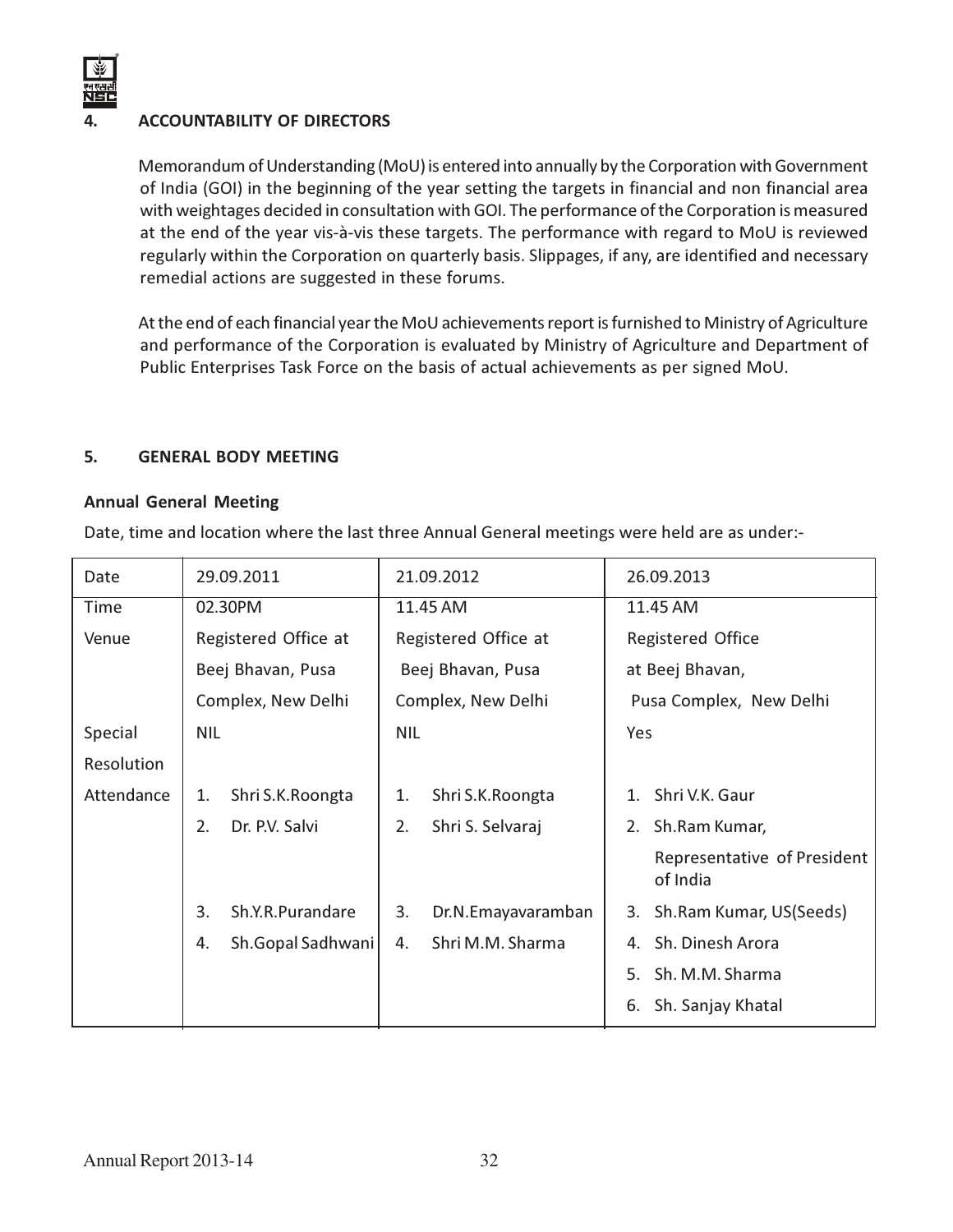

#### 6. DISCLOSURES

#### a) Related Party Transactions

As per the disclosures given by the Directors of the Corporation there were no related party transactions that have potential conflict with the interest of the Corporation at large.

#### b) Accounting Treatment:

The financial statements are prepared with applicable mandatory Accounting Standards and relevant presentational requirements of the Companies Act, 1956.

#### 7. MEANS OF COMMUNICATIONS

Operational and financial performance of the Corporation was uploaded on Corporation's website www.indiaseeds.com .

#### 8. AUDIT QUALIFICATIONS:

It is always the Corporation's endeavour to present an unqualified financial statement. Management reply to the statutory auditors' observations on the accounts of the Corporation for the year ended 31st March, 2014 are forming part of Directors' Report.

#### 9. SHAREHOLDING PATTERN OF THE CORPORATION

100% shares of the Corporation are held by Government of India.

#### 10. WHISTLE BLOWER POLICY:

Being a public sector undertaking, the records of the Corporation are open to audit by Comptroller and Auditor General of India and open to inspection by Vigilance. Your Corporation had an independent Vigilance department headed by Part-time Chief Vigilance Officer. The Vigilance department is functioning under the overall guidance of the Central Vigilance Commission and lays stress on preventive vigilance.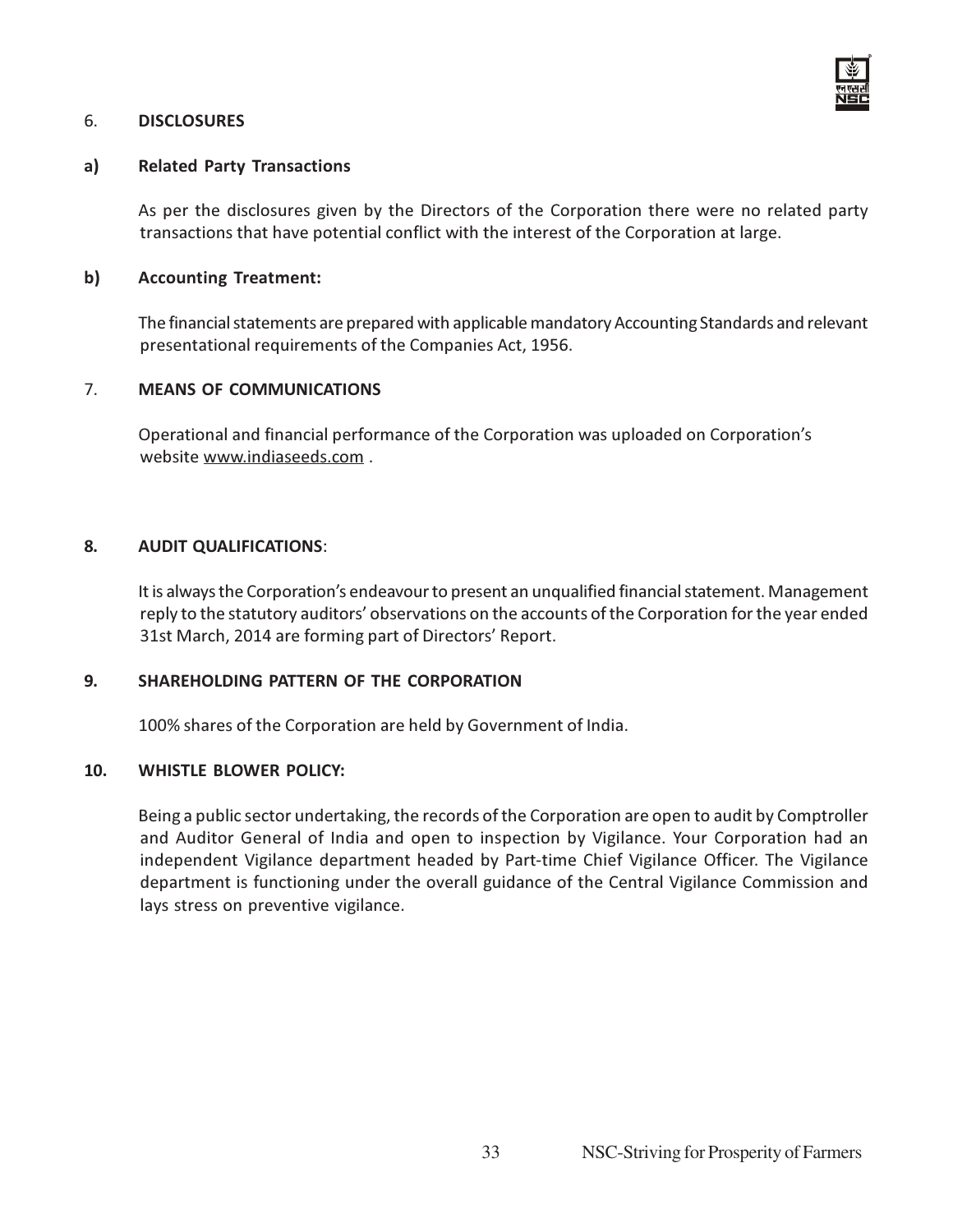# **RAVI. S. SHARMA & ASSOCIATES**

**Company Secretaries**

#### **CERTIFICATE OF CORPORATE GOVERNANCE**

To the Members of

#### **National Seeds Corporation Limited,**

Beej Bhawan, Pusa Complex, New Delhi-110012

We have examined the compliance of the conditions of Corporate Governance by **National** Seeds **Corporation** Limited, ["the Corporation"] for the year ended on 31<sup>st</sup> March 2014, as envisaged in the Office Memorandum No.18(8)/2005-GM dated 14th May, 2010 issued by the Ministry of Heavy Industries and Public Enterprises, Department of Public Enterprises, Government of India.

The compliance of the conditions of Corporate Governance is the responsibility of the management. Our examination was limited to procedures and implementation thereof, adopted by the Corporation for ensuring the compliance of the conditions of Corporate Governance. It is neither an audit nor an expression of opinion on the financial statements of the Corporation.

In our opinion and to the best of our information and according to the explanations given to us, and according to the records and documents maintained by the Corporation, we certify that the Corporation has complied with the conditions of Corporate Governance, as stipulated in the guidelines on corporate governance issued by the Department of Public Enterprises for Central Public Sector Enterprises (CPSEs) except (i) *The time gap between two Board meetings exceeded more than three months; (ii) The Corporation has not constituted Audit Committee during the financial year; and (iii) The Corporation has not reconstituted Remuneration Committee during the financial year.*

*However it has been clarified by the company thai despite requesting the administrative Ministry to appoint the Independent Directors who are mandatory in the Audit Committee & Remuneration Commitees, these Directors have not been appointed as yet and therefore the A udh committee is not in existence.*

We further state that such compliance is neither an assurance as to the future viability of the Corporation nor the efficiency or effectiveness with which the management has conducted the affairs of the Corporation.

**For, Ravi S Sharma & Associates**

**Company Secretaries**

Sd/–

Place: New Delhi Ravi S. Sharma Ravi S. Sharma Ravi S. Sharma Ravi S. Sharma Ravi S. Sharma

Date:08.08.2014 (Proprietor)

Office : 2749, 4th Floor, Lane No. 13, Main Patel Road, Ranjeet Nagar, New Delhi - 110008, Tel/Fax +91- 11-25701748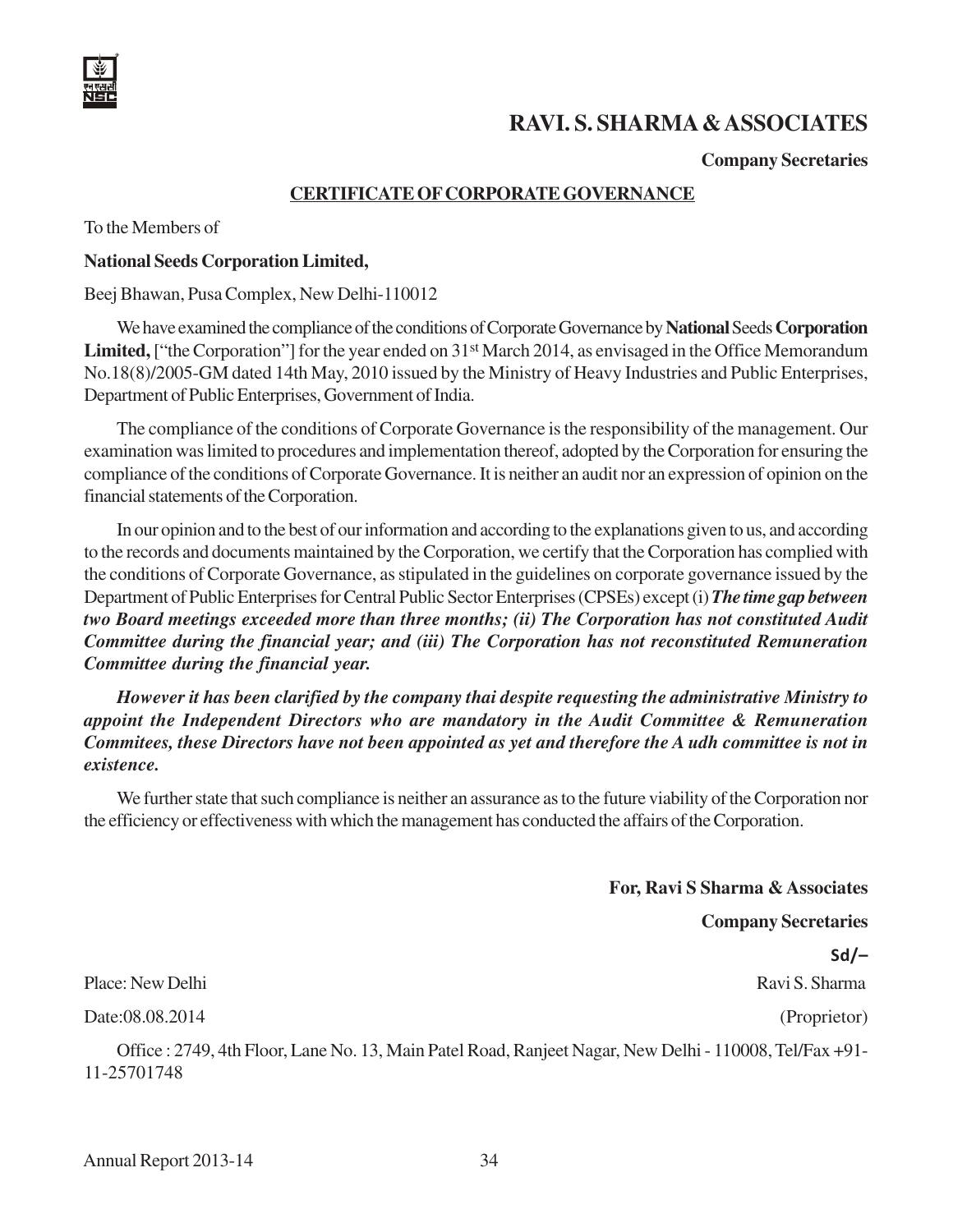

Office of the Principal Director of Commercial Audit & Ex-officio Member, Audit Board-IV, New Delhi.

No. 271-PDCA/HS/MAB-IV/A/cs/NSC/14-15/504 Dated: 26.09.2014

To,

**The Chairman-cum-Managing Director, National Seeds Corporation Limited, Beej Bhawan, Pusa Complex, New Delhi-110012.**

**Sub : Comments of the Comptroller & Auditor General of India under Section 619 (4) of the Companies Act, 1956 on the accounts of National Seeds Corporation Limited for the year ended 31st March 2014.**

**Sir,**

I am to enclose the comments of the Comptroller and Auditor General of India under Section 619 (4) of the Companies Act, 1956 on the accounts of **National Seeds Corporation Limited** for the year ended 31**st** March 2014.

The receipt of the letter may kindly be acknowledged.

Yours faithfully,

Encl : As above

**(Suparna Deb)**

Principal Director of Commercial Audit &

Ex-Officio Member, Audit Board-IV

8th & 9th Floor Annexe Building, 10, Bahadur Shah Zafar Marg, New Delhi-110002 Tel. 23239413, 23239415, 23239419, 23239420 Fax: 23239416 Email: mabNewdelhi4@cag.gov.in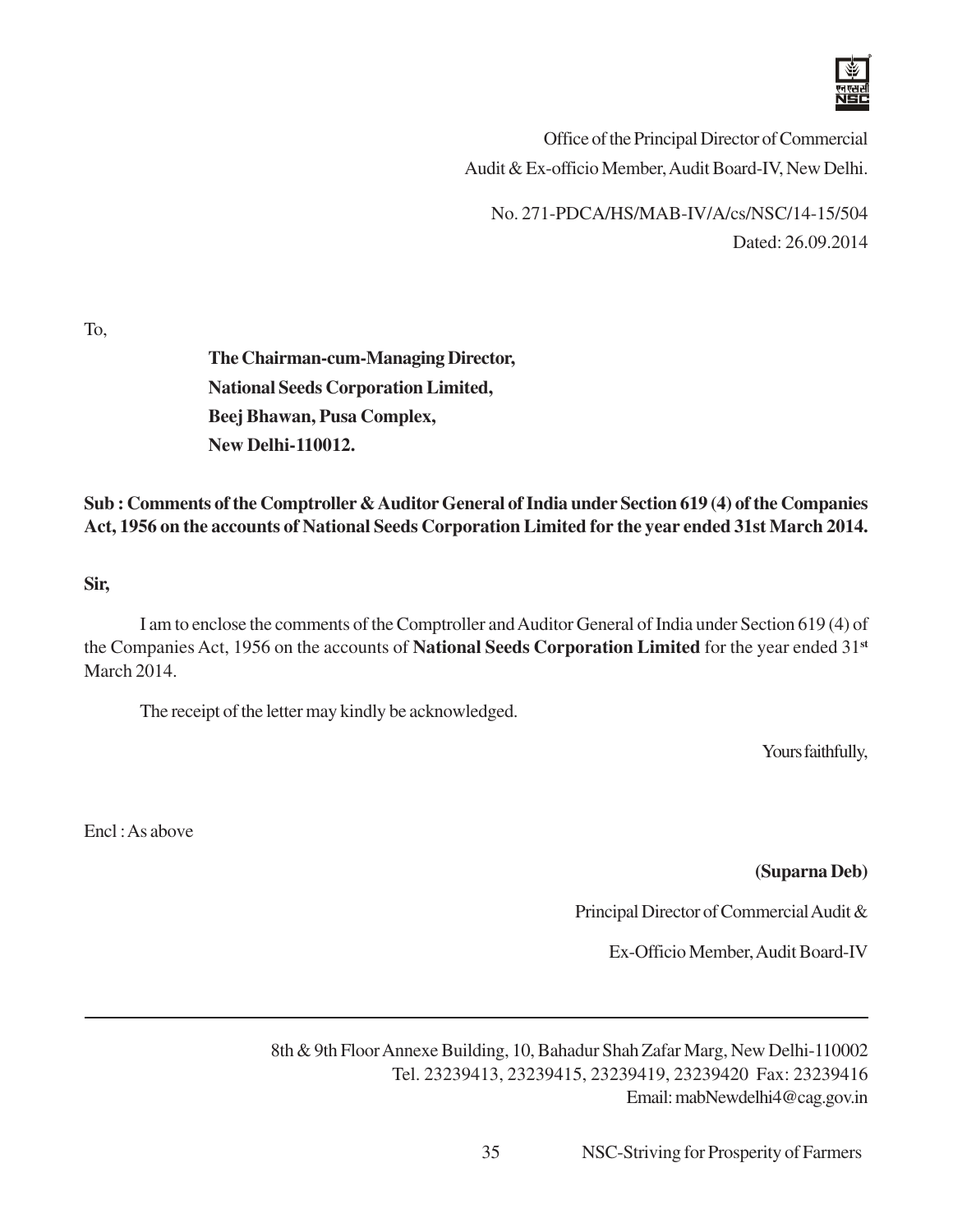# **COMMENTS OF THE COMPTROLLER AND AUDITOR GENERAL OF INDIA UNDER SECTION 619 (4) OF THE COMPANIES ACT, 1956 ON THE ACCOUNTS OF NATIONAL SEEDS CORPORATION LIMITED FOR THE YEAR ENDED 31st MARCH 2014.**

The preparation of financial statements of **National Seeds Corporation Limited** for the year ended 31st March 2014 in accordance with the financial reporting framework prescribed under the Companies Act, 1956 is the responsibility of the management of the company. The Statutory Auditors appointed by the Comptroller and Auditor General of India under Section 619 (2) of the Comapnies Act, 1956 are responsible for expressing opinion on these financial statements under Section 227 of the Companies Act, 1956 based on the independent audit in accordance with the Standards on Auditing prescribed by their professional body, the Institute of Chartered Accountants of India. This is stated to have been done by them vide their Audit Report dated 18.08.2014.

I, on behalf of the Comptroller and Auditor General of India, have conducted a supplementary audit under Section 619(3)(b) of the Companies Act, 1956 of the financial statements of **National Seeds Corporation** Limited for the year ended 31<sup>st</sup> March 2014. This supplementary audit has been carried out indpendently without access to the working papers of the statutory auditors and is limited primarily to inquires of the statuory auditors and company personnel and a selective examination of some of the accounting records.

Based on my supplementary audit, nothing significant has come to my knowledge which would give rise to any comment upon or supplement to Statutory Auditor's report under Section 619(4) of the Companies Act, 1956.

> For and on the behalf of the Comptroller and Auditor General of India

**(Suparna Deb)** Place : New Delhi. Principal Director of Commercial Audit & Date : 26.09.14 Ex-Officio Member, Audit Board-IV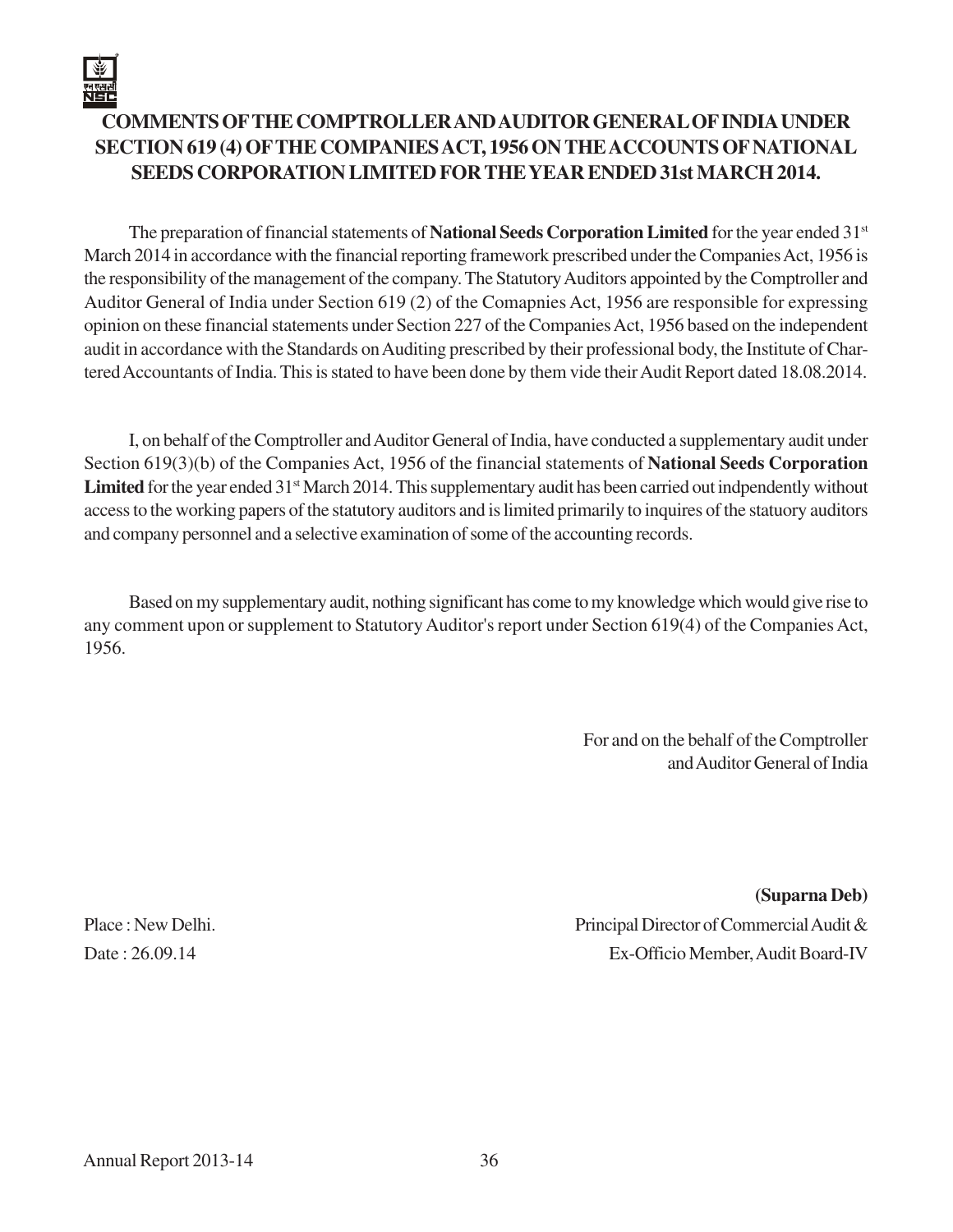#### INDEPENDENT AUDITOR'S REPORT

#### To The Members of National Seeds Corporation Limited

#### Report on the Financial Statements

We have audited the accompanying financial statements of **National Seeds Corporation Limited** ("the Company"), which comprise the Balance Sheet as at March 31, 2014, and the Statement of Profit and Loss and Cash Flow Statement for the year then ended, and a summary of significant accounting policies and other explanatory information. Incorporated in these financial statements are the accounts of the Head Office and the Regional Offices at Chandigarh, Jaipur, Lucknow and Bhopal audited by us and six other Regional Offices at Chennai, Bangalore, Hyderabad, Pune, Kolkata and Patna, audited by Branch Auditors appointed by the Comptroller and Auditor General of India, whose reports have been considered by us in framing our Report.

#### Management's Responsibility for the Financial Statements

Management is responsible for the preparation of these financial statements that give a true and fair view of the financial position, financial performance and cash flows of the Company in accordance with the Accounting Standards notified under the Companies Act, 1956 ("the Act") read with the General Circular 15/ 2013 dated September 13, 2013 of the Ministry of Corporate Affairs in respect of Section 133 of the Companies Act, 2013. This responsibility includes the design, implementation and maintenance of internal control relevant to the preparation and presentation of the financial statements that give a true and fair view and are free from material misstatement, whether due to fraud or error.

#### Auditor's Responsibility

Our responsibility is to express an opinion on these financial statements based on our audit. We conducted our audit in accordance with the Standards on Auditing issued by the Institute of Chartered Accountants of India. Those Standards require that we comply with ethical requirements and plan and perform the audit to obtain reasonable assurance about whether the financial statements are free from material misstatement.

An audit involves performing procedures to obtain audit evidence about the amounts and disclosures in the financial statements. The procedures selected depend on the auditor's judgment, including the assessment of the risks of material misstatement of the financial statements, whether due to fraud or error. In making those risk assessments, the auditor considers internal control relevant to the Company's preparation and fair presentation of the financial statements in order to design audit procedures that are appropriate in the circumstances, but not for the purpose of expressing an opinion on the effectiveness of the Company's internal control. An audit also includes evaluating the appropriateness of accounting policies used and the reasonableness of the accounting estimates made by management, as well as evaluating the overall presentation of the financial statements.

We believe that the audit evidence we have obtained is sufficient and appropriate to provide a basis for our audit opinion.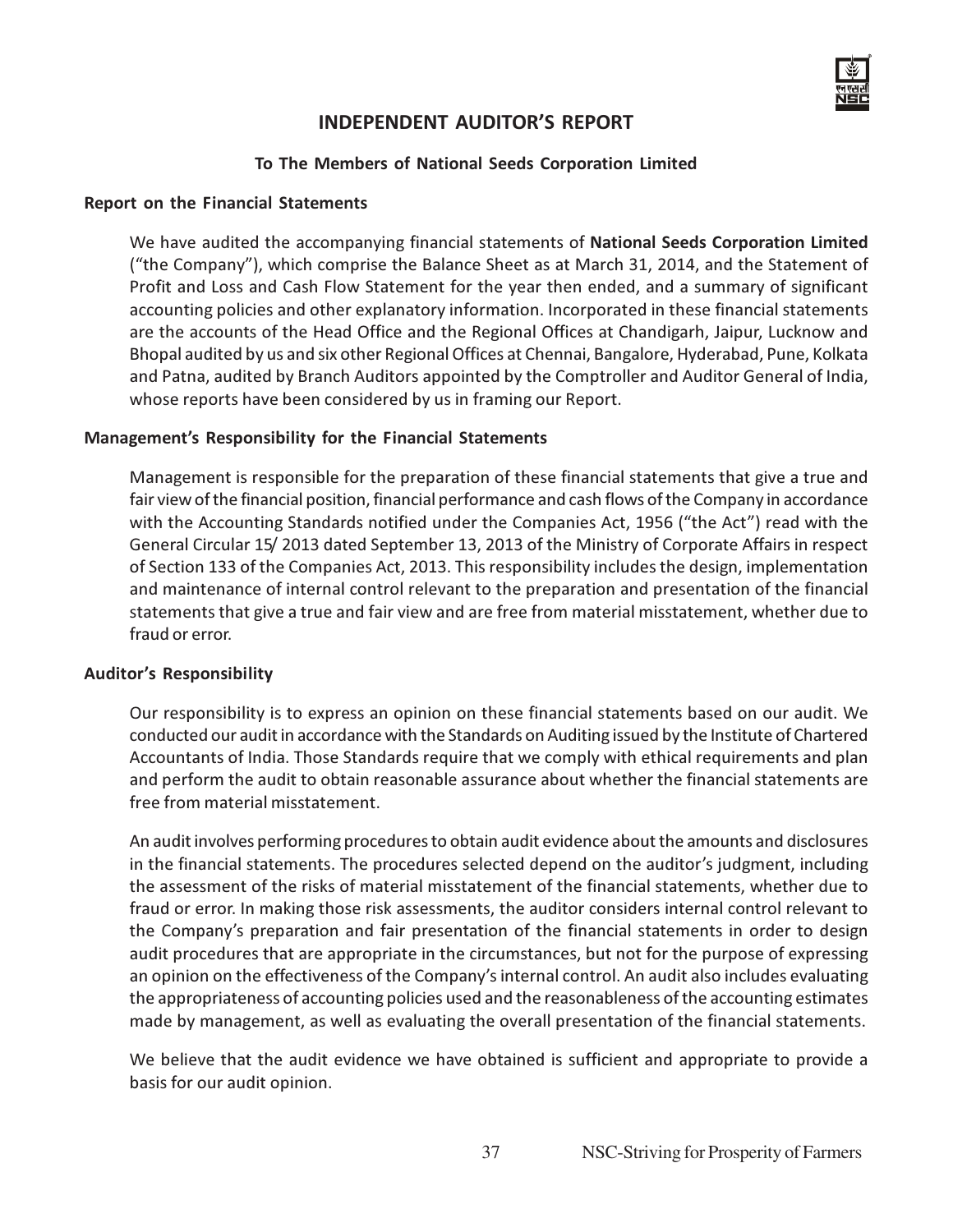

#### Basis for Qualified Opinion

- a) Note no. 5 regarding capital grant of  $\bar{\tau}$  45 lacs for procurement of equipments for seed testing laboratories which had not been utilized and needs to be refunded to the grant sanctioning authority, and being in the nature of a currently refundable obligation and resulting in the overstatement of capital grant and understatement of current liabilities to that extent, needs to be correctly classified in the Balance Sheet.
- b) Note no. 39 regarding non-availability of details of payment for land and lease deeds in respect of certain offices and non-execution/non-availability of title deeds/lease deeds and finalization of lease amount in respect of certain properties, the financial impact of which, on the accounts, if any, is not ascertainable.
- c) Note no. 40 regarding balances of Trade Receivables, Loans and Advances, Other Current Assets, Trade payables and other Current Liabilities being subject to confirmation/reconciliation. The precise effect of consequential adjustments upon such confirmation/reconciliation, if any, on the accounts is not ascertainable.

#### d) Policy 2.11.3 on Medical Benefit Scheme for retired employees:

The Company has, in note no. 44 (i) to the accounts, stated that there is change in the accounting policy, due to which the profit for the year has been understated by  $\bar{\tau}$  93,39,000. The stated change is that while, till 31.3.2013, the amount computed at 1.5% of the profit before tax of the previous year, net of payments to the insurance company towards mediclaim policy, was being appropriated from the surplus for the year and the amount so appropriated was being shown as "Retired Employees Welfare Reserve" under "Reserves and Surplus", for the year ended 31.3.2014, as per the changed accounting policy, the Company has charged the amount, computed on the above basis, at  $\bar{\tau}$  93,39,000 (to the Statement of Profit and Loss).

As per the accounting policy, an amount equal to 1.5% of the profits (before tax), of the preceding year, and net of payments for mediclaim insurance cover, was being appropriated from the surplus in the Statement of Profit and Loss (and together with the contributions received from retired employees seeking eligibility to the scheme), was treated as a reserve, carried forward in the balance sheet under the head 'Reserves and Surplus'. The Company, has, for the first time, as at 31.3.2014, got an actuarial valuation made in terms of the Accounting Standard, AS 15 - Employee Benefits (Revised), issued by the Institute of Chartered Accountants of India, to determine the provision required to be disclosed as part of the Long-Term Provisions.

The amount charged ( $\bar{z}$  93,39,000), for the first time to the Statement of Profit and Loss, as stated above, continues to be based on the computation as per previous year's accounting policy (i.e., @1.5% of the preceding year's profits before tax), and not on the basis of the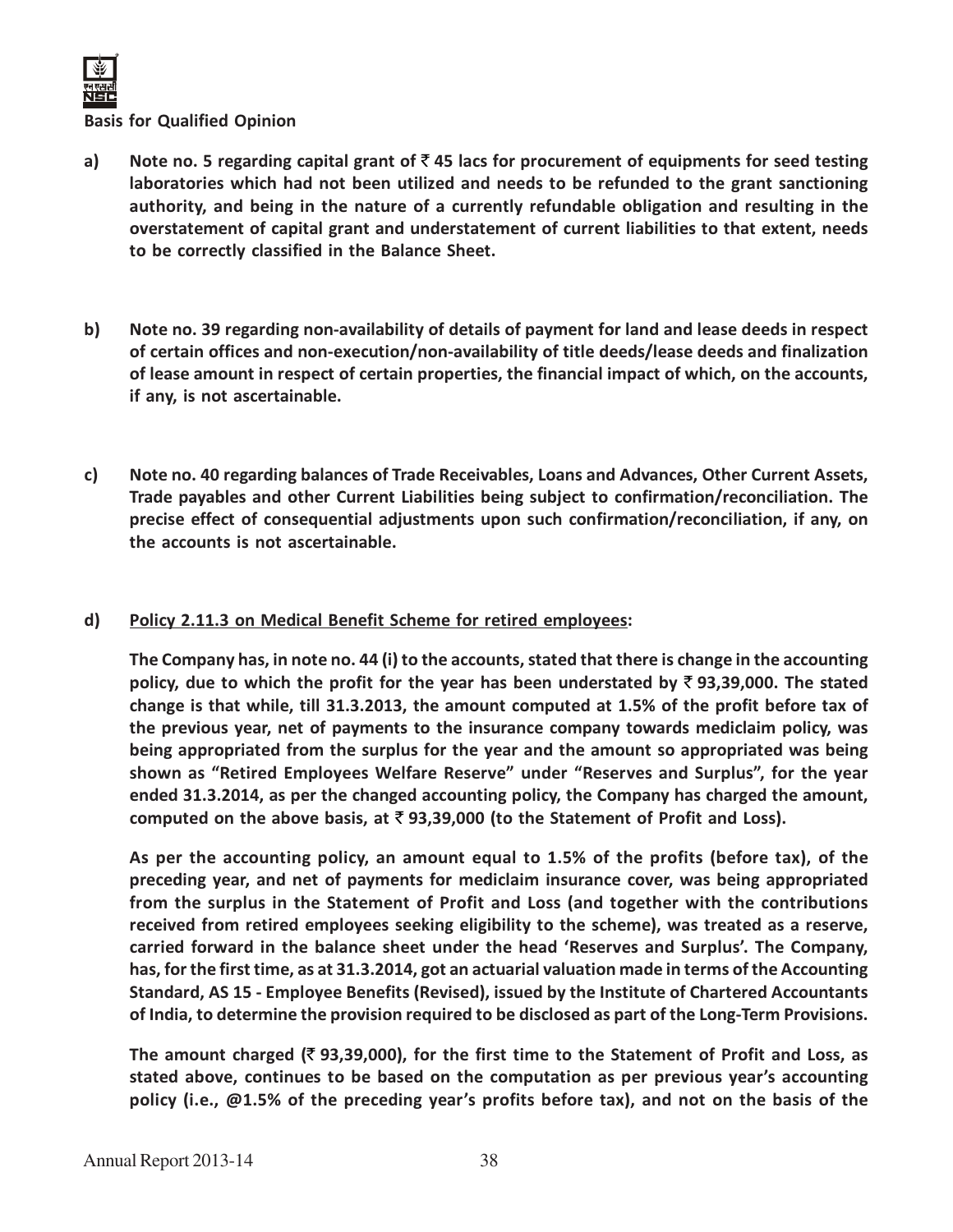

amount required to be actually charged, with breakup of the chargeable amount for the current and earlier years; also having corresponding effect on the provision for taxation. The amount corresponding to the charge has, however, been shown as an addition to the Reserves, and from the aggregate Reserve as at the year end, the said year-end actuarially determined liability has been transferred to the Provision.

Thus, the precise effect of the change in the policy has not been ascertained and disclosed by the Company, as affecting the Statement of Profit and Loss for the year, while disclosing in the Balance Sheet, the year end actuarially determined (net amount of  $\bar{\tau}$  1,91,05,850), as part of "Long Term Provisions for Retired Employees Welfare"; and, contrary to the practice otherwise followed, the Company has not disclosed any movement in the provision under this head. But for the effective change in the accounting policy, the profits of the Company would be higher to the extent of the amount to be determined (instead of the amount of  $\bar{\tau}$  93,39,000).

#### e) CSR Activities:

The Company has, in note no. 44 (ii) to the accounts, stated that there is change in the method of accounting, due to which the profit for the year has been overstated by  $\bar{\tau}$  1,21,72,022. The stated change is that while, till 31.3.2013, the actual expenditure incurred during the year on such activities (amount computed with reference to 3% of the profit after tax of the previous year), was being charged to the Statement of Profit and Loss, for the year ended 31.3.2014, as per the changed method of accounting, the Company has appropriated the amount, computed on the above basis, (spent  $\overline{z}$  1,21,72,022 and unspent  $\overline{z}$  11,20,000) from surplus for the year and credited the unspent amount of  $\bar{\tau}$  11,20,000 to "Unspent CSR Reserve" under "Reserves and Surplus".

Due to the change in the method of accounting as stated above, the profits of the Company for the year, are higher to the extent of  $\bar{\tau}$  1,21,72,022, subject also to the effect of actual tax implications / adjustments, as regards expenditure in respect of CSR activities, that need to be examined by the Company, based on expert advice; and, accordingly, on which possible tax effects, we are unable to express an opinion.

#### f) Pension Scheme:

As per note no. 47, the Company, in its 252<sup>nd</sup> Board Meeting held on 15.01.2014 has framed, as per the DPE guidelines, and approved a contributory Pension Scheme, (effective from 1.4.2011), which is pending approval of the related Government Ministry. As per the Scheme, the Company is required to contribute 10% and eligible employees 5% of the basic salary and dearness allowance since the said effective date. Notwithstanding that the scheme has not yet been approved by the Government and is pending implementation, the Company has, during the year ended 31.3.2014, acknowledged a definite obligation and created a provision in respect of the employer's contribution amounting to  $\bar{\tau}$  8,00,39,000 on the above basis, by a charge to the Statement of Profit and Loss.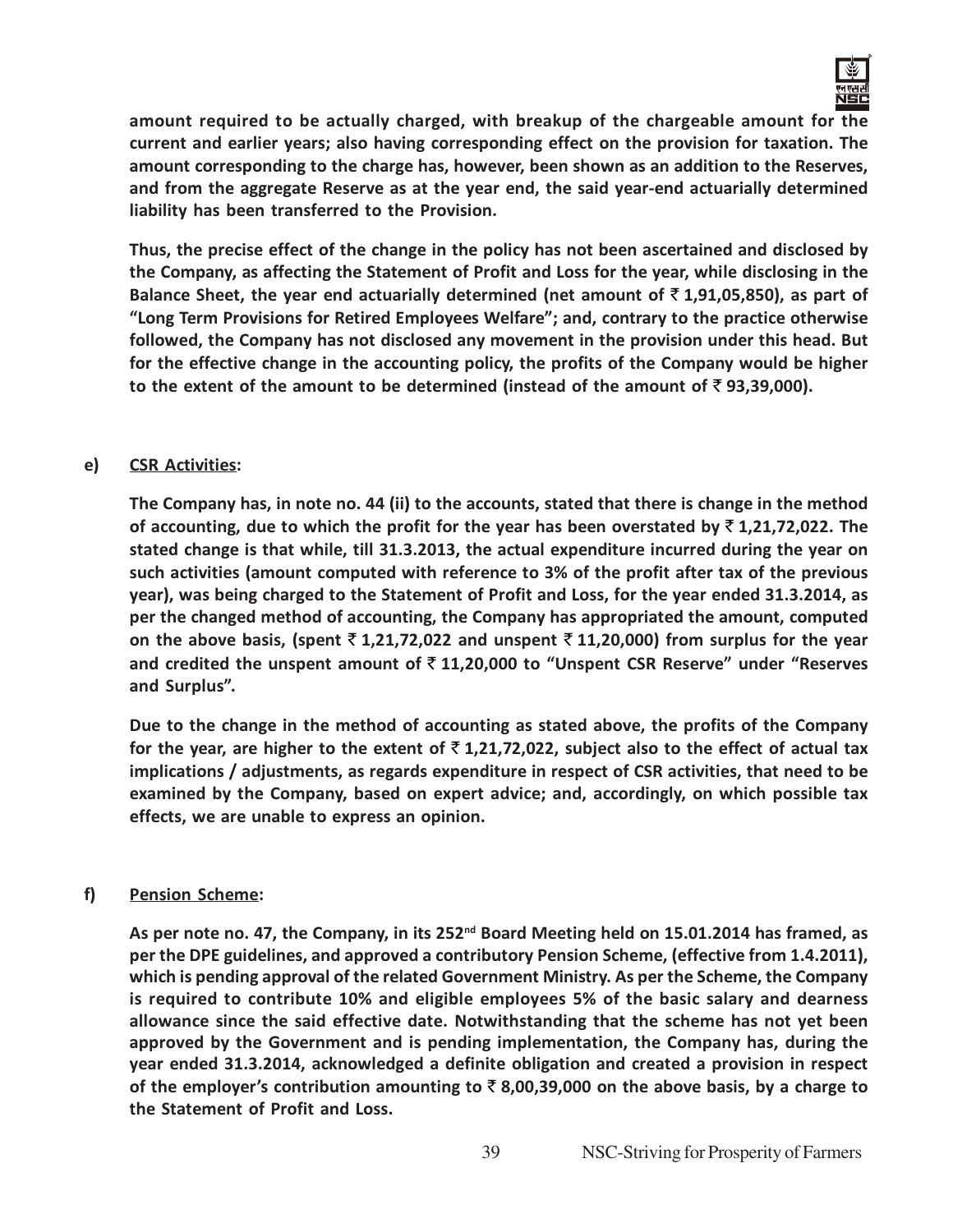

In the absence of detailed information, we are unable to comment on timing and manner of disclosure of the provision made by the Company in the manner done and particularly pending the formal approval and manner of implementation of the said scheme, also based on the contributory amounts yet to be received from the eligible employees to make the scheme effective, and the contention of the Management that the liability is immediately payable.

#### Opinion

In our opinion and to the best of our information and according to the explanations given to us, except for the effects of the matters described in the Basis for Qualified Opinion paragraphs, the accompanying financial statements give the information required by the Act in the manner so required and give a true and fair view in conformity with the accounting principles generally accepted in India:

- a) in the case of the Balance Sheet, of the state of affairs of the Company as at March 31, 2014;
- b) in the case of the Statement of Profit and Loss, of the profit of the Company for the year ended on that date; and
- c) in the case of the Cash Flow Statement, of the cash flows for the year ended on that date.

#### Emphasis of matter

In terms of standard agreements entered into with the farmers to whom seeds are sold with a buy back arrangement for the anticipated yields, the Company does not have a system for computation of the amounts in breach of each agreement in this regard nor has it taken, on record, action for recovery/ waiver. The Management, notwithstanding that there was no laid down system, has contended / represented that the Regional Managers have analysed the causes of non receipt of the seed and there is no recovery to be recorded, and that there is no waiver/ recoverable affecting the financial statements. We have placed reliance on such representation and accordingly do not qualify our report on this matter.

#### Report on other Legal and Regulatory Requirements

- 1. As required by the Companies (Auditor's Report) Order, 2003, as amended by the Companies (Auditor's Report) (Amendment) Order, 2004 ("the Order") issued by the Central Government of India in terms of sub-section (4A) of section 227 of the Act, and on the basis of such further checks as we considered necessary and according to the information and explanations given to us, we give in the Annexure a statement on the matters specified in paragraphs 4 and 5 of the Order.
- 2. As required by section 227(3) of the Act, we report that:
- a) We have obtained all the information and explanations which to the best of our knowledge and belief were necessary for the purpose of our audit;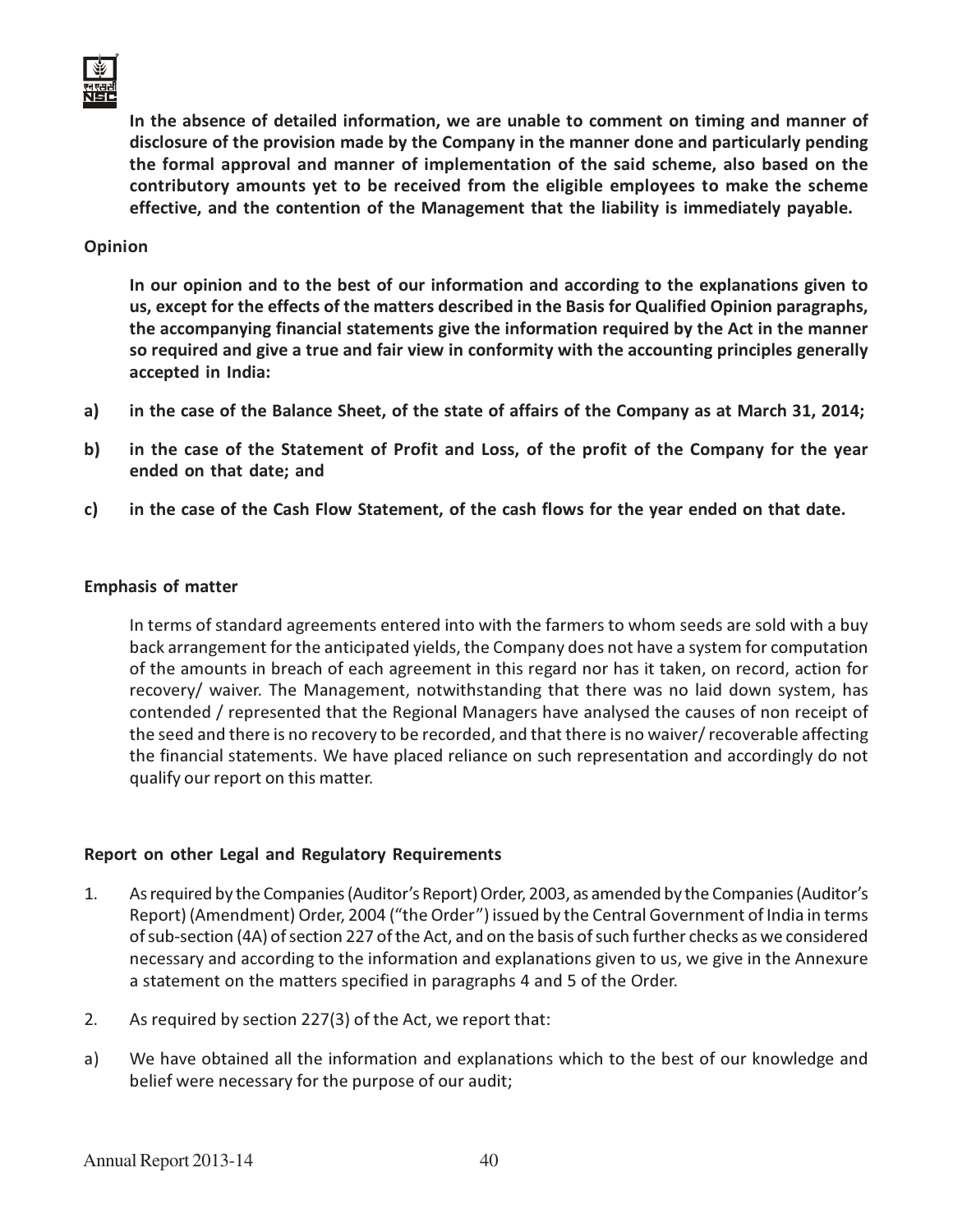

- b) In our opinion proper books of account as required by law have been kept by the Company so far as appears from our examination of those books;
- c) The Balance Sheet, Statement of Profit and Loss and Cash Flow Statement dealt with by this Report are in agreement with the books of account;
- d) Except for the effects of the matter described in the Basis for Qualified Opinion paragraph, in our opinion, the Balance Sheet, Statement of Profit and Loss and Cash Flow Statement comply with the Accounting Standards notified under the Act, read with the General Circular 15/ 2013 dated September 13, 2013 of the Ministry of Corporate Affairs in respect of Section 133 of the Companies Act, 2013;
- e) Being a Government Company, pursuant to the Notification no. GSR 829(E) dated 21.10.2003 issued by Government of India, provisions of clause (g) of sub-section (1) of section 274 of the Act, are not applicable to the Company.

For K. C. Khanna & Co. Chartered Accountants Firm's Registration No. 000481N

H-96, Connaught Circus, The Constantine Constanting Harsha Chandra New Delhi-110 001 **Partner Dated : 18.08.2014** Membership No. 080489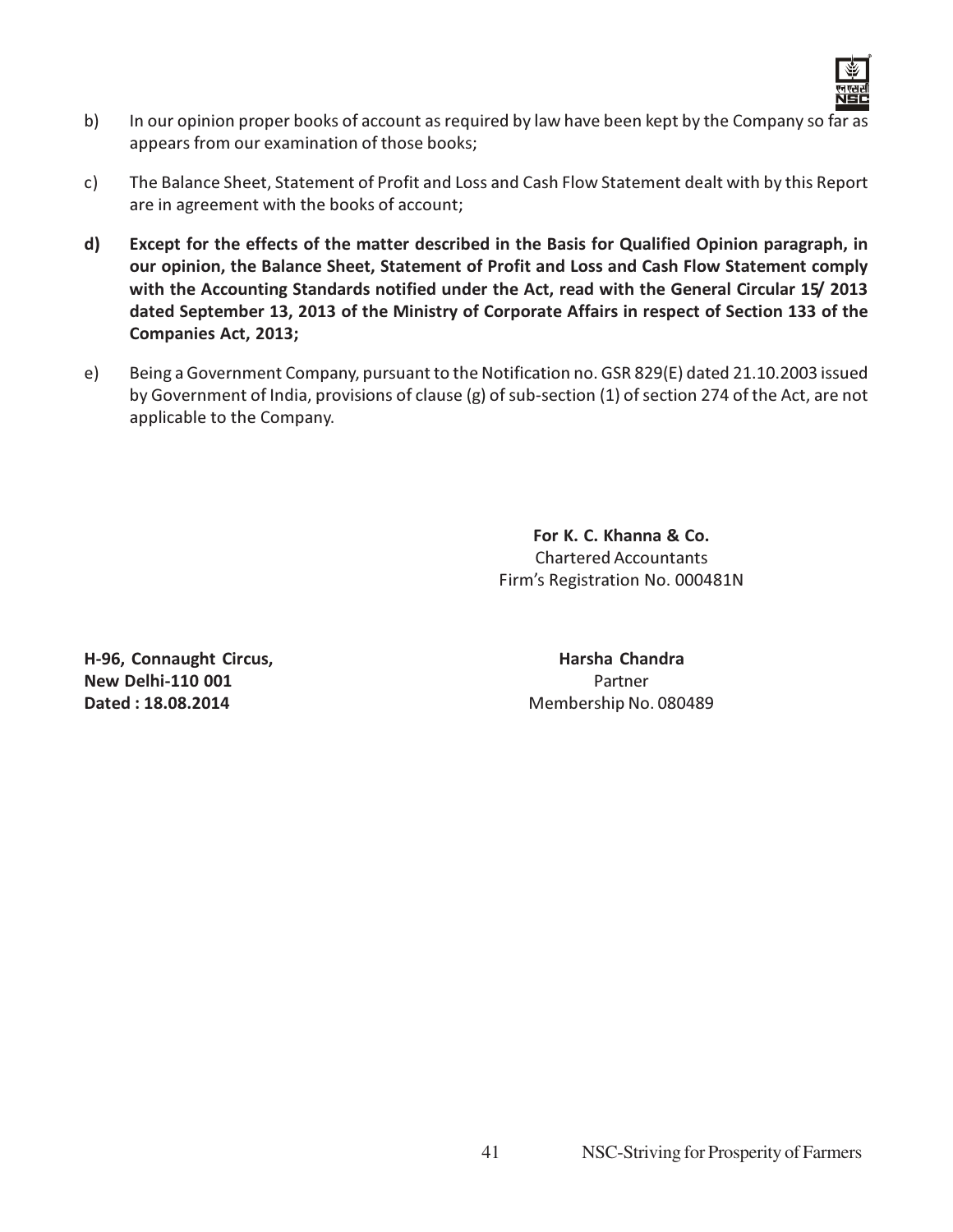#### Year ended March 31, 2014

#### Annexure to the Independent Auditor's Report

(Referred to in Paragraph 1 under 'Report on other Legal and Regulatory Requirements' section of even date)

- (i) (a) The Company has maintained proper records showing full particulars including quantitative details and situation of fixed assets.
	- (b) We have been informed that the fixed assets have been physically verified by the Management as at the close of the financial year and no discrepancies have been reported on such verification.
	- (c) The disposal of fixed assets, during the year, at the Company, was not substantial. Such disposal has not affected the going concern status of the Company.
- (ii) (a) As per the information and explanations given to us, the inventory has been physically verified internally and also as at the year-end by independent Chartered Accountants appointed for that purpose. In our opinion, the frequency of such verification is reasonable.
	- (b) As per the information and explanations given to us, the procedures of physical verification of inventory followed are reasonable and adequate in relation to the size of the Company and the nature of its business.
	- (c) The Company is maintaining proper records of inventory. The discrepancies noticed on physical verification were not material and have been properly dealt with in the books of account.
- (iii) According to the information and explanations given to us, the Company has neither granted nor taken any loans, secured or unsecured, to/from any companies, firms or other parties covered in the register maintained under section 301 of the Act. Accordingly, clauses (iii) (b) to (iii) (d) and (iii) (f) to (iii) (g) of paragraph 4 of the Order is not applicable to the Company for the current year.
- (iv) In our opinion and according to the information and explanations given to us during the course of audit, there are internal control systems, generally considered adequate, commensurate with the size of the Company and the nature of its business for the purchases of inventory and fixed assets and with regard to sale of goods and services. During the course of our audit, we have not observed any continuing failure to correct major weaknesses in internal control systems.
- (v) According to the information and explanations given to us, there are no transactions made in pursuance of contracts or arrangements entered into the register required to be maintained under Section 301 of the Act. Accordingly, the provisions of Clause v (b) of paragraph 4 of the Order are not applicable to the Company.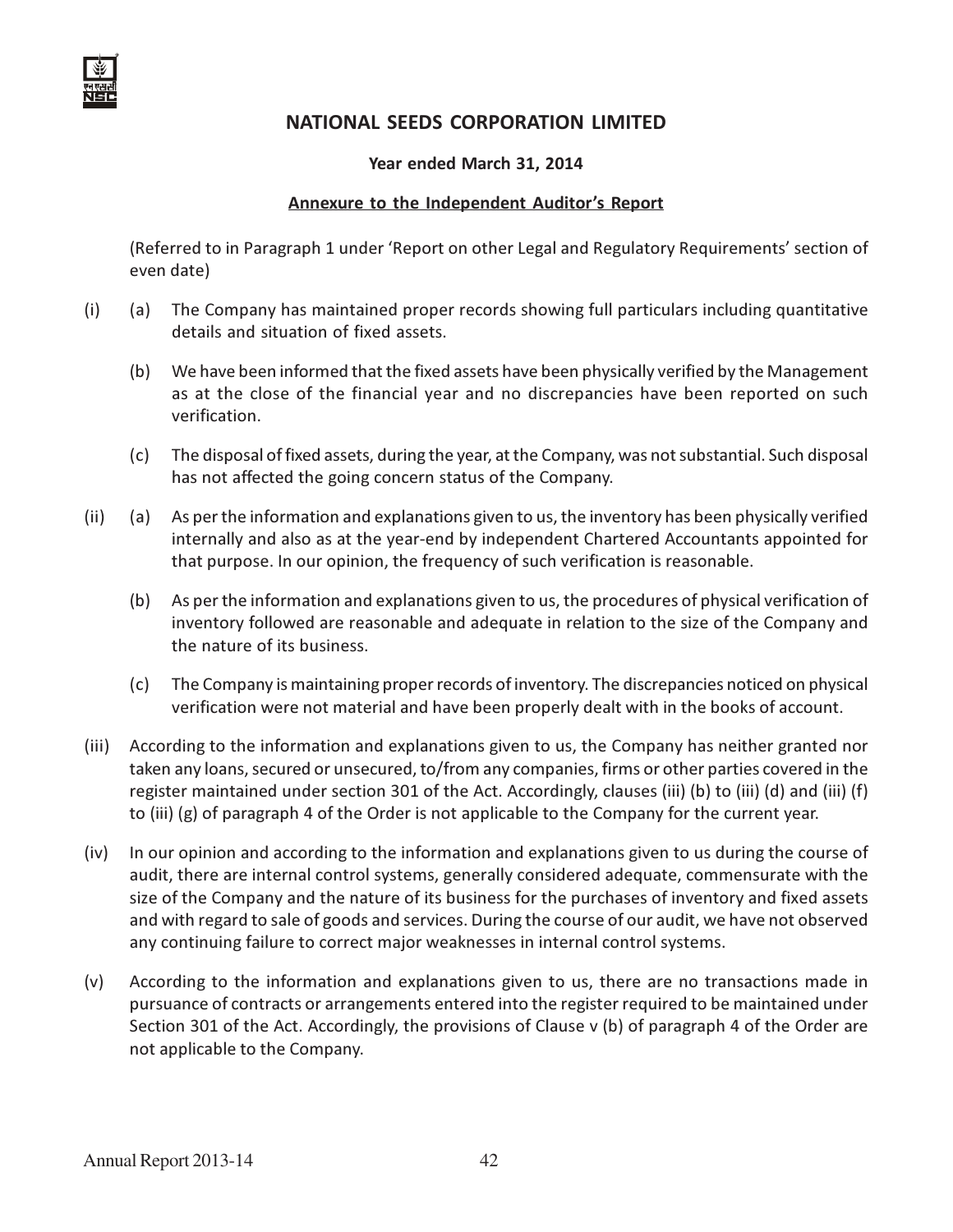

- (vi) According to the information and explanations given to us, the Company has not accepted any deposits from the public and accordingly the provisions of sections 58A and 58AA and other relevant provisions of the Act, with regard to the acceptance of deposits do not apply to the Company.
- (vii) In our opinion, the Company has an internal audit system commensurate with the size and nature of its business.
- (viii) As per the information given to us, the Company is maintaining cost records. We have also been informed that the Company has appointed a Cost Accountant to conduct the cost audit for the year 2013-14. However, cost records have not been produced for our verification.
- (ix) (a) According to the information and explanations given to us and the records examined by us, in our opinion, the Company is generally regular in depositing the undisputed statutory dues including provident fund, employees' state insurance, income-tax, sales-tax, wealth-tax, service tax, custom duty, excise-duty and other material statutory dues applicable with the appropriate authorities.

According to the information given to us, statutory dues comprising sales tax ( $\bar{\tau}$  1,08,897) and labour cess ( $\bar{z}$  81,486) were in arrears, as at March 31, 2014 for a period of more than six months from the date they became payable.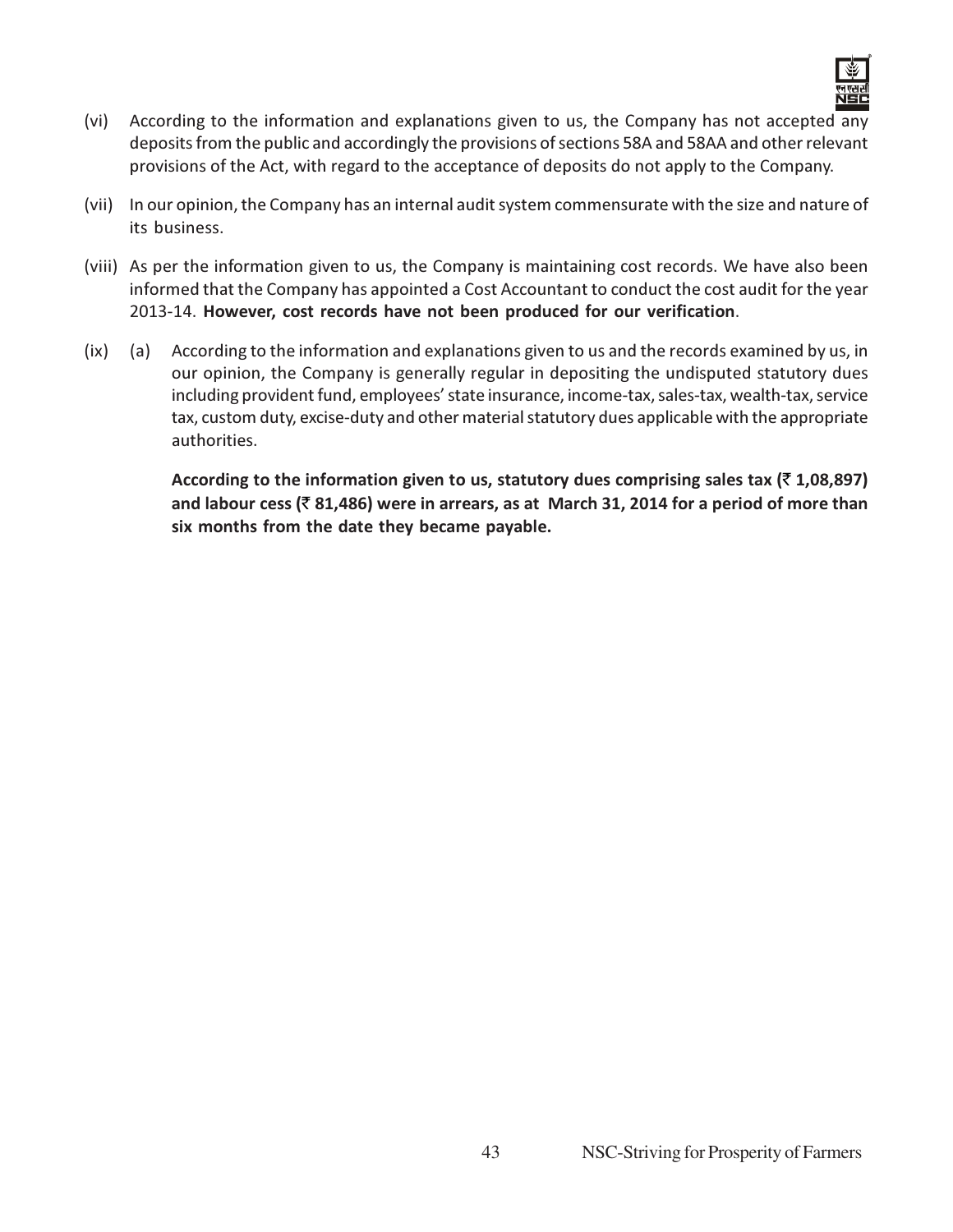

(b) According to the information and explanation given and represented to us, the statutory dues which have not been deposited on account of any dispute, are as under:

| S. No.         | Name of the Statute            | <b>Nature of dues</b> | Amount (₹) | Period to<br>which the<br>amount<br>relates | Forum where dispute is pending           |
|----------------|--------------------------------|-----------------------|------------|---------------------------------------------|------------------------------------------|
| $\mathbf{1}$   | Central Sales Tax<br>Act, 1956 | Additional Sales Tax  | 18,110     | 1987-88                                     | Joint Commissioner (Appeals)-<br>Lucknow |
| 2              | Central Sales Tax<br>Act, 1956 | Additional Sales Tax  | 39,202     | 1988-89                                     | Joint Commissioner (Appeals)-<br>Lucknow |
| 3              | Central Sales Tax<br>Act, 1956 | Additional Sales Tax  | 35,700     | 1989-90                                     | Trade Tax Tribunal-Lucknow               |
| 4              | UP Trade Tax<br>Act, 1948      | Additional Sales Tax  | 78,846     | 1989-90                                     | Trade Tax Tribunal-Lucknow               |
| 5              | UP Trade Tax<br>Act, 1948      | Additional Sales Tax  | 36,140     | 1993-94                                     | High Court -Lucknow Bench                |
| 6              | UP Trade Tax<br>Act, 1948      | Additional Sales Tax  | 1,28,498   | 1998-99                                     | Jt. Commissioner (Appeals)-<br>Lucknow   |
| $\overline{7}$ | UP Trade Tax<br>Act, 1948      | Additional Sales Tax  | 11,00,744  | 1999-2000                                   | Trade Tax Tribunal-Lucknow               |
| 8              | UP Trade Tax<br>Act, 1948      | Additional Sales Tax  | 16,16,007  | 2000-01                                     | Trade Tax Tribunal-Lucknow               |
| 9              | Uttaranchal                    | Additional Sales Tax  | 3,47,679   | 2000-01                                     | Dy. Commissioner- Haldwani               |
| 10             | Central Sales Tax<br>Act, 1956 | Additional Sales Tax  | 55,663     | 2000-01                                     | Trade Tax Tribunal- Lucknow              |
| 11             | UP Trade Tax<br>Act, 1948      | Additional Sales Tax  | 61,452     | 2001-02                                     | Jt. Commissioner (Appeals)-<br>Lucknow   |
| 12             | UP Trade Tax<br>Act, 1948      | Additional Sales Tax  | 9,03,016   | 2002-03                                     | Trade Tax Tribunal- Lucknow              |
| 13             | UP Trade Tax<br>Act, 1948      | Additional Sales Tax  | 1,57,350   | 2003-04                                     | Trade Tax Tribunal- Lucknow              |
| 14             | Central Sales Tax<br>Act, 1956 | Additional Sales Tax  | 3,00,150   | 2003-04                                     | Remand to Assessing Officer-<br>Lucknow  |
| 15             | UP Trade Tax<br>Act, 1948      | Additional Sales Tax  | 75,662     | 2004-05                                     | Trade Tax Tribunal- Lucknow              |
| 16             | Central Sales Tax<br>Act, 1956 | Additional Sales Tax  | 19,45,725  | 2004-05                                     | Trade Tax Tribunal- Lucknow              |
| 17             | UP Trade Tax<br>Act, 1948      | Additional Sales Tax  | 1,76,192   | 2005-06                                     | Trade Tax Tribunal- Lucknow              |
| 18             | UP Trade Tax<br>Act, 1948      | Additional Sales Tax  | 1,85,787   | 2006-07                                     | Trade Tax Tribunal- Lucknow              |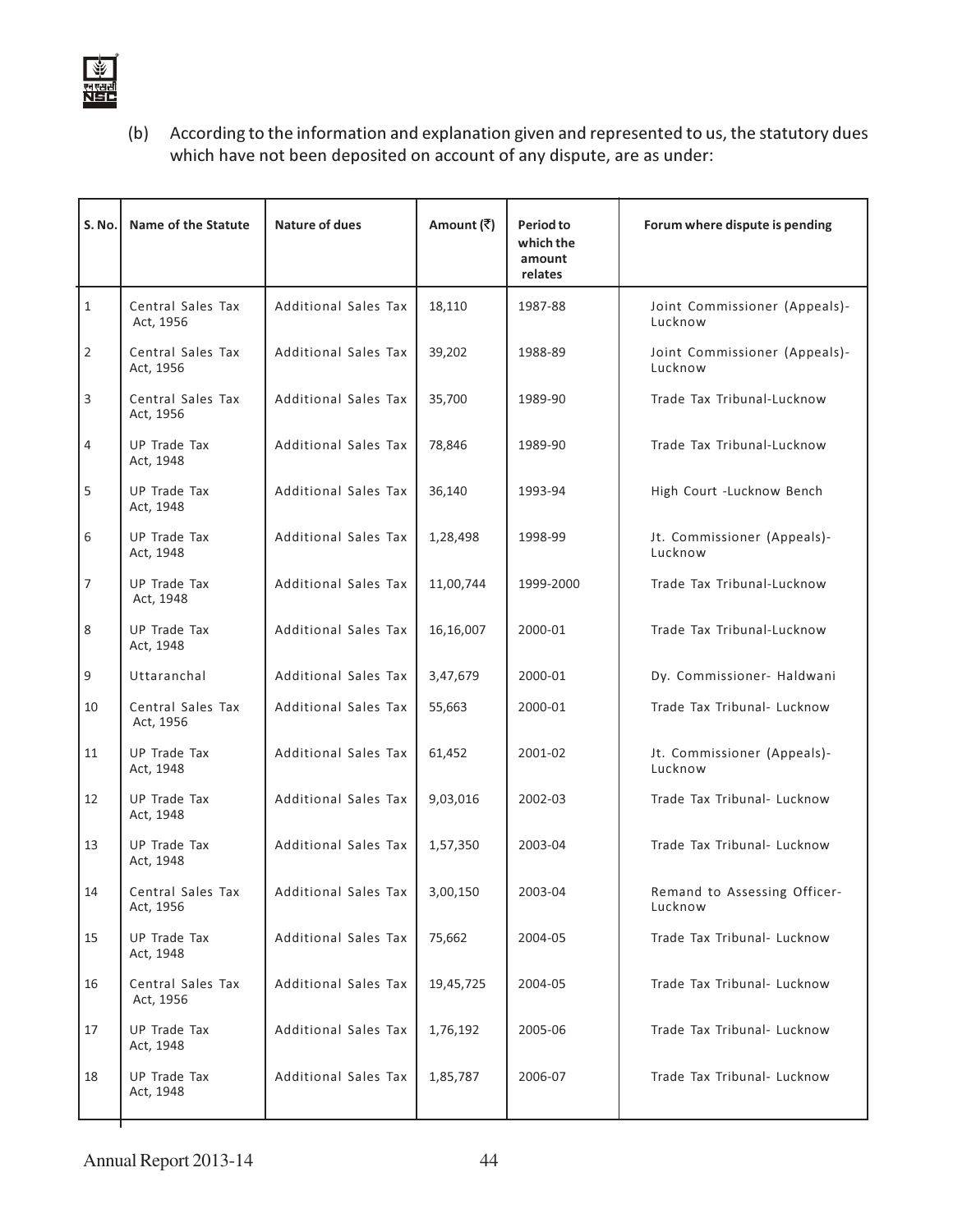| 19 | <b>UP Trade Tax</b><br>Act, 1948                            | Additional Sales Tax           | 1,62,212    | 01.04.07-31.12.07          | Remand to Assessing Officer-<br>Lucknow                                             |
|----|-------------------------------------------------------------|--------------------------------|-------------|----------------------------|-------------------------------------------------------------------------------------|
| 20 | UP Trade Tax Act, 1948 Additional Sales Tax                 |                                | 61,467      | 01.01.08-31.03.08          | Jt. Commissioner (Appeals)-<br>Lucknow                                              |
| 21 | UP Trade Tax Act, 1948 Additional Sales Tax                 |                                | 1,59,19,680 | 01.01.08-31.03.08          | Commissioner<br>(Appeals)-<br>Jt.<br>Lucknow                                        |
| 22 | General Tax                                                 | Municipal Tax                  | 5,36,975    | 01.04.87-31.03.02          | Municipal Corporation-Kanpur                                                        |
| 23 | Uttar Pradesh<br>Agriculture Produce<br>Marketing Act, 1964 | Mandi Fees (Kashipur) 8,03,307 |             | 1.4.2000 to 31.3.2004      | Agriculture Marketing Board-<br>Rudrapur (Uttrakhand)                               |
| 24 | <b>ESI Contributions</b>                                    | Shajahanpur                    | 6,82,542    | 1999                       | Civil Judge ESI-Bareilly                                                            |
| 25 | Amravati<br>Mahanagar<br>Palika, Pune                       | Municipal Tax                  | 2,81,697    | 2004-05 to 2011-12         | Amravati Mahanagar Palika, Pune                                                     |
| 26 | Sales Tax, Bihar                                            | <b>BST Assessment</b>          | 1,35,205    | 2004-05                    | Joint Commissioner of Commercial<br>Tax (Appeals), Patna Division,<br>Patna (Bihar) |
| 27 | Sales Tax, Bihar                                            | CST Assessment                 | 3,12,232    | 2004-05                    | Joint Commissioner of Commercial<br>Tax (Appeals), Patna Division,<br>Patna (Bihar) |
| 28 | M P VAT Act, 2002                                           | <b>VAT</b>                     | 41,412      | 2010-11                    | Addl. Commissioner,<br>$Div. - 1$<br>Commercial Tax Deptt., Bhopal                  |
| 29 | Assam General<br>Sales Tax & CST                            | Sales Tax                      | 19,25,730   | 2003-04 to 2005-06         | Assam Sales Tax Tribunal -<br>Guwahati                                              |
| 30 | Income-tax Act, 1961                                        | Income-tax                     | 49,03,736   | Assessment<br>year 2011-12 | Commissioner (Appeals)-XVI, New<br>Delhi                                            |
|    |                                                             |                                |             |                            |                                                                                     |

- (x) The Company has neither accumulated losses as at the end of the financial year nor incurred cash losses during the financial year and in the immediately preceding financial year.
- (xi) In our opinion and according to the information and explanations given to us, the Company has not defaulted in repayment of dues to any financial institution or bank. The Company does not have any debenture holders.
- (xii) According to the information and explanations given to us, the Company has not granted loans and advances on the basis of security by way of pledge of shares, debentures and other securities, and accordingly, the maintenance of records in this regard is not relevant for the year.
- (xiii) The Company is not a chit fund or a nidhi/mutual benefit fund/society; and accordingly, the provisions of clause 4 (xiii) of the Order are not applicable to the Company.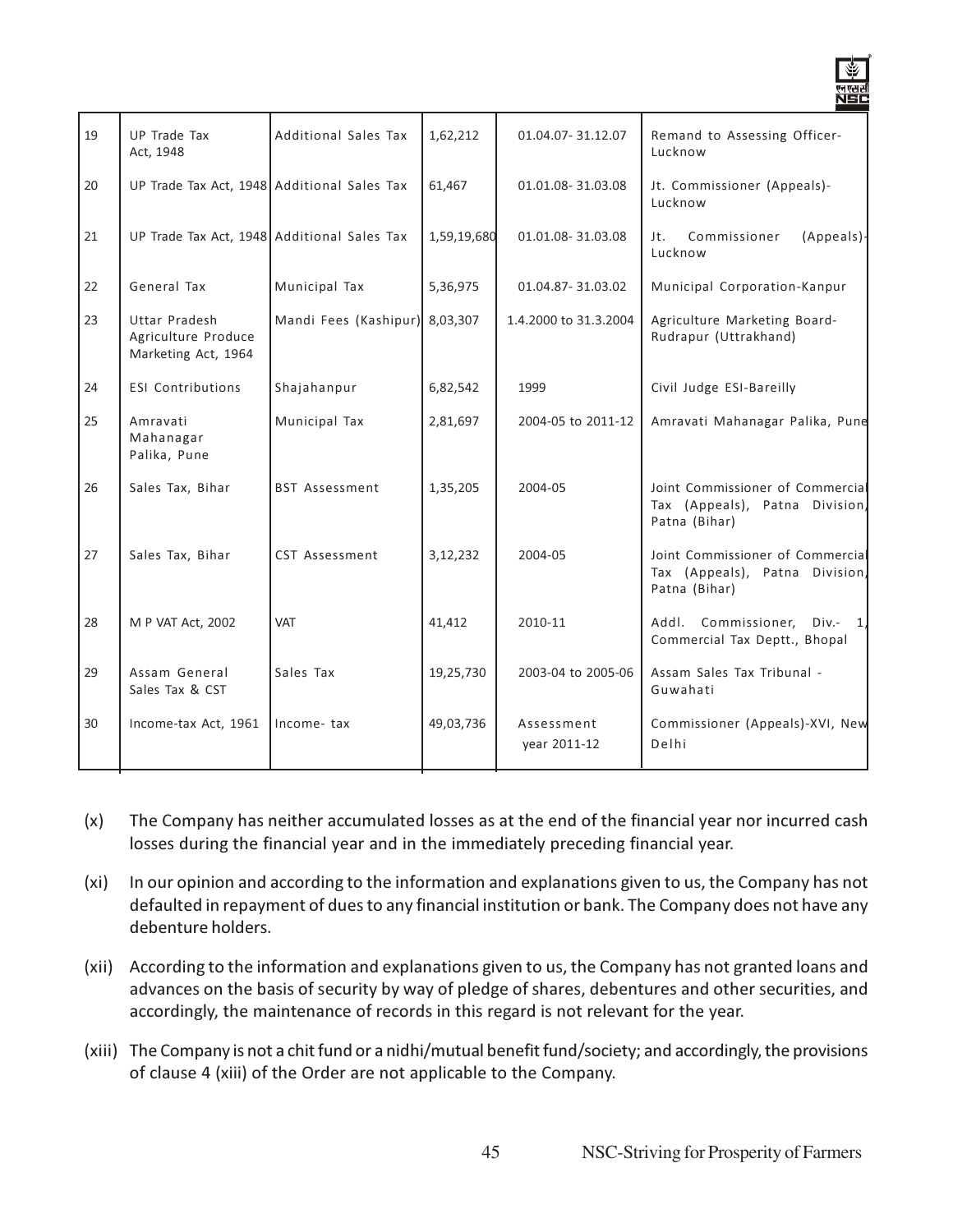

- (xiv) In our opinion, the Company is not dealing in or trading in shares, securities, debentures and other investments. Accordingly, the provisions of clause 4 (xiv) of the Order are not applicable to the Company.
- (xv) In accordance with the information and explanations given to us, the Company has not given any guarantee for loans taken by others from bank or financial institutions.
- (xvi) In accordance with the information and explanations given to us, the Company has not taken any term loan during the year.
- (xvii) According to the information and explanations given to us and on an overall examination of the balance sheet of the Company, we report that no funds raised on short-term basis have been used for long-term investment.
- (xviii) During the year the Company has not made any preferential allotment of shares to parties and companies covered in the register maintained under section 301 of the Act.
- (xix) As per its records, the Company has not issued any debentures during the year.
- (xx) The Company has not raised any money by public issue during the year.
- (xxi) According to the information and explanations given to us, no fraud on or by the Company has been noticed or reported during the course of our audit.

For K. C. Khanna & Co. Chartered Accountants Firm's Registration No. 000481N

H-96, Connaught Circus, The Connection of the Harsha Chandra New Delhi-110 001 **Partner Dated : 18.08.2014** Membership No. 080489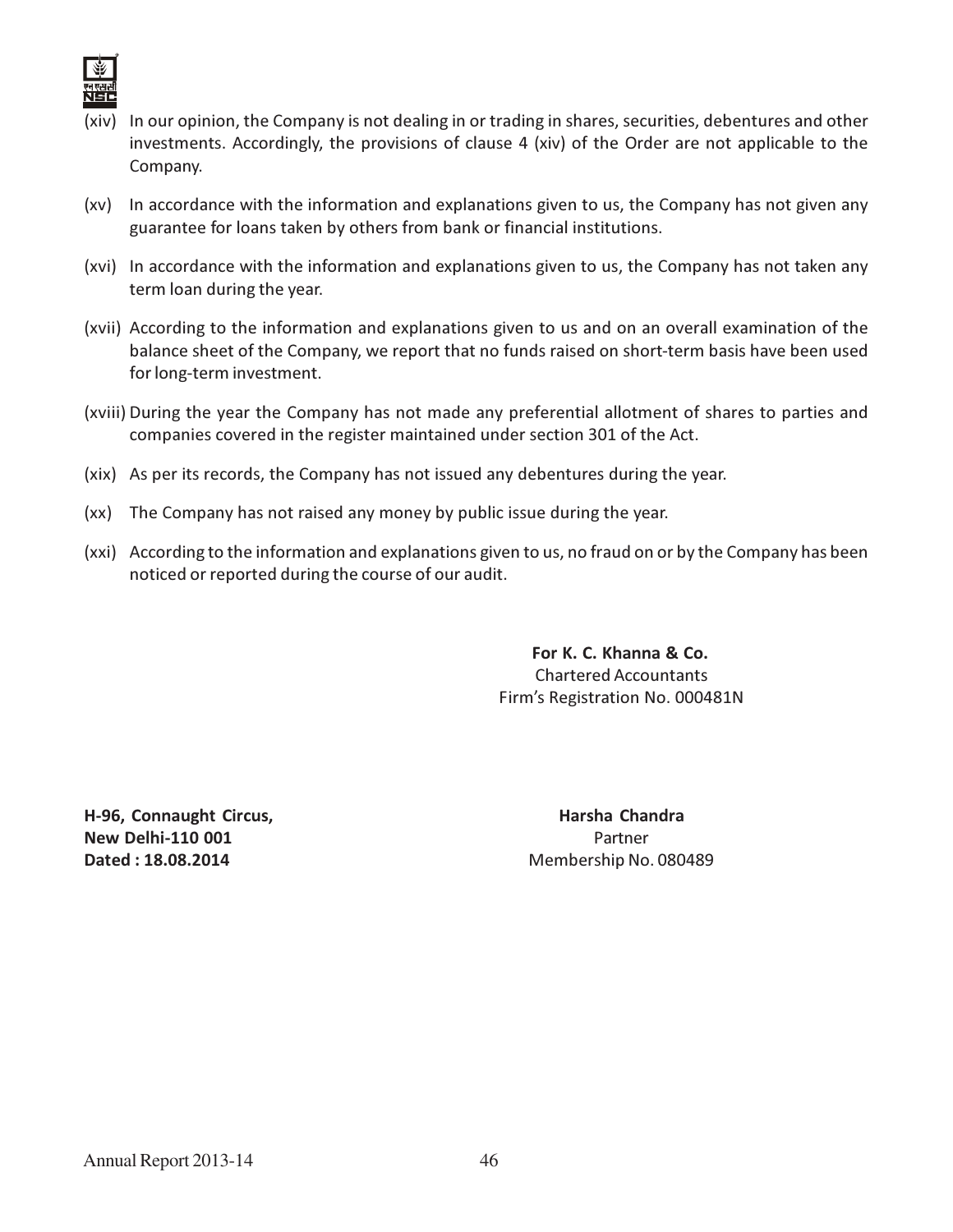

٦

### **ADDENDUM TO THE DIRECTORS' REPORT**

#### **REPLY OF BOARD OF DIRECTORS U/S 217(3) OF THE COMPANIES ACT, 1956**

г

┯

| <b>Main</b><br><b>Report</b> | <b>Observation of Auditors Report</b>                                                                                                                                                                                                                                                                                                                                                                                                                                                        | Reply of Board of Directors u/s 217(3)<br>of the Companies Act, 1956                                                                                                                                                                                                                                                                                                                                                                                                                                                                                                                                                               |
|------------------------------|----------------------------------------------------------------------------------------------------------------------------------------------------------------------------------------------------------------------------------------------------------------------------------------------------------------------------------------------------------------------------------------------------------------------------------------------------------------------------------------------|------------------------------------------------------------------------------------------------------------------------------------------------------------------------------------------------------------------------------------------------------------------------------------------------------------------------------------------------------------------------------------------------------------------------------------------------------------------------------------------------------------------------------------------------------------------------------------------------------------------------------------|
| a)                           | Note no. 5 regarding capital grant of $\bar{z}$ 45 lacs<br>for procurement of equipments for seed testing<br>laboratories which had not been utilized and<br>needs to be refunded to the grant sanctioning<br>authority, and being in the nature of a currently<br>refundable obligation and resulting in the<br>overstatement<br>of<br>capital<br>grant<br>and<br>understatement of current liabilities to that<br>extent, needs to be correctly classified in the<br><b>Balance Sheet.</b> | NSC had received grant-in-aid from Govt.<br>of India of ₹45 lacs for procurement of<br>equipments for its existing seed testing<br>laboratories. NSC utilized the part of grant<br>for strengthening of DNA Finger Printing<br>lab at HO and requested Ministry of<br>Agriculture (MOA) to revise the purpose<br>of Grant-in-aid accordingly.<br><b>MOA</b><br>considered the proposal and instructed<br>vide letter No. 5-2/2013-SD.IV dated<br>09.05.2014 to refund balance amounting<br>to ₹18,38,728/- out of above grant which<br>has been deposit by the corporation vide<br>cheque no. 094681 dated 15.07.2014 with<br>MOA. |
| $\mathbf{b}$                 | Note no. 39 regarding non-availability of details<br>of payment for land and lease deeds in respect<br>of certain offices and non-execution/non-<br>availability of title deeds/lease deeds and<br>finalization of lease amount in respect of certain<br>properties, the financial impact of which, on the<br>accounts, if any, is not ascertainable.                                                                                                                                        | The present status has already been<br>indicated in note no. 39. However, the<br>management is pursuing constantly to get<br>the title/ lease deed executed from the<br>concerned authorities.                                                                                                                                                                                                                                                                                                                                                                                                                                     |
| c)                           | regarding balances of Trade<br>Note no. 40<br>Receivables, Loans and Advances, Other Current<br>Assets, Trade payables and other Current<br><b>Liabilities</b><br>subject to<br>being<br>confirmation/<br>reconciliation.<br><b>The</b><br>effect<br>of<br>precise<br>adjustments<br>consequential<br>such<br>upon<br>confirmation/<br>reconciliation, if<br>any, on the<br>accounts is not ascertainable.                                                                                   | As disclosed in note no. 40 regarding<br>balance of trade receivables, loans and<br>advances, other current assets, trade<br>payables and other current liabilities being<br>subject to confirmation/ reconciliation.<br>The required provision for doubtful debts<br>has been created in books of accounts.<br>Confirmation of the balances are being<br>obtained at Regional office level and it is<br>clearly mentioned in the confirmation                                                                                                                                                                                     |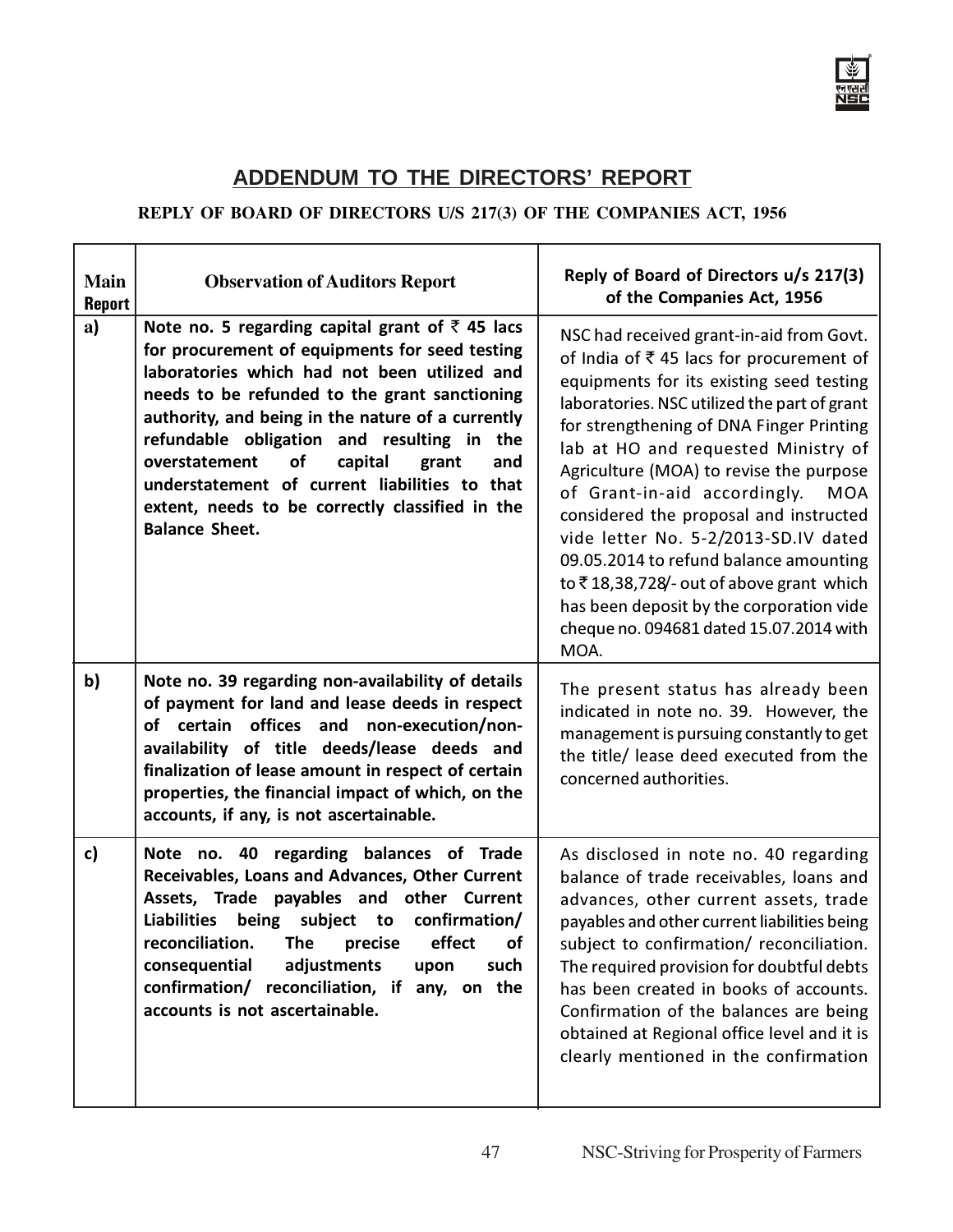|    |                                                                                                                                                                                                                                                                                                                                                                                                                                                                                                                                                                                                                                                                                                                                                                                                                                                                                                                                                                                                                                                                                                                                                                                                                                                                                                                                                                                                                                                                                                                                                                                                                                                                                                                                                                                                                                             | letters that in case, no confirmation is<br>received, it will be presumed that balance<br>communicated to the party is confirmed.                                                                                                              |
|----|---------------------------------------------------------------------------------------------------------------------------------------------------------------------------------------------------------------------------------------------------------------------------------------------------------------------------------------------------------------------------------------------------------------------------------------------------------------------------------------------------------------------------------------------------------------------------------------------------------------------------------------------------------------------------------------------------------------------------------------------------------------------------------------------------------------------------------------------------------------------------------------------------------------------------------------------------------------------------------------------------------------------------------------------------------------------------------------------------------------------------------------------------------------------------------------------------------------------------------------------------------------------------------------------------------------------------------------------------------------------------------------------------------------------------------------------------------------------------------------------------------------------------------------------------------------------------------------------------------------------------------------------------------------------------------------------------------------------------------------------------------------------------------------------------------------------------------------------|------------------------------------------------------------------------------------------------------------------------------------------------------------------------------------------------------------------------------------------------|
| d) | Policy 2.11.3 on Medical Benefit Scheme for<br>retired employees: The Company has, in note no.<br>44 (i) to the accounts, stated that there is change<br>in the accounting policy, due to which the profit<br>for the year has been understated<br>by<br>₹93,39,000. The stated change is that while, till<br>31.3.2013, the amount computed at 1.5% of the<br>profit before tax of the previous year, net of<br>payments to the insurance company towards<br>mediclaim policy, was being appropriated from<br>the surplus for the year and the amount so<br>appropriated was being shown as "Retired<br>Employees Welfare Reserve" under "Reserves<br>and Surplus", for the year ended 31.3.2014, as<br>per the changed accounting policy, the Company<br>has charged the amount, computed on the<br>above basis, at $\overline{\zeta}$ 93,39,000 (to the Statement of<br>Profit and Loss).<br>As per the accounting policy, an amount equal<br>to 1.5% of the profits (before tax), of the<br>preceding year, and net of payments for<br>mediclaim<br>insurance<br>cover,<br>was<br>being<br>appropriated from the surplus in the Statement<br>of Profit and Loss (and together with the<br>contributions received from retired employees<br>seeking eligibility to the scheme), was treated<br>as a reserve, carried forward in the balance sheet<br>under the head 'Reserves and Surplus'. The<br>Company, has, for the first time, as at 31.3.2014,<br>got an actuarial valuation made in terms of the<br><b>Accounting Standard, AS 15 - Employee Benefits</b><br>(Revised), issued by the Institute of Chartered<br>Accountants of India, to determine the provision<br>required to be disclosed as part of the Long-Term<br>Provisions. The amount charged (₹93,39,000), for<br>the first time to the Statement of Profit and Loss, | Change in accounting policy and impact<br>of change in respect of Medical Benefit<br>Scheme for retired employees has been<br>disclosed in note no. 44(i). The note no.<br>44 coupled with the observation of<br>auditors is self explanatory. |
|    |                                                                                                                                                                                                                                                                                                                                                                                                                                                                                                                                                                                                                                                                                                                                                                                                                                                                                                                                                                                                                                                                                                                                                                                                                                                                                                                                                                                                                                                                                                                                                                                                                                                                                                                                                                                                                                             |                                                                                                                                                                                                                                                |

ড়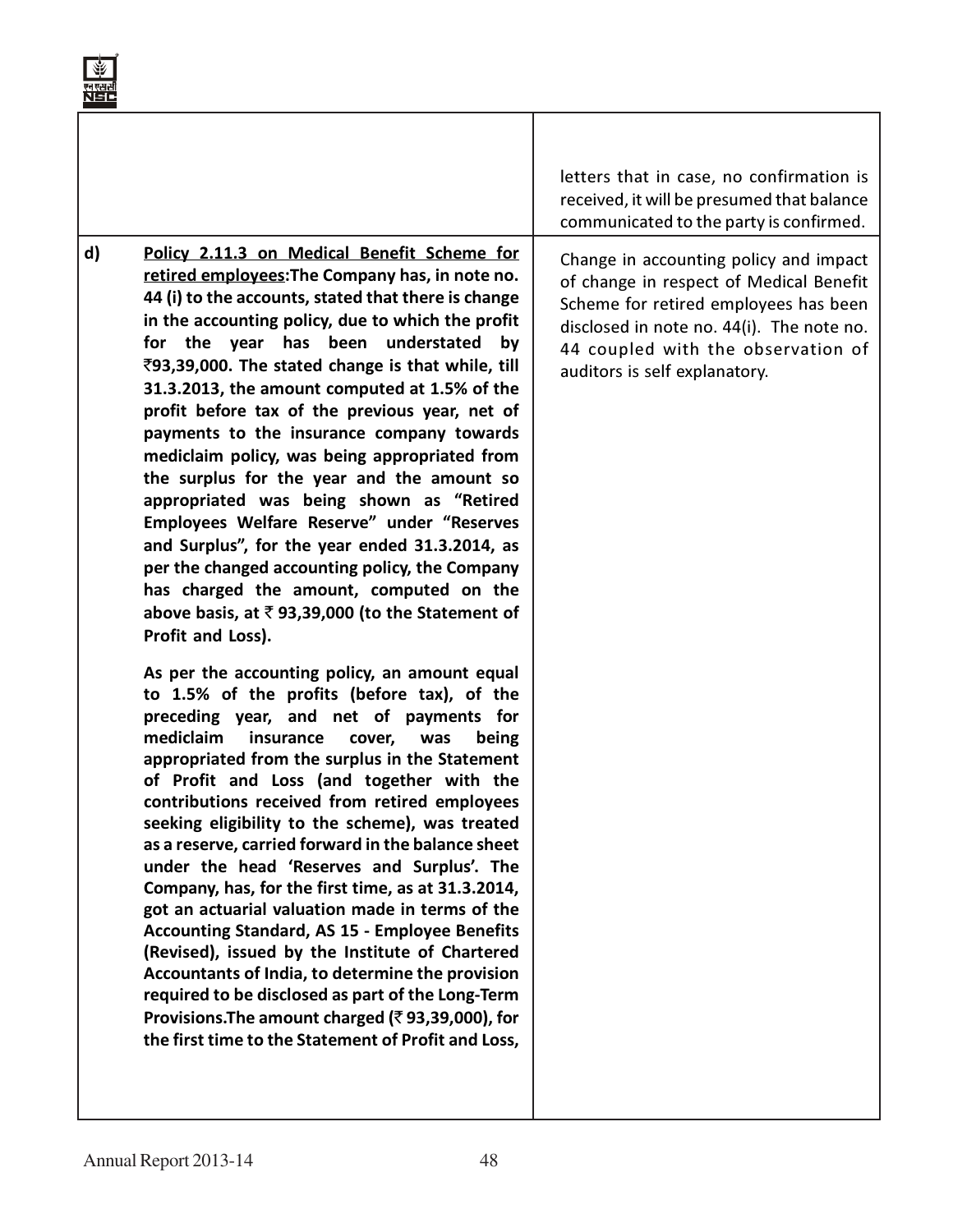| as stated above, continues to be based on the<br>computation as per previous year's accounting<br>policy (i.e., @1.5% of the preceding year's profits<br>before tax), and not on the basis of the amount<br>required to be actually charged, with breakup<br>of the chargeable amount for the current and<br>earlier years; also having corresponding effect<br>on the provision for taxation. The amount<br>corresponding to the charge has, however, been<br>shown as an addition to the Reserves, and from<br>the aggregate Reserve as at the year end, the<br>said year-end actuarially determined liability has<br>been transferred to the Provision.                                                                   |                                                                                                                                                                                                                                                                                 |
|------------------------------------------------------------------------------------------------------------------------------------------------------------------------------------------------------------------------------------------------------------------------------------------------------------------------------------------------------------------------------------------------------------------------------------------------------------------------------------------------------------------------------------------------------------------------------------------------------------------------------------------------------------------------------------------------------------------------------|---------------------------------------------------------------------------------------------------------------------------------------------------------------------------------------------------------------------------------------------------------------------------------|
| Thus, the precise effect of the change in the<br>policy has not been ascertained and disclosed<br>by the Company, as affecting the Statement of<br>Profit and Loss for the year, while disclosing in<br>the Balance Sheet, the year end actuarially<br>determined (net amount of $\bar{\tau}$ 1,91,05,850), as<br>part of "Long Term Provisions for Retired<br>Employees Welfare"; and, contrary to the<br>practice otherwise followed, the Company has<br>not disclosed any movement in the provision<br>under this head. But for the effective change in<br>the accounting policy, the profits of the<br>Company would be higher to the extent of the<br>amount to be determined (instead of the<br>amount of ₹93,39,000). |                                                                                                                                                                                                                                                                                 |
| <b>CSR Activities: The Company has, in note no. 44</b><br>e)<br>(ii) to the accounts, stated that there is change<br>in the method of accounting, due to which the<br>profit for the year has been overstated by<br>₹1,21,72,022. The stated change is that while,<br>till 31.3.2013, the actual expenditure incurred<br>during the year on such activities (amount<br>computed with reference to 3% of the profit after<br>tax of the previous year), was being charged to<br>the Statement of Profit and Loss, for the year<br>ended 31.3.2014, as per the changed method of<br>accounting, the Company has appropriated the                                                                                               | Change in accounting policy and impact<br>of change in respect to CSR activities has<br>been disclosed in note no. 44(ii). As<br>regards, tax implications, the company has<br>made provision for taxation in terms of the<br>applicable provisions of Income Tax Act,<br>1961. |

लखर<br>NSC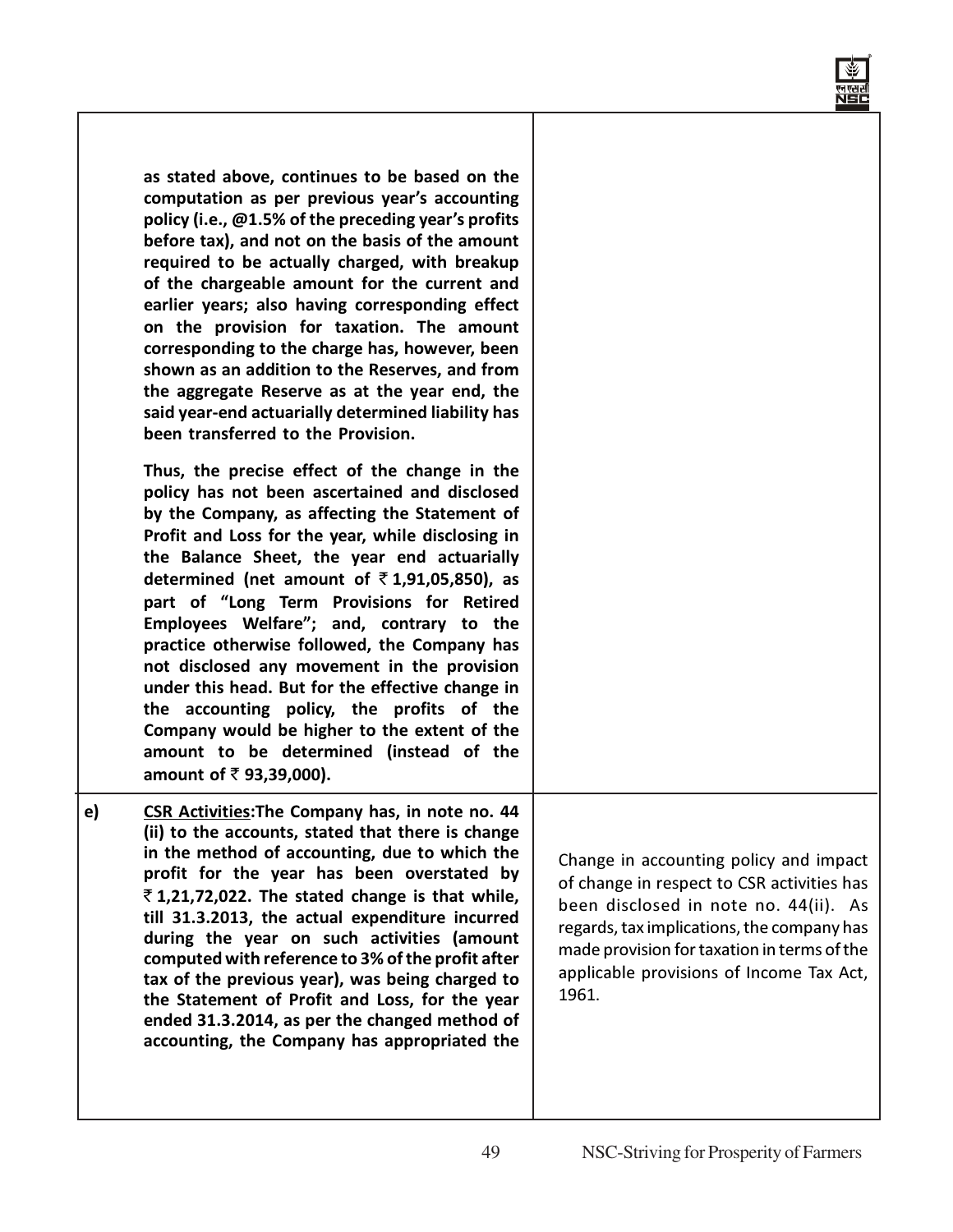|    | amount, computed on the above basis, (spent<br>₹1,21,72,022 and unspent ₹11,20,000) from<br>surplus for the year and credited the unspent<br>amount of ₹11,20,000 to "Unspent CSR Reserve"<br>under "Reserves and Surplus".<br>Due to the change in the method of accounting<br>as stated above, the profits of the Company for<br>the year, are higher to the extent of $\bar{z}$ 1,21,72,022,<br>subject also to the effect of actual tax<br>implications/<br>adjustments,<br>regards<br>as<br>expenditure in respect of CSR activities, that need<br>to be examined by the Company, based on expert<br>advice; and, accordingly, on which possible tax<br>effects, we are unable to express an opinion.                                                                                                                                                                                                |                                                                                                                                                                                                                                                                                                                                                                                                                                                                                                                                                                     |
|----|-----------------------------------------------------------------------------------------------------------------------------------------------------------------------------------------------------------------------------------------------------------------------------------------------------------------------------------------------------------------------------------------------------------------------------------------------------------------------------------------------------------------------------------------------------------------------------------------------------------------------------------------------------------------------------------------------------------------------------------------------------------------------------------------------------------------------------------------------------------------------------------------------------------|---------------------------------------------------------------------------------------------------------------------------------------------------------------------------------------------------------------------------------------------------------------------------------------------------------------------------------------------------------------------------------------------------------------------------------------------------------------------------------------------------------------------------------------------------------------------|
| f) | Pension Scheme:As per note no. 47, the<br>Company, in its 252 <sup>nd</sup> Board Meeting held on<br>15.01.2014 has framed, as per the DPE guidelines,<br>and approved a contributory Pension Scheme,<br>(effective from 1.4.2011), which is pending<br>approval of the related Government Ministry. As<br>per the Scheme, the Company is required to<br>contribute 10% and eligible employees 5% of the<br>basic salary and dearness allowance since the said<br>effective date. Notwithstanding that the scheme<br>has not yet been approved by the Government<br>and is pending implementation, the Company<br>ended<br>during the year<br>31.3.2014,<br>has,<br>acknowledged a definite obligation and created<br>provision in respect of the employer's<br>a<br>contribution amounting to $\bar{\tau}$ 8,00,39,000 on the<br>above basis, by a charge to the Statement of<br><b>Profit and Loss.</b> | As disclosed in note no. 47, company has<br>made the provision for employer<br>contribution towards contributory pension<br>scheme w.e.f. 01.04.2011. Further, the<br>provision has been made on the basis of<br>guidelines issued by the Department of<br><b>Public Enterprises and recommendation</b><br>of Board of Directors of the Company to<br>the Administrative Ministry. As the<br>scheme is to be implemented w.e.f.<br>01.04.2011 and the Board has considered<br>the issue in the F.Y. 2013-14, the provision<br>has been created in the F.Y. 2013-14. |
|    | In the absence of detailed information, we are<br>unable to comment on timing and manner of<br>disclosure of the provision made by the Company<br>in the manner done and particularly pending the<br>formal approval and manner of implementation<br>of the said scheme, also based on the<br>contributory amounts yet to be received from<br>the eligible employees to make the scheme<br>effective, and the contention of the Management<br>that the liability is immediately payable.                                                                                                                                                                                                                                                                                                                                                                                                                  |                                                                                                                                                                                                                                                                                                                                                                                                                                                                                                                                                                     |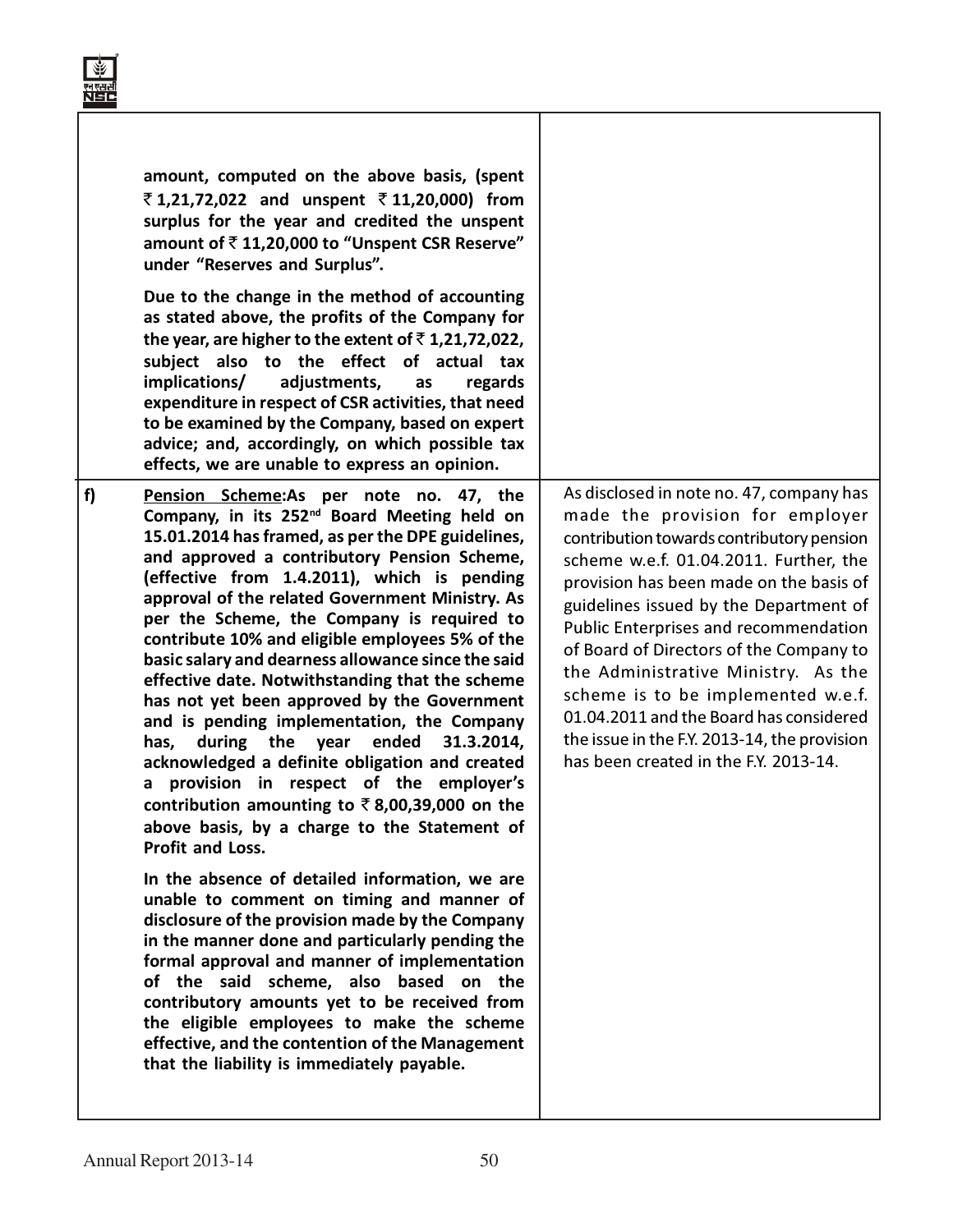

#### Annexure to the Audit report u/s 224(4A) of the Company Act, 1956

Para: i(a), i(b), i(c), ii(a), ii(b), ii(c), iii, iv, v, vi, vii, ix(b), x, xi, xii, xiii, xiv, xv, xvi, xvii, xix, xx, xxi being statement of facts, need no reply, except:

Para-viii: As per Cost Auditors Reports para-(ii), proper cost records, as per company (Cost Accounting Records) Rules, 2011 prescribed under clause (d) of sub section (1) of section 209 of the Companies Act, 1956 have been maintained by the Company. Cost Audit Report for the F.Y. 2013-14 has been signed on 13.08.2014 and same has been uploaded at MCA website on 28.08.2014.

Para-ix(a): Statutory dues comprising Sales Tax ( $\bar{\tau}$  1,08,897) is already deposited by Regional Office's Lucknow and Secunderabad. Regarding labour cess of  $\bar{\tau}$  81,486/- RM (Lucknow) is in process to deposit through concerned contractor's or directly.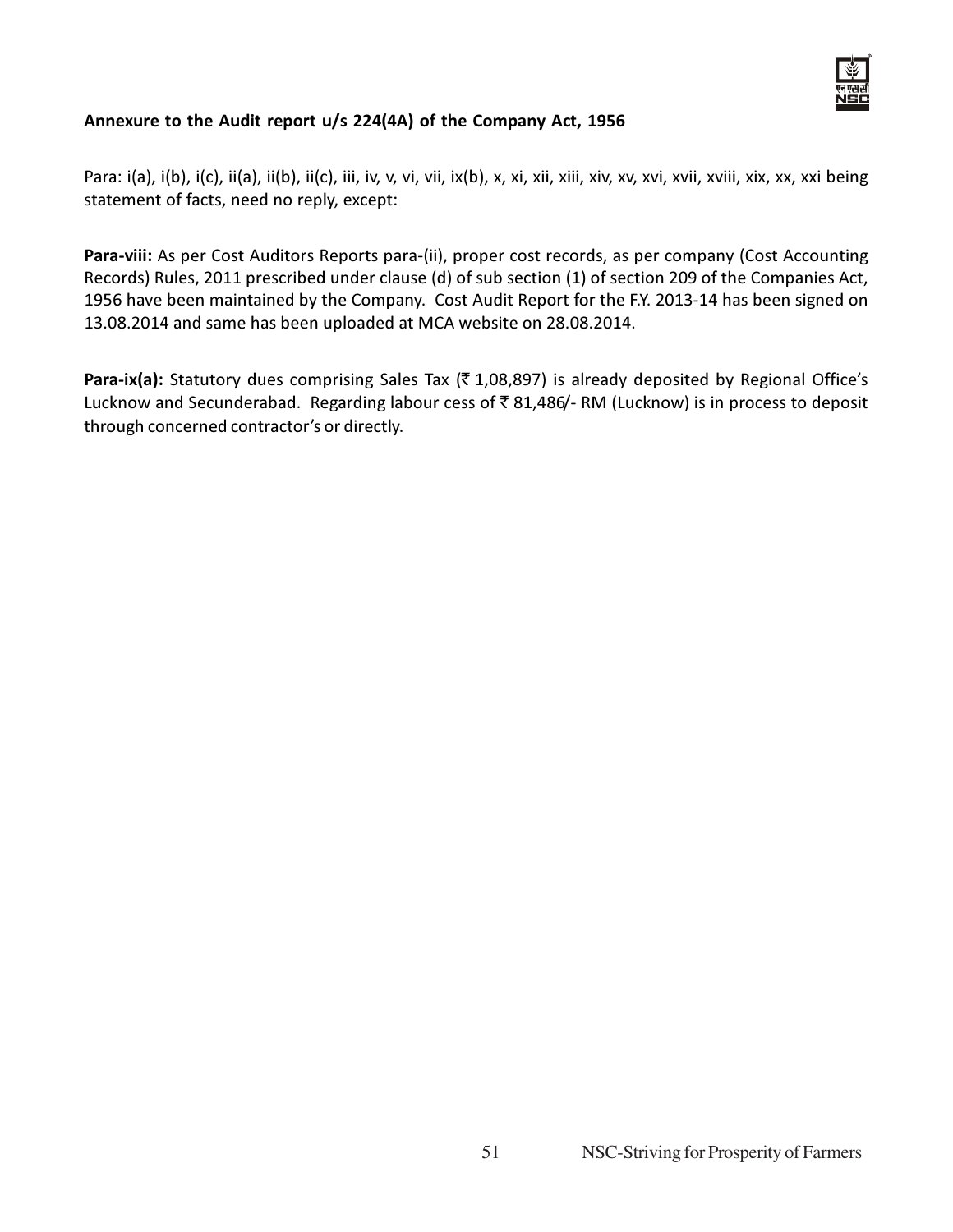

#### NATIONAL SEEDS CORPORATION LIMITED Balance Sheet as at March 31, 2014

|          |                                                                                                                                                                                             | Note No.                                        | <b>Figures as at the</b><br>end of the current<br>reporting period ended<br>31.03.2014                      | <b>Figures as at the</b><br>end of the previous<br>reporting period ended<br>31.03.2013                                     |
|----------|---------------------------------------------------------------------------------------------------------------------------------------------------------------------------------------------|-------------------------------------------------|-------------------------------------------------------------------------------------------------------------|-----------------------------------------------------------------------------------------------------------------------------|
|          |                                                                                                                                                                                             |                                                 | ₹                                                                                                           | ₹                                                                                                                           |
| ı<br>(1) | <b>EQUITY AND LIABILITIES</b><br><b>Shareholders' funds</b><br>Share capital<br>Reserves and surplus<br><b>TOTAL(1)</b>                                                                     | 3<br>4                                          | 226,812,000<br>2,422,015,519<br>2,648,827,519                                                               | 206,193,000<br>1,973,084,924<br>2,179,277,924                                                                               |
| (2)      | Share application money pending allotment                                                                                                                                                   |                                                 |                                                                                                             |                                                                                                                             |
| (3)      | <b>TOTAL(2)</b><br><b>Non-current liabilities</b><br>Capital grant<br>Other long-term liabilities<br>Long-term provisions<br><b>TOTAL(3)</b>                                                | 5<br>6<br>$\overline{7}$                        | 169,580,617<br>277,526,003<br>175,793,389<br>622,900,009                                                    | 137,322,095<br>297,094,473<br>150,812,531<br>585,229,099                                                                    |
| (4)      | <b>Current liabilities</b><br>Short-term borrowings<br>Trade payables<br>Other current liabilities<br>Short-term provisions<br><b>TOTAL (4)</b><br>TOTAL $(1+2+3+4)$                        | 8<br>9<br>10<br>11                              | 50,428,934<br>651,146,226<br>554,897,866<br>315,839,844<br>1,572,312,870<br>4,844,040,398                   | 310,971,462<br>1,050,204,722<br>451,547,276<br>129,448,344<br>1,942,171,804<br>4,706,678,827                                |
| Ш        | <b>ASSETS</b>                                                                                                                                                                               |                                                 |                                                                                                             |                                                                                                                             |
| (5)      | <b>Non-current assets</b><br><b>Fixed assets</b>                                                                                                                                            |                                                 |                                                                                                             |                                                                                                                             |
|          | - Tangible assets<br>- Intangible assets<br>- Capital work-in-progress                                                                                                                      | 12<br>13<br>14                                  | 383,506,852<br>590,326<br>8,197,577                                                                         | 309,861,228<br>1,140,489<br>7,841,727                                                                                       |
|          | <b>Non-current investments</b><br>Deferred tax assets (net)<br>Long-term loans and advances<br><b>TOTAL (5)</b>                                                                             | 15<br>16<br>17                                  | 78,068,502<br>116,047,696<br>31,222,370<br>617,633,323                                                      | 88,706,500<br>77,679,323<br>28,304,959<br>513,534,226                                                                       |
| (6)      | <b>Current assets</b><br>Inventories<br><b>Trade receivables</b><br>Cash and cash equivalents<br>Short-term loans and advances<br>Other current assets<br><b>TOTAL (6)</b><br>TOTAL $(5+6)$ | 18<br>19<br>20<br>21<br>22                      | 518,484,358<br>717,140,159<br>1,301,457,164<br>808,263,899<br>881,061,495<br>4,226,407,075<br>4,844,040,398 | 778,370,581<br>646,680,979<br>139,387,751<br>1,005,265,697<br>1,623,439,593<br>4,193,144,601<br>4,706,678,827               |
|          | <b>Corporate Information</b><br><b>Significant accounting policies</b><br>The accompanying notes from 1 to 50 form part of the financial statements                                         | 1<br>$\overline{2}$                             |                                                                                                             |                                                                                                                             |
|          | <b>Mohd. Raquim</b><br><b>Company Secretary</b>                                                                                                                                             | <b>M.M. Sharma</b><br><b>Director (Finance)</b> |                                                                                                             | V.K. Gaur<br><b>Chairman-cum-Managing Director</b>                                                                          |
|          | <b>Place: New Delhi</b><br>Dated: 31st July, 2014                                                                                                                                           |                                                 |                                                                                                             | As per our report of even date<br>For K. C. Khanna & Co.<br><b>Chartered Accountants</b><br>Firm's Registration No. 000481N |

 Harsha Chandra Partner Membership No. 080489 Dated : 18-08-2014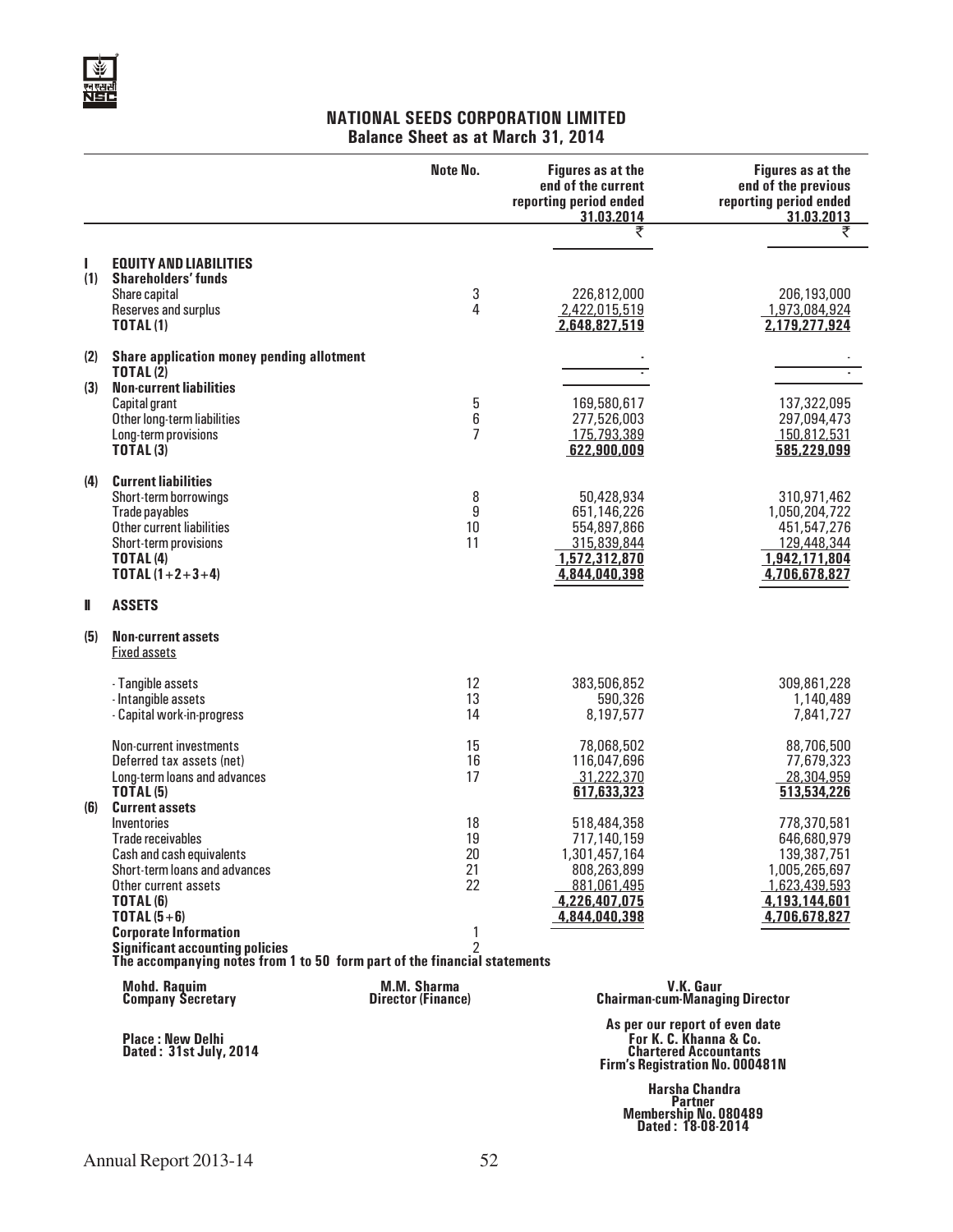#### Statement of Profit and Loss for the year ended March 31, 2014

|                                                                              | Note No.                                 | <b>Figures for the</b><br>current reporting<br>period ended<br>31.03.2014 | <b>Figures for the</b><br>previous reporting<br>period ended<br>31.03.2013 |
|------------------------------------------------------------------------------|------------------------------------------|---------------------------------------------------------------------------|----------------------------------------------------------------------------|
| <b>REVENUE:</b>                                                              |                                          | ₹                                                                         |                                                                            |
| Revenue from operations                                                      | 23                                       | 7,211,118,153                                                             | 6,847,739,722                                                              |
| Other Income                                                                 | 24                                       | 176,346,229                                                               | 64,822,576                                                                 |
| <b>Total Revenue</b>                                                         |                                          | 7,387,464,382                                                             | 6,912,562,298                                                              |
| <b>EXPENSES:</b>                                                             |                                          |                                                                           |                                                                            |
| Cost of materials consumed                                                   | 25                                       | 165,433,308                                                               | 244,320,550                                                                |
| Purchases of stock-in-trade                                                  | 26                                       | 4,647,880,205                                                             | 4,971,053,103                                                              |
| Changes in inventories of finished goods and stock-in-trade                  | 27                                       | 285,476,798                                                               | (83, 873, 795)                                                             |
| Employee benefits expense                                                    | 28                                       | 685,142,346                                                               | 525,663,495                                                                |
| <b>Finance costs</b>                                                         | 29                                       | 16,092,771                                                                | 49,479,033                                                                 |
| Depreciation and amortisation expenses                                       | 12 & 13                                  | 26,685,108                                                                | 32,983,851                                                                 |
| Other expenses                                                               | 30                                       | 743,927,949                                                               | 560,252,812                                                                |
| <b>Total Expenses</b>                                                        |                                          | 6,570,638,485                                                             | 6,299,879,049                                                              |
| Profit before exceptional, extraordinary, prior period items and tax         |                                          | 816,825,897                                                               | 612,683,249                                                                |
| <b>Exceptional items</b>                                                     | 31                                       | (471, 621)                                                                | (812, 960)                                                                 |
| Profit before extraordinary, prior period items and tax                      |                                          | 817,297,518                                                               | 613,496,209                                                                |
| <b>Extraordinary items</b>                                                   | 32                                       | 10,637,998                                                                |                                                                            |
|                                                                              |                                          | 806,659,520                                                               | 613,496,209                                                                |
| Profit before prior period items and tax<br>Prior period items (net)         | 33                                       | 8,916                                                                     | (9, 147, 740)                                                              |
|                                                                              |                                          |                                                                           |                                                                            |
| <b>Profit before tax</b>                                                     |                                          | 806,650,604                                                               | 622,643,949                                                                |
| Tax expense:                                                                 |                                          |                                                                           |                                                                            |
| - Current tax                                                                |                                          | 304,800,000                                                               | 218,568,829                                                                |
| - Deferred tax                                                               | 16                                       | (38, 368, 373)                                                            | (39, 997, 974)                                                             |
| - Taxation relating to earlier years                                         |                                          | (447, 405)                                                                | 1,065,151                                                                  |
| <b>Total</b>                                                                 |                                          | 265,984,222                                                               | 179,636,006                                                                |
| Profit for the year                                                          |                                          | 540,666,382                                                               | 443,007,943                                                                |
| Earnings per equity share (Face Value of ₹1,000 each):                       | 37                                       |                                                                           |                                                                            |
| Basic and Diluted before extraordinary items                                 |                                          | 2,430.67                                                                  | 1,953.19                                                                   |
| Basic and Diluted after extraordinary items                                  |                                          | 2,383.76                                                                  | 1,953.19                                                                   |
| <b>Corporate Information</b>                                                 | 1                                        |                                                                           |                                                                            |
| <b>Significant accounting policies</b>                                       | $\overline{c}$                           |                                                                           |                                                                            |
| The accompanying notes from 1 to 50 form part<br>of the financial statements |                                          |                                                                           |                                                                            |
| <b>Mohd. Raquim</b><br><b>Company Secretary</b>                              | M.M. Sharma<br><b>Director (Finance)</b> | V.K. Gaur<br><b>Chairman-cum-Managing Director</b>                        |                                                                            |
| <b>Place: New Delhi</b><br>Dated: 31st July, 2014                            |                                          | As per our report of even date<br>Firm's Registration No. 000481N         | For K. C. Khanna & Co.<br><b>Chartered Accountants</b>                     |
|                                                                              |                                          | <b>Harsha Chandra</b>                                                     | <b>Dortnor</b>                                                             |

Partner Membership No. 080489 Dated : 18-08-2014

53 NSC-Striving for Prosperity of Farmers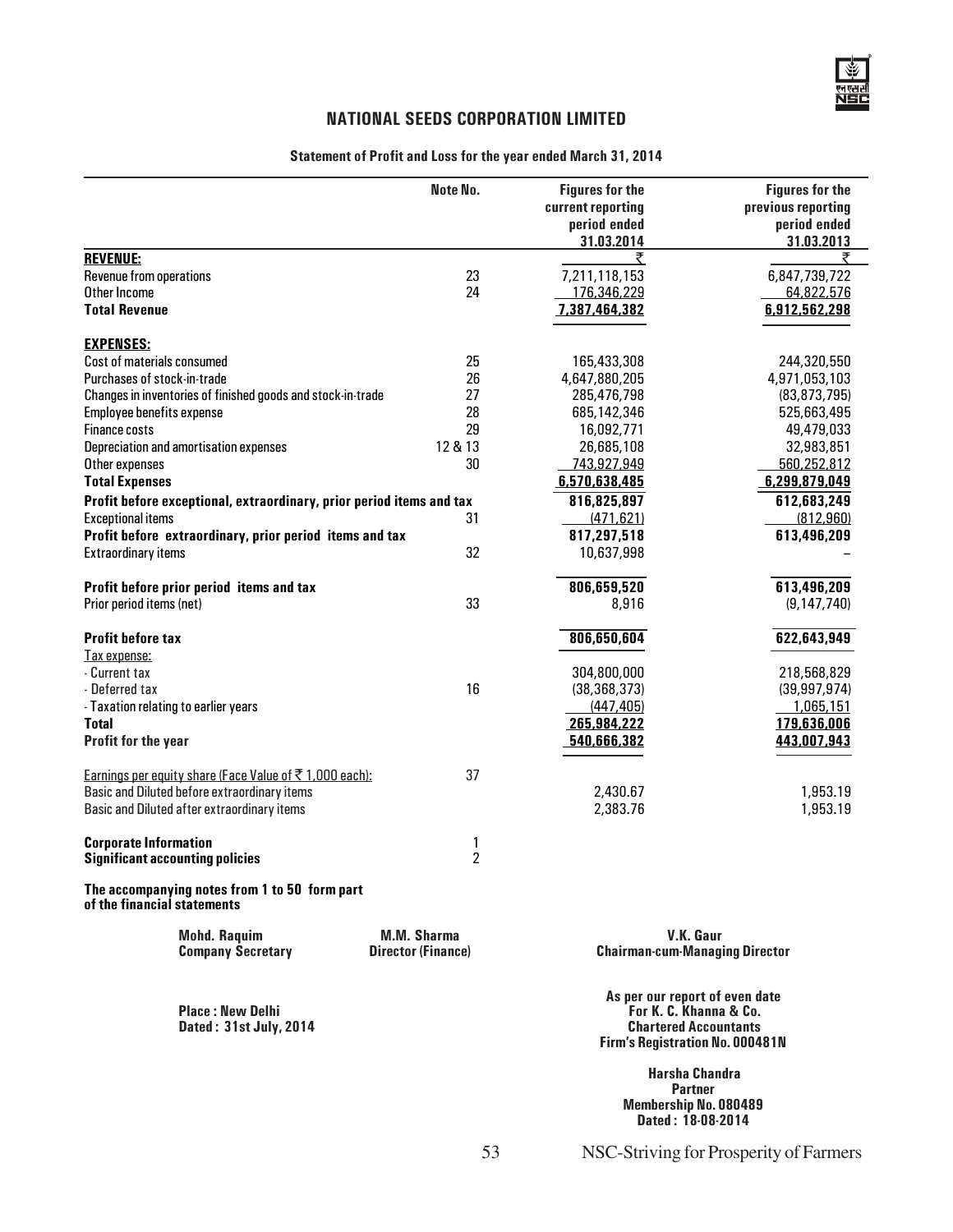

#### **Notes on Financial Statements for the year ended March 31, 2014**

#### **1 CORPORATE INFORMATION:**

National Seeds Corporation Limited (NSC) was established in 1963 to undertake production of foundation and certified seeds. It is wholly owned by Government of India under the administrative control of Ministry of Agriculture. It is a Schedule 'B'-Miniratna Category-I Company.

With the launching of the National Seed Project (NSP) in 1974, NSC was assigned the lead role to develop the seed industry in the country on sound lines. It undertakes production of certified seeds of nearly 600 varieties of 60 crops through its registered seed growers. There are about 8,000 registered seed growers all over the country who are undertaking the seed production programmes in different agro-climatic conditions.

NSC has 10 Regional Offices, 77 Area Offices, 43 Seed processing plants, 6 Air-conditioned seed storage facilities, 2 vegetable seed packing centers, 5 seed testing labs and one DNA finger printing lab to meet the demands of diverse agro ecological situations across the country. Besides production and distribution of quality seeds, NSC is also involved in the production of Tissue Culture Plants like banana. It also undertakes supply of seedlings/saplings of fruits crops through procurement from the MOU Partners. Seed marketing is carried out through three channels namely sale through dealers/ distributors, Government (State/Central) and through its own sales counter. There are about 2,500 dealers of the Corporation who account for more than 69% of the sales turn over.

NSC plays a key role in the implementation of various schemes of the Government of India like integrated scheme for "Oil seeds, Pulses, Oil and Palm & Maize" (ISOPOM), "National Food Security Mission (NFSM)" and "National Horticulture Mission" (NHM). It also provides technical support to the seed producing agencies including State Seed Corporations by imparting training of personnel engaged in the production of seeds in that organization. NSC is the nodal agency for the implementation of the Central Sector Scheme to create infrastructure facilities for establishment of processing plants and storage godowns in different states in the private sector.

#### **2 SIGNIFICANT ACCOUNTING POLICIES:**

#### 2.1 **Basis of accounting:**

The Financial Statements are prepared under the historical cost convention, on accrual basis, in accordance with the generally accepted accounting principles in India and to comply with the Accounting Standards prescribed in the Companies (Accounting Standards) Rules, 2006 issued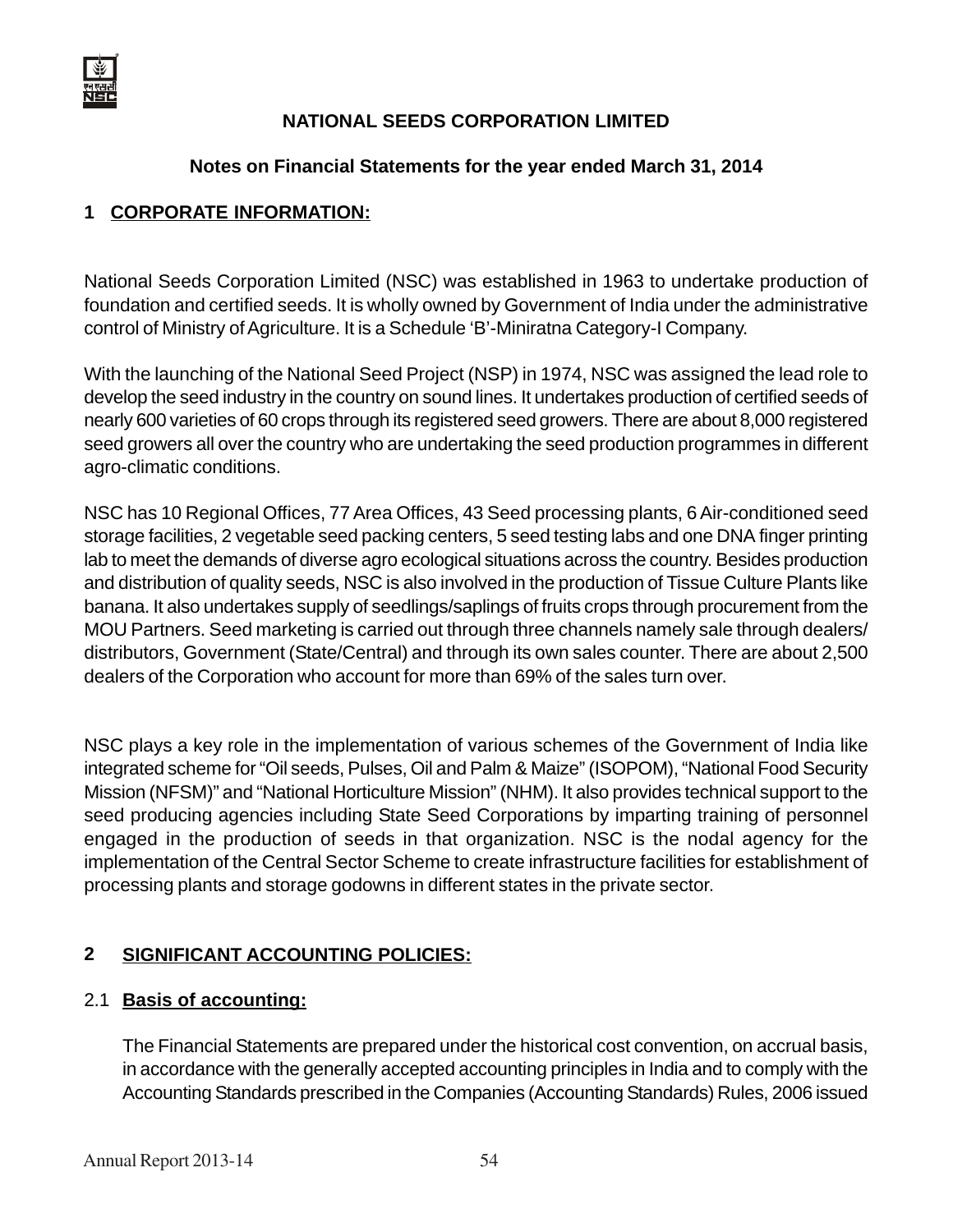

#### **Notes on Financial Statements for the year ended March 31, 2014**

#### **SIGNIFICANT ACCOUNTING POLICIES (Contd.):**

by the Central Government in exercise of the power conferred under sub-section (1)(a) of Section 642 and the relevant provisions of the Companies Act, 1956 (the "Act").

All assets and liabilities are classified as current or non-current, wherever applicable as per the operating cycle of the Company as per the guidance as set out in Schedule VI to the Act.

#### 2.2 **Use of Estimates:**

The preparation of the financial statements in conformity with the accepted accounting principles, requires estimates and assumptions to be made that affect the reported amount of assets and liabilities and disclosures relating to contingent liabilities on the date of the financial statements and the reported amounts of the income and expenses and the results of operations during the reporting period.

Difference between the actual results and the estimates are recognized in the period in which the results materialise.

#### 2.3 **Revenue Recognition:**

- 2.3.1 Revenue from sales and services is recognized when the same is measurable at the time of sale or the rendering of the service and no significant uncertainty exists regarding the amount of the consideration that will be derived from the sale or rendering the service.
- 2.3.2 Transactions involving sales are based on transfer to the buyer, of all significant risks and rewards of ownership in the goods and, in the case of rendition of service, of the eligible performance.
- 2.3.3 Recognition of revenue is postponed due to the effect of uncertainties of ultimate collection, and revenue is recognized in the period when such uncertainties cease to exist.

#### 2.4 **Expenditure:**

Expenses are accounted for on accrual basis and provisions are made for all known losses and liabilities.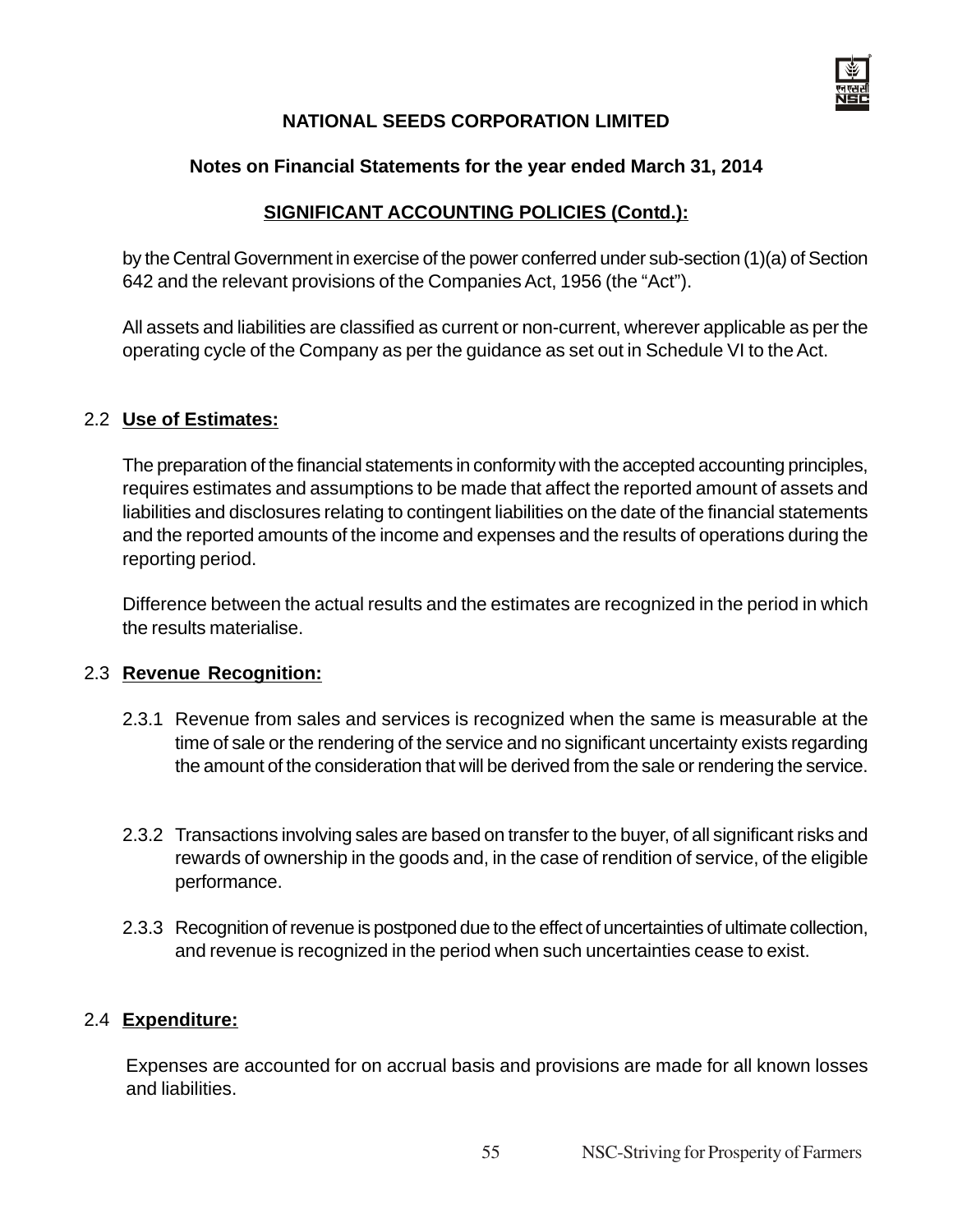

#### **Notes on Financial Statements for the year ended March 31, 2014**

#### **SIGNIFICANT ACCOUNTING POLICIES (Contd.):**

#### 2.5 **Fixed Assets:**

2.5.1 Fixed assets are stated at cost, less accumulated depreciation/ amortization and impairment loss, if any.

Cost includes all direct costs attributable to the acquisition and installation of fixed assets, including taxes, duty, freight and incidental cost and expenses directly attributable to bringing the asset to its working condition for its intended use.

- 2.5.2 Premium paid on acquisition of leasehold land, is treated as cost.
- 2.5.3 Capital work-in-progress is stated at cost.

#### 2.6 **Depreciation and Amortisation:**

- 2.6.1 Depreciation, other than on leasehold land, and except as otherwise stated, is charged on the Written Down Value (WDV) method at the rates and on the basis prescribed as per Schedule XIV to the Act.
- 2.6.2 Roads are depreciated in equal installments over a period of 5 years from the year of their completion.
- 2.6.3 Premium on leasehold land, other than on perpetual lease, is amortized over the period of the lease.
- 2.6.4 Fixed assets, each costing  $\bar{\tau}$  5,000 or less, are fully depreciated in the year of acquisition.
- 2.6.5 Computer Software is amortized in equal installments over a period of 5 years from the year of its acquisition.

#### 2.7 **Inventories:**

- 2.7.1 Inventories are valued at lower of cost and net realizable value.
- 2.7.2 The basis of cost determination in respect of inventories carried, is:
	- a. the Weighted Average cost for seeds.
	- b. estimated cost/realizable value for stores, spares and consumables comprising certification, packing and treatment materials.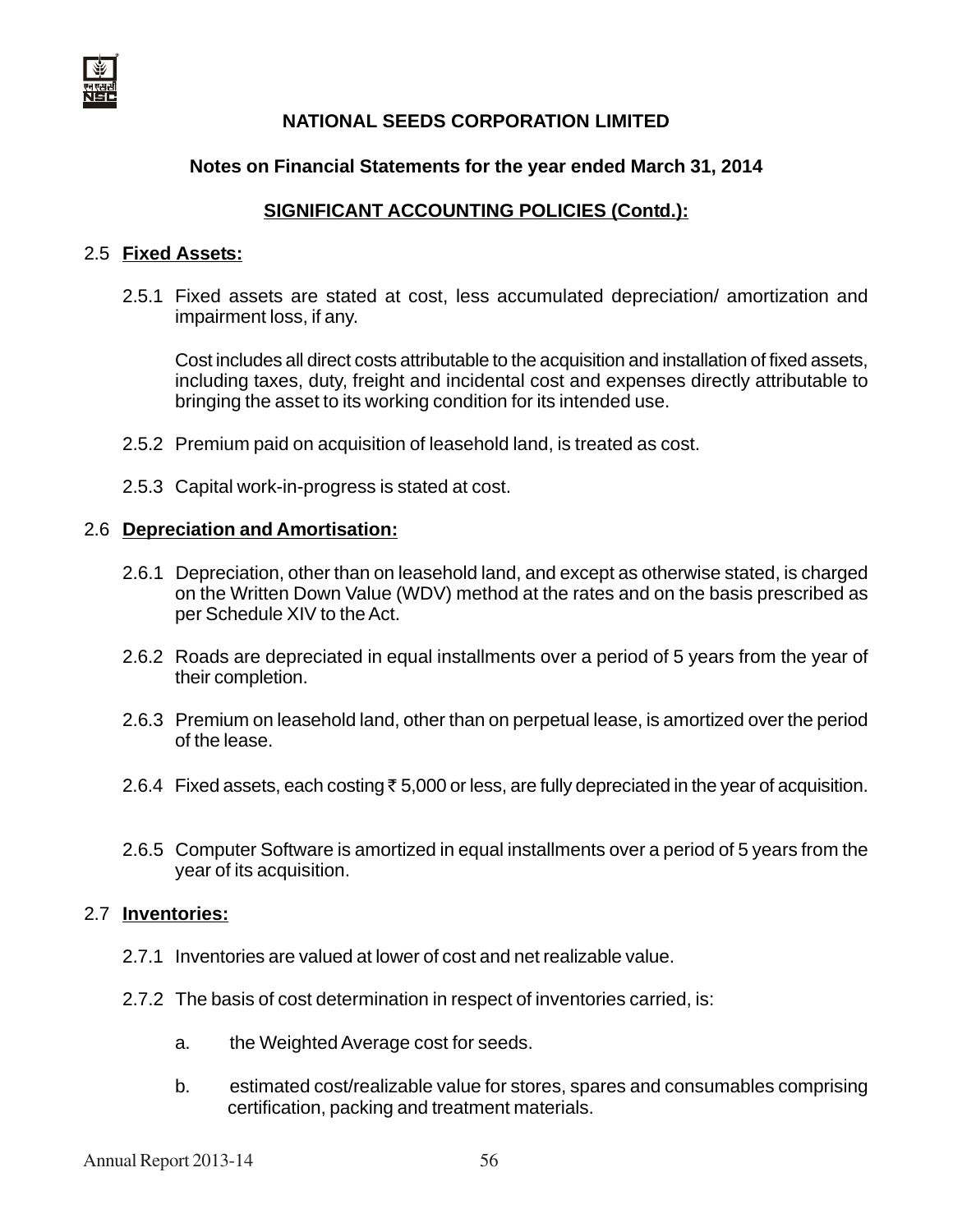#### **Notes on Financial Statements for the year ended March 31, 2014**

#### **SIGNIFICANT ACCOUNTING POLICIES (Contd.):**

2.7.3 Condemned and unserviceable seed stocks are valued at estimated realizable value calculated on the basis of weighted average of sale price of such stocks actually disposed off during the year or at previous year rate if such stocks are not disposed off during the year.

#### 2.8 **Investments:**

2.8.1 Long term investments are stated at cost.

Provision is made for diminution in the value of the long term investments, if such decline is other than temporary.

2.8.2 Current Investments are carried at cost or fair value, whichever is lower.

#### 2.9 **Foreign Currency Transactions:**

- 2.9.1 Transactions in foreign currency are recorded at the rate of exchange prevailing at the time the transactions are affected. Exchange differences arising on settlement of foreign currency transactions are recognized in the Statement of Profit and Loss.
- 2.9.2 Monetary items denominated in foreign currency are restated and converted into Indian rupees using the exchange rate prevailing at the date of the Balance Sheet and the resulting exchange difference is recognized in the Statement of Profit and Loss.

#### 2.10**Government Grants:**

- 2.10.1 Grants-in-aid of the nature of promoter's contribution are treated as Capital Reserve.
- 2.10.2 Cost of depreciable fixed assets acquired out of and having nexus to grant-in-aid, is credited to "Utilised Capital Grant" which is in the nature of a reserve. Depreciation on such assets is deducted from this reserve and is recognized as 'Income' in the Statement of Profit and Loss.
- 2.10.3 Unutilised/unspent amount of the grants are disclosed under Capital Grants.

#### 2.11 **Employee Benefits:**

#### 2.11.1**Post employment benefits and other long term benefits plans:**

For defined benefit schemes and other long term benefit plans, the cost of providing benefits is determined using the Projected Unit Credit Method, with actuarial valuations being carried out at the balance sheet date.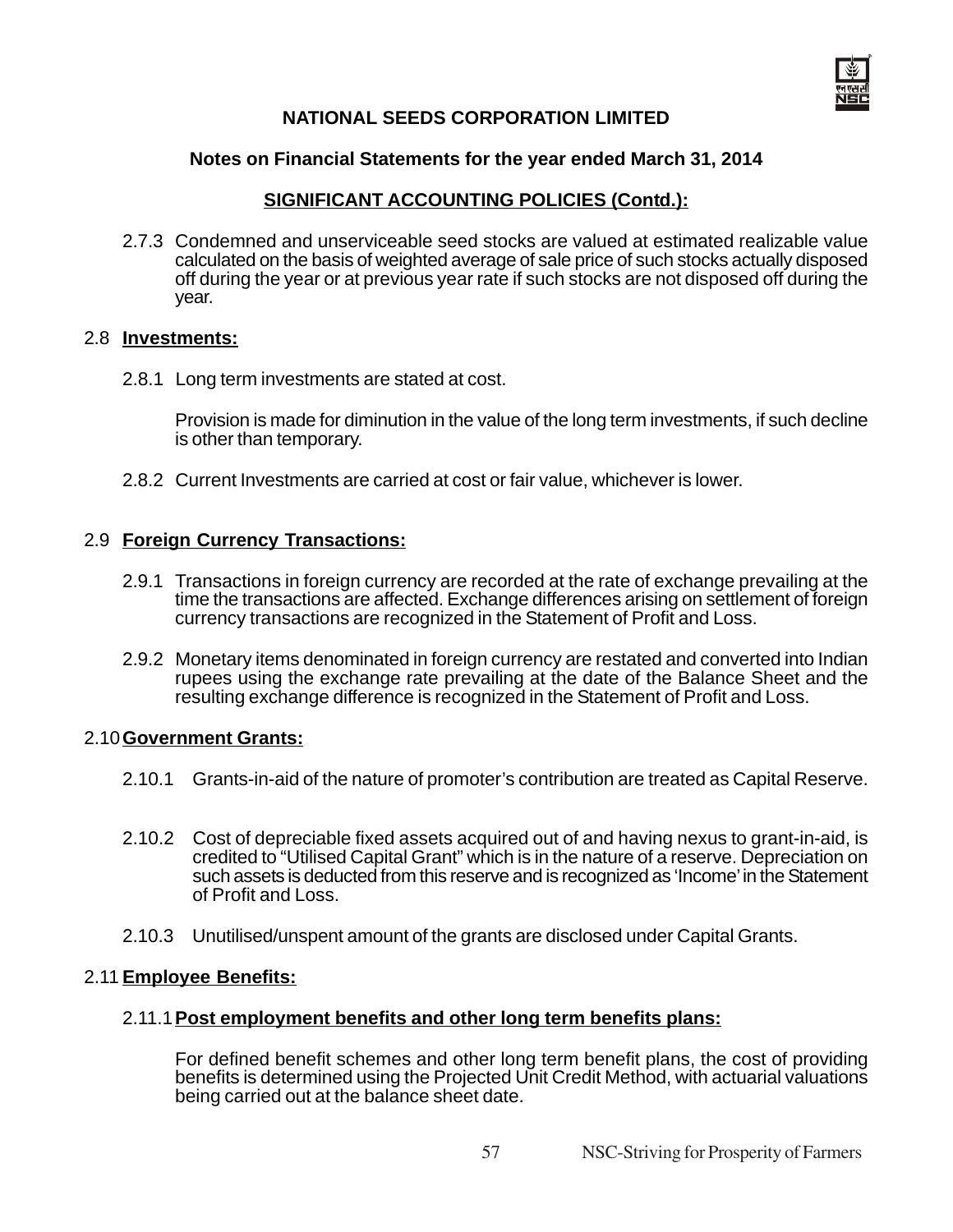#### **Notes on Financial Statements for the year ended March 31, 2014**

#### **SIGNIFICANT ACCOUNTING POLICIES (Contd.):**

Actuarial gains and losses are recognized in full in the Statement of Profit and Loss for the period in which they occur.

#### 2.11.2**Gratuity:**

To meet its liability towards gratuity covering eligible employees (including daily rated workers), in compliance of Accounting Standard AS 15 – Employee Benefits, the Corporation funds a Trust, which pays premium based on actuarial valuation applying the Project Unit Credit Method for this purpose.

#### 2.11.3**Medical Benefit Scheme for retired employees:**

In accordance with the guidelines of the Department of Public Enterprises, Government

of India and the approval of the Board of Directors, an amount computed at the prescribed percentage of the Profit before Tax of the previous year is charged to the Statement of Profit and Loss and a Reserve titled "Retired Employees Welfare Reserve" is created for the corresponding amount.

Based on the actuarial valuation, the liability so assessed is considered as a long term provision under Non Current Liabilities carved out of the Retired Employees Welfare Reserve referred to above.

#### 2.11.4**Contributions to Provident Fund and other retirement schemes, similar funds:**

Payments to defined contribution retirement schemes and other similar funds are expensed as incurred.

The Corporation makes contributions to a statutory provident fund in accordance with the Employees Provident Funds and Miscellaneous Provisions Act, 1952. The provident fund trust set up by the Company is treated as a defined benefit plan since the Company has to meet the interest and other shortfalls, if any. Accordingly, the contribution paid or payable and expenses, if any are recognized as an expense in the period in which services are rendered by the employee.

#### 2.11.5**Other Employee Benefits:**

The Company's obligation towards earned leave and half pay leave, are actuarially determined and provided for, as per Accounting Standard – 15 (Revised).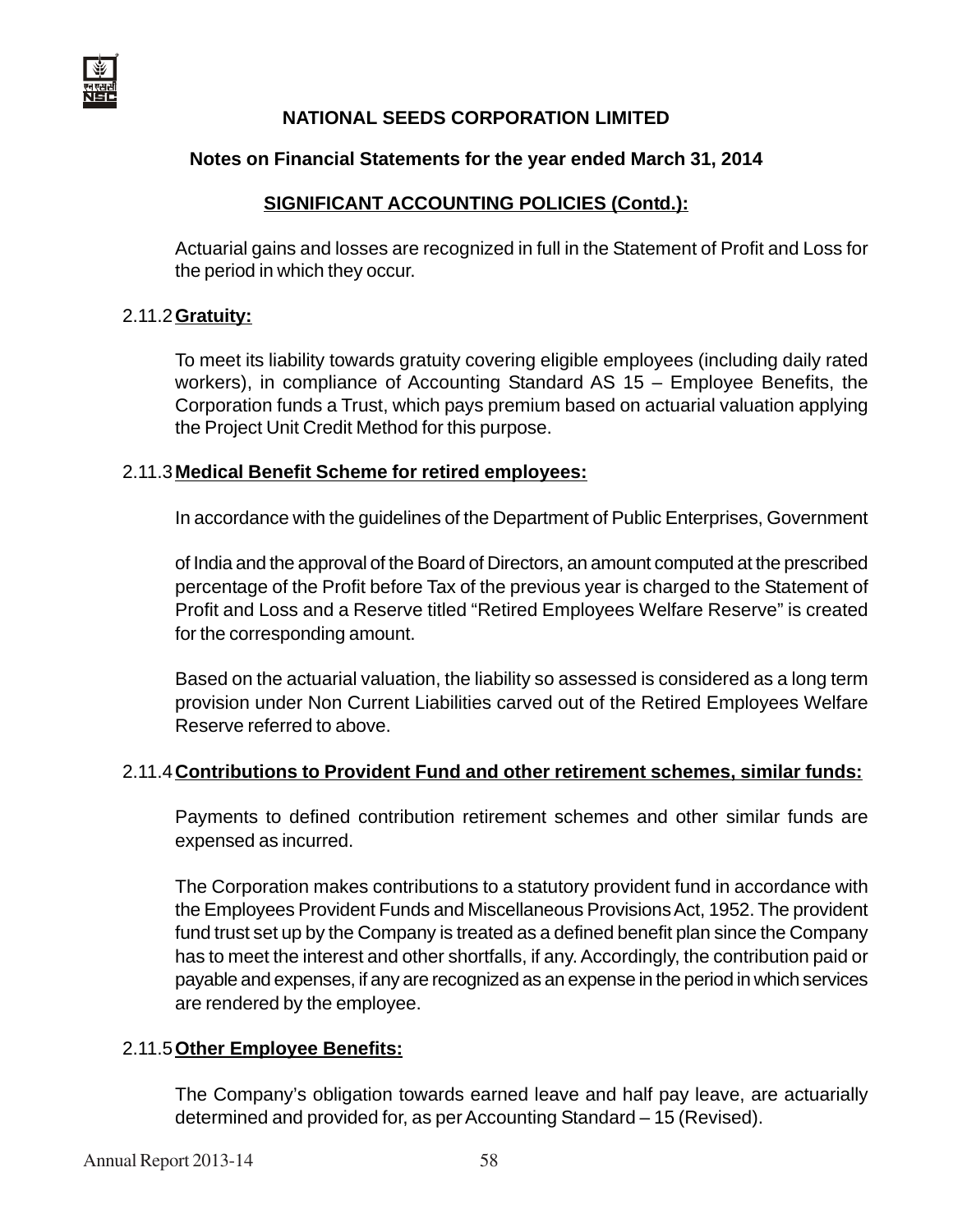

#### **Notes on Financial Statements for the year ended March 31, 2014**

#### **SIGNIFICANT ACCOUNTING POLICIES (Contd.):**

2.11.6Compensation accruing under a scheme for the time being in force, offering option for voluntary retirement/ separation to employees is charged to the statement of profit and loss, in the year when the employees exercise option under such scheme.

#### 2.11.7**Short Term Employee Benefits:**

The undiscounted amount of short term employee benefits expected to be paid in exchange for the services rendered by the employees, is recognized as an expense during the period when the employees rendered those services.

#### 2.11.8**Pension Scheme:**

In accordance with the guidelines of Department of Public Enterprise (DPE), Govt. of India and approval of Board of Directors, an amount of employer contribution i.e. 10% of

#### 2.12 **Borrowing Costs:**

Borrowing costs that are attributable to the acquisition or construction of qualifying assets are capitalized as part of the cost of such assets. A qualifying asset is one that necessarily takes a substantial period of time to get ready for its intended use or sale.

All other borrowing costs, as incurred, are charged to the Statement of Profit and Loss.

#### 2.13**Taxes on Income:**

- 2.13.1Tax expense for the year comprises of current Income tax and deferred tax.
- 2.13.2Current tax is measured at the amount expected to be paid to the tax authorities using the applicable tax rates.
- 2.13.3Deferred taxes are recognized for future tax consequences attributable to the timing differences between the taxable income and the accounting income, that originate in one period, and are capable of reversal in one or more subsequent period(s), measured by using rates and application of laws enacted or substantively enacted as at the end of the financial year.
- 2.13.4In the event of unabsorbed depreciation and carry forward losses, deferred taxes are recognized only to the extent that there is virtual certainty that sufficient future taxable income will be available to realize such assets. In other situations, deferred tax assets are recognized only to the extent that there is reasonable certainty that sufficient future taxable income will be available to realize these assets.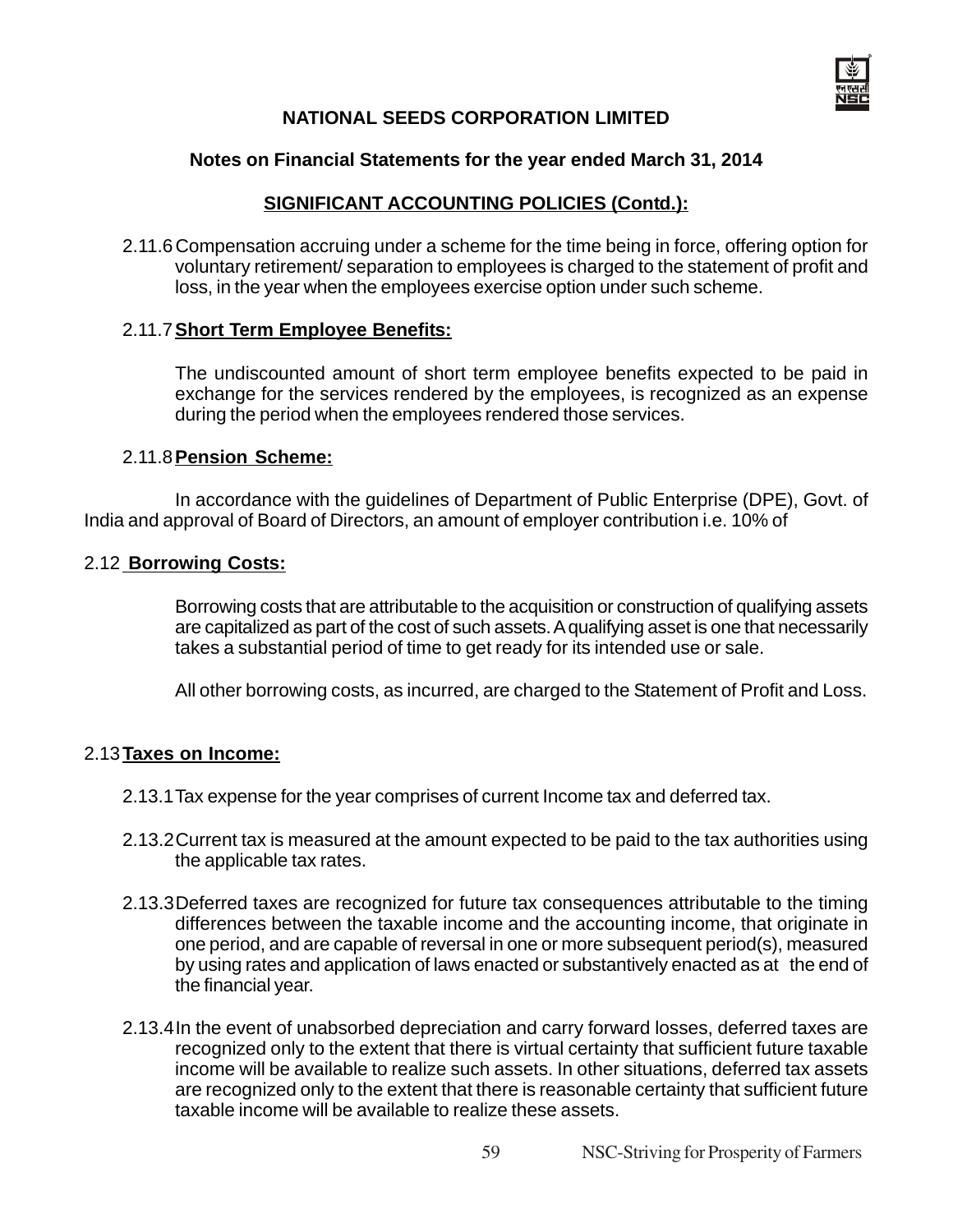

#### **Notes on Financial Statements for the year ended March 31, 2014**

#### **SIGNIFICANT ACCOUNTING POLICIES (Contd.):**

#### 2.14**Earnings per share:**

#### 2.14.1**Basic:**

Basic earnings per share are calculated by dividing the net profit or loss for the period attributable to equity shareholders by the weighted average number of equity shares outstanding during the period. The weighted average number of equity shares outstanding during the period are adjusted for events of bonus issue and share split.

#### 2.14.2**Dilutive:**

For the purpose of calculating diluted earnings per share, the net profit or loss for the period attributable to equity shareholders and the weighted average number of shares outstanding during the period are adjusted for the effects of all dilutive potential equity shares.

#### 2.15**Impairment of Assets:**

An asset is treated as impaired when the carrying cost of the asset exceeds its recoverable value.

An impairment loss is charged to the Statement of Profit and Loss in the year in which an asset is identified as impaired.

Impairment loss recognized in prior accounting period(s), is reversed consequent upon a change in the estimate of the recoverable amount.

#### 2.16**Provisions, Contingent Liabilities and Contingent Assets:**

- 2.16.1Provisions involving substantial degree of estimation in measurement are recognized when, as a result of past events, there is a present obligation that can be estimated reliably and it is probable that the there will be an outflow of resources.
- 2.16.2Contingent liabilities are not recognized, but disclosed in the Notes.
- 2.16.3Contingent assets are neither recognized nor disclosed in the financial statements.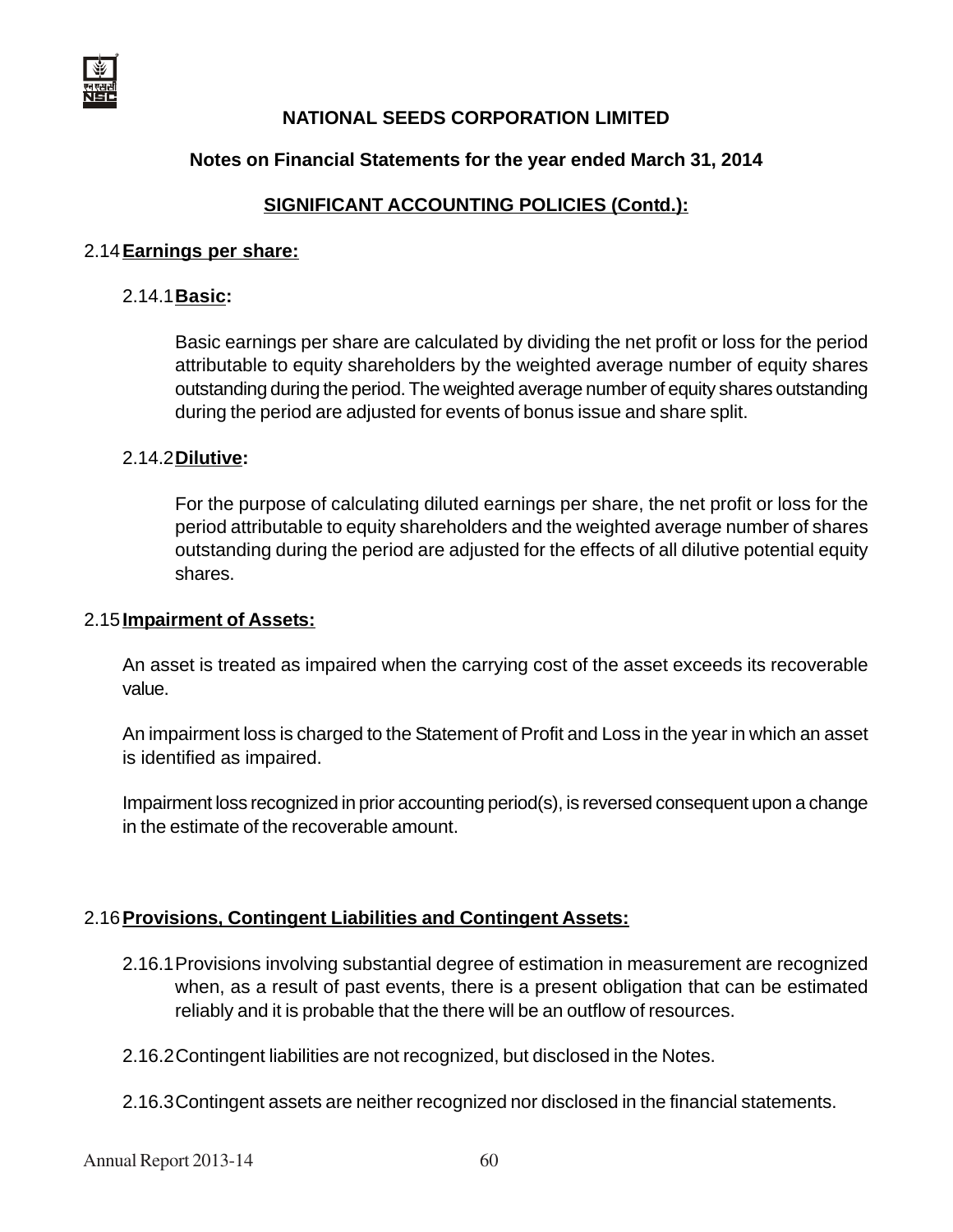|    |                                                                                 |         | Figures as at the end of the current<br>reporting period ended 31.03.2014 |         | Figures as at the end of the previous<br>reporting period ended 31.03.2013 |  |  |
|----|---------------------------------------------------------------------------------|---------|---------------------------------------------------------------------------|---------|----------------------------------------------------------------------------|--|--|
|    |                                                                                 | ₹       | ₹                                                                         | ₹       | ₹                                                                          |  |  |
| 3  | <b>SHARE CAPITAL:</b>                                                           |         |                                                                           |         |                                                                            |  |  |
|    | <b>AUTHORISED:</b>                                                              |         |                                                                           |         |                                                                            |  |  |
|    | 2,50,000 (Previous Year 2,10,000) equity                                        |         | 250,000,000                                                               |         | 210,000,000                                                                |  |  |
|    | shares of $\overline{5}$ 1,000 each                                             |         |                                                                           |         |                                                                            |  |  |
|    | <b>ISSUED, SUBSCRIBED AND PAID UP:</b>                                          |         |                                                                           |         |                                                                            |  |  |
|    | 2,26,812 (Previous Year 2,06,193) equity shares of<br>₹1,000 each fully paid up |         | 226,812,000                                                               |         | 206,193,000                                                                |  |  |
|    | <b>TOTAL</b>                                                                    |         | 226,812,000                                                               |         | 206,193,000                                                                |  |  |
| i) | <b>Reconciliation of number of Equity Shares and</b>                            |         |                                                                           |         |                                                                            |  |  |
|    | amount outstanding:                                                             |         |                                                                           |         |                                                                            |  |  |
|    | <b>Particulars</b>                                                              |         | 2013-14                                                                   |         | 2012-13                                                                    |  |  |
|    |                                                                                 | Nos.    | ₹                                                                         | Nos.    | ₹                                                                          |  |  |
|    | Shares outstanding as at the beginning of the year                              | 206,193 | 206,193,000                                                               | 206,193 | 206,193,000                                                                |  |  |
|    | Shares Issued as Bonus on March 31, 2014                                        | 20,619  | 20,619,000                                                                |         |                                                                            |  |  |
|    | Shares outstanding as at the end of the year                                    | 226,812 | 226,812,000                                                               | 206,193 | 206,193,000                                                                |  |  |
|    |                                                                                 |         |                                                                           |         |                                                                            |  |  |

#### Notes on Financial Statements for the year ended March 31, 2014

#### ii) Rights, preferences and restrictions attached to each class of shares:

The Company has one class of equity shares having a par value of  $\bar{\tau}$  1,000 per share. Each shareholder is eligible for one vote per share held. The dividend proposed by the Board of Directors is subject to the approval of the shareholders in the ensuing Annual General Meeting, except in case of interim dividend. In the event of liquidation, the equity shareholders are eligible to receive the remaining assets of the Company after distribution of all preferential amounts, in proportion to their shareholding.

iii) 100% Equity Shares are held by the Government of India

| Aggregate number of equity shares allotted as fully<br>paid up by way of bonus shares: | Nos    |            | Nos |   |
|----------------------------------------------------------------------------------------|--------|------------|-----|---|
| Equity shares allotted as fully paid up by way                                         | 20,619 | 20,619,000 | -   | - |
| of bonus shares                                                                        |        |            |     |   |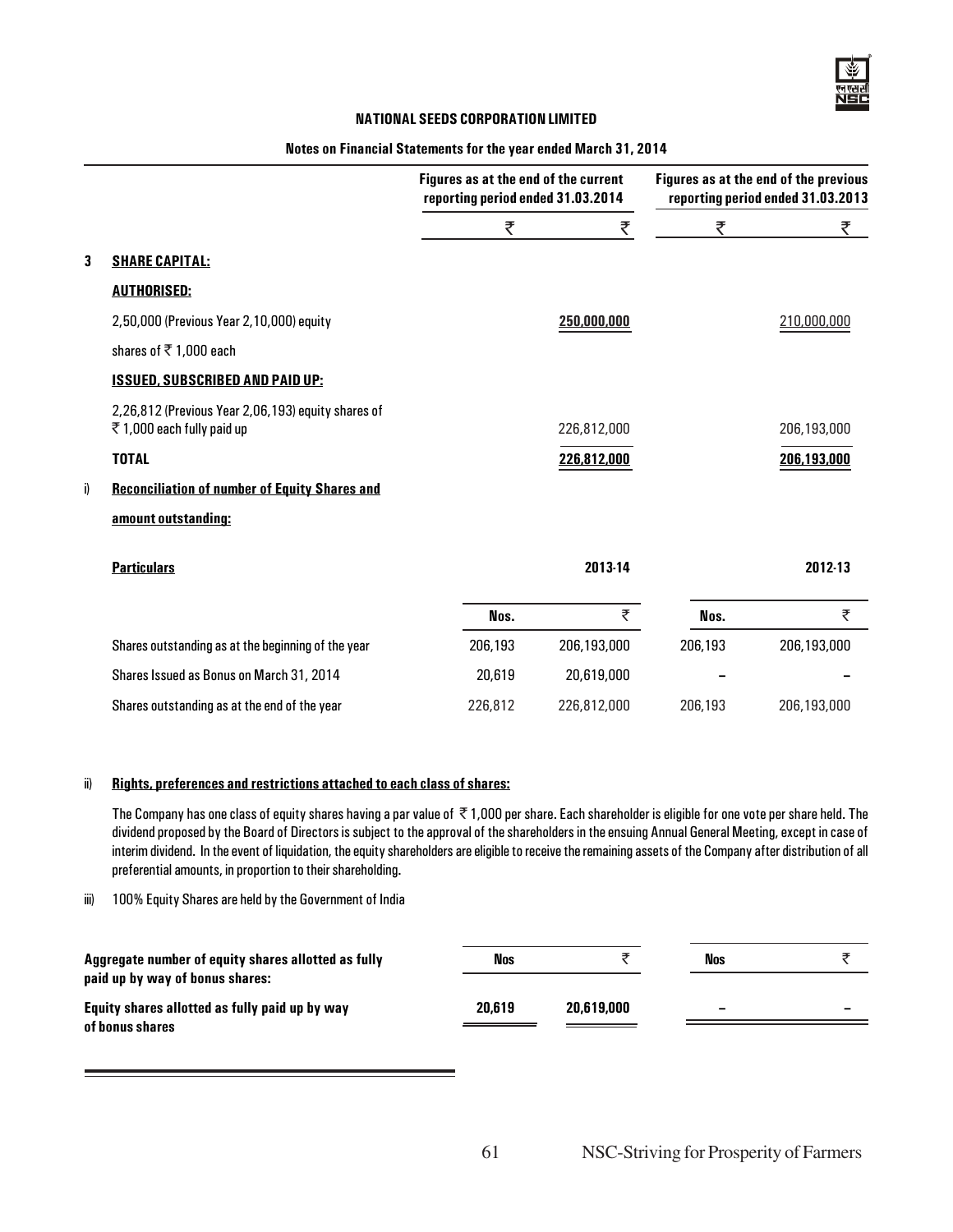#### Notes on Financial Statements for the year ended March 31, 2014

|    |                                                        | Figures as at the end of the current<br>reporting period ended 31.03.2014 |               | Figures as at the end of the previous<br>reporting period ended 31.03.2013 |               |
|----|--------------------------------------------------------|---------------------------------------------------------------------------|---------------|----------------------------------------------------------------------------|---------------|
|    |                                                        | ₹                                                                         | ₹             | ₹                                                                          | ₹             |
| 4  | <b>RESERVES AND SURPLUS:</b>                           |                                                                           |               |                                                                            |               |
| a) | <b>Surplus in Statement of Profit and Loss:</b>        |                                                                           |               |                                                                            |               |
|    | Balance as at the beginning of the year                | 1,929,408,605                                                             |               | 1,558,152,521                                                              |               |
|    | Less: Bonus shares issued                              | 20,619,000                                                                |               |                                                                            |               |
|    |                                                        | 1,908,789,605                                                             |               | 1,558,152,521                                                              |               |
|    | Add: Profit for the year                               | 540,666,382                                                               |               | 443,007,943                                                                |               |
|    |                                                        | 2,449,455,987                                                             |               | 2,001,160,464                                                              |               |
|    | Less:                                                  |                                                                           |               |                                                                            |               |
|    | <b>Transfer to Retired Employees Welfare Reserve</b>   |                                                                           |               | 7,117,155                                                                  |               |
|    | <b>Proposed Dividend</b>                               | 41,249,898                                                                |               | 41,238,600                                                                 |               |
|    | <b>Dividend Distribution Tax</b>                       | 7,010,420                                                                 |               | 6,689,940                                                                  |               |
|    | <b>Transfer to Unspent CSR Reserve</b>                 | 1,120,000                                                                 |               | 16,706,164                                                                 |               |
|    | <b>Expenses on CSR</b>                                 | 12,172,022                                                                |               |                                                                            |               |
|    |                                                        | 61,552,340                                                                |               | 71,751,859                                                                 |               |
|    | Balance as at the end of the year                      |                                                                           | 2,387,903,647 |                                                                            | 1,929,408,605 |
| b) | <b>Unspent CSR Reserve:</b>                            |                                                                           |               |                                                                            |               |
|    | Balance as at the beginning of the year                | 16,706,164                                                                |               |                                                                            |               |
|    | Add: Transferred from Surplus in Statement             |                                                                           |               |                                                                            |               |
|    | of Profit and Loss                                     | 1,120,000                                                                 |               | 16,706,164                                                                 |               |
|    | Balance as at the end of the year                      |                                                                           | 17,826,164    |                                                                            | 16,706,164    |
| C) | <b>Retired Employees Welfare Reserve:</b>              |                                                                           |               |                                                                            |               |
|    | Balance as at the beginning of the year                | 26,970,155                                                                |               | 19,853,000                                                                 |               |
|    | Add: Allocated during the year                         | 9,339,000                                                                 |               | 7,451,000                                                                  |               |
|    |                                                        | 36,309,155                                                                |               | 27,304,000                                                                 |               |
|    | Less:                                                  |                                                                           |               |                                                                            |               |
|    | Amount utilised during the year                        | 917,597                                                                   |               | 333,845                                                                    |               |
|    | Amount transferred to long term provision              | 19,105,850                                                                |               |                                                                            |               |
|    |                                                        | 20,023,447                                                                |               | 333,845                                                                    |               |
|    | Balance as at the end of the year                      |                                                                           | 16,285,708    |                                                                            | 26,970,155    |
|    | <b>TOTAL</b>                                           |                                                                           | 2,422,015,519 |                                                                            | 1,973,084,924 |
|    | *Liability as per actuarial valuation as at 31.03.2014 |                                                                           |               |                                                                            |               |
|    | transferred to Long Term Provisions                    |                                                                           |               |                                                                            |               |

÷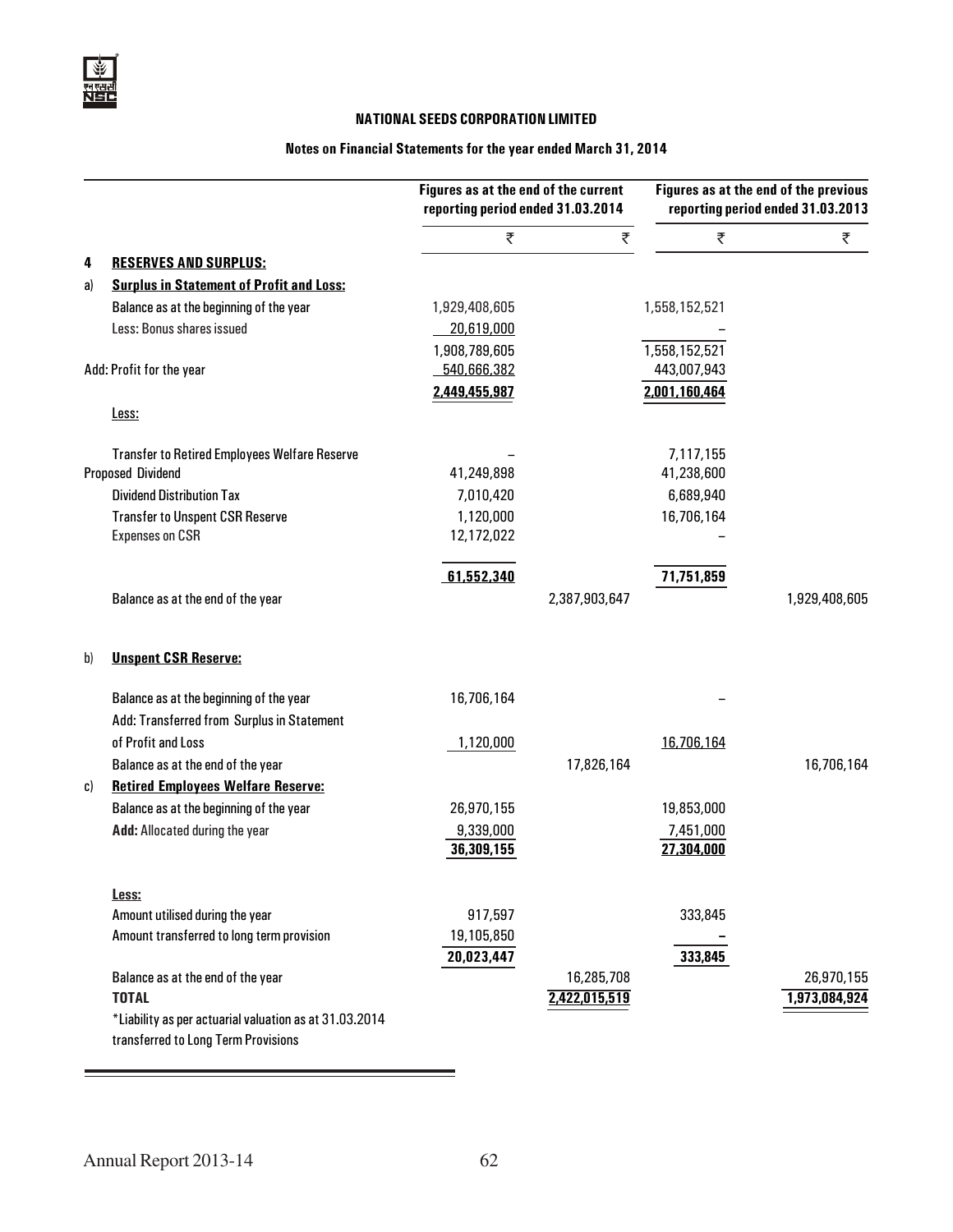#### Notes on Financial Statements for the year ended March 31, 2014

|      |                                                    | Figures as at the end of the current<br>reporting period ended 31.03.2014 |             |             | Figures as at the end of the previous<br>reporting period ended 31.03.2013 |
|------|----------------------------------------------------|---------------------------------------------------------------------------|-------------|-------------|----------------------------------------------------------------------------|
|      |                                                    | ₹                                                                         | ₹           | ₹           | ₹                                                                          |
| 5    | <b>CAPITAL GRANT:</b>                              |                                                                           |             |             |                                                                            |
| a)   | Utilised capital grant:                            |                                                                           |             |             |                                                                            |
|      | Balance as at the beginning of the year            | 132,822,095                                                               |             | 131,896,811 |                                                                            |
|      | Add: Utilised during the year                      | 43,700,000                                                                |             | 15,000,000  |                                                                            |
|      |                                                    | 176,522,095                                                               |             | 146,896,811 |                                                                            |
|      | Less: Deductions during the year (Depreciation)    | 13,941,478                                                                |             | 14,074,716  |                                                                            |
|      | Balance as at the end of the year                  |                                                                           | 162,580,617 |             | 132,822,095                                                                |
| (b)  | <b>Unspent Capital Grant:</b>                      |                                                                           |             |             |                                                                            |
| i)   | For Procurement of equipment of Seed Testing Labs* |                                                                           | 4,500,000   |             | 4,500,000                                                                  |
| ii)  | For Seed Storage Godown                            | 5,000,000                                                                 |             |             |                                                                            |
|      | Less: Amount utilised                              | 2,500,000                                                                 | 2,500,000   |             |                                                                            |
| iii) | For creation of Seed Processing Plant              | 41,200,000                                                                |             | 15,000,000  |                                                                            |
|      | Less: Amount utilised                              | 41,200,000                                                                |             | 15,000,000  |                                                                            |
|      | <b>Total</b>                                       |                                                                           | 7,000,000   |             | 4,500,000                                                                  |
|      | <b>TOTAL</b>                                       |                                                                           | 169,580,617 |             | 137,322,095                                                                |

\* The Corporation had received grant in aid from Government of India of ₹45 lakhs (in two installments of ₹22.50 lakhs each) vide letter No. 5-2/2010-SD.IV dated 11.03.2011 for procurement of equipments in respect of its existing seed testing labs at Pune, Bhopal and Kolkata under the component,' Quality Control arrangements on seeds' of the Central Sector Scheme which remain unutilized.

#### 6 OTHER LONG -TERM LIABILITIES:

| <b>Security and Other Deposits</b><br>Revolving Fund For:* |            | 90,196,103  |            | 101,872,587 |
|------------------------------------------------------------|------------|-------------|------------|-------------|
| -Seed Production under Drought Prone Area                  | 15,000,000 |             | 15,000,000 |             |
| -For Establishment and Maintenance of                      | 37.954.900 |             | 37,954,900 |             |
| Seed Bank Scheme                                           |            |             |            |             |
| -Crash Programme (Oil Seeds)                               | 14,700,000 |             | 14,700,000 |             |
| -Crash Programme(Pulses)                                   | 2,675,000  | 70,329,900  | 2,675,000  | 70,329,900  |
| <b>Margin Money for Working Capital</b>                    |            | 117,000,000 |            | 117,000,000 |
| Gratuity Liability **                                      |            |             |            | 7,891,986   |
| <b>TOTAL</b>                                               |            | 277,526,003 |            | 297,094,473 |

\*Above funds have been used for the purpose these were released during the period from 1994-95 to 2001-02 .Production and sales of seeds under above programmes have been merged and shown in the total sales and purchase of seeds of the company .The above funds are part of closing stock, debtors and cash and bank balance of the company.

\*\* Refer Note No. 45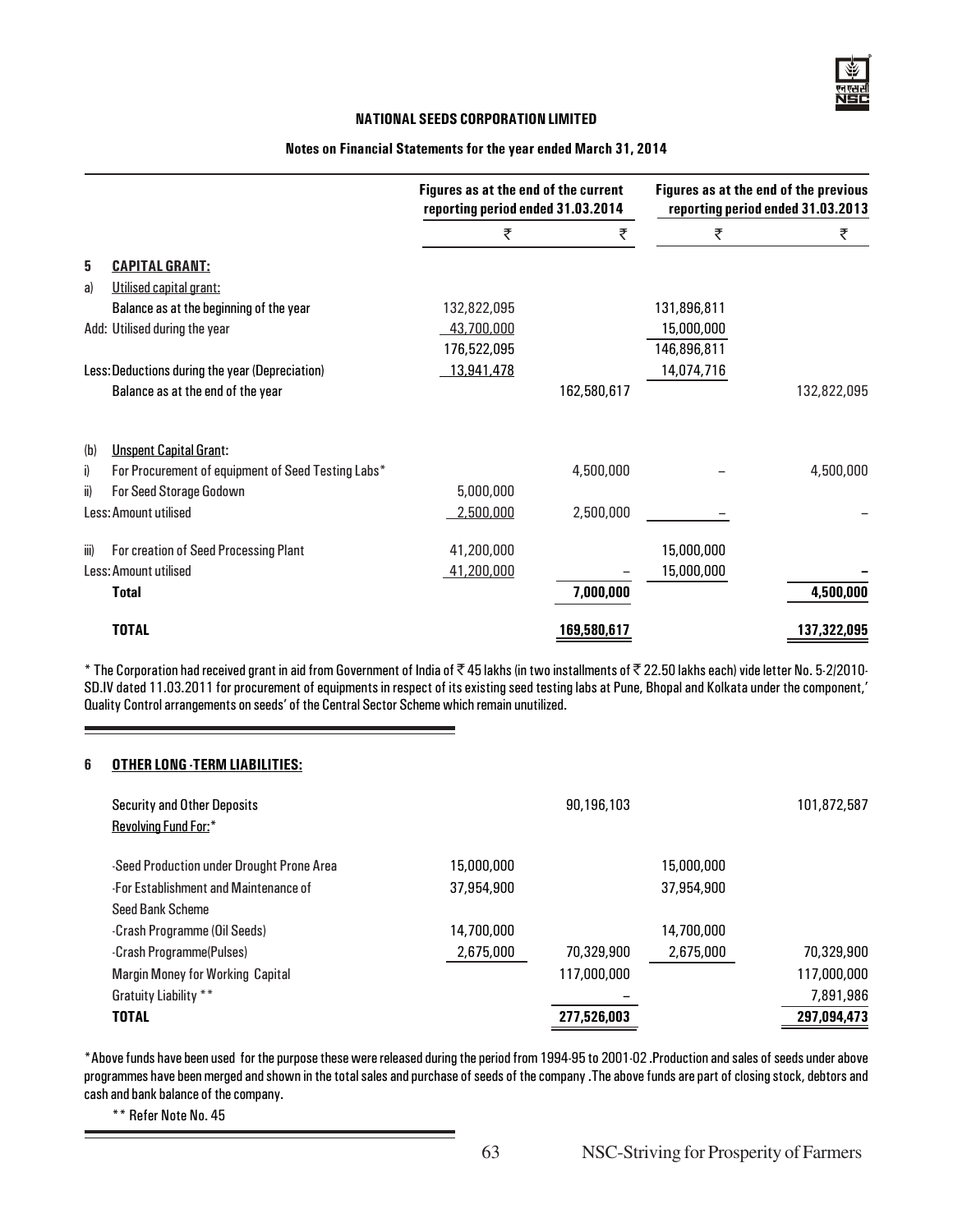#### Notes on Financial Statements for the year ended March 31, 2014

|   |                                                                                                             | Figures as at the end of the current<br>reporting period ended 31.03.2014 |             |             | Figures as at the end of the previous<br>reporting period ended 31.03.2013 |
|---|-------------------------------------------------------------------------------------------------------------|---------------------------------------------------------------------------|-------------|-------------|----------------------------------------------------------------------------|
|   |                                                                                                             | ₹                                                                         | ₹           | ₹           | ₹                                                                          |
| 7 | <b>LONG -TERM PROVISIONS:</b>                                                                               |                                                                           |             |             |                                                                            |
|   | For Compensated Absences: *                                                                                 |                                                                           |             |             |                                                                            |
|   | Balance as at the beginning of the year                                                                     | 150,812,531                                                               |             | 138,951,523 |                                                                            |
|   | Additions during the year                                                                                   | 27,696,630                                                                |             | 15,373,921  |                                                                            |
|   | Amount utilised during the year                                                                             | 21,821,622                                                                |             | 3,512,913   |                                                                            |
|   | Balance as at the end of the year                                                                           |                                                                           | 156,687,539 |             | 150,812,531                                                                |
|   | For Retired Employees welfare: **                                                                           |                                                                           |             |             |                                                                            |
|   | Balance as at the beginning of the year                                                                     |                                                                           |             |             |                                                                            |
|   | Additions during the year                                                                                   | 19,105,850                                                                |             |             |                                                                            |
|   | Balance as at the end of the year                                                                           |                                                                           | 19,105,850  |             |                                                                            |
|   | <b>TOTAL</b>                                                                                                |                                                                           | 175,793,389 |             | 150,812,531                                                                |
|   | * Refer Note No. 45                                                                                         |                                                                           |             |             |                                                                            |
|   | **Liability as per actuarial valuation as at 31.03.2014 transferred from Retired Employees Welfare Reserve. |                                                                           |             |             |                                                                            |
| 8 | <b>SHORT-TERM BORROWINGS:</b>                                                                               |                                                                           |             |             |                                                                            |
|   | Loans repayable on demand:                                                                                  |                                                                           |             |             |                                                                            |
|   | <b>From Banks:</b>                                                                                          |                                                                           |             |             |                                                                            |

| <b>TOTAL</b>             | 50,428,934 | 310,971,462 |
|--------------------------|------------|-------------|
| - Unsecured              | -          | 300,000,000 |
| - Secured (Cash Credit)* | 50,428,934 | 10,971,462  |

\*Primarily secured by first charge on all present and future current assets of the Company and collaterally secured by equitable mortgage on 26 properties located at different parts of the country.

| 9                        | <b>TRADE PAYABLES:</b>                      |             |             |               |               |
|--------------------------|---------------------------------------------|-------------|-------------|---------------|---------------|
| $\sim$                   | Due to Micro, Small and Medium Enterprises* | 12,661,402  |             | 415.272       |               |
| $\overline{\phantom{a}}$ | <b>Others</b>                               | 638,484,824 | 651,146,226 | 1,049,789,450 | 1,050,204,722 |
|                          | <b>TOTAL</b>                                |             | 651,146,226 |               | 1,050,204,722 |
|                          | *Refer Note No. 43                          |             |             |               |               |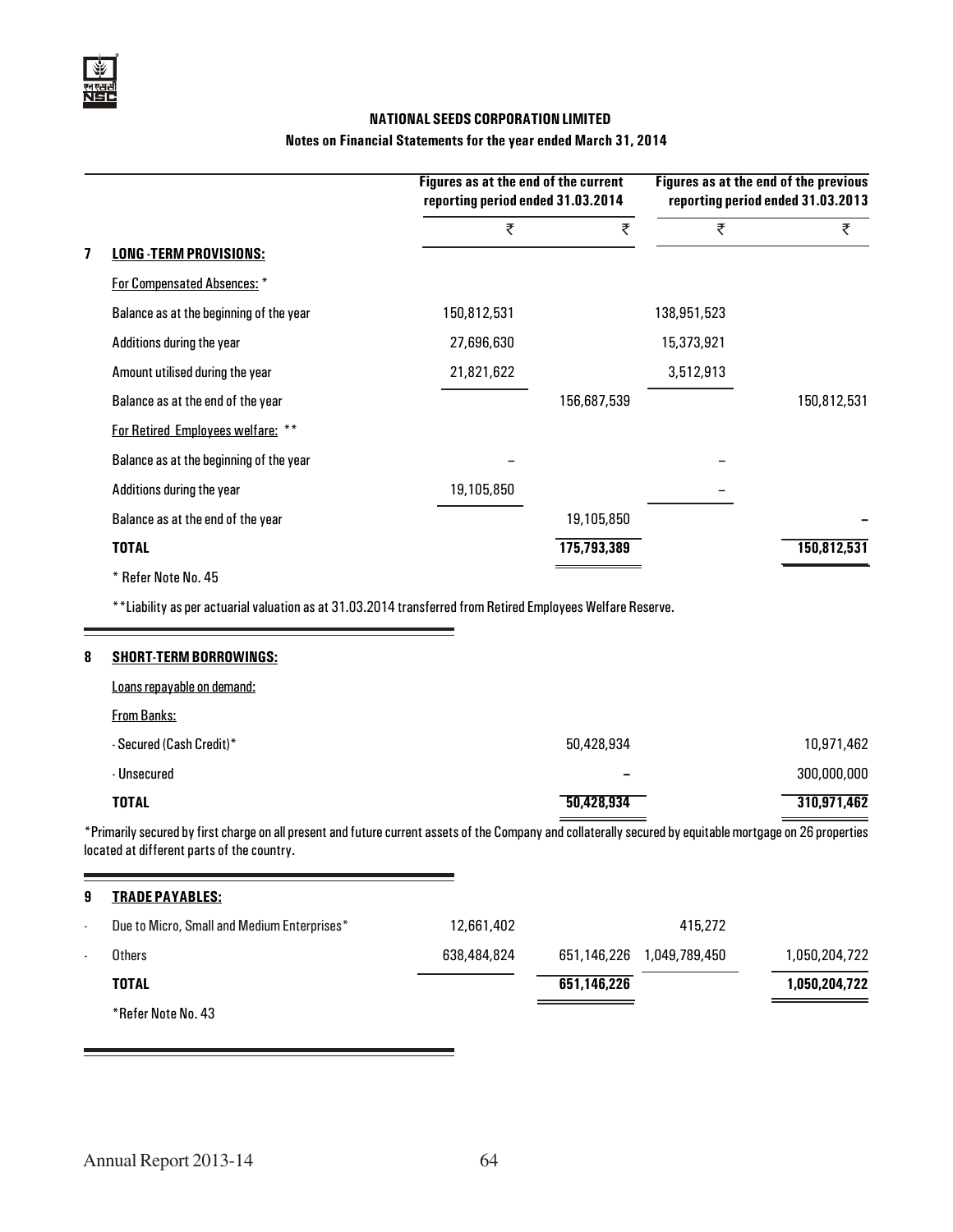#### Notes on Financial Statements for the year ended March 31, 2014

|    |                                                                 | Figures as at the end of the current |             |             | Figures as at the end of the previous |
|----|-----------------------------------------------------------------|--------------------------------------|-------------|-------------|---------------------------------------|
|    |                                                                 | reporting period ended 31.03.2014    |             |             | reporting period ended 31.03.2013     |
|    |                                                                 | ₹                                    | ₹           | ₹           | ₹                                     |
| 10 | <b>OTHER CURRENT LIABILITIES:</b>                               |                                      |             |             |                                       |
|    | Interest Accrued and due unsecured loan                         |                                      |             |             | 1,616,439                             |
|    | Inspection fee, Registration fee etc.                           |                                      | 2,990,017   |             | 2,633,276                             |
|    | Other Payable :                                                 |                                      |             |             |                                       |
|    | <b>Statutory Dues</b>                                           | 13,205,493                           |             | 11,475,692  |                                       |
|    | <b>Security and Other Deposits</b>                              | 137,679,778                          | 150,885,271 | 176,031,172 | 187,506,864                           |
|    | Other current liabilities:                                      |                                      |             |             |                                       |
|    | Payable for fixed assets                                        | 66,703,828                           |             | 8,718,310   |                                       |
|    | <b>Others</b>                                                   | 257,290,598                          | 323,994,426 | 195,193,560 | 203,911,870                           |
|    | <b>Advances for:</b>                                            |                                      |             |             |                                       |
|    | Production of maize hybrid certified seeds under UNDP           | 30,859,705                           |             | 280,919     |                                       |
|    | <b>Production of Paddy Seeds</b>                                | 4,204,720                            |             | 11,317,680  |                                       |
|    | Organising training for farmers and other stakeholders          |                                      |             | 112,234     |                                       |
|    | Assistance for boosting seeds production in private Sector      | 40,013,298                           | 75,077,723  | 40,702,053  | 52,412,886                            |
|    | Advance for National Food Security Mission Project Mission etc. |                                      | 1,950,429   |             | 3,465,941                             |
|    | <b>TOTAL</b>                                                    |                                      | 554,897,866 |             | 451,547,276                           |
| 11 | <b>SHORT-TERM PROVISIONS:</b>                                   |                                      |             |             |                                       |
|    | <b>For Productivity Linked Incentive:</b>                       |                                      |             |             |                                       |
|    | Balance as at the beginning of the year                         | 5,195,621                            |             | 9,016,429   |                                       |
|    | Additions during the year                                       |                                      |             | 5,189,544   |                                       |
|    | Amounts utilised during the year                                | 5,195,621                            |             | 9,010,352   |                                       |
|    | Balance as at the end of the year                               |                                      |             |             | 5,195,621                             |
|    |                                                                 |                                      |             |             |                                       |
|    | For Compensated Absences: *                                     |                                      |             |             |                                       |
|    | Balance as at the beginning of the year                         | 14,889,192                           |             | 14,687,756  |                                       |
|    | Additions during the year                                       | 21,821,622                           |             | 30,263,113  |                                       |
|    | Amounts utilised during the year                                | 14,889,192                           |             | 14,687,756  |                                       |
|    | <b>Transfer to Long-term Provision</b>                          |                                      |             | 15,373,921  |                                       |
|    | Balance as at the end of the year                               |                                      | 21,821,622  |             | 14,889,192                            |
|    | For Taxation (Net of taxes paid -                               |                                      |             |             |                                       |
|    | ₹17,94,81,096: Previous Year ₹48,60,50,838):                    |                                      |             |             |                                       |
|    | Balance as at the beginning of the year                         | 61,434,991                           |             | 110,868,027 |                                       |
|    | Additions during the year                                       | 125,318,904                          |             | 218,568,829 |                                       |
|    | Amounts utilised during the year                                | 61,434,991                           |             | 268,001,865 |                                       |
|    | Balance as at the end of the year                               |                                      | 125,318,904 |             | 61,434,991                            |
|    |                                                                 |                                      |             |             |                                       |
|    | <b>For Proposed Dividend:</b>                                   |                                      |             |             |                                       |
|    | Balance as at the beginning of the year                         | 41,238,600                           |             | 20,619,300  |                                       |
|    | Additions during the year                                       | 41,249,898                           |             | 41,238,600  |                                       |
|    | Amounts utilised during the year                                | 41,238,600                           |             | 20,619,300  |                                       |
|    | Balance as at the end of the year                               |                                      | 41,249,898  |             | 41,238,600                            |
|    |                                                                 |                                      |             |             |                                       |

65 NSC-Striving for Prosperity of Farmers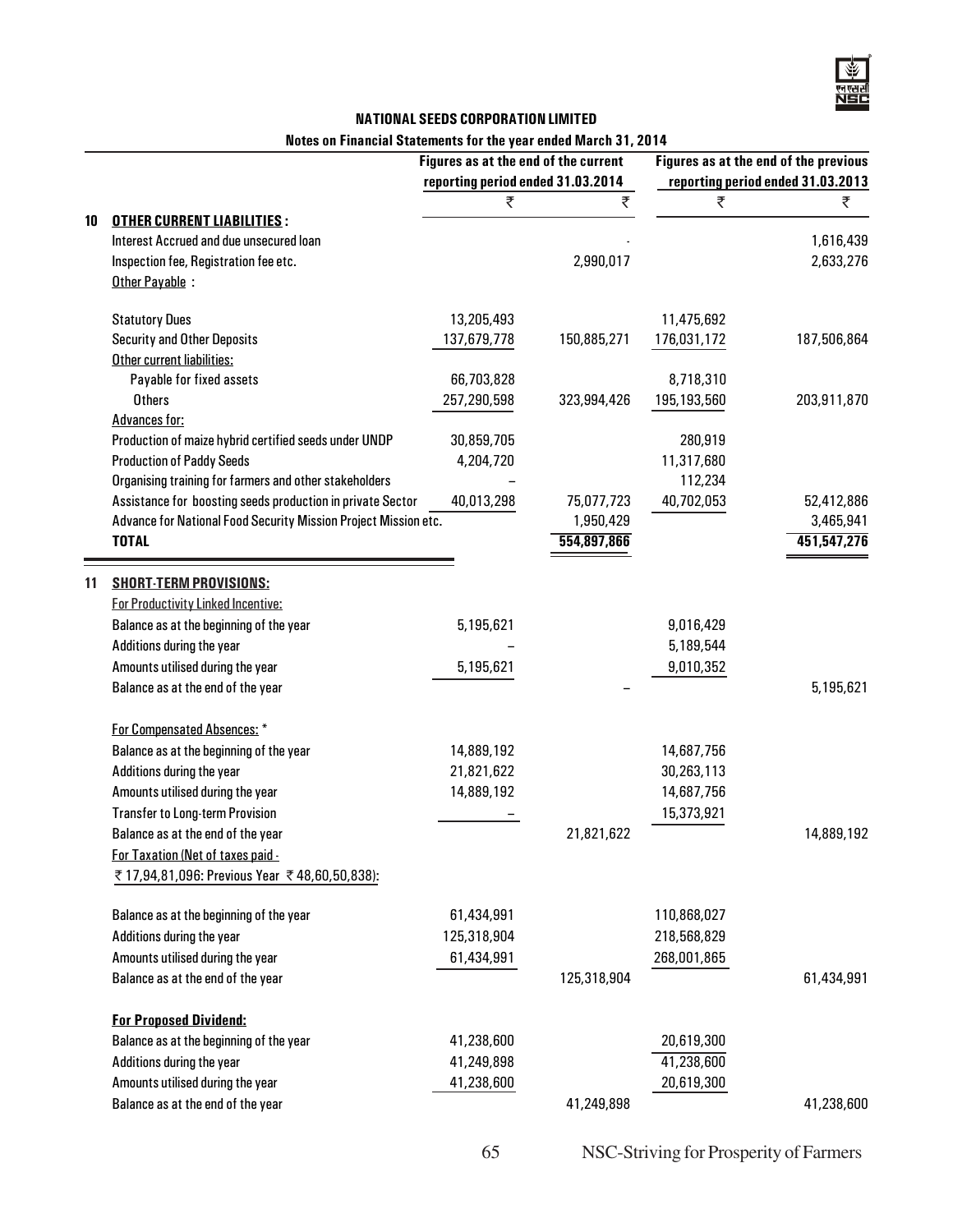#### NATIONAL SEEDS CORPORATION LIMITED Notes on Financial Statements for the year ended March 31, 2014

|                                                                                                                                                                                        | Figures as at the end of the current<br>reporting period ended 31.03.2014 |             |                                     | Figures as at the end of the previous<br>reporting period ended 31.03.2013 |
|----------------------------------------------------------------------------------------------------------------------------------------------------------------------------------------|---------------------------------------------------------------------------|-------------|-------------------------------------|----------------------------------------------------------------------------|
|                                                                                                                                                                                        | ₹                                                                         | ₹           | ₹                                   | ₹                                                                          |
| <b>For Dividend Distribution Tax:</b><br>Balance as at the beginning of the year<br>Additions during the year<br>Amounts utilised during the year<br>Balance as at the end of the year | 6,689,940<br>7,010,420<br>6,689,940                                       | 7,010,420   | 3,344,970<br>6,689,940<br>3,344,970 | 6,689,940                                                                  |
| <b>For Pension:</b><br>Balance as at the beginning of the year<br>Additions during the year                                                                                            | 80,039,000                                                                |             |                                     |                                                                            |
| Amounts utilised during the year<br>Balance as at the end of the year                                                                                                                  |                                                                           | 80,039,000  |                                     |                                                                            |
| For Performance Related Pay:<br>Balance as at the beginning of the year<br>Additions during the year<br>Amounts utilised during the year<br>Balance as at the end of the year          | 40,400,000                                                                | 40,400,000  |                                     |                                                                            |
| <b>TOTAL</b><br>* Refer Note No. 45                                                                                                                                                    |                                                                           | 315,839,844 |                                     | 129,448,344                                                                |

and the control of the control of the control of the control of the control of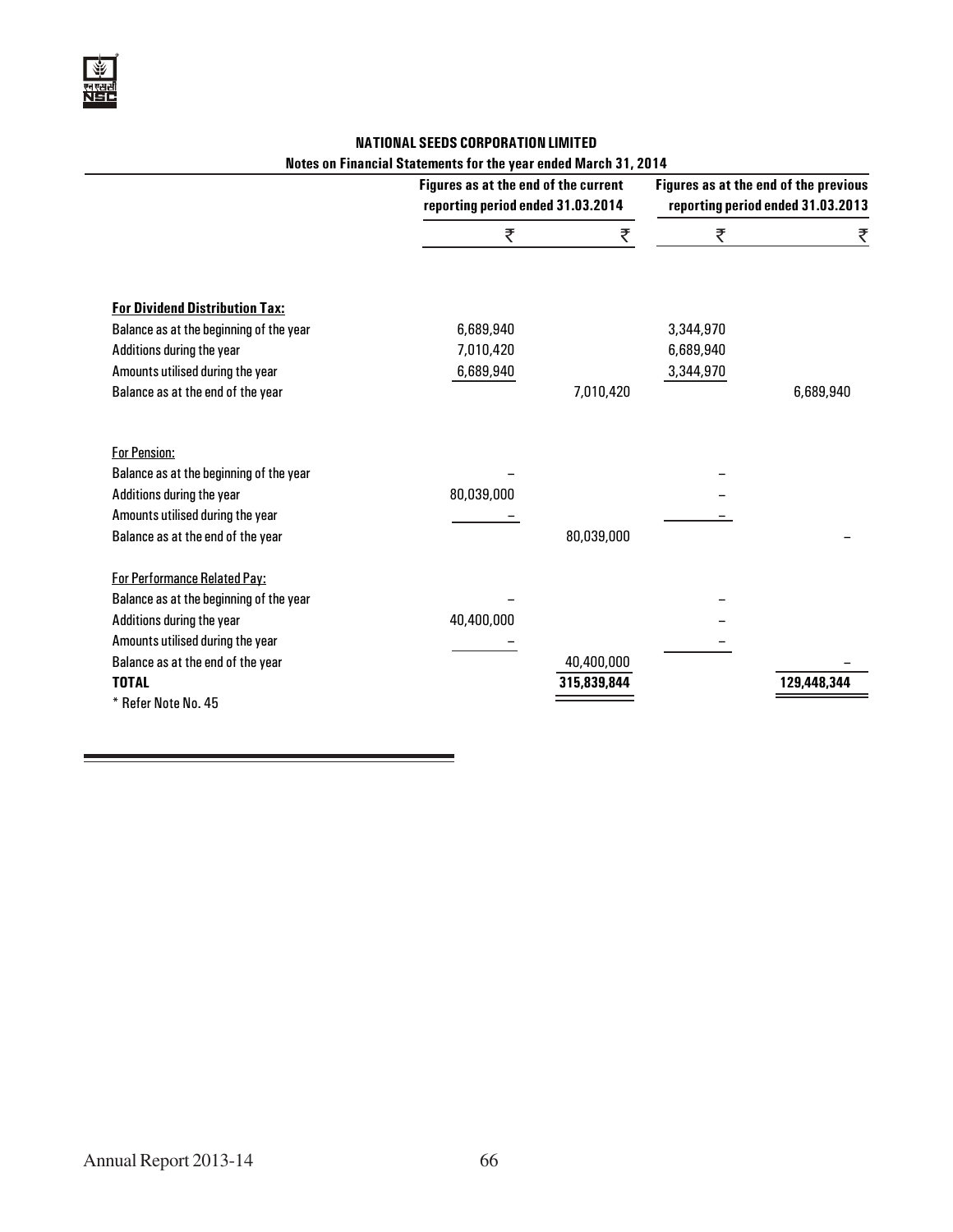Notes on Financial Statements for the year ended March 31, 2014 Notes on Financial Statements for the year ended March 31, 2014 **NATIONAL SEEDS CORPORATION LIMITED** NATIONAL SEEDS CORPORATION LIMITED

## **FIXED ASSETS:** FIXED ASSETS:

|                     |                  | GROSS BLOCK                |                       |             |             | DEPRECIATION/AMORTISATION |           |                            |             | NET BLOCK   |
|---------------------|------------------|----------------------------|-----------------------|-------------|-------------|---------------------------|-----------|----------------------------|-------------|-------------|
| Description         | As at 01.04.2013 | dditions during Deductions |                       | Asat        | g<br>D      | For the year              |           | Deductions Upto 31.03.2014 | Asat        | Asat        |
|                     |                  | the year                   | during<br>the year    | 31.03.2014  | 31.03.2013  |                           |           |                            | 31.03.2014  | 31.03.2013  |
| 12 TANGIBLE ASSETS: |                  | ኲ                          | ₩                     |             | ₩           | ኲ                         | ኲ         |                            | ኲ           | ₩           |
| FREE HOLD LAND      | 40,626,413       | 3,432,809                  |                       | 44,059,222  |             |                           |           |                            | 44,059,222  | 40,626,413  |
| LEASEHOLD LAND      | 19,921,913       |                            |                       | 19,921,913  | 1,476,761   | 200,758                   |           | 1,677,519                  | 18,244,394  | 18,445,152  |
| BUILDINGS           | 235,678,872      | 28,169,818                 | I                     | 263,848,690 | 100,781,120 | 7,466,211                 |           | 108,247,331                | 155,601,359 | 134,897,752 |
|                     |                  |                            |                       |             |             |                           |           |                            |             |             |
| PLANT AND MACHINERY | 159,752,623      | 67,631,017                 | 1,743,940             | 225,639,700 | 67,861,110  | 13,339,591                | ,312,520  | 79,888,181                 | 145,751,519 | 91,891,513  |
| FURNITURE, FIXTURES | 33, 133, 573     | 638,089                    | 164,919               | 33,606,743  | 24,605,046  | 1,588,472                 | 164,603   | 26,028,915                 | 7,577,828   | 8,528,527   |
| OFFICE EQUIPMENTS   | 28,295,916       | 238,360                    | 179,266               | 28,355,010  | 18,766,984  | 1,385,181                 | 167,772   | 19,984,393                 | 8,370,617   | 9,528,932   |
| COMPUTERS           | 27,631,383       | 130,900                    | 2,771,111             | 24,991,172  | 23,710,075  | 1,615,098                 | 2,756,698 | 22,568,475                 | 2,422,697   | 3,921,308   |
| <b>BOOKS</b>        | 479,503          |                            |                       | 479,503     | 476,793     | 377                       |           | 477,170                    | 2,333       | 2,710       |
| VEHICLES            | 8,650,071        |                            | 398,306               | 8,251,765   | 7,354,060   | 335,313                   | 395,525   | 7,293,848                  | 9,57,917    | 1,296,011   |
| <b>ROADS</b>        | 926,847          |                            |                       | 926,847     | 203,937     | 203,944                   |           | 407,881                    | 518,966     | 722,910     |
| TOTAL               | 555,097,114      |                            | 100,240,993 5,257,542 | 650,080,565 | 245,235,886 | 26,134,945                | 4,797,118 | 266,573,713                | 383,506,852 | 309,861,228 |
| PREVIOUS YEAR       | 450,645,285      |                            | 108,441,335 3,989,506 | 555,097,114 | 216,138,690 | 32,431,442                | 3,334,246 | 245,235,886                |             |             |
|                     |                  |                            |                       |             |             |                           |           |                            |             |             |

## 13 INTANGIBLE ASSETS: 13 INTANGIBLE ASSETS:

| <b>SOFTWARE</b>    |                                                  |  | 5,213,07C | 4,072,581 | <b>150,163</b> | 4,622,744 | 590,326       |         |
|--------------------|--------------------------------------------------|--|-----------|-----------|----------------|-----------|---------------|---------|
| <b>TOTAL</b>       | 5, 213, 070<br><b>5, 213, 070</b><br>6, 146, 659 |  | 5,213,07  | 4,072,581 |                | 4,622,74. | <b>30,326</b> | 140,489 |
| <b>REVIOUS YE,</b> |                                                  |  | 5,213,07  |           | 52,40          |           |               |         |
|                    |                                                  |  |           |           |                |           |               |         |
|                    |                                                  |  |           |           |                |           |               |         |

# 14 CAPITAL WORK-IN-PROGRESS: 14 CAPITAL WORK-IN-PROGRESS:

Capital work-in-progress 8,197,577 7,277 7,277 8,197,841,727 7,277 7,277 7,277 7,277 7,277 7,277 7,241,727 7,27 Capital work-in-progress

Note:

Refer Note No.39 for land and building Refer Note No.39 for land and building

7,841,727 8,197,577

 $\parallel$ 

 $1,140,489$ 1,140,489

Ý ल एसस<br>NSC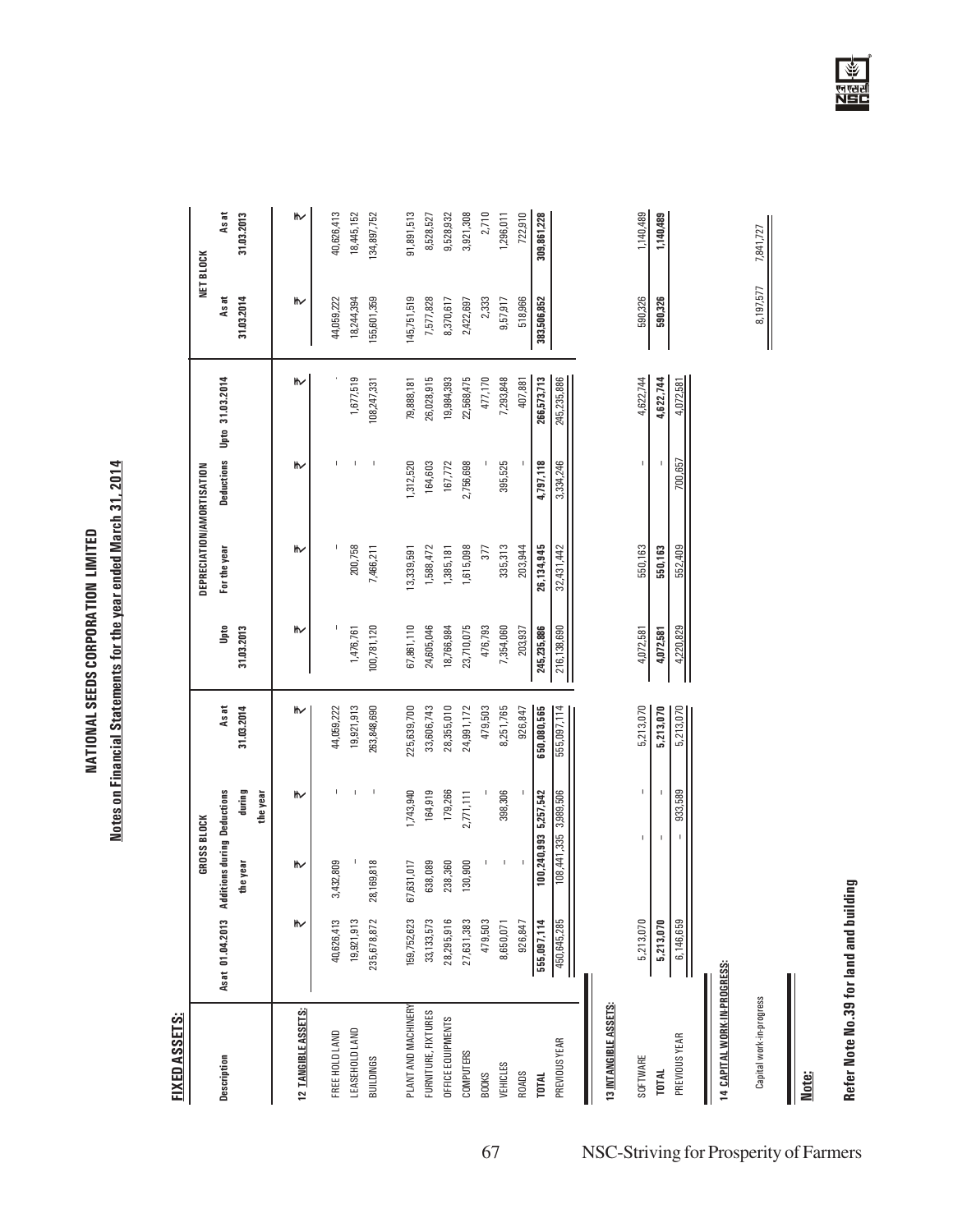

#### Notes on Financial Statements for the year ended March 31, 2014

|                                                                                                         | Figures as at the end of the current<br>reporting period ended 31.03.2014 |            |         | Figures as at the end of the previous<br>reporting period ended 31.03.2013 |
|---------------------------------------------------------------------------------------------------------|---------------------------------------------------------------------------|------------|---------|----------------------------------------------------------------------------|
|                                                                                                         | ₹                                                                         | ₹          | ₹       | ₹                                                                          |
|                                                                                                         |                                                                           |            |         |                                                                            |
| <b>NON-CURRENT INVESTMENTS:</b><br>15<br>(Trade: Long term : at cost : unquoted)                        |                                                                           |            |         |                                                                            |
| Investment in equity instruments of:<br>a)                                                              |                                                                           |            |         |                                                                            |
| <b>Associates:</b><br>i)                                                                                |                                                                           |            |         |                                                                            |
| 93,150 [Previous Year 93,150] Equity Shares of                                                          |                                                                           |            |         |                                                                            |
| ₹ 100 each fully paid-up of Punjab State Seeds                                                          |                                                                           |            |         |                                                                            |
| Corporation Ltd.(24.74%)                                                                                |                                                                           | 9,315,000  |         | 9,315,000                                                                  |
| 90,000 [Previous Year 90,000] Equity Shares of<br>₹100 each fully paid-up of Andhra Pradesh State Seeds |                                                                           |            |         |                                                                            |
| Development Corporation Ltd. (32.64%)                                                                   |                                                                           | 9,000,000  |         | 9,000,000                                                                  |
| 1,11,500 [Previous Year 1,11,500] Equity Shares of                                                      |                                                                           |            |         |                                                                            |
| ₹100 each fully paid-up of Haryana Seeds Development                                                    |                                                                           |            |         |                                                                            |
| Corporation Ltd. (23.31%)                                                                               |                                                                           | 11,150,000 |         | 11,150,000                                                                 |
| 84,000 [Previous Year 84,000] Equity Shares of                                                          |                                                                           |            |         |                                                                            |
| ₹100 each fully paid-up of Uttaranchal Seeds &                                                          |                                                                           |            |         |                                                                            |
| Tarai Development Corporation Ltd. (23.44%)                                                             |                                                                           | 8,400,000  |         | 8,400,000                                                                  |
| 1,48,330 [Previous Year 1,48,330] Equity Shares of                                                      |                                                                           |            |         |                                                                            |
| ₹ 100 each fully paid-up of Maharashtra State Seeds                                                     |                                                                           |            |         |                                                                            |
| Corporation Ltd. (35.45%)<br>63,829 [Previous Year 63,829] Equity Shares of                             |                                                                           | 14,833,000 |         | 14,833,000                                                                 |
| ₹100 each fully paid-up of Bihar Rajya Beej Nigam Ltd. (20.91%)                                         | 6,382,900                                                                 |            | 6382900 |                                                                            |
| Less: Provision for diminution in value of shares*                                                      | 6,382,899                                                                 | 1          |         | 6,382,900                                                                  |
| Share application money paid:@                                                                          |                                                                           |            |         |                                                                            |
| 3,226 [Previous Year 3,226] Equity Shares of                                                            |                                                                           |            |         |                                                                            |
| ₹100 each fully paid-up of Bihar Rajya Beej Nigam Ltd.                                                  | 322,600                                                                   |            |         | 322600                                                                     |
| Less: Provision for diminution in value of shares*                                                      | 322,600                                                                   |            |         | 322,600                                                                    |
| Total (a) (i)                                                                                           |                                                                           | 52,698,001 |         | 59,403,500                                                                 |
| Others:<br>ii)                                                                                          |                                                                           |            |         |                                                                            |
| 14,301 [Previous Year 14,301] Equity Shares of                                                          |                                                                           |            |         |                                                                            |
| ₹100 each fully paid-up of Orissa State Seeds                                                           |                                                                           |            |         |                                                                            |
| Corporation Ltd. (9.61%)                                                                                |                                                                           | 1,430,100  |         | 1,430,100                                                                  |
| 62,230 [Previous Year 62,230] Equity Shares of ₹100                                                     |                                                                           |            |         |                                                                            |
| each fully paid-up of Karnataka State Seeds Corporation Ltd.(19.71%)                                    |                                                                           | 6,223,000  |         | 6,223,000                                                                  |
| 5 [Previous Year 5] Equity Shares of ₹100 each fully                                                    |                                                                           |            |         |                                                                            |
| paid-up of Cooperative Audhyogik Vasahat Ltd.                                                           |                                                                           | 500        |         | 500                                                                        |
| 482 [Previous Year 482] Equity Shares of ₹10000 each                                                    |                                                                           |            |         |                                                                            |
| fully paid-up of Madhya Pradesh Rajya Beej Evam<br>Farm Vikas Nigam (6.23%)                             |                                                                           | 4,820,000  |         | 4,820,000                                                                  |
| 1,03,930 [Previous Year 1,03,930] Equity Shares of                                                      |                                                                           |            |         |                                                                            |
| ₹ 100 each fully paid-up of Rajasthan State Seeds                                                       |                                                                           |            |         |                                                                            |
| Corporation Ltd. (13.68%)                                                                               |                                                                           | 10,393,000 |         | 10,393,000                                                                 |
| Total (a) (ii)                                                                                          |                                                                           | 22,866,600 |         | 22,866,600                                                                 |
| <b>TOTAL A</b> = $[a(i) + (ii)]$                                                                        |                                                                           | 75,564,601 |         | 82,270,100                                                                 |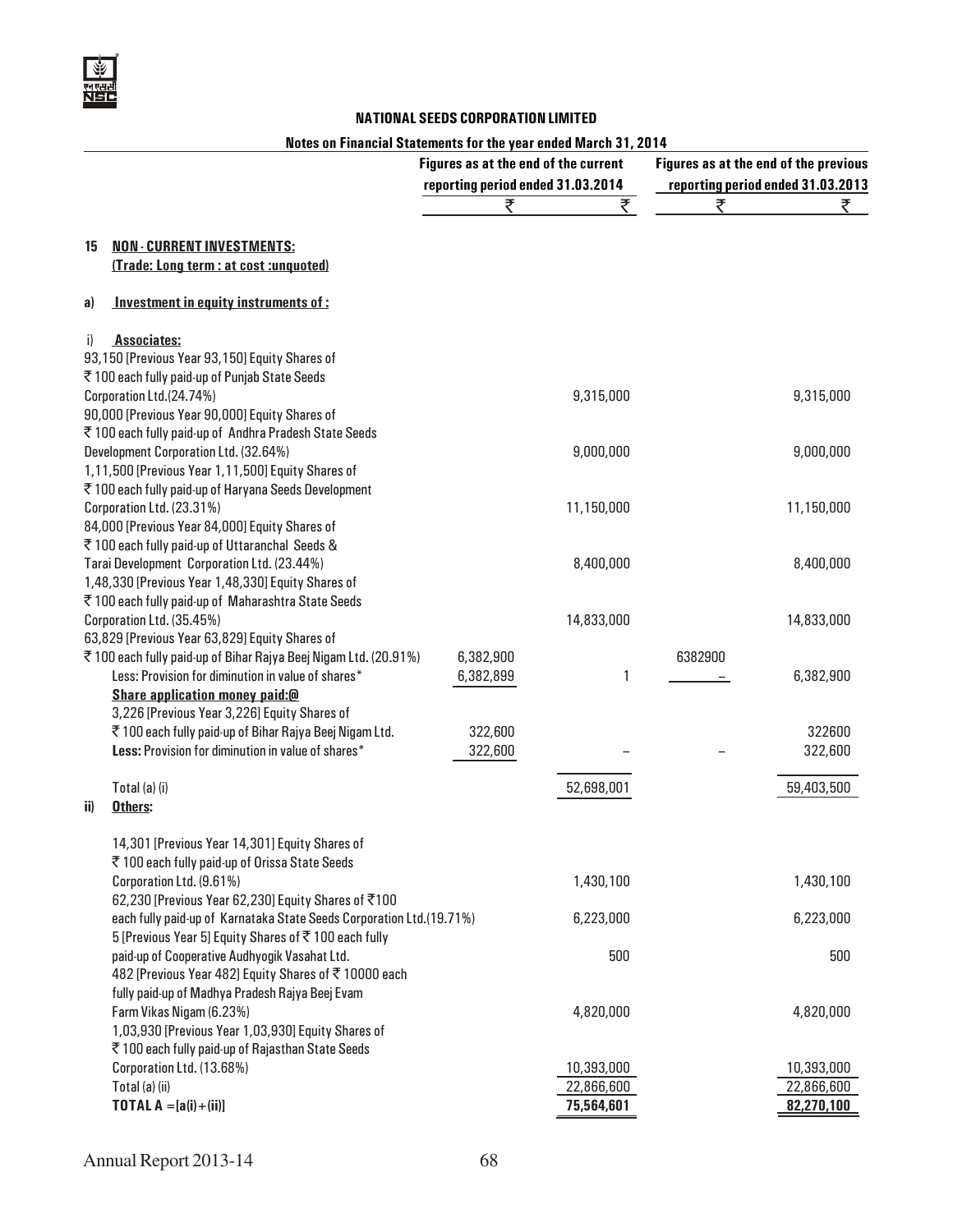#### Notes on Financial Statements for the year ended March 31, 2014

|     |                                                         | Figures as at the end of the current<br>reporting period ended 31.03.2014 |              |           | Figures as at the end of the previous<br>reporting period ended 31.03.2013 |
|-----|---------------------------------------------------------|---------------------------------------------------------------------------|--------------|-----------|----------------------------------------------------------------------------|
|     |                                                         | ₹                                                                         | ₹            | ₹         | ₹                                                                          |
| b)  | Investment in preference shares of:                     |                                                                           |              |           |                                                                            |
| i)  | <b>Associates:</b>                                      |                                                                           |              |           |                                                                            |
|     | 37,021 [Previous Year 37,021] Preference Shares         |                                                                           |              |           |                                                                            |
|     | of ₹100 each fully paid-up of Bihar Rajya Beej          |                                                                           |              |           |                                                                            |
|     | Nigam Ltd. (20.91%)                                     | 3,702,100                                                                 |              | 3,702,100 |                                                                            |
|     | Less: Provision for diminution in value of shares*      | 3,702,099                                                                 | $\mathbf{1}$ |           | 3,702,100                                                                  |
|     | Share application money paid:@                          |                                                                           |              |           |                                                                            |
|     | 2,304 [Previous Year 2,304] Preference Shares of        |                                                                           |              |           |                                                                            |
|     | ₹ 100 each fully paid-up of Bihar Rajya Beej Nigam Ltd. | 230,400                                                                   |              | 230,400   |                                                                            |
|     | Less: Provision for diminution in value of shares*      | 230,400                                                                   |              |           | 230,400                                                                    |
|     | Total (b) (i)                                           |                                                                           | 1            |           | 3,932,500                                                                  |
| ii) | Others:                                                 |                                                                           |              |           |                                                                            |
|     | 25,039 [Previous Year 25,039] Equity Shares of          |                                                                           |              |           |                                                                            |
|     | ₹ 100 each fully paid-up of Orissa State Seeds          |                                                                           |              |           |                                                                            |
|     | Corporation Ltd. (9.61%)                                |                                                                           | 2,503,900    |           | 2,503,900                                                                  |
|     | Total (b) (ii)                                          |                                                                           | 2,503,900    |           | 2,503,900                                                                  |
|     | <b>TOTAL B</b> = $[b(i)+(ii)]$                          |                                                                           | 2,503,901    |           | 6,436,400                                                                  |
|     | $TOTAL = [A + B]$                                       |                                                                           | 78,068,502   |           | 88,706,500                                                                 |

#### Notes:

- 1 Investments made in Shares with the State Seeds Corporations are not transferrable without the prior approval of Government of India. The decision about taking back investment from various State Seeds Corporations has been kept in abeyance by Government of India.
- 2 Share holding percentage of National Seeds Corporation Limited in State Seeds Corporation has been shown in bracket. @The allotment of shares by Bihar Rajya Beej Nigam Ltd. have been approved by their Board of Directors in its meeting held on 3.1.1998. Since the share certificates are yet to be issued, the investments are shown as Share Application Money paid.

\*Refer Note No. 41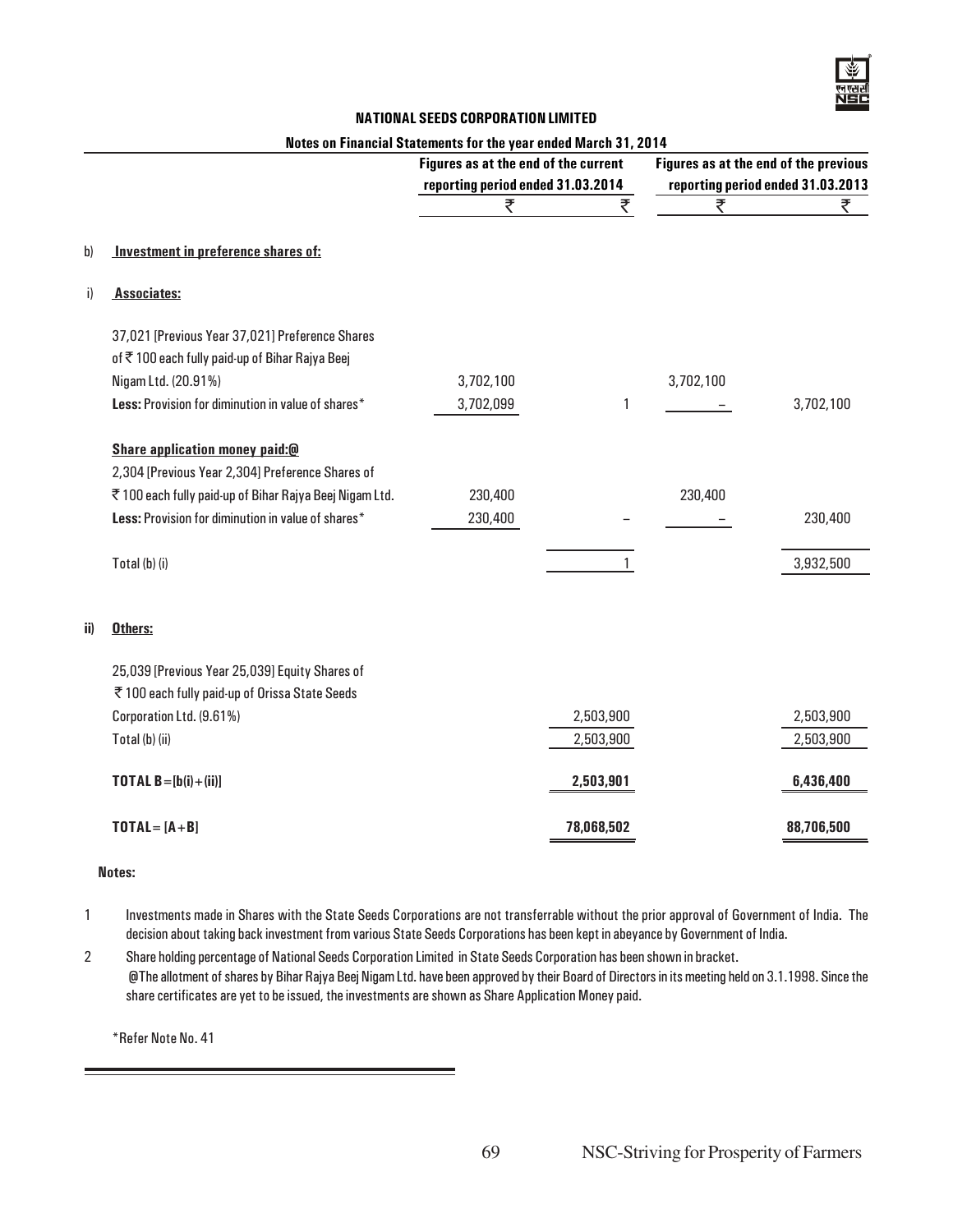#### Notes on Financial Statements for the year ended March 31, 2014

|    |                                                                                                                                                           | As at 01.04.2013                                    | <b>Movements</b><br>during the<br>year                                 | As at 31.03.2014                                      |                                                                             |
|----|-----------------------------------------------------------------------------------------------------------------------------------------------------------|-----------------------------------------------------|------------------------------------------------------------------------|-------------------------------------------------------|-----------------------------------------------------------------------------|
|    |                                                                                                                                                           | ₹                                                   | ₹                                                                      | ₹                                                     |                                                                             |
| 16 | <b>DEFERRED TAX ASSETS:</b><br><b>Deferred Tax Assets:</b>                                                                                                |                                                     |                                                                        |                                                       |                                                                             |
|    | Disallowances under section 43B of the<br>Income Tax Act, 1961<br>Provision for doubtful debts and advances<br>Others<br><b>Total</b>                     | 57,114,140<br>36,614,684<br>5,468,809<br>99,197,633 | 4,822,651<br>6,955,344<br>38,330,842<br>50,108,837                     | 61,936,791<br>43,570,028<br>43,799,651<br>149,306,470 |                                                                             |
|    | <b>Deferred Tax Liability:</b><br><b>Related to Fixed assets</b><br><b>DEFERRED TAX ASSETS (Net)</b>                                                      | 21,518,310<br>77,679,323                            | 11,740,464<br>38,368,373                                               | 33,258,774<br>116,047,696                             |                                                                             |
|    |                                                                                                                                                           |                                                     | Figures as at end of the<br>current repoting Period<br>ended 31.3.2014 |                                                       | Figures as at end of the<br>previous<br>repoting period<br>ended 31.03.2014 |
| 17 | <b>LONG-TERM LOANS AND ADVANCES:</b>                                                                                                                      | ₹                                                   | ₹                                                                      | ₹                                                     | ₹                                                                           |
|    | (Unsecured, considered good unless otherwise specified) :<br><b>Capital Advances</b><br><b>Security and Other Deposits:</b>                               |                                                     | 9,775,295                                                              |                                                       | 9,775,295                                                                   |
|    | <b>Considered Good</b><br><b>Considered Doubtful</b>                                                                                                      | 16,601,673<br>2,060,017<br>18,661,690               |                                                                        | 18,518,911<br>1,485,507<br>20,004,418                 |                                                                             |
|    | Less: Allowance for Doubtful Loans and advances<br>Income-Tax refundable (as per returns filed)<br><b>TOTAL</b>                                           | 2,060,017                                           | 16,601,673<br>4,845,402<br>31,222,370                                  | 1,485,507                                             | 18,518,911<br>10,753<br>28,304,959                                          |
| 18 | <b>INVENTORIES:</b>                                                                                                                                       |                                                     |                                                                        |                                                       |                                                                             |
|    | (As taken, valued and certified by the management)                                                                                                        |                                                     |                                                                        |                                                       |                                                                             |
|    | (Refer Note 2.7 of Significant Accounting Policies):                                                                                                      |                                                     |                                                                        |                                                       |                                                                             |
|    | <b>Finished Goods</b><br><b>Goods in Transit (Certified Seeds)</b><br><b>Unserviceable Seeds</b><br><b>Certification, Packing and Treatment Materials</b> |                                                     | 385,304,443<br>2,972<br>3,823,033<br>129,353,910                       |                                                       | 640,125,076<br>20,672,706<br>13,809,464<br>103,763,335                      |

| <b>TOTAL</b>          | 518,484,358 | 778,370,581 |
|-----------------------|-------------|-------------|
| Annual Report 2013-14 | 70          |             |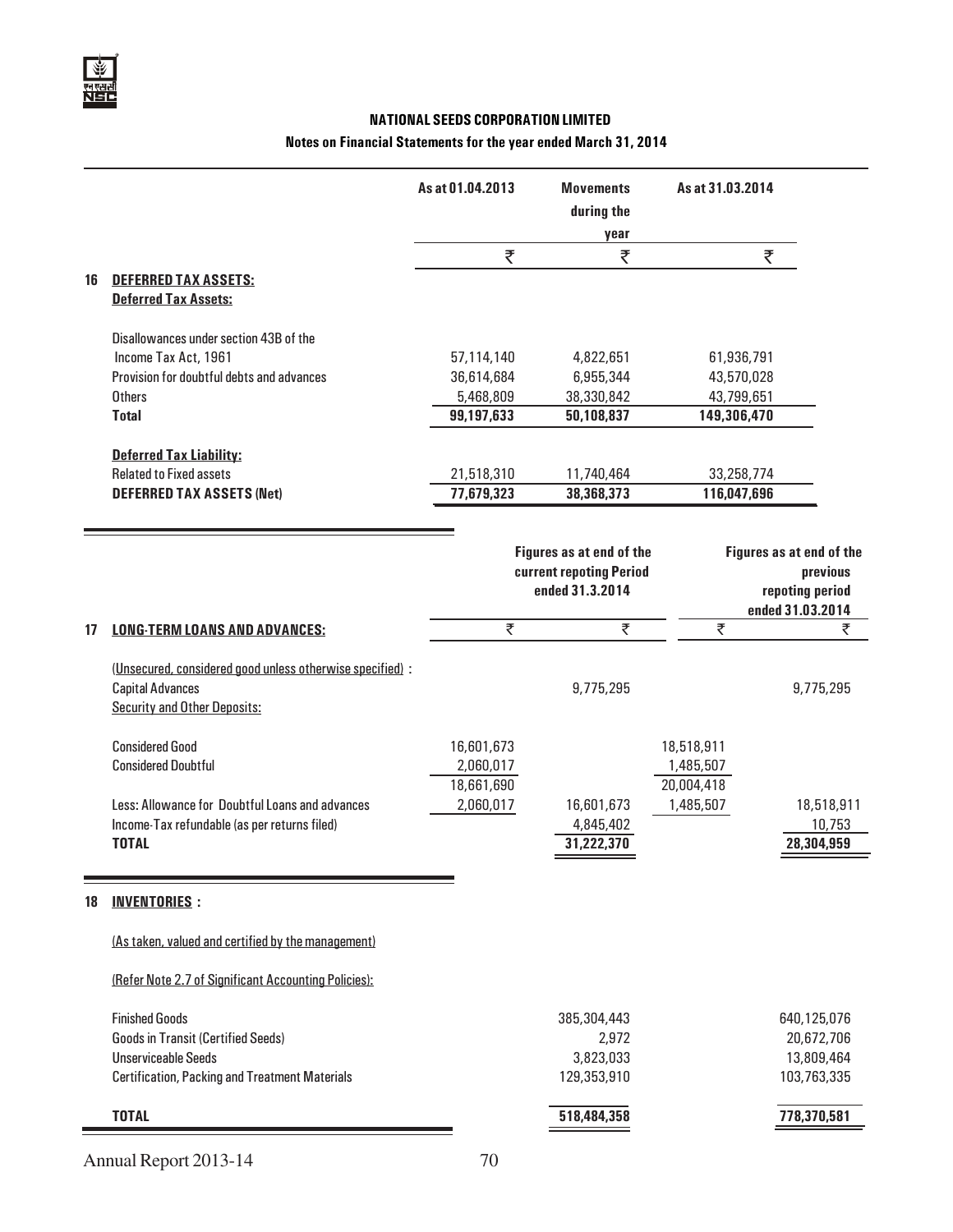#### NATIONAL SEEDS CORPORATION LIMITED Notes on Financial Statements for the year ended March 31, 2014

|    |                                                        | Figures as at the end of the current<br>reporting period ended 31.03.2014 |               | Figures as at the end of the previous<br>reporting period ended 31.03.2013 |             |
|----|--------------------------------------------------------|---------------------------------------------------------------------------|---------------|----------------------------------------------------------------------------|-------------|
|    |                                                        | ₹                                                                         | ₹             | ₹                                                                          | ₹           |
| 19 | <b>TRADE RECEIVABLES:</b>                              |                                                                           |               |                                                                            |             |
|    | Unsecured:                                             |                                                                           |               |                                                                            |             |
|    | Receivable outstanding for a period exceeding          |                                                                           |               |                                                                            |             |
|    | six months from the date they were due for payment:    |                                                                           |               |                                                                            |             |
|    | <b>Considered good</b>                                 | 258,961,033                                                               |               | 97,036,613                                                                 |             |
|    | <b>Considered doubtful</b>                             | 72,804,857                                                                |               | 56,913,529                                                                 |             |
|    |                                                        | 331,765,890                                                               |               | 153,950,142                                                                |             |
|    | Less: Allowance for bad and doubtful Trade Receivables | 72,804,857                                                                | 258,961,033   | 56,913,529                                                                 | 97,036,613  |
|    | <b>Other Trade Receivables:</b>                        |                                                                           |               |                                                                            |             |
|    | <b>Considered good</b>                                 |                                                                           | 458,179,126   |                                                                            | 549,644,366 |
|    | <b>TOTAL</b>                                           |                                                                           | 717,140,159   |                                                                            | 646,680,979 |
|    |                                                        |                                                                           |               |                                                                            |             |
| 20 | <b>CASH AND CASH EQUIVALENTS:</b>                      |                                                                           |               |                                                                            |             |
|    | Cash and cash equivalents:                             |                                                                           |               |                                                                            |             |
|    | <b>Balances with Banks</b>                             |                                                                           | 111,031,343   |                                                                            | 135,632,479 |
|    | Bank deposits having maturity within 3 months          |                                                                           | 1,185,001,100 |                                                                            | 399,689     |
|    | <b>Cheques and Stamps in hand</b>                      |                                                                           | 283,258       |                                                                            | 5,380       |
|    | Cash on hand                                           |                                                                           | 485,495       |                                                                            | 125,145     |
|    |                                                        |                                                                           | 1,296,801,196 |                                                                            | 136,162,693 |
|    |                                                        |                                                                           |               |                                                                            |             |
|    | Other bank balances:                                   |                                                                           |               |                                                                            |             |
|    | Fixed Deposits held as margin money /security          |                                                                           |               |                                                                            |             |
|    | against bank guarantee                                 |                                                                           | 4,642,670     |                                                                            | 2,875,600   |
|    | Balances with bank for assistance for                  |                                                                           | 13,298        |                                                                            | 349,458     |
|    | boosting seeds production in private sector            |                                                                           | 4,655,968     |                                                                            | 3,225,058   |
|    | <b>TOTAL</b>                                           |                                                                           | 1,301,457,164 |                                                                            | 139,387,751 |

۰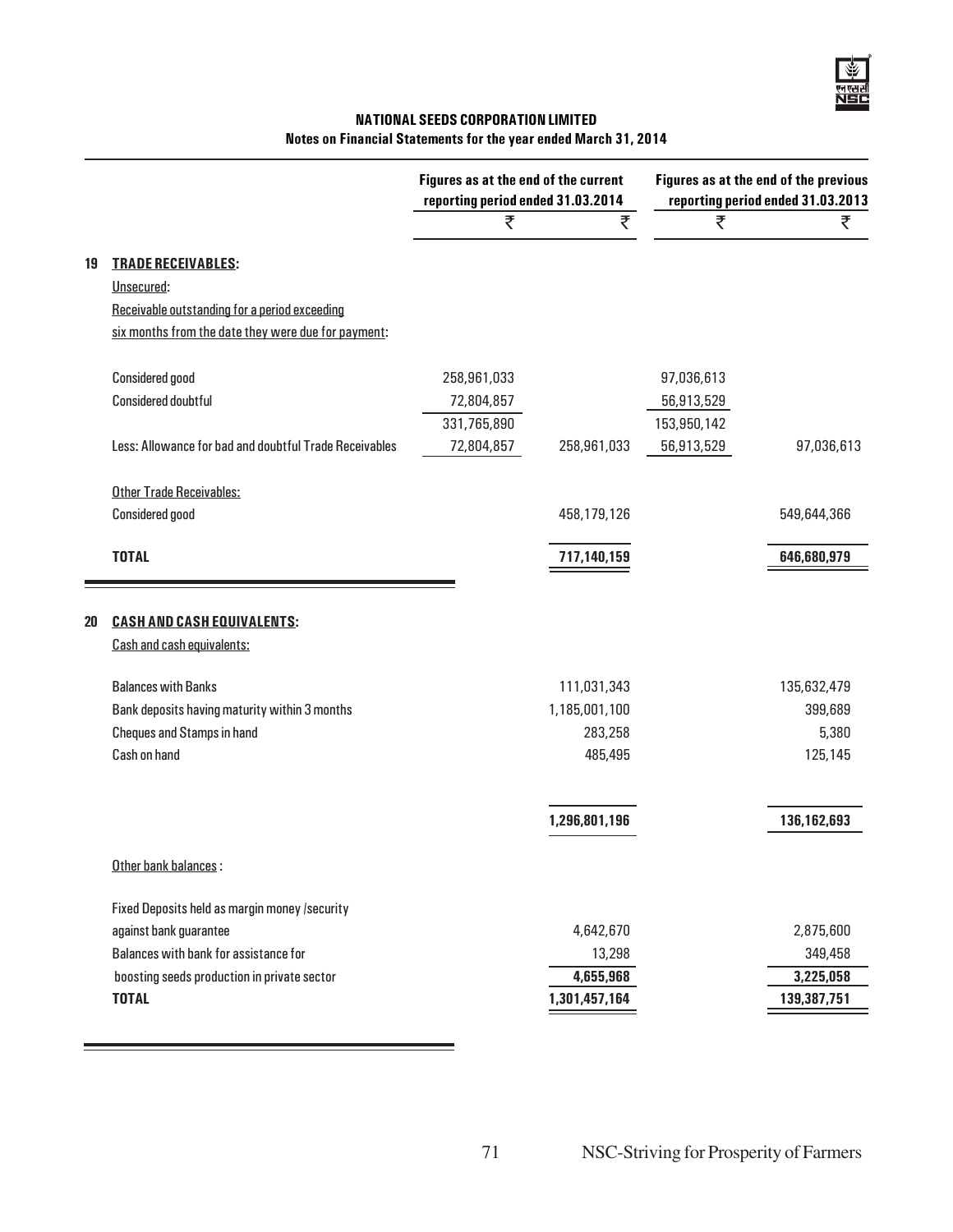#### Notes on Financial Statements for the year ended March 31, 2014

|    |                                                          | Figures as at the end of the current<br>reporting period ended 31.03.2014 |             | Figures as at the end of the previous<br>reporting period ended 31.03.2013 |               |
|----|----------------------------------------------------------|---------------------------------------------------------------------------|-------------|----------------------------------------------------------------------------|---------------|
|    |                                                          | ₹                                                                         | ₹           | ₹                                                                          | ₹             |
| 21 | <b>SHORT-TERM LOANS AND ADVANCES:</b>                    |                                                                           |             |                                                                            |               |
|    | (Unsecured, considered good unless otherwise specified): |                                                                           |             |                                                                            |               |
|    | Advance to Growers against Purchase of Seeds:            |                                                                           |             |                                                                            |               |
|    | Secured, Considered Good                                 | 792,862,768                                                               |             | 984,905,327                                                                |               |
|    | <b>Unsecured, Considered Doubtful</b>                    | 5,422,356                                                                 |             | 442,945                                                                    |               |
|    |                                                          | 798,285,124                                                               |             | 985,348,272                                                                |               |
|    | Less: Allowance for Doubtful advances                    | 5,422,356                                                                 | 792,862,768 | 442,945                                                                    | 984,905,327   |
|    | <b>Advances to others:</b>                               |                                                                           |             |                                                                            |               |
|    | Secured, Considered Good                                 | 4,723,050                                                                 |             | 9,781,976                                                                  |               |
|    | <b>Unsecured, Considered Doubtful</b>                    | 312,972                                                                   |             | 278,881                                                                    |               |
|    |                                                          | 5,036,022                                                                 |             | 10,060,857                                                                 |               |
|    | Less: Allowance for Doubtful Advances                    | 312,972                                                                   | 4,723,050   | 278,881                                                                    | 9,781,976     |
|    | <b>Advances to Staff (including Contingent Advance):</b> |                                                                           |             |                                                                            |               |
|    | <b>Unsecured, Considered Good</b>                        | 1,251,186                                                                 |             | 1,085,099                                                                  |               |
|    | <b>Unsecured, Considered Doubtful</b>                    | 43,708                                                                    |             | 43,708                                                                     |               |
|    |                                                          | 1,294,894                                                                 |             | 1,128,807                                                                  |               |
|    | Less: Allowance for Doubtful Advances                    | 43,708                                                                    | 1,251,186   | 43,708                                                                     | 1,085,099     |
|    | <b>Recoverable from Staff:</b>                           |                                                                           |             |                                                                            |               |
|    | <b>Unsecured, Considered Good</b>                        | 4,986,298                                                                 |             | 8,528,021                                                                  |               |
|    | <b>Unsecured, Considered Doubtful</b>                    | 516,714                                                                   |             | 468,638                                                                    |               |
|    |                                                          | 5,503,012                                                                 |             | 8,996,659                                                                  |               |
|    | Less: Allowance for Doubtful Recovery                    | 516,714                                                                   | 4,986,298   | 468,638                                                                    | 8,528,021     |
|    | Prepaid and advances for expenses                        |                                                                           | 726,400     |                                                                            | 965,274       |
|    | Advance to Gratuity Trust *                              |                                                                           | 3,714,197   |                                                                            |               |
|    | <b>TOTAL</b>                                             |                                                                           | 808,263,899 |                                                                            | 1,005,265,697 |
|    |                                                          |                                                                           |             |                                                                            |               |

\*Refer Note No. 45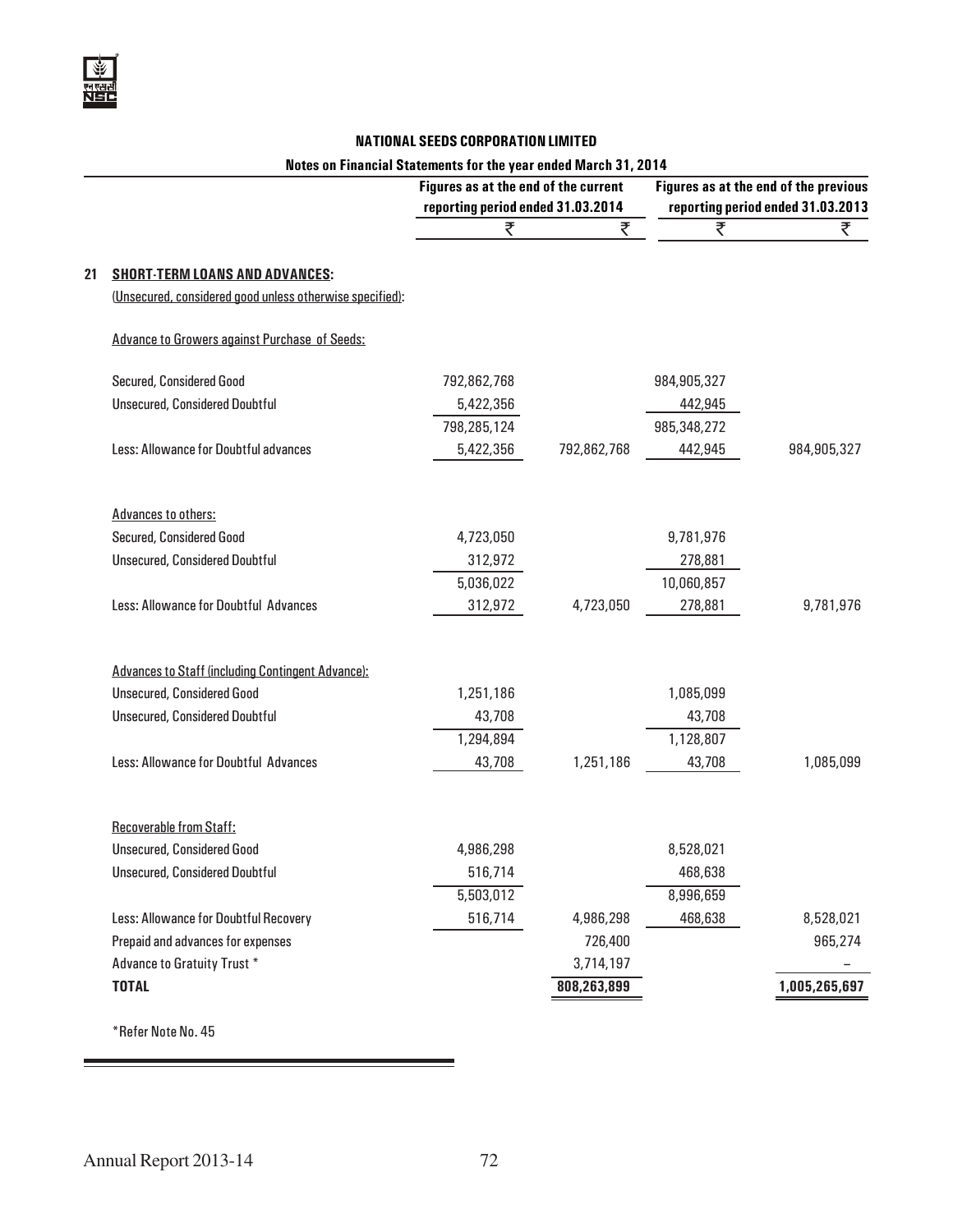#### Notes on Financial Statements for the year ended March 31, 2014

|    |                                                          | Figures as at the end of the current<br>reporting period ended 31.03.2014 |             |                        | Figures as at the end of the previous<br>reporting period ended 31.03.2013 |
|----|----------------------------------------------------------|---------------------------------------------------------------------------|-------------|------------------------|----------------------------------------------------------------------------|
|    |                                                          | ₹                                                                         | ₹           | ₹                      | ₹                                                                          |
| 22 | <b>OTHER CURRENT ASSETS:</b>                             |                                                                           |             |                        |                                                                            |
|    | (Unsecured, considered good unless otherwise specified): |                                                                           |             |                        |                                                                            |
|    |                                                          |                                                                           |             |                        |                                                                            |
|    | <b>Accruals:</b>                                         |                                                                           |             |                        |                                                                            |
|    | <b>Interest Accrued on Deposit</b>                       |                                                                           | 6,627,799   |                        | 1,62,468                                                                   |
|    | <b>Interest Receivable</b>                               |                                                                           |             |                        | 39,461                                                                     |
|    | <b>Dividend Receivable</b>                               |                                                                           |             |                        | 1,304,100                                                                  |
|    | Others:                                                  |                                                                           |             |                        |                                                                            |
|    | <b>Other Receivables:</b>                                |                                                                           |             |                        |                                                                            |
|    | <b>Considered Good</b>                                   | 12,104,712                                                                |             | 6,331,173              |                                                                            |
|    | <b>Considered Doubtful</b>                               | 846,890                                                                   |             | 70,866                 |                                                                            |
|    |                                                          | 12,951,602                                                                |             | 6,402,039              |                                                                            |
|    | Less: Allowance for Doubtful receivables                 | 846,890                                                                   | 12,104,712  | 70,866                 | 6,331,173                                                                  |
|    | <b>Claims Recoverable:</b>                               |                                                                           |             |                        |                                                                            |
|    | <b>Considered Good</b>                                   | 2,288,118                                                                 |             | 1,235,046              |                                                                            |
|    | <b>Considered Doubtful</b>                               | 675,297                                                                   |             | 675,297                |                                                                            |
|    |                                                          | 2,963,415                                                                 |             | 1,910,343              |                                                                            |
|    | Less: Allowance for Doubtful Claims                      | 675,297                                                                   | 2,288,118   | 675,297                | 1,235,046                                                                  |
|    | Recoverable from Govt.of India against                   |                                                                           |             |                        |                                                                            |
|    | sales/production-subsidy/Minikits:                       |                                                                           |             |                        |                                                                            |
|    | <b>Considered Good</b>                                   | 657,969,064                                                               |             | 1,367,310,997          |                                                                            |
|    | <b>Considered Doubtful</b>                               | 44,692,886                                                                |             | 53,817,336             |                                                                            |
|    |                                                          | 702,661,950                                                               |             | 1,421,128,333          |                                                                            |
|    | Less: Allowance for Doubtful Claims                      | 44,692,886                                                                | 657,969,064 | 53,817,336             | 1,367,310,997                                                              |
|    |                                                          |                                                                           |             |                        |                                                                            |
|    | Recoverable from State Government against                |                                                                           |             |                        |                                                                            |
|    | sales/production subsidy:<br><b>Considered Good</b>      |                                                                           |             |                        |                                                                            |
|    | <b>Considered Doubtful</b>                               | 202,071,802                                                               |             | 247,056,348<br>424,285 |                                                                            |
|    |                                                          | 809,145<br>202,880,947                                                    |             | 247,480,633            |                                                                            |
|    | Less: Allowance for Doubtful Claims                      | 809,145                                                                   | 202,071,802 | 424,285                |                                                                            |
|    |                                                          |                                                                           |             |                        | 247,056,348                                                                |
|    | <b>TOTAL</b>                                             |                                                                           | 881,061,495 |                        | 1,623,439,593                                                              |

Credit for subsidies/grants-in-aid/reimbursement of expenses receivable from Central/State Government have been taken on the basis of amount claimable from respective authority. Adjustments, if any, are being made at the time of final settlement/acceptance of the same by the respective authority.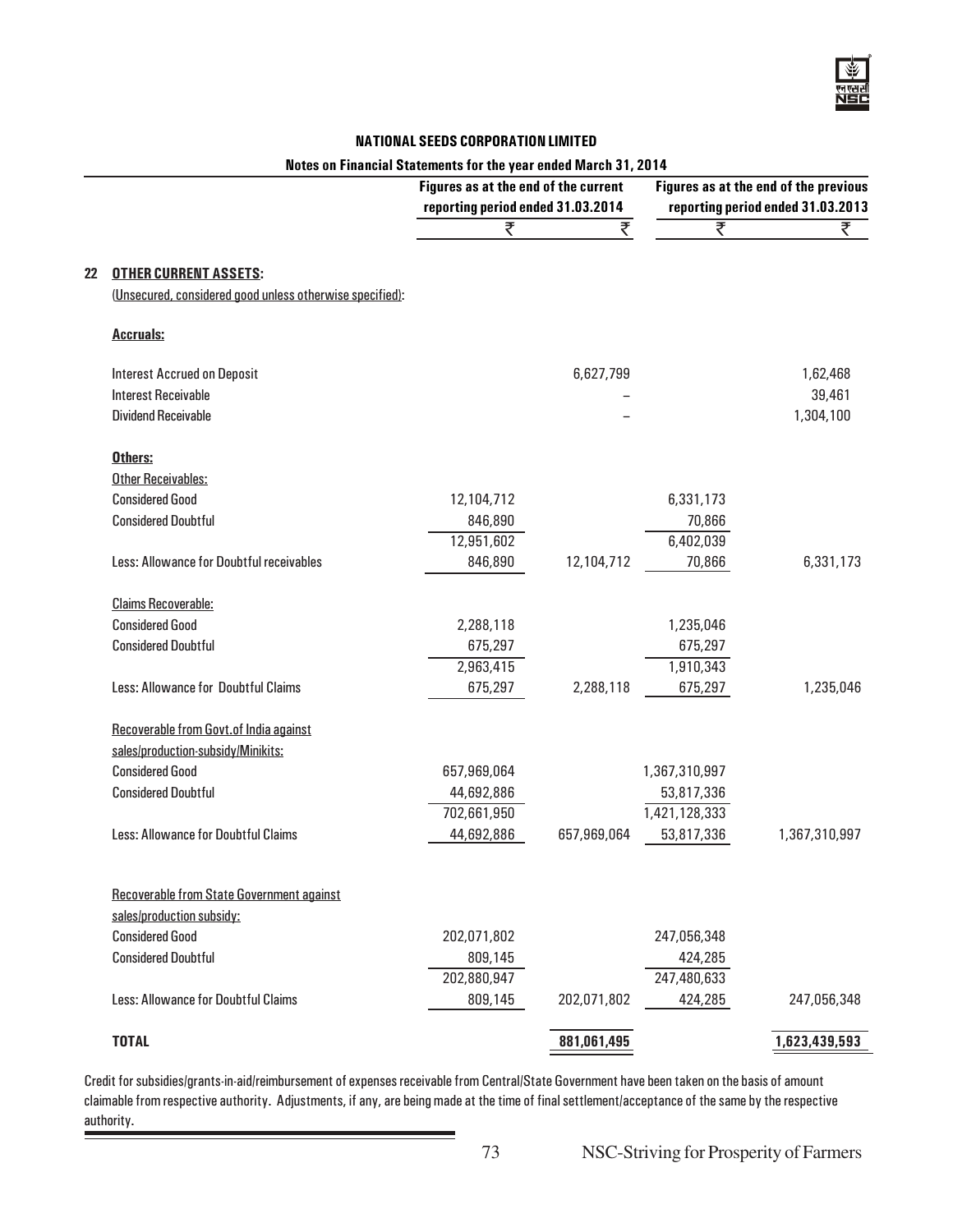## Notes on Financial Statements for the year ended March 31, 2014

|    |                                                     | <b>Figures for the current</b>    |               | <b>Figures for the previous</b> |                                   |
|----|-----------------------------------------------------|-----------------------------------|---------------|---------------------------------|-----------------------------------|
|    |                                                     | reporting period ended 31.03.2014 |               |                                 | reporting period ended 31.03.2013 |
|    |                                                     | ₹                                 | ₹             | ₹                               | ₹                                 |
| 23 | <b>REVENUE FROM OPERATIONS:</b>                     |                                   |               |                                 |                                   |
|    | <b>Sale of Seeds:</b>                               |                                   |               |                                 |                                   |
|    | <b>Certified - Home Market</b>                      | 6,344,920,896                     |               | 5,943,049,200                   |                                   |
|    | Certified - Export                                  |                                   |               | 16,681,500                      |                                   |
|    | Reimbursement of Price Differential on sale of seed | 1,030,121,016                     |               | 1,015,324,979                   |                                   |
|    | <b>Less: Trade Discount</b>                         | 394,290,238                       | 6,980,751,674 | 390,362,497                     | 6,584,693,182                     |
|    | <b>Foundation Seeds</b>                             | 149,871,258                       |               | 126,030,879                     |                                   |
|    | <b>Breeder Seeds</b>                                | 18,278,378                        |               | 19,483,541                      |                                   |
|    | Sapling                                             | 7,337,566                         |               | 70,242,409                      |                                   |
|    | <b>Condemned Seeds</b>                              | 12,713,902                        |               | 6,124,464                       |                                   |
|    | Miscellaneous sales                                 | 3,601,423                         | 191,802,527   | 4,128,777                       | 226,010,070                       |
|    | <b>Sale of Services</b>                             |                                   | 2,080,949     |                                 | 2,301,017                         |
|    | <b>Other Operating Revenues</b>                     |                                   | 36,483,003    |                                 | 34,735,453                        |
|    | <b>TOTAL</b>                                        |                                   | 7,211,118,153 |                                 | 6,847,739,722                     |
|    |                                                     |                                   |               |                                 |                                   |
| 24 | <b>OTHER INCOME:</b>                                |                                   |               |                                 |                                   |
|    | <b>Interest Income:</b>                             |                                   |               |                                 |                                   |
|    | <b>Interest on Deposits (Gross)</b>                 | 37,819,694                        |               | 855,569                         |                                   |
|    | TDS ₹41,12,256 (Previous year ₹85,219)              |                                   |               |                                 |                                   |
|    | <b>Interest on Income Tax Refund</b>                |                                   |               | 3,892,809                       |                                   |
|    | <b>Others</b>                                       | 269,128                           | 38,088,822    | 312,573                         | 5,060,951                         |
|    | Dividend from associates                            |                                   | 5,093,950     |                                 | 6,028,239                         |
|    | <b>Other Non-Operating Income:</b>                  |                                   |               |                                 |                                   |
|    | Miscellaneous Receipts*                             |                                   | 27,329,297    |                                 | 16,540,134                        |
|    | Claims                                              |                                   | 152,356       |                                 | 654,635                           |
|    | Profit on Foreign currency translation              |                                   |               |                                 | 133,703                           |
|    | Rent including electricity charges                  |                                   | 7,514,230     |                                 | 8,286,772                         |
|    | Liquidated damages recovered                        |                                   | 6,962,513     |                                 | 1,722,277                         |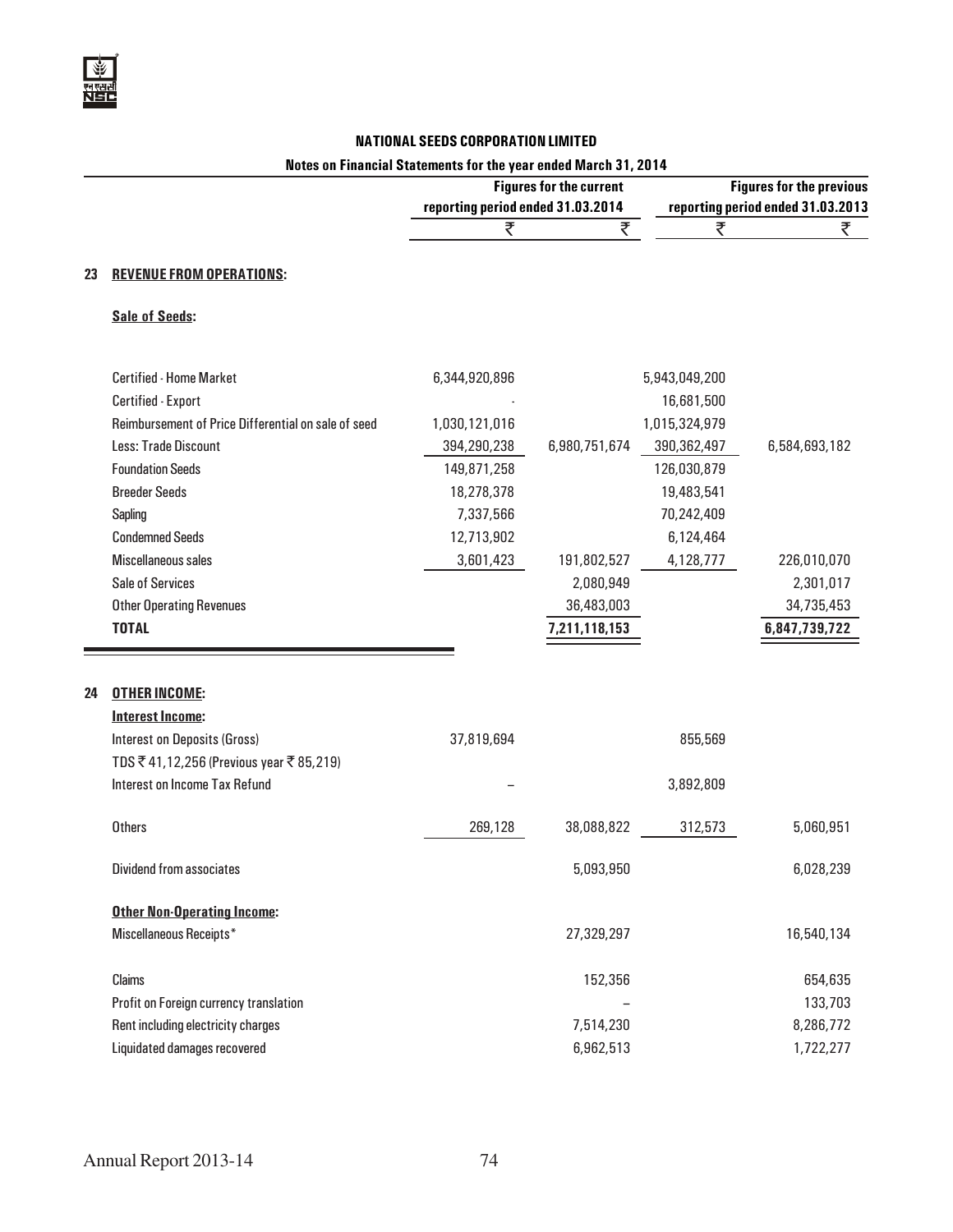#### Notes on Financial Statements for the year ended March 31, 2014

|                                   |                                                                  |                                                            | <b>Figures for the previous</b>   |
|-----------------------------------|------------------------------------------------------------------|------------------------------------------------------------|-----------------------------------|
| reporting period ended 31.03.2014 |                                                                  |                                                            | reporting period ended 31.03.2013 |
| ₹                                 | ₹                                                                | ₹                                                          | ₹                                 |
|                                   |                                                                  |                                                            |                                   |
|                                   |                                                                  |                                                            |                                   |
| 1,575,365                         |                                                                  | 245,985                                                    |                                   |
| 5,559                             |                                                                  | 30,000                                                     |                                   |
| 1,923,345                         |                                                                  | 6,181,500                                                  |                                   |
| 19,296                            |                                                                  | 17,872                                                     |                                   |
| 176,784                           |                                                                  |                                                            |                                   |
| 9,124,450                         | 12,824,799                                                       |                                                            | 6,475,357                         |
|                                   |                                                                  |                                                            |                                   |
|                                   |                                                                  |                                                            |                                   |
| 5,165,134                         |                                                                  | 4,035,921                                                  |                                   |
| 59,273,650                        | 64,438,784                                                       | 1,809,871                                                  | 5,845,792                         |
|                                   | 162,404,751                                                      |                                                            | 50,747,860                        |
|                                   |                                                                  |                                                            | 14,074,716                        |
|                                   |                                                                  |                                                            | 14,074,716                        |
|                                   |                                                                  |                                                            |                                   |
|                                   | 176,346,229                                                      |                                                            | 64,822,576                        |
|                                   | <b>Allowances/Provisions and Liabilities no longer required:</b> | <b>Figures for the current</b><br>13,941,478<br>13,941,478 |                                   |

\* Includes  $\bar{\tau}$  61,00,986 (previous year:  $\bar{\tau}$  34,43,693) towards Security and Other Deposits forfeited.

## 25 COST OF MATERIALS CONSUMED:

|  | <b>Opening Stock:</b> |
|--|-----------------------|
|  |                       |

| <b>Certification and Packing Materials</b>        | 78,862,225  |             | 178,628,269 |             |
|---------------------------------------------------|-------------|-------------|-------------|-------------|
| <b>Fertilizer, Manure and Treatment Materials</b> | 24,901,110  | 103,763,335 | 18,862,400  | 197,490,669 |
| <b>Add: Purchases:</b>                            |             |             |             |             |
| <b>Certification and Packing Materials</b>        | 143,693,674 |             | 79,816,357  |             |
| <b>Fertilizer, Manure and Treatment Materials</b> | 47,330,209  | 191,023,883 | 70,776,859  | 150,593,216 |
| <b>Less: Closing Stock:</b>                       |             |             |             |             |
| <b>Certification and Packing Materials</b>        | 104,815,125 |             | 78,862,225  |             |
| <b>Fertilizer, Manure and Treatment Materials</b> | 24,538,785  | 129,353,910 | 24,901,110  | 103,763,335 |
| <b>TOTAL</b>                                      |             | 165,433,308 |             | 244,320,550 |

75 NSC-Striving for Prosperity of Farmers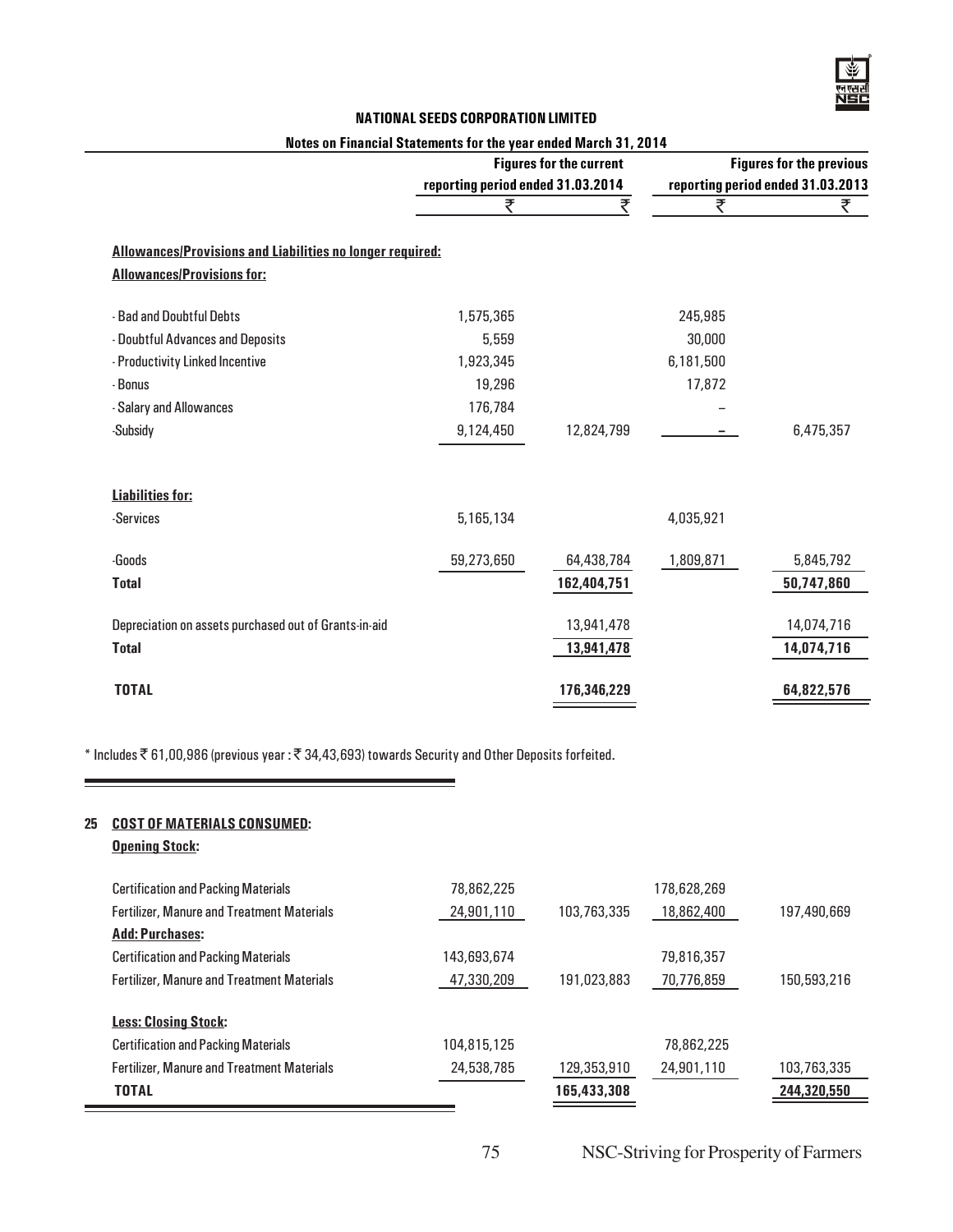## Notes on Financial Statements for the year ended March 31, 2014

|    |                                                                               | <b>Figures for the current</b>    | <b>Figures for the previous</b>   |  |
|----|-------------------------------------------------------------------------------|-----------------------------------|-----------------------------------|--|
|    |                                                                               | reporting period ended 31.03.2014 | reporting period ended 31.03.2013 |  |
|    |                                                                               | ₹<br>₹                            | ₹<br>₹                            |  |
| 26 | <b>PURCHASES OF STOCK-IN-TRADE:</b>                                           |                                   |                                   |  |
|    | <b>Certified seeds</b>                                                        | 5,012,036,075                     | 5,317,232,646                     |  |
|    | <b>Foundation seeds</b>                                                       | 166,712,153                       | 145,842,537                       |  |
|    | <b>Breeder seeds</b>                                                          | 22,879,750                        | 26,597,118                        |  |
|    | <b>Saplings</b>                                                               | 6,545,602                         | 70,837,522                        |  |
|    |                                                                               | 5,208,173,580                     | 5,560,509,823                     |  |
|    | Less: Production Subsidy                                                      | 560,293,375                       | 589,456,720                       |  |
|    | <b>TOTAL</b>                                                                  | 4,647,880,205                     | 4,971,053,103                     |  |
| 27 | <b>CHANGES IN INVENTORIES OF FINISHED GOODS</b><br><b>AND STOCK-IN-TRADE:</b> |                                   |                                   |  |
|    | <b>Opening Stock of Seeds</b>                                                 | 674,607,246                       | 590,733,451                       |  |
|    | Less: Closing Stock of Seeds                                                  | 389,130,448                       | 674,607,246                       |  |
|    | <b>Changes in Inventories</b>                                                 | 285,476,798                       | (83, 873, 795)                    |  |
| 28 | <b>EMPLOYEE BENEFITS EXPENSE:</b>                                             |                                   |                                   |  |
|    | Salary, Wages, Allowances, Other benefits and Bonus                           | 529,447,691                       | 440,581,913                       |  |
|    | Contribution to provident fund and other funds                                | 54,360,574                        | 73,544,234                        |  |
|    | Provision for pension scheme                                                  | 8,0039,000                        |                                   |  |
|    | Staff welfare expenses                                                        | 21,295,081                        | 11,537,348                        |  |
|    | <b>TOTAL</b>                                                                  | 685,142,346                       | 525,663,495                       |  |
| 29 | <b>FINANCE COSTS:</b>                                                         |                                   |                                   |  |
|    | <b>Interest Expense:</b>                                                      |                                   |                                   |  |
|    | On Secured Ioans from Bank (Cash Credit)                                      | 9,942,679                         | 6,645,132                         |  |
|    | On Working Capital Loan                                                       | 3,630,730                         | 39,794,004                        |  |
|    | <b>Total</b>                                                                  | 13,573,409                        | 46,439,136                        |  |
|    | <b>Other Borrowing Costs:</b>                                                 |                                   |                                   |  |
|    | <b>Loan Processing Fees</b>                                                   | 1,500,000                         | 227,397                           |  |
|    | <b>Commitment Charges</b>                                                     | 1,019,362                         | 2,812,500                         |  |
|    | <b>Total</b>                                                                  | 2,519,362                         | 3,039,897                         |  |
|    | <b>TOTAL</b>                                                                  | 16,092,771                        | 49,479,033                        |  |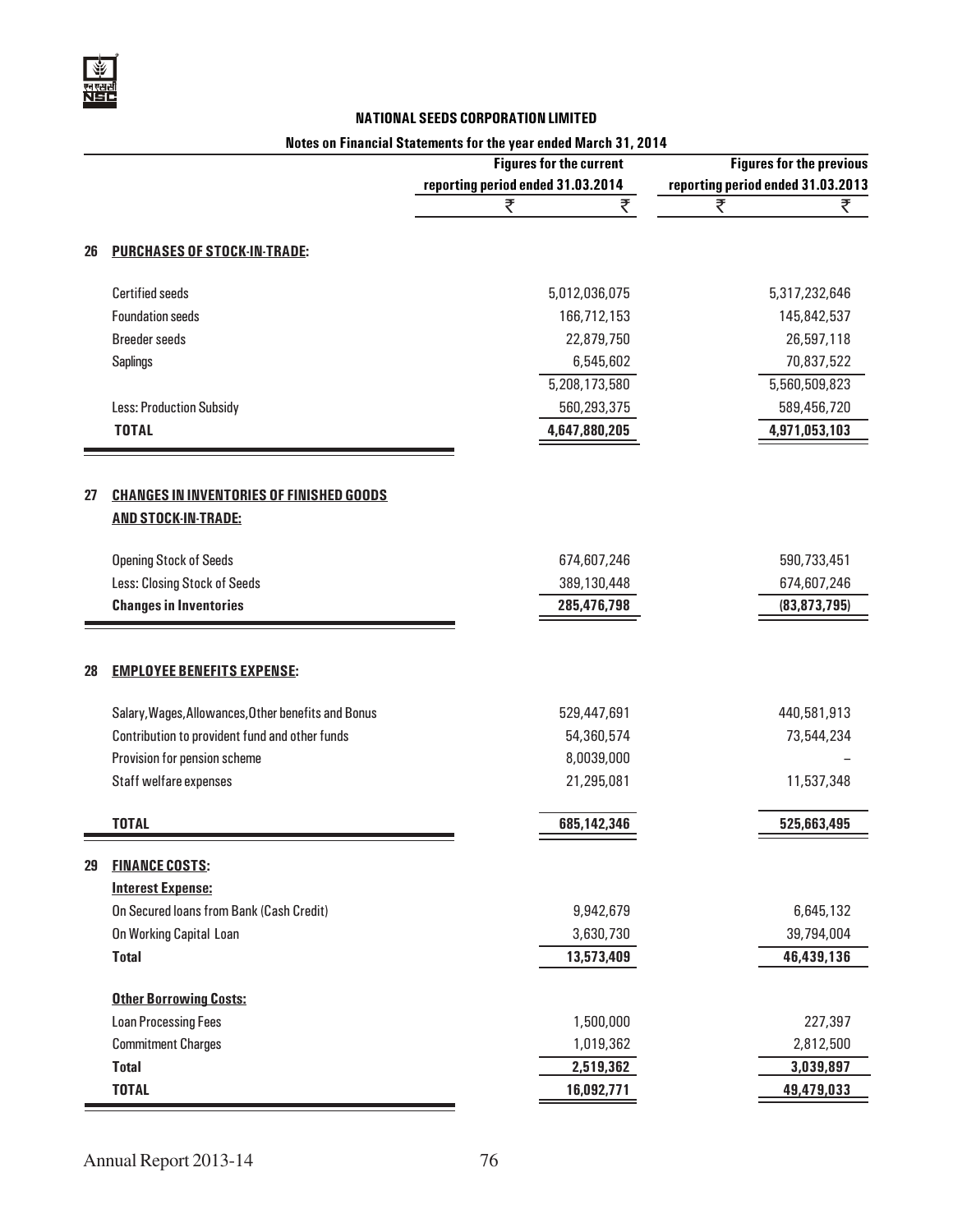## Notes on Financial Statements for the year ended March 31, 2014

|     |                                                                   | <b>Figures for the current</b>    |             | <b>Figures for the previous</b> |                                   |
|-----|-------------------------------------------------------------------|-----------------------------------|-------------|---------------------------------|-----------------------------------|
|     |                                                                   | reporting period ended 31.03.2014 |             |                                 | reporting period ended 31.03.2013 |
|     |                                                                   | ₹                                 | ₹           | ₹                               | ₹                                 |
| 30  | <b>OTHER EXPENSES:</b>                                            |                                   |             |                                 |                                   |
| (A) | <b>Operational Expenses:</b>                                      |                                   |             |                                 |                                   |
|     | <b>Repair and Maintenance:</b>                                    |                                   |             |                                 |                                   |
|     | <b>Godown and Processing Plant Building</b>                       | 2,084,805                         |             | 879,259                         |                                   |
|     | <b>Plant and Machinery</b>                                        | 2,402,132                         | 4,486,937   | 2,157,643                       | 3,036,902                         |
|     | Carriage Inwards including freight on inter unit                  |                                   |             |                                 |                                   |
|     | movement of goods and fixed assets                                | 159,364,289                       |             | 212,058,987                     |                                   |
|     | Less: Transport Subsidy                                           | 12,529,311                        | 146,834,978 | 12,171,711                      | 199,887,276                       |
|     | Rent for Storage and Processing Plants                            |                                   | 46,516,963  |                                 | 42,342,426                        |
|     | Processing, Inspection and Seed Testing charges                   |                                   | 79,654,564  |                                 | 63,469,229                        |
|     | Stores, Spares etc. consumed (all indigenous)                     |                                   | 1,230,249   |                                 | 1,816,325                         |
|     | <b>Power and Fuel</b>                                             |                                   | 13,541,426  |                                 | 11,398,678                        |
|     | <b>Purchase Tax</b>                                               |                                   | 711,626     |                                 | 1,081,858                         |
|     | <b>Laboratory Expenses</b>                                        |                                   | 979,499     |                                 | 566,729                           |
|     | <b>Other Miscellaneous Expenses</b>                               |                                   | 6,575,130   |                                 | 5,967,382                         |
|     | Total (A)                                                         |                                   | 300,531,372 |                                 | 329,566,805                       |
| (B) | <b>Administrative Expenses:</b><br><b>Repair and Maintenance:</b> |                                   |             |                                 |                                   |
|     | <b>Office and Residential Buildings</b>                           | 553,151                           |             | 1,236,543                       |                                   |
|     | <b>Others</b>                                                     | 6,011,852                         | 6,565,003   | 7,699,605                       | 8,936,148                         |
|     | <b>Rent of Office and Residential Buildings</b>                   |                                   | 7,138,123   |                                 | 6,080,217                         |
|     | <b>Travelling and Conveyance</b>                                  |                                   | 13,969,776  |                                 | 15,330,262                        |
|     | <b>Telephone and Trunk Calls</b>                                  |                                   | 4,932,672   |                                 | 5,295,474                         |
|     | Postage, Telegrams and Telex                                      |                                   | 1,727,588   |                                 | 1,972,987                         |
|     | <b>Printing and Stationery</b>                                    |                                   | 4,377,698   |                                 | 4,011,062                         |
|     | <b>Electricity and Water Charges</b>                              |                                   | 8,240,093   |                                 | 6,410,820                         |
|     | Hire Charges of Furniture, Fixtures, Vehicles etc.                |                                   | 3,927,521   |                                 | 3,616,852                         |
|     | <b>Legal Expenses</b>                                             |                                   | 2,423,034   |                                 | 3,177,818                         |
|     | <b>Rates and Taxes</b>                                            |                                   | 4,176,553   |                                 | 4,049,168                         |
|     | Admn. charges of EPF, Gratuity, Group Insurance etc.              |                                   | 4,724,777   |                                 | 538,735                           |
|     | Insurance                                                         |                                   | 1,587,991   |                                 | 1,635,813                         |
|     | <b>Entertainment Expenses</b>                                     |                                   | 1,713,459   |                                 | 2,179,421                         |
|     | Advertisement (General)                                           |                                   | 1,923,345   |                                 | 2,621,958                         |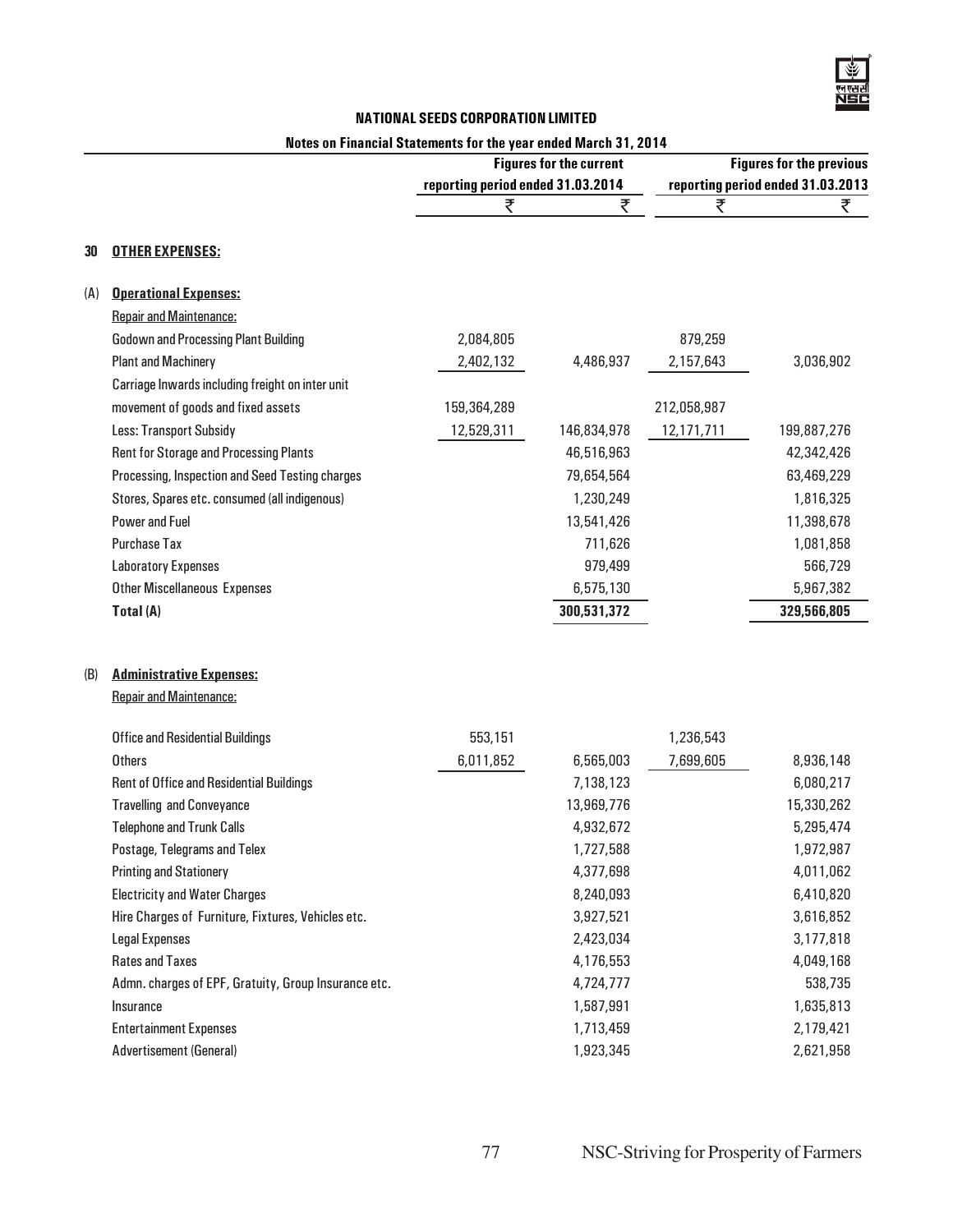#### Notes on Financial Statements for the year ended March 31, 2014

|                                                   | <b>Figures for the current</b><br>reporting period ended 31.03.2014 |            | <b>Figures for the previous</b><br>reporting period ended 31.03.2013 |            |
|---------------------------------------------------|---------------------------------------------------------------------|------------|----------------------------------------------------------------------|------------|
|                                                   |                                                                     |            |                                                                      |            |
| Remuneration to Auditors (including service tax): |                                                                     |            |                                                                      |            |
| - As auditors                                     | 410,788                                                             |            | 410,788                                                              |            |
| - For taxation matters                            | 113,373                                                             |            | 107,755                                                              |            |
| - For other services                              | 11,236                                                              |            | 20,984                                                               |            |
| - For reimbursement of expenses                   | 541,413                                                             | 1,076,810  | 284,396                                                              | 823,923    |
| Internal Audit Fees and reimbursement of expenses |                                                                     | 1,625,469  |                                                                      | 1,690,969  |
| <b>Bank Charges</b>                               |                                                                     | 1,676,680  |                                                                      | 979,469    |
| <b>Miscellaneous</b>                              |                                                                     | 5,366,660  |                                                                      | 6,778,228  |
| Total (B)                                         |                                                                     | 77,173,252 |                                                                      | 76,129,324 |

\* Includes travelling expenses of CMD :  $\bar{\tau}$  7,57,291 and Directors  $\bar{\tau}$  2,92,743 respectively Previous year : CMD  $\bar{\tau}$  3,68,898 and Directors  $\overline{\mathfrak{F}}$  5,00,599 respectively)

| (C) | <b>Selling Expenses:</b>                                              |             |             |
|-----|-----------------------------------------------------------------------|-------------|-------------|
|     | Freight Outward                                                       | 92,454,418  | 56,005,324  |
|     | <b>Publicity and Advertisement</b>                                    | 2,826,578   | 2,408,147   |
|     | <b>Research and Development Expenses</b>                              | 10,699,479  | 6,311,302   |
|     | <b>Service Tax</b>                                                    | 7,736,830   | 7,576,169   |
|     | Sales Tax                                                             | 26,254      | 137,217     |
|     | Compensation paid under money back guarantee,                         | 217,112     | 1,711,690   |
|     | Liquidated damages etc.                                               |             |             |
|     | Diary Expenses (net)                                                  | 230,857     | 293,044     |
|     | Loss on Foreign translation                                           | 126,696     |             |
|     | Other selling expenses                                                | 476,922     | 733,182     |
|     | Total (C)                                                             | 114,795,146 | 75,176,075  |
|     |                                                                       |             |             |
| (D) | <b>Expenses on Corporate Social Responsibility</b>                    |             | 10,443,635  |
|     | Total (D)                                                             |             | 10,443,635  |
|     |                                                                       |             |             |
|     |                                                                       |             |             |
| (E) | <b>Allowances and write offs</b>                                      |             |             |
|     | Allowance for bad and doubtful:                                       |             |             |
|     | <b>Trade Receivables</b>                                              | 17,748,994  | 14,082,201  |
|     | Advances and claims                                                   | 1,867,180   | 54,854,303  |
|     | Write-offs:                                                           |             |             |
|     | <b>Trade Receivables</b>                                              | 1,090,393   | 469         |
|     | Receivables from Government of India against sales/production subsidy | 23,0721,612 |             |
|     | Total (E)                                                             | 251,428,179 | 68,936,973  |
|     |                                                                       |             |             |
|     | <b>TOTAL (A to E)</b>                                                 | 743,927,949 | 560,252,812 |
|     |                                                                       |             |             |

Annual Report 2013-14 78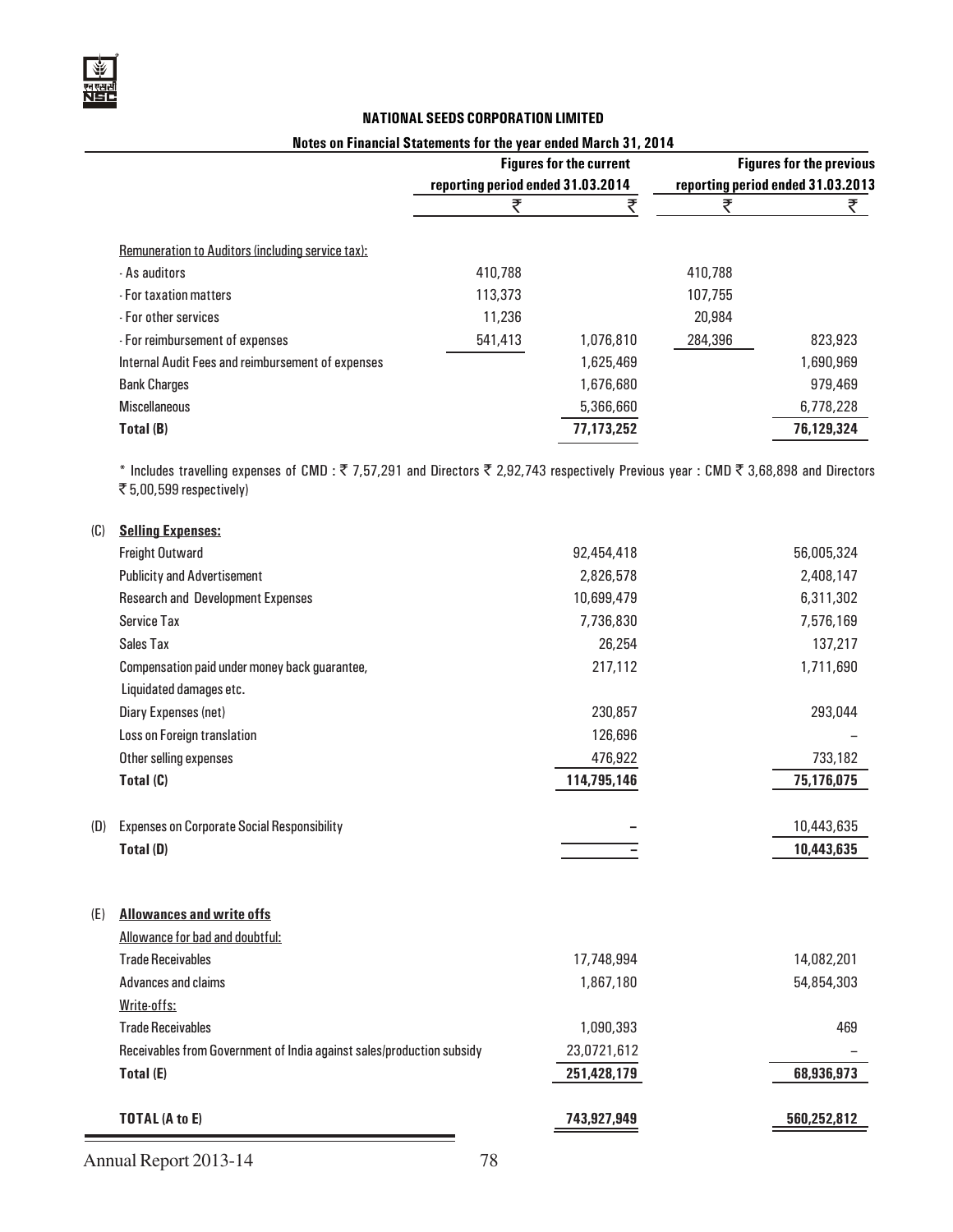## Notes on Financial Statements for the year ended March 31, 2014

|      |                                                                                     | <b>Figures for the current</b><br>reporting period ended 31.03.2014 |                          | <b>Figures for the previous</b><br>reporting period ended 31.03.2013 |               |
|------|-------------------------------------------------------------------------------------|---------------------------------------------------------------------|--------------------------|----------------------------------------------------------------------|---------------|
|      |                                                                                     | ₹                                                                   | ₹                        | ₹                                                                    | ₹             |
|      |                                                                                     |                                                                     |                          |                                                                      |               |
| 31   | <b>EXCEPTIONAL ITEMS:</b>                                                           |                                                                     |                          |                                                                      |               |
|      | Profit on sale of Fixed Assets (net)<br><b>TOTAL</b>                                |                                                                     | (471, 621)<br>(471, 621) |                                                                      | (812, 960)    |
|      |                                                                                     |                                                                     |                          |                                                                      | (812, 960)    |
| 32   | <b>EXTRAORDINARY ITEMS:</b>                                                         |                                                                     |                          |                                                                      |               |
|      | Provision for diminution in the value of long-term investments                      |                                                                     | 10,637,998               |                                                                      |               |
|      | <b>TOTAL</b><br>Refer Note No. 41                                                   |                                                                     | 10,637,998               |                                                                      |               |
|      |                                                                                     |                                                                     |                          |                                                                      |               |
| 33   | <b>PRIOR PERIOD ITEMS:</b>                                                          |                                                                     |                          |                                                                      |               |
| (i)  | <b>Prior Period Expenses:</b>                                                       |                                                                     |                          |                                                                      |               |
|      | Sale of Seeds                                                                       | 3,442                                                               |                          | 675,619                                                              |               |
|      | Rent for Storage and Processing Plant                                               |                                                                     |                          | 123,420                                                              |               |
|      | Freight Outward                                                                     | 5,474                                                               | 8,916                    | 179,858                                                              | 978,897       |
| (ii) | <b>Prior Period Incomes:</b>                                                        |                                                                     |                          |                                                                      |               |
|      | <b>Miscellaneous Receipts</b>                                                       |                                                                     |                          | 171,256                                                              |               |
|      | <b>Opening Stock</b>                                                                |                                                                     |                          | 846,704                                                              |               |
|      | Gratuity                                                                            |                                                                     |                          | 9,108,677                                                            | 10,126,637    |
|      | Net Expenditure/ Income (i)-(ii)                                                    |                                                                     | 8,916                    |                                                                      | (9, 147, 740) |
| 34   | <b>CONTINGENT LIABILITIES AND COMMITMENTS:</b>                                      |                                                                     |                          |                                                                      |               |
|      | a) Contingent Liabilities:                                                          |                                                                     |                          |                                                                      |               |
|      | Claims against the Company not acknowledged as debt                                 |                                                                     |                          |                                                                      |               |
|      | - by employees                                                                      |                                                                     | 106,000                  |                                                                      | 345,000       |
|      | - by others                                                                         |                                                                     | 74,959,949               |                                                                      | 68,460,106    |
|      | Claims lodged under money back guarantee scheme, pending investigation /acceptance. |                                                                     | 3,920,002                |                                                                      | 4,790,000     |
|      | <b>Disputed Sales-tax demands</b>                                                   |                                                                     | 29,799,808               |                                                                      | 10,204,000    |
|      | Disputed Income tax demands                                                         |                                                                     | 4,903,736                |                                                                      |               |
|      | Disputed Employee State Insurance Corporation demand                                |                                                                     | 682,542                  |                                                                      | 682,542       |
|      | b) Commitments:                                                                     |                                                                     |                          |                                                                      |               |
|      | Estimated amount of contracts remaining to be executed                              |                                                                     | 11,000,000               |                                                                      | 4,568,000     |
|      | on capital account and not provided for (Net of Advances)                           |                                                                     |                          |                                                                      |               |

79 NSC-Striving for Prosperity of Farmers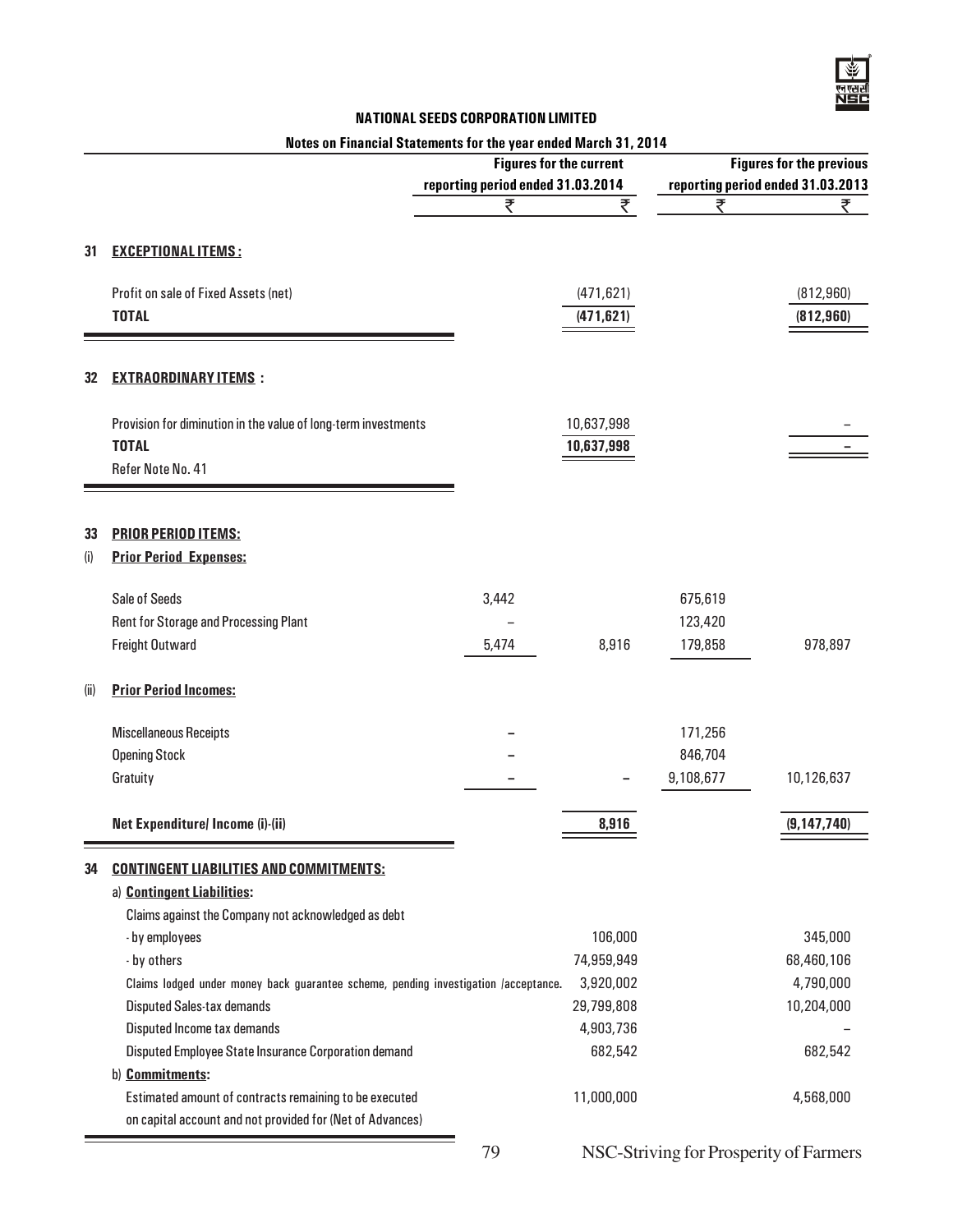

#### 35 ADDITIONAL INFORMATION:

#### a) Cost of Materials Consumed:

Due to the nature of the business being carried on by the Company, it is not possible to quantify and aggregate the cost of materials consumed in each class of such items.

#### b) Goods Purchased

| <b>Particulars</b>      |                 |
|-------------------------|-----------------|
| <b>Certified Seeds</b>  | 5,012,036,075   |
|                         | (5,317,232,646) |
| <b>Foundation Seeds</b> | 166,712,153     |
|                         | (145, 842, 537) |
| <b>Breeder Seeds</b>    | 22,879,750      |
|                         | (26, 597, 118)  |
| <b>TOTAL</b>            | 5,201,627,978   |
|                         | (5,489,672,301) |

### (c ) Particulars of Production/Marketing of Seeds:

| <b>Particulars</b>      | <b>Closing</b><br><b>Sales Value</b> |                                  | <b>Opening</b>     |
|-------------------------|--------------------------------------|----------------------------------|--------------------|
|                         |                                      | <i><u><b>Inventories</b></u></i> | <b>Inventories</b> |
|                         | ₹                                    | ₹                                | ₹                  |
| <b>Certified Seeds</b>  | 7,375,041,912                        | 334,771,993                      | 611,605,204        |
|                         | (6,975,055,679)                      | (611, 605, 204)                  | (532, 359, 925)    |
| <b>Foundation Seeds</b> | 149,871,258                          | 47,703,861                       | 25,391,919         |
|                         | (126,030,879)                        | (25, 391, 919)                   | (30, 309, 615)     |
| <b>Breeder Seeds</b>    | 18,278,378                           | 2,828,589                        | 3,127,953          |
|                         | (19, 483, 541)                       | (3, 127, 953)                    | (2,659,018)        |
| Goods in transit        |                                      | 2,972                            | 20,672,706         |
|                         |                                      | (20,672,706)                     | (4,645,472)        |
| <b>TOTAL</b>            | 7,543,191,548                        | 385,307,415                      | 660,797,782        |
|                         | (7, 120, 570, 099)                   | (660, 797, 782)                  | (569, 974, 030)    |

Notes:

- (i) The purchase of Sapling, Banana Grand, Gludiolus Bulbs nos. 4,16,824 value  $\bar{\tilde{z}}$  65,45,602 (Previous year nos. 51,48,414 value ₹ 7,08,37,522), Sale 4,16,824 Nos. value ₹ 73,37,566 respectively (Previous year 51,63,414 nos. Value ₹ 7,02,42,409) not included in seeds.
- (ii) The Stock in Qtls. 4,155.4 and 3,246 Packets valuing  $\overline{3}$  38,23,033 (Previous year 5,264.57 Qtls. and 5,767 Packets valuing  $\bar{\tau}$  1,38,09,464) of condemned/ condemnable seeds are in stock in addition to above stock.
- (iii) Corresponding figures for the previous year, wherever applicable, appear in brackets.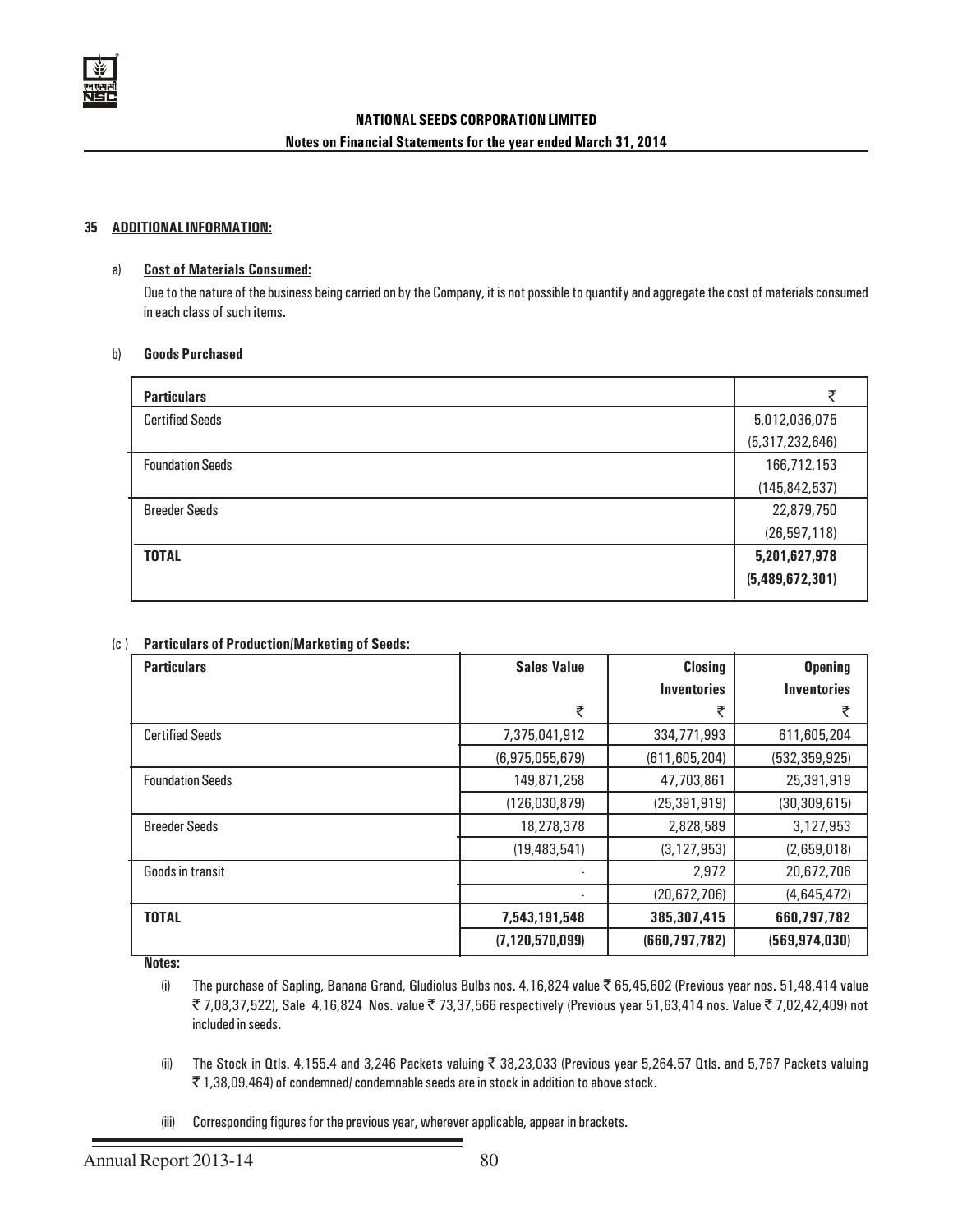

#### Notes on Financial Statements for the year ended March 31, 2014

|    |                                         | <b>Figures for the current</b><br>reporting period ended 31.03.2014 | <b>Figures for the previous</b><br>reporting period ended 31.03.2013 |
|----|-----------------------------------------|---------------------------------------------------------------------|----------------------------------------------------------------------|
|    |                                         | チ                                                                   | ₹                                                                    |
| 36 | <b>FOREIGN CURRENCY TRANSACTIONS:</b>   |                                                                     |                                                                      |
|    | <b>Earnings in Foreign Exchange:</b>    |                                                                     |                                                                      |
|    | Export of seeds on F.O.B. basis         |                                                                     | 16,681,500                                                           |
|    | <b>Expenditure in Foreign Currency:</b> |                                                                     |                                                                      |
|    | <b>Foreign Travel</b>                   | 328,998                                                             |                                                                      |
|    | <b>Membership fees</b>                  | 363,572                                                             | 361,938                                                              |

#### 37 Basic and diluted earnings per share (EPS) computed in accordance with pursuant to Accounting Standard (AS) 20 " Earnings per Share"

| <b>Particulars</b>                       |  |             | <b>Before extraordinary items</b> |             | After extraordinary items |  |
|------------------------------------------|--|-------------|-----------------------------------|-------------|---------------------------|--|
|                                          |  | 2013-14     | 2012-13#                          | 2013-14     | 2012-13#                  |  |
| Profit for the year                      |  | 551,304,380 | 443,007,943                       | 540,666,382 | 443,007,943               |  |
| Weighted Average Number of equity        |  |             |                                   |             |                           |  |
| shares outstanding during the year       |  | 226,812     | 226,812                           | 226,812     | 226,812                   |  |
| Earnings per share (Basic and Diluted) ₹ |  | 2.430.67    | 1,953.19                          | 2,383.76    | 1,953.19                  |  |
|                                          |  |             |                                   |             |                           |  |

# The basic and diluted EPS for the year 2012-13 have been restated pursuant to the issue of bonus equity shares in the ratio of 1:10 (one bonus equity shares of  $\bar{\tau}$  1,000 each for every ten equity shares of  $\bar{\tau}$  1,000 each held).

#### 38 PROPOSED DIVIDEND:

The final dividend proposed for the year is as follows:

| On Equity Shares of $\bar{\tau}$ 1,000 each |            |            |
|---------------------------------------------|------------|------------|
| Amount of dividend proposed                 | 41,249,898 | 41,238,600 |
| Dividend per Equity Share                   | 200        | 200        |

### 39 Land and Building:

(i) In respect of Patna (Sheikhpura) and Kolkata (Midnapore) Regional Offices, the lease/title deeds (of the land on which buildings are constructed) in favour of the Corporation and details of the payment for land and accounting of the value thereof are not available, although documentary proof about receipt of land in 1984 at Midnapur initially for a period of 30 years have since been located and based thereon the concerned authorities are being asked to expedite necessary action. Amortisation in respect of leasehold lands and depreciation of buildings is likely to be effected on the final ascertaining of the cost of land.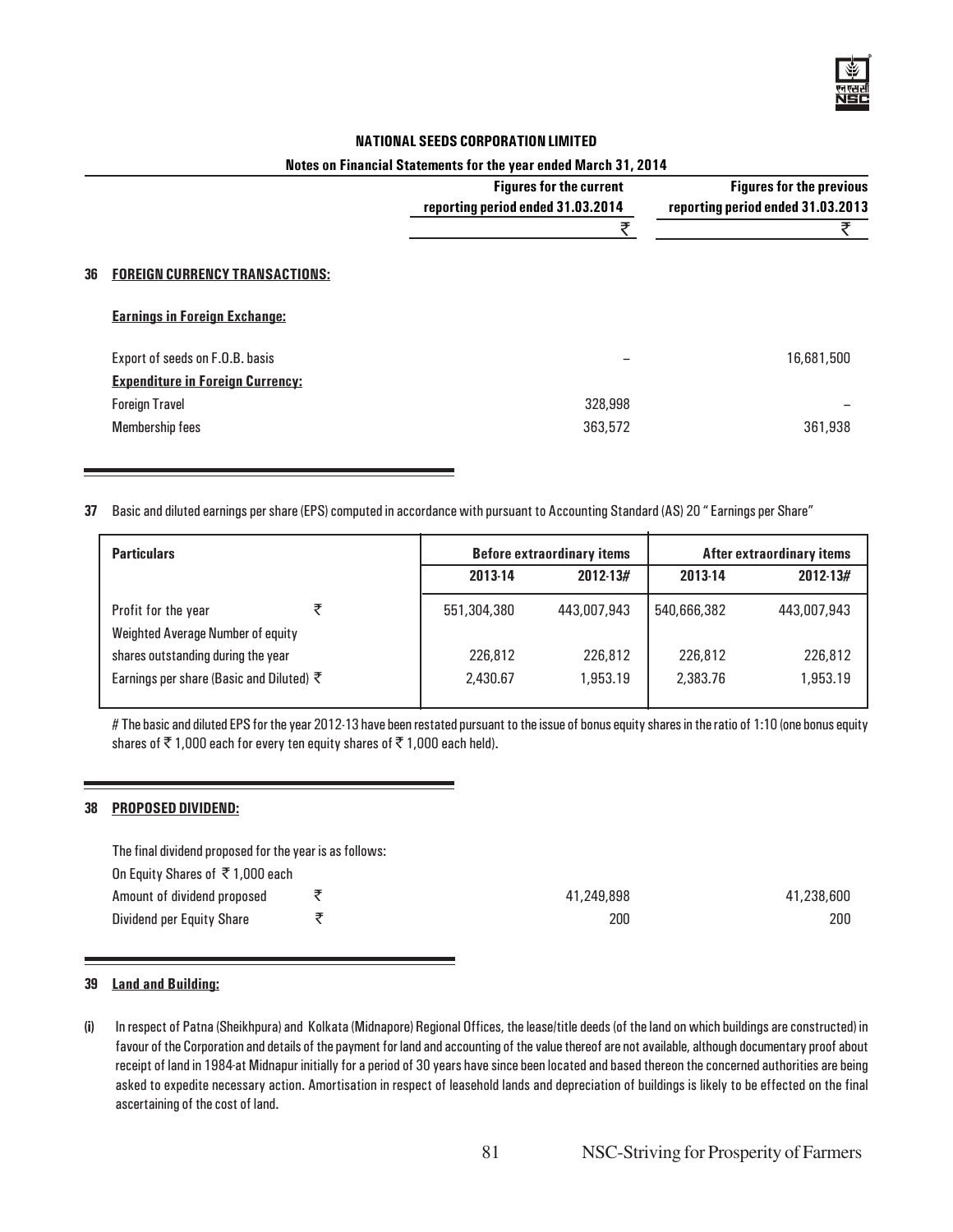#### Notes on Financial Statements for the year ended March 31, 2014

- (ii) Execution of lease deed of land at Nandyal obtained by the Corporation on 15.10.1994 from the Department of Agriculture, Government of Andhra Pradesh for construction of Seed Processing Plant-cum-Store Complex, is pending due to non finalization of lease amount.
- (iii) The lease/title deed for land of Hempur (Uttaranchal), is yet to be executed.
- (iv) The major portion of the land at Hempur Farm was handed over to UP State Industrial Development Corporation in March, 1987. 7 acres of land has been retained by the Corporation. Pending final settlement, no adjustment is made in respect of compensation of ` 25,00,000/- due from U.P./ Uttaranchal Govt. towards infrastructure created by the company and amount payable on account of lease premium, lease rent etc by National Seeds Corporation Limited.
- (v) Land at Niwari has been transferred to NSC permanently at a premium of  $\bar{\tau}$  40,000/- and at a rent of  $\bar{\tau}$  3,000/- per annum. However, in absence of periodicity of lease, land at Niwari is being amortized over a period of 99 years.
- (vi) Land at Gorakhpur has been acquired from Gorakhpur Industrial Development Authority (GIDA) on payment of ` 97,75,295 by the Corporation and lease deed registered. However, since neither mutation has been done in favour of the Corporation nor possession handed over by GIDA the amount paid has been shown as a Capital Advance (Note No. 17)
- 40 The balances under Trade Receivables, Loans and Advances, Other Current Assets, Trade Payables and Other Current Liabilities are subject to confirmation/ reconciliation. Dues against the Government Departments/Parties outstanding for a period of less than six years are considered good.
- 41 In terms of Accounting Policy No. 2.8, a diminution in the value, other than temporary, in the long term investment has been recognised in the accounts, estimated at ₹1,06,37,998/- (previous year Nil) by the Management based on facts and circumstances; and has been considered as an Extraordinary Item in the statement of profit and loss.
- 42 Since the business activities/operations of the Corporation mainly comprise one business segment, production, processing and marketing of seeds, the related disclosure requirements of Accounting Standard (AS-17) on Segment Reporting issued by The Institute of Chartered Accountants of India are not applicable to the Company. All business activities/operations are primarily in the domestic segment.
- 43 The Corporation has identified 5 vendors as Micro, Small and Medium enterprises as defined in the Micro, Small and Medium Enterprises Development Act, 2006 (MSMED Act). The disclosures pursuant to the said Act is as under:

| <b>Particulars</b>                                                                        |                                                             |                                                                     |
|-------------------------------------------------------------------------------------------|-------------------------------------------------------------|---------------------------------------------------------------------|
|                                                                                           | <b>Figures for the</b><br>current reporting<br>period ended | <b>Figures for the</b><br><b>Previous reporting</b><br>period ended |
|                                                                                           | 31.03.2014<br>₹                                             | 31.03.2013                                                          |
| Principal amount due to suppliers under MSMED Act                                         | 12,661,402                                                  | 415,272                                                             |
| Interest accrued, due to suppliers under MSMED Act on the above amount, and unpaid        |                                                             |                                                                     |
| Payment made to suppliers (other than interest) beyond the appointed day during the year  |                                                             |                                                                     |
| Interest paid to suppliers under MSMED Act (other than section 16)                        |                                                             |                                                                     |
| Interest paid to suppliers under MSMED Act (section 16)                                   |                                                             |                                                                     |
| Interest due and payable towards suppliers under MSMED Act for payments already made      |                                                             |                                                                     |
| Interest accrued and remaining unpaid at the end of the year to suppliers under MSMED Act |                                                             |                                                                     |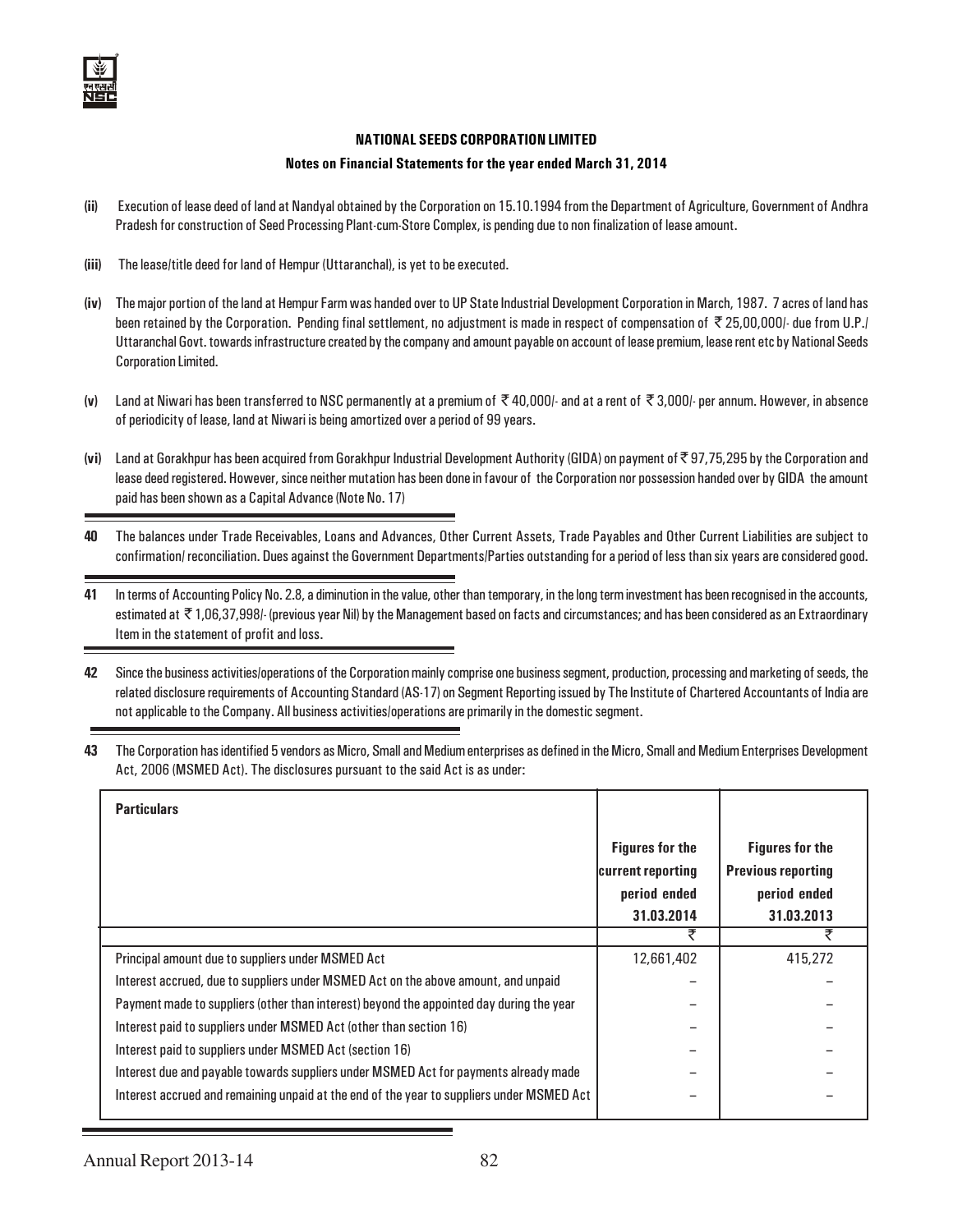

#### Notes on Financial Statements for the year ended March 31, 2014

#### 44 Changes in Accounting Policies:

The Accounting policies have been redrafted and reworded to be in line and in consonance with the Accounting Standards and some policies, considered surplus have been deleted. Such changes have no effect on the accounts except as stated in Note Nos. (i) and (ii) stated below.

### (i) Medical facility for retired employees:

Till the year ended 31.03.2013, the amount computed at 1.5% of the profit before tax (PBT) of the previous year, net of payments to the Insurance Company towards Mediclaim Policy, was being appropriated from the surplus for the year. The amount so appropriated was being shown as "Retired Employees Welfare Reserve" under "Reserves and Surplus". For the year ended 31.03.2014 the Corporation has changed its Accounting Policy and has charged an amount of  $\bar{\tau}$  93,39,000 computed at 1.5% of PBT of the previous year to the Statement of Profit and Loss. The Corporation has for the first time, obtained an actuarial valuation of its liability towards the medical facility so provided which has been estimated at  $\bar{\tau}$  1,91,05,850 as at 31.03.2014. This amount has been reduced from the "Retired Employees Welfare Reserve" under "Reserve and Surplus" and shown as a Long Term Provision under Non- current Liabilities. Due to this change in the Accounting Policy, the profit for the year has been understated by ₹93,39,000.

#### (ii) CSR Activities:

Up to year ended 31.03.2013, as per Department of Public Enterprises, Government of India, guidelines approved by the board, the Corporation was permitted to spend an amount calculated at 3% of its Profit After Tax (PAT) for the previous year. Out of this, the amount spent was charged to the Statement of Profit and Loss and the balance was shown as "Unspent CSR Reserve" under "Reserve and Surplus". For the year ended 31.03.2014 there is a change in the Accounting Policy in as much as the amount computed at 3% as stated above at  $\bar{\tau}$  1,32,92,022, has been appropriated out of Surplus for the year and credited to the "Unspent CSR Reserve". From this Reserve, the amount actually spent  $\bar{\tau}$  1, 21, 72, 022 has been reduced and shown in the Balance Sheet accordingly. Due to this change, the profit for the year is overstated by  $\bar{\tau}$  1,21,72,022.

45 As per Accounting Standard 15 (Revised) 'Employee Benefits' issued by the Institute of Chartered Accountants of India, the disclosures of Employee benefits as defined in the Accounting Standard are given below:

The Company has classified the various benefits provided to employees as under :

|      |                                                                                                                                                      | <b>Figures for the</b><br>current reporting<br>period ended<br>31.03.2014<br>₹ | <b>Figures for the</b><br><b>Previous reporting</b><br>period ended<br>31.03.2013<br>₹ |
|------|------------------------------------------------------------------------------------------------------------------------------------------------------|--------------------------------------------------------------------------------|----------------------------------------------------------------------------------------|
| A)   | <b>Defined Contribution Plan:</b><br>During the year, the Company has recognised the following amounts<br>in the statement of profit and loss:       |                                                                                |                                                                                        |
| (i)  | <b>Provident Fund:</b><br><b>Employer's Contribution to Provident Fund</b>                                                                           | 29,792,684                                                                     | 27,988,302                                                                             |
| (ii) | <b>State Plans:</b><br>Employers' Contribution to Employee's State Insurance Act, 1948<br>Employers' Contribution to Employee's Pension Scheme, 1995 | 275,226<br>4,852,909                                                           | 288,225<br>5,352,990                                                                   |

#### B) Defined Benefit Plan:

The Employee Gratuity Fund Scheme is a defined benefit plan. The present

value of the obligation is based on the actuarial valuation using Projected Unit Credit Method.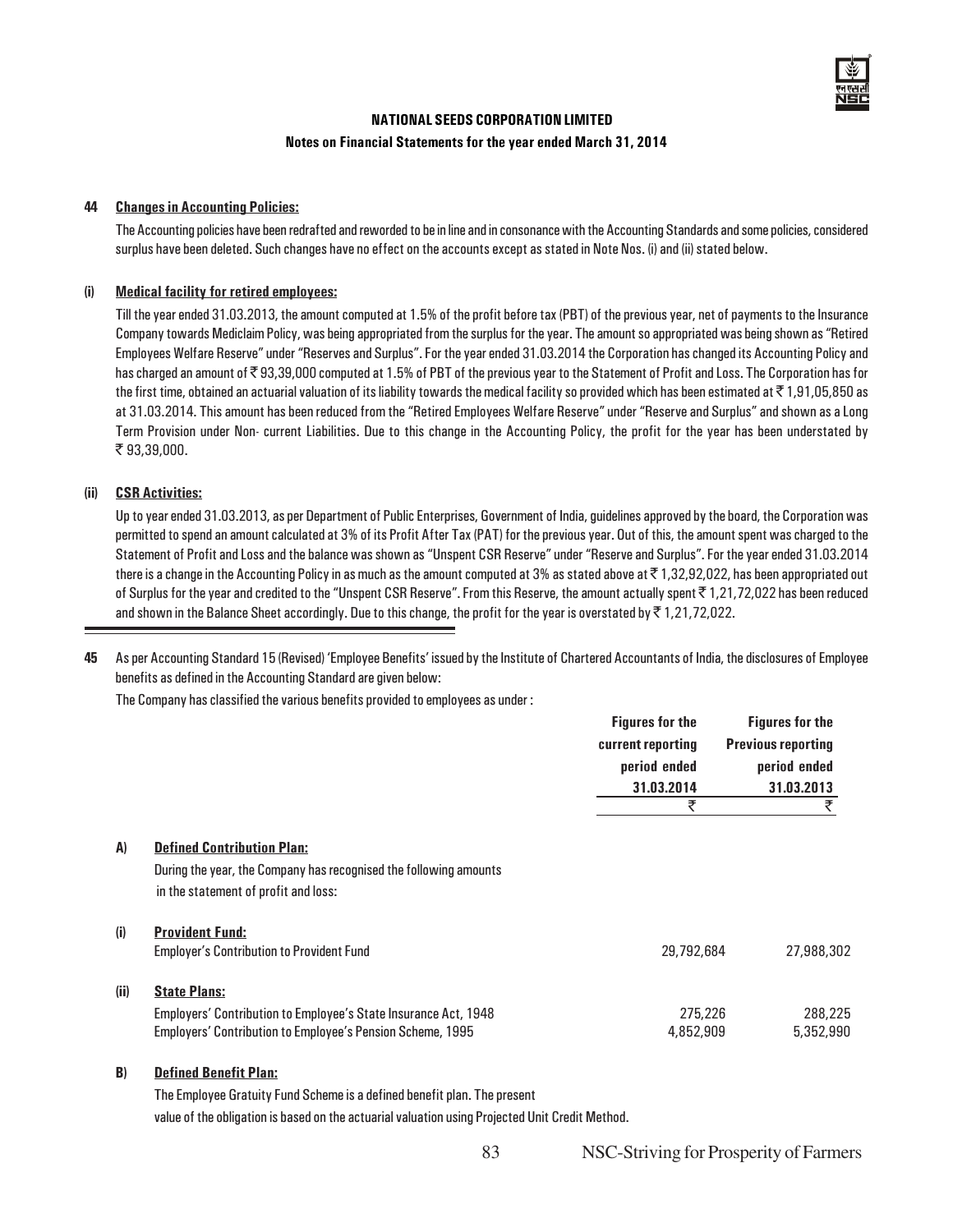

## Notes on Financial Statements for the year ended March 31, 2014

|                |                                                          | <b>Figures for the</b>   | <b>Figures for the</b>    |
|----------------|----------------------------------------------------------|--------------------------|---------------------------|
|                |                                                          | current reporting        | <b>Previous reporting</b> |
|                |                                                          | period ended             | period ended              |
|                |                                                          | 31.03.2014               | 31.03.2013                |
|                |                                                          | ₹                        | ₹                         |
|                | <b>Particulars</b>                                       |                          |                           |
|                |                                                          | <b>Gratuity (Funded)</b> | <b>Gratuity (Funded)</b>  |
| 1              | <b>Actuarial Assumptions</b>                             |                          |                           |
|                | <b>Mortality Table</b>                                   | IAL 2006-08 Ultimate     |                           |
|                | <b>Attrition Rate</b>                                    | 02.00% p.a               |                           |
|                | Imputed rate of Interest/(discount rate)                 | 09.10% p.a               | 8.00% p.a.                |
|                | <b>Salary Rise</b>                                       | 07.50% p.a.              | $6.00%$ p.a.              |
|                | Return on plan assets                                    | 08.85% p.a               |                           |
|                | <b>Remaining Working Life</b>                            | 09.98 years              |                           |
| $\overline{2}$ | <b>Changes in the Present Value of Obligations (PVO)</b> |                          |                           |
|                | PVO as at beginning of year**                            | 282,841,512              | 227,908,491               |
|                | <b>Interest Cost</b>                                     | 24,131,648               | 18,232,679                |
|                | <b>Current Service cost</b>                              | 12,972,066               | 8,416,889                 |
|                | <b>Benefits Paid</b>                                     | (35, 317, 142)           | (22, 153, 166)            |
|                | Actuarial (gain)/loss on obligations                     | 5,353,960                | 19,913,885                |
|                | PVO as at end of year                                    | 289,982,044              | 252,318,778               |
| 3              | Changes in the fair value of plan assets                 |                          |                           |
|                | Fair Value of Plan Assets at beginning of year           | 274,949,526              | 249,592,351               |
|                | <b>Expected Return on Plan Assets</b>                    | 24,144,032               | 22,515,663                |
|                | <b>Contributions</b>                                     | 30,929,715               | 4,255,476                 |
|                | <b>Benefits paid</b>                                     | (35, 200, 919)           | (22, 153, 166)            |
|                | Actuarial gain/(loss) on Plan Assets                     | (1, 126, 113)            |                           |
|                | Fair value of Plan Assets at the end of year             | 293,696,241              | 254,210,324               |
|                |                                                          |                          |                           |
| 4              | Fair value of plan assets                                |                          |                           |
|                | Fair value of plan Assets at beginning of year           | 274,949,526              | 249,592,351               |
|                | <b>Actual Return on Plan Assets</b>                      | 23,017,919               | 22,515,663                |
|                | <b>Contributions</b>                                     | 30,929,715               | 4,255,476                 |
|                | <b>Benefits Paid</b>                                     | (35, 200, 919)           | (22, 153, 166)            |
|                | Fair Value of Plan Assets at the end of year             | 293,696,241              | 254,210,324               |
|                | PVO as at end of year                                    | 289,982,044              | 252,318,778               |
|                | <b>Funded Status</b>                                     | 3,714,197                | 1,891,546                 |
| 5              | <b>Actuarial Gain/Loss recognised</b>                    |                          |                           |
|                | Actuarial (gain)/ loss on obligations                    | (5,353,960)              | (19,913,885)              |
|                | Actuarial (gain)/ loss for the year - plan assets        | (1, 126, 113)            |                           |
|                | Actuarial (gain)/ loss recognised in the year            | 6,480,073                | 19,913,885                |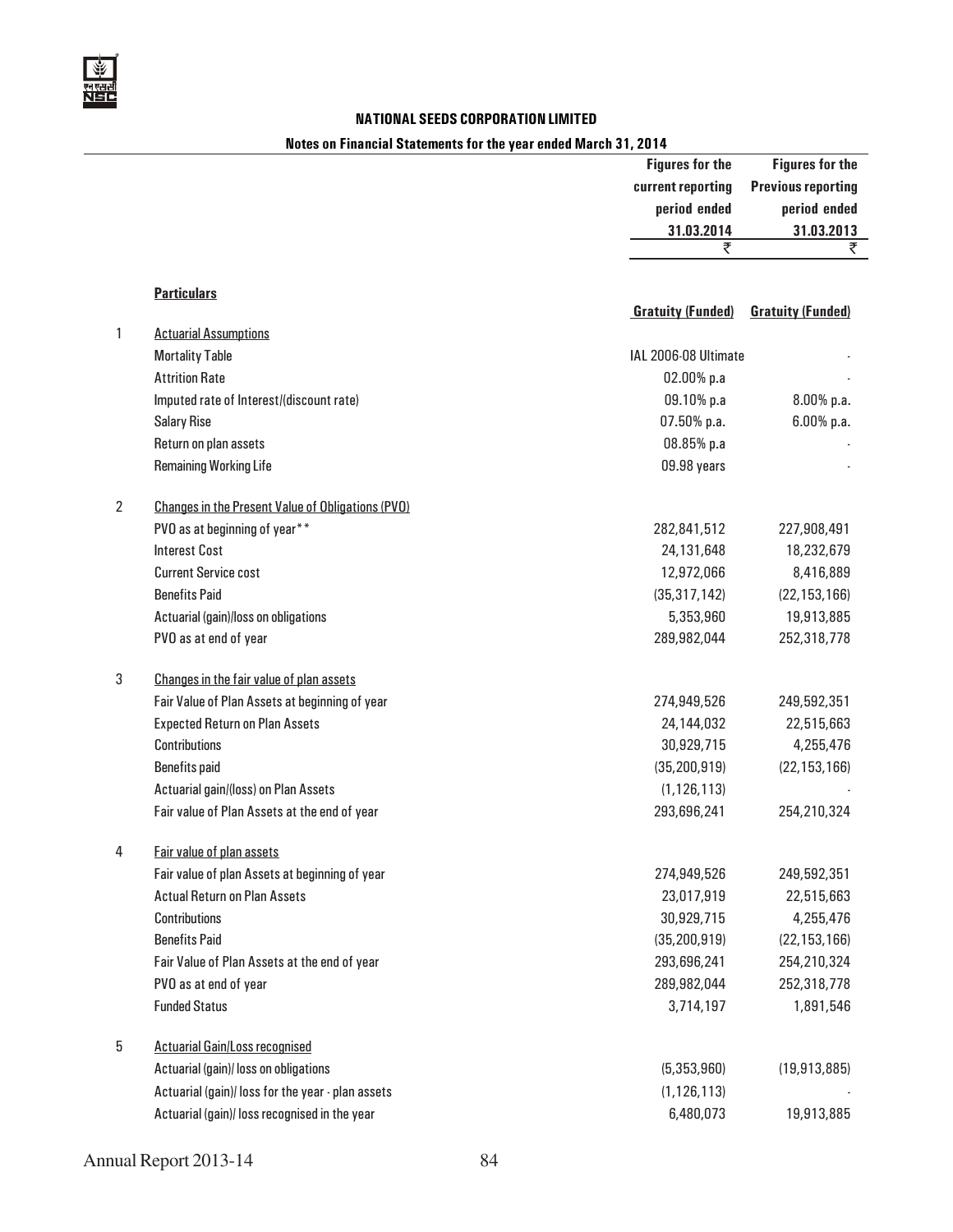## Notes on Financial Statements for the year ended March 31, 2014

|                |                                                            | <b>Figures for the</b> | <b>Figures for the</b>    |  |
|----------------|------------------------------------------------------------|------------------------|---------------------------|--|
|                |                                                            | current reporting      | <b>Previous reporting</b> |  |
|                |                                                            | period ended           | period ended              |  |
|                |                                                            | 31.03.2014             | 31.03.2013                |  |
|                |                                                            | ₹                      | ₹                         |  |
| 6              | Amounts to be recognised in the Balance Sheet              |                        |                           |  |
|                | Present Value of obligations as at the end of year         | 289,982,044            | 252,318,778               |  |
|                | Fair value of plan assets as at the end of the year        | 293,696,241            | 254,210,324               |  |
|                | <b>Funded status</b>                                       | 3,714,197              | 1,891,546                 |  |
|                | Net liability recognised in Balance Sheet                  | (3, 714, 197)          | 1,891,546                 |  |
| $\overline{7}$ | <b>Expenses recognised in Statement of Profit and Loss</b> |                        |                           |  |
|                | <b>Current Service Cost</b>                                | 12,972,066             | 8,416,889                 |  |
|                | <b>Interest Cost</b>                                       | 24,131,648             | 18,232,679                |  |
|                | <b>Expected Return on Plan Assets</b>                      | (24, 144, 032)         | (22, 515, 663)            |  |
|                | Net Actuarial (Gain)/Loss recognised in the year           | 6,480,073              | 19,913,885                |  |
|                | <b>Expenses recognised in Statement of Profit and Loss</b> | 19,439,755             | 24,047,790                |  |

The Corporation has deposited ₹1,50,00,000/- in CANARA HSBC OBC during the financial year 2011-12 towards the gratuity fund of regular staff. Fund value after accrued interest and pay out benefits during the financial year 2012-13 & 2013-14 is ₹ 59,10,682/-.

### Actuarial valuation in respect of EL/HPL has been given as under:

| <b>Particulars</b> |  |
|--------------------|--|
|                    |  |

| <b>Actuarial Assumptions</b>                      |                |                |
|---------------------------------------------------|----------------|----------------|
| <b>Mortality Table</b>                            | IAL 2006-08    | IAL 2006-08    |
| <b>Attrition Rate</b>                             | $02.00\%$ p.a  | 02.00% p.a     |
| Imputed rate of Interest/(discount rate)          | $09.10\%$ p.a  | 08.15% p.a     |
| <b>Salary Rise</b>                                | $07.50%$ p.a.  | 05.50% p.a.    |
| Return on plan assets                             | NIA            | N/A            |
| <b>Remaining Working Life</b>                     | $10.13$ years  | $10.68$ years  |
|                                                   |                |                |
| Changes in the Present value of obligations (PVO) | (Unfunded)     | (Unfunded)     |
| PVO as at beginning of year**                     | 165,701,723    | 138,951,523    |
| <b>Interest Cost</b>                              | 14,114,397     | 10,582,872     |
| <b>Current Service cost</b>                       | 14,746,245     | 16,300,579     |
| <b>Benefits Paid</b>                              | (21, 196, 911) | (18, 200, 669) |
| Actuarial (gain)/loss on obligations              | 5,143,707      | 3,178,226      |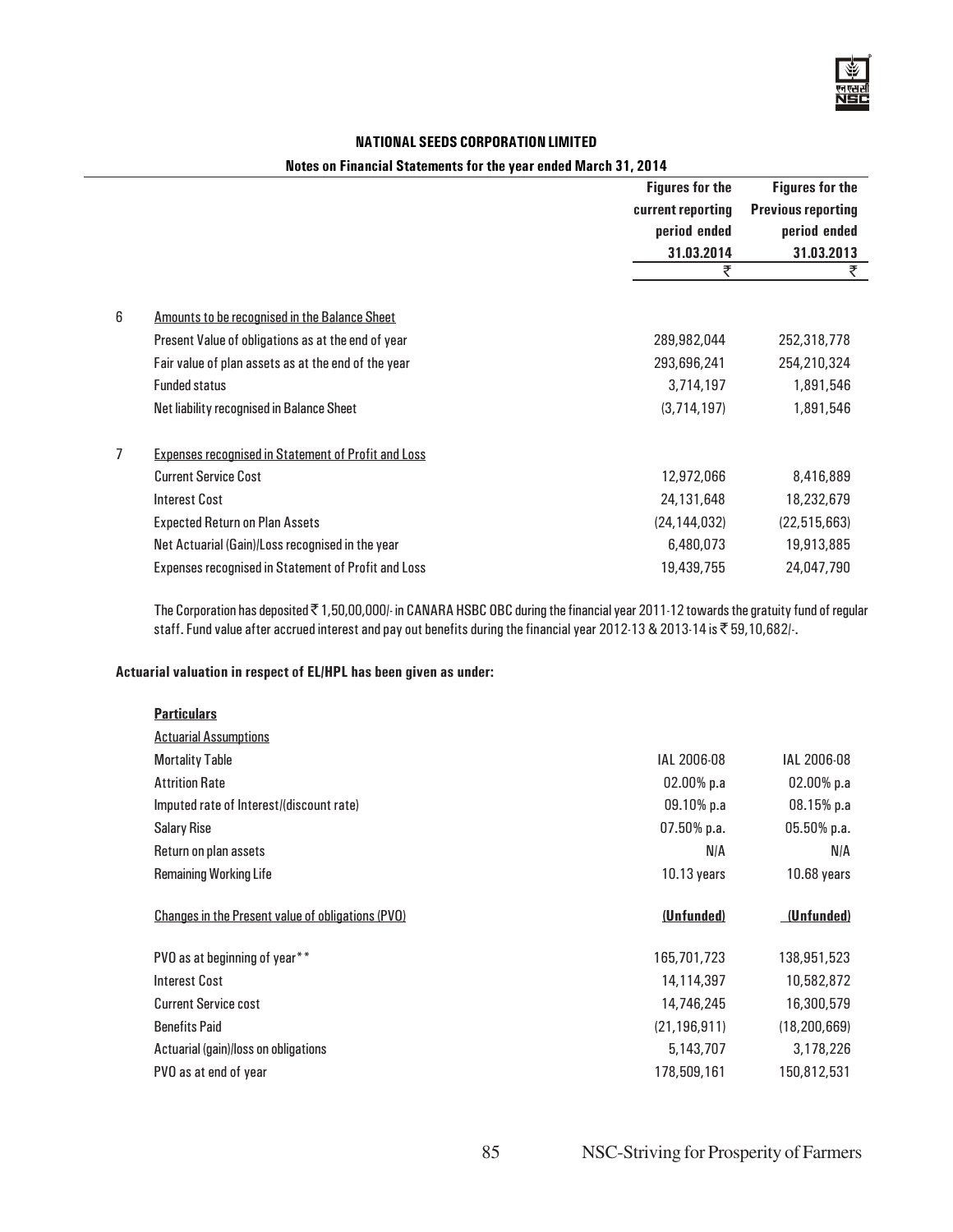

## Notes on Financial Statements for the year ended March 31, 2014

|                                                            | <b>Figures for the</b><br>current reporting<br>period ended | <b>Figures for the</b><br><b>Previous reporting</b><br>period ended |
|------------------------------------------------------------|-------------------------------------------------------------|---------------------------------------------------------------------|
|                                                            | 31.03.2014                                                  | 31.03.2013                                                          |
|                                                            | ₹                                                           | ₹                                                                   |
| Changes in the fair value of plan assets                   |                                                             |                                                                     |
| Fair Value of Plan Assets at beginning of year             |                                                             |                                                                     |
| <b>Expected Return on Plan Assets</b>                      |                                                             |                                                                     |
| <b>Contributions</b>                                       |                                                             |                                                                     |
| <b>Benefits paid</b>                                       | (21, 196, 911)                                              | (18, 200, 669)                                                      |
| Actuarial gain/(loss) on Plan Assets                       |                                                             |                                                                     |
| Fair value of Plan Assets at the end of year               |                                                             |                                                                     |
|                                                            |                                                             |                                                                     |
| Fair value of plan assets                                  |                                                             |                                                                     |
| Fair value of plan Assets at beginning of year             |                                                             |                                                                     |
| <b>Actual Return on Plan Assets</b>                        |                                                             |                                                                     |
| Contributions                                              |                                                             |                                                                     |
| <b>Benefits Paid</b>                                       | (21, 196, 911)                                              | (18, 200, 669)                                                      |
| Fair Value of Plan Assets at the end of year               |                                                             |                                                                     |
| PVO as at end of year                                      | 178,509,161                                                 | 150,812,531                                                         |
| <b>Funded Status</b>                                       | (178, 509, 161)                                             | (150, 812, 531)                                                     |
|                                                            |                                                             |                                                                     |
| <b>Actuarial Gain/Loss recognised</b>                      |                                                             |                                                                     |
| Actuarial (gain)/ loss on obligations                      | (5, 143, 707)                                               | (3, 178, 226)                                                       |
| Actuarial (gain)/ loss for the year - plan assets          |                                                             |                                                                     |
| Actuarial (gain)/ loss recognised in the year              | 5,143,707                                                   | 3,178,226                                                           |
| Amounts to be recognised in the Balance Sheet              |                                                             |                                                                     |
| Present Value of obligations as at the end of year         | 178,509,161                                                 | 150,812,531                                                         |
| Fair value of plan assets as at the end of the year        |                                                             |                                                                     |
| <b>Funded status</b>                                       | (178, 509, 161)                                             | (15,08,12,531)                                                      |
| Net liability recognised in Balance Sheet                  | 178,509,161                                                 | 150,812,531                                                         |
|                                                            |                                                             |                                                                     |
| <b>Expenses recognised in Statement of Profit and Loss</b> |                                                             |                                                                     |
| <b>Current Service Cost</b>                                | 14,746,245                                                  | 16,300,579                                                          |
| <b>Interest Cost</b>                                       | 14,114,397                                                  | 10,582,872                                                          |
| <b>Expected Return on Plan Assets</b>                      | $(-)$                                                       |                                                                     |
| Net Actuarial (Gain)/Loss recognised in the year           | 5,143,707                                                   | 3,178,226                                                           |
| Expenses recognised in Statement of Profit and Loss        | 34,004,349                                                  | 30,061,677                                                          |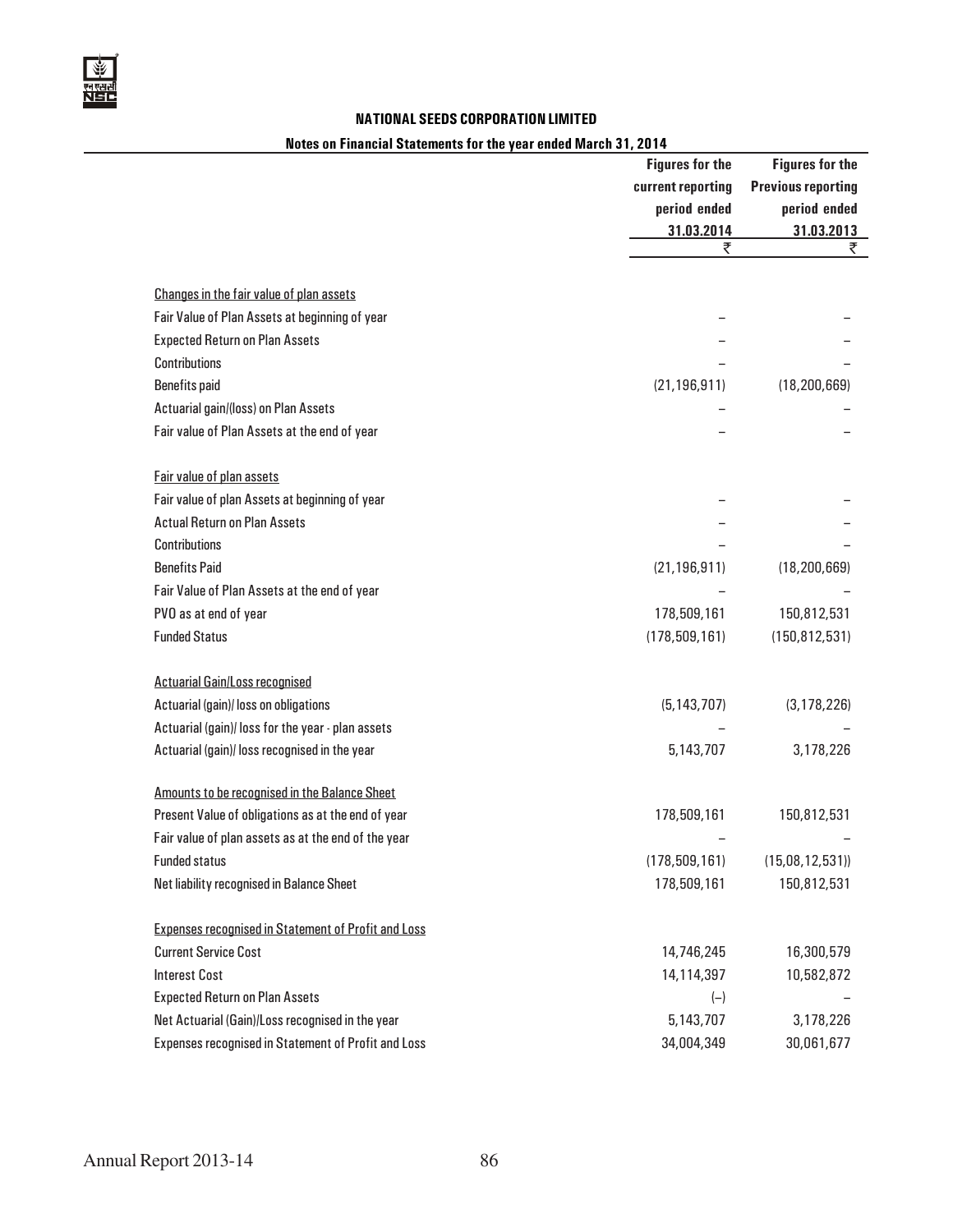

#### Notes on Financial Statements for the year ended March 31, 2014

| <b>Figures for the</b> | <b>Figures for the</b>    |
|------------------------|---------------------------|
| current reporting      | <b>Previous reporting</b> |
| period ended           | period ended              |
| 31.03.2014             | 31.03.2013                |
|                        |                           |

#### \* Actuarial valuation of the Leave Travel Concession (LTC) while in service liability as on 31.03.2014 as per AS-15 ( R) is given below :

## Assets / Liabilities

| Liability | 645,000 |
|-----------|---------|
|           |         |

- \* As on 31.03.2014 all the Central Dearness Allowance scale employees are converted to Industrial Dearness Allowance scale, hence LTC are included in 42% of perks to all employees.
- \*\* The difference between the present value of obligation in case of gratuity and EL/HPL are due to the difference in actuarial assumptions in the current year as compared to previous year

### 46 DISCLOSURE OF RELATED PARTY TRANSACTIONS:

In accordance with the requirements of Accounting Standard - 18 'Related Party Disclosures' related party relationships with other state-controlled enterprises and transactions with such enterprises have not been given.

46.1 Name of Related Parties and description of relationship

Key Management Personnel (KMP):

| Shri V.K.Gaur     | <b>Chairman cum Managing Director</b> |
|-------------------|---------------------------------------|
| Shri M.M. Sharma  | Director (Finance)                    |
| Shri S. B. Khatal | Director (Commercial)                 |

#### 46.2 Summary of transactions with related parties and outstanding balances as at March 31, 2014:

| <b>Nature of Transaction</b>                                 |           |           |
|--------------------------------------------------------------|-----------|-----------|
|                                                              | ₹         | ₹         |
| Shri V.K. Gaur                                               |           |           |
| - Remuneration                                               | 1,660,366 | Nil       |
| - Receivable TA Advance as at year ended against which bills |           |           |
| be booked<br>yet to                                          | 309,574   | Nil       |
| Shri M.M. Sharma                                             |           |           |
| -Remuneration                                                | 2,150,383 | 3,512,000 |
| Shri S. B. Khatal                                            |           |           |
| -Remuneration                                                | 1,519,500 | Nil       |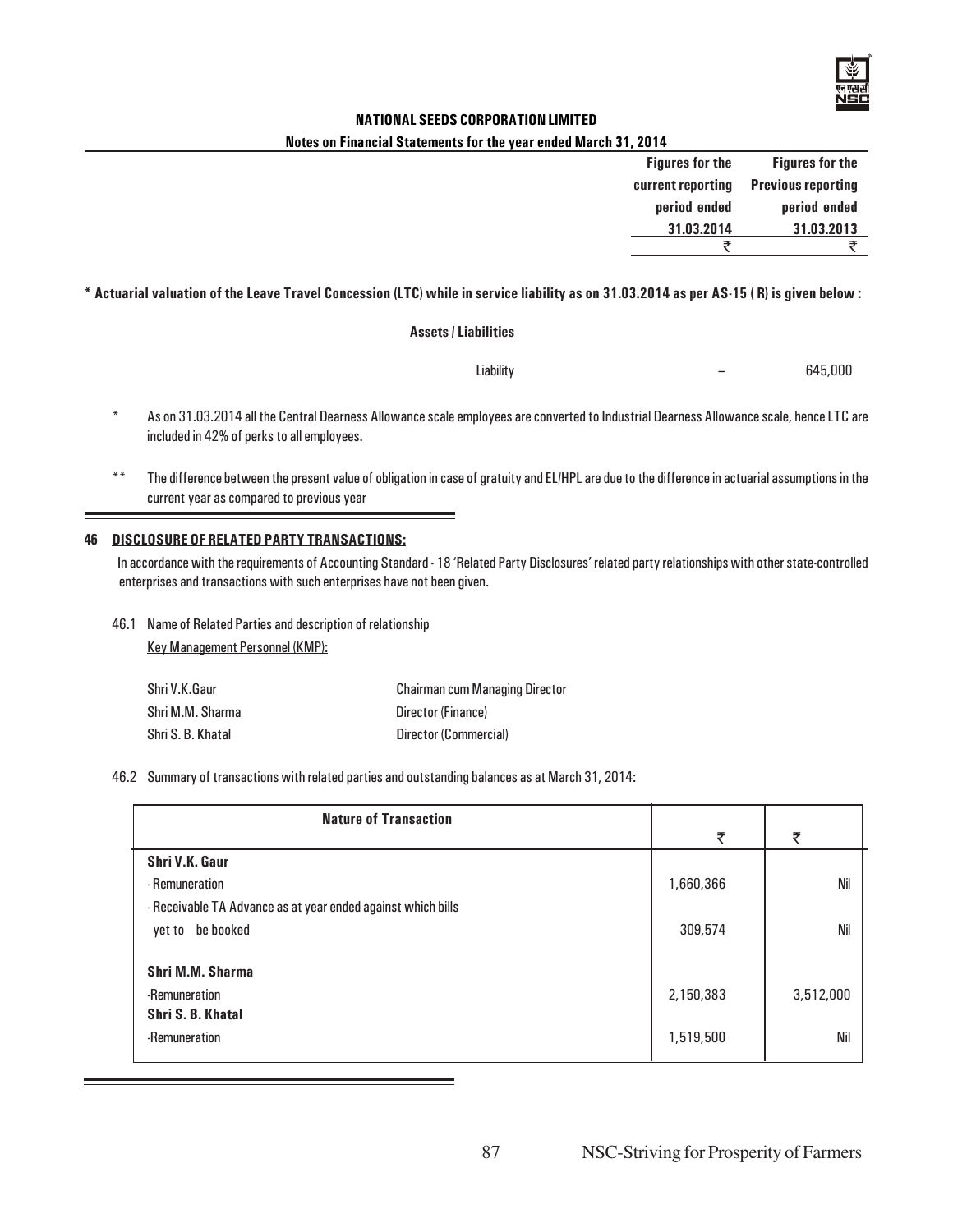

### 47 Contributory Pension Scheme:

Board in its 252nd board meeting held on 15.01.2014 approved the NSC employees defined contribution superannuation pension scheme with employer contribution to the tune of 10% of the basic + DA and employees contribution to the tune of 5% of the basic + DA w.e.f. 01.04.2011 as per DPE guidelines. NSC has made a provision of ₹8,00,39,000 towards the employer contribution for the period of 01.04.2011 to 31.03.2014 during the F.Y. 2013-14.

- 48 In the opinion of the Board, all the assets (other than fixed assets and non current investments) have a value on realisation in the ordinary course of business at least equal to the amount at which they are stated in the Balance Sheet.
- 49 The Ministry of Corporate affairs has issued Order No. 24/1/2014-CL-III dated 05-05-2014 for the amalgamation of State Farms Corporation of India Limited with National Seeds Corporation Limited w.e.f. 01.04.2014.
- 50 Previous year's figures have been regrouped /reclassified wherever necessary to correspond with the current year's classification / disclosure.

Mohd. Raquim M.M. Sharma V.K. Gaur Company Secretary Director (Finance) Chairman-cum-Managing Director

As per our report of even date Place : New Delhi **For K. C. Khanna & Co.**  Dated : 31st July, 2014 Chartered Accountants Firm's Registration No. 000481N

> Harsha Chandra **Partner** Membership No. 080489 Dated : 18-08-2014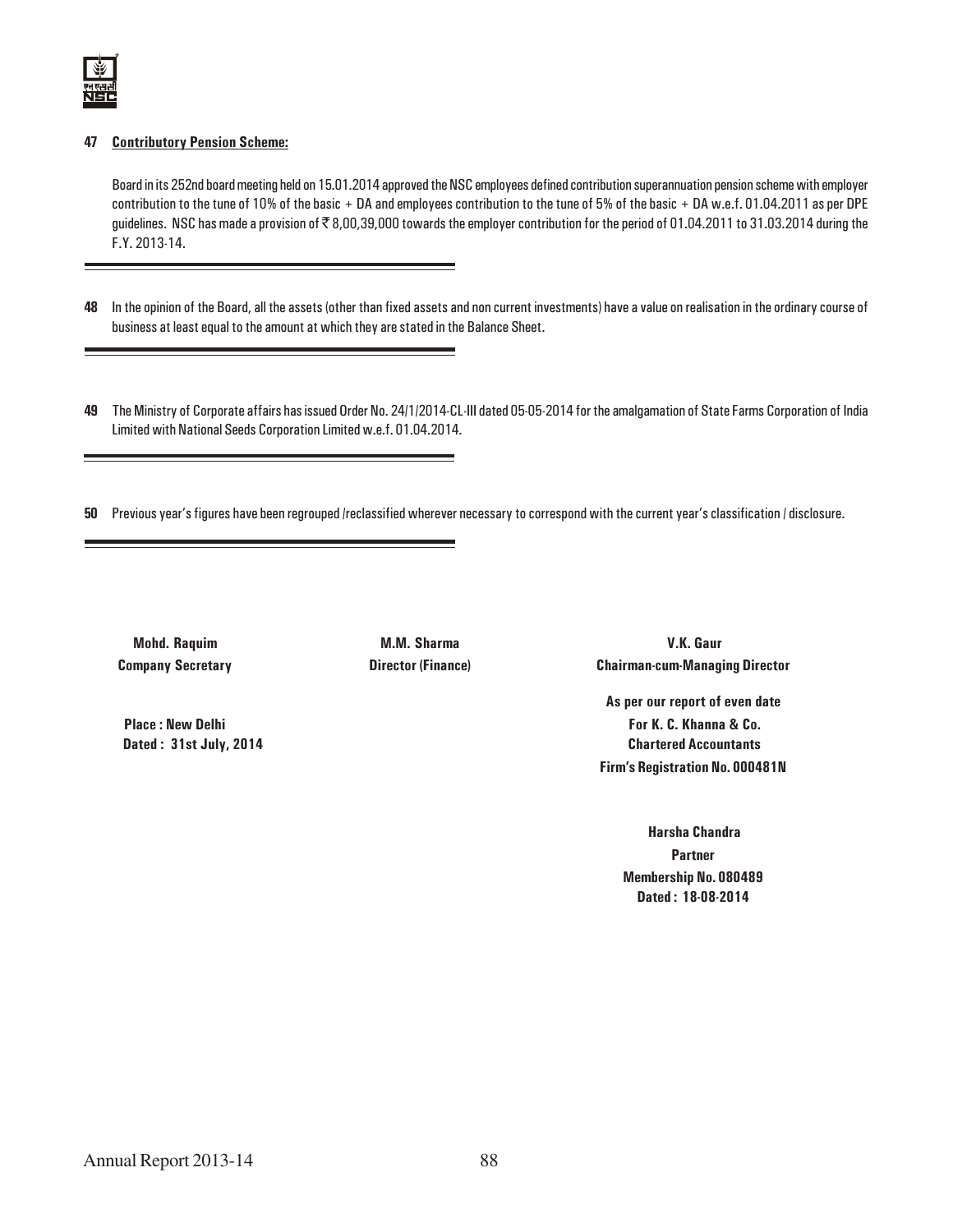## NATIONAL SEEDS CORPORATION LIMITED CASH FLOW STATEMENT FOR THE YEAR ENDED MARCH 31, 2014

|    |                                                        | Year ended March 31, 2014 |                 |                 | Year ended March 31, 2013 |  |
|----|--------------------------------------------------------|---------------------------|-----------------|-----------------|---------------------------|--|
|    |                                                        | ₹                         | ₹               | ₹               | ₹                         |  |
| A. | <b>Cash Flows from Operating activities:</b>           |                           |                 |                 |                           |  |
|    | Net Profit before Taxes and Prior Period Adjustment    |                           | 806,659,520     |                 | 613,496,209               |  |
|    | Adjustment for:                                        |                           |                 |                 |                           |  |
|    | Depreciation                                           | 26,685,108                |                 | 32,872,777      |                           |  |
|    | Trade Receivable & Advances Written Off                | 231,812,005               |                 | 469             |                           |  |
|    | Provision for bad & doubtful Trade Receivable          | 17,748,994                |                 | 14,082,201      |                           |  |
|    | <b>Provision for Advances &amp; Claims</b>             | 1,867,180                 |                 | 54,854,303      |                           |  |
|    | Provision for dimunition in value of Investment        | 10,637,998                |                 |                 |                           |  |
|    | <b>Bonus</b>                                           | 767,384                   |                 | 6,100,195       |                           |  |
|    | Gratuity                                               |                           |                 | 7,891,986       |                           |  |
|    | <b>Leave Benefits</b>                                  | 34,004,349                |                 | 30,263,113      |                           |  |
|    | <b>Pension Contribution</b>                            | 80,039,000                |                 |                 |                           |  |
|    | Provision for retired employee welfare                 | 8,421,403                 |                 |                 |                           |  |
|    | Performance related pay                                | 40,400,000                |                 |                 |                           |  |
|    | Ex-Gratia (VRS)                                        | 25,795,710                |                 |                 |                           |  |
|    | <b>Finance Cost</b>                                    | 16,092,771                |                 | 49,486,787      |                           |  |
|    | Depreciation recognized as income on Assets            | (13, 941, 478)            |                 | (14, 074, 716)  |                           |  |
|    | purchased out of Grant-in-aid                          |                           |                 |                 |                           |  |
|    | Profit on Sale of Fixed Assets (Net)                   | (471, 621)                |                 | (812,960)       |                           |  |
|    | Provisions & Liabilities no longer required            | (77, 244, 287)            |                 | (9,064,426)     |                           |  |
|    | Interest income                                        | (38,088,822)              |                 | (5,060,951)     |                           |  |
|    | Dividend income                                        | (5,093,950)               | 359,431,744     | (6,028,239)     | 160,510,539               |  |
|    | <b>Operating Profit before Working Capital changes</b> |                           | 1,166,091,264   |                 | 774,006,748               |  |
|    | Adjustment for :-                                      |                           |                 |                 |                           |  |
|    | Inventories                                            | 259,886,223               |                 | 9,853,538       |                           |  |
|    | <b>Trade receivables</b>                               | (70, 459, 180)            |                 | (200, 603, 124) |                           |  |
|    | <b>Other Current Assets</b>                            | 742,378,098               |                 | 2,394,402       |                           |  |
|    | Loans & Advances-short and long term                   | 194,084,387               |                 | (646, 326, 507) |                           |  |
|    | Liabilities & Provisions current and non current       | (507, 816, 472)           | 618,073,056     | 255,631,097     | (579, 050, 594)           |  |
|    | Cash generated from operations :                       |                           | 1,784,164,320   |                 | 194,956,154               |  |
|    | <b>Bonus/PLI Paid</b>                                  | (6, 106, 272)             |                 | (9,981,206)     |                           |  |
|    | Leave Encashment Paid                                  | (21, 821, 622)            |                 | (18, 200, 669)  |                           |  |
|    | <b>Prior Period Adjustments (Net)</b>                  | (8,916)                   |                 | 9,147,740       |                           |  |
|    | <b>Income Tax Paid</b>                                 | (245, 370, 754)           | (273, 307, 564) | (152, 541, 230) | (171, 575, 365)           |  |
|    | <b>Net Cash from operating Activities (A)</b>          |                           | 1,510,856,756   |                 | 23,380,789                |  |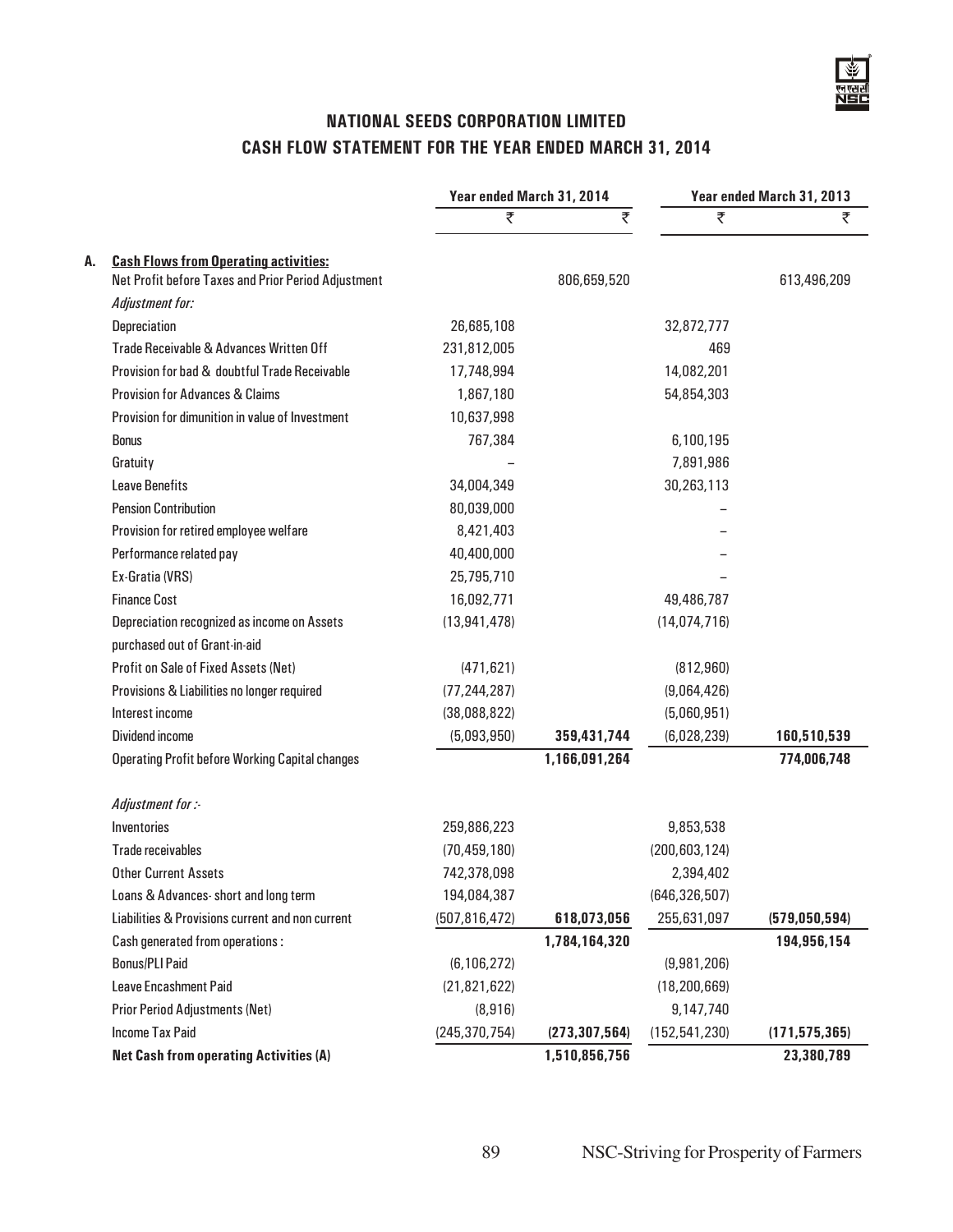## NATIONAL SEEDS CORPORATION LIMITED CASH FLOW STATEMENT FOR THE YEAR ENDED MARCH 31, 2014

| Year ended March 31, 2014<br>₹<br>B.<br><b>Cash Flows from Investing Activities:</b><br><b>Capital Grant received for Fixed assets</b><br>32,258,522<br>Capital Work-in-progress<br>(355, 850)<br><b>Purchase of Fixed assets</b><br>(100, 240, 993)<br>Sale of Fixed Assets<br>932,045<br>Interest income<br>38,088,822<br>Dividend income<br>5,093,950 |                 |                           |
|----------------------------------------------------------------------------------------------------------------------------------------------------------------------------------------------------------------------------------------------------------------------------------------------------------------------------------------------------------|-----------------|---------------------------|
|                                                                                                                                                                                                                                                                                                                                                          |                 | Year ended March 31, 2013 |
|                                                                                                                                                                                                                                                                                                                                                          | ₹<br>₹          | ₹                         |
|                                                                                                                                                                                                                                                                                                                                                          |                 |                           |
|                                                                                                                                                                                                                                                                                                                                                          | 925,284         |                           |
|                                                                                                                                                                                                                                                                                                                                                          | 23,026,696      |                           |
|                                                                                                                                                                                                                                                                                                                                                          | (107, 885, 939) |                           |
|                                                                                                                                                                                                                                                                                                                                                          | 1,701,152       |                           |
|                                                                                                                                                                                                                                                                                                                                                          | 5,060,951       |                           |
|                                                                                                                                                                                                                                                                                                                                                          | 6,028,239       |                           |
| Net Cash from/(used in) Investing activities (B)                                                                                                                                                                                                                                                                                                         | (24, 223, 504)  | (71, 143, 617)            |
| C.<br><b>Cash Flows from Financing Activities:</b>                                                                                                                                                                                                                                                                                                       |                 |                           |
| Borrowings/(Repayment) of Secured Loans<br>(260, 542, 528)                                                                                                                                                                                                                                                                                               | 35,870,643      |                           |
| Dividend & Tax on dividend<br>(47, 928, 540)                                                                                                                                                                                                                                                                                                             | (23,964,270)    |                           |
| <b>Finance Cost</b><br>(16,092,771)                                                                                                                                                                                                                                                                                                                      | (49, 486, 787)  |                           |
| (324, 563, 839)<br>Net Cash from/(used) in Financing Activities (C)                                                                                                                                                                                                                                                                                      |                 | (37,580,414)              |
| Net Increase/(Decrease) in Cash & Cash equivalents $(A + B + C)$                                                                                                                                                                                                                                                                                         | 1,162,069,413   | (85.343, 242)             |
| Cash and Cash equivalents as at the beginning of the year                                                                                                                                                                                                                                                                                                | 139,387,751     | 224,730,993               |
| 1,301,457,164<br>Cash and Cash equivalents as at the end of the year                                                                                                                                                                                                                                                                                     |                 | 139,387,751               |
| <b>Cash and Cash equivalents comprises of:</b>                                                                                                                                                                                                                                                                                                           |                 |                           |
| <b>Balance with Banks</b>                                                                                                                                                                                                                                                                                                                                | 111,031,343     | 135,632,479               |
| Bank Deposits having maturity within 3 months<br>1,185,001,100                                                                                                                                                                                                                                                                                           |                 | 399,689                   |
| Cheques, stamps in hand                                                                                                                                                                                                                                                                                                                                  | 283 258         | 5.380                     |
| Cash on hand                                                                                                                                                                                                                                                                                                                                             | 485,495         | 125,145                   |
|                                                                                                                                                                                                                                                                                                                                                          | 1.296.801.196   | 136,162,693               |
| Add: Bank deposits not considered as Cash and Cash equivalents                                                                                                                                                                                                                                                                                           | 4,655,968       | 3 225 058                 |
| 1,301,457,164<br><b>Total Cash and Cash equivalents as per (Note No.20)</b>                                                                                                                                                                                                                                                                              |                 | 139,387,751               |

#### Notes:

1 The Cash Flow Statement has been prepared under the indirect method as set out in Accounting Standard-3 on 'Cash Flow Statement' as issued by Institute of Chartered Accountants of India.

2 Figures in brackets indicate cash outgo.

3 The accompanying notes from 1 to 50 form part of the Financial Statements.

| <b>Mohd. Raquim</b>      | <b>M.M. Sharma</b>        | V.K. Gaur                              |
|--------------------------|---------------------------|----------------------------------------|
| <b>Company Secretary</b> | <b>Director (Finance)</b> | <b>Chairman-cum-Managing Director</b>  |
|                          |                           | As per our report of even date         |
| <b>Place: New Delhi</b>  |                           | For K. C. Khanna & Co.                 |
| Dated: 31st July, 2014   |                           | <b>Chartered Accountants</b>           |
|                          |                           | <b>Firm's Registration No. 000481N</b> |
|                          |                           | <b>Harsha Chandra</b>                  |
|                          |                           | <b>Partner</b>                         |
|                          |                           | <b>Membership No. 080489</b>           |
|                          |                           | Dated: 18.08.2014                      |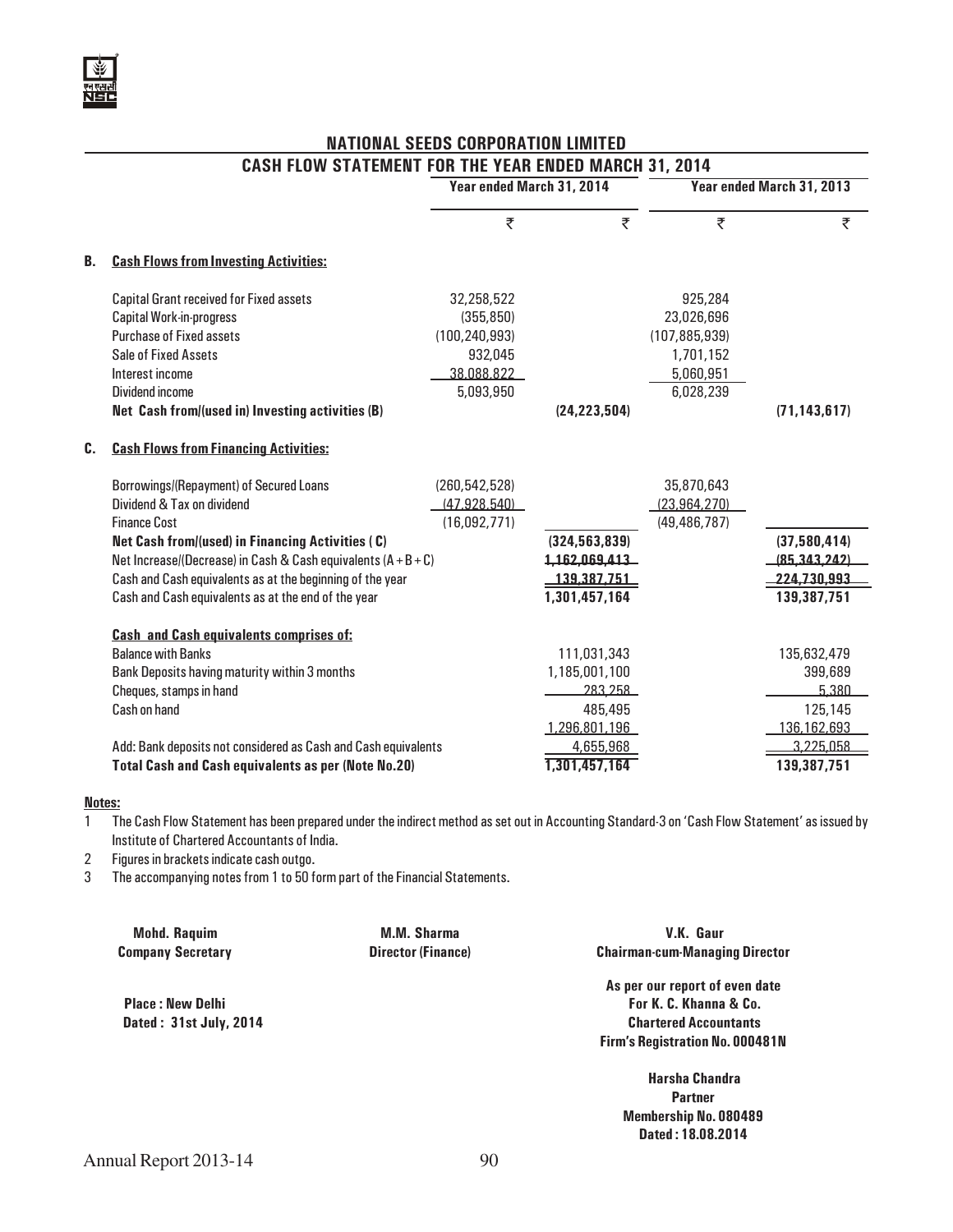

# राष्ट्रीय बीज निगम लिमिटेड

(भारत सरका का उपक्रम-मिनीरत्न कंपनी)

(सिन: U 74899 DL 1963 PLC003913)

आईएसओ 9001:2008 & 14001: 2004 द्वारा प्रमाणित कंपनी

बीज भवन, पूसा परिसर,

नई दिल्ली - 110012 (भारत)

संख्या: 1(51)/2014-कं.स/एनएससी

दिनांक 19 सितम्बर, 2014

## सूचना

एतद द्वारा सूचित किया जाता है कि राष्ट्रीय बीज निगम लिमिटेड के सदस्यों की 51वीं वार्षिक आम बैठक 26 सितम्बर, 2014 को पूर्वाह्न 10.00 बजे राष्ट्रीय बीज निगम लिमिटेड के पंजीकृत कार्यालय बीज भवन, पूसा परिसर, नई दिल्ली में निम्नलिखित कार्य करने के लिए होगी:

## सामान्य कार्य:

निम्नलिखित संकल्प पर विचार करना और यदि इसे सही समझा जाता है तो इन्हें साधारण संकल्प के रूप में पारित करना।

- "<mark>संकल्प किया जाता है कि</mark> 31 मार्च, 2014 को समाप्त हुए वर्ष का लेखा परीक्षित लाभ–हानि खाता तथा इसी तिथि का तुलन  $1.$ पत्र तथा इन पर निदेशकों तथा लेखा परीक्षकों की रिपोर्ट को स्वीकार किया जाता है।"
- "**संकल्प किया जाता है कि** वित्त वर्ष 2013–14 के लिए अनुपातिक आधार पर चुकता इक्विटी शेयर पूंजी पर 20% की दर  $2.$ से लाभांश की घोषण की जाती है।"
- "**संकल्प किया जाता है कि** एनएससी की सांविधिनक लेखा परीक्षकों एवं शाखा लेखा परीक्षा की द्वारा वित्त वर्ष 2013–14  $3.$ से उनके मानदेय में वृद्धि हेतु उनके अभ्यावेदन को देखते हुए तथा निदेशक मंडल की दिनांक 31.07.2014 को हुई 255 वीं बैठक में की गई सिफारिशों एवं कंपनी अधिनियम, 1956 की धारा 224 (8) (कक) / कंपनी अधिनियम, 2013 की धारा 142 के प्रावधान एवं अन्य लागू प्रावधानों, यदि कोई हो, के अनुसरण में, वित्त वर्ष 2013-14 एवं 2014-15 के लिए निगम के नियमानुसार, इनके वर्तमान मानदेय में 40% + **टीए/डीए की वृद्धि हेत्** कम्पनी के अनुमोदन को निम्न प्रकार से स्वीकार किया जाता है:-
	- सांविधिक लेखा परीक्षक का वर्तमान फोस रु. 1.5 लाख से रु. 2.10 लाख तक।  $(i)$
	- क्षेत्रीय कार्यालय. बैंगलोर की शाखा लेखा परीक्षक को रु. 20,000/- से 28,000/- तक।  $(ii)$
	- क्षेत्रीय कार्यालय, हैदराबाद, शाखा लेखा परीक्षक को रु. 20,000/- से 28,000/- तक।  $(iii)$
	- क्षेत्रीय कार्यालय, पुणे, शाखा लेखा परीक्षक को रु. 20,000/- से 28,000/- तक।  $(iv)$
	- क्षेत्रीय कार्यालय, कोलकाता, शाखा लेखा परीक्षक को रु. 20,000/- से 28,000/- तक।  $(v)$
	- क्षेत्रीय कार्यालय, पटना, शाखा लेखा परीक्षक को रु. 20,000/- से 28,000/- तक।  $(v<sub>i</sub>)$
	- क्षेत्रीय कार्यालय, चैन्नई, शाखा लेखा परीक्षक को रु. 20,000/- से 28,000/- तक।  $(vii)$
	- क्षेत्रीय कार्यालय, चंडीगढ़, शाखा लेखा परीक्षक को रु. 25,000/– से 35,000/– तक।  $(viii)$
	- क्षेत्रीय कार्यालय, लखनऊ, शाखा लेखा परीक्षक को रु. 25,000/- से 35,000/- तक।  $(ix)$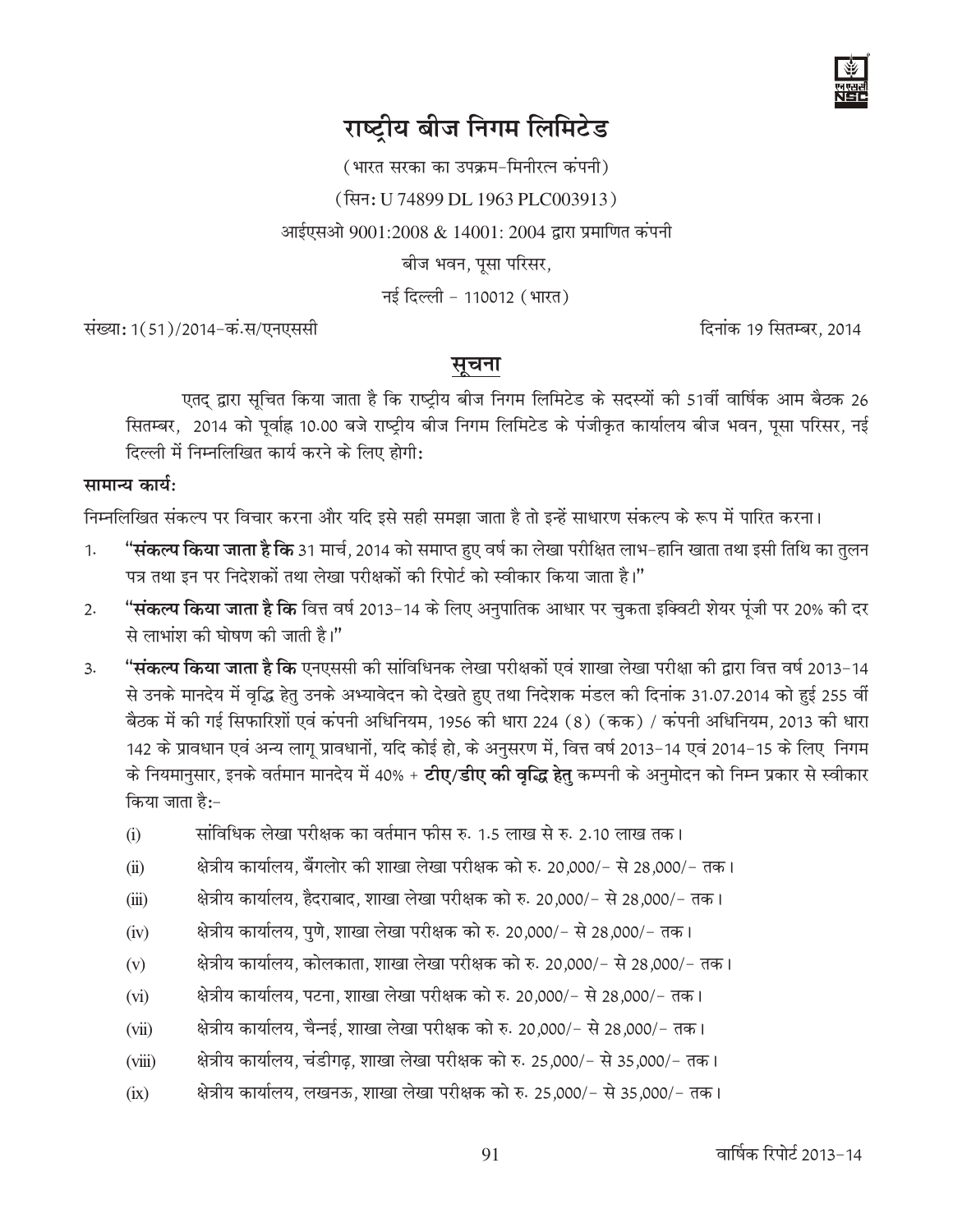

- क्षेत्रीय कार्यालय, भोपाल, शाखा लेखा परीक्षक को रु. 25,000/- से 35,000/- तक।  $(x)$
- क्षेत्रीय कार्यालय, जयपुर, शाखा लेखा परीक्षक को रु. 25,000/- से 35,000/- तक।  $(xi)$

## वृद्धि का कुल वित्तीय प्रभाव रु. 1.48 लाख प्रति वर्ष होगा।

## विशिष्ट कार्य:

- "**संकल्प किया जाता है कि** पर्ववर्ती भारतीय राज्य फार्म निगम लिमिटेड का 31 मार्च, 2014 को समाप्त हुए वर्ष का लेखा  $\overline{4}$ . परीक्षित लाभ – हानि खाता तथा इसी तिथि का तुलन पत्र तथा इन पर निदेशकों तथा लेखा परीक्षकों की रिपोर्ट को स्वीकार किया जाता है।"
- "**संकल्प किया जाता है कि** पूर्ववर्ती एसएफसीआई की ओर से वित्त वर्ष 2013–14 के लिए चुकता इक्विटी शेयर पूंजी पर 5. 7.50% की दर से लाभांश की घोषणा की जाती है।"
- "**संकल्प किया जाता है कि** पर्ववर्ती एसएफसीआई के सांविधिनक लेखा परीक्षकों, एवं लागत लेखा परीक्षक द्वारा वित्त वर्ष  $6.$ 2013-14 से उनके मानदेय में वृद्धि हेतु उनके अभ्यावेदन को देखते हुए तथा एनएससी के निदेशक मंडल की दिनांक 31.07. 2014 को हुई 255 वीं बैठक की सिफारिशों एवं कंपनी अधिनियम, 1956 की धारा 224(8) (कक) / कंपनी अधिनियम, 2013 की धारा 142 के प्रावधान एवं अन्य लागू प्रावधानों, यदि कोई हो, के अनुसरण में, वर्तमान मानदेय में 40% + टीए/डीए की वृद्धि हेतु एनएससी के शेयरधारकों का अनुमोदन निम्न प्रकार से स्वीकार किया जाता है:-
- (क) सांविधिक लेखा परीक्षक की वर्तमान फोस रु. 1.25 लाख + कर सहित से रु. 1.75 लाख + कर सहित।
- (ख) लागत लेखा परीक्षक का वर्तमान फौस रु. 75,000/- + कर + टीए / डीए से रु 1.50 लाख + कर + टीए/डीए।
- "**संकल्प किया जाता है कि** कंपनी अधिनियम, 2013 की धारा 148 एवं नियम 14 (क) (ii) के प्रावधानों, एवं अन्य लागू  $7.$ प्रावधानों, यदि कोई हों, कंपनी के (लेखा परीक्षा एवं लेखा परीक्षक) नियम, 2014 के अनुसरण में निदेशक मंडल द्वारा वित्त वर्ष 2014-15 के लिए मैसर्स अनीका सबरवाल एडं एसोसिएटस को लागत लेखा परीक्षक के रूप में रु. 2.00 लाख + सेवाकर एवं जेब खर्ची के रूप में परिपत्र संकल्प दिनांक 27.06.2014 को स्वीकार तथा उसकी अभिपुष्टि की जाती है।"

निदेशक मंडल की ओर से राष्ट्रीय बीज निगम लिमिटेड

> (मो. राकिम) कंपनी सचिव

स्थान: नई दिल्ली

टिप्पणी:

- 31 मार्च, 2014 को समाप्त वर्ष के लिए अंकेक्षित लेखों की प्रति तथा उन पर निदेशकों और लेखा परीक्षकों की रिपोर्ट इस  $1.$ सूचना के साथ संलग्न है।
- वित्त वर्ष 2013-14 के अंकेक्षित वार्षिक लेखे, कंपनी अधिनियम, 1956 की धारा 619(4) के अधीन भारत के नियंत्रक एवं  $2.$ महा लेखा परीक्षक (सीएजी) को अग्रेषित किए गए हैं। सीएजी की टिप्पणी यदि कोई, को वार्षिक साधारण बैठक में शेयर धारकों के समक्ष प्रस्तुत किया जाएगा।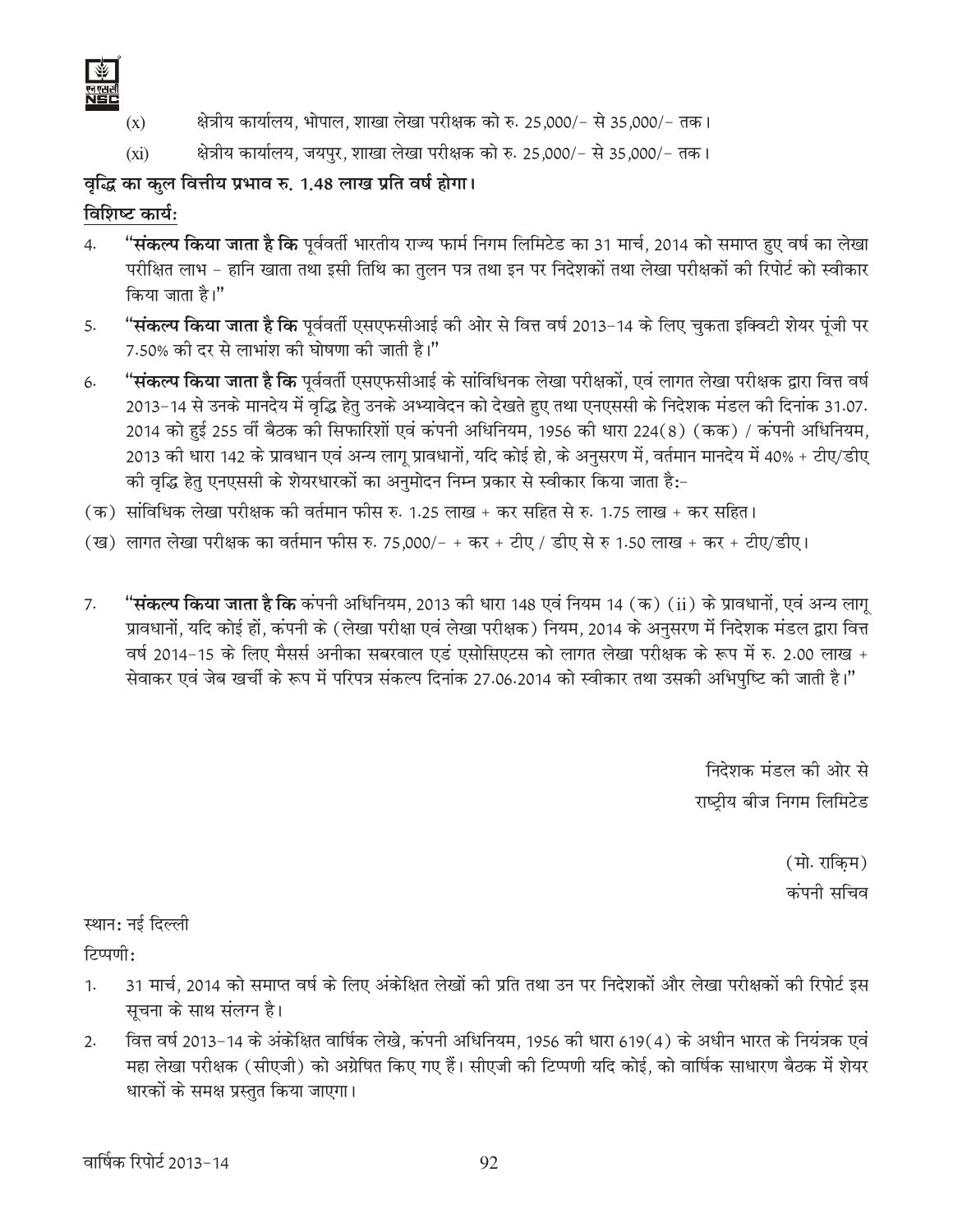

- वार्षिक साधारण बैठक में भाग लेने तथा मतदान करने के पात्र सदस्य को अपने स्थान पर बैठक में भाग लेने एवं मतदान करने  $\overline{3}$ . के लिए प्राक्सी नियुक्त करने का अधिकार है तथा प्राक्सी को लिए कंपनी का सदस्य होना आवश्यक नहीं है।
- कंपनी अधिनियम, 1956 की धारा 173(2)/कंपनी अधिनियम, 2013 की धारा 142 के अनुसरण में विशिष्ट कार्यों से संबंधित  $4.$ व्याख्यात्मक विवरण इस टिप्पणी के साथ संलग्न है।
- कंपनी अधिनियम, 2013 की धारा 101 के अनुसरण में कम समय पर सामान्य महा बैठक करने के लिए शेयरधारकों की 5. स्वीकृति प्राप्त कर ली गई है।

## प्रतिलिपि

सेवा में.

राष्ट्रीय बीज निगम लिमिटेड, नई दिल्ली के सभी सदस्य।

- अधिकृत प्रतिनिधि श्री राम कुमार, अवर सचिव (बीज), कृषि मंत्रालय के माध्यम से भारत के माननीय राष्ट्रपति।  $\mathbf{i}$
- श्री वी.के.गौड़, अध्यक्ष एवं प्रबंध निदेशक, राष्ट्रीय बीज निगम लिमिटेड, नई दिल्ली।  $\ddot{\mathbf{i}}$
- श्री राम कुमार, अवर सचिव (बीज) भारत सरकार, कृषि मंत्रालय, कृषि भवन, नई दिल्ली।  $\ddot{\text{m}}$
- श्री आर.के.मिश्रा, अपर आयुक्त (बीज), भारत सरकार, कृषि मंत्रालय, कृषि भवन, नई दिल्ली एवं निदेशक एनएससी।  $2.$
- श्री दिनेश अरोड़ा, उप सचिव (वित्त), भारत सरकार, कृषि मंत्रालय, कृषि भवन, नई दिल्ली एवं निदेशक एनएससी।  $\overline{3}$ .
- श्री एम.एम.शर्मा, निदेशक (वित्त) राष्ट्रीय बीज निगम लिमिटेड, नई दिल्ली।  $4.$
- श्री संजय खताल, निदेशक (वाणिज्यिक) राष्ट्रीय बीज निगम लिमिटेड, नई दिल्ली।  $5.$
- मैसर्स के.सी.खन्ना एंड कंपनी, सनदी लेखाकार, कनॉट प्लेस, नई दिल्ली।  $6.$
- मैसर्स लुनावत एंड कंपनी, सनदी लेखाकार, दरियागंज, नई दिल्ली। 7.
- श्री कौशिक रक्षित, महा प्रबंधक (वित्त) राष्ट्रीय बीज निगम लिमिटेड, नई दिल्ली। 8.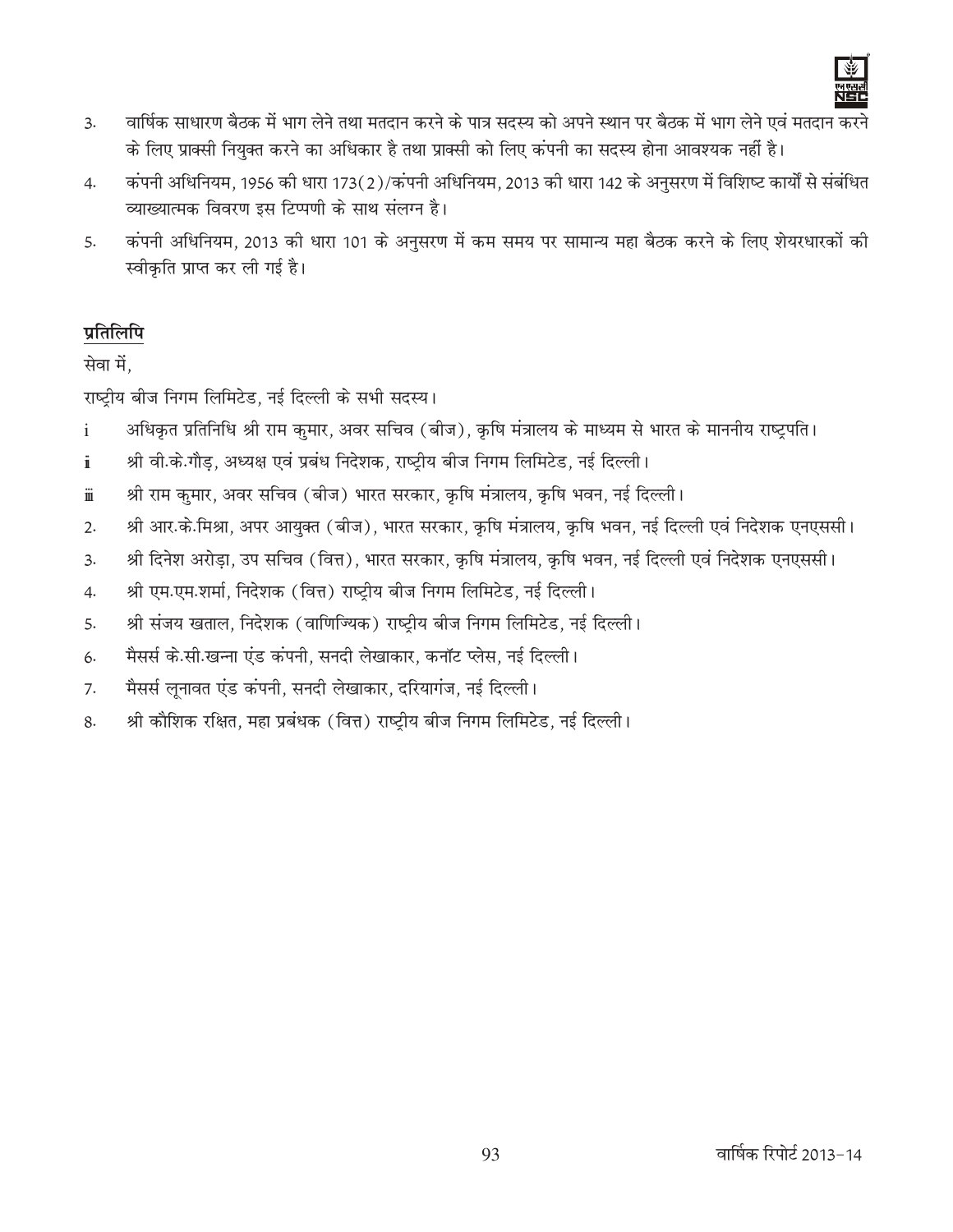# कंपनी अधिनियम, 1956 की धारा 173 (2) / कंपनी अधिनियम, 2013 की धारा 102 के अनसरण में विशेष कारोबार से संबंधित व्याख्यात्मक विवरण नीचे दिए जा रहे है<del>.</del>

- मद संख्या 4 कंपनी अधिनियम, 1956 की धारा 396 के तहत, प्रशासनिक मंत्रालय से केन्द्रीय मंत्रीमंडल की मंजूरी प्राप्त होने के पश्चात दोनों निगमों द्वारा "एसएफसीआई का एनएससी में एकीकरण" के लिए कंपनी अधिनियम, 1956 की धारा 391-394, धारा 396 के साथ पढ़ें, के प्रावधान के अनुपालन में, कार्पोरेट मंत्रालय (एमसीए) के समक्ष दिनांक 22.01.2014 को याचिकाएं डाली गई। एमसीए द्वारा एनएससी / एसएफसीआई के अनुपालन हेतु कई निर्देश जारी करने एवं कई सुनवाई करने के बाद एमसीए ने अपने आदेश दिनांक 30.04.2014 के द्वारा जिसे एमसीए ने अपने पत्र दिनांक 05.05.2014 के तहत "एसएफसीआई का एनएससी में एकीकरण" की योजना को 01.04.2014 से प्रभावी होने के लिए अपनी मंजुरी प्रदान कर दी है। एसएफसीआई को बिना समापन के भंग करके एकीकरण के आदेश दे दिए गए। इसके परिणामस्वरूप, एसएफसीआई के निदेशक मंडल एवं शेयरधारकों की सामान्य निकाय निष्क्रिय (समाप्त) हो गई। इसलिए पूर्ववर्ती एसएफसीआई के वार्षिक लेखों को अंगीकार के प्रयोजन हेतु एनएससी के शेयरधारकों की सामान्य निकाय के समक्ष रखा जा रहा है। इस संकल्प पर एनएससी के किसी भी निदेशक का हित नहीं है।
- मद संख्या 5 पूववर्त्ती पैरा में बताए गए तथ्यों को ध्यान में रखते हुए, पूर्ववर्ती एसएफसीआई की ओर से प्रदत्त इक्विटी शेयर पूंजी पर 7.5% की दर से लाभांश घोषित किया जा रहा है जिसके लिए एनएससी के शेयरधारकों के अनुमोदन की आवश्यकता है। इस संकल्प पर एनएससी के किसी भी निदेशक का हित नहीं है।
- मद संख्या 6 सांविधिक लेखा परीक्षक एवं शाखा लेखा परीक्षकों ने व्यवसाय / लेनदेन / काम की अधिकता. विशेषकर एसएफसीआई का एनएससी में एकीकरण के पश्चात अपने मानदेय में वृद्धि करने का अभ्यावेदन दिया है। एनएससी के निदेशक मंडल ने दिनांक 31.07.2014 को हुई अपनी बैठक में उनके अनुरोध पर विचार करते हुए इस संकल्प पर उनके मादेय में 40% +टीए/डीए की वृद्धि करने की सिफारिश की है। इस संकल्प पर एनएससी के किसी भी निदेशक का हित नहीं है।
- मद संख्या 7 सांविधिक प्रावधानों के अनुपालन को देखते हुए, आपके निगम के निदेशक मंडल ने वित्त वर्ष 2014-15 के लिए रु. 2.00 लाख + सेवाकर कर अन्य जेब खर्च पर लागत लेखा परीक्षक की नियुक्ति का अनुमोदन किया है जिस पर अभिपुष्टि का अनुरोध है। इस संकल्प पर एनएससी के किसी भी निदेशक का हित नहीं है।

निदेशक मंडल के आदेश द्वारा राष्ट्रीय बीज निगम लिमिटेड

> (मो. राकिम) कंपनी सचिव

स्थान: नई दिल्ली दिनांक: 19 सितम्बर, 2014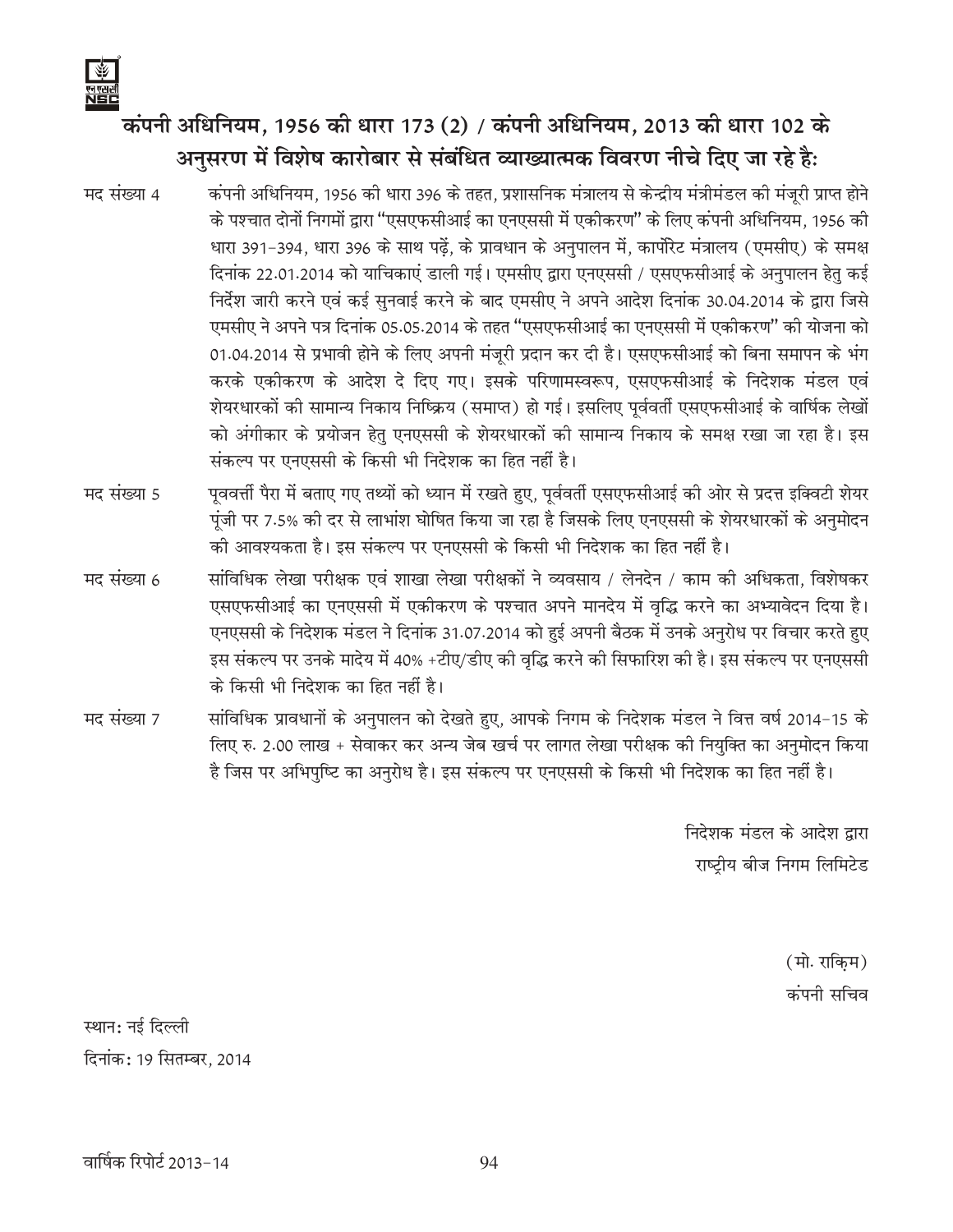

# राष्ट्रीय बीज निगम लिमिटेड

(भारत सरकार का उपक्रम-मिनीरत्न कंपनी)

निगम की 51वीं वार्षिक सामान्य बैठक के अवसर पर अध्यक्ष एवं निदेशक का अभिभाषण

प्रिय शेयरधारकों.

- मैं निगम की 51वीं वार्षिक साधारण बैठक में आदरणीय शेयरधारकों का हार्दिक स्वागत करता हूँ। इस अवसर पर अन्य  $\mathbf{1}$ . विषयों पर आने से पहले, मैं आपको सूचित करना चाहता हूँ कि कारपोरेट मामले मंत्रालय (का.मा.मं.) के दिनांक 30.04. 2014 के आदेश के अनुसार दिनांक 01.04.2014 से भारतीय राज्य फार्म निगम लिमिटेड का राष्ट्रीय बीज निगम लिमिटेड में विलय हो चुका है। फलस्वरूप भा रा फा नि. दिनांक 01.04.2014 को बिना परिसमापन के विघटित हो गई है। जैसा कि पूर्ववर्ती भा.रा.फा.नि. का निदेशक मंडल और शेयरधारकों का सामान्य निकाय अस्तित्व में नहीं रहे हैं, इसलिए पूर्ववर्ती भा. रा.फा.नि. की वर्ष 2013-14 की निदेशकों की रिपोर्ट और वार्षिक लेखे भी राष्ट्रीय बीज निगम के शेयरधारकों के समक्ष स्वीकृति के लिए प्रस्तुत हैं।
- इसी प्रकार राष्ट्रीय बीज निगम के साथ-साथ भा.रा.फा.नि. के निदेशकों और लेखा परीक्षकों की रिपोर्ट सहित वित्तीय वर्ष  $2.$ 2013–14 के अंकेक्षित वार्षिक लेखे प्रस्तुत करते हुए मुझे प्रसन्नता हो रही है। चूंकि दोनों निगमों के अनुबंधों सहित वार्षिक लेखे पहले से ही आपके पास उपलब्ध हैं, अत: संक्षिप्तता के लिए यदि आप मुझे अनुमति प्रदान करें तो मैं उन्हें पढ़ा हुआ मान लेता हैं।
- विगत वर्षों की भांति. समीक्षाधीन वर्ष के दौरान मैंने दोनों निगमों के निदेशक मंडल के सहयोगियों और अधिकारियों व  $\overline{3}$ . कर्मचारियों के सहयोग व मार्गदर्शन से समग्र कार्य निष्पादन को निस्संदेह उच्च स्तर पर बनाए रखा है। आवश्यकता के सभी अवसरों पर निदेशक मंडल व मंत्रालय में उच्चाधिकारियों के सतत संरक्षण. प्रोत्साहन और समर्थन के लिए आभार व्यक्त करता हूँ। इस उत्कृष्ट पद के लिए मुझ पर जताए गए भरोसे और विश्वास के लिए मैं विनम्रता से कृतज्ञता ज्ञापित करता हूँ।

## 4. वर्ष 2013-14 के दौरान रा.बी.नि. का कार्य निष्पादन

#### सामान्य आर्थिक परिदृश्य और कार्य निष्पादन :- $\mathbf{I}$

आर्थिक परिदृश्य में अंतर्राष्ट्रीय मंदी तथा घरेलू अंतर्राष्ट्रीय बाजारों में व्यापक प्रतिस्पर्धा के बावजूद कृषि जगत को निजी कंपनियों के साथ भी विभिन्न चुनौतियों का सामना करना पड़ा। इसके अतिरिक्त, कृषि जगत को प्राकृतिक कारकों से उत्पन्न उतार-चढ़ावों का भी सामना करना पड़ा, विशेष रूप से उन क्षेत्रों में जहाँ हमारी इकाईयां विपणन तथा उत्पादन गतिविधियाँ संचालित कर रही हैं। इन चुनौतियों के बावजूद आपके निगम ने अच्छा प्रदर्शन किया और राजस्व में बढ़ोत्तरी प्राप्त की।

- $\mathbf{I}$ वित्तीय पक्ष:
- हमने पिछले वर्ष के दौरान अर्जित रु. 291.26 करोड़ की तुलना में रु. 738.75 करोड़ का कुल राजस्व हासिल किया है, जिससे लगभग 7% की वृद्धि हुई। कर पश्चात लाभ, पिछले वर्ष रु. 44.30 करोड़ की तुलना में रु. 54.07 करोड़ रहा।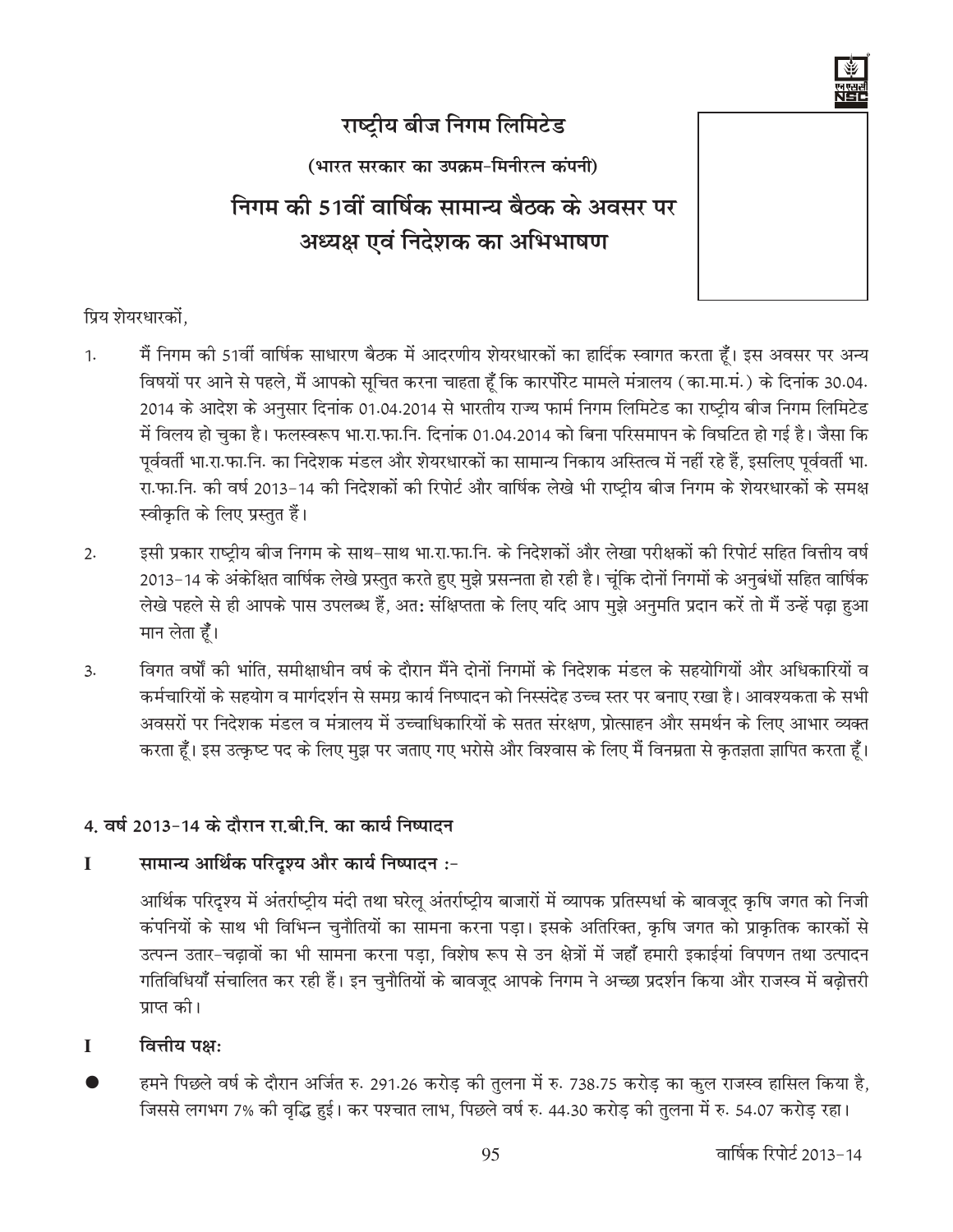

- रु. 1000/-प्रत्येक के प्रति इक्विटी शेयर पर अर्जन रु. 1953.19 से बढ़कर रु. 2383.76 हो गई (असाधारण मदों के समायोजन के पश्चात), इस प्रकार प्रति इक्विटी शेयर अर्जन में रु. 430.57 की वृद्धि हुई।
- राजस्व, लाभ तथा ईपीएस में उपयुक्त वृद्धि को ध्यान में रखते हुए, पिछले वर्ष के रु. 629.99 करोड़ की तुलना में रु. 657. 66 करोड़ के खर्चे हए।
- 20619 इक्विटी शेयर की मात्रा के रु. एक -एक हजार मूल्य के बोनस इक्विटी शेयर भारत सरकार को जारी किए गए जिससे इक्विटी आधार बढ़कर रु. 2268 लाख हो गया।
- प्रभावी नकदी प्रबंधन के कारण प्रयोग में ली गई नकद ऋण सीमा पर ब्याज पिछले वर्ष के रु. 494.79 लाख की तुलना में इस वर्ष रु. 160.93 लाख रहा।

#### $III$  $m$ भांश:

आपके निदेशक मंडल ने निगम की चुकता इक्विटी शेयर पूँजी पर यथा अनुपात आधार पर 20% की दर से लाभांश की घोषणा के लिए सिफारिश की है जिससे वर्ष में रु. 70.10 लाख के लाभांश वितरण कर सहित रु. 482.60 लाख की राशि की खपत हई।

#### रा.बी.नि. में भा.रा.फा.नि. के एकीकरण का प्रभाव:  $\mathbf{I}$

सार्वजनिक क्षेत्र में बीज गतिविधियो में लगे हुए सार्वजनिक क्षेत्र के दो विशाल उपक्रम अब एक हो गए हैं और इससे रा.बी. नि. अब देश में सार्वजनिक क्षेत्र में शीर्ष स्तर की बीज उत्पादन कंपनी के रूप में उभर रही है। रा.बी.नि. पहले से ही आई. एस.ओ. प्रमाणपत्र के साथ अनुसूची 'बी' कंपनी है और सार्वजनिक क्षेत्र उपक्रम की अनुसूची 'ए' कंपनी बनने की तरफ अग्रसित है। भूमि, जनशक्ति, संयंत्र, मशीनरी, उपकरण, प्रौद्योगिकी, अनुसंधान एवं विकास और वित्त जैसे संसाधनों का अब एकीकरण हो गया है जिससे एनएससी न केवल प्रत्येक वर्ष भारत सरकार के साथ किए गए समझौता ज्ञापन के तहत निर्धारित लक्ष्यों को हासिल करने बल्कि विविधीकरण, नवाचार, निर्यात की संभावनाओं और अन्य लाभप्रद कार्यकलापों जैसी अन्य गतिविधियों में प्रवेश करने के लिए भी सक्षम हो गई है।

#### संचालनात्मक विशिष्टताएँ:  $\mathbf{V}$

वर्ष के दौरान 14,53,070 क्विंटल प्रमाणित / गुणवत्ता वाले बीजों की बिक्री के कारण कारोबार पिछले वर्ष के 15,56,025 क्विंटल की तुलना में रु. 737.52 करोड़ रहा। बिक्री किए गए बीजों की मात्रा में कमी मुख्य रूप से 80000 क्विंटल गेहँ के बीज और 50000 क्विंटल धान के बीज की बिक्री में कमी की वजह से हुई है। हालांकि बीजों की खरीद 1566791 क्विंटल से 1428575 क्विंटल कम हुई, जिससे बाहरी बाजार पर निर्भरता में कमी आई। निगम ने अपने बीजों के भंडारण के लिए 34600 क्विंटल भडारण क्षमता बढ़ाई है तथा गुणवत्ता के मानकों में सुधार के अलावा 2,40,000 क्विंटल की सीमा तक प्रसंस्करण क्षमता को बढाया है।

#### भारतीय राज्य फार्म निगम का कार्य निष्पादन:  $5<sub>1</sub>$

रा.बी.नि. की भांति, भा.रा.फा.नि. को भी बीज जगत में आर्थिक मंदी और घरेलू तथा अंतर्राष्ट्रीय निजी कंपनियों से प्रतिस्पर्धी स्थितियों का सामना करना पड़ा। किन्तु समीक्षाधीन अवधि के दौरान, भा.रा.फा.नि. ने पिछले वर्ष के दौरान अर्जित रु. 485. 55 करोड़ के राजस्व की तुलना में रु. 523.35 करोड़ का कुल राजस्व अर्जित करके अच्छा प्रदर्शन किया है। हालांकि, कर पश्चात लाभ पिछले वर्ष के दौरान रु. 42.58 करोड़ की तुलना में रु. 41.84 करोड़ रहा। फार्मों में फसल परिपक्वता के समय बारिश और ओलावृष्टि से फसलों की क्षति के कारण लाभ में गिरावट आई। ग्वार की कीमत के निम्न स्टॉक मूल्य;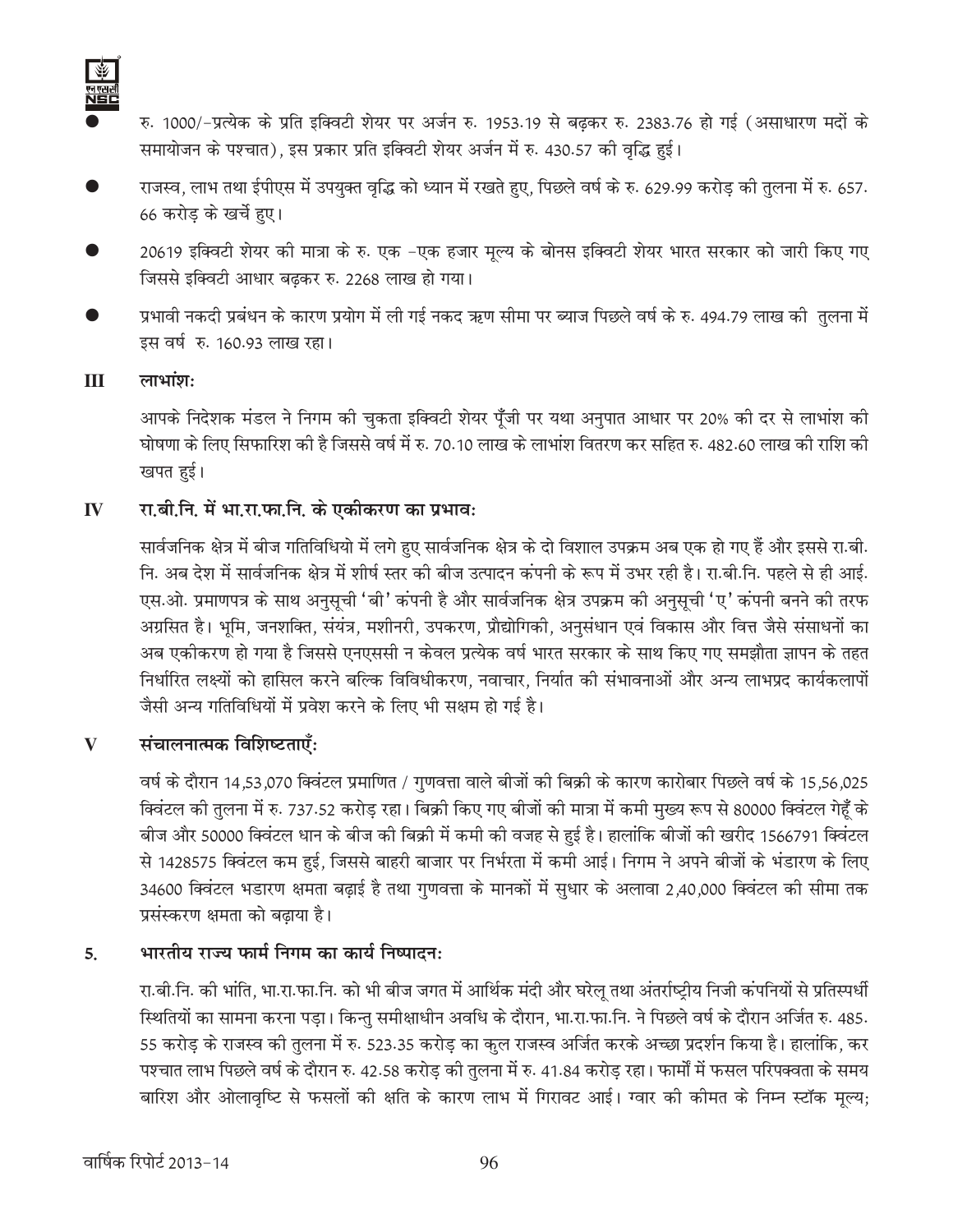

कर्मचारी लागत में रु. 9.00 करोड़ की वृद्धि, चना और मुंगफली के मामले में ऋणात्मक मुद्रास्फीति दर के कारण हानि में वृद्धि हुई।

#### लाभांश एवं आरक्षित निधिः- $\mathbf{I}$

इन सब कारकों के बावजूद, भा.रा.फा.नि. ने वित्तीय वर्ष 2013–14 के लिए चुकता इक्विटी शेयर पूंजी पर 7.5% के लाभांश का निरंतर भुगतान करता रहा है जिसमें लाभांश वितरण कर, सी.एस.आर फंड और सामान्य आरक्षित विधियों और अधिशेष खातों में स्थानान्तरण के लिए प्रावधानों के अलावा रु. 2.36 करोड खपेंगे।

#### $\mathbf{I}$ उत्पादन परिदृश्य:

वर्ष के दौरान उत्पादन निष्पादन ने, विशेषत: प्राकृतिक कारकों की वजह से चुनौतियों का सामना किया किन्तु निगम अपने संसाधनों और रणनीतियों द्वारा सर्वोत्तम स्तर पर डटा रहा। पिछले वर्ष के दौरान 7,52,949.97 क्विंटल की तुलना में इस वर्ष क़्ल बीज उत्पादन 5,81,087.96 क्विंटल रहा। उत्पादन में कमी का कारण सोयाबीन फसल की परिपक्वता के समय भारी वर्षा के चलते प्रतिकूल प्रभाव था।

#### $\mathbf{H}$ पश्चिम बंगाल में नलहटी फार्म:

यह भी उल्लेखनीय है कि केन्द्रीय राज्य फार्म बहराईच को बंद करने के बाद. पश्चिम बंगाल में एक छोटा फार्म खोलकर विकल्प प्राप्त करने के लिए प्रबंधन द्वारा प्रयास किया गया, जिसे आलोच्य वर्ष के दौरान खोला गया और वर्ष के अंत मे उत्पादन कार्य शुरु किया गया।

कुछ ट्रैक्टर, कम्बाईन, उर्वरक, छिडकाव यंत्र और इलैक्ट्रॉनिक धर्म कांटा भी निगम के मशीरी बेडे में शामिल किए गए हैं, जिनकी कीमत रु. 371.00 लाख है। भारत सरकार की सहायता से रु. 396.29 लाख के व्यय से कुछ अन्य निर्माण कार्य भी फार्म पर किए गए। उत्पादन, यांत्रिकी और विपणन गतिविधियों में और अधिक सुधार लाने के लिए निगम द्वारा कुछ नई पहलें भी की गई।

#### जनशक्ति विकास:  $6.$

दोनों निगम अपने कर्मचारियों और स्टॉफ के मनोबल, वित्तीय उन्नयन और कल्याण को बढावा देने के लिए, उनकी भलाई और बेहतरी के लिए गंभीर प्रयास कर रहे हैं।

#### भावी दृष्टिकोण:  $\overline{7}$ .

भा.रा.फा.नि. और रा.बी.नि. के एकीकरण के बाद निस्संदेह रा.बी.नि. के संसाधनों में उत्पादन, यांत्रिकी, विपणन और वित्तीय मोर्चों पर काफी हद तक वृद्धि हुई है। निगम के पास अधिकारियों, कर्मचारियों और अनुभवी कार्मिकों की तकनीकी रूप से योग्य टीम है जो उच्च स्तर पर बीज उत्पादन कर रहे हैं। इसलिए, हम आशा करते हैं कि निगम राष्ट्रीय और आंतरिक चुनौतियों का सामना करते हुए न केवल बीज गतिविधियों में अपितु अन्य मित्र राष्ट्रों और विविध गतिविधियों में आगे भी प्रयासरत रहेगा।

#### एमओयु रेटिंग: 8.

वर्ष 2012-13 के दौरान रा.बी.नि. और भा.रा.फा.नि. की एमओयू रेटिंग को डीपीई के द्वारा "उत्कृष्ट" घोषित किया गया है। यह जानकारी पिछली वार्षिक सामान्य बैठक में पुष्टि के बाद दी जा रही है।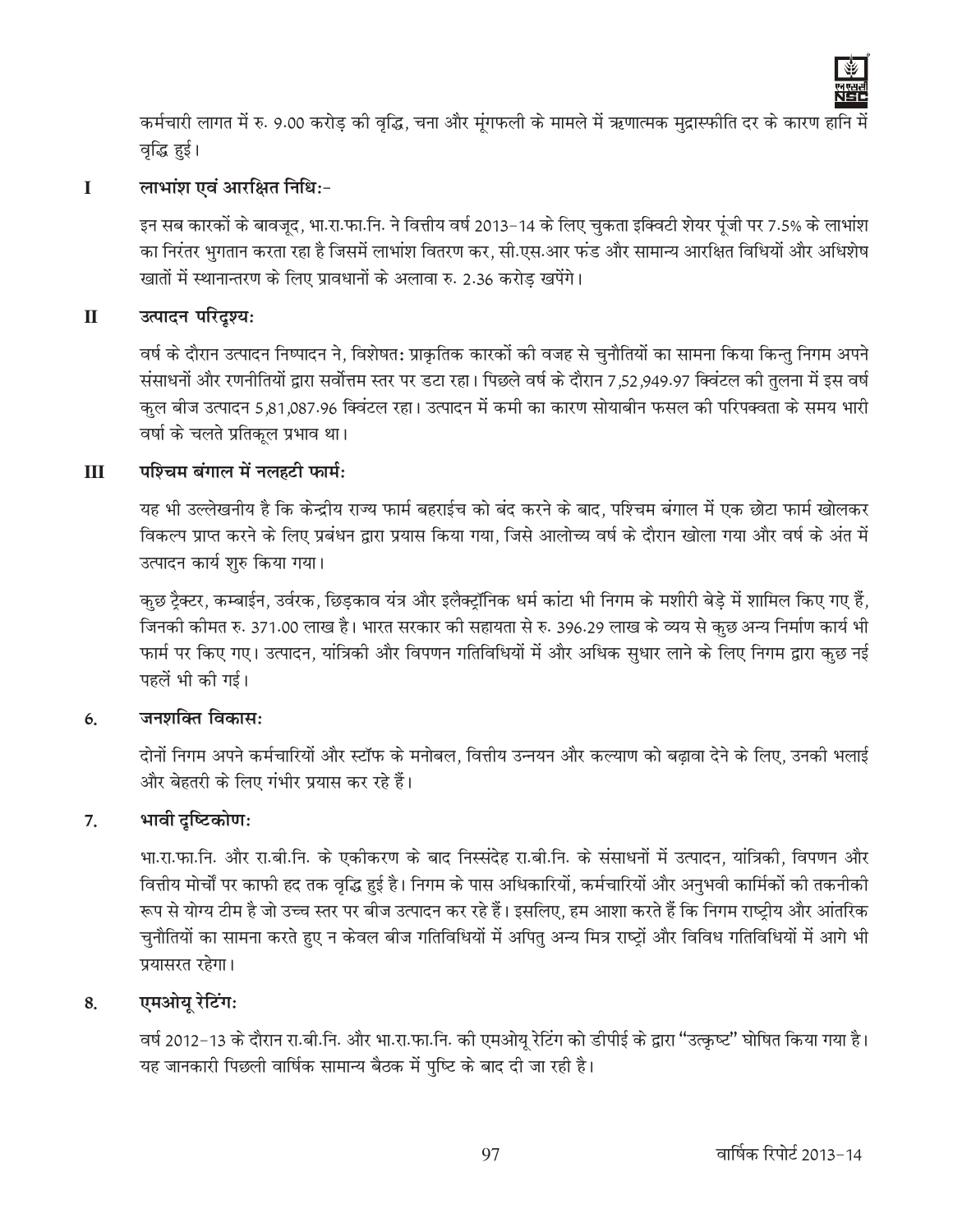## अनुपालन परिदृश्य:

- हमें आपको सूचित करते हुए गर्व हो रहा है कि कृषि मंत्रालय, भारत सरकार ने वित्त वर्ष 2013–14 के लिए निगमित  $(i)$ शासन के दिशा निर्देशों को लागू करने के मामले में दोनों निगमों को "उत्कृष्ट" रेटिंग देने के लिए लोक उद्यम विभाग को सिफारिश की है।
- जहां तक रा.बी.नि. का संबंध है स्वतंत्र निदेशक मंडल की नियुक्ति न होने के कारण लेखा परीक्षा समिति का पुन:  $(ii)$ गठन नहीं हो पाया, जिसके लिए मामला कृषि मंत्रालय के अंतर्गत लंबित पड़ा है। यद्यपि पूर्ववर्ती भा.रा.फा.नि. में 03 स्वतंत्र निदेशक थे जोकि लोक उद्यम विभाग के निगमित शासन के दिशा निर्देशों के अनुसार लेखा परीक्षा समिति की बैठको का निरंतर आयोजन कर रहे थे। फिर भी दोनों ही निगमों ने निगमित शासन के दिशा निर्देशों का अनुपालन किया है।
- निगमित सामाजिक दायित्व (सीएसआर) एवं अनुसंधान एवं विकास (आर एंड डी) के संबंध में, भारत सरकार  $(iii)$ के साथ हुए समझौता ज्ञापन में निर्धारित लक्ष्यों को प्राप्त करने के लिए दोनों ही निगम समर्पित रूप से कार्य कर रहे हैं। इसके अतिरिक्त, निगम में अन्य समितियां भी हैं जैसे पारिश्रमिक समिति, विषय संचालन समिति, शिकायत समिति, इत्यादि। निष्कर्ष के रूप में दोनों ही निगम सभी कानूनों, दिशा निर्देशों इत्यादि का पूर्ण रूप से पालन कर रहे थे, जो भी उन पर लाग थे।

#### 10. आभार:

मैं इस अवसर पर माननीय कृषि मंत्री, माननीय कृषि राज्य मंत्री, सचिव (कृषि एवं सहकारिता), संयुक्त सचिव (बीज) एवं कृषि मंत्रालय के अन्य अधिकारियों के मार्गदर्शन, सहयोग के लिए हार्दिक कृतज्ञता व्यक्त करता हैं। मैं भारत के नियंत्रक एवं महालेखा परीक्षक तथा सांविधिक एवं शाखा लेखा परीक्षकों के समर्थन एवं मार्गदर्शन के लिए उनका भी धन्यवाद करता हूँ। मैं अपने निदेशक मंडल के माननीय सदस्यों और दोनों ही निगमों के सभी अधिकारियों / कर्मचारियों का धन्यवाद एवं प्रशंसा करना चाहता हैं जिन्होंने ऐसे लक्ष्यों को प्राप्त करने में प्रबंधन को हर संभव मार्गदर्शन, समर्थन एवं सहायता प्रदान की। मैं शेयरधारकों एवं प्रबंधन की ओर से, बैकरों, उपभोक्ताओं एवं अन्य स्टैकहोल्डरों को उनके द्वारा निरंतर समर्थन, विश्वास एवं निगम के प्रति सत्यनिष्ठा के लिए भी हार्दिक कृतज्ञता व्यक्त करता हैं। मुझे दृढ़ विश्वास है कि ऐसे समर्पित एवं मेहनती कर्मचारियों के साथ माननीय स्टैकहोल्डरों के बहुमूल्य समर्थन तथा संसाधनों के विशाल खजाने के साथ निगम आने वाले वर्षो में अधिक ऊंचाईयों पर पहुंचेगा और मील का पत्थर का साबित होगा।

> (विनोद कुमार गौड़), अध्यक्ष एवं प्रबंध निदेशक

स्थान: नई दिल्ली दिनांक: 26 सितम्बर, 2014

★ इससे आशय 51वीं वार्षिक आम बैठक की कार्यवाही के हिस्से से नहीं है।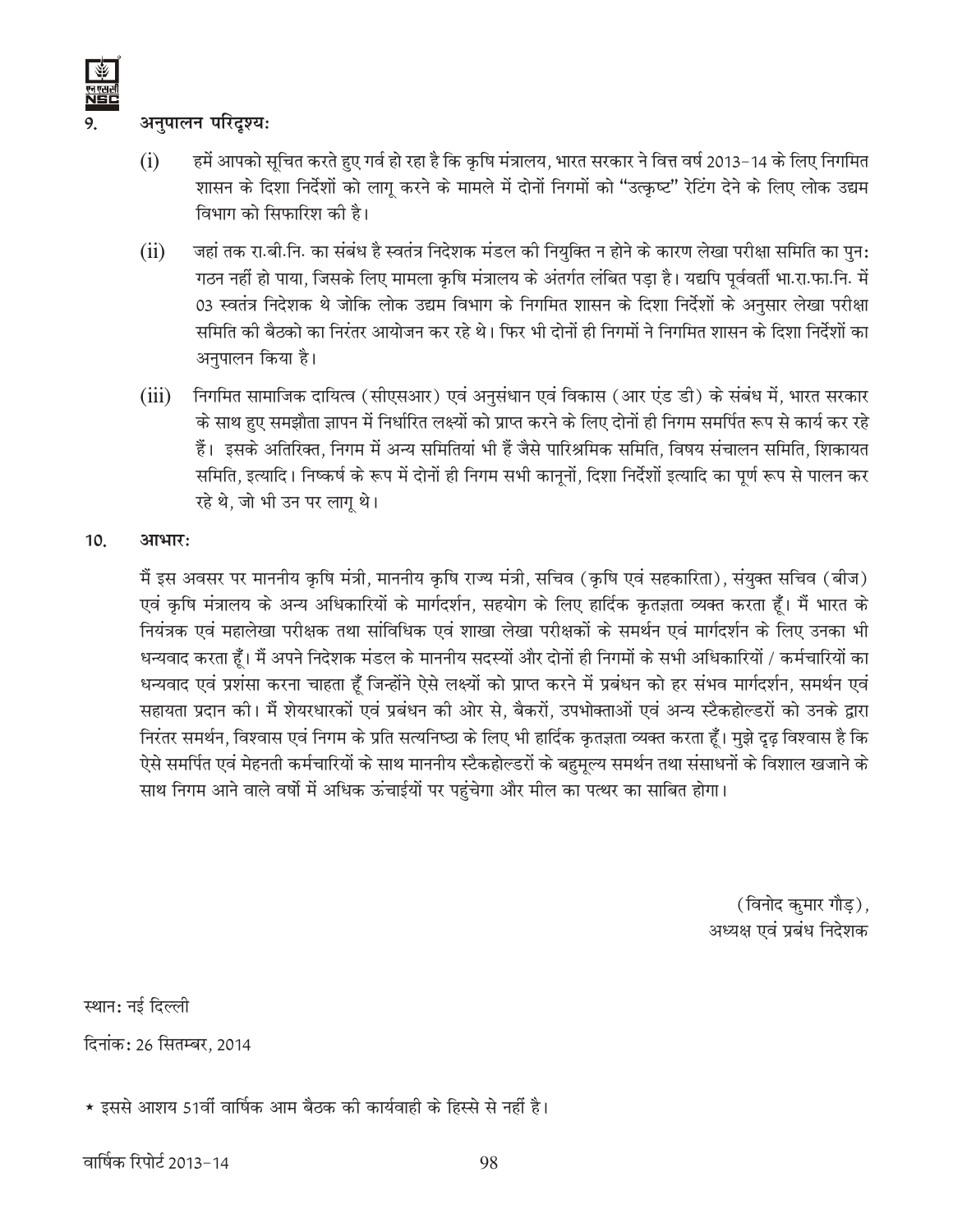

# निदेशकों की रिपोर्ट

## प्रिय अंशधारियों,

आपके निदेशक 31 मार्च 2014 को समाप्त हुए वर्ष के लिए आपके निगम के व्यवसाय तथा कार्यकलापों पर निगम के संपरीक्षित लेखाओं के साथ अपनी 51वीं वार्षिक रिपोर्ट प्रस्तुत करते हैं। रिपोर्टाधीन वर्ष के कार्यशील परिणाम पिछले वर्षों के आंकड़ों के साथ नीचे दिए गए हैं :

## वित्तीय विशेषताएं

(क) कार्यशील परिणाम

(रुपये लाख में)

| आय का विवरण                               | $2013 - 14$ | $2012 - 13$ |
|-------------------------------------------|-------------|-------------|
| प्रचालन से राजस्व                         | 72111.18    | 68477.40    |
| अन्य आय                                   | 1763.46     | 648.22      |
| कुल                                       | 73874.64    | 69125.62    |
| खर्चें:                                   |             |             |
| उपभोग की गई सामग्रियों की लागत            | 1654.33     | 2443.21     |
| व्यापारगत माल की खरीद                     | 46478.80    | 49710.53    |
| तैयार माल, प्रक्रियाधीन माल तथा व्यापारगत | 2854.77     | (838.74)    |
| माल की अनुसूची में परिवर्तन               |             |             |
| कार्मिकों के लाभ के लिए किए गए खर्च       | 6851.42     | 5256.63     |
| वित्तीय लागत                              | 160.93      | 494.79      |
| अन्य खर्चे                                | 7439.28     | 5602.53     |
| मूल्यह्नस                                 | 266.85      | 329.84      |
| कुल                                       | 65706.38    | 62998.79    |
| असाधारण कर पूर्व लाभ, असाधारण             | 8168.26     | 6126.83     |
| पूर्वावधि मदें तथा कर                     |             |             |
| असाधारण मदें                              | (4.72)      | (8.13)      |
| असाधारण से पूर्व लाभ, पूर्वावधि मर्दे     | 8172.98     | 6134.96     |
| अतिरिक्त सामान्य मर्दे                    | 106.38      |             |
| पूर्वावधि मदों से पूर्व लाभ एवं कर        | 8066.60     | 6134.96     |
| पूर्वावधि मदें (निवल)                     | 0.09        | (91.48)     |
| कर पूर्व लाभ                              | 8066.51     | 6226.44     |
| कर संबंधी खर्चे:                          |             |             |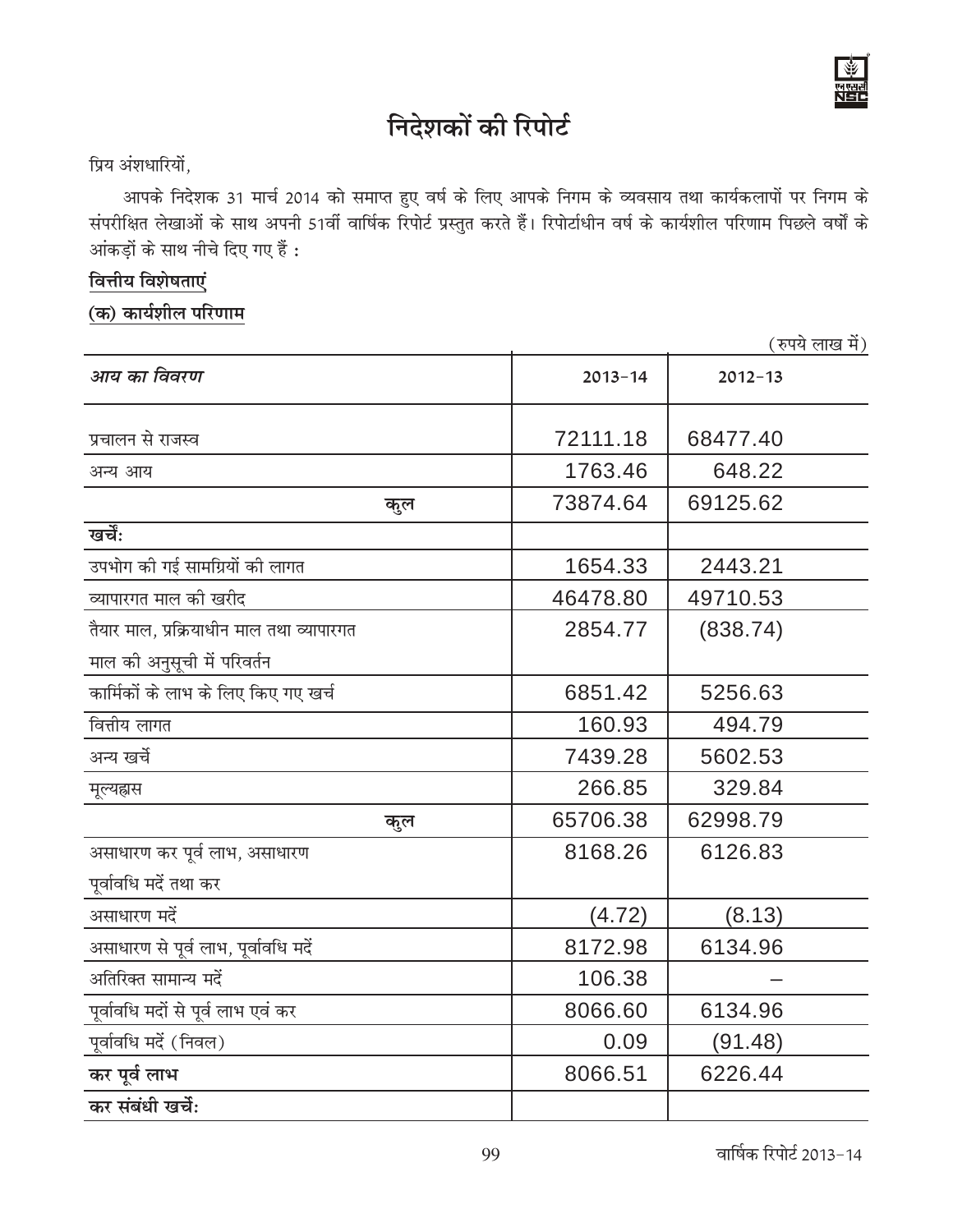| चालू कर                                                         | 3048.00  | 2185.69  |  |  |
|-----------------------------------------------------------------|----------|----------|--|--|
| आस्थगित कर                                                      | (383.68) | (399.98) |  |  |
| पिछले वर्षों से संबंधित कराधान                                  | (4.47)   | 10.65    |  |  |
| कूल                                                             | 2659.85  | 1796.36  |  |  |
| वर्ष के लिए लाभ                                                 | 5406.66  | 4430.08  |  |  |
| प्रति इक्विटी शेयर उपार्जन (प्रत्येक का रु. 1000/- अंकित मूल्य) |          |          |  |  |

| मूल तथा अवमिश्रत असाधारण मदों से पूर्व  | 2430.67 | 1953.19 |
|-----------------------------------------|---------|---------|
| मूल तथा अवमिश्रत, असाधारण मदो के पश्चात | 2383.76 | 1953.19 |

वर्ष 2013-14 के दौरान निगम ने रु. 73,874.64 लाख की कुल आय अर्जित की, जबकि पिछले वर्ष निगम की कुल आय रु. 69,125.62 लाख थी। इस प्रकार निगम ने 7.0% की वृद्धि दर्ज की है।

## (ख) पूंजीगत संरचना

निगम की 31 मार्च 2014 को प्रदत्त पूंजी रु. 2668.12 लाख थी, जिसमें रु. 1000/- के 226812 इक्विटी शेयर हैं। भारत सरकार के पास 100% चुकता अंश पूंजी है। आरक्षित निधि और अधिशेष रु. 19730.85 लाख से बढ़कर रु. 24220.16 लाख हो गई। वर्ष के दौरान संयंत्र एवं मशीनरी खरीदने के लिए तथा बीज भण्डार गृह एवं भवन का निर्माण करने के लिए प्राप्त पूंजीगत अनुदान को रु. 48700 लाख से पूंजीकृत किया गया तथा पूंजीगत अनुदान से खरीदी हुई परिसम्पत्तियों पर रु. 139.41 लाख का मुल्यह्नास समायोजित किया गया। उल्लिखित समायोजनों को करने के पश्चात् 31.03.2014 को पंजीगत अनुदान आरक्षित निधि का शेष रु. 1695.80 लाख रुपए बचा. जबकि 31.03.2013 को यह रु. 1373.22 लाख था।

## (ग) ऋण

निगम ने भारतीय स्टेट बैंक से रु. 7500.00 लाख की सीमा तक नकदी ऋण (सीसी) लेने की सुविधा प्राप्त की हुई है। वर्ष के दौरान, निगम ने रु. 160.93 लाख का ब्याज चुकाया जबकि पिछले वर्ष रु. 494.79 लाख का ब्याज चुकाया गया था।

## (घ) निवेश

निगम का विभिन्न राज्य बीज निगमों में 31 मार्च 2014 तक रु. 780.68 लाख रुपए का निवेश था। वर्ष के दौरान, राज्य बीज निगमों से कुल 50.93 लाख रुपए का लाभांश प्राप्त हुआ।

## (ङ) लाभांश

वर्ष 2013–14 के दौरान निदेशक मण्डल ने चुकता पूंजी पर 20% लाभांश अनुपातिक आधार पर देने की अनुशंसा की है, जिस पर वर्ष 2013–14 के लिए लाभांश कर रु. 70.10 लाख सहित रु. 482.60 लाख रुपए खर्च होंगे। लाभांश का भुगतान वार्षिक आम बैठक में अनुमोदन के पश्चात किया जाएगा।

## 1. भारतीय राज्य फार्म निगम लिमिटेड का राष्ट्रीय बीज निगम लिमिटेड के साथ एकीकरण

इन तथ्यों पर विचार करते हुए, कि दोनों ही सार्वजनिक उपक्रम पूर्णत: भारत सरकार के उपक्रम है जोकि कृषि मंत्रालय के  $\mathbf{i}$ . प्रशासनिक नियंत्रण के अधीन कार्यरत है और दोनों ही सार्वजनिक उपक्रम अंतिम उपयोगकर्ता के लिए फसलों के, संवर्धन हेतु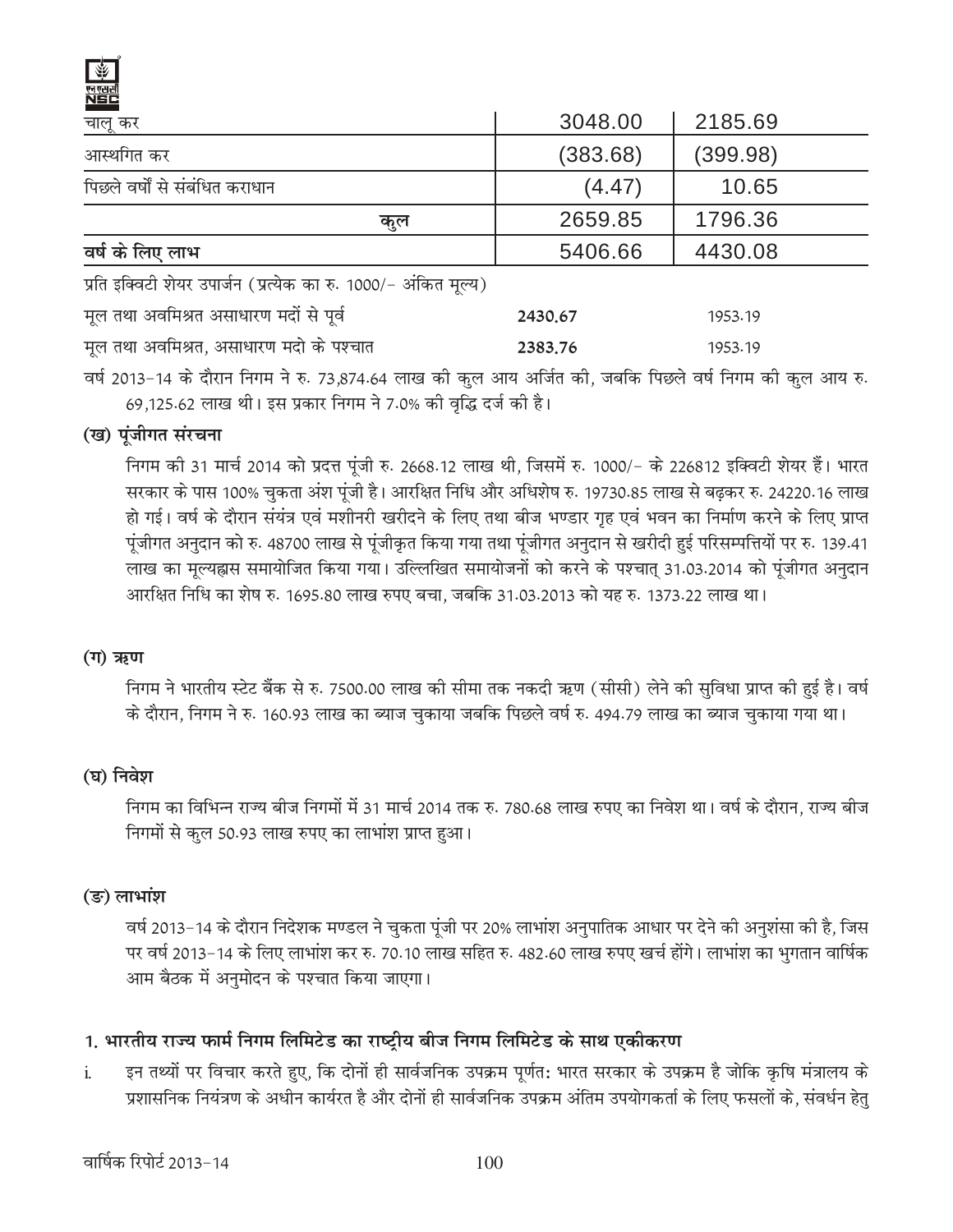

विभिन्न किस्मों के प्रजनक, आधार एवं प्रमाणित बीजों का उत्पादन एवं विपणन के कार्यो में लगे हुए है। कंपनी अधिनियम, 1956 की धारा 391-394, साथ में पढ़ें धारा 396, के अनुसरण में, दोनों ही सार्वजनिक उपक्रमों के एकीकरण का प्रस्ताव पर विचार किया गया तथा वर्ष 2013 के दौरान उनके निदेशक मंडल द्वारा एकीकरण का अनुमोदन किया गया।

- निदेशक मंडल के अनुमोदन के पश्चात, इस प्रस्ताव को केन्द्रीय मंत्रीमंडल के अनुमोदन के लिए कृषि मंत्रालय को प्रस्तुत  $\ddot{\mathbf{n}}$ . किया गया जिस पर केन्द्रीय मंत्रीमंडल 26.12.2013 को अपनी सहमति प्रदान करी। केन्द्रीय मंत्रीमंडल के निर्णय को कृषि मंत्रालय ने 07.01.2014 को दोनों निगमों को बताया। तदनुसार, एकीकरण के लिए 22.01.2014 को कार्पोरेट मंत्रालय के समक्ष अपेक्षित याचिकाएं दाखिल की गई। तीन सुनवाई पर मामले को पूरे विश्वास के साथ एमसीए के समक्ष रखा गया और कुछ आवश्यकताओं को समाप्त करने पर जैसे कि शेयरधारकों, ऋणदाताओं की बैठक इत्यादि, जिन पर समय लग सकता था, को पूरा करते हुए, अंतत: एमसीए ने अपने आदेश 30.04.2014 के द्वारा दोनों निगमों के एकीकरण के आदेश दे दिए। इस पर अन्य बातों के साथ साथ एसएफसीआई को समापन के बिना भंग करने का आदेश दिया गया। मंत्रालय ने दोनों निगमों को आदेश दिया कि 30.04.2014 के आदेश की प्रति **आर. ओ. सी.** के पास दाखिल करें, जिसे दाखिल कर दिया गया है।
- विलय से पूर्व, यहां पर एकीकरण के लिए अनेक कार्रवाई की गई। एसएफसीआई से संबंधित संपत्तियों / परिसंपत्तियों को  $\dddot{\mathbf{m}}$ . अब एनसीसी के नाम पर उत्तपरिवर्तन (mutation) करने की कार्रवाई चल रही है। इस संबंध में आम जानकारी के लिए स्थानीय समाचारपत्रों के माध्यम से सूचित किया गया। एसएफसीआई के द्वारा "फार्म सोना" नाम पर टेडमार्क का पंजीकरण के आवेदन पर अब एनएससी के नाम परिवर्तन के लिए आवेदन दे दिया गया है। एसएफसीआई के सभी कार्मिकों को एनएससी के उपस्थिति पंजिका पर ले लिया गया है। बैकों को एकीकरण के बारे में बता दिया है। न्यायिक मामलों के संबंध में, विधिक कार्रवाई / देयताओं के बारे में संबंधित अधिवक्ताओं को निर्देश दिया गया है कि वे संबंधित न्यायालयों में उचित आवेदन दाखिल करके न्यायालयों को बताए कि 'एसएफसीआई' की जगह '**एनएससी**' का नाम इंगित करें। इसी प्रकार आयकर एवं अन्य कराधान प्राधिकरणों को भी तथ्यों के बारे में सूचित किया गया है।
- आंतरिक रूप से उत्पादन एवं विपणन कामकाज में फेर बदल किया गया है, क्षेत्रीय कार्यालयों का विलय किया गया है तथा iv. समझौता ज्ञापन को संयुक्त रूप से संशोधित मानकों के आधार पर कार्यान्वयन के लिए लोक उद्यम विभाग के अनुमोदन हेतु भेजा गया है। उत्पादन एवं विपणन के लक्ष्यों में वृद्धि की गई है ताकि अधिक राजस्व प्राप्त किया जा सके।
- उपरोक्त को देखते हुए, यह बहुत हर्ष की बात है कि अब राष्ट्रीय बीज निगम देश में सर्वोच्च स्तर का बीज उत्पादन सार्वजनिक V. उपक्रम बन गया है, जोकि पहले ही अनुसूची - "बी" श्रेणी का निगम है और इसकी अनुसूची - "ए" श्रेणी का सार्वजिक उपक्रम में उन्नत होने की संभावना है।

## परिचालन विशेषताएं

## (क) बीजों की बिक्री

वर्ष 2013-14 के दौरान 14,53,070 क्विटल प्रमाणित / गुणवत्ता बीजों का कुल कारोबार रु. 73,751.77 लाख का हुआ। मात्रात्मक विवरण नीचे दिए गए हैं:

(मात्रा क्विंटलों में)

| क्र.सं. | बीजों की श्रेणी | बीजों की बिक्री (विंवटल में) |              |  |
|---------|-----------------|------------------------------|--------------|--|
|         |                 | $2013 - 14$                  | $2012 - 13$  |  |
|         | प्रमाणित बीज    | 14,53,070.00                 | 15,56,025.00 |  |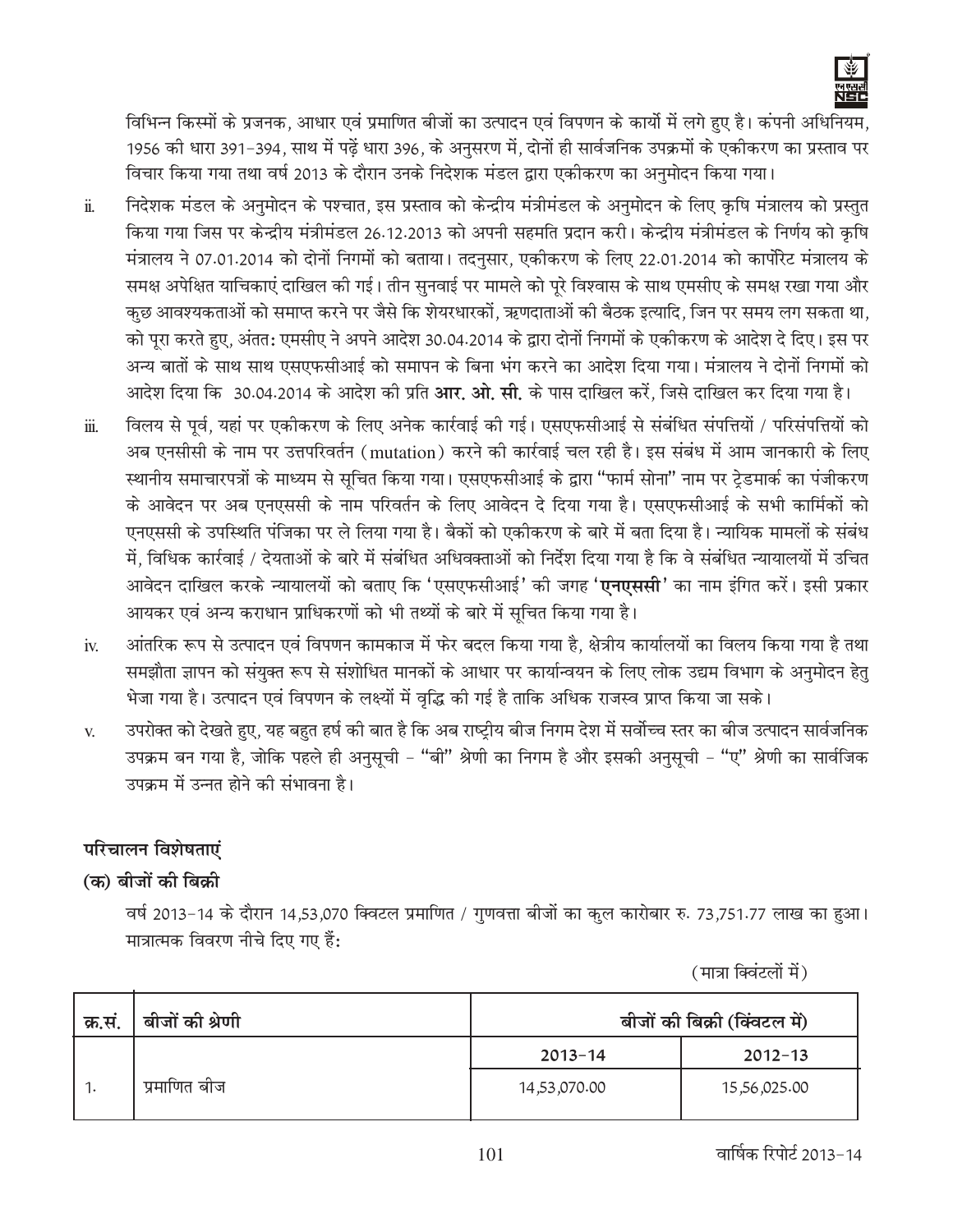मात्रात्मक दृष्टि से प्रमाणित बीजों की बिक्री 15.56 लाख क्विंटल से कम होकर 14.53 लाख क्विंटल रह गई। इसका मुख्य कारण था गेहूँ की बिक्री में 80,000 क्विंटल, धान की बिक्री में 50,000 क्विंटल की कमी रहना और दलहन बीजों की बिक्री में 20,000 क्विंटल की वृद्धि हुई।

| क्र.           | फसल समूह               | प्रमाणित / गुणवत्ता बीजों की बिक्री | प्रतिशत     |              |
|----------------|------------------------|-------------------------------------|-------------|--------------|
| सं.            |                        | (रुपए लाख में)                      |             | वृद्धि / कमी |
|                |                        |                                     |             |              |
|                |                        | $2013 - 14$                         | $2012 - 13$ |              |
| 1              | खाद्यान्न              | 21319.74                            | 20881.55    | 1.65         |
| $\overline{2}$ | तिलहन                  | 35060.82                            | 27843.01    | 25.58        |
| 3.             | दलहन                   | 11371.91                            | 10347.27    | 9.71         |
| 4.             | चारे वाली फसलें        | 4533.13                             | 3974.33     | 14.22        |
| 5.             | रेशे वाली फसलें        | 364.92                              | 1636.91     | $-77$        |
| 6              | सब्जियां (आलू तथा पौध  | 1101.25                             | 4329.97     | $-72$        |
|                | सामग्री को शामिल करके) |                                     |             |              |
|                | योग                    | 73751.77                            | 69013.04    | 6.7          |

<u>प्रमाणित बीजों की सकल बिक्री का विवरण नीचे दिया गया है -</u>

रेशा और बागवानी श्रेणी को छोड़कर लगभग सभी फसल श्रेणियों में वृद्धि हुई। रेशों वाली फसलों में कमी बाजार नाजुक हो जाने के कारण हुई, तथा बागवानी श्रेणी में इस तरह के उत्पादों को आऊटसोर्स के माध्यम से नहीं लेने के फैसले की वजह से बिक्री में काफी कमी आई।

(ख) बीजों की खरी**द** 

(मात्रा क्विंटल में)

| क्र.सं. | बीजों की श्रेणी | $2013 - 14$  | $2012 - 13$  |
|---------|-----------------|--------------|--------------|
| 1.      | प्रमाणित बीज    | 13,73,867.00 | 15,94,755.00 |
| 2.      | आधार बीज        | 51,201.00    | 65,219.00    |
| 3.      | प्रजनक बीज      | 3507.00      | 6817.00      |
|         | योग             | 14,28,575.00 | 16,66791.00  |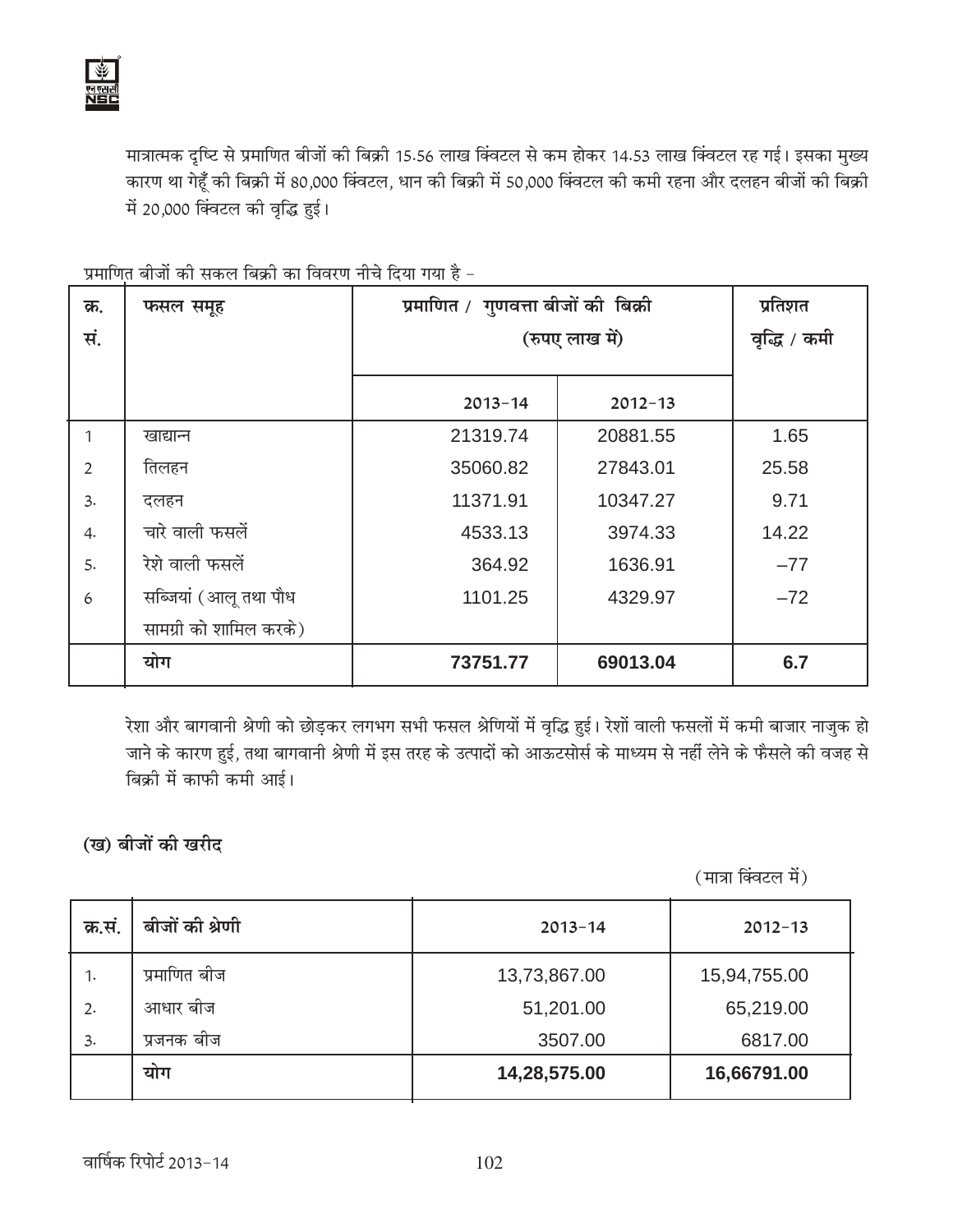

## (ग) महत्वपूर्ण व्यापारिक संबंध

निगम ने निम्नलिखित 09 विख्यात निजी बीज कंपनियों के साथ उनके उत्पाद बेचने के लिए समझौता ज्ञापन पर हस्ताक्षर किए हैं ताकि किसान एक ही दुकान से अपनी इच्छानुसार बीज प्राप्त कर सकें।

| क्र.सं. | समझौता ज्ञापन भागीदारों का नाम                   |                           |
|---------|--------------------------------------------------|---------------------------|
| 1.      | मैसर्स देवगन सीड्स एवं क्रॉप टेक्नोलॉजी प्रा.लि. |                           |
| 2.      | मैसर्स धान्य सीड्स                               |                           |
| 3.      | मैसर्स वीएनआर सीड्स प्रा.लि.                     | निगम के स्थाई बिक्री      |
| 4.      | मैसर्स यूनाईटेड फॉसफोरस लि.                      | चैनलों के माध्यम से       |
| 5.      | मैसर्स सीड वर्कस इंटरनेशनल प्रा.लि.              | किसानों को  बिक्री के लिए |
| 6.      | मैसर्स सायनजेंटा इंडिया लिमिटेड                  | इन कंपनियों के निजी शोध   |
| 7.      | मैसर्स कावेरी सीड कंपनी लिमिटेड                  | ब्रेड बीज की खरीद।        |
| 8.      | मैसर्स प्रोलाईन सीड्स कंपनी (इंडिया) प्रा. लि.   |                           |
| 9.      | भारतीय बीज निगम लि.                              |                           |

## (घ) उत्तर-पूर्वी राज्यों में की गई पहल

एनएससी सामान्यतया देश के दूर-दराज एवं पूर्वी क्षेत्रों और विशेषतया उत्तर पूर्वी क्षेत्र में हमेशा बीजों की उपलब्धता तथा आपूर्ति को उचित महत्त्व देता रहा है। वर्ष 2013-14 के दौरान निगम ने उत्तर पूर्वी राज्यों को 14,741 क्विटलं बीज आपूरित किया, जबकि पिछले वर्ष 17,680 क्विंटल बीज आपूरित किया गया।

## 3. बीजों का आयात एवं निर्यात

निगम ने बांगलादेश से 325 अमरीकी डालर मूल्य के 40 पैरा किलो/एसएल-8 एच धान बीज का आयात किया। इसे आईसीएआर को बहुस्थान परीक्षा के लिए आपूर्ति किया गया।

वर्ष के दौरान निगम ने बीज का निर्यात नहीं किया, परंतु वर्ष 2014-15 में बेहतर निर्यात होने की संभावना है।

## (ङ) बीज उत्पादन क्रियाकलाप

निगम लगभग 60 फसलों की जनक लाइनों सहित 600 से अधिक किस्मों / संकर / क्लोन बीजों का उत्पादन करता है। इनमें खाद्यान्न, ज्वार - बाजरा, तिलहन, दलहन, चारे वाली फसलें, रेशेवाली फसलें, हरित खाद, आलू तथा सब्जियों की अनेक किस्में सम्मिलित हैं। एनएससी न केवल विभिन्न फसलों की विभिन्न किस्मों के बीजों का उत्पादन करता है, अपितु मक्का, ज्वार - बाजरा, धान, सूरजमुखी, अरण्डी, सब्जियों, इत्यादि के संकर बीज का उत्पादन भी करता रहा है।

**नई किस्में:** रिपोर्टाधीन वर्ष के दौरान गेहूँ, धान, मक्का, मूंगफली, ज्वार-बाजरा, अरण्डी, सूरजमुखी, लूसर्न, कंगनी, सोयाबीन, तिल, सरसों, मूंग, मसूर, चना, इत्यादि फसलों की 25 नवीन नई किस्में तथा संकर बीजों को उत्पादन श्रृंखला में शामिल किया गया है।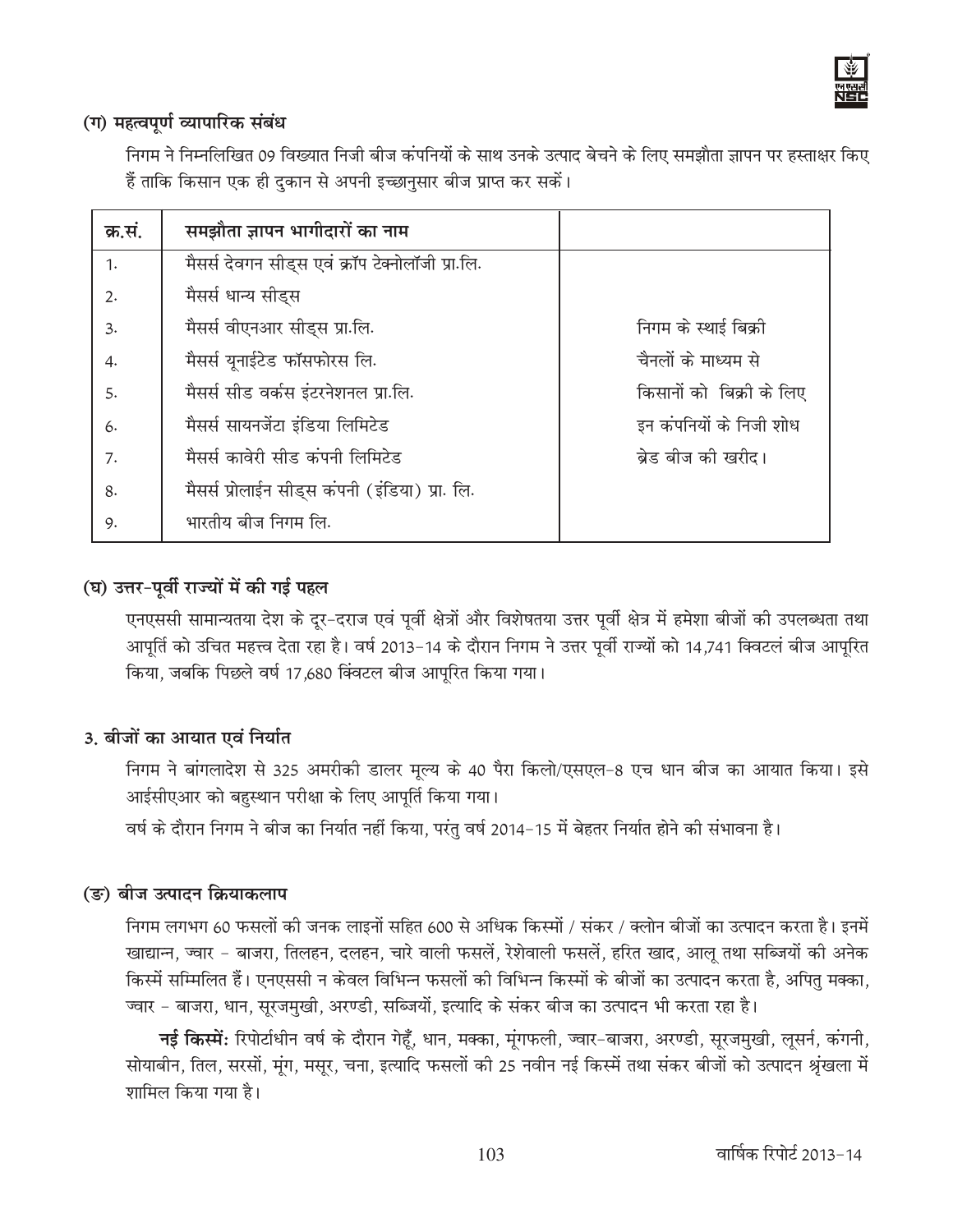

(च) लाभप्रदता

रिपोर्टाधीन वर्ष के दौरान, निगम का व्यापार आवर्त में महत्त्वपूर्ण वृद्धि हुई, जोकि पिछले वर्ष के रु. 691.34 करोड़ के मुकाबले रु. 738.75 करोड़ हो गया। इसका मुख्य कारण रहा मूंग, सोयाबीन, चना, गेहूँ, मूंगफली, इत्यादि विभिन्न फसलों के बोजों की बिक्री मूल्य में वृद्धि होना।

रिपोर्टाधीन वर्ष के दौरान व्यापार आवर्त में वृद्धि होने के बावजूद, पिछले वर्ष की तुलना में खर्चों में कमी आई। निगम की वित्त लागत में काफी अधिक कमी आई, यह रु. 4.95 करोड़ से कम होकर रु. 1.61 करोड़ रह गई। वित्तीय वर्ष के दौरान वित्त लागत में रु. 3.34 करोड़ की निवल बचत हुई। परिचालनात्मक लागत रु. 32.96 करोड़ से कम होकर रु. 30.05 करोड़ रह गया, इस प्रकार इसमें लगभग रु. 2.91 करोड़ की बचत हुई है।

## (छ) बीजों की स्टॉक

31.03.2014 एंव 31.03.2013 को बीजों की तुलनात्मक वस्तुसूची नीचे दी गई है -

| क्र.स. | बीजों का प्रकार | $2012 - 13$ |         | $2013 - 14$ |         |
|--------|-----------------|-------------|---------|-------------|---------|
|        |                 | मात्रा      | राशि    | मात्रा      | राशि    |
| 1.     | प्रजनक          | 825         | 31.00   | 647         | 28.00   |
| 2.     | आधार            | 8384        | 254.00  | 11773       | 477.00  |
| 3.     | प्रमाणित        | 168194      | 6323.00 | 80185       | 3348.00 |
|        | योग             | 177403      | 6608.00 | 92605       | 3853.00 |

(मात्रा क्विंटल में) / (रुपए लाख में)

## (ज) गुण नियंत्रण

निगम हर सम्भव प्रयत्न करता है कि वह किसानों के लिए भारत सरकार द्वारा निर्धारित भारतीय न्यूनतम बीज प्रमाणीकरण मानकों के अनुसार उच्च गुणवत्ता वाले बीजों का उत्पादन और वितरण करे। प्रमाणीकरण मानकों के अनुरूप तथा संबंधित राज्यों की राज्य बीज प्रमाणिकरण संस्थाओं द्वारा मान्य, प्रचूर मात्रा में सावधानी के साथ बीज उत्पादन कर रहा है। इस दिशा में, एनएससी न केवल राज्य बीज प्रमाणीकरण एजेंसियों से अपने उत्पादित बीजों का प्रमाणीकरण करवाता है, अपितु उत्पादन, संसाधन, पैकिंग, संचलन और विपणन जैसे विभिन्न स्तरों पर इन बीजों की गुणवत्ता को अपने सुदृढ आन्तरिक गुणवत्ता नियन्त्रण पद्धति से भी जांच करवाता है। प्रत्येक क्षेत्र में आन्तरिक गुणवत्ता की सख्ती से जांच करने के लिए एक गुणवत्ता नियन्त्रण अधिकारी तैनात किया गया है, जो बीज उत्पादन खेतों का निरीक्षण करता है और बीज उत्पादक को तदनुसार अन्य प्रजाति के पौधों को हटाने, खरपतवार उखाड़ने, समुचित कीटनाशकों का छिड़काव करने, इत्यादि विभिन्न उपाय करने की सलाह देता है ताकि खेत में बीज की गुणवत्ता कायम रह सके। गुण नियंत्रण अधिकारी प्रसंस्करण एवं भंडारण के दौरान बीजो की गुणवत्ता की जांच करने के लिए संसाधन संयंत्रों तथा बीज भण्डारों का निरीक्षण करता है। गुण नियंत्रण अधिकारियों के कार्यकलापों की निगरानी मुख्यालय के गुण नियंत्रण विभाग द्वारा मासिक आधार पर रिपोर्ट का विश्लेषण के साथ-2 खेती की जांच की जाती हैं। उन्हें समय-समय पर समुचित मार्गदर्शन भी दिया जाता है।

प्राकृतिक प्रक्रिया में अवमानक हो जाने वाले बीजों के स्टॉक की पहचान करने के लिए भी एक नियमित सिस्टम है और गुणवत्ता नियंत्रण उपायों के रूप में ऐसे बीजों को गैर-बीज के रूप में निपटान करने के लिए कार्रवाई की जाती है।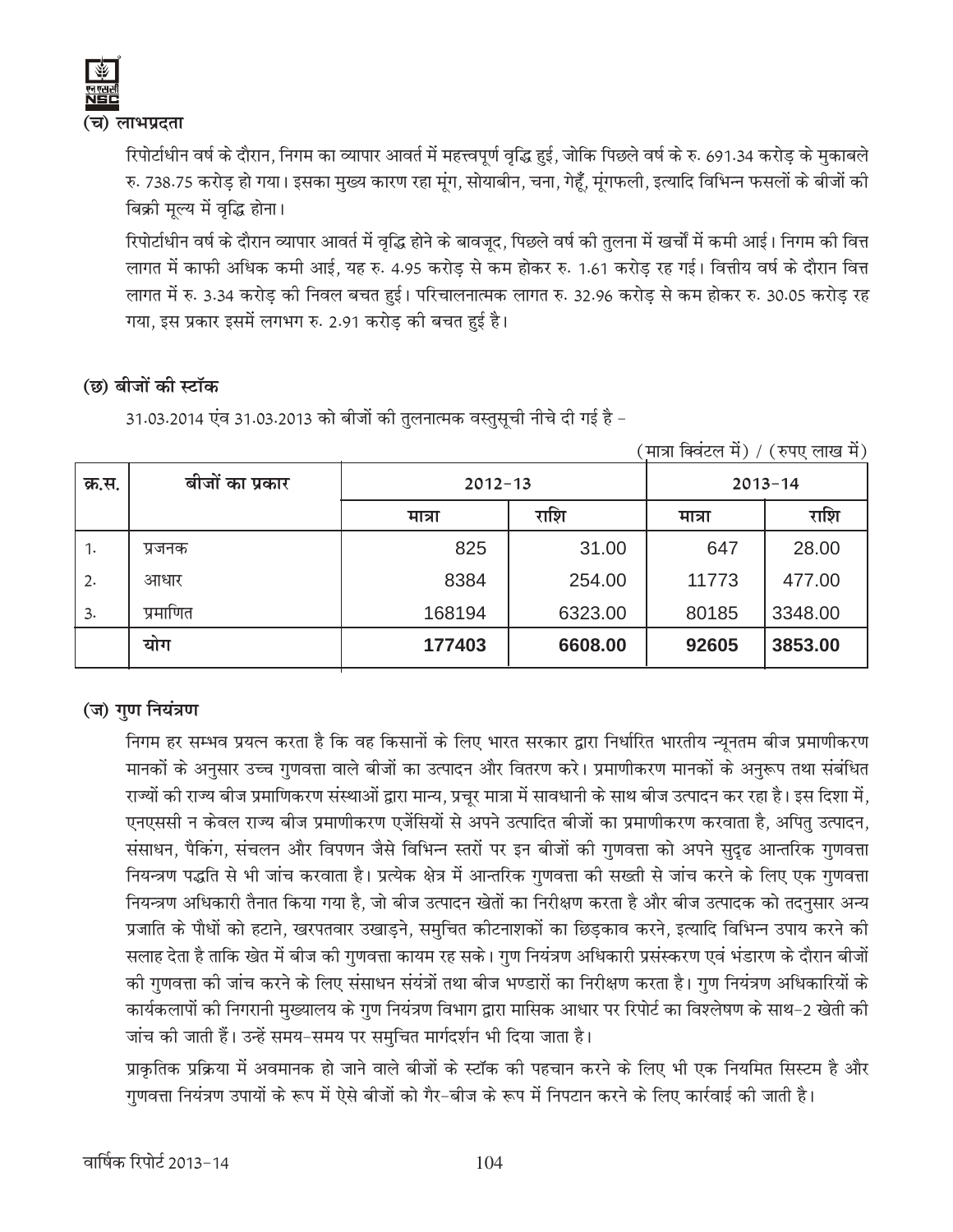

वर्ष के दौरान, नई दिल्ली, सिकन्दराबाद, भोपाल, कोलकाता तथा पुणे स्थित सभी पांचों गुण नियंत्रण प्रयोगशालाओं में 23, 606 नमूनों का निर्धारित बीज परीक्षण प्रक्रिया के अनुसार भारतीय न्यूनतम बीज प्रमाणीकरण मानकों (आईएमएससीएस) के अन्तर्गत यथानिर्धारित विभिन्न बीज गुणवत्ता परिमापको अर्थात् अंकरण, भौतिक शुद्धता, नमी, अन्य विभेदक किस्मों, कीट द्वारा क्षति, बीज स्वास्थ्य, इत्यादि के लिए विश्लेषण किया गया।

गुण नियंत्रण प्रयोगशाला (उत्तर) को अन्तर्राष्ट्रीय बीज परीक्षण करने में तकनीकी रूप से सक्षम बनाने और अन्तर्राष्ट्रीय बीज परीक्षण संस्था (आईएसटीए) से मान्यता प्राप्त करने के लिए निगम में सितम्बर, 2012 से कदम उठाने आरम्भ कर दिए हैं। इस दिशा में पहले कदम के रूप में एनएससी ने आईएसटीए सचिवालय, स्विटजरलैंड से प्राप्त बीजों के नमूनों के प्रवीणता परीक्षण में भाग लिया। इस संबंध में पाईसम सेटीवम (मटर) एवं ब्रासिका नपस (सरसों) के एक-एक नमूने प्राप्त हुए और इनका रिपोर्टिंग अवधि के अन्दर परीक्षण किया गया। अभी तक आईएसटीए के 04 नमनों का परीक्षण किया गया।

दिल्ली में एक डीएनए फिंगर प्रिन्टिंग प्रयोगशाला की स्थापना की गई है ताकि किसानों को संकर बीज, सब्जियों तथा आधारीय बीज आपूर्ति करने से पूर्व उनकी जैविक शुद्धता का परीक्षण किया जा सके।

गुण नियंत्रण प्रयोगशाला, नई दिल्ली में आधुनिक वैज्ञानिक उपकरण खरीद कर बीज स्वास्थ्य परीक्षण सुविधायें उपलब्ध करायी गई हैं, ताकि निगम द्वारा किसानों को दिया जाने वाला बीज कीटों से क्षतिग्रस्त न हो और उन बीजों में लगने वाला कोई रोग भी न हो। बीज परीक्षण को और अधिक विशुद्ध और वैज्ञानिक बनाने के लिए समय–समय पर प्रयोगशाला में नये–नये उपकरण लगाए जाते हैं।

## (झ) प्रचार तथा शिक्षा प्रसार कार्यकलाप

किसानों को प्रमाणित / गुणवत्ता वाले बीजों के उपयोग के बारे में शिक्षित करने के उद्देश्य से निगम ने देश के महत्वपूर्ण स्थानों पर आयोजित किए गए प्रदर्शिनियों / किसान मेलों में भाग लिया, जैसे - 9वां हाईटैक एग्रीकल्चर एवं इन्टरनेशनल होर्टि एक्सपो - 2013, प्रगति मैदान, नई दिल्ली; नेशनल स्किल फाउण्डेशन ऑफ इण्डिया (एनएसएफआई) ग्लोबल एग्री कन्नैक्ट - 2013 भारतीय कृषि अनुसंधान संस्थान, पूसा, नई दिल्ली; भारतीय अन्तर्राष्ट्रीय व्यापार मेला - 2013, प्रगति मैदान, नई दिल्ली; पूसा कृषि विज्ञान मेला, भारतीय कृषि अनुसंधान संस्थान मेला ग्रांउड, नई दिल्ली; यूनिर्वसिटी ऑफ एग्रीकल्चर साइंस यूएएस, रायचूर; चौथां एग्रोटेक-2013 मिलन मेला ग्रांउड एवं यूआईटीसी, सोनर, कोलकाता; कृषि मेला, मध्य, मैसूर, कृषि वसंत, राष्ट्रीय कृषि मेला एवं प्रदर्शनी, नागपुर एवं किसान मेला, हरियाणा कृषि विश्वविद्यालय, हिसार में भाग लिया। वरिष्ठ अधिकारियों ने दूरदर्शन और आकाशवाणी पर प्रसारित होने वाले कृषि दर्शन तथा अन्य कृषि संबंधी कार्यक्रमों में सक्रिय रूप से भाग लिया और किसानों के लाभ के लिए बीज संबंधी महत्वपूर्ण सूचनाएं प्रदान की।

## (ञ) बीज उद्योग साहित्य

एनएससी ने बीज उद्योग से प्रत्यक्ष तथा अप्रत्यक्ष रूप से जुडे संगठनों तथा डीलरों और किसानों में वितरण के लिए फार्मर्स सीड गाईड-व-डायरी 2014 का प्रकाशन किया तथा कैलेण्डर भी छपवाए। इसके अतिरिक्त, एनएससी ने सब्जी किचन गाईड (उत्तर) एवं (दक्षिण), रबी बीज कार्यक्रम पुस्तिका तथा खरीफ बीज कार्यक्रम पुस्तिका, एनएससी बीज की बातें – त्रैमासिक पत्रिका का मुद्रण करवाया और कृषक समुदाय को उपलब्ध करवाया।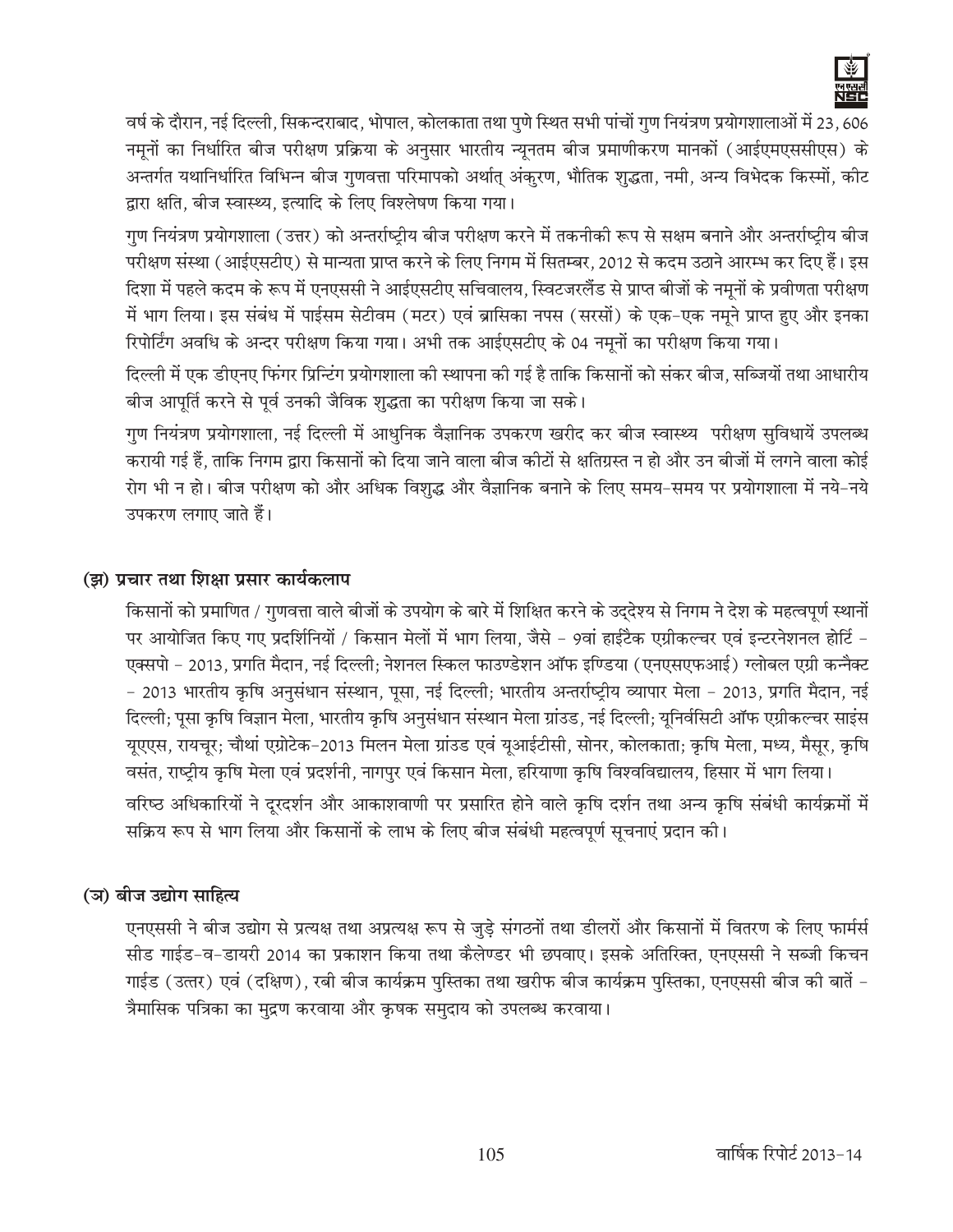

## आधारभूत संरचना का सुदूढ़ीकरण

## (क) बीज भण्डार गृहों एवं संयंत्र भवनों का निर्माण

fनगम ने वर्ष 2013–14 के दौरान 34600 क्विंटल क्षमता के बीज भंडारण का निर्माण किया। अब एनएससी के पास 31 मार्च, 2014 तक 5,85,800 क्विंटल बीज भण्डारण की क्षमता एवं 10700 क्विंटल के लिए वानुकूलित बीज भण्डार की क्षमता उपलब्ध हैं।

## (ख) बीज संसाधन क्षमता का निर्माण एवं सुदूढ़ीकरण

वर्ष 2013-14 के दौरान 2,40,000 क्विंटल बीज प्रसंस्करण क्षमता का सृजन किया गया, जिसमें चित्तौड़गढ़, नदंयाल एवं वारंगल प्रत्येक में 08 टन प्रति घंटा की क्षमता वाले (गेहूँ के आधार पर) संपूर्ण बीज प्रसंस्करण लाईन की स्थापना करके 31. 03.2014 तक 13.72 लाख क्विंटल की वार्षिक प्रसंस्करण क्षमता की उपलब्धता निर्धारित की गई। मुख्यालय में 01 डीजी सैट का प्रापण एवं स्थापना, बरेली में प्री-क्लिनर, फाईन क्लिनर एवं वीबी ऐलीवेटर, वर्तमान संयंत्रों में 05 एयर कंप्रेशर तथा जलगांव में 01 वैल्ट कनवेयर की स्थापना की गई।

## **(x) lwpuk dk vfËkdkj vfËkfu;e & 2005**

वित्त वर्ष 2013-14 के दौरान, निगम में सूचना का अधिकार अधिनियम के अन्तर्गत 94 आवेदन पत्र प्राप्त हुए और अधिनियम के अनुसार निर्धारित अवधि में सभी आवेदन पत्रों का निपटान किया गया और सूचना का अधिकार अधिनियम के नियमों का पालन करते हुए सभी सम्बद्ध सूचना मंत्रालय को भिजवायी गई।

## (घ) निजी क्षेत्रों में बीज उत्पादन बढ़ाने के लिए सहायता

fनजी क्षेत्रों में बीज उत्पादन बढ़ाने के लिए वर्ष 2005-06 में आरम्भ की गई सेन्ट्रल सेक्टर स्कीम वर्ष 2013-14 में भी जारी रही। इस योजना के अन्तर्गत उद्यमियों को प्रति इकाई पूंजीगत लागत पर 25% की दर से अधिकतम 25 लाख रुपये की बैक - एण्डिड आर्थिक सहायता प्रदान की जाती है। नोडल एजेन्सी के रूप में कार्य करते हुए विभिन्न राज्यों के उद्यमियों से प्राप्त हुए प्रस्तावों पर कार्रवाई की गई और वर्ष 2013-14 के दौरान 28 परियोजनाओं पर रु. 158 लाख की आर्थिक सहायता की पहली किस्त और 40 परियोजनाओं पर रु. 245 लाख की द्वितीय किस्त जारी की गई। इससे निजी क्षेत्र में वर्ष 2013-14 के दौरान 9.89 लाख क्विंटल की अतिरिक्त बीज संसाधन क्षमता तथा 3.08 लाख क्विंटल को भण्डारण का निर्माण हुआ।

## 5. मानव संसाधन

31.03.2014 को सभी वर्गों में अधिकारियों एवं कर्मचारियों की कुल संख्या 701 थी, जबकि 31.03.2013 को यह 767 थी। 31.03.2014 को समूह "क", "ख", "ग" और "घ" के कार्मिक की संख्या निम्न प्रकार से है:

| समूह | कार्मिकों की कुल संख्या | स्वीकृत पदों की संख्या |
|------|-------------------------|------------------------|
| क    | 142                     | 166                    |
| ख    | 206                     | 247                    |
| ग    | 211                     | 282                    |
| घ    | 142                     | 154                    |
| योग  | 701                     | 849                    |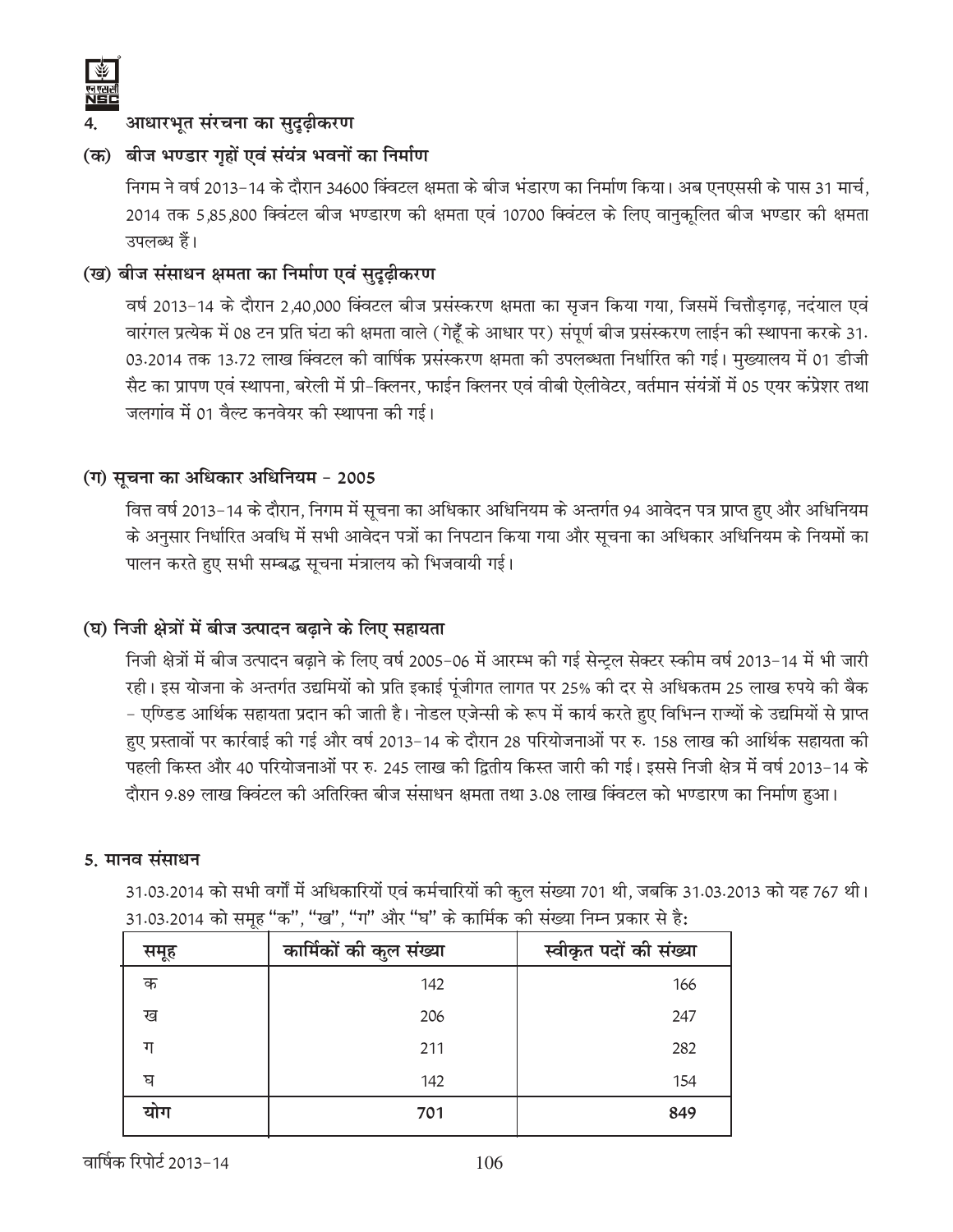

वर्ष 2013-14 के दौरान पदोन्नति / सीधी भर्ती द्वारा भरे गए पद एवं अ.जा. / अ.ज.जा. से संबंधित उम्मीदवारों की संख्या के संबंध में विवरण निम्न प्रकार है:

(क) पदोन्नति

| समूह | भरे गए पदों की संख्या | अ.जा. / | अ.ज.जा. से संबद्ध उम्मीदवारों की संख्या |
|------|-----------------------|---------|-----------------------------------------|
|      |                       | अ.जा.   | अ.ज.जा                                  |
| क    | 67                    |         |                                         |
| ख    | 33                    | 10      |                                         |
| ग    | 33                    | 6       | 0                                       |
| घ    | 83                    | 22      | ∍                                       |
| याग  | 216                   | 45      | 4                                       |
|      |                       |         |                                         |

(ख) सीधी भर्ती

| समूह | भरे गए पदों की | अ.जा. / अ.ज.जा. / अ.पि.श्रे. / शा.अ. से सम्बद्ध उम्मीदवारों की संख्या |          |            |       |  |
|------|----------------|-----------------------------------------------------------------------|----------|------------|-------|--|
|      | संख्या         | अ.जा.                                                                 | अ.ज.जा.  | अ.पि.क्षे. | शा.अ. |  |
| क    |                | 0                                                                     | $\Omega$ |            |       |  |
| ख    |                |                                                                       | 0        |            |       |  |
| ग    | 6              |                                                                       |          |            |       |  |
| ঘ    |                |                                                                       | Ω        |            |       |  |
| याग  | 13             |                                                                       |          |            |       |  |

(ग) 31.03.2014 को अनुसूचित जाति / अनुसूचित जनजाति के सदस्यों का एनएससी में विभिन्न समूह के कर्मचारियों में प्रतिनिधित्व निम्न प्रकार से है:

| समूह | कर्मचारियों की<br>कुल संख्या | अनुसूचित जाति / अनुसूचित जन जाति से संबद्ध कर्मचारियों की संख्या<br>अ.जा. | अ.ज.जा |
|------|------------------------------|---------------------------------------------------------------------------|--------|
| क    | 142                          | 20                                                                        | 3      |
| ख    | 206                          | 36                                                                        | 13     |
| ग    | 211                          | 34                                                                        | 5      |
| ঘ    | 142                          | 30                                                                        | 4      |
| योग  | 701                          | 120                                                                       | 25     |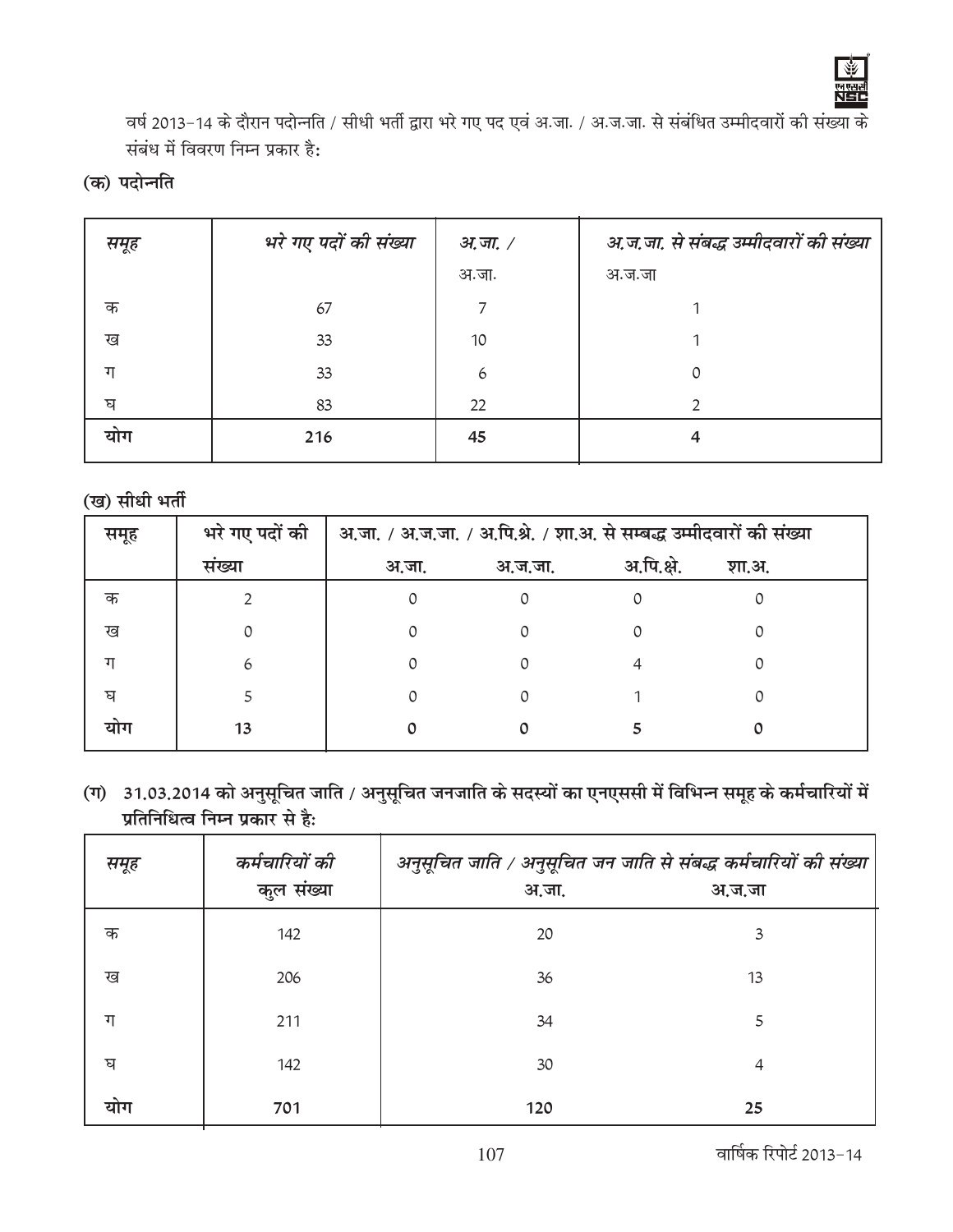(घ) अपंग व्यक्तियों का नियोजन

निम्नलिखित प्रत्येक अपंगता के लिए चिह्नित पदों पर 31.03.2014 को अपंग कर्मचारियों की संख्या निम्न प्रकार है:

| क | अन्धत्व के कारण अपंग                                 |  |
|---|------------------------------------------------------|--|
| ख | बहरेपन के कारण अपंग                                  |  |
| ग | मस्तिष्क संबंधी पक्षाधात के कारण दोनों पैरों से अपंग |  |

## (ङ) भूतपूर्व सैनिकों का नियोजन

| श्रेणी | संख्या |
|--------|--------|
| समूह क | 0      |
| समूह ख | 0      |
| समूह ग | 01     |
| समूह घ | 01     |
| योग    | 2      |

निगम ''पदों पर आधारित'' आरक्षण रोस्टर रखने के संबंध में लोक उद्यम विभाग, भारत सरकार, नई दिल्ली से समय–समय पर प्राप्त मार्गदर्शी सिद्धांतों का पालन करता है।

#### मानव संसाधन विकास 6.

रिपोर्टाधीन वर्ष के दौरान निगम, बीजों से संबंधित कार्यकलापों में लगे कर्मचारियों की प्रबन्ध विकास कार्यकुशलता तथा कार्यक्षमता को बढाने के लिए निरन्तर प्रयत्नशील रहा है। इसके लिए संकर बीज उत्पादन, सब्जियों के बीजों का उत्पादन तथा विपणन और बीज तथा रोपण पौध सामग्री के विपणन, बीज गुणवत्ता नियंत्रण, कम्प्युटर अनुप्रयोग, कार्यपालक विकास कार्यक्रम, बीज, प्रशासन और लेखा से संबंधित परिचयात्मक प्रशिक्षण कार्यक्रम तथा अन्य विविध पहलुओं पर प्रसिद्ध संस्थाओं के द्वारा प्रशिक्षण कार्यक्रम आयोजित किए गए ताकि प्रशिक्षणार्थियों के ज्ञान व कौशल इत्यादि में वृद्धि हो सके। बदलते व्यापारिक पर्यावरण की आवश्यकताओं को पूरा करना ही हमारा मुख्य उद्देश्य रहा है। तदनुसार, काफी संख्या में कर्मचारियों को प्रशिक्षण दिलाया गया तथा विकासात्मक क्रियाकलापों से अवगत कराया गया।

विभिन्न राज बीज निगमों, राज्य कृषि विश्वविद्यालयों, राज्य बीज प्रमाणीकरण अधिकरणों, कृषि / बागवानी विभाग, कृभको, निजी बीज कम्पनियों तथा एनएससी के अधिकारियों ने इन प्रशिक्षण कार्यक्रमों में भाग लिया।

#### सूचना तकनीक 7.

निगम ने वर्ष 2011-12 के दौरान "बीज प्रबन्धन" ईआरपी को सफलतापूर्वक लागू किया और तब से अब तक चालु वर्ष में इसमें और सुधार और अधिक प्रभावी बनाने का कार्य किया जा रहा है ताकि देश भर में स्थित एनएससी के क्षेत्रीय तथा प्रक्षेत्र कार्यालयों के सभी खातों तथा मालसूचियों की निगरानी की जा सके। सूचारु और सुरक्षित इन्टरनेट की सुविधाएं उपलब्ध कराने के लिए फायरवाल उपकरण के साथ लोकल एरिया नेटवर्क (लैन) स्थापित किया गया है। वर्ष के दौरान निगम की वैबसाइट पर अनेक सुधार किए गए।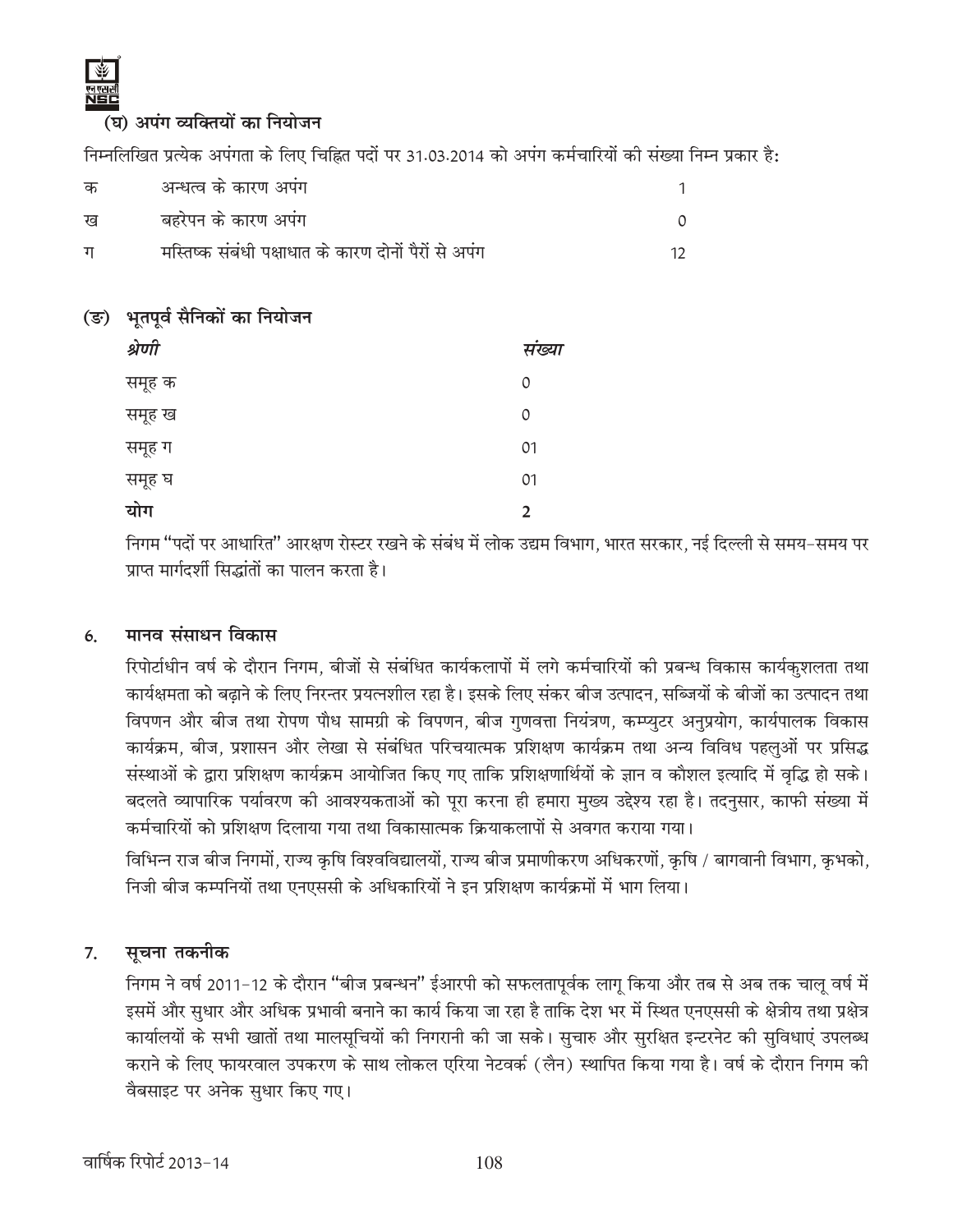#### राजभाषा का प्रगामी प्रयोग 8.

सरकारी काम काज में हिन्दी के उपयोग को बढ़ाने की दृष्टि से वर्ष के दौरान "हिन्दी पखवाड़" में विभिन्न प्रतियोगिताओं का आयोजन किया गया जिसमें सफल प्रतिभागियों को नकद पुरस्कार दिए गए। मुख्यालय तथा क्षेत्रीय कार्यलयों में हिन्दी पखवाडा समापन समारोह का आयोजन किया गया।

मुख्यालय द्वारा विभिन्न क्षेत्रीय कार्यालयों का राजभाषा की दृष्टि से निरीक्षण किया गया तथा सरकारी कामकाज में हिन्दी के अधिकतम प्रयोग सुनिश्चित करने के लिए आवश्यक अनुदेश दिए गए।

वर्ष के दौरान एनएससी की वैबसाइट को हिन्दी और अंग्रेजी दोनों भाषाओं में उपलब्ध कराया गया और इसको समय-समय पर अद्यतन किया जा रहा है।

वर्ष के दौरान चार हिन्दी कार्यशालाएं आयोजित की गई और इन कार्याशालाओं में निगम के कार्मिकों ने प्रशिक्षण प्राप्त किया। सरकारी कामकाज में राजभाषा हिन्दी की प्रगामी प्रयोग पर चर्चा करने के लिए मुख्यालय की राजभाषा कार्यान्वयन समिति की प्रत्येक तिमाही में नियमित रूप से बैठकें आयोजित की गई और हिन्दी के प्रगामी प्रयोग से संबंधित तिमाही रिपोर्टें नियमित रूप से कृषि मंत्रालय की समीक्षा के लिए भेजी गई।

संघ का राजकीय कार्य हिन्दी में करने के लिए वर्ष 2013-14 के वार्षिक कार्यक्रम में दिए गए प्रावधानों का पालन करने तथा लक्ष्यों को पुरा करने के लिए लगातार प्रयत्न किए गए।

#### 9. सतर्कता

केन्द्रीय सतर्कता आयोग के निदेशानुसार एनएससी, मुख्यालय, नई दिल्ली तथा देश भर में स्थित सभी क्षेत्रीय कार्यालयों में 28 अक्तूबर, 2013 से 02 नवम्बर, 2013 तक 'सतर्कता जागरुकता सप्ताह' मनाया गया। एनएससी मुख्यालय में 30.10.2013 को श्री के.एल. अहूजा, पूर्व निदेशक, केन्द्रीय सतर्कता आयोग ने "उत्तम शासन की उन्नति में – सतर्कता का सकारात्मक योगदान" विषय पर व्याख्यान दिया। सतर्कता जागरुकता सप्ताह के दौरान एनएससी, मुख्यालय में 28 अक्तूबर 2013 को "उत्तम शासन की उन्नति में सतर्कता की भूमिका" विषयपर एक निबन्ध प्रतियोगिता का आयोजन किया और प्रतिभागियों को नकद पुरस्कार प्रदान किए गए।

उपरोक्त के अलावा, निगम के कर्मचारियों के बीच ईमानदारी एवं पारदर्शिता का वातावरण उत्पन्न करने के प्रयास किए जाते है। निवारण उपाय के रूप में ठेकों का निरीक्षण / आकस्मिक जांच का आयोजन किया जाता है। लंबित अनुशासनात्मक मामलों एवं शिकायतों का नियमित रूप से निगरानी की जाती है। प्रबंधन के साथ अनुशासनात्मक एवं सतर्कता मामलों पर, मुख्य सतर्कता आयुक्त / डीओपीटी / डीपीई द्वारा जारी दिशा निर्देशों के अनुसार उपर्युक्त सलाह प्रदान करने के लिए निरंतर बातचीत की जाती है।

#### 10. प्रस्वीकरण

## (अ) आईएसओ 9001:2008 एवं ईएमएस 14001:2001

एनएससी गुणवत्ता प्रबन्धन सिस्टम और पर्यावरण प्रबन्धन सिस्टम के लिए क्रमश: 19.03.2007 और 21.03.2009 से प्रमाणित है। यह सुनिश्चित करने के लिए कि मैनुअलों में निहित प्रावधानों और विशिष्ट प्रक्रियाओं का एनएससी पालन कर रही है, आन्तरिक तथा बाहरी लेखा परीक्षकों से वार्षिक लेखा परीक्षा करवायी जाती है। इस लेखा परीक्षा के परिणामस्वरूप, एनएससी को आईएसओ 9001:2008 के लिए तीन वर्ष की अवधि हेतु पुनप्रमाणित किया गया है जोकि 19.03.2016 तक वैध है और आईएसओ 14001:2004 के लिए भी प्रमाणित किया गया है और यह प्रमाणीकरण 30.03.2015 तक वैध है।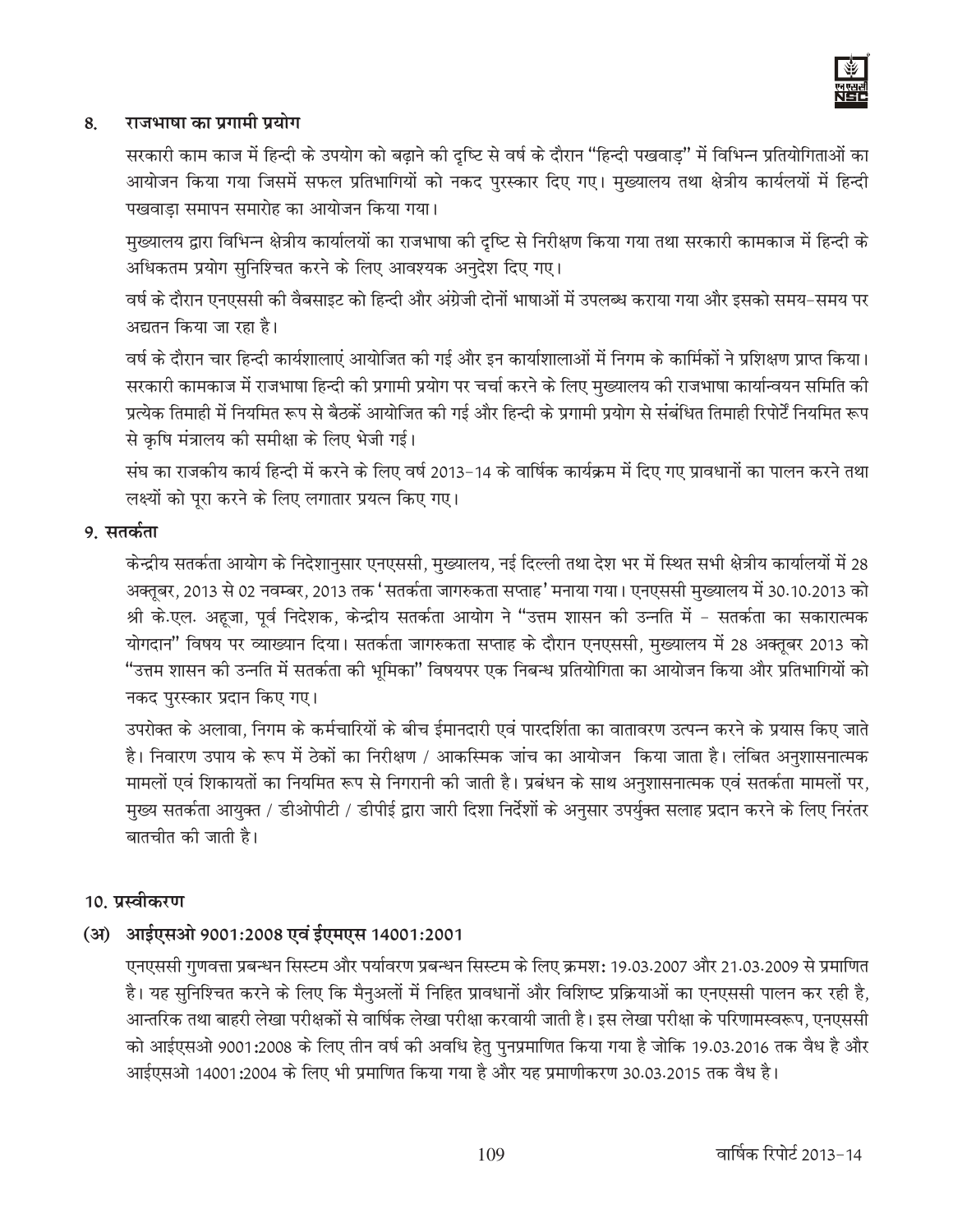

#### समझौता जापन योग्यता क्रम (ब)

आपको विदित ही है कि एनएससी ऐसे सार्वजनिक क्षेत्र के संस्थानों में से एक है, जो पिछले 20 वर्षो से लगातार कृषि मंत्रालय, भारत सरकार के साथ समझौता ज्ञापन पर हस्ताक्षर कर रहा है। समझौता ज्ञापन के विविध परिमापकों के अन्तर्गत वर्ष 2012-13 के लेखा परीक्षित आंकड़ों के आधार पर लोक उद्यम विभाग द्वारा निगम का मूल्यांकन किया गया और इसे योग्यता क्रम में '**उत्कृष्ट'** का दर्जा प्रदान किया गया।

आपके निगम और कृषि मंत्रालय, भारत सरकार के बीच वर्ष 2014-2015 के लिए एकीकृत समझौता ज्ञापन को अंतिम रूप दिया जा रहा है।

## 11. निगमित सामाजिक उत्तरदायित्व एवं सतत विकास

लोक उद्यम विभाग द्वारा अपने परिपत्र संख्या-15(3)2007-डीपीई(जीएम)-जीएल-99 दिनांक 9.04.2010 में दिए गए मार्गदर्शी सिद्धान्तों के अनुसार निगम ने निगमित सामाजिक उत्तरदायित्व से सम्बन्धित प्रावधानों को अपनाया है। निगमित सामाजिक उत्तरदायित्व एवं सतत विकास से संबंधित विभिन्न कार्यकलापों के कार्यान्वयन के लिए निवल लाभ का 3 प्रतिशत राशि का प्रावधान किया गया है। विभिन्न क्रियाकलापों की इस प्रकार से योजना बनाई गई है कि क्रियान्वित किए गए कार्यक्रमों का असर समाज के चुने हुए हिस्से पर स्पष्ट रूप से दिखाई दे।

(क) ग्राम विकास:

इन कार्यकलापों को करने के लिए एनएससी ने सात गांवों को गोद लिया है। ये गांव हैं चमलामोड़ी (हरियाणा), डर्णिया (हरियाणा), लेहनी (उत्तर प्रदेश), सुखरोली (उत्तरप्रदेश), अहिरोली (उत्तर प्रदेश), विव्रा (महाराष्ट्) एवं भखड़ी (बिहार)। इनके अलावा अन्य कार्यकलाप भी किए जा रहे हैं, जिनका विवरण इस प्रकार है-

कार्यक्रम तथा परियोजना के चयन के लिए, समझौता ज्ञापन के अनुसार निदेशक मंडल सतर से नीचे की समिति की सिफारिशों पर निदेशक मंडल स्तर समिति द्वारा लागू किए जाने वाले कार्यक्रमों एवं परियोजनाओं पर निर्णय लिया गया। परियोजना के अंतर्गत एनएससी ने 08 कन्या विद्यालयों में शौचालयों का निर्माण किया, गाँवों की आठवीं तथा इससे ऊपर की कक्षाओं में पढ़ने वाली छात्राओं को 342 सोलर लैम्प एवं 1213 स्कूल किट्स वितरित किए, 10 स्वास्थ्य जांच शिविरों का आयोजन किया गया, बच्चों एवं महिलाओं के लिए टीकाकरण कार्यक्रम, महिलाओं के लिए आहार संबंधी सिफारिश जिसमें दवाईयां भी शामिल है, विद्यालयों में वॉटर कुलर उपलब्ध कराए गए तथा सोलर लाईटें लगाए गए। एनएससी ने यह सभी कार्य निगम के निर्धारित क्रय पद्धति के अनुसार किए हैं।

(ख) वनरोपण (वृक्षारोपण):

वृक्षारोपण कार्यक्रम के अन्तर्गत एनएससी ने बीज गांवों में 1.09 लाख वृक्ष लगाए।

## (ग) राहत एवं पुर्नवास गतिविधि

भारी उद्योग एवं लोक उद्यम मंत्रालय ने अपने पत्र संख्या 15(9)/ 2013-डीपीई (जीएम) दिनांक 24 जून, 2013 के द्वारा उत्तराखंड के बाढ़ प्रभावित क्षेत्र में अपने सामाजिक निगमित दायित्व एवं सतत कार्यक्रमों के अंतर्गत ऐसे परियोजनाओं में राहत एवं पुर्नवास कार्यक्रम लेने के निद्रेश दिए। लोक उद्यम विभाग ने प्राकृतिक आपदाओं की सीमा में इस खाते पर अधिक धन खर्च करने के लिए निदेशक मंडल को अधिकृत किया।

निदेशक मंडल ने दिनांक 15 जनवरी, 2014 को हुई अपनी 252वीं बैठक में एनएससी और एसएफसीआई के सीएसआर निधि से प्रत्येक का 50 प्रतिशत अंशदान के साथ भारत सरकार के राहत एवं पुर्नवास कार्यक्रम के लिए रु. 200 लाख एवं वन अनुसंधान संस्थान, देहरादून के लिए रु. 38.80 लाख का अनुमोदन किया। तदनुसार इस स्वीकृत राशि से वर्ष 2013-14 के दौरान, आधारभूत सर्वेक्षण पूर्ण करने के बाद, एनएससी के हिस्से से क्रमश: कृषि विभाग, उत्तराखंड सरकार को रु. 40 लाख एवं वन अनुसंधान संस्थान, देहरादून को रु. 02 लाख जारी किए गए।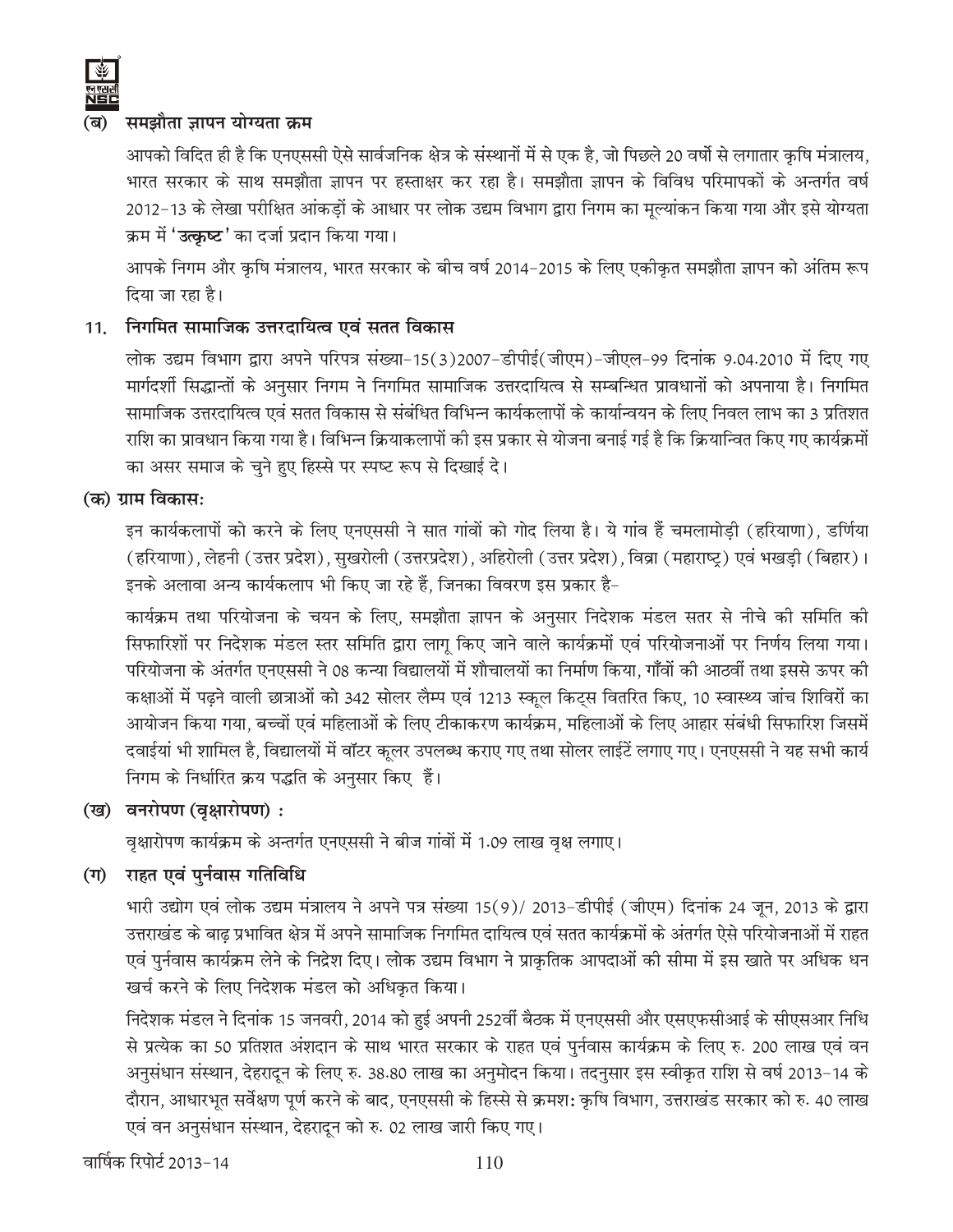

#### 12. निगमित शासन

निगमित संस्कृत के पोषण के लिए निगम प्रयासरत है, जिसके अन्तर्गत निगम अपने सभी व्यापारिक कार्यकलापों में नैतिक व्यवहार के उच्च मानकों, व्यक्तिगत जवाबदेही और पारदर्शिता का समावेश करेगी और जिसका पालन निदेशक मण्डल, प्रबन्धनवर्ग एवं कर्मचारीवर्ग द्वारा भी किया जाएगा।

निगम के निदेशक मण्डल को अपने समग्र उत्तरदायित्वों का निवर्हन करने में सहायता के लिए तथा प्रबन्धवर्ग को नीति संबंधी दिशानिर्देश उपलब्ध कराने के लिए उन्हें सभी आवश्यक जानकारी तथा सुविधाएं सुनिश्चत करने के लिए निगम ने आवश्यक पद्धति और प्रक्रिया स्थापित की है ताकि अंशधारीगण दीर्घ अवधि तक निगम के मुल्य को समझे।

निगमित शासन पर एक रिपोर्ट अनुबन्ध - I पर संलग्न है।

यह बड़े हर्ष की बात है कि वित्त वर्ष 2013–14 के लिए, प्रशासनिक मंत्रालय ने आपके निगम को निगमित शासन के अंतर्गत "उत्कृष्ठ" दर्जा देने की सिफारिश की है। हमें उम्मीद है कि इसे डीपीई के द्वारा प्रदान किया जाएगा।

#### 13. निदेशक मण्डल

वर्ष के दौरान श्रीमती स्मृति शरण निगम के निदेशक मंडल में नहीं रहीं।

श्री आर. के. मिश्रा, अपर आयुक्त (बीज) को उनकी जगह पर निदेशक मंडल में नियुक्त किया गया।

#### 14. निदेशक मण्डल की बैठकें

31 मार्च, 2014 को समाप्त हुए वर्ष के दौरान निदेशक मण्डल की आठ बैठकें हुई है जोकि 03 मई; 26 जून; 6 अगस्त; 26 सितम्बर; 11 अक्टबूर, 06 दिसम्बर, 2013 तथा 15 जनवरी एवं 26 मार्च, 2014 को आयोजित की गई।

#### 15. लेखा परीक्षा समिति

लेखा परीक्षा समिति का गठन सार्वजनिक क्षेत्र के संस्थानों के लिए निगमित शासन पर लोक उद्यम विभाग द्वारा जारी कार्यालय आदेश संख्या: 18(8)2005-जीएम दिनांक 14 मई, 2010 में दिए गए दिशानिर्देशों के अनुसार किया गया है। तथापि, 16 जनवरी, 2012 से स्वतंत्र निदेशकों की पदावधि समाप्त हो जाने के कारण लेखा परीक्षा समिति अब विद्यमान नहीं है। कृषि मंत्रालय द्वारा स्वतंत्र निदेशकों की नियुक्ति के बाद लेखा परीक्षा समिति का पुनर्गठन किया जाएगा।

#### 16. निदेशकों की जिम्मेदारी का विवरण

कम्पनी अधिनियम, 1956 की धारा 217 (2 कक) के अनुसरण में निदेशकगण यह उल्लेख करते हैं कि:

- (क) वार्षिक लेखाओं को तैयार करने में लागू लेखा मानकों का अनुसरण किया गया;
- (ख) निदेशक मण्डल ने साधारणतया स्वीकार्य सिद्धान्तों के आधार पर ऐसी लेखा नीतियों का चयन किया और उनका अनुप्रयोग किया गया तथा इस प्रकार के न्यायसंगत और विवेकपूर्ण निर्णय किए एवं अनुमान लगाए, जो वित्त वर्ष के अन्त में निगम की अवस्थिति और इस अवधि के निगम के लाभ - हानि खाते की सच्ची एवं स्वच्छ रूप रेखा प्रस्तुत करते हैं:
- (ग) निदेशक मण्डल ने कम्पनी अधिनियम के प्रावधानों के अनुसार लेखा रिकार्डों के रखरखाव के लिए तथा निगम की परिसम्पतियों की सुरक्षा एवं धोखे व अन्य अनियमिताओं से बचाव के लिए उचित एवं पर्याप्त देखभाल की;
- (घ) निदेशक मण्डल ने लाभकारी कारोबार वाले संस्थान के आधार पर वार्षिक लेखे तैयार किए।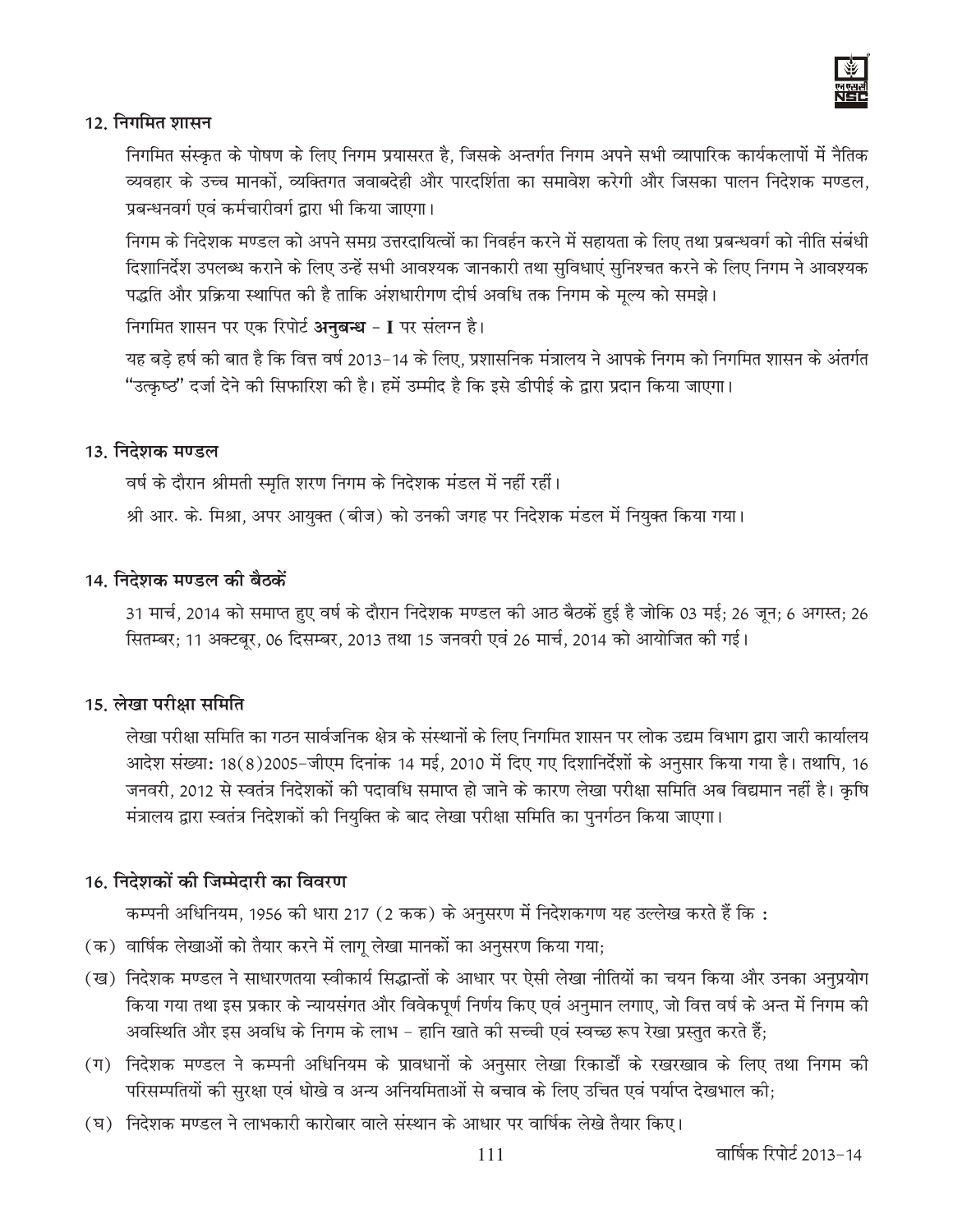## 17. प्रौद्योगिकी अवशोषण, विदेशी मुद्रा अर्जन व खर्च और ऊर्जा संरक्षण

एनएससी भारतीय कृषि अनुसंधान परिषद की अध्यक्षता में सार्वजनिक अनुसंधान पद्धति से नजदीकी सम्पर्क रखती है। भारतीय कृषि अनुसंधान परिषद की फसल परियोजनाओं से जारी नई किस्मों के बीज बहलीकरण का कार्य उत्कृष्ट किस्मों को व्यावसायिक खेतों के लिए उपलब्ध कराने हेतु लिया जाता है। वर्ष के दौरान एनएससी के उत्पाद श्रृंखल में 25 नई किस्मों को शामिल किया गया।

## ऊर्जा संरक्षण

- गोदामों की छत पर पारदर्शी शीट लगाए गए ताकि दिन के समय बिजली के उपभोग में बचत हो सके।  $1.$
- बीज संसाधन मशीनों को उच्च क्षमता वाली मशीनों से बदल दिया गया ताकि इनके परिचालन में मितव्ययिता लाई जा सके।  $2.$ विदेशी मद्रा का अर्जन एवं विदेशी मद्रा में खर्च का विवरण पैरा में दिया गया है।

#### 18. लेखा परीक्षक

भारत के नियंत्रक एवं महालेखा परीक्षक ने सर्वश्री के सी. खन्ना एंड कंपनी, सनदी लेखाकार, को सांविधिक लेखा परीक्षक के रूप में तथा अन्य सनदी लेखाकारों की फर्मो को शाखा लेखा परीक्षक के रूप में वित्त वर्ष 2013-14 के लिए नियुक्त किया।

#### 19. सामान्य

निगम का कोई भी कर्मचारी रु. 5.00 लाख प्रति माह अथवा रु. 60.00 लाख प्रति वर्ष से अधिक वेतन नहीं ले रहा है, जिसकी रिपोर्ट समय-समय पर यथा संशोधित कम्पनी (कर्मचारियों का विवरण) नियम, 1975 के साथ पठित कम्पनी अधिनियम, 1956 को धारा 217 (2क) के अनुसार करनी होती है।

#### 20. शेयरों की वापसी

वर्ष के दौरान निगम द्वारा शेयरों की वापसी नहीं की गई इसलिए कम्पनी अधिनियम, 1956 की धारा 77(क) के अनुसार सूचना शून्य मानी जाए।

#### 21. आभार

कृषि एवं सहकारिता विभाग, कृषि मंत्रालय, भारत सरकार; भारतीय कृषि अनुसंधान परिषद, विभिन्न राज्यों के कृषि विभाग, राज्य कृषि विश्वविद्यालय, राज्य बीज निगमों तथा राज्य बीज प्रमाणीकरण अभिकरणों द्वारा दिए गए महत्वपूर्ण मार्गदर्शन, समर्थन तथा उत्साहवर्धन के लिए निदेशक मण्डल अपना आभार व्यक्त करता है।

अपने अंश स्वामित्वधारियों, बीज उत्पादकों, डीलरों / वितरकों द्वारा दिए गए समर्थन और सहयोग तथा एनएससी के सभी ग्राहकों द्वारा निगम की कार्य शैली में लगातार व्यक्त किए गए विश्वास को निदेशक मण्डल कृतज्ञता पूर्वक स्वीकार करता है और यह विश्वास दिलाना चाहता है कि निगम आने वाले वर्षों में भी बेहतर सुविधाएं उपलब्ध कराने के लिए निरन्तर प्रयत्नशीनल रहेगा।

भारत के नियंत्रक एवं महालेखा परीक्षक; कृषि मंत्रालय, लोक उद्यम विभाग; भारतीय स्टेट बैंक ने निगम को जो बहुमूल्य सहयोग दिया है, निदेशकगण उसके लिए इन सभी के आभारी हैं। अन्त में, एनएससी के कर्मचारियों द्वारा प्रदर्शित उत्साह, वचनबद्धता और अपनेपन की भावना, जिन्होंने इस महान निगम को गर्वान्वित अनुभव कराया, उसके लिए निदेशक मण्डल निगम के सभी कर्मचारियों के प्रति अपनी हार्दिक कृतज्ञता व्यक्त करते हैं।

> निदेशक मण्डल के निमित और उनकी ओर से (विनोद कमार गौड़) अध्यक्ष एवं प्रबंध निदेशक

स्थान: नई दिल्ली दिनांक: 13.08.2014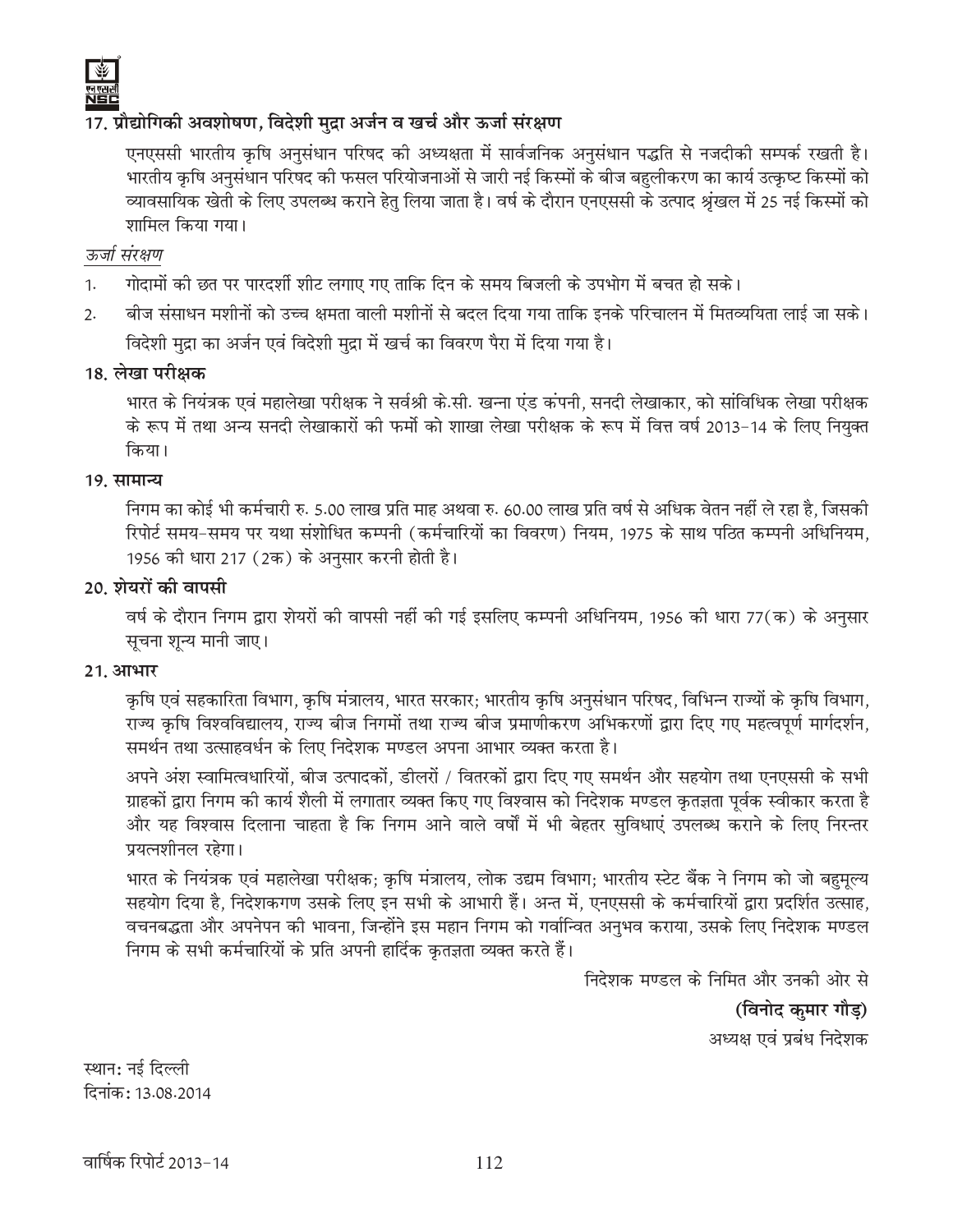

# निगमित शासन पर रिपोर्ट

#### निगमित शासन प्रणाली  $1<sub>1</sub>$

निगम ने निगमित सामाजिक उत्तरदायित्व (सीएसआर) नीति को यह सुनिश्चित करने के उददेश्य से लागू किया है कि निगम समग्र, रूप से समाज के जीवन की गुणवत्ता के संबंध में योगदान करने वाली सामाजिक रूप से उत्तरदायी निगमित इकाई बन सके। निगमित सामाजिक उत्तरदायित्व से संबंधित कार्यकलापों पर अपने कर पश्चात लाभ की 3 प्रतिशत राशि खर्च करने के लिए निगम ने निगमित सामाजिक उत्तरदायित्व के अंग के रूप में भारत सरकार के साथ एक समझौता ज्ञापन पर हस्ताक्षर किए हैं। निगम ने कई नाज़ुक क्षेत्रों में पहल करते हुए बड़े-बड़े कार्य किए हैं, जिनका सामान्य जनजीवन पर सकारात्मक प्रभाव पड़ा है।

यह निगम ईमानदारी पर विश्वास करता है और टिकाऊ सफलता के लिए इसे आवश्यक शर्त मानता है। पारदर्शिता, निष्पक्षता, जवाबदेयता और उत्तरदायित्व कम्पनी के व्यापारिक कार्यकलापों के स्तम्भ हैं। एनएससी सूचना का अधिकार अधिनियम, 2005 के प्रावधानों के अन्तर्गत नागरिकों को सूचनाओं तक समुचित पहुंच उपलब्ध कराती हैं निगम की इस पहलात्मक कार्रवाई से सर्वोत्तम निगमित शासन आचरण अपनाने को निगम को वचनबद्धता को प्रबलता मिलती है।

## 2. निदेशक मण्डल

क) निदेशक मण्डल का आकार

राष्ट्रीय बीज निगम लिमिटेड कम्पनी अधिनियम, 1956 की धारा 617 के अनुसार एक सरकारी कम्पनी है, जिसकी कुल चुकता अंश पूंजी का शत प्रतिशत अंश वर्तमान में भारत के राष्ट्रपति के पास है। कम्पनी के संस्था अन्तर्नियम के अनुसार के निदेशकों को नियुक्त करने की शक्ति भारत के राष्ट्रपति के पास है।

निगम के संस्था अन्तर्नियम की शर्तों के अनुसार, इसके निदेशक मण्डल में दो से कम और पच्चीस से ज्यादा निदेशक नहीं होने चाहिए। ये निदेशक पूर्णकालिक प्रकार्यात्मक निदेशक अथवा अंशकालिक निदेशक हो सकते हैं।

#### ख) गठन

निदेशक मण्डल में कार्यपालक एवं गैर-कार्यपालक निदेशकों का एक इष्टतम सम्मिश्रण होना चाहिए। 31 मार्च, 2014 को निदेशक मण्डल में पाँच निदेशक थे, जिनमें से एक अध्यक्ष एवं प्रबन्ध निदेशक, भारत सरकार की ओर से नामित दो निदेशक तथा दो प्रकार्यात्मक निदेशक हैं।

#### निदेशक मण्डल की बैठकें ग)

निदेशक मण्डल / समिति के अध्यक्ष का अनुमोदन प्राप्त करके समुचित अग्रिम सूचना देने के बाद निदेशक मण्डल की बैठकें आयोजित की जाती हैं। विशेष आवश्यक मामलों पर विचार करने के लिए लघु अवधि की सूचना पर भी बैठकें आयोजित को जाती हैं। संकटकाल अथवा अत्यावश्यकता की स्थिति में परिचालन के द्वारा संकल्प पारित किए जाते हैं। निदेशक मण्डल के सदस्यों को कार्यसूची के सुनिश्चित प्रारूप में समय रहते आग्रिम में ही विस्तृत कार्यसूची, प्रबन्ध रिपोर्ट एवं अन्य व्याख्यात्मक विवरण परिचालित किए जाते हैं ताकि बैठकों में अर्थपूर्ण, सूचनापरक तथा संकेन्द्रित निर्णय लेने में सुविधा हो। जिन मामलों में किसी दस्तावेज को परिचालित करना व्यवहार्य न हो अथवा कार्यसूची गोपनीय प्रकृति की हो, तो अध्यक्ष एवं प्रबन्ध निदेशक का अनुमोदन प्राप्त कर इन्हें बैठक के दौरान प्रस्तुत किया जाता है।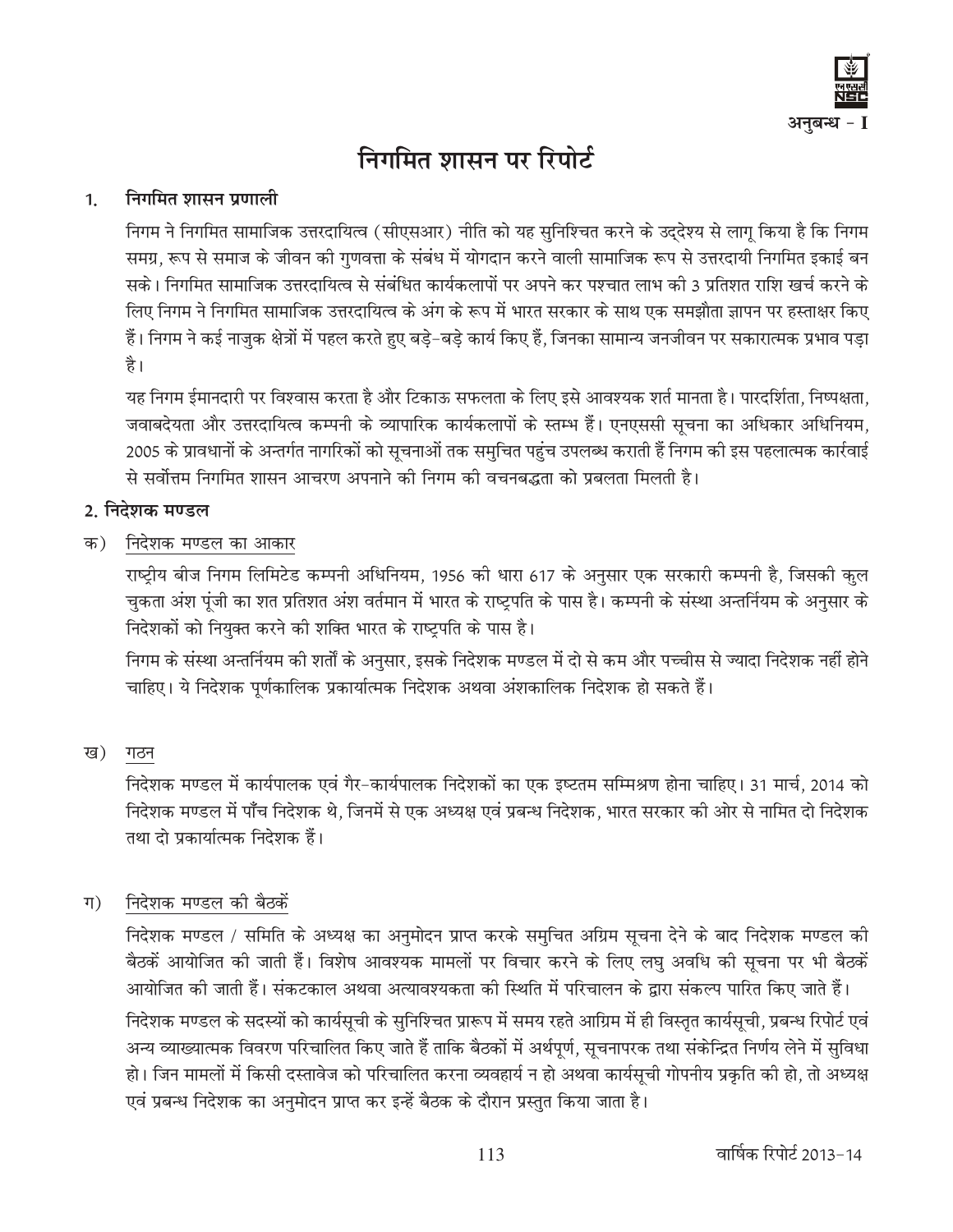

निदेशक मण्डल की बैठकें सामान्यतया कम्पनी के नई दिल्ली स्थिति पंजीकृत कार्यालय में आयोजित की जाती है। वित्त वर्ष 2013-14 के दौरान निदेशक मण्डल की आठ बैठकें आयोजित की गई। प्रत्येक निदेशक कितनी बैठकों में शामिल हुए, उसका विवरण नीचे दिया जा रहा है -

| क्र.<br>सं.  | निदेशक                                                          | निदेशक मण्डल की बैठकें<br>आयोजित की<br>गई | शामिल हुए | अन्य कितनी<br>संस्थाओं में<br>निदेशक हैं। |
|--------------|-----------------------------------------------------------------|-------------------------------------------|-----------|-------------------------------------------|
| 1            | श्री वी. के. गौड़<br>अध्यक्ष एवं प्रबन्ध निदेशक (11.12.2012 से) | 8                                         | 8         | 8                                         |
| 2            | श्री एम. एम. शर्मा<br>निदेशक (वित्त)                            | 8                                         | 7         | 3                                         |
| $\mathbf{3}$ | श्री संजय खताल,<br>निदेशक (वाणिज्यिक)                           | 8                                         | 7         |                                           |
| 4.           | श्री दिनेश अरोड़ा                                               | 8                                         | 7         | शून्य                                     |
| 5            | श्री आर.के.मिश्रा*                                              | 8                                         | 1         | शून्य                                     |

★ नियुक्ति के पश्चात तुरंत 26.3.2014 को हुई निदेशक मण्डल की प्रथम बैठक में शामिल हुए।

## घ) निदेशकों का पारिश्रमिक

i) प्रकार्यात्मक निर्देशक

| क्र.सं.        | नाम एवं पदनाम                        | सकल परिलब्धियां (रुपए लाख में) |
|----------------|--------------------------------------|--------------------------------|
|                | श्री वी. के. गौड़                    | 16.60                          |
|                | अध्यक्ष एवं प्रबन्ध निदेशक           |                                |
|                | i. 12-06-2013 से 31.03.2014 तक - साथ |                                |
|                | में एसएफसीआई का अतिरिक्त प्रभार      |                                |
|                | ii. 01.04.2013 से 11.06.2013 तक -    |                                |
|                | एनएससी का अतिरिक्त प्रभार एवं स्थाई  |                                |
|                | अध्यक्ष एवं प्रबंध निदेशक - एसएफसीआई |                                |
| $\mathfrak{D}$ | श्री एम. एम. शर्मा                   | 21.50                          |
|                | निदेशक (वित्त)                       |                                |
| 3              | श्री संजय खताल,                      | 15.20                          |
|                | निदेशक (वाणिज्यिक)                   |                                |
|                | (27.05.2013 से 31.03.2014 तक)        |                                |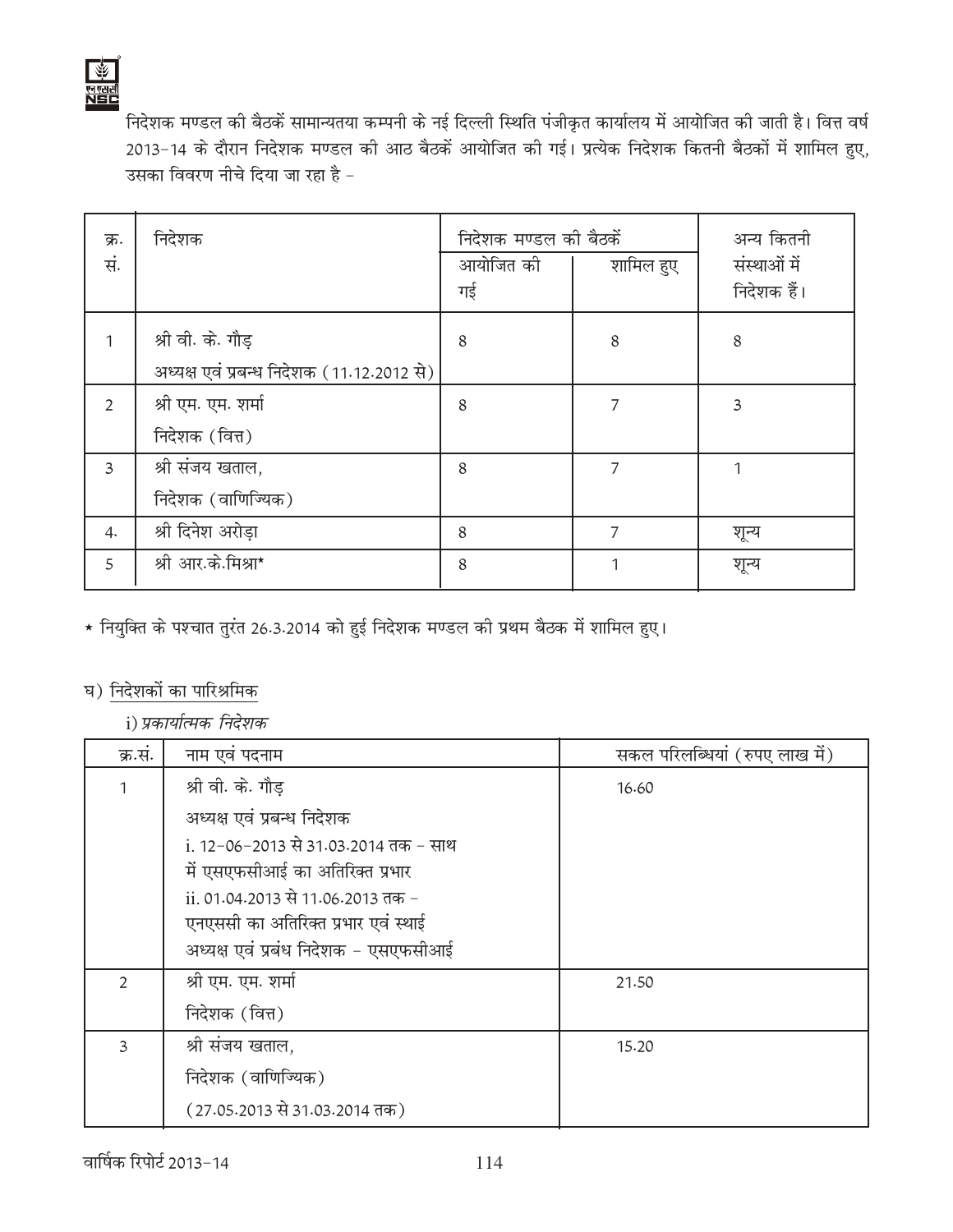

#### अंशकालिक सरकारी निर्देशक  $\ddot{\mathbf{n}})$

निगम द्वारा अंशकालिक सरकारी निदेशकों को कोई पारिश्रमिक नहीं दिया गया।

 $\dddot{\mathbf{m}})$ अंशकालिक गैर सरकारी निदेशक

अंशकालिक गैर सरकारी निदेशकों को बैठक शुल्क को छोडकर अन्य कोई पारिश्रमिक नहीं दिया जाता है।

#### जोखिम प्रबन्धन:- $3<sub>1</sub>$

केन्द्रीय सार्वजनिक क्षेत्र के संस्थानों के लिए निगमित शासन पर लोक उद्यम विभाग के दिशानिर्देश के अनुच्छेद 7.3 के अनुसरण में, अपनी परिसम्पत्तियों को सुरक्षित करने की रणनीति के तहत जोखिम प्रबन्धन के लिए एनएससी वचनबद्ध है ताकि इसकी परिसम्पत्तियों को किसी भी प्रकार की चोट, हानि अथवा क्षति जिससे किसानों, निगम के कार्मिकों तथा जनता के अन्य लोगों के प्रति अपनी जिम्मेदारी के निर्वहन की एएनससी की योग्यता पर भारी प्रभाव पड सकता हो, सुरक्षित रखा जा सके। जोखित प्रबन्धन की प्रक्रिया में जोखिम की पहचान, जोखिम का निर्धारण, जोखिम मुल्यांकन, इसका वर्गीकरण और जोखिम को कम करने के लिए जोखिम उपचार योजना शामिल हैं। निगम की सारी स्थायी परिसम्पत्तियां बीमा पॉलिसी के तहत बीमा करवाया हुआ है और धोखाधड़ी पर नियंत्रण रखने के लिए निगम में एक समुचित आन्तरिक नियंत्रण सिस्टम है। त्रैमासिक आंतरिक लेखा परीक्षा शुरु करने के लिए एवं वर्ष के अंत में संपतियों के सत्यापन हेतु मुख्यालय के साथ–साथ सभी क्षेत्रीय कार्यालयों में स्वतंत्र सनदी लेखाकारों की नियुक्ति हेतु यहां पर स्पष्ट कार्य प्रक्रिया है। यदि किसी धोखाधड़ी का पता चलता है तो अन्वेषण और जांच करने के बाद अनुमोदित कार्य प्रक्रिया का अनुसरण करते हुए अनुशासनिक कार्रवाई की जाती है। कंपनी की परिसंपत्तियों का उचित बीमा किया गया है। निगम ने जोखिम प्रबंधन नीति को अपना रखा है।

#### निदेशकों की जवादेयता:  $\overline{4}$ .

निगम और भारत सरकार के बीच वर्ष के प्रारम्भ में एक वार्षिक समझौता ज्ञापन पर हस्ताक्षर किए जाते हैं, जिसमें वित्तीय तथा गैर वित्तीय कार्यक्षेत्रों के लक्ष्य तथा इनकी गुरुता भारत सरकार के परामर्श से नियत किए जाते हैं। वर्ष के अन्त में इन लक्ष्यों की तुलना में निगम के कार्य निष्पादन का जायजा किया जाता है। समझौता ज्ञापन के अनुसार कार्य निष्पादन की समीक्षा निगम द्वारा तिमाही आधार पर नियमित रूप से की जाती है। इसमें किसी भी प्रकार की कमी की पहचान कर आवश्यक सुधारात्मक कार्रवाई का सुझाव इन फोरमों द्वारा दिया जाता है।

प्रत्येक वित्तीय वर्ष के अन्त में समझौता ज्ञापन की उपलब्धियों की रिपोर्ट कृषि मंत्रालय भेजी जाती है और कृषि मंत्रालय और लोक उद्यम विभाग के कार्यदल द्वारा निगम के कार्य निष्पादन का मूल्यांकन हस्ताक्षरित समझौता ज्ञापन के अनुसार वास्तविक उपलब्धियों के आधार पर किया जाता है।

#### साधारण सभा बैठक: 5.

#### वार्षिक साधारण बैठक

पिछली तीन वार्षिक साधारण बैठकों की तिथि. समय तथा स्थान के बारे में विवरण इस प्रकार है –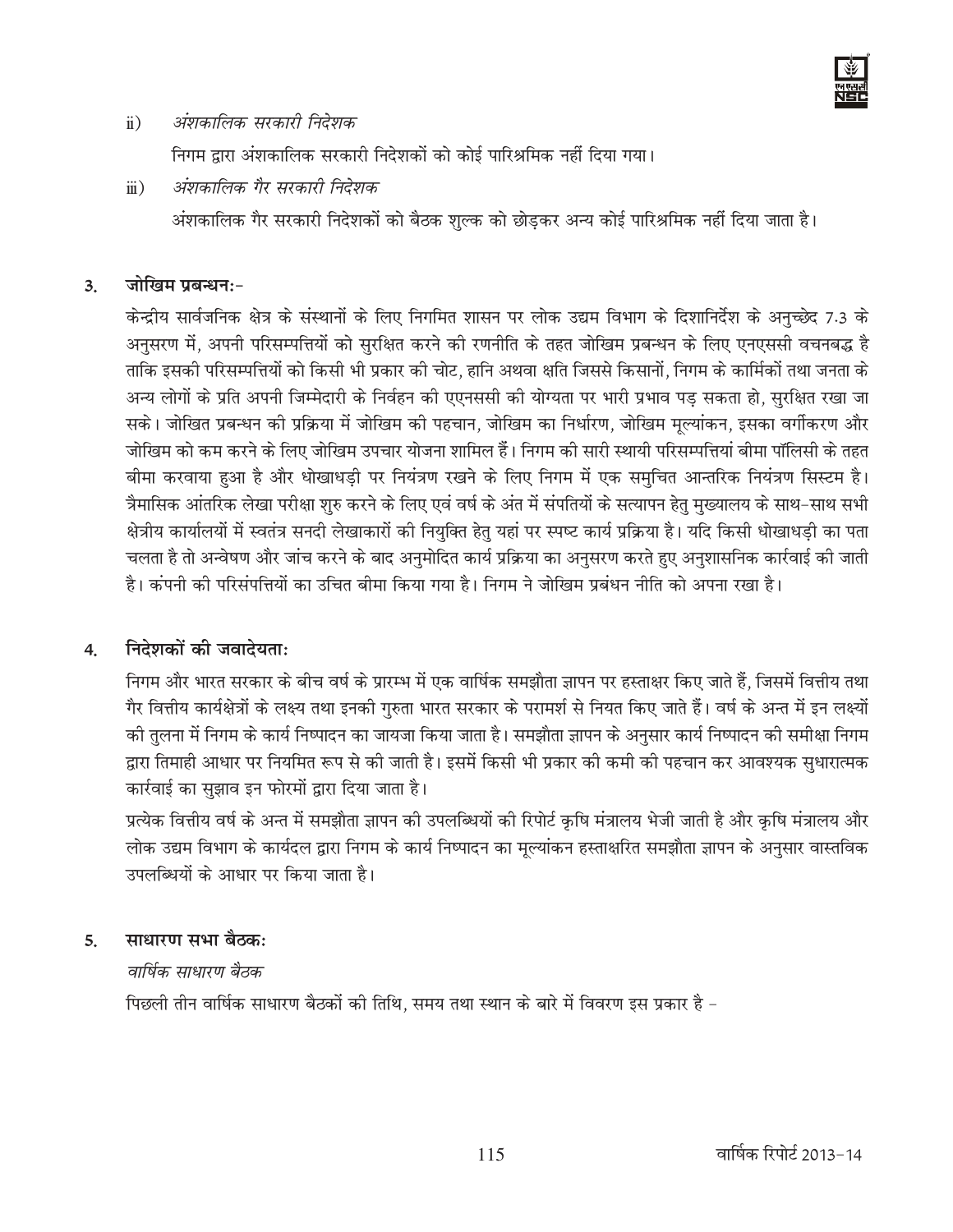

| तिथि         | 29.09.2011                                                                                       | 21,09,2012                                                                                  | 26.09.2013                                                                                                                                                                                 |
|--------------|--------------------------------------------------------------------------------------------------|---------------------------------------------------------------------------------------------|--------------------------------------------------------------------------------------------------------------------------------------------------------------------------------------------|
| समय          | अपराह्न 02.30 बजे                                                                                | पूर्वाह्न 11.45 बजे                                                                         | पूर्वाह्न 11.45 बजे                                                                                                                                                                        |
| स्थान        | बीज भवन, पूसा परिसर,                                                                             | बीज भवन, पूसा परिसर,                                                                        | बीज भवन, पूसा                                                                                                                                                                              |
|              | नई दिल्ली स्थिति                                                                                 | नई दिल्ली स्थिति पंजीकृत                                                                    | परिसर, नई दिल्ली                                                                                                                                                                           |
|              | पंजीकृत कार्यालय                                                                                 | कार्यालय                                                                                    | स्थिति पंजीकृत कार्यालय                                                                                                                                                                    |
| विशेष संकल्प | शून्य                                                                                            | शून्य                                                                                       | शून्य                                                                                                                                                                                      |
| उपस्थिति     | 1. श्री एस.के. रूंगटा<br>2. डॉ. पी.वी.साल्वी<br>3. श्री वाई.आर.पुरन्दरे<br>4. श्री गोपाल साधवानी | 1. श्री एस.के. रूंगटा<br>2.श्री एस. सेल्वाराज<br>3. डॉ. एन इमयवरम्बन<br>4.श्री एम.एम. शर्मा | 1. श्री वी.के.गौड़<br>2. श्री राम कूमार, भारत<br>के राष्ट्रपति का<br>प्रतिनिधि<br>3. श्री राम कुमार, अवर<br>सचिव (बीज)<br>4. श्री दिनेश अरोड़ा<br>5. श्री एम.एम.शर्मा<br>6. श्री संजय खताल |

#### प्रकटनः 6.

#### सम्बद्ध पार्टी सौदे: क)

निगम के निदेशकों द्वारा किए गए प्रकटीकरण के अनुसार ऐसे कोई सम्बद्ध पार्टी सौदे नहीं हैं जो निगम के हितों पर व्यापक रूप से सम्भावी प्रतिकूल प्रभाव डालते हों।

#### (ख) लेखा व्यवस्था:

वित्तीय विवरण कम्पनी अधिनियम, 1956 के अन्तर्गत आवश्यक रूप से लागू लेखा मानकों और सम्बद्ध प्रदर्शन संबंधी अपेक्षाओं के अनुसार तैयार किए जाते हैं।

#### सम्प्रेषण का माध्यम: 7.

निगम के प्रकार्यात्मक और वित्तीय निष्पादन इसकी वैबसाईट www.indiaseeds.com पर अपलोड किए जाते हैं।

#### लेखा परीक्षा की मर्यादा: 8.

निगम का हमेशा यह प्रयास रहता है कि शर्त रहित वित्तीय विवरण प्रस्तुत किया जाए। 31 मार्च, 2014 को समाप्त वर्ष के लिए कम्पनी के लेखों पर सांविधिक लेखा परीक्षकों की टिप्पणियों पर प्रबन्ध का जवाब निदेशकों की रिपोर्ट की संयोजनी में दिया गया है।

#### कम्पनी के अंशधारियों का पेटर्न:  $9<sub>1</sub>$

निगम के शत प्रतिशत अंश भारत सरकार के पास हैं।

## $10$  विसल ब्लोअर नीति:

सार्वजनिक क्षेत्र का उपक्रम होने के नाते कम्पनी के खाते भारत के नियंत्रक और महालेखा परीक्षक द्वारा लेखा परीक्षित किए जाने और सतर्कता विभाग द्वारा निरीक्षण किए जाने के लिए उपलब्ध रहते हैं। इस निगम में एक स्वतंत्र सतर्कता विभाग है, जिसके विभागाध्यक्ष अंशकालिक मुख्य सतर्कता अधिकारी हैं केन्द्रीय सतर्कता आयोग के समग्र मार्गदर्शन में कार्य करने वाले सतर्कता विभाग का मुख्य जोर निवारक सतर्कता पर रहता है।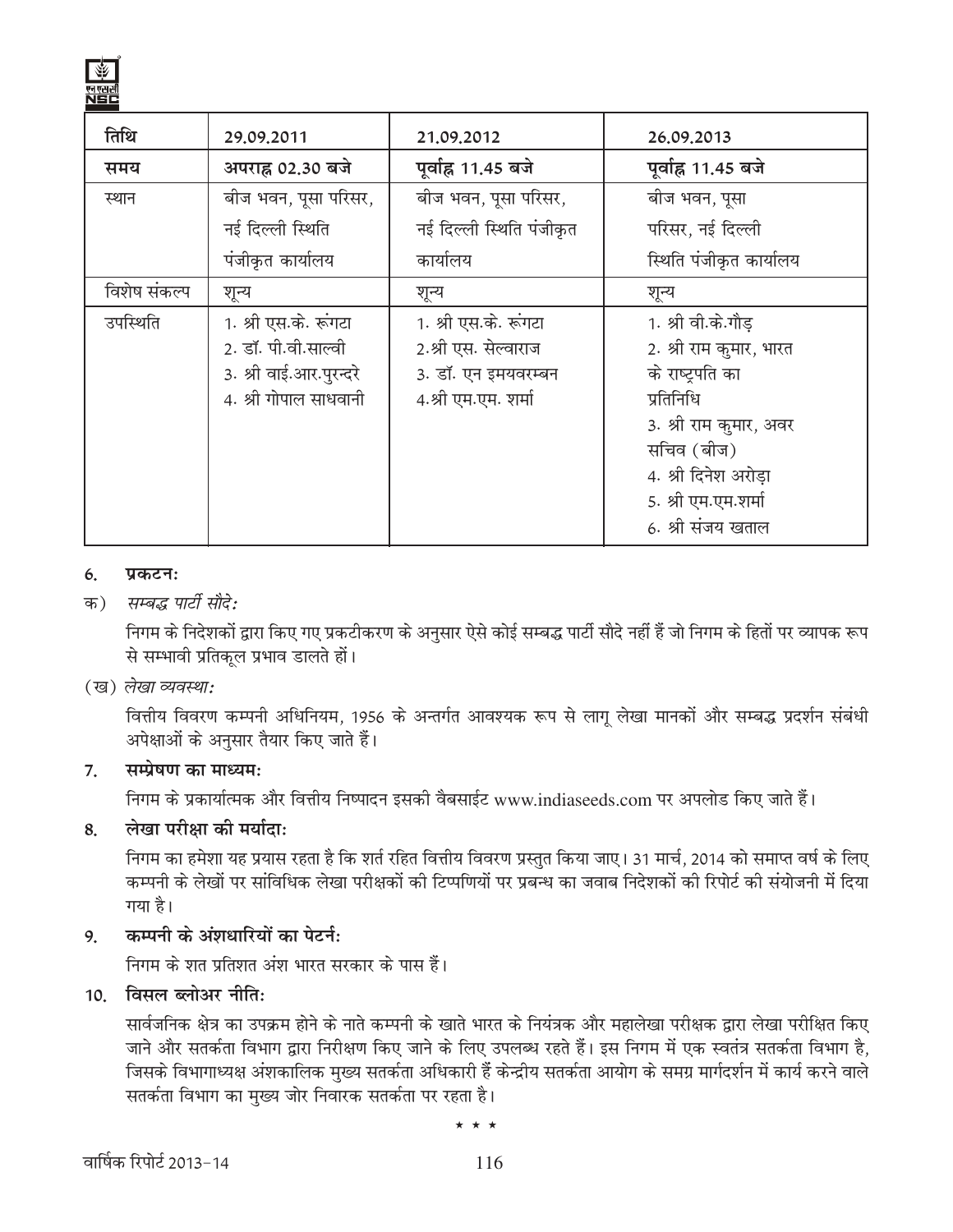

#### निगमित शासन का प्रमाणपत्र

सेवा में.

सदस्यगण.

#### राष्ट्रीय बीज निगम लिमिटेड,

बीज भवन, पूसा परिसर, नई दिल्ली-110012

हमने राष्ट्रीय बीज निगम लिमिटेड, (निगम) द्वारा 31 मार्च, 2014 को समाप्त वर्ष के लिए निगमित शासन की शर्तों के अनुपालन की जाँच की है, जैसे कि भारी उद्योग मंत्रालय, लोक उद्यम विभाग, भारत सरकार द्वारा जारी कार्यालय ज्ञापन संख्या 18(8)/2005-जीएम दिनांक 14 मई, 2010 में परिकल्पित है।

निगमित शासन की शर्तों के अनुपालन की जिम्मेदारी प्रबंध की होती है। हमारी जाँच निगमित शासन की शर्तों के अनुपालन को सुनिश्चित करने के लिए निगम के द्वारा अंगीकार किए गए कार्यप्रणाली और उसके अनुपालन तक सीमित थी। यह न तो निगम के वित्तीय विवरणियों की लेखा परीक्षा है और न ही उन पर विचारों की अभिव्यक्ति है।

हमारी राय में और हमारी अधिकतम जानकारी तथा हमें दिए गए स्पष्टीकरण के अनुसार और निगम द्वारा रखे गए रिकार्ड एवं कागजातों के अनुसार, हम सत्यापित करते हैं कि निगम ने केन्द्रीय सार्वजनिक क्षेत्र के उद्यमों (सीपीएसईएस) के लिए निगमित शासन पर लोक उद्यम विभाग द्वारा निर्धारित निगमित शासन की शर्तों का अनुपालन किया सिवाय *(i) निदेशक मंडल* की 02 बैठकों का समय अंतराल 03 माह से अधिक का था (ii) निगम ने वित्त वर्ष के दौरान लेखा परीक्षा समिति का गठन नहीं किया (iii) निगम ने वित्त वर्ष के दौरान मानदेय समिति का पन: गठन नहीं किया।

यद्यपि कंपनी ने यह स्पष्ट किया है कि प्रशासनिक मंत्रालय को स्वतंत्र निदेशक नियुक्त करने हेतु अनुरोध किया गया है जोकि लेखा परीक्षा समिति एवं मानदेय समिति के लिए अनिवार्य है, अभी तक इन निदेशकों की नियुक्ति नहीं हो पाई है और इसलिए वर्तमान में लेखा परीक्षा समिति मौजुद नहीं है।

हम यह भी उल्लेख करते हैं कि यह अनुपालन न तो कंपनी के भविष्य में जीवन क्षमता को आश्वत करता है और न ही निगम के कार्यकलापों से संचालन में प्रबंध की कार्यकुशलता अथवा प्रभावशीलता का द्योतक है।

> रवि एस शर्मा एवं एसोशिएट्स कंपनी सचिवगण

> > रवि एस शर्मा (प्रोपाईटर)

स्थान: नई दिल्ली दिनांक: 08 अगस्त, 2014

> कार्यालय-2749, चौथा तल, गली न. 13, रणजीत नगर, मेन पटेल रोड, नई दिल्ली-110008 दूरभाष/फैक्स: 011-25701748

> > वार्षिक रिपोर्ट 2013-14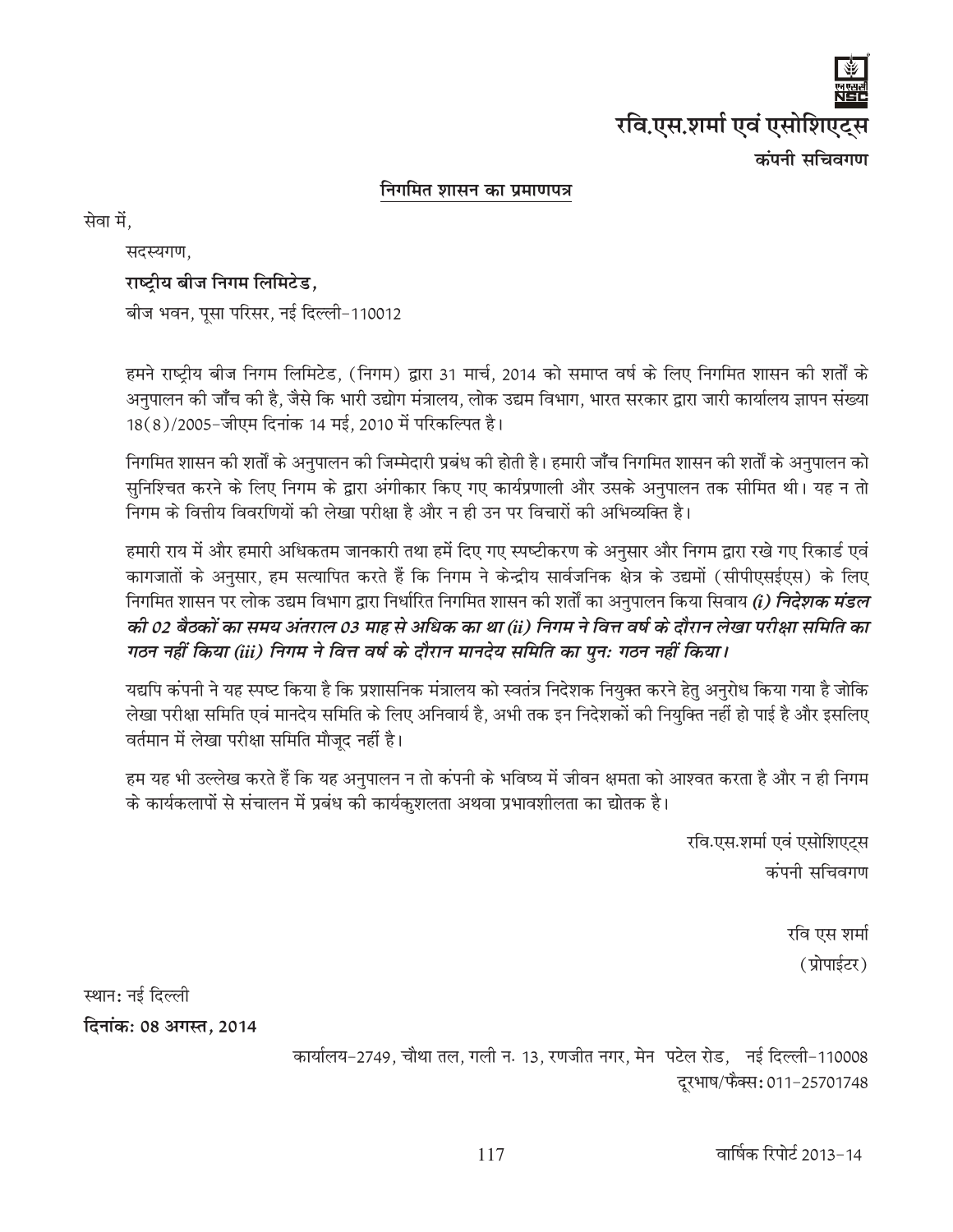

कार्यालय प्रधान निदेशक वाणिज्यिक लेखा परीक्षा एवं पदेन सदस्य. लेखा परीक्षा बोर्ड-IV. नई दिल्ली

सं- 271 - पीडीसीए/एचएस/एमएबी-IV/वार्षिक एकाउन्टस/एनएससी/2014-15/504 दिनांक: 26.09.2014

सेवा में. अध्यक्ष एवं प्रबंध निदेशक राष्ट्रीय बीज निगम लिमिटेड, बीज भवन, पूसा परिसर, नई दिल्ली-110012

## विषय: राष्ट्रीय बीज निगम लिमिटेड, नई दिल्ली के 31 मार्च, 2014 को समाप्त वर्ष के लेखों पर कंपनी अधिनियम, 1956 की धारा 619 (4) के अंतर्गत भारत के नियंत्रक एवं महालेखा परीक्षक की टिप्पणियां।

महोदय,

मुझे इसके साथ कंपनी अधिनियम, 1956 की धारा 619 (4) के अंतर्गत राष्ट्रीय बीज निगम लिमिटेड के 31 मार्च, 2014 को समाप्त हुए वर्ष के लेखों पर भारत के नियंत्रक एवं महालेखा परीक्षक की टिप्पणियां संलग्न कर रहा है। कृपया पत्र की पावती भेंजे।

भवदीय,

(सुपर्णा देव)

कार्यालय प्रधान निदेशक वाणिज्यिक लेखा परीक्षा

एवं पदेन सदस्य, लेखा परीक्षा बोर्ड-IV, नई दिल्ली

संलग्न: उपरोक्त

आठवाँ व नवाँ तल, संकाय भवन, 10 बहादुर शाह ज़फर मार्ग, नई दिल्ली 110002 दूरभाष: 23239413, 23239415, 23239419, 23239420, फैक्स: 23239416 ई-मेल: mabNewdelhi4@cag.gov.in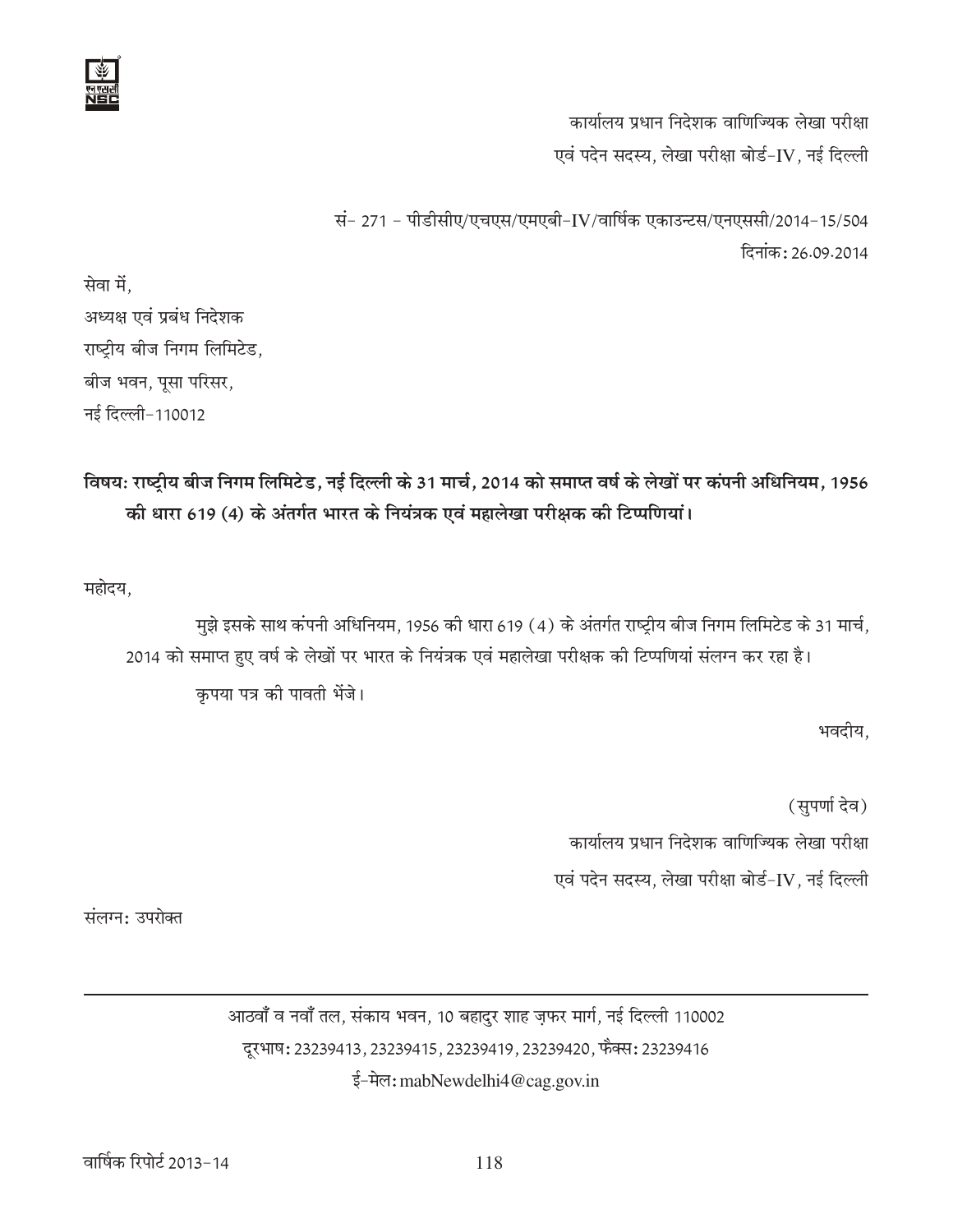

# राष्ट्रीय बीज निगम लिमिटेड, नई दिल्ली के 31 मार्च, 2014 को समाप्त हुए वर्ष के लेखों के संबंध में कंपनी अधिनियम, 1956 की धारा 619 (4) के अंतर्गत भारत के नियंत्रक एवं महालेखा परीक्षक की  $F$ र्प्याणियां $\cdot$ -

कंपनी अधिनियम, 1956 के अंतर्गत विनिहित वित्तीय सूचना की रूपरेखा के अनुसार 31 मार्च, 2014 को समाप्त वर्ष के लिए राष्ट्रीय बीज निगम का वित्तीय विवरण तैयार करने की जिम्मेदारी कंपनी के प्रबंध की है। भारत के नियंत्रक और महालेखा परीक्षक द्वारा कंपनी अधिनियम, 1956 की धारा 619 (2) के अंतर्गत नियुक्त सांविधिक लेखा परीक्षक अपने व्यवसायिक निकाय सनदी लेखाकारों के संस्थान द्वारा निर्धारित लेखा परीक्षा आश्वासन मानकों के अनुसार स्वतंत्र रूप से किए गए लेखा परीक्षा के आधार पर कम्पनी अधिनियम, 1956 की धारा 227 के अंतर्गत इन वित्तीय विवरणों पर अपने विचार अभिव्यक्त करने के लिए जिम्मेदार हैं, उनके लेखा परीक्षा रिपोर्ट दिनांक 18.08.2014 के अनुसार यह बताया गया है कि उन्होंने ऐसा कर लिया है।

मैंने भारत के नियंत्रक और महालेखा परीक्षक की ओर से कंपनी अधिनियम. 1956 की धारा 619 (3) (ख) के अंतर्गत राष्ट्रीय बीज निगम लिमिटेड को 2014 को समाप्त वर्ष के लिए विवरणों की अनुपूरक लेखा परीक्षा करवा ली है। यह अनुपूरक लेखा परीक्षा, सांविधिक लेखापरीक्षकों के कागजातों को बिना देखे, स्वतंत्र रूप से की गई है और यह मुख्य तथा सांविधिक लेखापरीक्षकों तथा कम्पनी के कर्मचारियों से की गई पूछताछ और कंपनी के कुछ लेखा रिकार्डो की चयनात्मक परीक्षा तक सीमित रही है।

मेरे द्वारा की गई अनुपुरक लेखा परीक्षा के आधार पर मेरे संज्ञान में ऐसी कोई महत्वपूर्ण जानकारी नहीं आई है जिसे कम्पनी अधिनियम 1956 की धारा 619 (4) के सांविधिक लेखा परीक्षकों की रिपोर्ट पर कोई टिप्पणी की जाए अथवा अनुपुरक टिप्पणी दी जाए।

भारत के नियंत्रक एवं महालेखा परीक्षक की ओर से

(सपर्णा देव) कार्यालय प्रधान निदेशक वाणिज्यिक लेखा परीक्षा एवं पदेन सदस्य, लेखा परीक्षा बोर्ड-IV, नई दिल्ली

स्थान: नई दिल्ली दिनांक: 26.09.2014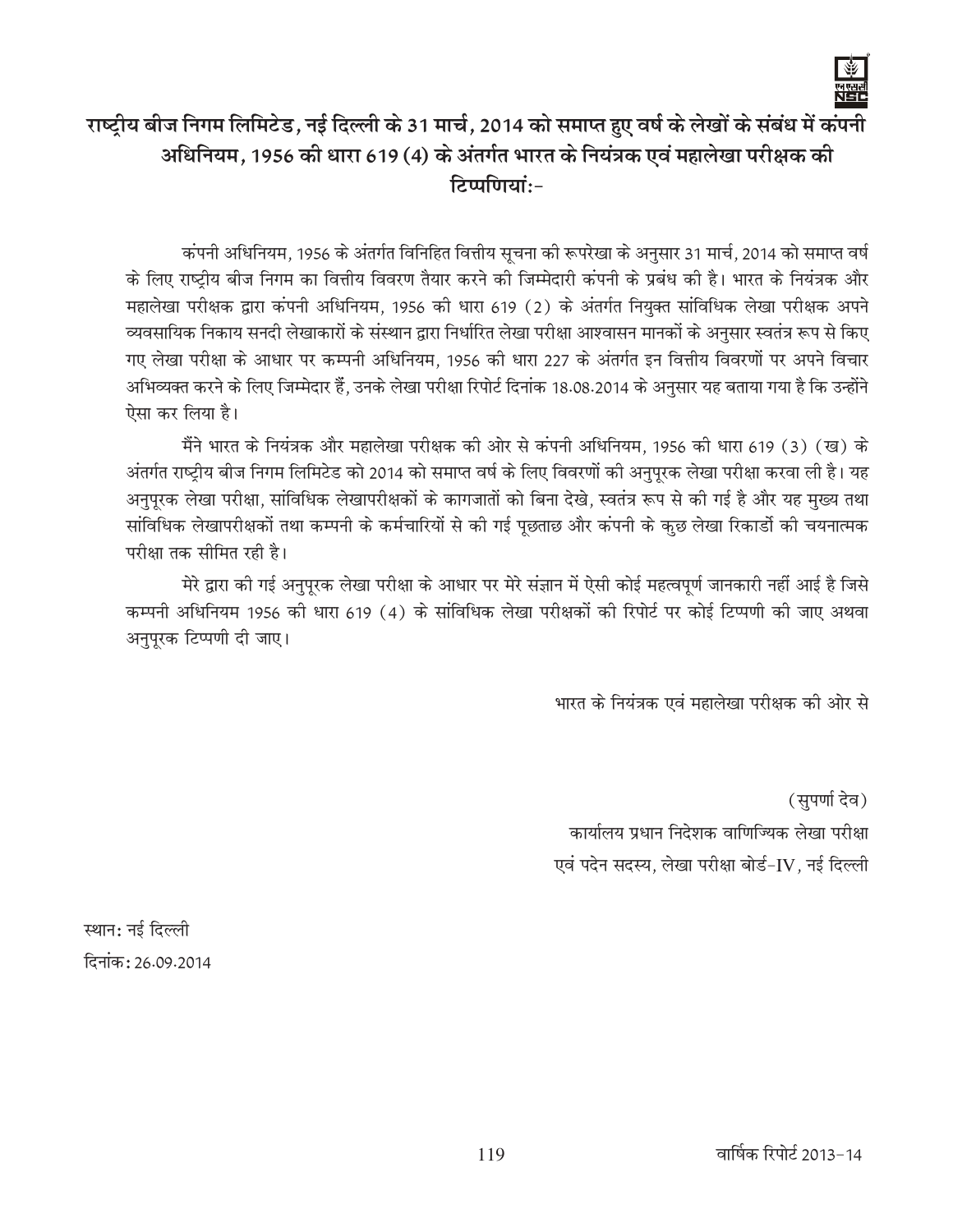# स्वतंत्र लेखा परीक्षकों की रिपोर्ट राष्ट्रीय बीज निगम लिमिटेड के सदस्यों को

## वित्तीय विवरण पर रिपोर्ट

हमने राष्ट्रीय बीज निगम लिमिटेड ("कंपनी") के वित्तीय विवरण की लेखा परीक्षा की है जिसमें 31 मार्च, 2014 को समाप्त हुए वर्ष के तुलनपत्र तथा इस वर्ष लाभ-हानि खाते तथा नकदी प्रवाह विवरण और उल्लेखनीय लेखा नीतियों का सारांश तथा व्याख्यात्मक सूचना भी शामिल है। इन वित्तीय विवरणों में मुख्यालय तथा क्षेत्रीय कार्यालय-चंडीगढ़, जयपुर, लखनऊ एवं भोपाल भी सम्मिलित हैं, के लेखों की लेखा परीक्षा हमने की है तथा अन्य 6 क्षेत्रीय कार्यालयों चैन्नई, बैंगलोर, पुणे, कोलकाता एवं पटना के लेखों की लेखा परीक्षा, भारत के महा लेखा परीक्षक एवं नियंत्रक द्वारा नियुक्त शाखा लेखा परीक्षकों द्वारा लेखा परीक्षा की गई है जिनको हमने अपनी रिपोर्ट के आधार पर विचार कर लिया है।

## वित्तीय विवरणों के लिए प्रबंधन की जिम्मेदारी

इन वित्तीय विवरणों को तैयार करने के लिए प्रबंधन जिम्मेदार है जोकि तर्कसंगत है तथा वित्तीय स्थिति, वित्तीय निष्पादन एवं नकदी प्रवाह विवरण कंपनी अधिनियम, 1956 (अधिनियम) लेखा मानकों के अनुसार कंपनी के वित्तीय निष्पादन एवं नकदी प्रवाह विवरण कंपनी अधिनियम, 1956 (अधिनियम) लेखा मानकों के अनुसार कंपनी के वित्तीय निष्पादन एवं नकदी प्रवाह विवरण, कंपनी अधिनियम 2013 का भाग-133 के संबंध में कारपोरेट मंत्रालय का सामान्य परिपत्र संख्या 15/2013 दिनांक 13 सितंबर, 2013 के साथ पढे। वित्तीय स्थिति, वित्तीय निष्पादन एवं नकदी प्रवाह के रखरखाव की जिम्मेदारी है। यह जिम्मेदारी जिसमें डिजाईन, कार्यान्वयन एवं आंतरिक नियंत्रण के रख रखाव शामिल है और वित्तीय विवरणों की प्रस्तुतीकरण में सही एवं उचित विचार तथा वित्तीय विवरणों की प्रदर्शन पर वित्तीय विवरण महत्वपूर्ण गलत विवरण से मुक्त है चाहे वह धोखाघड़ी एवं त्रुटि के कारण हो।

## लेखा परीक्षकों की जिम्मेदारी

हमारी जिम्मेदारी हमारे लेखा परीक्षकों के आधार पर इन वित्तीय विवरणों पर राय देना है। हमने भारतीय सनदी लेखांकन संस्थान द्वारा जारी लेखा परीक्षा पर लेखा मानकों के अनुसार लेखा परीक्षा किया। उपयुक्त आश्वासन हेतु कि क्या वित्तीय विवरण महत्वपूर्ण गलत विवरण से मुक्त है, के लिए उन मानकों के अनुरूप हमने इंगित आवश्यकताओं के साथ लेखा परीक्षा की योजना बनाते तथा निष्पादन करते हैं।

वित्तीय लेखा परीक्षा में वित्तीय विवरणों पर राशियों के बारे में लेखा परीक्षा प्राप्त करने के लिए प्रक्रिया का प्रदर्शन शामिल है। बजाय प्रक्रिया लेखा परीक्षकों के निर्णय पर निर्भर करता है। जिसमें वित्तीय विवरणों का महत्वपूर्ण गलत विवरण से मुक्त है। वित्तीय विवरणों की समग्र गलत विवरण से मुक्त व्यापार के जोखिमों का आंकलन भी शामिल है चाहे वह धोखाघडी एवं त्रूटि के कारण हो। इन जोखिमों का आकंलन लेखा परीक्षा कंपनी के वित्तीय विवरणों के आधार एवं उचित प्रकटीकरण संबंधित आंतरिक पर विचार करते है ताकि इन जोखिमों का मूल्यांकन करने में लेखा परीक्षक कंपनी के वित्तीय विवरणों की, को तैयार एवं निष्पक्ष प्रदर्शन के लिए प्राप्त आंतरिक नियंत्रण मानता है ताकि लेखा परीक्षा के प्रयोग करने के क्रम में परिस्थितियों के अनुरूप उपयुक्त हैं परंतु कंपनी आंतरिक नियंत्रण की प्रभावशीलता के उद्देश्य हेतु नहीं है। लेखा परीक्षा में प्रयोग किए गए लेखांकन नीतियों के औचित्य का मूल्यांकन उद्देश्य भी शामिल है तथा प्रबंधन द्वारा किए गए लेखांकन महत्वपूर्ण अनुमानों की तर्क संगतता के साथ साथ वित्तीय विवरणों के समग्र प्रस्तुतियों का मूल्यांकन भी शामिल है।

हमें विश्वास है कि हमारे द्वारा किए गए लेखा साक्ष्य पर्याप्त है और हमारी राय के लिए हमारा लेखा परीक्षा युक्तिसंगत आधार पर है।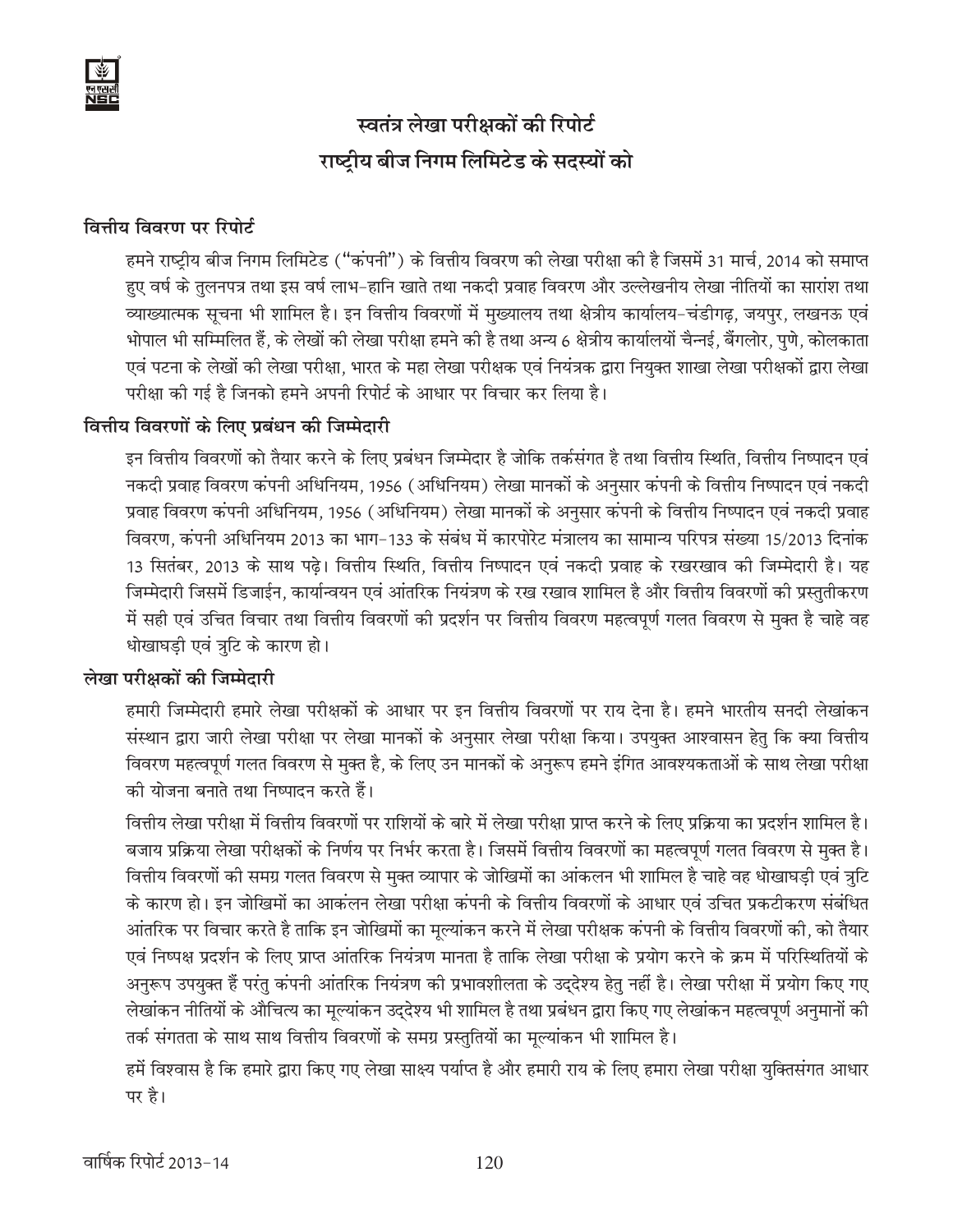

#### योग्य राय के लिए आधार

- (क) टिप्पणी संख्या 05 बीज परीक्षण प्रयोगशालाओं के लिए उपस्करों की खरीद हेतु रु. 45 लाख के पूंजीगत अनुदान का उपयोग नहीं किया और जिसे स्वीकृति प्राधिकारी को वापस किए जाने की आवश्यकता है तथा वर्तमान में प्रतिदेय दायित्व के होने से तथा जिसके परिणामस्वरूप उस सीमा तक पूंजीगत अनुदान को अधिक तथा वर्तमान देयताओं को कम बताया गया है जिसे तुलनपत्र में सही ढ़ंग से वर्गीकृत किए जाने की आवश्यकता है।
- (ख) टिप्पणी संख्या 39 कुछ कार्यालयों की जमीन के भुगतान विवरण तथा पट्टा विलेख उपलब्ध न होने तथा हक विलेखों/पट्टा विलेखों का निष्पादन न होना/अनुपलब्धता तथा कुछ संपत्तियों की पट्टा राशि को अंतिम रूप दिए जाने तक, उनका लेखाओं पर वित्तीय प्रभाव, यदि कोई है, का पता नहीं चल सका है।
- (ग) टिप्पणी संख्या 40 व्यापार प्राप्य, ऋण एवं अंग्रिम, अन्य वर्तमान परिसंपत्तियाँ, व्यापार प्रदेय एवं अन्य वर्तमान देनदारियों के शेष पुष्टिकरण / पुर्नगणना के अध्याधीन है। लेखों पर इस तरह की पुष्टिकरण / पुर्नमिलान पर उसका परिणामी समायोजन का सटीक प्रभाव, यदि कोई हो, का पता नहीं चल सका है।

## (घ) सेवानिवृत्त कर्मचारियों के लिए चिकित्सा लाभ योजना:

लेखों की टिप्पणी संख्या 44 (i) में बताया गया है कि लेखांकन नीति में परिवर्तन के कारण, वर्ष के लिए लाभ को रु. 93,39,000 कम बताया गया है। 31.03.2013 तक, वर्ष में राशि को पिछले वर्ष के कर पूर्व लाभ (पीबीटी) का 1.5% पर गणना की गई है, बीमा निगम को मेडिक्लेम पॉलिसी के रूप में अधिशेष से विनियोजित किया जा रहा था तथा इस प्रकार की विनियोजित राशि को 31.03.2014 को समाप्त वर्ष के लिए 'आरक्षित एवं अधिशेष' के अंतर्गत 'सेवानिवृत्त कर्मचारी कल्याण निधि' के रूप में दिखाया गया। लेखाकन नीति में परिवर्तन के अनुसार, कंपनी ने उपरोक्त आधार पर गणना की गई राशि रु. 93,39,000 को लाभ-हानि के विवरण में दिखाया गया है।

लेखाकन नीति के अनुसार, पिछले वर्ष के कर पूर्व लाभ का 1.5% पर गणना की गई राशि तथा लाभ – हानि के विवरण में अधिशेष से बीमा निगम को मेडिक्लेम पॉलिसी के रूप में किया गया निवल भुगतान विनियोजित किया गया और इसके साथ योजना में शामिल होने वाले सेवानिवृत्त कम्रचारियों से प्राप्त अंशदान को आरक्षित के रूप में माना गया था, जिसे 'आरक्षित एवं अधिशेष' शीर्ष के अंतर्गत तुलनपत्र में आगे ले जाया गया। निगम ने पहली बार 31.03.2014 तक दीर्घावधि प्रावधानों के भाग के रूप में अपेक्षित प्रकटीकरण हेतु प्रावधान निर्धारित करने के लिए, भारत के सनदी लेखाकारों का संस्थान द्वारा जारी लेखा मानक15-कर्मचारी हित (संशोधित) के अनुसार जीवनांनकीय मूल्याकंन किया है।

लाभ हानि विवरण में पहली बार दिखाई गई राशि (रु. 93,39,000), जैसे कि ऊपर बताया गया है कि निरंतर पिछले वर्ष के लेखांकन नीति के अनुसार गणना के आधार पर है (जैसे कि पिछले वर्ष के कर पूर्व लाभ का 1.5% की दर पर) और वास्तव में दिखाए जाने वाले आवश्यक राशि के साथ वर्तमान एवं पिछले वर्षो के लिए दिखाए जाने वाले राशि का ब्रेकअप के आधार पर नहीं है। कराधान के प्रावधानों पर भी इसका प्रभाव रहा है। हालांकि इस राशि को आरक्षित में अतिरिक्त के रूप में दिखाया गया हैं वर्ष के अंत में उक्त वर्ष को समाप्त कुल आरक्षित से जीवनानंकीय निर्धारित देयता को प्रावधान में स्थानांतरित किया गया है।

इस प्रकार को नीति में परिवर्तन का सटीक प्रभाव का पता नहीं चल सका है तथा कंपनी के द्वारा प्रकटित किया गया है, जैसे कि वर्ष के लाभ-हानि विवरण को प्रभावित करने के रूप में, वर्ष की समाप्ति पर तुलनपत्र में प्रकटीकरण करते समय, जीवानांनकीय आधार पर (रु. 1,91,05,850 की निवल राशि) "सेवानिवृत्त कर्मचारियों कल्याण हेतु दीर्घावधि प्रावधान" के भाग के रूप में तथा कंपनी ने अभ्यास के विपरीत अन्यथा पालन किया गया है और कंपनी ने इस शीर्ष के अंतर्गत प्रावधान में किसी भी संचलन का प्रकटीकरण नहीं किया है। परंतु लेखांकन नीति में प्रभावी बदलाव के कारण निर्धारित राशि (रु. 93,39,000 की राशि के बदले) कंपनी का लाभ अधिक होगा।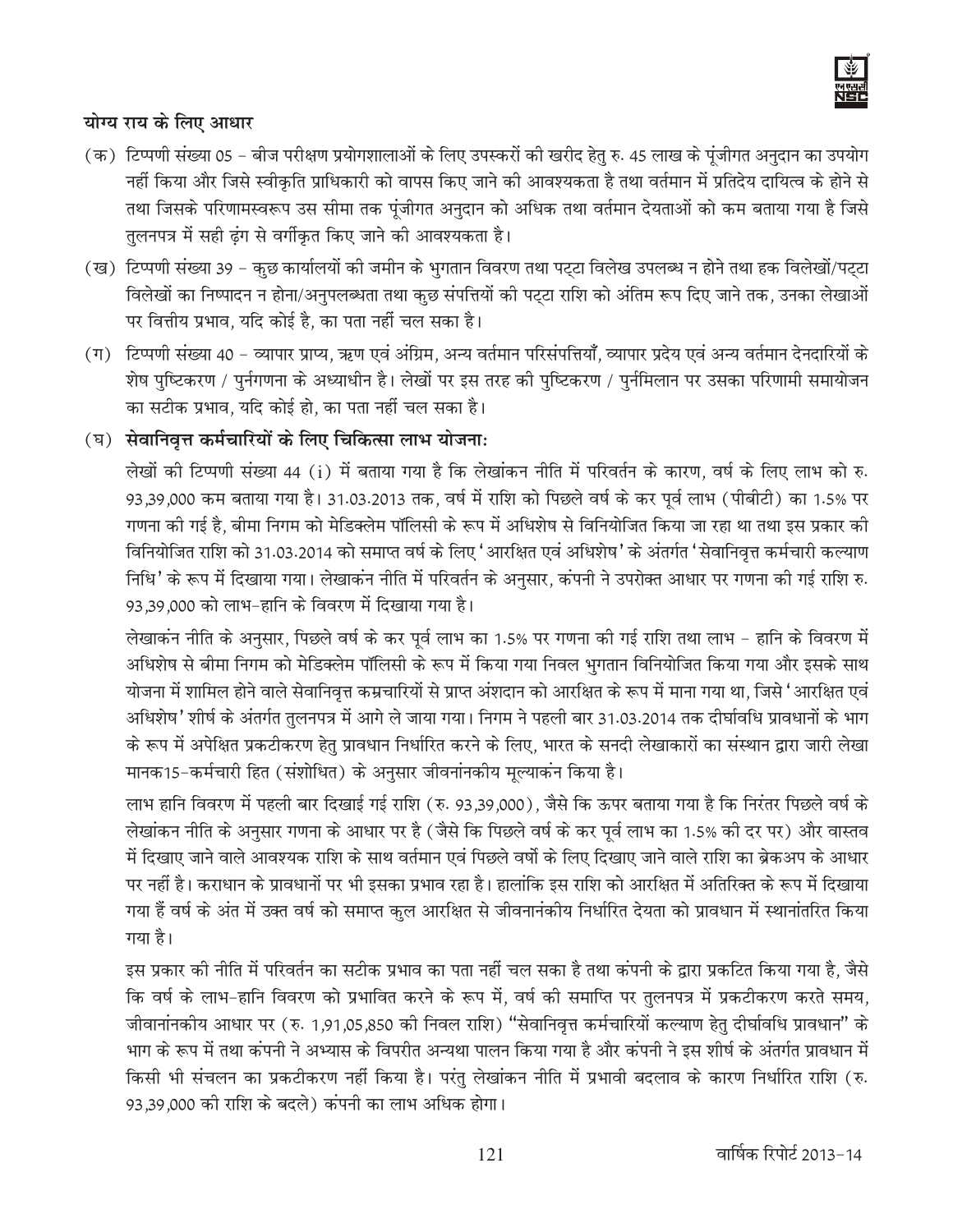

#### (ङ) सीएसआर क्रियाकलाप

कंपनी ने लेखों की टिप्पणी संख्या 44 (ii) में बताया है कि लेखाकन नीति में परिवर्तन के कारण, वर्ष के लिए लाभ को रु 1,21,72,022 अधिक बताया है। परिवर्तन के कारण, 31.03.2013 को ऐसे क्रियाकलापों पर वर्ष के दौरान हुए वास्तविक व्यय (पिछले वर्ष के लिए कर पश्चात लाभ का (पीएटी) 3% पर अभिकलन की गई राशि) को 31.03.2014 को समाप्त हुए लाभ हानि विवरण में दिखाया गया है, लेखांकन नीति में बदलाव होने के कारण कंपनी ने उपरोक्त के आधार पर अभिकलन की राशि को आरक्षित से (रु. 1,21,72,022 व्यय तथा रु. 11,20,000 गैर व्यय) बताया है और रु. 11,20,000 की गैर व्यय राशि को 'आरक्षिक एवं अधिशेष' के अंतर्गत 'खर्च न किए गए सीएसआर आरक्षित' के रूप को जमा दिखाया है। जैसे कि ऊपर बताया गया है कि इस परिवर्तन के कारण, वर्ष के लिए कंपनी का लाभ वास्तविक कराधान/समायोजन की शर्तों पर रु. 1,21,72,022 अधिक है, सीएसआर क्रियाकलापों के व्यय के संबंध में कंपनी द्वारा विशेषज्ञों की सलाह पर जांच की

#### $(\overline{u})$  पेंशन योजना:

टिप्पणी संख्या 47 के अनुसार - कंपनी की दिनांक 15.01.2014 को हुई निदेशक मंडल की 252 वी बैठक में, डीपीई के दिशा-निर्देशों के अनुसार अंशदायी पेंशन योजना का अनुमोदन किया (01.04.2011 से प्रभावी), जोकि संबंधित मंत्रालय में स्वीकृति हेतु लंबित पड़ी है। योजना के अनुसार कंपनी ने प्रभावी तिथि से नियोक्ता अंशदान के रूप में मूल + मंहगाई भत्ता का 10 प्रतिशत तथा कर्मचारी अंशदान मूल+मंहगाई भत्ता का 05 प्रतिशत करना है। अभी तक भारत सरकार ने योजना की स्वीकृति नहीं दी है और कार्यान्वयन हेतु लंबित पड़ा हुआ है। कंपनी ने 31.3.2014 को समाप्त हुए वर्ष के लाभ हानि विवरण में उपरोक्त के आधार पर परिभाषित देयता तथा नियोक्ता अंशदान के रूप में रु. 8,00,39,000 का प्रावधान किया है।

जाने की आवश्यकता है और तदनुसार संभावित कर प्रभावों पर हम अपनी राय देने में असमर्थ है।

विस्तृत सूचना की अनुपस्थिति में, कंपनी द्वारा किए गए प्रावधान के प्रकटीकरण के समय एवं तरीकों पर, विशेष कर उक्त योजना की स्वीकृति लंबित होने तथा लागू होने के ढंग पर तथा योजना को प्रभावी बनाने के लिए पात्र कर्मचारियों से अंशदान की राशि प्राप्त होने हम अपनी राय देने में असमर्थ है और प्रबंधन का कहना है कि देयता शीघ्र प्रदेय है।

#### राय:

हमारी राय में एवं हमारी अधिकतम जानकारी के साथ तथा हमें दिए गए स्पष्टीकरण के अनुसार, सिवाय संलग्न विवरण कंपनी अधिनियम द्वारा अपेक्षित सूचना को सही एवं स्पष्ट रूप से प्रस्तुत करते है तथा भारत में स्वीकृत सामान्य लेखा सिद्धांतों के अनुरूप सुव्यवस्थित ढंग से प्रस्तुत करते है।

- कंपनी का 31 मार्च, 2014 तक के कार्यों का तुलनपत्र।  $(\overline{a})$
- उसी तिथि को समाप्त हुए वर्ष के लाभ का लाभ-हानि का विवरण। (ख)
- उसी तिथि को समाप्त हुए वर्ष के नकदी प्रवाह विवरण।  $(\Pi)$

#### मामलें का महत्व

किसानों जिन्हें बीज बेचा गया है के साथ किए गए मानक समझौते के अनुसार, प्रत्याशित पैदावार हेतु वापस खरीदने की व्यवस्था के साथ कंपनी के पास इस संबंध में प्रत्येक समझौते के उल्लंघन में राशि की गणना के लिए कोई प्रणाली नहीं है और न ही रिकार्ड में लिया जाता है वसूली माफी के लिए कार्रवाई की जाए। प्रबंधन ने कोई व्यवस्था का निर्धारण नहीं किया, इसके बावजूद प्रबंधन का यह तर्क है कि क्षेत्रीय प्रबंधकों ने बीज के न मिलने के कारणों पर विश्लेषण किया और यहां पर रिकार्ड में लिए जाने के लिए कोई वसूली शेष नहीं है और तुलनपत्र में कोई माफ योग्य / वसूली योग्य प्रभाव नहीं है। हमने इस तरह के अभ्यावेदन पर भरोसा रखा है और तदनुसार इस मामले पर हमारी रिपोर्ट अर्हता प्राप्त नहीं है।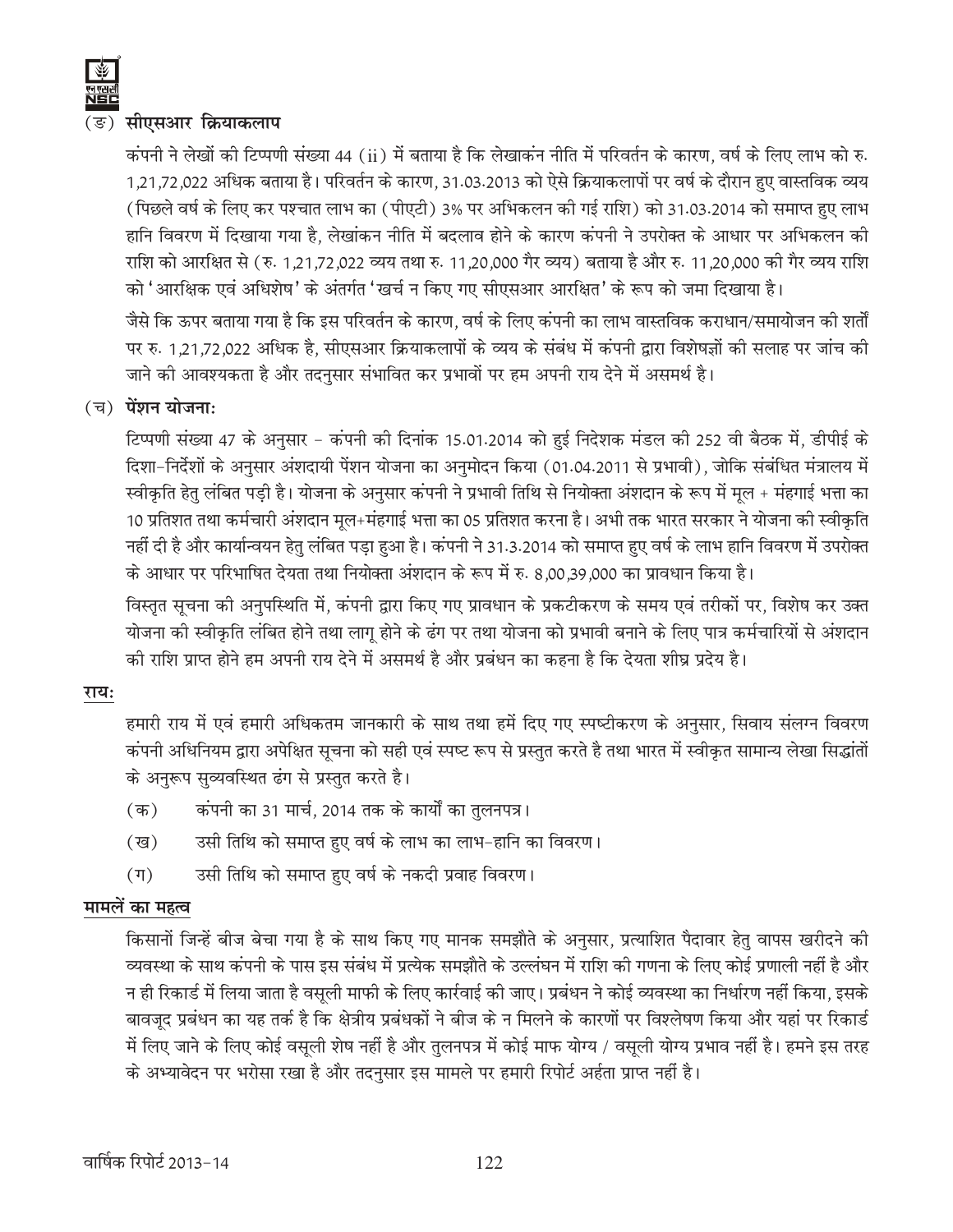

#### अन्य विधिक एवं विनियमित आवश्यकताओं पर रिपोर्ट

- कम्पनी अधिनियम, 1956 की धारा 227 की उप धारा (4-क) के अनुसार भारत के केन्द्र सरकार द्वारा जारी (लेखा परीक्षकों  $1.$ की रिपोर्ट) आदेश 2003, जैसे कि संशोधित कंपनी(लेखा परीक्षकों की रिपोर्ट) (संशोधित) आदेश, 2004 ("आदेश") में अपेक्षा की जाती है और इस प्रकार के जांच के आधार पर हमने आवश्यक विचार किया तथा हमें दी गई सूचना एवं स्पष्टीकरण के अनुसार आदेश के अनुच्छेद 4 व 5 में विनिर्दिष्ट किए मामलों का विवरण अनुबंध में दिया गया है।
- कम्पनी अधिनियम की धारा 227 (3) द्वारा अपेक्षित हम रिपोर्ट देते है कि:  $2.$ 
	- (क) हमने अपनी अधिकतम जानकारी व विश्वास के अनुसार वे सभी सूचनाएं व स्पष्टीकरण प्राप्त कर लिए थे जो हमारी लेखा परीक्षा के लिए आवश्यक थे।
	- हमारी राय में कंपनी ने विधि द्वारा यथोपेक्षित लेखा बहियां रखी हुई हैं, ऐसे बही खातों की हमारे द्वारा की गई जांच से (ख) प्रतीत होता है।
	- इस रिपोर्ट से सम्बद्ध तुलनपत्र, लाभ-हानि विवरण एवं नकदी प्रवाह विवरण लेखा बहियों और विवरणियों से मेल  $(\Pi)$ खाता है।
	- योग्य राय पैरा के लिए आधार में वर्णित मामले के प्रभाव को छोड़कर, हमारी राय में संलग्न तुलनपत्र,  $(\nabla)$ लाभ-हानि का विवरण एवं नकदी प्रवाह विवरण अधिनियम के अंतर्गत अधिसूचित लेखा मानकों के अनुरूप है, कंपनी अधिनियम, 2013 की धारा 133 के संबंध में कंपनी मामलों का मंत्रालय का साधारण परिपत्र 15/2013 दिनांक 13.09.2013 के साथ पढें।
	- सरकारी कंपनी होने के कारण, भारत सरकार द्वारा जारी अधिसूचना संख्या जी एस आर. 829 (ई) दिनांक 21  $(\overline{\mathbb{S}})$ अक्टूबर, 2003 के अनुसार अधिनियम की धारा 274 की उपधारा (1)(जी) का प्रावधान सरकारी कंपनी पर लागू नहीं होते है।

के.सी. खन्ना एंड कंपनी के निमित्त

सनदी लेखाकार एफआरएन-000481 एन

> हर्ष चंद्र साझेदार सदस्यता सं: 080489

एच-96. कनॉट सर्कस. नई दिल्ली - 110001 दिनांक: 18 अगस्त, 2014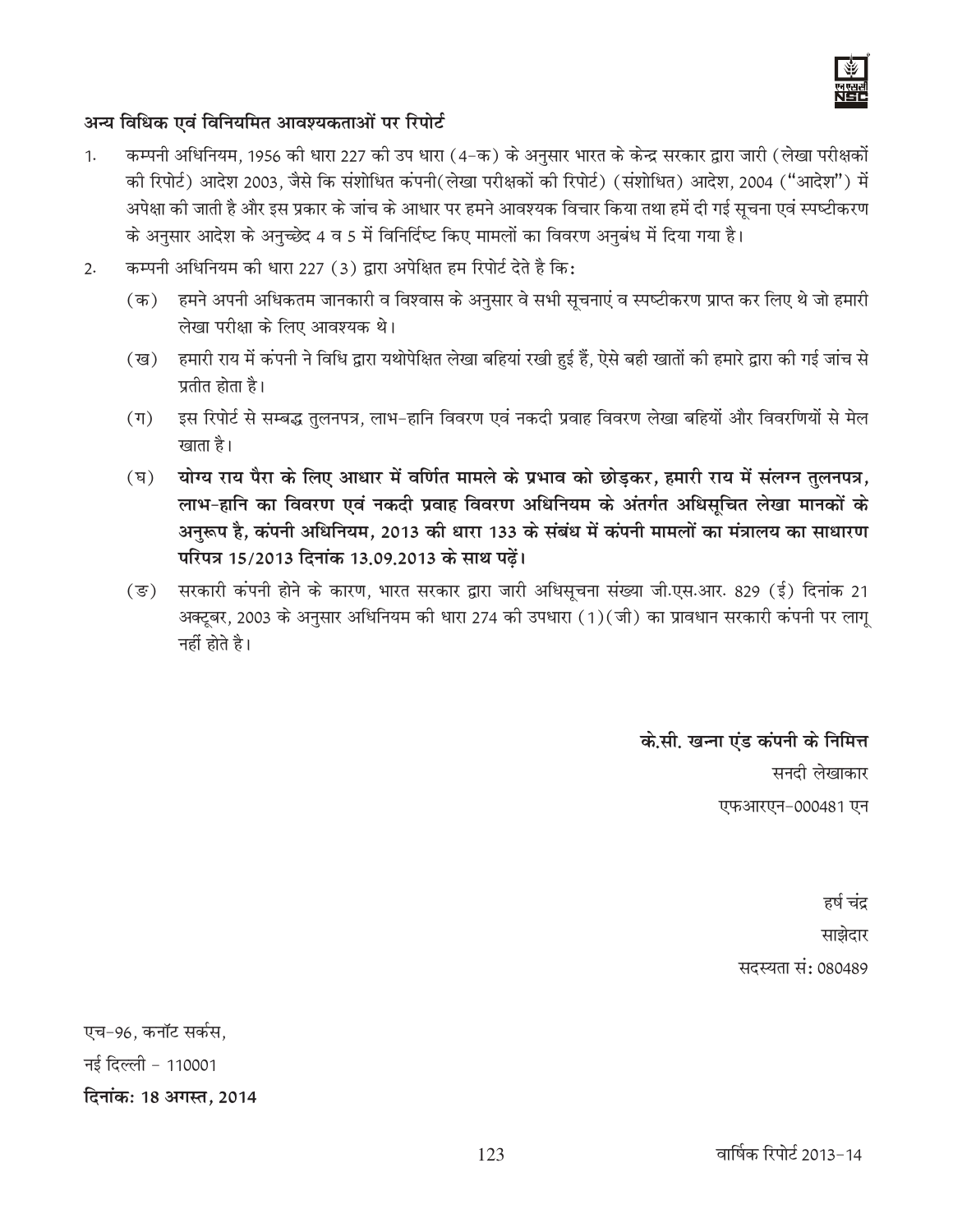

## 31 मार्च, 2014 को समाप्त वर्ष स्वतंत्र लेखा परीक्षकों की रिपोर्ट का अनुबंध

## (समदिनांकित का भाग 'अन्य कानूनी एवं नियामक आवश्यकताओं पर रिपोर्ट'के अंतर्गत पैरा 1 के संदर्भ में)

- कंपनी ने स्थायी परिसम्पत्तियों के उचित अभिलेख रखे हुए हैं जिसमें इसके मात्रात्मक विवरण तथा स्थाई  $(i)$  $(\overline{\Phi})$ परिसंपितयों की स्थिति का संपूर्ण विवरण दर्शाए गए हैं।
	- हमें बताया गया है कि प्रबंधन के द्वारा स्थाई परिसम्पत्तियों का प्रत्यक्ष सत्यापन वित्त वर्ष की समाप्ति पर कर दिया  $(\overline{g})$ गया है और ऐसे सत्यापन पर कोई विसंगतियाँ नहीं पाई गई हैं।
	- वर्ष के दौरान कंपनी ने स्थायी परिसंपत्तियों का व्यापक निपटान नहीं किया। ऐसे निपटान से कंपनी के गतिशील  $(\Pi)$ कारोबार पर प्रभाव नहीं पडा।
- हमें दी गई सूचना एवं स्पष्टीकरण के अनुसार, माल का प्रत्यक्ष सत्यापन आंतरिक रूप से किया गया है तथा इस  $(ii)$  $(\overline{a})$ उद्देश्य हेतु नियुक्त स्वतंत्र सनदी लेखाकारों द्वारा भी वर्ष की समाप्ति पर किया गया है। हमारी राय में, ऐसे सत्यापन की आवृति उचित है।
	- हमें दी गई सूचना एवं स्पष्टीकरण के अनुसार, माल के प्रत्यक्ष सत्यापन हेतु अपनाए जाने वाले तरीके उचित हैं तथा  $(\overline{g})$ कंपनी के आकार और उसके व्यवसाय की प्रकृति के संदर्भ में पर्याप्त हैं।
	- कंपनी स्टॉक का उचित रिकार्ड रख रही है। सत्यापन पर पाई गई विसंगतियां महत्वपूर्ण नहीं थी, उन्हें लेखा बहियों  $(\Pi)$ में समुचित रूप से दर्शाया गया है।
- हमें दी गई सूचना एवं स्पष्टीकरण के अनुसार, वर्ष के दौरान कंपनी ने कंपनी अधिनियम की धारा 301 के अंतर्गत रखे गए  $(iii)$ रजिस्टर में, किसी भी कंपनियों, फर्मो अथवा अन्य पार्टियों से/को किसी प्रकार का ऋण, प्रत्याभूत अथवा अप्रत्याभूत ऋण न लिया है न दिया है। तदानुसार, आदेश 4 का अनुच्छेद (iii) (ख) से (iii) (घ) तथा अनुच्छेद (iii) (च) से (iii) (छ) तक के आदेश, वर्तमान में कंपनी पर लागू नहीं होते है।
- (iv) हमारी राय में हमें दी गई सूचना तथा लेखा परीक्षा के दौरान दिए गए स्पष्टीकरण के अनुसार, स्थाई परिसंपत्तियों एवं माल की खरीद के लिए तथा माल की बिक्री एवं सेवा के लिए, कंपनी के आकार और व्यवसाय की प्रकृति के अनुरूप आंतरिक नियंत्रण पद्धतियां हैं। हमारे लेखा परीक्षा के दौरान, आंतरिक नियंत्रण पद्धतियों में बडी कमियों को ठीक करने में किसी भी निरंतर असफलता को नहीं देखा गया है।
- हमें दी गई सूचना तथा स्पष्टीकरण के अनुसार अधिनियम की धारा 301 के अंतर्गत रखे गए रजिस्टर में प्रविष्ट किए  $(v)$ गए-अनुबंधों अथवा प्रबंधों के अनुसरण में कोई व्यवहार नहीं किया गया है। तद्नुसार, आदेश के पैरा 4 के खंड V (ख) के प्रावधान कपंनी पर लागू नहीं होते।
- (vi) हमें दी गई सूचना एवं स्पष्टीकरण के अनुसार, कंपनी ने जन साधारण से किसी प्रकार का जमा स्वीकार नहीं किया है और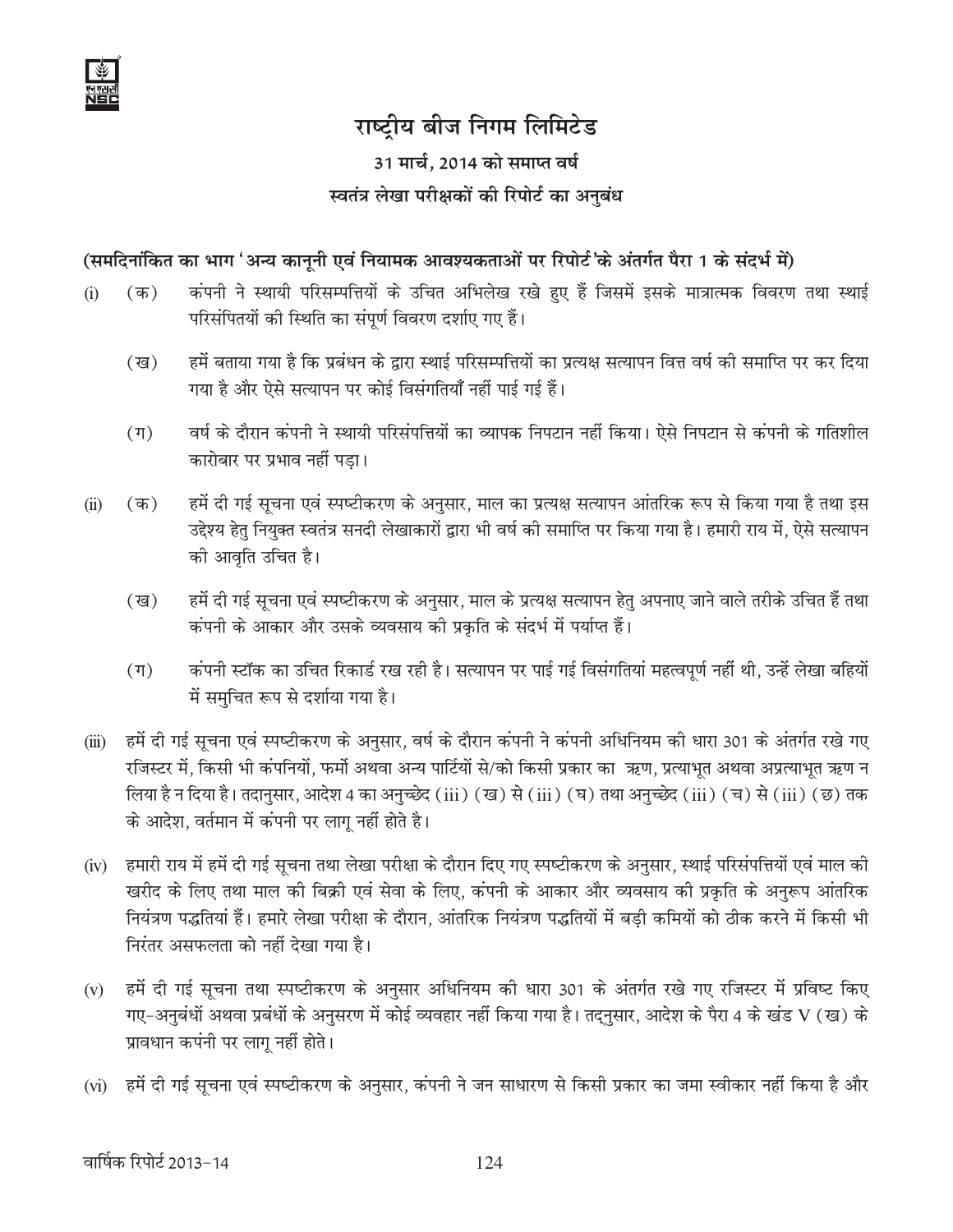

इसलिए जमा को स्वीकार करने संबंधी अधिनियम के खंड-58 ए एवं खंड-58 एए तथा अन्य संबंधित प्रावधान कंपनी पर लागू नहीं होते।

- (vii) हमारी राय में, कंपनी के आकार एवं व्यवसाय की प्रकृति के अनुरूप इसके पास पर्याप्त आंतरिक लेखा पद्धतियां है।
- (viii) हमें दी गई सूचना के अनुसार, कंपनी लागत अभिलेख रख रही है। हमें यह भी बताया गया है कि कंपनी ने वर्ष 2013-14 के लिए लागत लेखा परीक्षा हेतु लागत लेखा परीक्षक की नियुक्ति की है।

यद्यपि लागत अभिलेख हमारे सत्यापन हेतु प्रस्तुत नहीं किए गए।

(ix) (क) हमें दी गई सूचना तथा स्पष्टीकरण एवं हमारे द्वारा जांच की गई अभिलेखों के अनुसार हमारी राय में कंपनी, निर्विवादित सांविधिक देय राशि जिसमें भविष्य निधि, कर्मचारी राज्य बीमा, आयकर, बिक्री कर, संपत्ति कर, सेवा कर, सीमा शुल्क, उत्पाद शुल्क तथा उपयुक्त अधिकारियों के साथ लागू अन्य सांविधिक देयराशियों को सामान्यता नियमित रूप से समुचित प्राधिकारियों के पास जमा करा रही है।

> हमें दी गई सूचना के अनुसार, सांविधिक देय राशि जिसमें बिक्री कर (रु. 1,08,897/-) तथा परिश्रम उपकर (रु. 81,486/-) 31 मार्च, 2014 तक देय तिथि के छह माह से अधिक अवधि के लिए बकाया थे।

(ख) हमें दी गई सूचना तथा स्पष्टीकरण के अनुसार तथा हमें बताया गया है कि, किसी भी विवाद के कारण जमा नहीं किए गए सांविधिक देय राशियां निम्न प्रकार से है:-

| क्र.सं. | संविधि का नाम               | देय की प्रकृति     | राशि (रु.) | अवधि जिससे      | फोरम, जहां विवाद       |
|---------|-----------------------------|--------------------|------------|-----------------|------------------------|
|         |                             |                    |            | राशि संबंधित है | लम्बित पड़ा है         |
| 1.      | केंद्रीय बिक्री कर अधिनियम, | अतिरिक्त बिक्री कर | 18,110     | $1987 - 88$     | संयुक्त आयुक्त (अपील)- |
|         | 1956                        |                    |            |                 | लखनऊ                   |
| 2.      | केंद्रीय बिक्री कर अधिनियम, | अतिरिक्त बिक्री कर | 39,202     | 1988-89         | संयुक्त आयुक्त (अपील)- |
|         | 1956                        |                    |            |                 | लखनऊ                   |
| 3.      | केंद्रीय बिक्री कर अधिनियम, | अतिरिक्त बिक्री कर | 35,700     | 1989-90         | व्यापार कर ट्रिब्यूनल, |
|         | 1956                        |                    |            |                 | लखनऊ                   |
| 4.      | उत्तर प्रदेश व्यापार कर     | अतिरिक्त बिक्री कर | 78,846     | 1989-90         | व्यापार कर ट्रिब्यूनल, |
|         | अधिनियम, 1948               |                    |            |                 | लखनऊ                   |
| 5.      | उत्तर प्रदेश व्यापार कर     | अतिरिक्त बिक्री कर | 36,140     | 1993-94         | उच्च न्यायालय-लखनऊ     |
|         | अधिनियम, 1948               |                    |            |                 | बैंच                   |
| 6.      | उत्तर प्रदेश व्यापार कर     | अतिरिक्त बिक्री कर | 1,28,498   | 1998-99         | संयुक्त आयुक्त (अपील)- |
|         | अधिनियम, 1948               |                    |            |                 | लखनऊ                   |
| 7.      | उत्तर प्रदेश व्यापार कर     | अतिरिक्त बिक्री कर | 11,00,744  | 1999-2000       | व्यापार कर ट्रिब्यूनल, |
|         | अधिनियम, 1948               |                    |            |                 | लखनऊ                   |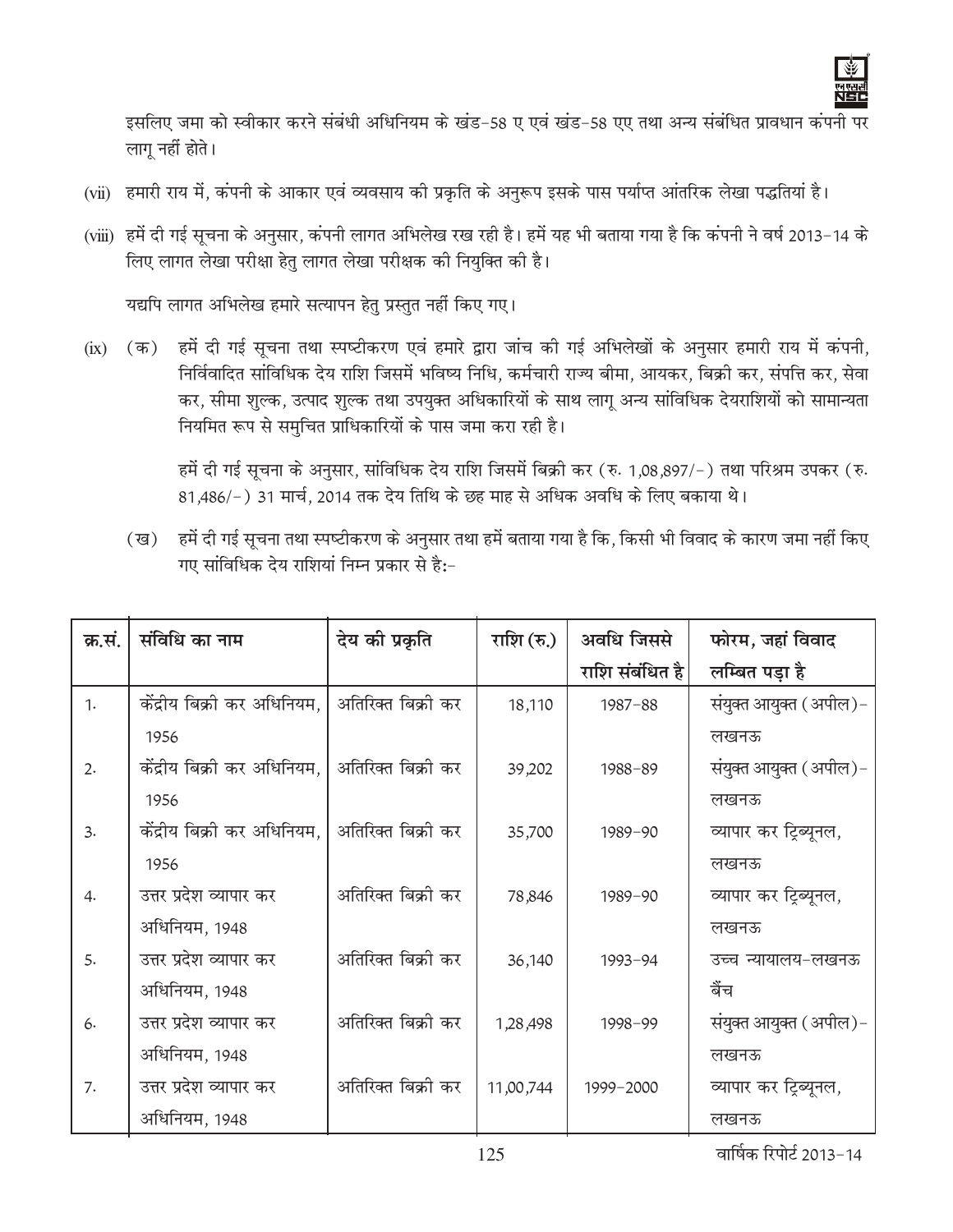| <u>लखर्स</u><br>NSC |                             |                    |             |               |                        |
|---------------------|-----------------------------|--------------------|-------------|---------------|------------------------|
| 8.                  | उत्तर प्रदेश व्यापार कर     | अतिरिक्त बिक्री कर | 16, 16, 007 | $2000 - 01$   | व्यापार कर ट्रिब्यूनल, |
|                     | अधिनियम, 1948               |                    |             |               | लखनऊ                   |
| 9.                  | उत्तरांचल                   | अतिरिक्त बिक्री कर | 3,47,679    | $2000 - 01$   | उपायुक्त हल्दवानी      |
| 10.                 | केंद्रीय बिक्री कर अधिनियम, | अतिरिक्त बिक्री कर | 55,663      | $2000 - 01$   | व्यापार कर ट्रिब्यूनल, |
|                     | 1956                        |                    |             |               | लखनऊ                   |
| 11.                 | उत्तर प्रदेश व्यापार कर     | अतिरिक्त बिक्री कर | 61,452      | $2001 - 02$   | संयुक्त आयुक्त (अपील)- |
|                     | अधिनियम, 1948               |                    |             |               | लखनऊ                   |
| 12.                 | उत्तर प्रदेश व्यापार कर     | अतिरिक्त बिक्री कर | 9,03,016    | $2002 - 03$   | व्यापार कर ट्रिब्यूनल, |
|                     | अधिनियम, 1948               |                    |             |               | लखनऊ                   |
| 13.                 | उत्तर प्रदेश व्यापार कर     | अतिरिक्त बिक्री कर | 1,57,350    | $2003 - 04$   | व्यापार कर टिब्यूनल,   |
|                     | अधिनियम, 1948               |                    |             |               | लखनऊ                   |
| 14.                 | केंद्रीय बिक्री कर अधिनियम, | अतिरिक्त बिक्री कर | 3,00,150    | $2003 - 04$   | आकंलन अधिकारी,         |
|                     | 1956                        |                    |             |               | लखनऊ                   |
| 15.                 | उत्तर प्रदेश व्यापार कर     | अतिरिक्त बिक्री कर | 75,662      | $2004 - 05$   | व्यापार कर ट्रिब्यूनल, |
|                     | अधिनियम, 1948               |                    |             |               | लखनऊ                   |
| 16.                 | केंद्रीय बिक्री कर अधिनियम, | अतिरिक्त बिक्री कर | 19,45,725   | $2004 - 05$   | व्यापार कर ट्रिब्यूनल, |
|                     | 1956                        |                    |             |               | लखनऊ                   |
| 17.                 | उत्तर प्रदेश व्यापार कर     | अतिरिक्त बिक्री कर | 1,76,192    | $2005 - 06$   | व्यापार कर ट्रिब्यूनल, |
|                     | अधिनियम, 1948               |                    |             |               | लखनऊ                   |
| 18.                 | उत्तर प्रदेश व्यापार कर     | अतिरिक्त बिक्री कर | 1,85,787    | $2006 - 07$   | व्यापार कर ट्रिब्यूनल, |
|                     | अधिनियम, 1948               |                    |             |               | लखनऊ                   |
| 19.                 | उत्तर प्रदेश व्यापार कर     | अतिरिक्त बिक्री कर | 1,62,212    | 01.04.2007-   | आंकलन अधिकारी.         |
|                     | अधिनियम, 1948               |                    |             | 31.12.2007    | लखनऊ                   |
| 20.                 | उत्तर प्रदेश व्यापार कर     | अतिरिक्त बिक्री कर | 61,467      | 01.01.2008-   | संयुक्त आयुक्त (अपील)  |
|                     | अधिनियम, 1948               |                    |             | 31.03.2008    | लखनऊ                   |
| 21.                 | उत्तर प्रदेश व्यापार कर     | अतिरिक्त बिक्री कर | 1,59,19,680 | 01.01.2008-   | संयुक्त आयुक्त (अपील)  |
|                     | अधिनियम, 1948               |                    |             | 31.03.2008    | लखनऊ                   |
| 22.                 | सामान्य कर                  | नगर निगम कर        | 5,36,975    | 01.04.1987 से | नगर निगम – कानपुर      |
|                     |                             |                    |             | 31.03.2002    |                        |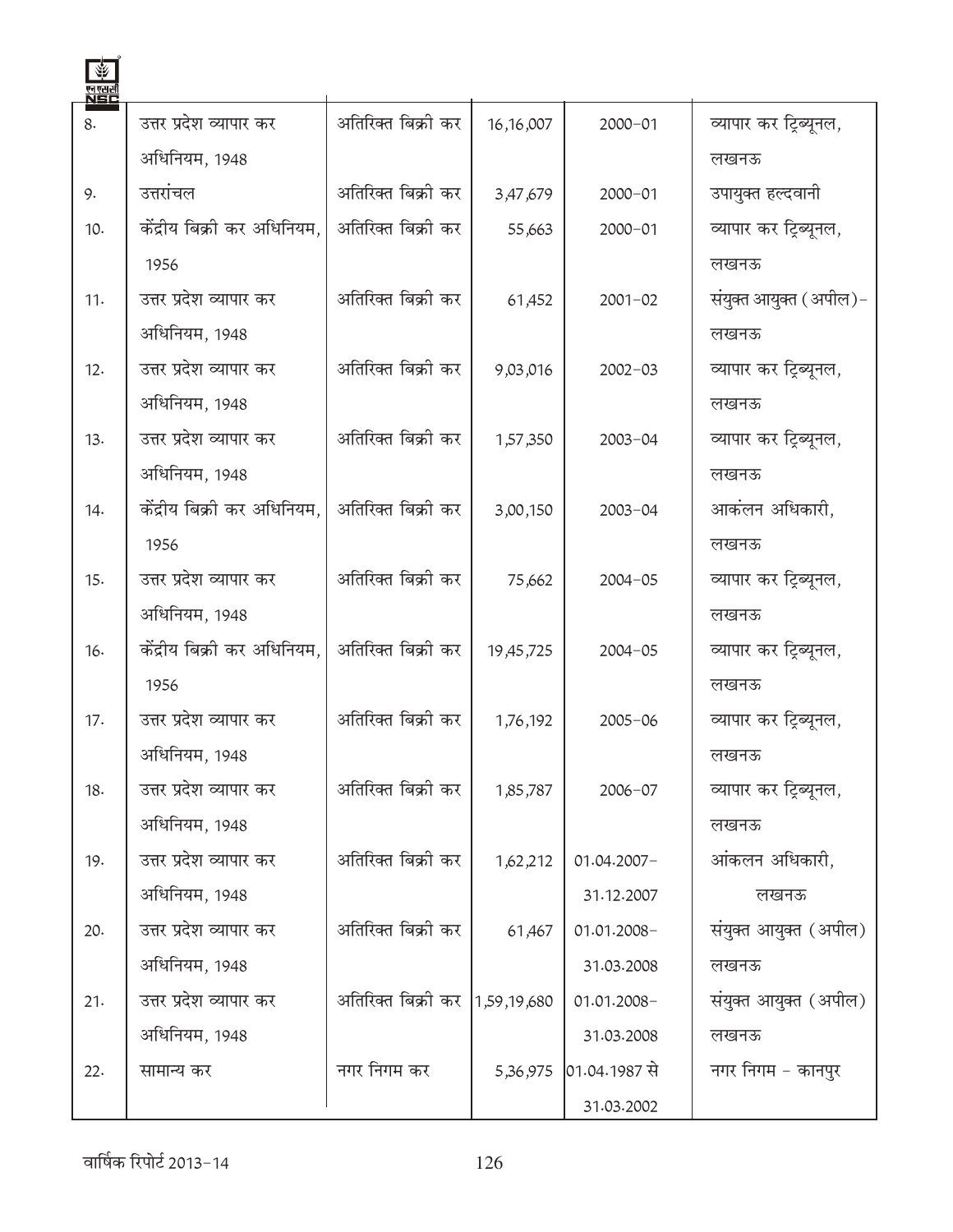|     |                                        |                      |             |               | <u>WWA</u><br>NGC         |
|-----|----------------------------------------|----------------------|-------------|---------------|---------------------------|
| 23. | उत्तरप्रदेश कृषि उपज विपणन             | मंडी शुल्क (काशीपुर) | 8,03,307.00 | 01.04.2000 से | कृषि विपणन मंडल, रुद्रपुर |
|     | अधिनियम, 1964                          |                      |             | 31.03.2004    | (उत्तराखंड)               |
| 24. | कर्मचारी राज्य बीमा अंशदान             | शाहजहांपुर           | 6,82,542    | 1999          | सिविल जज कर्मचारी राज्य   |
|     |                                        |                      |             |               | बीमा-बरेली                |
| 25. | अमरावती महानगर पालिका,                 | नगर पालिका कर        | 2,81,697    | 2004-05 से    | अमरावती महानगर पालिका,    |
|     | पुणे                                   |                      |             | $2011 - 12$   | पुणे                      |
| 26. | बिक्री कर, बिहार                       | बी.एस.टी. निर्धारण   | 1,35,205    | $2004 - 05$   | वाणिज्यिक कर के संयुक्त   |
|     |                                        |                      |             |               | आयुक्त (अपील), पटना       |
|     |                                        |                      |             |               | प्रभाग, पटना (बिहार)      |
| 27. | बिक्री कर, बिहार                       | सी.एस.टी. निर्धारण   | 3, 12, 232  | $2004 - 05$   | वाणिज्यिक कर के संयुक्त   |
|     |                                        |                      |             |               | आयुक्त (अपील), पटना       |
|     |                                        |                      |             |               | प्रभाग, पटना (बिहार)      |
| 28. | एम.पी. वैट अधिनियम, 2002               | वैट                  | 41,412      | $2010 - 11$   | अतिरिक्त आयुक्त, प्रभाग-  |
|     |                                        |                      |             |               | 1, वाणिज्यिक कर विभाग,    |
|     |                                        |                      |             |               | भोपाल                     |
| 29. | आसाम सामान्य बिक्री कर एवं   बिक्री कर |                      | 19,25,730   | 2003-04 से    | असम बिक्री कर ट्रिब्यूनल, |
|     | सीएसटी                                 |                      |             | $2005 - 06$   | गुवाहाटी                  |
| 30. | आयकर अधिनियम, 1961                     | आय-कर                | 49,03,736   | निर्धारित     | आयुक्त(अपील) - XVI,       |
|     |                                        |                      |             | वर्ष          | नई दिल्ली                 |
|     |                                        |                      |             | $2011 - 12$   |                           |

- (x) कंपनी को वित्त वर्ष के अंत तक कोई संचित हानियां नहीं हुई और न ही वित्त वर्ष के दौरान तथा तुरंत पूर्ववर्ती वित्तीय वर्ष में नकद हानि हुई है।
- (xi) हमारी राय में, हमें दी गई सूचना एवं स्पष्टीकरण के अनुसार कंपनी ने किसी भी वित्तीय संस्थानों तथा बैंकों को बकाया राशि की वापसी की अदायगी में चूक नहीं की है। कंपनी के पास कोई ऋणपत्र धारक नहीं है।
- (xii) हमें दी गई सूचना तथा स्पष्टीकरण के अनुसार कंपनी ने शेयरों, ऋणपत्रों तथा अन्य प्रतिभूतियों को गिरवी रखकर प्रतिभूति के आधार पर कोई ऋण तथा अग्रिम नहीं दिया है और तदनुसार इस संबंध में अभिलेखों का रख–रखाव वर्ष के लिए प्रासंगिक नहीं है।
- (xiii) कंपनी एक चिट फंड अथवा निधि/म्युचअल बैनिफिट फंड/सोसायटी नहीं है। तदनुसार, आदेश के पैरा 4 के खंड (xiii) के प्रावधान कंपनी पर लागू नहीं होते।
- (xiv) हमारी राय में कंपनी शेयरों, प्रतिभूतियों, ऋण-पत्रों तथा अन्य निवेशों का व्यापार अथवा व्यवहार नहीं कर रही है। तदनुसार, आदेश के पैरा 4 के खंड (xiv) के प्रावधान कंपनी पर लागू नहीं होते।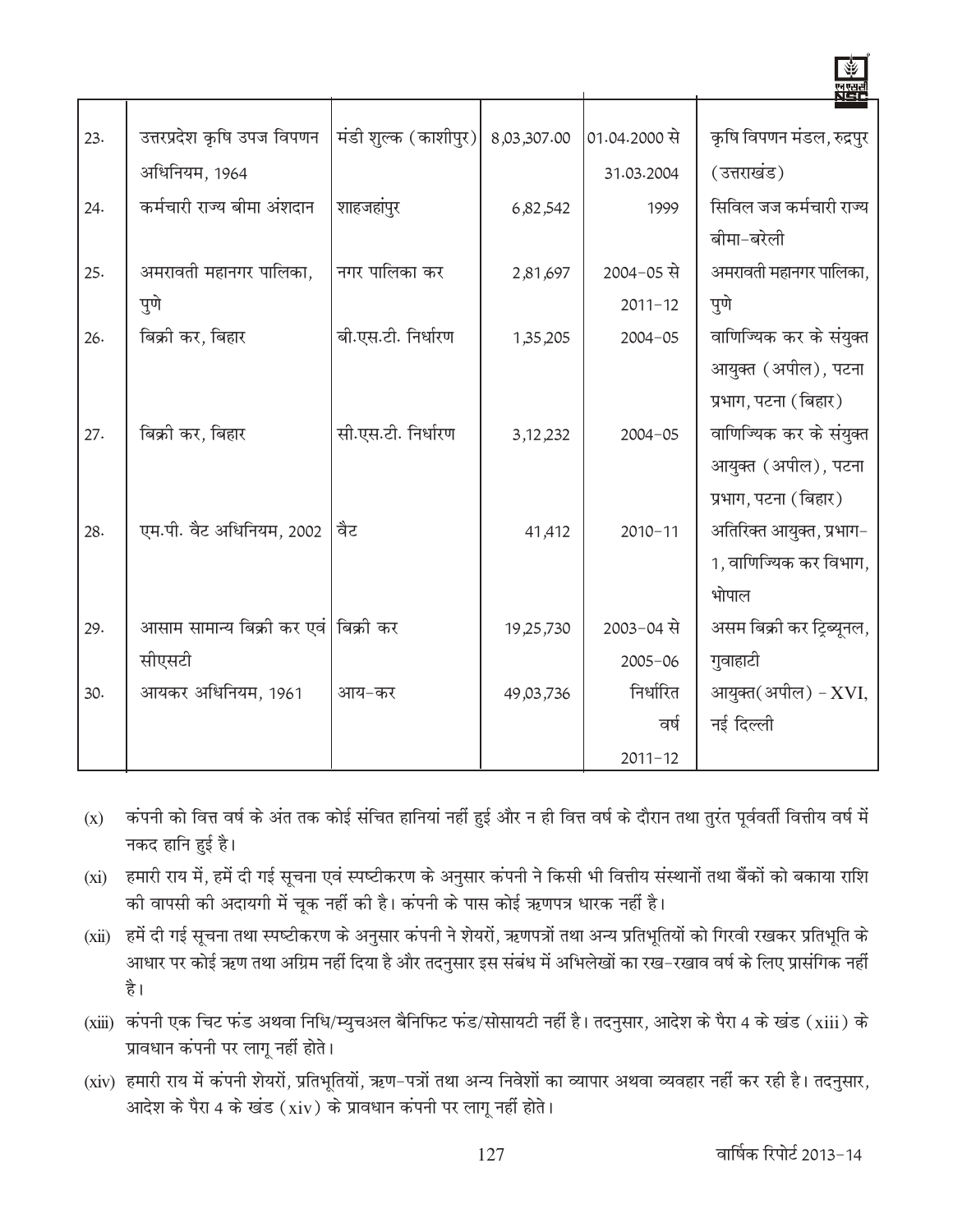- $\overline{\rm (xv)}$  हमारी राय में तथा हमें दी गई सूचना तथा स्पष्टीकरणों के अनुसार कंपनी ने दूसरों के द्वारा बैंको अथवा वित्तीय संस्थानों से लिए गए ऋणों पर कोई गारंटी नहीं दी है।
- (xvi) हमें दी गई सूचना तथा स्पष्टीकरण के अनुसार, कंपनी ने दीर्घावधि ऋण नहीं लिया।
- (xvii) हमें दी गई सूचना तथा स्पष्टीकरणों के अनुसार तथा कंपनी के तुलन-पत्र की समग्र जांच करने पर हमें यह कहना है कि अल्पावधि आधार पर उधार ली गई निधियों का दीर्घावधि निवेश हेतु प्रयोग नहीं किया गया है।
- (xviii) वर्ष के दौरान कंपनी ने अधिनियम की धारा 301 के अंतर्गत बनाए गये रजिस्टर में वर्णित पार्टियों तथा कंपनियों को शेयरों का कोई भी अधिमानी आबंटन नहीं किया है।
- (xix) अभिलेखों के अनुसार, वर्ष के दौरान कंपनी ने कोई भी ऋणपत्र जारी नहीं किए है।
- (xx) वर्ष के दौरान कंपनी ने सार्वजनिक निगम के माध्यम से कोई भी धनराशि नहीं ली है।
- (xxi) हमें दी गई सूचना एवं स्पष्टीकरण के अनुसार, कंपनी पर अथवा कंपनी द्वारा हमारे लेखा परीक्षा अवधि के दौरान कोई भी छल कपट नहीं देखा गया है।

के.सी. खन्ना एंड कंपनी के निमित्त

सनदी लेखाकार

फर्म पंजीकरण संख्या एफआरएन-000481 एन

हर्ष चंद्र साझेदार सदस्यता सं: 080489

एच-96, कनॉट सर्कस, नई दिल्ली - 110001 दिनांक: 18 अगस्त, 2014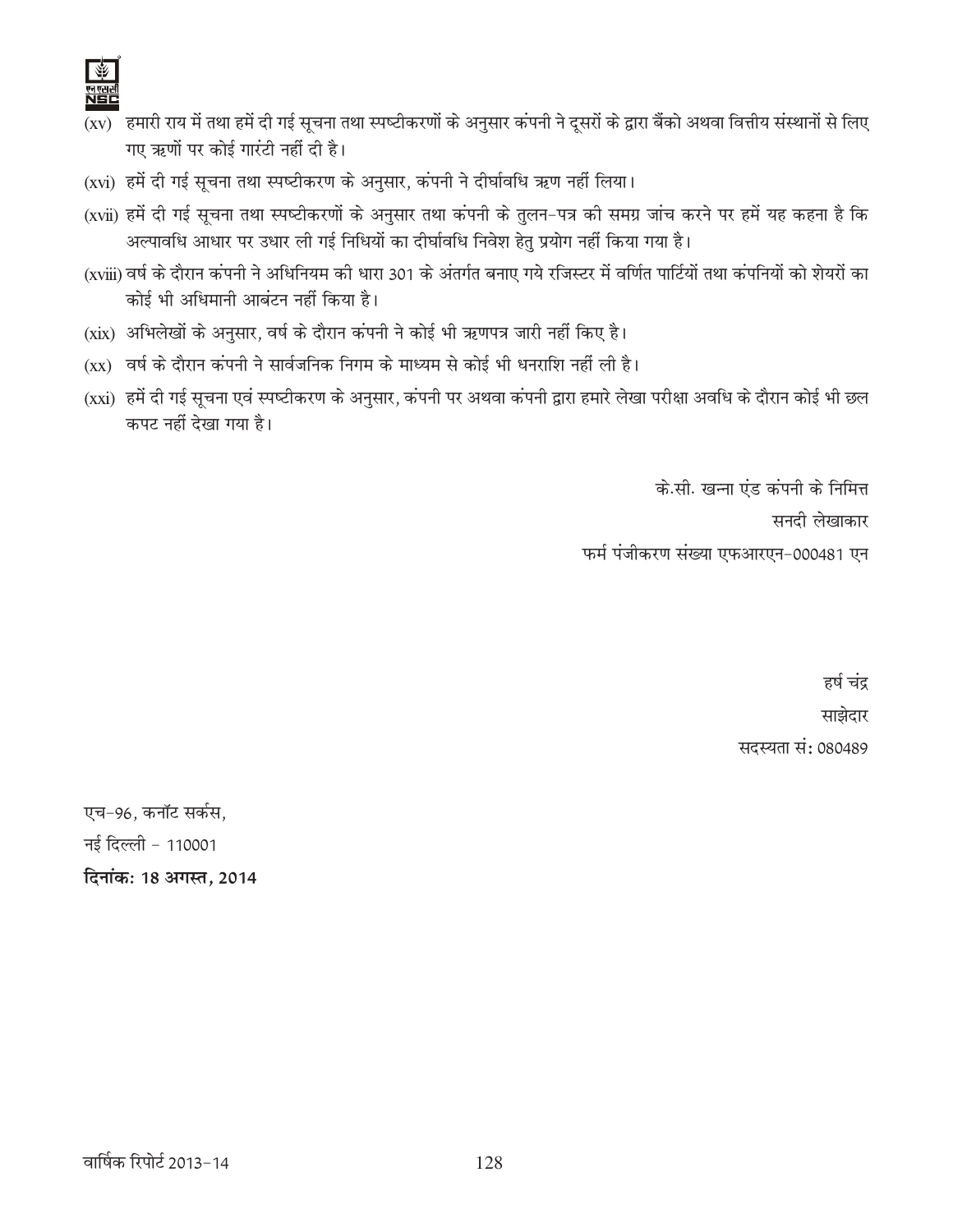# लेखा परीक्षा रिपोर्ट के उत्तर में निदेशकों की रिपोर्ट की संयोजनी

# कम्पनी अधिनियम 1956 की धारा 217 (3) के अंतर्गत निदेशक मंडल का उत्तर

| मुख्य   | लेखा परीक्षकों की टिप्पणी                                                                                                                                                                                                                                                                                                                                                                            | कम्पनी अधिनियम 1956 की धारा 217 (3)                                                                                                                                                                                                                                                                                                                                                                                                                                                                                                                                                                                                                                                                         |
|---------|------------------------------------------------------------------------------------------------------------------------------------------------------------------------------------------------------------------------------------------------------------------------------------------------------------------------------------------------------------------------------------------------------|-------------------------------------------------------------------------------------------------------------------------------------------------------------------------------------------------------------------------------------------------------------------------------------------------------------------------------------------------------------------------------------------------------------------------------------------------------------------------------------------------------------------------------------------------------------------------------------------------------------------------------------------------------------------------------------------------------------|
| रिपोर्ट |                                                                                                                                                                                                                                                                                                                                                                                                      | के अंतर्गत निदेशक मंडल का उत्तर                                                                                                                                                                                                                                                                                                                                                                                                                                                                                                                                                                                                                                                                             |
| $($ क)  | टिप्पणी संख्या 05 - बीज परीक्षण प्रयोगशालाओं के<br>लिए उपस्करों की खरीद हेतु रु. 45 लाख के पूंजीगत<br>अनुदान का उपयोग नहीं किया और जिसे स्वीकृति<br>प्राधिकारी को वापस किए जाने की आवश्यकता है, तथा<br>वर्तमान में प्रतिदेय देयता तथा जिसके परिणामस्वरूप<br>पूंजीगत अनुदान को अधिक तथा वर्तमान देयताओं को<br>कम बताया गया है जिसे तुलनपत्र में ठीक<br>प्रकार<br>से वर्गीकृत किए जाने की आवश्यकता है। | एनएससी ने अपने वर्तमान बीज परीक्षण प्रयोगशालाओं के<br>उपस्करों की खरीद के लिए भारत सरकार से रु. 45/ लाख का<br>पूंजीगत अनुदान प्राप्त किया था। एनएससी ने इस पूंजीगत<br>अनुदान का कुछ भाग मुख्यालय में स्थित डीएनए फिंगर प्रिंट<br>प्रयोगशाला के सुदृढ़ीकरण के लिए खर्च किया तथा कृषि<br>मंत्रालय को इस पूंजीगत अनुदान के उद्देश्य को संशोधित करने<br>के लिए अनुरोध किया था। कृषि मंत्रालय ने इस प्रस्ताव पर<br>विचार किया तथा अपने पत्र संख्या 5-2 / 2013-बीज-IV<br>दिनांक 09.05.2014 के द्वारा निर्देश दिया है कि उक्त पूंजीगत<br>अनुदान की शेष राशि रु. 18,38,728/- को वापस किया जाए।<br>निगम ने अपने चैक संख्या 094681 दिनांक 15 जुलाई, 2014<br>के द्वारा उक्त शेष राशि कृषि मंत्रालय को वापस कर दिया है। |
| (ख)     | टिप्पणी संख्या 39 - कुछ कार्यालयों की जमीन के भुगतान<br>विवरण तथा पट्टा विलेख उपलब्ध न होने तथा हक<br>विलेखों/पट्टा विलेखों का निष्पादन न होना/<br>अनुपलब्धता तथा कुछ संपत्तियों की पट्टा राशि को<br>अंतिम रूप दिए जाने  तक, उनका लेखाओं पर वित्तीय<br>प्रभाव, यदि कोई है, का पता नहीं चल सका है।                                                                                                    | वर्तमान स्थिति के बारे में टिप्पणी संख्या 39 में पहले ही बता<br>दिया गया है। फिर भी, प्रबंधन संबंधित प्राधिकारियों से हक/पट्टा<br>विलेख निष्पादित कराए जाने के लिए निरंतर प्रयास कर रहा है।                                                                                                                                                                                                                                                                                                                                                                                                                                                                                                                 |
| $(\Pi)$ | टिप्पणी संख्या 40 - व्यापार प्राप्य, ऋण एवं अंग्रिम,<br>परिसंपत्तियाँ, व्यापार प्रदेय एवं<br>अन्य वर्तमान<br>अन्य वर्तमान देनदारियों के शेष पुष्टिकरण / पुर्नगणना<br>के अध्याधीन है। लेखों पर इस तरह की पुष्टिकरण /<br>पुर्नमिलान पर उसका परिणामी समायोजन का सटीक<br>प्रभाव, यदि कोई हो, का पता नहीं चल सका है।                                                                                      | जैसे कि टिप्पणी संख्या 40 पर प्रकटीकरण किया गया है,<br>व्यापार प्राप्य, ऋण एवं अग्रिम, अन्य वर्तमान परिसंपत्तियाँ,<br>व्यापार प्रदेय एवं अन्य वर्तमान देनदारियों के शेष पुष्टिकरण /<br>पुर्नगणना के अध्यधीन हैं। संदिग्ध ऋणों के लिएअपेक्षित प्रावधानों<br>को लेखा बहियों में सृजित किया गया है। शेष राशि की पुष्टि<br>क्षेत्रिय कार्यालय स्तर पर प्राप्त कर ली गई है तथा पुष्टि पत्रों में<br>स्पष्ट इंगित किया गया है कि यदि शेष राशि की पुष्टि प्राप्त नहीं<br>होती है तो यह समझा जाएगा कि पार्टियों को भेजे गए शेष राशि<br>बाकी है।                                                                                                                                                                     |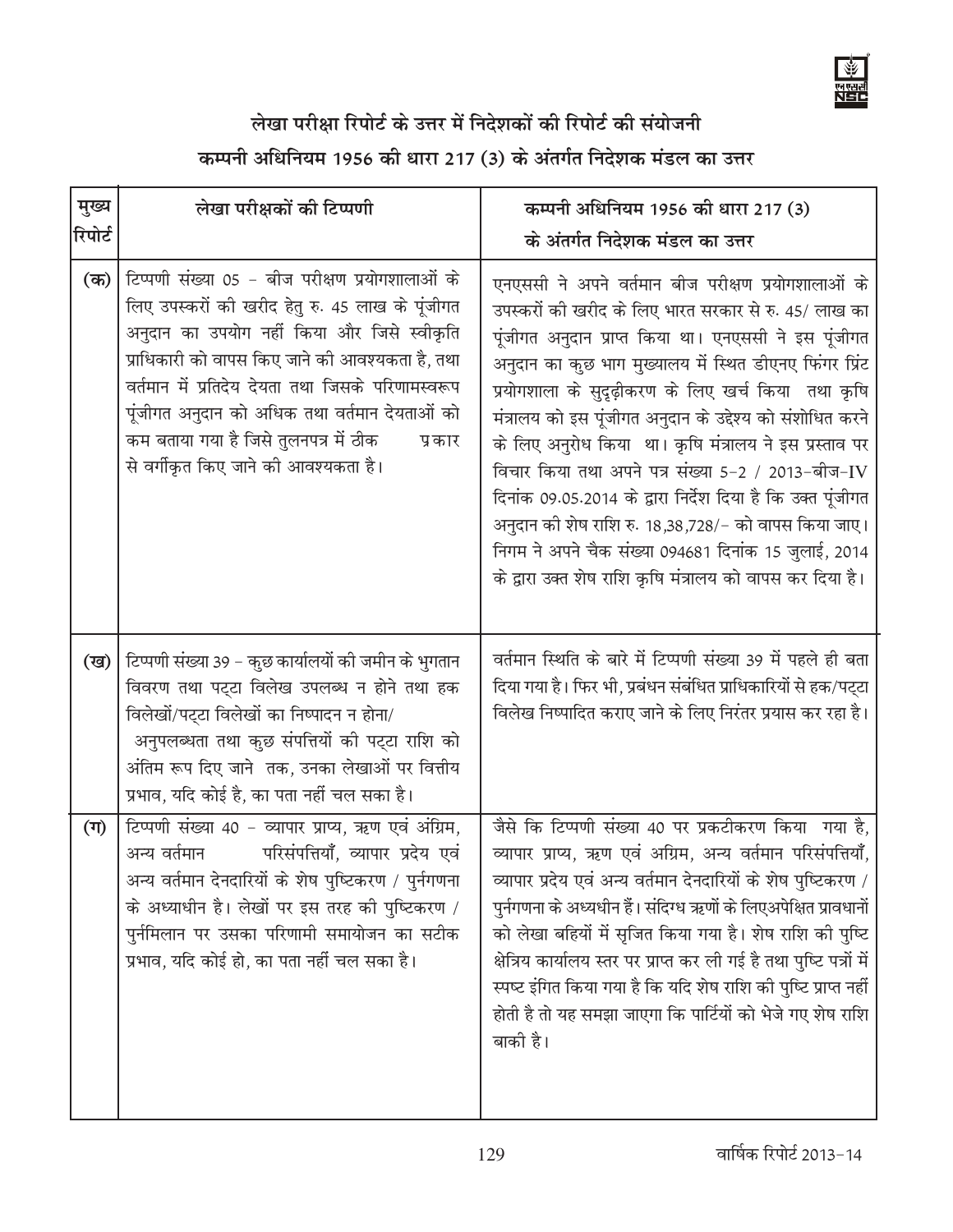सेवानिवृत्त कम्रचारियों के लिए चिकित्सा लाभ पर नीति  $(\vec{B})$ लेखों की टिप्पणी संख्या 44 (i) में बताया गया है कि लेखांकन नीति में परिवर्तन के कारण. वर्ष के लिए लाभ को रु. 93.39.000 कम बताया गया है। 31.03. 2013 तक, वर्ष में राशि को पिछले वर्ष के कर पूर्व लाभ (पीबीटी) का 1.5% पर गणना की गई है. बीमा निगम को मेडिक्लेम पॉलिसी के रूप में अधिशेष से किया गया निवल भुगतान विनियोजित था। भुगतान किए गए राशि को 'आरक्षित एवं अधिशेष' के अंतर्गत 'सेवानिवृत्त कर्मचारी कल्याण निधि' के रूप में दिखाया गया है। 31.03.2014 को समाप्त वर्ष के लिए, लेखाकन नीति में परिवर्तन के अनुसार, उपरोक्त आधार पर गणना की गई राशि रु. 93,39,000 को लाभ-हानि के विवरण में दिखाया गया है।

> लेखाकन नीति के अनुसार, पिछले वर्ष के कर पूर्व लाभ पर 1.5% पर गणना की गई राशि तथा लाभ-हानि के विवरण में अधिशेष से बीमा निगम को मेडिक्लेम पॉलिसी का निवल भुगतान विनियोजित था और इसके साथ योजना में शमिल होने वाले सेवानिवृत्त कर्मचारियों से प्राप्त अंशदान को आरक्षित के रूप में माना गया, जिसे 'आरक्षित एवं अधिशेष' शीर्ष के अंतर्गत तुलनपत्र में आगे ले जाया गया। निगम ने पहली बार 31.03.2014 तक दीर्घावधि प्रावधानों के भाग के रूप में अपेक्षित प्रकटीकरण हेतु प्रावधान निर्धारित करने के लिए. भारत के सनदी लेखाकारों का संस्थान द्वारा जारी लेखा मानक 15-कर्मचारी हित (संशोधित) के अनुसार जीवनांनकीय मूल्याकंन किया है।

> लाभ हानि विवरण में पहली बार दिखाई गई राशि (रु. 93,39,000), जैसे कि ऊपर बताया गया है कि यह निरंतर पिछले वर्ष के लेखांकन नीति के अनुसार गणना के आधार पर है (जैसे कि पिछले वर्ष के कर पूर्व लाभ का 1.5% को दर पर) और वास्तिवक रूप से दिखाए जाने वाले आवश्यक राशि के साथ वर्तमान एवं पिछलें वर्षों के लिए दिखाए जाने वाले राशि का ब्रेकअप नहीं है। कराधान के प्रावधानों पर भी इसका प्रभाव रहा है। हालांकि इस राशि को आरक्षित में अतिरिक्त के रूप में

लेखाकन नीति में बदलाव तथा सेवानिवृत्ति कर्मचारी के लिए चिकितसा लाभ योजना पर इस परिवर्तन के प्रभाव को टिप्पणी संख्या 44 (i) पर प्रकटीकरण किया गया है। संयोजित, टिप्पणी संख्या 44 लेखा परीक्षकों के अवलोकन की स्थिति के साथ स्वत: व्याख्यात्मक है।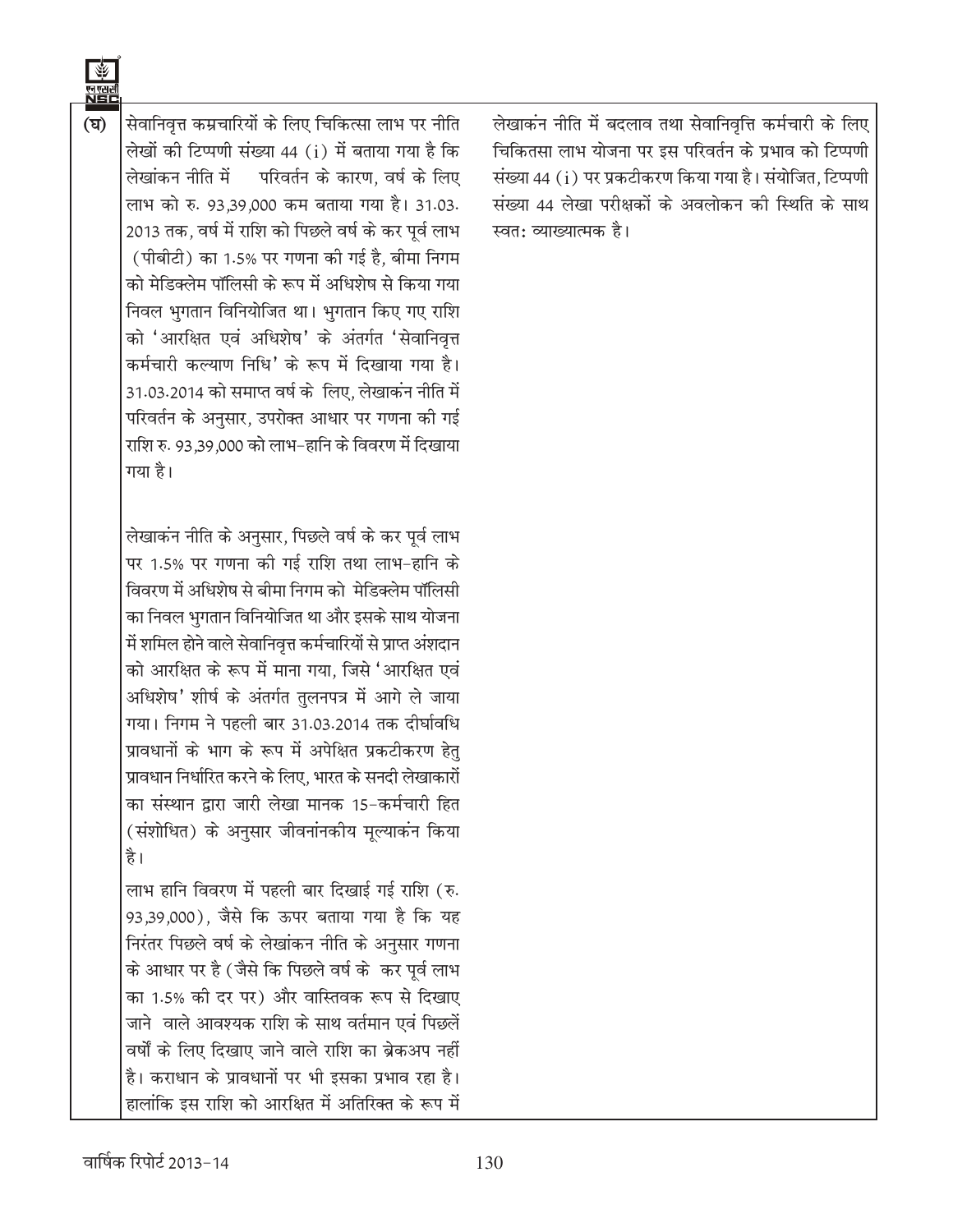दिखाया गया है। उक्त वर्ष को समाप्त हुए वर्ष में जीवनानंकीय निर्धारित देयता को कुल आरक्षित से प्रावधान में स्थानातंरित किया गया है।

इस प्रकार नीति में परिवर्तन का सटीक प्रभाव का पता नहीं चल सका है तथा कंपनी के द्वारा प्रकटित किया गया है. जैसे कि वर्ष के लाभ- हानि विवरण को प्रभावित करने के रूप में, वर्ष की समाप्ति पर तुलनपत्र में प्रकटीकरण करते समय, जीवानानंकींय आधार पर (रु. 1,191,05,850 को निवल राशि) निर्धारित किया गया है तथा अभ्यास के विपरीत अन्यथा पालन किया गया है। कंपनी ने इस शीर्ष के अंतर्गत प्रावधान में किसी भी संचलन का प्रकटीकरण नहीं किया है। परंतु लेखाकंन नीति में प्रभावी बदलाव के कारण निर्धारित राशि (रु. 93.39.000 की राशि के बदले) कंपनी का लाभ अधिक होगा।

#### सीएसआर क्रियाकलाप:  $(\overline{\mathbb{S}})$

कंपनी ने लेखों की टिप्पणी संख्या 44 (ii) में बताया है कि लेखाकन नीति में परिवर्तन के कारण, वर्ष के लिए लाभ को रु. 1,21,72,022 अधिक बताया है। परिवर्तन के कारण, 31.03.2013 को ऐसे क्रियाकलापों पर वर्ष के दौरान हुए वास्तविक व्यय (पिछले वर्ष के, लिए कर पश्चात लाभ का (पीएटी) 3% पर अभिकलन की गई राशि) को 31.03.2014के समाप्त हुए लाभे हानि विवरण में दिखाया गया है. लेखांकन नीति में बदलाव होने के कारण कंपनी ने उपरोक्त के आधार पर अभिकलन की राशि को आरक्षित से (रु. 1.21.72.022 व्यय तथा रु. 11,20,000 गैर व्यय) बताया है और रु. 11,20,000 की गैर व्यय राशि को 'आरक्षित एवं अधिशेष' के अंतर्गत 'खर्च न किए गए सीएसआर आरक्षित' के रूप को जमा दिखाया है जैसे कि ऊपर बताया गया है कि इस परिवर्तन के कारण, वर्ष के लिए कंपनी का लाभ वास्तविक कराधान/समायोजन की शर्तों पर रु. 1,21,72,022 अधिक है, सीएसआर क्रियाकलापों के व्यय के संबंध में कंपनी द्वारा विशेषज्ञों की सलाह पर जांच की जाने की आवश्यकता है। तदनुसार, संभावित कर प्रभावों पर हम अपनी राय देने में असमर्थ है।

लेखांकन नीति में परिवर्तन तथा सीएसआर क्रियाकलापों में परिवर्तन के प्रभाव को टिप्पणी संख्या 44 (ii) में प्रकटित किया गया है। कर के निहितार्थ के संबंध में, कंपनी के आयकर अधिनियम, 1961 के लागू प्रावधानों के शर्तों के अनुसार कराधान का प्रावधान किया गया है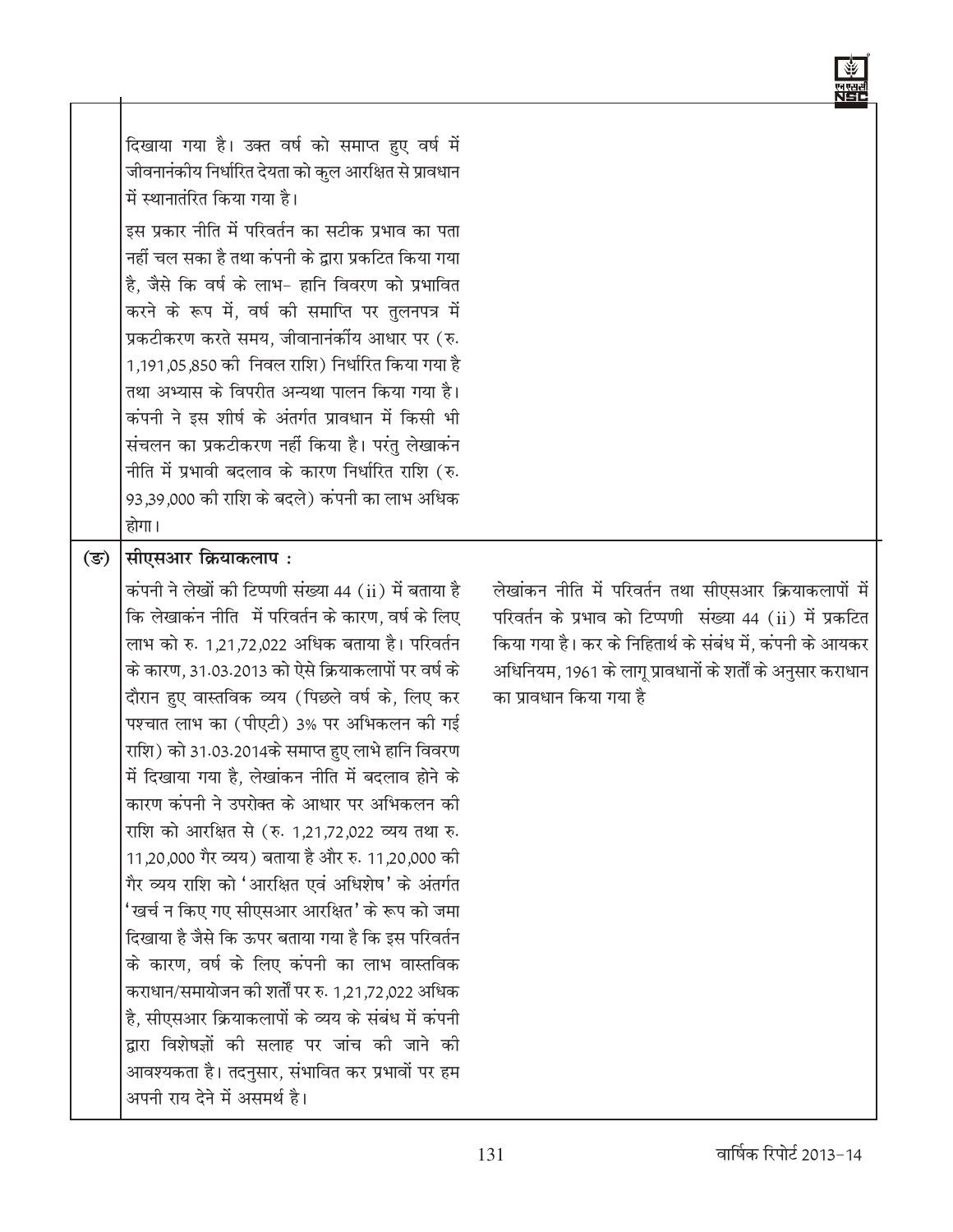

## जैसे कि टिप्पणी संख्या 47 में प्रकटीकरण किया गया है. कंपनी ने अंशदायी पेंशन योजना में 01.04.2011 से नियोक्ता अंशदान के लिए प्रावधान कर दिया है। इस प्रकार के प्रावधान लेखा उद्यम विभाग द्वारा जारी दिशा निर्देश के आधार पर किया गया है तथा कंपनी के निदेशक मंडल के सिफारिशों के आधार पर प्रशासनिक मंत्रालय के पास स्वीकृति हेतु भेजा है। योजना को 01.04.2011 से लागू किया जाएगा तथा निदेशक मंडल ने इस विंदु पर वित्त वर्ष 2013-14 में विचार किया तथा वित्त वर्ष 2013-14 में प्रावधान को सुजित किया है।

#### कंपनी अधिनियम, 1956 की धारा 224 (4 ए) के अंतर्गत लेखा परीक्षकों की रिपोर्ट के अनुबंध:-

प्रबंधन का कहना है कि दायित्व तुरंत देय हैं।

- पैरा: i (क), i (ख), i (ग), ii (क), ii (ख), ii (ग), iii, iv, v, vi, vii, ix (क), ix (ख), x, xi, xii, xiii, xiv, xv, xvi, xvii, xviii,  $x$ ix, xx, xxi जोकि तथ्यों का विवरण हैं, उत्तर की आवश्यकता नहीं है।
- पैरा viii लेखा परीक्षक रिपोर्ट का पैरा (ii) के अनुसार, कंपनी अधिनियम, 1956 की धारा 209 की उपधारा (1) (घ) के अंतर्गत निर्धारित कंपनी (लागत लेखा अभिलेख) नियम, 2011 के अनुसार कंपनी ने उचित लेखा अभिलेख रखे हुए है। वित्त वर्ष 2013-14 के लिए लागत लेखा परीक्षा रिकार्ड पर 13.08.2014, को हस्ताक्षरित हुए है एवं इसे एमएसीए की वेबसाइट पर 28. 08.2014 को अपलोड कर दिया गया है।
- पैरा ix (क) सांविधिक देय राशि जिसमें बिक्री कर (रु. 1,08,897) को क्षेत्रीय कार्यालय लखनऊ एवं सिकंदराबाद द्वारा पहले ही जमा करा दिया है। परिश्रम उपकर रु. 81,486/- को क्षेत्रीय कार्यालय, लखनऊ द्वारा संबंधित ठेकेदारों के माध्यम से अथवा सीधे ही जमा करने की पकिया चल रही है।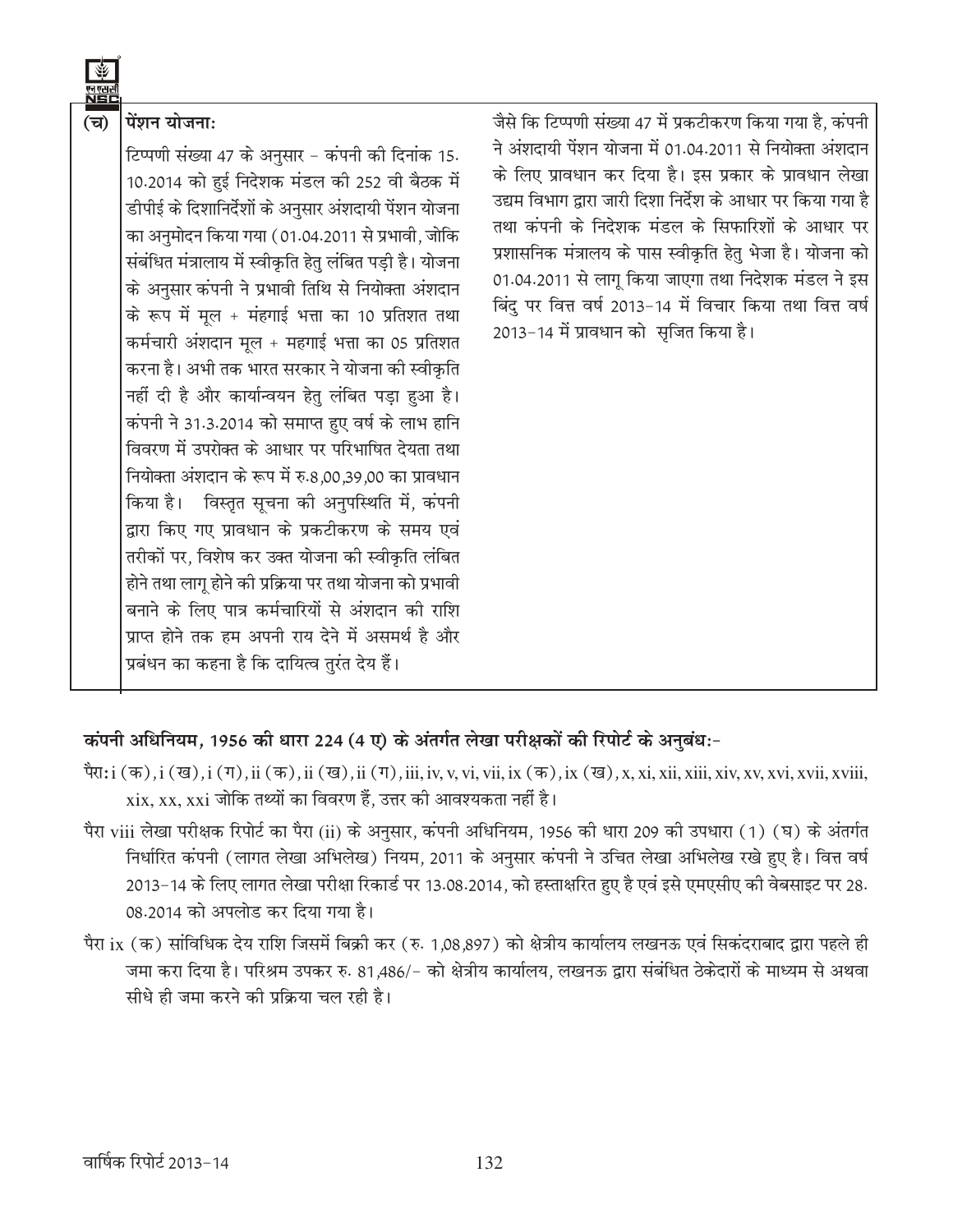

# राष्ट्रीय बीज निगम लिमिटेड<br><u>31 मार्च, 2014 तक का तुलन पत्र</u>

|     |                                                                                                                                                                                                                                                                      | टिप्पणी संख्या                                                      |                                                                                                             | 31-03-2014 को समाप्त होने वाले 31-03-2013 को समाप्त होने वाले<br>वर्तमान रिपोटिंग अवधि के आंकड़ें पिछली रिपोटिंग अवधि के आंकड़ें |
|-----|----------------------------------------------------------------------------------------------------------------------------------------------------------------------------------------------------------------------------------------------------------------------|---------------------------------------------------------------------|-------------------------------------------------------------------------------------------------------------|----------------------------------------------------------------------------------------------------------------------------------|
| L   | इक्विटी एवं देयताएं                                                                                                                                                                                                                                                  |                                                                     | ₹                                                                                                           | ₹                                                                                                                                |
| (1) | शेयरधारियों की निधियाँ<br>शेयर पूंजी<br>आरक्षित एवं अधिशेष<br>कुल (1)                                                                                                                                                                                                | 3<br>$\overline{4}$                                                 | 226,812,000<br>2,422,015,519<br>2,648,827,519                                                               | 206,193,000<br>1,973,084,924<br>2,179,277,924                                                                                    |
| (2) | लंबित आवंटन शेयर आवेदन<br>प्रदत्त राशि<br>कुल (2)                                                                                                                                                                                                                    |                                                                     |                                                                                                             |                                                                                                                                  |
| (3) | गैर चालू देयताएं<br>पूंजीगत अनुदान<br>अन्य दीर्घकालीन देयताएं<br>दीर्घकालीन प्रावधान<br>कुल (3)                                                                                                                                                                      | 5<br>6<br>7                                                         | 169,580,617<br>277,526,003<br>175,793,389<br>622,900,009                                                    | 137,322,095<br>297,094,473<br>150,812,531<br>585,229,099                                                                         |
| (4) | चालू देयताएं<br>अल्पकालीन उधार<br>व्यापार प्रदेय<br>अन्य चालू देयताएं<br>अल्पकालीन प्रावधान<br>कुल (4)<br>क्तुल (1+2+3+4)                                                                                                                                            | 8<br>9<br>10<br>11                                                  | 50,428,934<br>651,146,226<br>554,897,866<br>315,839,844<br>1,572,312,870<br>4,844,040,398                   | 310,971,462<br>1,050,204,722<br>451,547,276<br>129,448,344<br>1,942,171,804<br>4,706,678,827                                     |
| Ш   | परिसम्पत्तियां                                                                                                                                                                                                                                                       |                                                                     |                                                                                                             |                                                                                                                                  |
| (5) | गैर चालू परिसम्पत्तियां<br>स्थाई परिसम्पत्तियां                                                                                                                                                                                                                      |                                                                     |                                                                                                             |                                                                                                                                  |
|     | - चल परिसम्पत्तियां<br>- अचल परिसम्पत्तियां<br>- पूंजीगत कार्य–प्रगति पर                                                                                                                                                                                             | 12<br>13<br>14                                                      | 383,506,852<br>590,326<br>8,197,577                                                                         | 309,861,228<br>1,140,489<br>7,841,727                                                                                            |
|     | निवर्तमान निवेश<br>अस्थगित कर परिसम्पत्तियां(निवल)<br>दीर्घकालीन ऋण एवं अग्रिम<br>कुल (5)                                                                                                                                                                            | 15<br>16<br>17                                                      | 78,068,502<br>116,047,696<br>31,222,370<br>617,633,323                                                      | 88,706,500<br>77,679,323<br>28,304,959<br>513,534,226                                                                            |
| (6) | वर्तमान परिसम्पत्तियां<br>माल<br>व्यापार प्राप्य<br>नकदी एवं नकदी समकक्ष<br>अल्पकालीन ऋण एवं अंग्रिम<br>अन्य वर्तमान परिसम्पत्तियां<br>कुल (6)<br>कुल ( $5+6$ )<br>निंगमित सूचना<br>उल्लेखनीय लेखा नीतियां<br>वित्तीय विवरणों के भाग 1 से 50 तक<br>सलंग्न टिप्पणियां | 18<br>19<br>20<br>21<br>22<br>$\begin{array}{c} 1 \\ 2 \end{array}$ | 518,484,358<br>717,140,159<br>1,301,457,164<br>808,263,899<br>881,061,495<br>4,226,407,075<br>4,844,040,398 | 778,370,581<br>646,680,979<br>139,387,751<br>1,005,265,697<br>1,623,439,593<br>4,193,144,601<br>4,706,678,827                    |
|     | (मो. राकि़म)                                                                                                                                                                                                                                                         | (एम.एम.शर्मा)                                                       |                                                                                                             | (वी.के. गौड़)                                                                                                                    |
|     | कंपनी सचिव                                                                                                                                                                                                                                                           | निदेशक (वित्त)                                                      |                                                                                                             | अध्यक्ष एवं प्रबंध निदेशक                                                                                                        |

हमारी सलंग्न समदिनांकित रिपोर्ट के अनुसार<br>के.सी. खन्ना एंड कंपनी के निमित्त<br>सनदी लेखाकार एफआरएन-000481 एन

> हर्ष चंद्रा साझेदार सदस्यता सं: 080489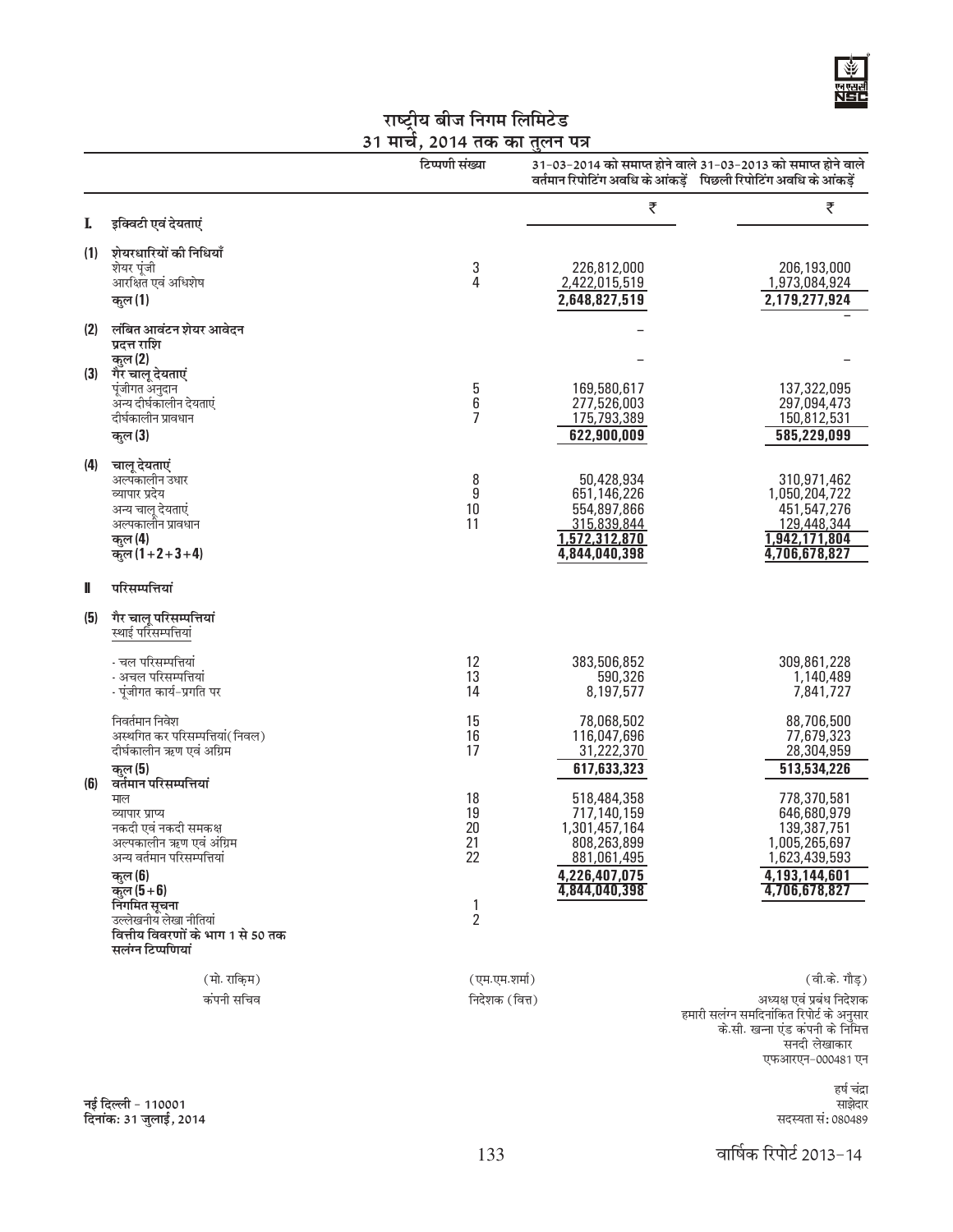

# राष्ट्रीय बीज निगम लिमिटेड<br>31.03.2014 को समाप्त वर्ष के लिए लाभ हानि का विवरण

|                                                         | टिप्पणी संख्या |                | 31-03-2014 को समाप्त होने वाले 31-03-2013 को समाप्त होने वाले   |
|---------------------------------------------------------|----------------|----------------|-----------------------------------------------------------------|
|                                                         |                |                | वर्तमान रिपोटिंग अवधि के आंकड़ें पिछली रिपोटिंग अवधि के आंकड़ें |
|                                                         |                | ₹              | ₹                                                               |
| राजस्व                                                  |                |                |                                                                 |
| प्रचालन से राजस्व                                       | 23             | 7,211,118,153  | 6,847,739,722                                                   |
| अन्य आय                                                 | 24             | 176,346,229    | 64,822,576                                                      |
| कुल राजस्व                                              |                | 7,387,464,382  | 6,912,562,298                                                   |
| व्यय                                                    |                |                |                                                                 |
| उपयोग की गई सामग्रियों की लागत                          | 25             | 165,433,308    | 244,320,550                                                     |
| स्टॉक इन ट्रेड की खरीद                                  | 26             | 4,647,880,205  | 4,971,053,103                                                   |
| तैयार माल के तालिका में परिवर्तन एवं स्टॉक इन ट्रेड में | 27             | 285,476,798    | (83, 873, 795)                                                  |
| कर्मचारी प्रसुविधाएं व्यय                               | 28             | 685,142,346    | 525,663,495                                                     |
| वित्त लागत                                              | 29             | 16,092,771     | 49,479,033                                                      |
| मूल्याह्यस एवं परिशोधन व्यय                             | 12 एवं 13      | 26,685,108     | 32,983,851                                                      |
| अन्य व्यय                                               | 30             | 743,927,949    | 560,252,812                                                     |
| कुल व्यय                                                |                | 6,570,638,485  | 6,299,879,049                                                   |
| विशेष, असाधारण, पूर्वावधि मदों से पूर्व लाभ तथा कर      |                | 816,825,897    | 612,683,249                                                     |
| असाधारण मदें                                            | 31             | (471, 621)     | (812, 960)                                                      |
| असाधारण, पूर्वावधि मदों से                              |                | 817,297,518    | 613,496,209                                                     |
| पूर्व लाभ तथा कर                                        |                |                |                                                                 |
| असाधारण मदें                                            | 32             | 10,637,998     |                                                                 |
| पूर्वावधि मदों से पूर्व लाभ तथा कर                      |                | 806,659,520    | 613,496,209                                                     |
| पूर्वावधि मदें (निवल)                                   | 33             | 8,916          | (9, 147, 740)                                                   |
| कर पूर्व लाभ                                            |                | 806,650,604    | 622,643,949                                                     |
| कर व्यय                                                 |                |                |                                                                 |
| .<br>नर्तमान कर                                         |                | 304,800,000    | 218,568,829                                                     |
| - अस्थगित कर                                            | 16             | (38, 368, 373) | (39, 997, 974)                                                  |
| - पिछले वर्ष से संबंधित कराधान                          |                | (447, 405)     | 1,065,151                                                       |
| कूल                                                     |                | 265,984,222    | 179,636,006                                                     |
| वर्ष के लिए लाभ                                         |                | 540,666,382    | 443,007,943                                                     |
| प्रति इक्विटी शेयर उपार्जन (रु. 1000 का अंकित मूल्य)    | 37             |                |                                                                 |
| असाधारण मदों से पूर्व बेसिक एवं डिलूटेड                 |                | 2,430.67       | 1,953.19                                                        |
| असाधारण मदों से पश्चात बेसिक एवं डिलूटेड                |                | 2,383.76       | 1,953.19                                                        |
| निगमित सूचना                                            | 1              |                |                                                                 |
| उल्लेखनीय लेखा नीतियां                                  | $\overline{2}$ |                |                                                                 |
| वित्तीय विवरणों के भाग 1 से 50 तक                       |                |                |                                                                 |
| संलग्न टिप्पणियां                                       |                |                |                                                                 |
| (मो. राकि़म)                                            |                | (एम.एम.शर्मा)  | (वी.के. गौड़)                                                   |
| कंपनी सचिव                                              |                | निदेशक (वित्त) | अध्यक्ष एवं प्रबंध निदेशक                                       |
|                                                         |                |                | हमारी सलंग्न समदिनांकित रिपोर्ट के अनुसार                       |
|                                                         |                |                | के.सी. खन्ना एंड कंपनी के निमित्त                               |
|                                                         |                |                | सनदी लेखाकार                                                    |
|                                                         |                |                | एफआरएन-000481 एन                                                |

हर्ष चंद्रा साझेदार सदस्यता सं: 080489

नई दिल्ली - 110001<br>दिनांक: 31 जुलाई, 2014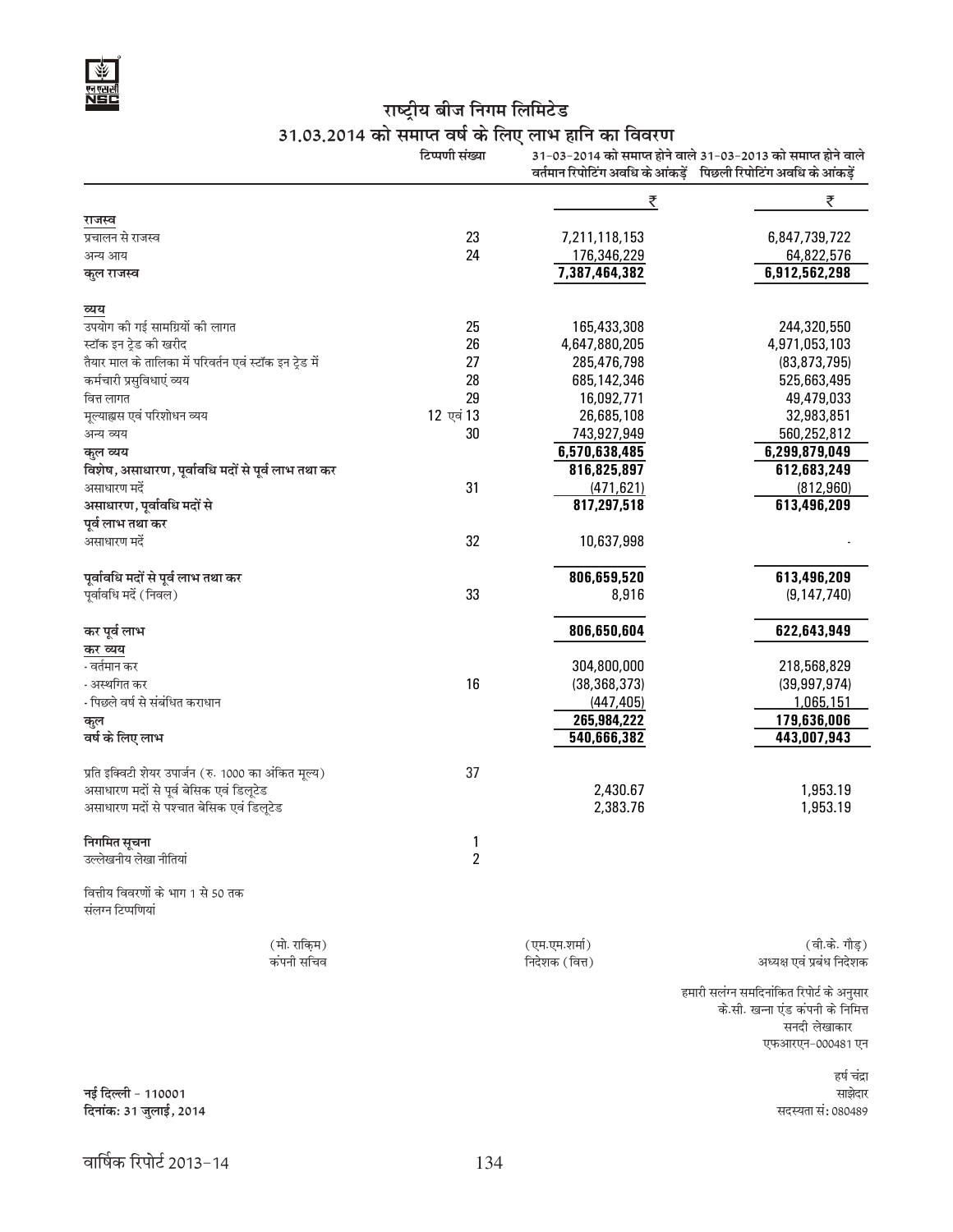

## 31 मार्च, 2014 को समाप्त वर्ष के लिए वित्तीय विवरणों की टिप्पणियां

#### निगमित सूचना:  $1<sub>1</sub>$

राष्ट्रीय बीज निगम लिमिटेड (एनएससी) की स्थापना आधारीय एवं प्रमाणित बीजों के उत्पादन के लिए वर्ष 1963 में हुई। यह कृषि मंत्रालय के प्रशासनिक नियंत्रण के अंतर्गत पूर्ण रूप से भारत सरकार के स्वामित्व में है। यह अनुसूची 'बी'-मिनीरत्न. श्रेण-∏ कम्पनी है।

सन् 1974 में राष्ट्रीय बीज परियोजना (एनएसपी) के आने के साथ ही, एनएससी को देश में बीज उद्योग के विकास के लिए मुख्य नेतृत्व करने का कार्य सौंपा गया। यह अपने पंजीकृत उत्पादकों के माध्यम से 60 फसलों के लगभग 600 किस्मों के प्रमाणित बीजों का उत्पादन कर रहा है। यहाँ पर पूरे देश में लगभग 8000 पंजीकृत बीज उत्पादक हैं जोकि विभिन्न कृषि जलवायु परिस्थितियों में बीज उत्पादन के कार्यक्रमों को ले रहे हैं।

एन.एस.सी. के पास 10 क्षेत्रीय कार्यालय, 77 प्रक्षेत्र कार्यालय, 43 बीज प्रसंस्करण संयंत्र, 6 वातानुकुलित बीज भण्डारण सुविधा, 2 सब्जी बीज पैकिंग केन्द्र, 5 बीज प्रशिक्षण प्रयोगशालायें और एक डीएनए फिंगर प्रिटिंग प्रयोगशाला हैं। जोकि सम्पूर्ण देश में कृषि जलवायु के अनुसार मांग को पूरा करता है। इसके अतिरिक्त एन.एस.सी. गुणवत्ता बीजों का उत्पादन एवं वितरण तथा इसके अलावा निगम केले के पौध (टिशू कलचर) उत्पादन में भी शामिल हैं। यह समझौता ज्ञापन साझेदारी द्वारा, प्रापण के माध्यम से, फलों के पौध/सीडलिंगस की आपूर्ति का कार्य भी करता है। बीज विपणन 3 चैनलों के माध्यम से किया जाता है जैसे कि डीलरों एवं वितरकों के माध्यम से. सरकारों (राज्य एवं केन्द्र) के माध्यम से तथा स्वयं के बिक्री केन्द्रों के माध्यम से बीज की बिक्री करता है। यहां पर निगम के लगभग 2500 डीलर हैं जोकि बिक्री का 69% से अधिक का कारोबार करते हैं।

एन.एस.सी. ने भारत सरकार की विभिन्न योजनाओं को लाग करने में महत्वपूर्ण भूमिका निभाई है जिनमें तिलहनों, दलहनों, तेल एवं पाम एवं मक्का" (आइसोपाम), "राष्ट्रीय खाद्य सुरक्षा मिशन" (एनएफएसएम) एवं "राष्ट्रीय बागवानी मिशन" (एनएचएम) योजनाऐं है। यह बीज उत्पादक एजेन्सियों को तकनीकी सहयोग भी प्रदान करता है। जिसमें राज्य बीज निगमें भी शामिल हैं तथा वे संस्थान जो बीज के उत्पादन के कार्य में लगे हुए हैं, के कार्मिकों को बीज प्रशिक्षण प्रदान करता है। विभिन्न राज्यों में निजी क्षेत्र में बीज प्रसंस्करण संयंत्र तथा बीज भण्डार की स्थापना हेतु बुनियादी सुविधाओं के निर्माण में "सेंण्ट्ल सैक्टर स्कीम" को लागू करने के लिए, एन.एस.सी., एक नोडल एजेन्सी है।

#### उल्लेखनीय लेखा नीतियाँ:  $2.$

#### लेखाकंन का आधार $\cdot$  $2.1$

वित्तीय विवरण ऐतिहासिक लेखांकन लागत अभिसमय के तहत, प्रोद्धवन आधार पर, भारत में साधारणतया: स्वीकार्य लेखा सिद्धान्तों के अनुसार तथा कम्पनी अधिनियम, 1956 (अधिनियम)के संबंधित प्रावधानों तथा धारा 642 की उप धारा (1) (क) के अंतर्गत, प्रदत्त शक्तियों का प्रयोग करते हुए, भारत सरकार द्वारा जारी कम्पनी (लेखा मानक) नियम 2006 में निर्धारित लेखा मानकों के अनुपालन में तैयार किए गए हैं।

अधिनियम की अनुसूची-VI में निर्धारित मार्ग दर्शन के अनुरूप, कम्पनी के परिचालन चक्र के अनुसार जहां कहीं भी लागू हो, सभी परिसंपत्तियां एवं देयताएं, चालु अथवा गैर चालु के रूप में वर्गीकृत किए गए हैं।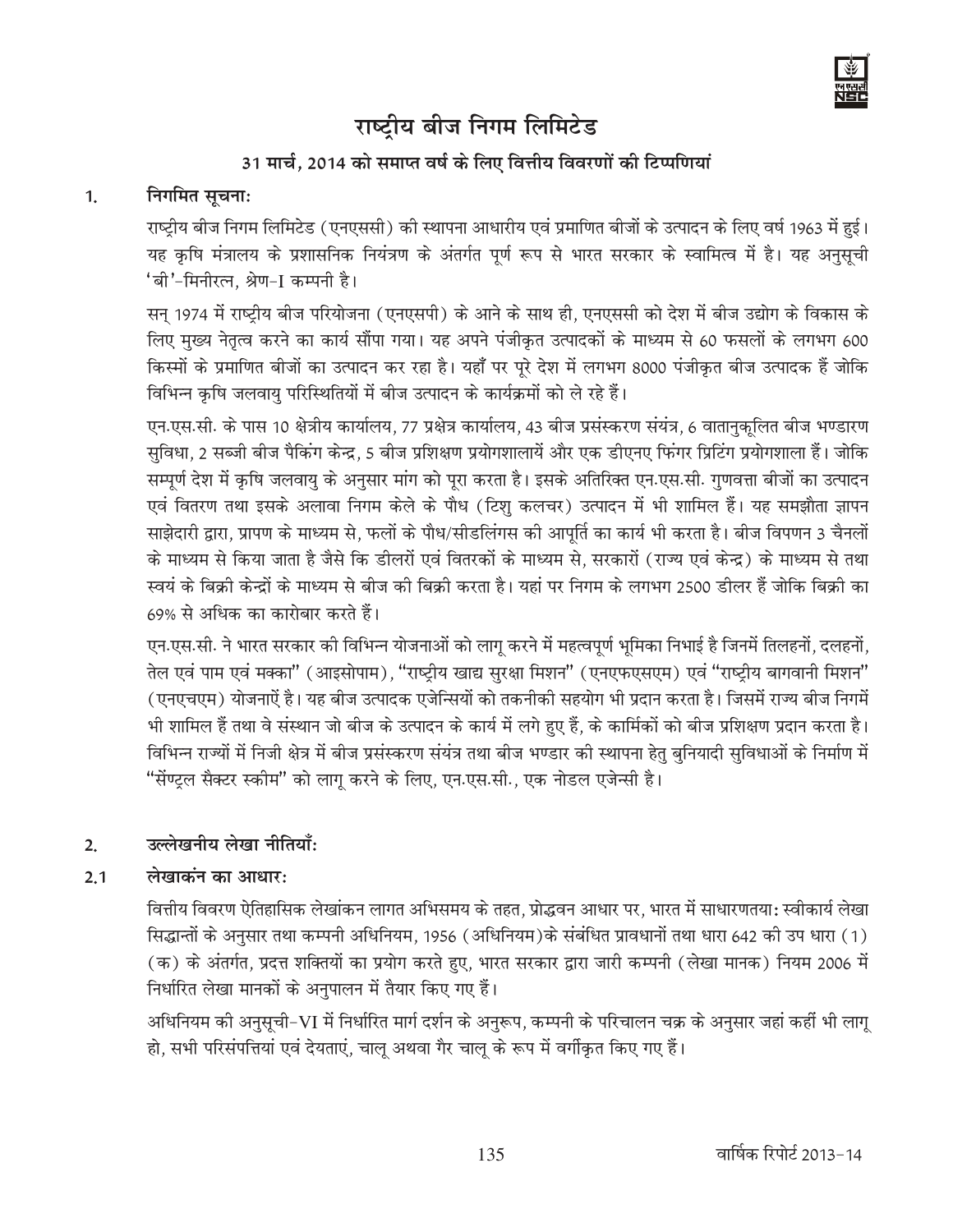#### 2.2 आंकलन का उपयोग:

स्वीकृत लेखा सिद्धान्तों के अनुरूप वित्तीय विवरणों की तैयारी, वित्तीय विवरणों की तिथि पर संपत्तियों एवं देयताओं की बताई गई राशि तथा देयताओं से संबंधित प्रकटीकरण पर अनुमान एवं अवधारणाओं को प्रभावित किए जाने की आवश्यकता है। एवं समीक्षाधीन अवधि के दौरान आय एवं व्यय की बताई गई राशि तथा संचालन के परिणामों की आवश्यकता है।

वास्तविक परिणाम एवं अनुमान के बीच का अंतर उस अवधि में अभिज्ञात किया जाता है जिस अवधि में परिणाम कार्यान्वित हुआ है।

## महत्वपूर्ण लेखा नीतियां :

#### 2.3 राजस्व अभिज्ञान:

- बिक्री एवं सेवाओं से राजस्व को उस समय अभिज्ञात किया जाता है जब वह बिक्री अथवा सेवा प्रतिपादन के समय  $2.3.1$ आकंलन योग्य हो और कोई महत्वपूर्ण अनिश्चितता मौजूद न हो कि बिक्री अथवा सेवा प्रतिपादन से निर्धारित राशि प्राप्त हो जाएगी।
- बिक्री में शामिल लेन–देन, स्टॉक में सभी महत्वपूर्ण जोखिम एवं स्वामित्व का पुरस्कार तथा सेवा प्रतिपादन के मामले में  $2.3.2$ योग्य निष्पादन क्रेता को स्थानांतरण के आधार पर है।
- अंतिम संग्रह की अनिश्चितता के कारण राजस्व की पहचान स्थगित कर दी गई तथा राजस्व को उस अवधि में अभिज्ञात  $2.3.3$ किया गया जब ऐसी अनिश्चितता का आस्तित्व समाप्त हो गया।

#### 2.4 व्यय

खर्चों को उपार्जन आधार पर लेखाबद्ध किया गया है तथा सभी ज्ञात हानियों एवं देनदारियों के लिए प्रावधान किए गए है।

## 2.5 स्थायी परिसम्पत्तियाँ:

स्थाई परिसंपत्तियों को लागत के रूप में बताया गया है। जिसमें मूल्याह्नास / परिशोधन तथा क्षति यदि कोई हो को घटाया  $2.5.1$ गया है।

लागत में शामिल सभी प्रत्यक्ष लागतें अचल परिसम्पत्तियों के अधिग्रहण एवं अधिष्ठापन के कारण है जिसमें कर, शुल्क, माल भाड़ा तथा आकस्मिक लागत भी शामिल हैं तथा खर्चें अपने कार्य के लिए सम्पत्ति लाने के परिणामस्वरूप हैं।

- पट्टा अधिग्रहित भूमि के अधिग्रहण पर भुगतान किए गए प्रीमियम को लागत माना गया है।  $2.5.2$
- प्रतिगशील पूंजीगत कार्य को लागत बताया गया है।  $2.5.3$

## 2.6 मुल्य ह्रास एवं परिशोधन:

- मूल्य ह्रास, पट्टेदारी अधिग्रहित भूमि पर अन्य की तुलना में, और अन्यथा उल्लिखित ह्रासित मूल्य पद्धति दरों पर निर्धारित  $2.6.1$ है तथा अधिनियम का अनुच्छेद 14 के अनुसार निर्धारित आधार पर दिखाया गया है।
- सड़कों पर मूल्यह्रास उनके पूर्ण होने के वर्ष से 5 वर्ष की अवधि से अधिक बराबर किस्त में मूल्यह्रास किए गए हैं।  $2.6.2$
- स्थाई पट्टे के अलावा अन्य पट्टेदारी भूमि पर प्रीमियम पट्टे की अवधि में परिशोधित किया गया है।  $2.6.3$
- प्रत्येक रु 5000/– लागत अथवा कम लागत के स्थायी परिसंपत्तियों को अधिग्रहण के वर्ष में पूर्ण रूप से मूल्य ह्रासित किया  $2.6.4$ गया है।

वार्षिक रिपोर्ट 2013-14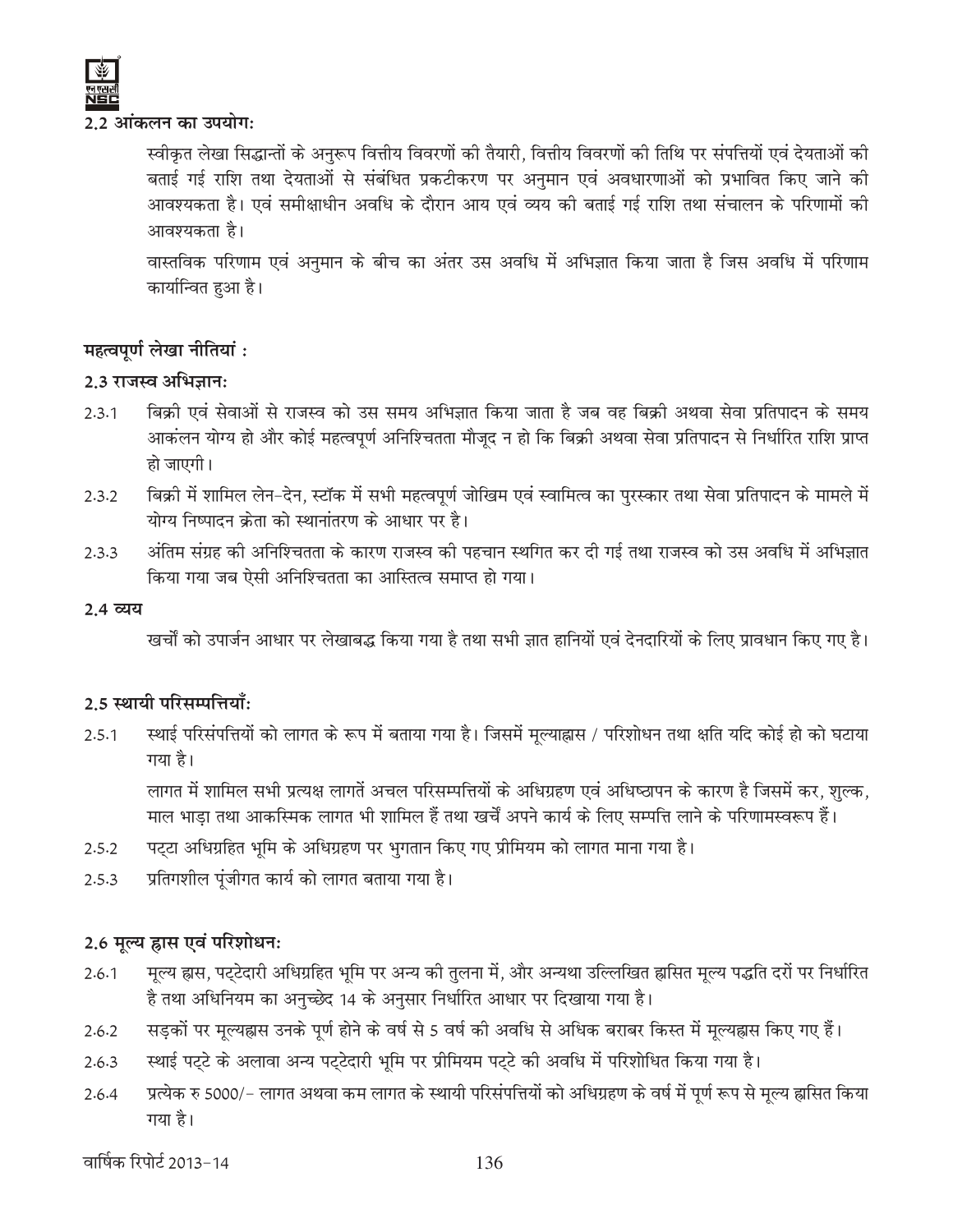

कंप्यूटर साफ्टवेयरों को अधिग्रहण के वर्ष से 5 वर्ष की अवधि से अधिक बराबर किस्त में परिशोधित किया गया है।  $2.6.5$ 

#### 2.7 माल सूची:

- माल का मूल्यांकन न्यूनतम लागत एवं शुद्ध वसूली योग्य मूल्य के आधार पर किया जाता है।  $2.7.1$
- माल के संबंध में लागत का निर्धारण का आधार निम्न प्रकार है:  $2.7.2$

क. बीज के लिए भारित औसत लागत।

ख. भण्डार, अतिरिक्त कल-पुर्जे तथा उपभोज्य सामग्रियां जैसे प्रमाणीकरण पैंकिग एवं उपचार सामग्रियों के लिए अनुमानित लागत / वसूली योग्य मूल्य पर किया जाता है।

बेकार/बिक्री योग्य तथा उपयोग में न आने वाले बीजों के स्टॉक का मूल्यांकन वर्ष के दौरान वास्तव में बेचे गए ऐसे स्टॉक  $2.7.3$ के बिक्री मूल्य भारित औसत के आधार पर संगणित अनुमानित वसूली योग्य मूल्य पर किया जाता है या यदि वर्ष के दौरान ऐसे स्टॉक का निपटान नहीं किया जाता है तो पिछले वर्ष की दर पर यह मुल्यांकन किया जाता है।

#### 2.8 निवेश:

- $2.8.1$ दीर्घावधि निवेश को लागत बताया गया है। दीर्घावाधि निवेश के लागत में कमी के लिए प्रावधान किया गया है, यदि ऐसे ह्रास अल्पकालिक के अलावा हो।
- वर्तमान निवेश को लागत अथवा उचित मूल्य जो भी कम हो दिखाया गया है।  $2.8.2$

#### 2.9 विदेशी मुद्रा व्यापार:

- विदेशी मुद्रा में लेनदेन के रिकार्ड को संचलन तिथि पर परिचालित विनिमय दर पर रखा जाता है। विदेशी मुद्रा के लेनदेन  $2.9.1$ के निपटान पर विनिमय अन्तर आने पर मामले को लाभ-हानि विवरण में अभिज्ञात किया जाता है।
- विदेशी मुद्रा में अनामित मौद्रिक मदों को फिर से बताया गया है तथा तुलनपत्र की प्रचलित विनिमय दर से भारतीय मुद्रा में 2.9.2 परिवर्तित कर दिया गया है और विनिमय अंतर के परिणामस्वरूप लाभ-हानि विवरण में दिखाया गया है।

#### 2.10 सरकारी अनुदान:

- प्रमोटर अंशदान की सहायता में अनुदान को आरक्षित पूंजी माना गया है।  $2.10.1$
- अनुदान सहायता से संबंधित एवं इसके बाहर के अधिग्रहित मूल्य ह्रास योग्य स्थाई परिसंपत्तियों की लागत 'उपयोग किए 2.10.2 गए पूंजी सहायता' में जमा किए जाते है जोकि आरक्षित प्रकृति का है एवं ऐसे परिसंपत्तियों पर मूल्यह्रास की कटौती इस आरक्षित से की जाती है तथा लाभ हानि विवरण में 'आय' के रूप में अभिज्ञात किया गया है।
- अप्रयुक्त / खर्च न की गई अनुदान की राशि को पूंजीगत अनुदान के अधीन प्रकटित किया गया है।  $2.10.3$

## 2.11 कर्मचारियों के लिए प्रसुविधाएं:

## 2.11.1 पूर्व नियोजन लाभ तथा अन्य दीर्घावधि लाभ की योजनाएँ:

परिभाषित लाभ योजनाएँ तथा अन्य दीर्घावधि लाभ योजनाओं के लिए लाभ प्रदान करने की लागत को बीमांकिक मूल्याकंन के साथ अनुमानित ऋण पद्धति का उपयोग करके निर्धारित किया गया है।

बीमांकिक लाभ-हानि को घटित अवधि के लिए पूर्ण रूप से लाभ-हानि विवरण में अभिज्ञात किया गया है।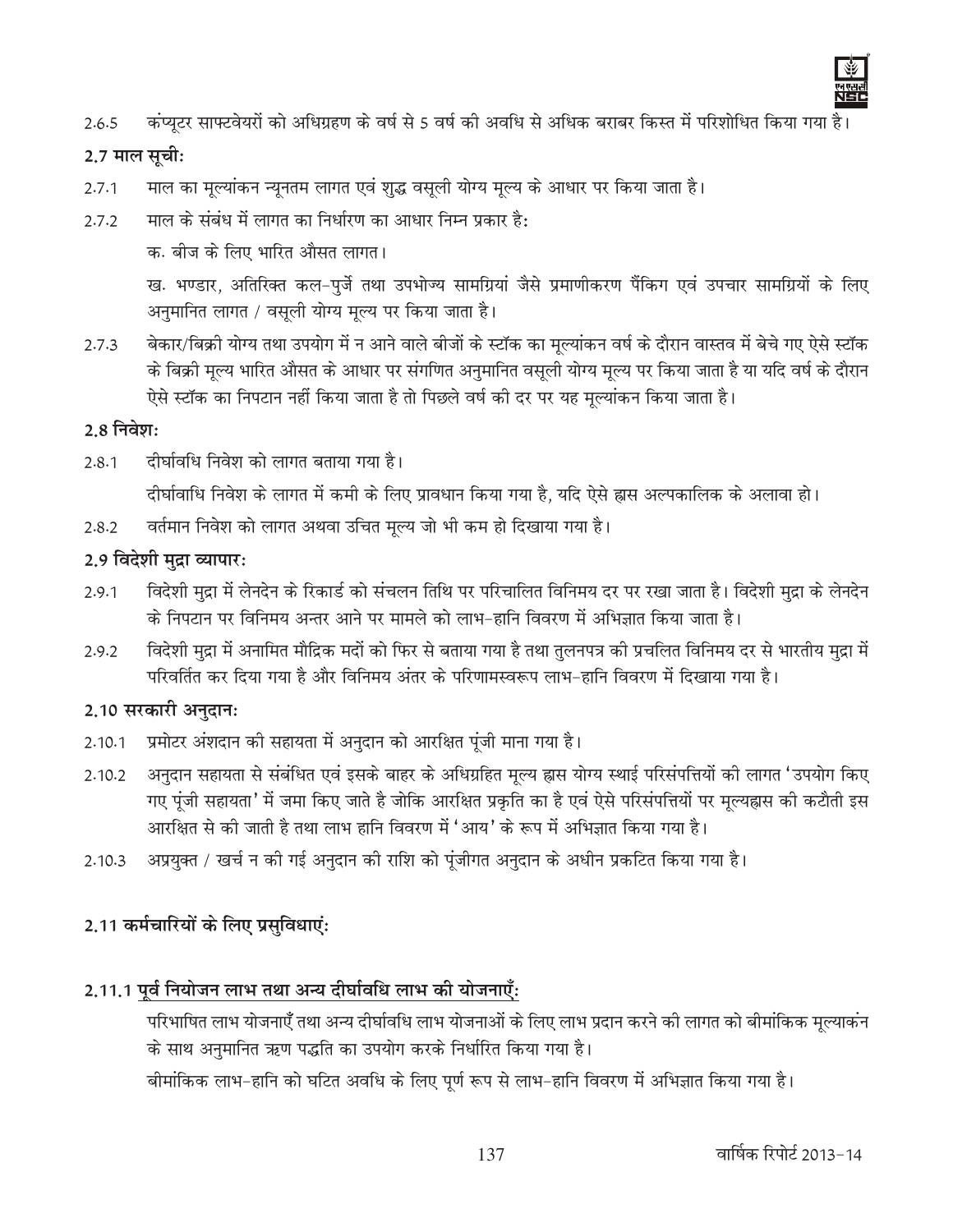

2.11.2 उपदान:

लेखा मानक AS- 15 - कर्मचारी हित के अनुसरण में, उपदान से संबंधित देनदारियों को पूरा करने के लिए पात्र कर्मचारियों ( जिसमें दैनिक वेतन भोगी कामगार भी शामिल हैं) के लिए निगम एक न्यास के रूप में इकट्ठा करता है जोकि इस उद्देश्य हेतु अनुमानित ऋण विधि का प्रयोग करते हुए बीमांकिक मूल्यांकन पर प्रीमियम का भुगतान करता है।

## 2.11.3 सेवानिवृत्त कर्मचारियों के लिए चिकित्सा लाभ योजना:

लोक उद्यम विभाग, भारत सरकार के दिशा-निर्देशों के अनुसार तथा निदेशक मण्डल के अनुमोदन से पिछले वर्ष का कर-पूर्व लाभ का निर्धारित प्रतिशत की दर पर गणना की गई राशि को लाभ-हानि खाते में दिखाया गया है और इस राशि हेतु एक आरक्षित शीर्षक "सेवानिवृत कर्मचारी कल्याण निधि" बनाई गई है।

बीमांकिक मुल्यांकन के आधार पर निध्मरित की गई देनदारी को सेवानिवृत्त कर्मचारी कल्याण आरक्षित से निर्मित गैर चाल देनदारियों के अधीन दीर्घावधि प्रावधान के रूप में माना गया है।

## 2.11.4 भविष्य निधि एवं अन्य सेवानिवृत्त योजना के लिए अंशदान, इस तरह की निधियाँ:-

परिभाषित अंशदायी सेवानिवृत्त योजना एवं इस तरह की अन्य निधियों के भुगतान को, खर्च के रूप में लिया गया है। निगम कर्मचारी भविष्य निधि एवं विविध प्रावधान अधिनियम, 1952 के अनुसार एक सांविधिक भविष्य निधि में अंशदान करता है। कंपनी द्वारा स्थापित भविष्य निधि न्यास मंडल को एक परिभाषित लाभ योजना के रूप में माना गया है। चूंकि कंपनी को ब्याज एवं अन्य कमियों को पुरा करना होता है, यदि कोई हो। तदनुसार, भुगतान किया गया अंशदान अथवा प्रदेय ब्याज को देय और व्यय, यदि कोई हो, को उस अवधि में व्यय के रूप में माना गया है जिस अवधि में कर्मचारी द्वारा सेवा प्रदान की गई है।

## 2.11.5 अन्य कर्मचारी लाभ:-

लेखा मानक - 15 (संशोधित) के अनुसार कंपनी का अर्जित अवकाश एवं अर्धवेतन अवकाश के प्रति दायित्व को बीमांकिक आधार पर निर्धारित एवं प्रदान किया गया है।

- 2.11.6 कर्मचारियों को स्वैच्छिक सेवानिवृत्ति / स्वैच्छा से अलग होने का विकल्प की पेशकश तत्समय प्रवृत्ति के लिए एक योजना के तहत एकत्रित क्षतिपूर्ति को उस वर्ष लाभ / हानि विवरण में दिखाया जाता है, जिस वर्ष कर्मचारी उक्त योजना के लिए विकल्प देता है।
- 2.11.7 अल्पावधि कर्मचारी लाभ:-

अल्पावधि कर्मचारी लाभ की गैर रियायती राशि, कर्मचारियों द्वारा प्रदान की गई सेवाओं के लिए विनिमय में किए जाने वाले संभावित भुगतान को उस अवधि के दौरान खर्च के रूप में अभिज्ञात किया गया है जिस अवधि में कर्मचारियों के द्वारा सेवाएं प्रदान की गई है।

2.11.8 पेंशन योजना

लोक उद्यम विभाग, भारत सरकार के दिशा निर्देशानुसार तथा निदेशक मंडल के अनुमोदन से नियोक्ता अंशदान की राशि पात्र कर्मचारी के मूल वेतन + महंगाई भत्ता का 10%, प्रतिवर्ष लाभ / हानि खाते के विवरण में लिया जाता है।

## 2.12 उधार लेने पर आई लागत

अर्हता प्राप्त स्थायी परिसम्पत्तियों को अधिग्रहण अथवा निर्माण हेतु लिए गए उधार पर आई लागत को ऐसे परिसंपत्तियों के लागत के भाग के रूप में पूंजीकृत कर दिया गया है। एक अर्हता प्राप्त परिसंपत्ति के लिए यह जरूरी है कि इसके उपयोग अथवा बिक्री के लिए तैयार होने में यह समय की पर्याप्त अवधि लेता है।

अन्य सभी उधार लागत. किए गए खर्च के रूप में. लाभ / हानि विवरण में दिखाए जाते है।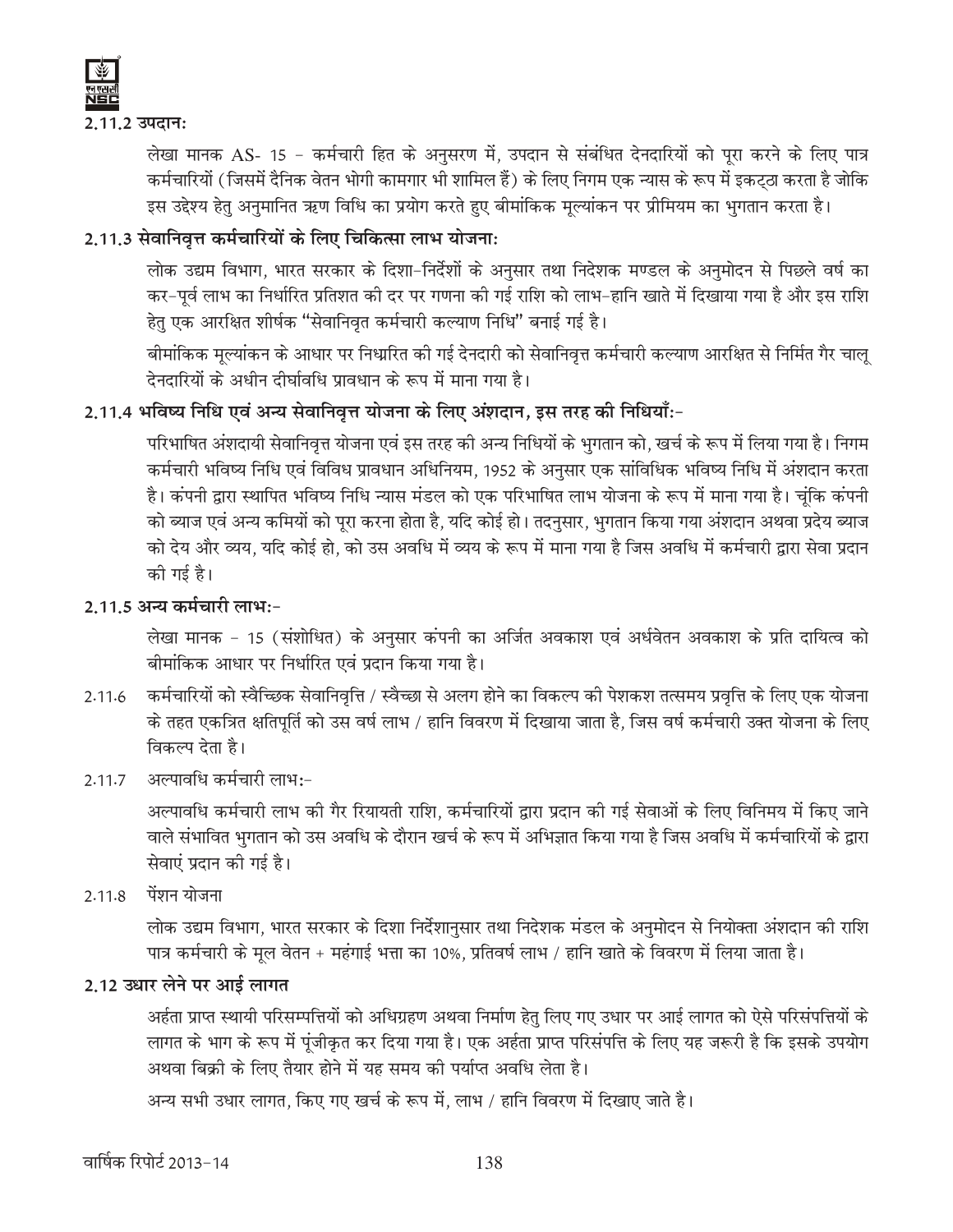

#### 2.13 आय पर कर

- वर्ष के लिए कर खर्चों में वर्तमान आयकर एवं अस्थगित कर शामिल है।  $2.13.1$
- वर्तमान कर को लागू कर प्रावधान के अनुसार कर प्राधिकरण को भुगतान किए जाने वाली संभावित राशि पर निर्धारित  $2.13.2$ किया जाता है।
- अस्थगित करों को समय अंतराल के कारण भविष्य के कर के लिए अभिज्ञात किया गया है अर्थात कर योग्य आय एवं  $2.13.3$ लेखा आय के बीज समय अंतराल के कारण जोकि एक अवधि में उत्पन्न होती है और बाद के एक या एक से अधिक अंतराल में विपरीत होने योग्य होती है, जिन्हें वित्त वर्ष के अंत में लागू दरों एवं अधिनियमित अथवा स्वतंत्र अधिनियमित विधि के अनुसार निर्धारित किया गया है।
- अनुशोषित मुल्याह्नस तथा घाटे को आगे ले जाने की स्थिति में अस्थगित कर केवल उस सीमा तक अभिज्ञात किए जाते है  $2.13.4$ जब यह निश्चित हो जाए कि इस तरह की संपत्तियों के उपयोग हेतु पर्याप्त भविष्य कराधान आय उपलब्ध हो जाएगा। अन्य स्थिति में, अस्थगित कर को उस सीमा तक अभिज्ञात किया जाता है जब यह निश्चित हो जाए कि इस तरह की संपत्तियों के उपयोग हेतु पर्याप्त भविष्य कराधान आय उपलब्ध हो जाएगा।

#### प्रति शेयर उपार्जन 2.14

#### प्रारंभिक  $2.14.1$

इक्विटी शेयरधारकों के लिए प्रति शेयर उपार्जन गणना अवधि के दौरान बकाए, इक्विटी शेयरों की भारित औसत संख्या से शुद्ध लाभ अथवा हानि को विभाजित करके गणना की जाती है। इस अवधि के दौरान इक्विटी शेयरों की भारित औसत संख्या को बोनस इश्यू एवं शेयर विभाजन के माल में समायोजित किया जाता है।

#### 2.14.2 डिलूटिव:

डिलूटिव: प्रति शेयर उपार्जन की गणना के उद्देश्य हेतु, इक्विटी शेयरधारकों के लिए शुद्ध लाभ या हानि तथा इस अवधि के दौरान बकाए शेयरों की भारित औसत संख्या सभी डिलुटिव संभावित इक्विटी के प्रभाव के लिए समायोजित किए गए है।

#### परिसम्पत्तियों में मूल्यह्रास 2.15

जब किसी परिसम्पत्ति की रख-रखाव लागत इसके वसूली योग्य मूल्य से बढ़ जाती है तो उस परिसम्पत्ति को ह्रासयुक्त माना जाता है।

जिस वर्ष परिसम्पत्ति में ह्रास चिहिनत होता है, उस वर्ष के लाभ-हानि खाते में वह ह्रास नामे डाली जाती है।

वसुली योग्य राशि के अनुमान में परिवर्तन के परिणामस्वरूप चिह्नित ह्रास को पूर्व लेखा अवधि में अभिज्ञात किया गया है।

#### प्रावधान, आकस्मिक देयताएं तथा आकस्मिक परिसंपत्तियां  $2.16$

- ऐसे प्रावधान जिनका आकंलन व्यापक अनुमानित सीमा युक्त हो सकता हैं, कि पहचान तब की जाती है, जब विगत घटना  $2.16.1$ के परिणामस्वरूप में वर्तमान में बाध्यता आती है और तथा ऐसी संभावना होती है कि उसमें साधनों का बर्हिंगमन होगा।
- आकस्मिक देयताओं की लेखा पहचान नहीं की जाती है परन्तु टिप्पणियों में प्रकटित किया गया है।  $2.16.2$
- आकस्मिक परिसम्पत्तियों की न तो लेखा पहचान की जाती है और न ही वित्तीय विवरणों में प्रकट किया जाता है।  $2.16.3$

 $\star \star \star$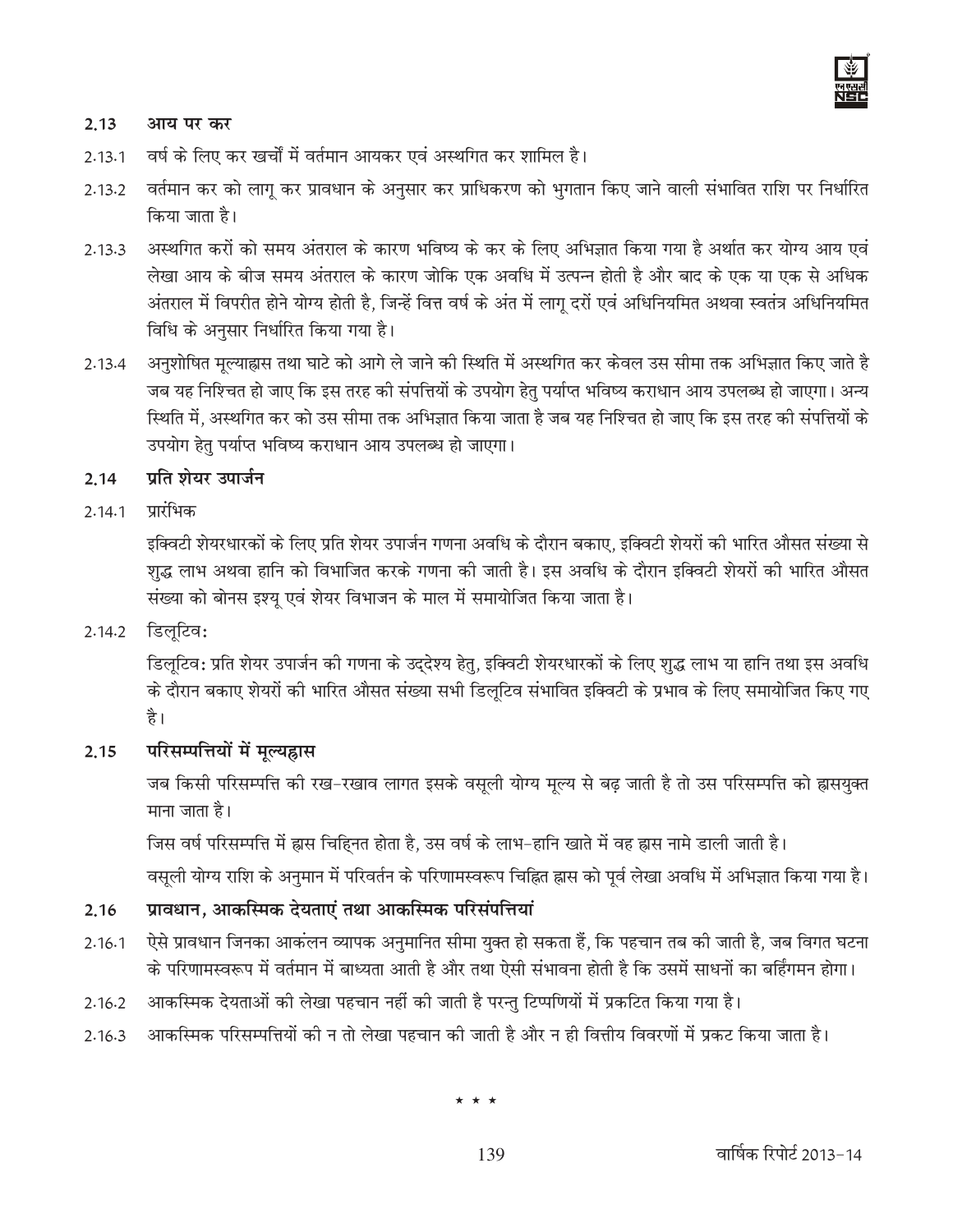## 31 मार्च, 2014 को समाप्त वर्ष की वित्तीय विवरणों की टिप्पणियाँ

|    |                                                                                                                 | 31-03-2014 को समाप्त होने वाले<br>वर्तमान रिपोटिंग अवधि के आंकड़ें |             | 31-03-2013 को समाप्त होने वाले<br>पिछली रिपोटिंग अवधि के आंकड़ें |             |
|----|-----------------------------------------------------------------------------------------------------------------|--------------------------------------------------------------------|-------------|------------------------------------------------------------------|-------------|
|    | टिप्पणी संख्या                                                                                                  | ₹                                                                  | ₹           | ₹                                                                | ₹           |
|    | 3. शेयर पूंजी<br>प्राधिकृत<br>प्रत्येक 1000 रु. के पूर्णत: प्रदत्त 2,50,000<br>(पिछले वर्ष 2,10,000)            |                                                                    | 250,000,000 |                                                                  | 210,000,000 |
|    | निर्गमित, अ <u>भिदत्त एवं चुकता :</u><br>प्रत्येक 1000 रु. के पूर्णत: प्रदत्त 2,26,812<br>(पिछले वर्ष 2,06,193) |                                                                    | 226,812,000 |                                                                  | 206,193,000 |
|    | कूल                                                                                                             |                                                                    | 226,812,000 |                                                                  | 206,193,000 |
| i. | इक्विटी शेयरों की संख्या एवं बकाया राशि<br>का मिलान<br>विवरण                                                    |                                                                    |             |                                                                  |             |
|    |                                                                                                                 |                                                                    | 2013-14     |                                                                  | 2012-13     |
|    |                                                                                                                 | संख्या                                                             | ₹           | संख्या                                                           | ₹           |
|    | वर्ष के प्रारंभ में लंबित शेयर                                                                                  | 206,193                                                            | 206,193,000 | 206,193                                                          | 206,193,000 |
|    | 31 मार्च, 2014 को बोनस के रूप में जारी<br>किए गए शेयर                                                           | 20,619                                                             | 20,619,000  |                                                                  |             |
|    | वर्ष के अंत तक लंबित शेयर                                                                                       | 226,812                                                            | 226,812,000 | 206,193                                                          | 206,193,000 |

#### ii. शेयरों की प्रत्येक श्रेणी से संबंध राइटस, अधिनामी एवं प्रतिबंधित शेयर

कंपनी के पास र 1000 प्रति शेयर के मूल्य वाले इक्विटी शेयरों की एक ही श्रेणी है। प्रत्येक शेयर धारक प्रति शेयर धारित एक मत के लिए पात्र हैं। निदेशक मंडल द्वारा प्रस्तावित लाभांश को आगामी शेयर धारकों की बैठक के अनुमोदन के अधीन होता है, सिवाय आतंरिम लाभाशं के। परिसमापन की स्थिति में, इक्विटी शेयरधारक सभी अधिमानी राशि के वितरण के बाद कंपनी के शेष संपत्ति को अपने शेयर धारण के अनुपात में प्राप्त करने के हकदार है।

iii. शत प्रतिशत शेयर भारत सरकार के नाम है

#### आंबटित इक्विटी शेयरों की समग्र संख्या बोनस शेयर के रूप में पूर्ण रूप से प्रदत्त है। संख्या संख्या ∓

|                                                                  | सख्या  |            | सख्या |  |
|------------------------------------------------------------------|--------|------------|-------|--|
| बोनस शेयर के रूप में पूर्ण रूप से प्रदत्त<br>आंबटित इक्विटी शेयर | 20.619 | 20,619,000 |       |  |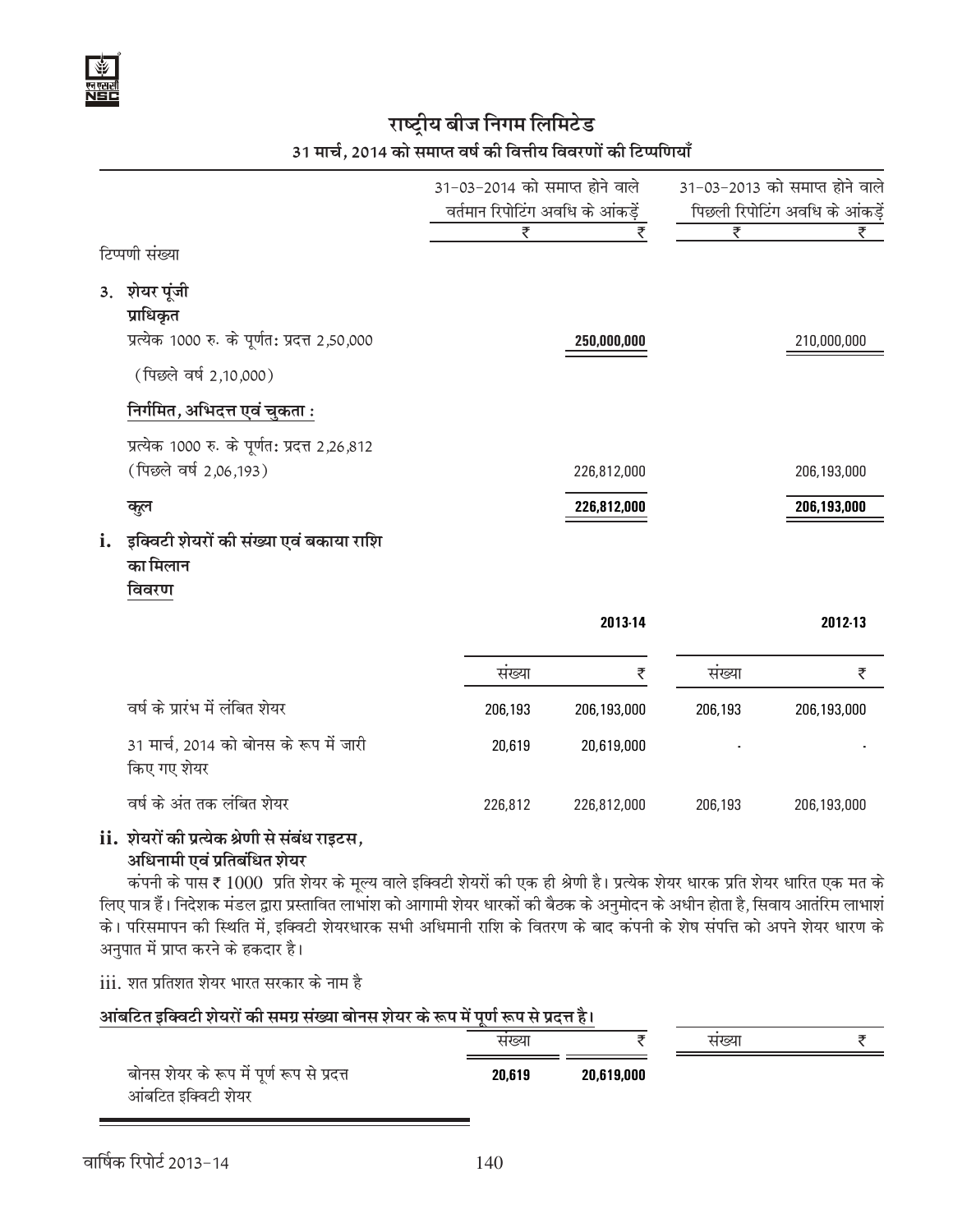Ý avae<br>Jei

| 31 मार्च, 2014 को समाप्त वर्ष की वित्तीय विवरणों की टिप्पणियाँ |  |  |  |
|----------------------------------------------------------------|--|--|--|
|                                                                |  |  |  |

|                                               |                                  | 31-03-2014 को समाप्त होने वाले |               | 31-03-2013 को समाप्त होने वाले |  |
|-----------------------------------------------|----------------------------------|--------------------------------|---------------|--------------------------------|--|
|                                               | वर्तमान रिपोटिंग अवधि के आंकड़ें |                                |               | पिछली रिपोटिंग अवधि के आंकड़ें |  |
|                                               | ₹                                | ₹                              | ₹             | ₹                              |  |
| 4. आरक्षित एवं अधिशेष                         |                                  |                                |               |                                |  |
| (क) लाभ हानि विवरण में अधिशेष                 |                                  |                                |               |                                |  |
| वर्ष के प्रारंभ में शेष                       | 1,929,408,605                    |                                | 1,558,152,521 |                                |  |
| घटाएं : जारी किए गए बोनस शेयर                 | 20,619,000                       |                                |               |                                |  |
|                                               | 1,908,789,605                    |                                | 1,558,152,521 |                                |  |
| जोड़े: वर्ष के लाभ                            | 540,666,382                      |                                | 443,007,943   |                                |  |
|                                               | 2,449,455,987                    |                                | 2,001,160,464 |                                |  |
| घटाएं:                                        |                                  |                                |               |                                |  |
| सेवानिवृत कर्मचारी कल्याण निधि को स्थानांतरण  |                                  |                                | 7,117,155     |                                |  |
| प्रस्तावित लाभांश                             | 41,249,898                       |                                | 41,238,600    |                                |  |
| लाभांश वितरण कर                               | 7,010,420                        |                                | 6,689,940     |                                |  |
| खर्च न किए गए सी.एस.आर आरक्षित में स्थानांतरण | 1,120,000                        |                                | 16,706,164    |                                |  |
| सीएसआर पर व्यय                                | 12,172,022                       |                                |               |                                |  |
|                                               | 61,552,340                       |                                | 71,751,859    |                                |  |
| वर्ष के अंत तक शेष                            |                                  | 2,387,903,647                  |               | 1,929,408,605                  |  |
| (ख) खर्च न किए गए सी.एस.आर. आरक्षित           |                                  |                                |               |                                |  |
| वर्ष के प्रारंभ में शेष                       |                                  |                                |               |                                |  |
| लाभ-हानि विवरण में आरक्षित से हस्तांरित       | 16,706,164                       |                                |               |                                |  |
|                                               | 1,120,000                        |                                | 16,706,164    |                                |  |
| वर्ष के अंत तक शेष                            |                                  | 17,826,164                     |               | 16,706,164                     |  |
| (ग) सेवानिवृत्त कर्मचारी कल्याण आरक्षित       |                                  |                                |               |                                |  |
| वर्ष के प्रारंभ में शेष,                      | 26,970,155                       |                                | 19,853,000    |                                |  |
| जोड़े: वर्ष के दौरान आंबटन                    | 9,339,000                        |                                | 7,451,000     |                                |  |
|                                               | 36,309,155                       |                                | 27,304,000    |                                |  |
| घटाएं:                                        |                                  |                                |               |                                |  |
| वर्ष के दौरान प्रयोग की गई राशि               | 917,597                          |                                | 333,845       |                                |  |
| दीर्घावधि प्रावधान में स्थानातंरित राशि       | 19,105,850                       |                                |               |                                |  |
|                                               | 20,023,447                       |                                | 333,845       |                                |  |
| वर्ष के अंत तक शेष                            |                                  | 16,285,708                     |               | 26,970,155                     |  |
| कूल                                           |                                  | 2,422,015,519                  |               | 1,973,084,924                  |  |
| *31.03.2014 को जीवनानंकीय                     |                                  |                                |               |                                |  |
| मूल्याकंन के अनुसार                           |                                  |                                |               |                                |  |
| देयता दीर्घावधि प्रावधान में स्थानांतरित      |                                  |                                |               |                                |  |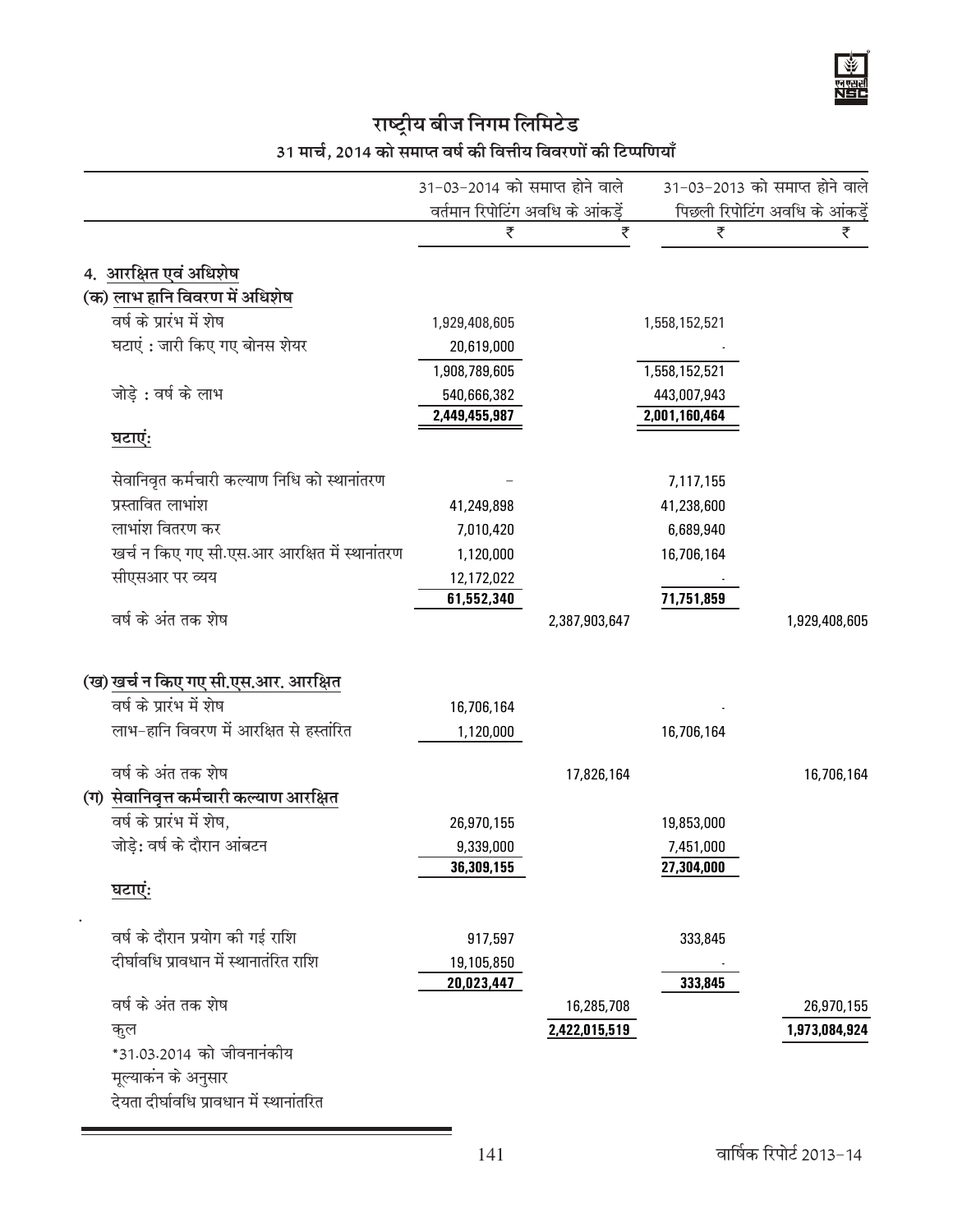## 31 मार्च, 2014 को समाप्त वर्ष की वित्तीय विवरणों की टिप्पणियाँ

|                                            | 31-03-2014 को समाप्त होने वाले |                                 | 31-03-2013 को समाप्त होने वाले |                                |  |
|--------------------------------------------|--------------------------------|---------------------------------|--------------------------------|--------------------------------|--|
|                                            |                                | वर्तमान रिपोटिंग अवधि के आंकडें |                                | पिछली रिपोटिंग अवधि के आंकड़ें |  |
|                                            | ₹                              | ₹                               | ₹                              | ₹                              |  |
| पूंजीगत अनुदान<br>5.                       |                                |                                 |                                |                                |  |
| (क) उपयोग किया गया पूंजीगत अनुदान          |                                |                                 |                                |                                |  |
| वर्ष के प्रारंभ में शेष                    | 132,822,095                    |                                 | 131,896,811                    |                                |  |
| जोड़े: वर्ष के दौरान प्रयोग                | 43,700,000                     |                                 | 15,000,000                     |                                |  |
|                                            | 176,522,095                    |                                 | 146,896,811                    |                                |  |
| घटाएं: वर्ष के दौरान कटौतियां (मूल्याह्यस) | 13,941,478                     |                                 | 14,074,716                     |                                |  |
| वर्ष के अंत में शेष                        |                                | 162,580,617                     |                                | 132,822,095                    |  |
| (ख) खर्च न किया गया पूंजीगत अनुदान         |                                |                                 |                                |                                |  |
| i. बीज परीक्षण प्रयोगशालाओं के उपस्करों की |                                | 4,500,000                       |                                | 4,500,000                      |  |
| खरीद के लिए                                |                                |                                 |                                |                                |  |
| ii. बीज भंडार गोदाम के लिए                 | 5,000,000                      |                                 |                                |                                |  |
| घटाएं: प्रयोग की गई राशि                   | 2,500,000                      | 2,500,000                       |                                |                                |  |
| <u>iii. बीज प्रसंस्करण संयंत्र का सुजन</u> | 41,200,000                     |                                 | 15,000,000                     |                                |  |
| घटाएं: प्रयोग की गई राशि                   | 41,200,000                     |                                 | 15,000,000                     |                                |  |
| कूल                                        |                                | 7,000,000                       |                                | 4,500,000                      |  |
| कूल                                        |                                | 169,580,617                     |                                | 137,322,095                    |  |

 $\star$  निगम ने भारत सरकार से केन्द्रीय सैक्टर योजना की "बीजों पर गुणवत्ता नियंत्रित प्रबंधन" घटक के अंतर्गत पुणे, भोपाल एवं कोलकाता में स्थित अपने वर्तमान बीज परीक्षण प्रयोगशालाओं के लिए उपस्करो की खरीद हेतु पत्र संख्या 5-2/2010-बीज- ${\rm IV}$ दिनांक 11.03.2011 के द्वारा 45 लाख रु. ( रुपये 22.50 लाख की दो समान किस्ते) की अनुदान राशि प्राप्त की, जिसका उपयोग अब  $\overline{a}$   $\overline{a}$   $\overline{a}$   $\overline{a}$   $\overline{a}$   $\overline{a}$   $\overline{a}$   $\overline{a}$   $\overline{a}$   $\overline{a}$   $\overline{a}$   $\overline{a}$   $\overline{a}$   $\overline{a}$   $\overline{a}$   $\overline{a}$   $\overline{a}$   $\overline{a}$   $\overline{a}$   $\overline{a}$   $\overline{a}$   $\overline{a}$   $\overline{a}$   $\overline{a}$   $\overline{$ 

| तपर | ाला । पत्रपा गपा ।                        |            |             |            |             |
|-----|-------------------------------------------|------------|-------------|------------|-------------|
| 6.  | अन्य दीर्घावधि देयताएँ                    |            |             |            |             |
|     | सुरक्षित एव अन्य जमाएं                    |            | 90,196,103  |            | 101,872,587 |
|     | परिक्रामी निधि के लिए*                    |            |             |            |             |
|     | – सूखाग्रस्त इलाके के अंतर्गत बीज उत्पादन | 15,000,000 |             | 15,000,000 |             |
|     | - बीज बैंक योजना की स्थापना एवं           | 37,954,900 |             | 37,954,900 |             |
|     | रख-रखाव के लिए                            |            |             |            |             |
|     | – क्रैश प्रोग्राम (तिलहन)                 |            |             |            |             |
|     | - क्रैश प्रोग्राम (दलहन)                  | 14,700,000 |             | 14,700,000 |             |
|     | -कार्यशील पूंजी के लिए सीमांत राशि        | 2,675,000  | 70,329,900  | 2,675,000  | 70,329,900  |
|     |                                           |            | 117,000,000 |            | 117,000,000 |
|     | **उपदान देयताएं* *                        |            |             |            | 7,891,986   |
|     | कूल                                       |            | 277,526,003 |            | 297,094,473 |
|     |                                           |            |             |            |             |

\*उक्त निधियों को जारी किए गए उद्देश्य हेतु वर्ष 1994-95 से 2001-02 की अवधि के दौरान उपयोग किया गया। उक्त योजना के अंतर्गत बीजों के उत्पादन एवं बिक्र की को मिला दिया है तथा इसे कंपनी के बीजों की कुल बिक्री एवं खरीद में दिखाया गया है। उपरोक्त निधियां अंतिम स्टॉक, देनदारों एवं नकदी तथा कंपनी के बैंक शेष का भाग है।

\*\*संदर्भ नोट संख्या 45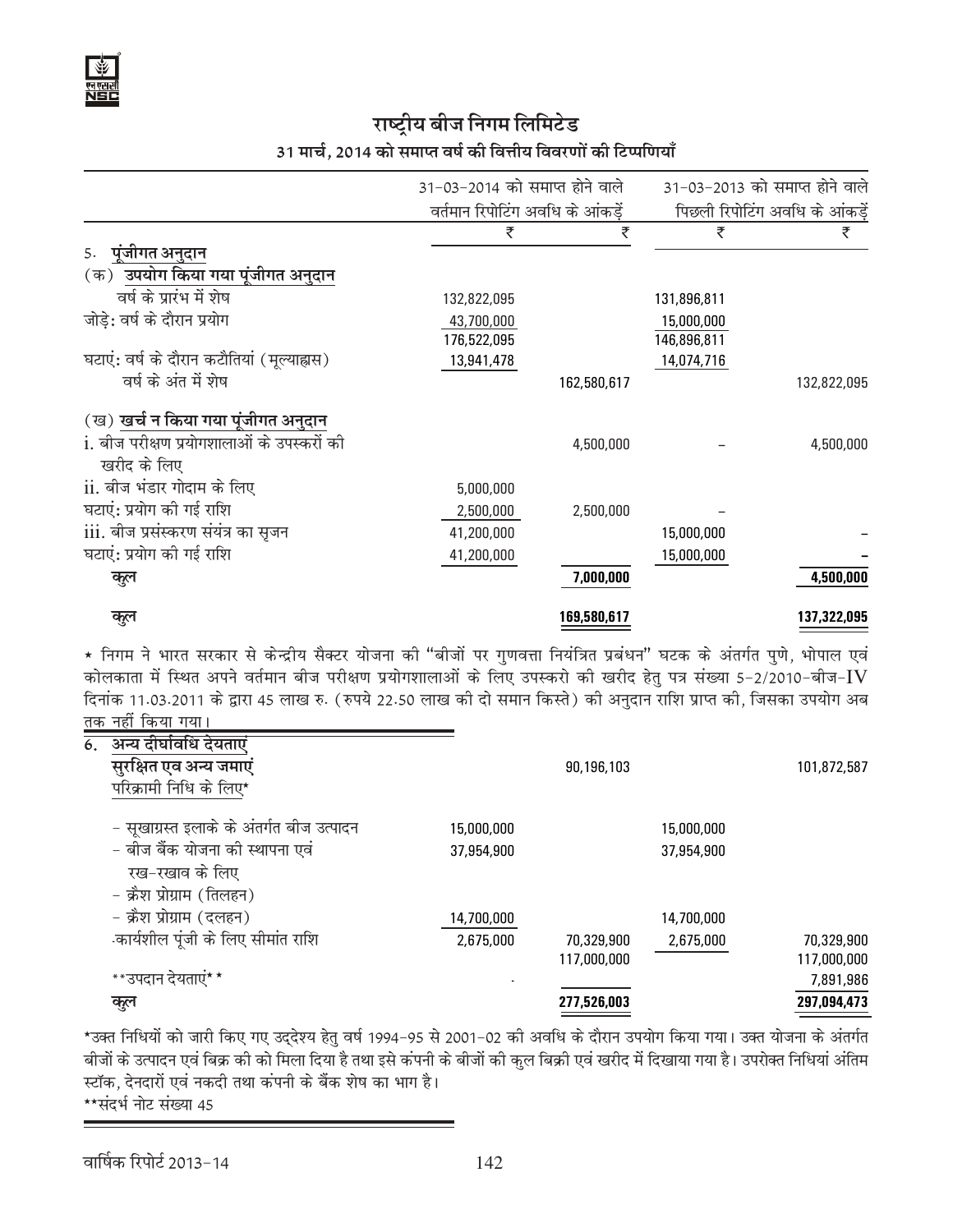# राष्ट्रीय बीज निगम लिमिटेड<br>31 मार्च, 2014 को समाप्त वर्ष की वित्तीय विवरणों की टिप्पणियाँ

|    |                                                                                                                                         | 31-03-2014 को समाप्त होने वाले   |             |               | 31-03-2013 को समाप्त होने वाले |
|----|-----------------------------------------------------------------------------------------------------------------------------------------|----------------------------------|-------------|---------------|--------------------------------|
|    |                                                                                                                                         | वर्तमान रिपोटिंग अवधि के आंकड़ें |             |               | पिछली रिपोटिंग अवधि के आंकड़ें |
|    |                                                                                                                                         | ₹                                | ₹           | ₹             | ₹                              |
| 7. | दीर्घावधि प्रावधान                                                                                                                      |                                  |             |               |                                |
|    | क्षतिपूरक अनुपस्थितियाँ                                                                                                                 |                                  |             |               |                                |
|    | वर्ष के प्रारंभ में शेष                                                                                                                 | 150,812,531                      |             | 138,951,523   |                                |
|    | वर्ष के दौरान वृद्धि                                                                                                                    | 27,696,630                       |             | 15,373,921    |                                |
|    | वर्ष के दौरान प्रयोग की गई राशि                                                                                                         | 21,821,622                       |             | 3,512,913     |                                |
|    | वर्ष के अंत में शेष                                                                                                                     |                                  | 156,687,539 |               | 150,812,531                    |
|    | सेवानिवृत्त कर्मचारी कल्याण**                                                                                                           |                                  |             |               |                                |
|    | वर्ष के प्रारंभ में शेष                                                                                                                 |                                  |             |               |                                |
|    | वर्ष के दौरान वृद्धि                                                                                                                    | 19,105,850                       |             |               |                                |
|    | वर्ष के अंत में शेष                                                                                                                     |                                  | 19,105,850  |               |                                |
|    | कूल                                                                                                                                     |                                  | 175,793,389 |               | 150,812,531                    |
|    | *संदर्भ नोट संख्या 45                                                                                                                   |                                  |             |               |                                |
|    | **सेवानिवृत्त कर्मचारी कल्याण निधि से स्थानांतरित 31.03.2014 को वास्तविक मूल्याकंन के अनुसार देयताएं                                    |                                  |             |               |                                |
|    |                                                                                                                                         |                                  |             |               |                                |
| 8. | अल्पावधि के ऋण                                                                                                                          |                                  |             |               |                                |
|    | मांग पर पुन: देय कर्ज                                                                                                                   |                                  |             |               |                                |
|    | बैंक से                                                                                                                                 |                                  |             |               |                                |
|    | -प्रत्याभूत (नकद उधार)*                                                                                                                 |                                  | 50,428,934  |               | 10,971,462                     |
|    | -अप्रत्याभूत                                                                                                                            |                                  |             |               | 300,000,000                    |
|    | कूल                                                                                                                                     |                                  | 50,428,934  |               | 310,971,462                    |
|    | *कंपनी की सभी वर्तमान एवं भविष्य की चालू परिसंपत्तियों पर प्रथम प्रभार द्वारा प्रारंभिक प्रतिभूति एवं देश के विभिन्न भागों में स्थित 26 |                                  |             |               |                                |
|    | परिसंपत्तियों पर साम्यिक बंधक द्वारा समर्थित प्रतिभूति ।                                                                                |                                  |             |               |                                |
|    |                                                                                                                                         |                                  |             |               |                                |
| 9. | व्यापार प्रदेय                                                                                                                          |                                  |             |               |                                |
|    | -सूक्ष्म, लघु एवं मध्यम उद्यमों को देय*                                                                                                 | 12,661,402                       |             | 415,272       |                                |
|    | -अन्य                                                                                                                                   | 638,484,824                      | 651,146,226 | 1,049,789,450 | 1,050,204,722                  |
|    | कूल                                                                                                                                     |                                  | 651,146,226 |               | 1,050,204,722                  |
|    | *संदर्भ नोट संख्या 45                                                                                                                   |                                  |             |               |                                |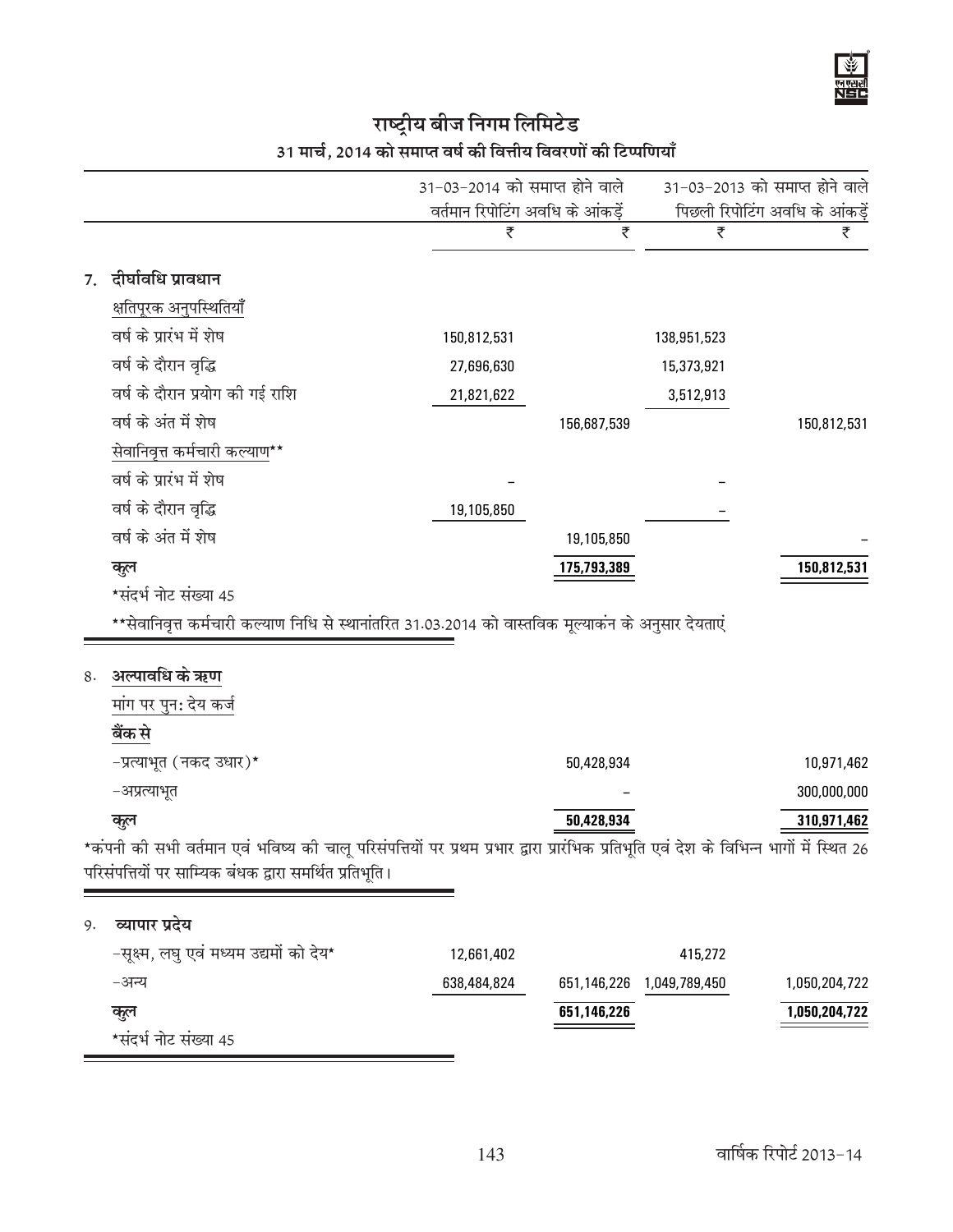

# राष्ट्रीय बीज निगम लिमिटेड<br>31 मार्च, 2014 को समाप्त वर्ष की वित्तीय विवरणों की टिप्पणियाँ

| ₹<br>₹<br>₹<br>₹<br>10. अन्य वर्तमान देयताएं<br>उपार्जित ब्याज एवं देय अप्रत्याभूत कर्ज<br>1,616,439<br>निरीक्षण शुल्क, पंजीकरण शुल्क इत्यादि<br>2,633,276<br>2,990,017<br>अन्य प्रदेय<br>सांविधिक देय<br>13,205,493<br>11,475,692<br>सुरक्षित एवं अन्य जमा,<br>137,679,778<br>150,885,271<br>176,031,172<br>187,506,864<br>अन् <u>य वर्तमान देयताएं</u> :<br>स्थाई परिसंपत्तियों को प्रदेय<br>66,703,828<br>8,718,310<br>अन्य<br>257,290,598<br>323,994,426<br>195,193,560<br>203,911,870<br>के लिए अग्रिम:-<br>यू.एन.डी.पी. के अंतर्गत संकर<br>30,859,705<br>280,919<br>मक्का के प्रमाणित बीज का उत्पादन<br>4,204,720<br>11,317,680<br>धान के बीजों का उत्पादन<br>112,234<br>किसानों एवं अन्य स्टाक होल्डरों के लिए<br>40,013,298<br>40,702,053<br>75,077,723<br>52,412,886<br>प्रशिक्षण का आयोजन<br>निजी क्षेत्र में बीज उत्पादन संवर्धन के लिए सहायता<br>1,950,429<br>3,465,941<br>एन.एफ.एस.एम. की परियोजना मिशन के लिए अंग्रिम<br><u>कल</u><br>554,897,866<br>451,547,276<br>11. अल्प-अवधि के प्रावधान<br>उत्पादकता से सम्बद्ध प्रोत्साहन के लिए<br>वर्ष के प्रारंभ में शेष<br>5,195,621<br>9,016,429<br>वर्ष के दौरान वृद्धि<br>5,189,544<br>वर्ष के दौरान प्रयोग की गई राशि<br>9,010,352<br>5,195,621<br>वर्ष के अंत में शेष<br>5,195,621<br>क्षतिपूरक अनुपस्थितियों के लिए*<br>वर्ष के प्रारंभ में शेष<br>14,889,192<br>14,687,756<br>वर्ष के दौरान वृद्धि<br>21,821,622<br>30,263,113<br>वर्ष के दौरान प्रयोग की गई राशि<br>14,889,192<br>14,687,756<br>दीर्घावधि प्रावधान में स्थानातरंण<br>15,373,921<br>वर्ष के अंत में शेष<br>21,821,622<br>14,889,192<br>कराधान के लिए (भुगतान किए गए करो का निवल कर<br>रु. 17,94,81,096 पिछले वर्ष रु. 48,60,50,838)<br>वर्ष के प्रारंभ में शेष<br>61,434,991<br>110,868,027<br>वर्ष के दौरान वृद्धि<br>125,318,904<br>218,568,829<br>वर्ष के दौरान प्रयोग की गई राशि<br>268,001,865<br>61,434,991<br>वर्ष के अंत में शेष<br>125,318,904<br>61,434,991<br>प्रस्तावित लाभांश के लिए<br>वर्ष के प्रारंभ में शेष<br>41,238,600<br>20,619,300<br>वर्ष के दौरान वृद्धि<br>41,238,600<br>41,249,898<br>वर्ष के दौरान प्रयोग की गई राशि<br>41,238,600<br>20,619,300<br>वर्ष के अंत में शेष<br>41,249,898<br>41,238,600 |  | 31-03-2014 को समाप्त होने वाले<br>वर्तमान रिपोटिंग अवधि के आंकड़ें |  | 31-03-2013 को समाप्त होने वाले<br>पिछली रिपोटिंग अवधि के आंकड़ें |  |
|----------------------------------------------------------------------------------------------------------------------------------------------------------------------------------------------------------------------------------------------------------------------------------------------------------------------------------------------------------------------------------------------------------------------------------------------------------------------------------------------------------------------------------------------------------------------------------------------------------------------------------------------------------------------------------------------------------------------------------------------------------------------------------------------------------------------------------------------------------------------------------------------------------------------------------------------------------------------------------------------------------------------------------------------------------------------------------------------------------------------------------------------------------------------------------------------------------------------------------------------------------------------------------------------------------------------------------------------------------------------------------------------------------------------------------------------------------------------------------------------------------------------------------------------------------------------------------------------------------------------------------------------------------------------------------------------------------------------------------------------------------------------------------------------------------------------------------------------------------------------------------------------------------------------------------------------------------------------------------------------------------------------------------------------------------------------------------------------------------------------------------------------------------------|--|--------------------------------------------------------------------|--|------------------------------------------------------------------|--|
|                                                                                                                                                                                                                                                                                                                                                                                                                                                                                                                                                                                                                                                                                                                                                                                                                                                                                                                                                                                                                                                                                                                                                                                                                                                                                                                                                                                                                                                                                                                                                                                                                                                                                                                                                                                                                                                                                                                                                                                                                                                                                                                                                                |  |                                                                    |  |                                                                  |  |
|                                                                                                                                                                                                                                                                                                                                                                                                                                                                                                                                                                                                                                                                                                                                                                                                                                                                                                                                                                                                                                                                                                                                                                                                                                                                                                                                                                                                                                                                                                                                                                                                                                                                                                                                                                                                                                                                                                                                                                                                                                                                                                                                                                |  |                                                                    |  |                                                                  |  |
|                                                                                                                                                                                                                                                                                                                                                                                                                                                                                                                                                                                                                                                                                                                                                                                                                                                                                                                                                                                                                                                                                                                                                                                                                                                                                                                                                                                                                                                                                                                                                                                                                                                                                                                                                                                                                                                                                                                                                                                                                                                                                                                                                                |  |                                                                    |  |                                                                  |  |
|                                                                                                                                                                                                                                                                                                                                                                                                                                                                                                                                                                                                                                                                                                                                                                                                                                                                                                                                                                                                                                                                                                                                                                                                                                                                                                                                                                                                                                                                                                                                                                                                                                                                                                                                                                                                                                                                                                                                                                                                                                                                                                                                                                |  |                                                                    |  |                                                                  |  |
|                                                                                                                                                                                                                                                                                                                                                                                                                                                                                                                                                                                                                                                                                                                                                                                                                                                                                                                                                                                                                                                                                                                                                                                                                                                                                                                                                                                                                                                                                                                                                                                                                                                                                                                                                                                                                                                                                                                                                                                                                                                                                                                                                                |  |                                                                    |  |                                                                  |  |
|                                                                                                                                                                                                                                                                                                                                                                                                                                                                                                                                                                                                                                                                                                                                                                                                                                                                                                                                                                                                                                                                                                                                                                                                                                                                                                                                                                                                                                                                                                                                                                                                                                                                                                                                                                                                                                                                                                                                                                                                                                                                                                                                                                |  |                                                                    |  |                                                                  |  |
|                                                                                                                                                                                                                                                                                                                                                                                                                                                                                                                                                                                                                                                                                                                                                                                                                                                                                                                                                                                                                                                                                                                                                                                                                                                                                                                                                                                                                                                                                                                                                                                                                                                                                                                                                                                                                                                                                                                                                                                                                                                                                                                                                                |  |                                                                    |  |                                                                  |  |
|                                                                                                                                                                                                                                                                                                                                                                                                                                                                                                                                                                                                                                                                                                                                                                                                                                                                                                                                                                                                                                                                                                                                                                                                                                                                                                                                                                                                                                                                                                                                                                                                                                                                                                                                                                                                                                                                                                                                                                                                                                                                                                                                                                |  |                                                                    |  |                                                                  |  |
|                                                                                                                                                                                                                                                                                                                                                                                                                                                                                                                                                                                                                                                                                                                                                                                                                                                                                                                                                                                                                                                                                                                                                                                                                                                                                                                                                                                                                                                                                                                                                                                                                                                                                                                                                                                                                                                                                                                                                                                                                                                                                                                                                                |  |                                                                    |  |                                                                  |  |
|                                                                                                                                                                                                                                                                                                                                                                                                                                                                                                                                                                                                                                                                                                                                                                                                                                                                                                                                                                                                                                                                                                                                                                                                                                                                                                                                                                                                                                                                                                                                                                                                                                                                                                                                                                                                                                                                                                                                                                                                                                                                                                                                                                |  |                                                                    |  |                                                                  |  |
|                                                                                                                                                                                                                                                                                                                                                                                                                                                                                                                                                                                                                                                                                                                                                                                                                                                                                                                                                                                                                                                                                                                                                                                                                                                                                                                                                                                                                                                                                                                                                                                                                                                                                                                                                                                                                                                                                                                                                                                                                                                                                                                                                                |  |                                                                    |  |                                                                  |  |
|                                                                                                                                                                                                                                                                                                                                                                                                                                                                                                                                                                                                                                                                                                                                                                                                                                                                                                                                                                                                                                                                                                                                                                                                                                                                                                                                                                                                                                                                                                                                                                                                                                                                                                                                                                                                                                                                                                                                                                                                                                                                                                                                                                |  |                                                                    |  |                                                                  |  |
|                                                                                                                                                                                                                                                                                                                                                                                                                                                                                                                                                                                                                                                                                                                                                                                                                                                                                                                                                                                                                                                                                                                                                                                                                                                                                                                                                                                                                                                                                                                                                                                                                                                                                                                                                                                                                                                                                                                                                                                                                                                                                                                                                                |  |                                                                    |  |                                                                  |  |
|                                                                                                                                                                                                                                                                                                                                                                                                                                                                                                                                                                                                                                                                                                                                                                                                                                                                                                                                                                                                                                                                                                                                                                                                                                                                                                                                                                                                                                                                                                                                                                                                                                                                                                                                                                                                                                                                                                                                                                                                                                                                                                                                                                |  |                                                                    |  |                                                                  |  |
|                                                                                                                                                                                                                                                                                                                                                                                                                                                                                                                                                                                                                                                                                                                                                                                                                                                                                                                                                                                                                                                                                                                                                                                                                                                                                                                                                                                                                                                                                                                                                                                                                                                                                                                                                                                                                                                                                                                                                                                                                                                                                                                                                                |  |                                                                    |  |                                                                  |  |
|                                                                                                                                                                                                                                                                                                                                                                                                                                                                                                                                                                                                                                                                                                                                                                                                                                                                                                                                                                                                                                                                                                                                                                                                                                                                                                                                                                                                                                                                                                                                                                                                                                                                                                                                                                                                                                                                                                                                                                                                                                                                                                                                                                |  |                                                                    |  |                                                                  |  |
|                                                                                                                                                                                                                                                                                                                                                                                                                                                                                                                                                                                                                                                                                                                                                                                                                                                                                                                                                                                                                                                                                                                                                                                                                                                                                                                                                                                                                                                                                                                                                                                                                                                                                                                                                                                                                                                                                                                                                                                                                                                                                                                                                                |  |                                                                    |  |                                                                  |  |
|                                                                                                                                                                                                                                                                                                                                                                                                                                                                                                                                                                                                                                                                                                                                                                                                                                                                                                                                                                                                                                                                                                                                                                                                                                                                                                                                                                                                                                                                                                                                                                                                                                                                                                                                                                                                                                                                                                                                                                                                                                                                                                                                                                |  |                                                                    |  |                                                                  |  |
|                                                                                                                                                                                                                                                                                                                                                                                                                                                                                                                                                                                                                                                                                                                                                                                                                                                                                                                                                                                                                                                                                                                                                                                                                                                                                                                                                                                                                                                                                                                                                                                                                                                                                                                                                                                                                                                                                                                                                                                                                                                                                                                                                                |  |                                                                    |  |                                                                  |  |
|                                                                                                                                                                                                                                                                                                                                                                                                                                                                                                                                                                                                                                                                                                                                                                                                                                                                                                                                                                                                                                                                                                                                                                                                                                                                                                                                                                                                                                                                                                                                                                                                                                                                                                                                                                                                                                                                                                                                                                                                                                                                                                                                                                |  |                                                                    |  |                                                                  |  |
|                                                                                                                                                                                                                                                                                                                                                                                                                                                                                                                                                                                                                                                                                                                                                                                                                                                                                                                                                                                                                                                                                                                                                                                                                                                                                                                                                                                                                                                                                                                                                                                                                                                                                                                                                                                                                                                                                                                                                                                                                                                                                                                                                                |  |                                                                    |  |                                                                  |  |
|                                                                                                                                                                                                                                                                                                                                                                                                                                                                                                                                                                                                                                                                                                                                                                                                                                                                                                                                                                                                                                                                                                                                                                                                                                                                                                                                                                                                                                                                                                                                                                                                                                                                                                                                                                                                                                                                                                                                                                                                                                                                                                                                                                |  |                                                                    |  |                                                                  |  |
|                                                                                                                                                                                                                                                                                                                                                                                                                                                                                                                                                                                                                                                                                                                                                                                                                                                                                                                                                                                                                                                                                                                                                                                                                                                                                                                                                                                                                                                                                                                                                                                                                                                                                                                                                                                                                                                                                                                                                                                                                                                                                                                                                                |  |                                                                    |  |                                                                  |  |
|                                                                                                                                                                                                                                                                                                                                                                                                                                                                                                                                                                                                                                                                                                                                                                                                                                                                                                                                                                                                                                                                                                                                                                                                                                                                                                                                                                                                                                                                                                                                                                                                                                                                                                                                                                                                                                                                                                                                                                                                                                                                                                                                                                |  |                                                                    |  |                                                                  |  |
|                                                                                                                                                                                                                                                                                                                                                                                                                                                                                                                                                                                                                                                                                                                                                                                                                                                                                                                                                                                                                                                                                                                                                                                                                                                                                                                                                                                                                                                                                                                                                                                                                                                                                                                                                                                                                                                                                                                                                                                                                                                                                                                                                                |  |                                                                    |  |                                                                  |  |
|                                                                                                                                                                                                                                                                                                                                                                                                                                                                                                                                                                                                                                                                                                                                                                                                                                                                                                                                                                                                                                                                                                                                                                                                                                                                                                                                                                                                                                                                                                                                                                                                                                                                                                                                                                                                                                                                                                                                                                                                                                                                                                                                                                |  |                                                                    |  |                                                                  |  |
|                                                                                                                                                                                                                                                                                                                                                                                                                                                                                                                                                                                                                                                                                                                                                                                                                                                                                                                                                                                                                                                                                                                                                                                                                                                                                                                                                                                                                                                                                                                                                                                                                                                                                                                                                                                                                                                                                                                                                                                                                                                                                                                                                                |  |                                                                    |  |                                                                  |  |
|                                                                                                                                                                                                                                                                                                                                                                                                                                                                                                                                                                                                                                                                                                                                                                                                                                                                                                                                                                                                                                                                                                                                                                                                                                                                                                                                                                                                                                                                                                                                                                                                                                                                                                                                                                                                                                                                                                                                                                                                                                                                                                                                                                |  |                                                                    |  |                                                                  |  |
|                                                                                                                                                                                                                                                                                                                                                                                                                                                                                                                                                                                                                                                                                                                                                                                                                                                                                                                                                                                                                                                                                                                                                                                                                                                                                                                                                                                                                                                                                                                                                                                                                                                                                                                                                                                                                                                                                                                                                                                                                                                                                                                                                                |  |                                                                    |  |                                                                  |  |
|                                                                                                                                                                                                                                                                                                                                                                                                                                                                                                                                                                                                                                                                                                                                                                                                                                                                                                                                                                                                                                                                                                                                                                                                                                                                                                                                                                                                                                                                                                                                                                                                                                                                                                                                                                                                                                                                                                                                                                                                                                                                                                                                                                |  |                                                                    |  |                                                                  |  |
|                                                                                                                                                                                                                                                                                                                                                                                                                                                                                                                                                                                                                                                                                                                                                                                                                                                                                                                                                                                                                                                                                                                                                                                                                                                                                                                                                                                                                                                                                                                                                                                                                                                                                                                                                                                                                                                                                                                                                                                                                                                                                                                                                                |  |                                                                    |  |                                                                  |  |
|                                                                                                                                                                                                                                                                                                                                                                                                                                                                                                                                                                                                                                                                                                                                                                                                                                                                                                                                                                                                                                                                                                                                                                                                                                                                                                                                                                                                                                                                                                                                                                                                                                                                                                                                                                                                                                                                                                                                                                                                                                                                                                                                                                |  |                                                                    |  |                                                                  |  |
|                                                                                                                                                                                                                                                                                                                                                                                                                                                                                                                                                                                                                                                                                                                                                                                                                                                                                                                                                                                                                                                                                                                                                                                                                                                                                                                                                                                                                                                                                                                                                                                                                                                                                                                                                                                                                                                                                                                                                                                                                                                                                                                                                                |  |                                                                    |  |                                                                  |  |
|                                                                                                                                                                                                                                                                                                                                                                                                                                                                                                                                                                                                                                                                                                                                                                                                                                                                                                                                                                                                                                                                                                                                                                                                                                                                                                                                                                                                                                                                                                                                                                                                                                                                                                                                                                                                                                                                                                                                                                                                                                                                                                                                                                |  |                                                                    |  |                                                                  |  |
|                                                                                                                                                                                                                                                                                                                                                                                                                                                                                                                                                                                                                                                                                                                                                                                                                                                                                                                                                                                                                                                                                                                                                                                                                                                                                                                                                                                                                                                                                                                                                                                                                                                                                                                                                                                                                                                                                                                                                                                                                                                                                                                                                                |  |                                                                    |  |                                                                  |  |
|                                                                                                                                                                                                                                                                                                                                                                                                                                                                                                                                                                                                                                                                                                                                                                                                                                                                                                                                                                                                                                                                                                                                                                                                                                                                                                                                                                                                                                                                                                                                                                                                                                                                                                                                                                                                                                                                                                                                                                                                                                                                                                                                                                |  |                                                                    |  |                                                                  |  |
|                                                                                                                                                                                                                                                                                                                                                                                                                                                                                                                                                                                                                                                                                                                                                                                                                                                                                                                                                                                                                                                                                                                                                                                                                                                                                                                                                                                                                                                                                                                                                                                                                                                                                                                                                                                                                                                                                                                                                                                                                                                                                                                                                                |  |                                                                    |  |                                                                  |  |
|                                                                                                                                                                                                                                                                                                                                                                                                                                                                                                                                                                                                                                                                                                                                                                                                                                                                                                                                                                                                                                                                                                                                                                                                                                                                                                                                                                                                                                                                                                                                                                                                                                                                                                                                                                                                                                                                                                                                                                                                                                                                                                                                                                |  |                                                                    |  |                                                                  |  |
|                                                                                                                                                                                                                                                                                                                                                                                                                                                                                                                                                                                                                                                                                                                                                                                                                                                                                                                                                                                                                                                                                                                                                                                                                                                                                                                                                                                                                                                                                                                                                                                                                                                                                                                                                                                                                                                                                                                                                                                                                                                                                                                                                                |  |                                                                    |  |                                                                  |  |
|                                                                                                                                                                                                                                                                                                                                                                                                                                                                                                                                                                                                                                                                                                                                                                                                                                                                                                                                                                                                                                                                                                                                                                                                                                                                                                                                                                                                                                                                                                                                                                                                                                                                                                                                                                                                                                                                                                                                                                                                                                                                                                                                                                |  |                                                                    |  |                                                                  |  |
|                                                                                                                                                                                                                                                                                                                                                                                                                                                                                                                                                                                                                                                                                                                                                                                                                                                                                                                                                                                                                                                                                                                                                                                                                                                                                                                                                                                                                                                                                                                                                                                                                                                                                                                                                                                                                                                                                                                                                                                                                                                                                                                                                                |  |                                                                    |  |                                                                  |  |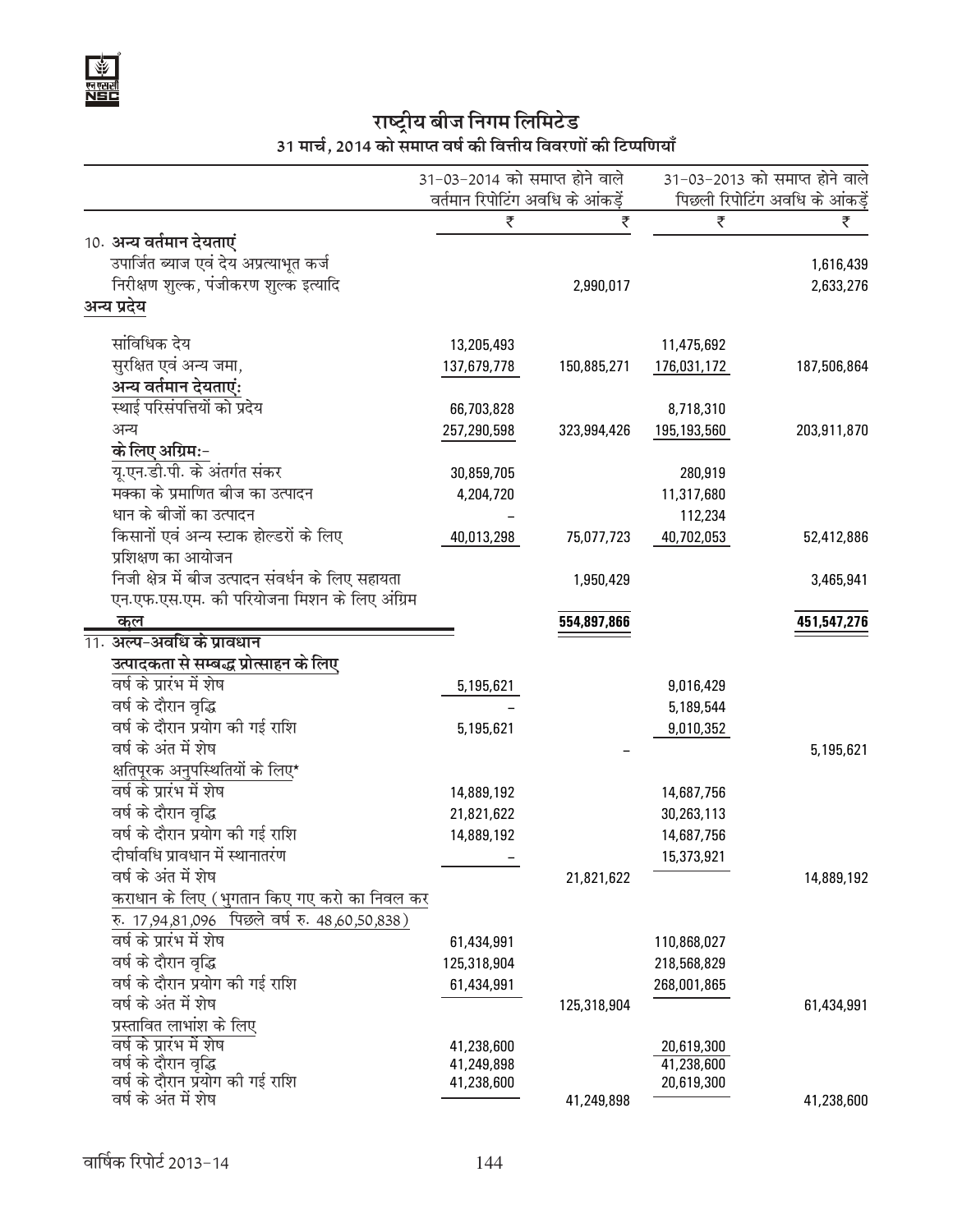#### 31-03-2014 को समाप्त होने वाले 31-03-2013 को समाप्त होने वाले वर्तमान रिपोटिंग अवधि के आंकड़ें पिछली रिपोटिंग अवधि के आंकड़ें ₹ ₹  $\overline{\overline{\zeta}}$ ₹ लाभांश वितरण कर के लिए वर्ष के प्रारंभ में शेष 6,689,940 3,344,970 वर्ष के दौरान वृद्धि 7,010,420 6,689,940 वर्ष के दौरान प्रयोग की गई राशि 6,689,940 3,344,970 वर्ष के अंत में शेष 7,010,420 6,689,940 पेंशन के लिए वर्ष के प्रारंभ में शेष वर्ष के दौरान वृद्धि 80,039,000 वर्ष के दौरान प्रयोग की गई राशि वर्ष के अंत में शेष 80,039,000 निष्पादन संबंधी वेतन के लिए वर्ष के प्रारंभ में शेष वर्ष के दौरान वृद्धि 40,400,000 वर्ष के दौरान प्रयोग की गई राशि वर्ष के अंत में शेष 40,400,000 315,839,844 कूल 129,448,344 \*संदर्भ नोट संख्या 45

# राष्ट्रीय बीज निगम लिमिटेड 31 मार्च, 2014 को समाप्त वर्ष की वित्तीय विवरणों की टिप्पणियाँ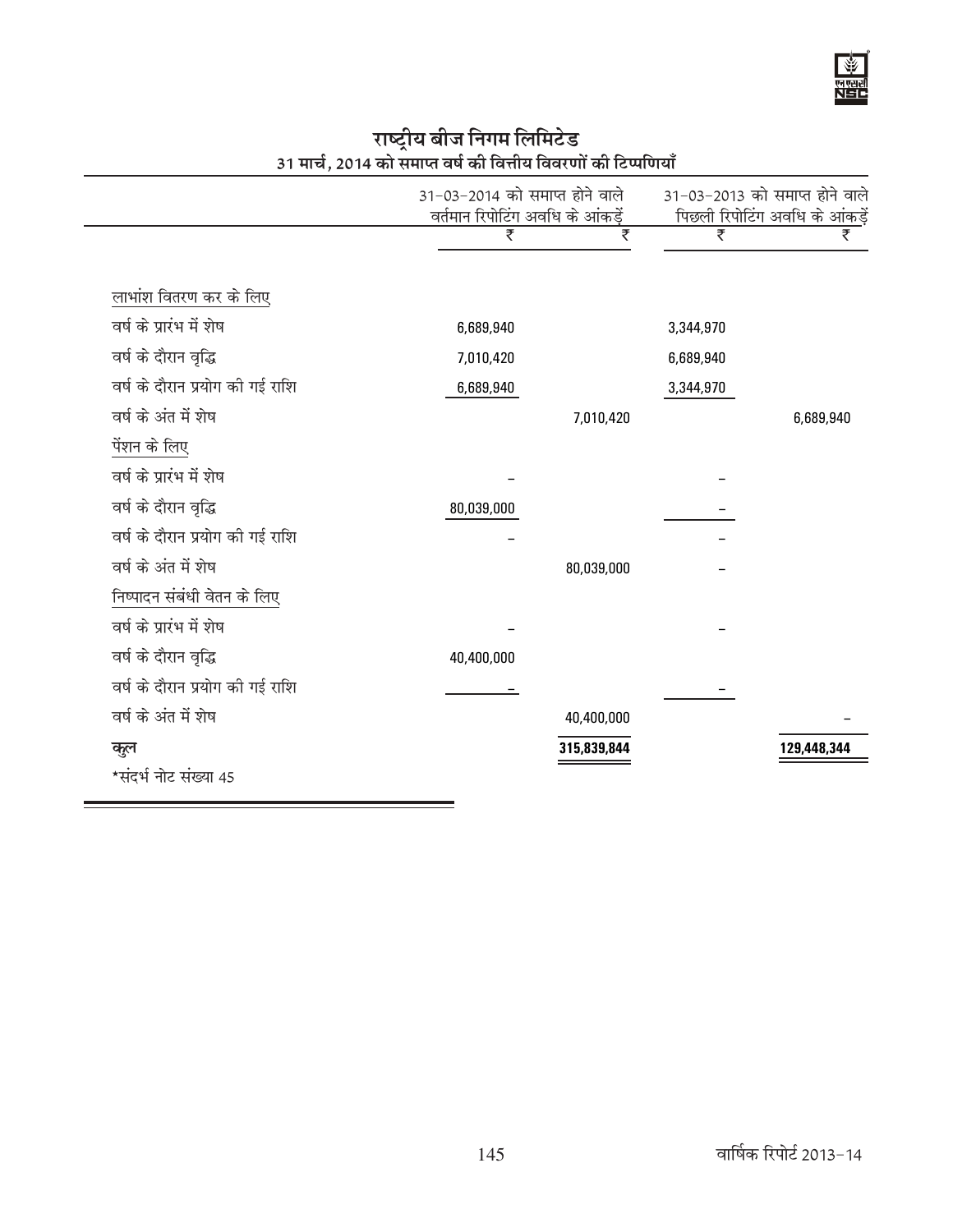| 7,841,727<br>40,626,413<br>31.03.2013<br>통<br>91,891,513<br>3,921,308<br>722,910<br>18,445,152<br>9,528,932<br>2,710<br>1,296,011<br>309,861,228<br>1,140,489<br>1,140,489<br>134,897,752<br>8,528,527<br>निबल ब्लॉक<br>31.03.2014<br>44,059,222<br>$\frac{1}{\sqrt{2}}$<br>18,244,394<br>145,751,519<br>590,326<br>₩<br>155,601,359<br>7,577,828<br>8,370,617<br>2,333<br>518,966<br>383,506,852<br>2,422,697<br>57,917<br>590,326<br>31.03.2014<br>4,622,744<br>$\frac{1}{10}$<br>26,028,915<br>266,573,713<br>1,677,519<br>22,568,475<br>477,170<br>245,235,886<br>4,622,744<br>₩<br>19,984,393<br>7,293,848<br>4,072,581<br>108,247,331<br>79,888,181<br>407,881<br>700,657<br>31 मार्च, 2014 को समाप्त वर्ष की वित्तीय विवरणों की टिप्पणियाँ<br>कटौती<br>164,603<br>2,756,698<br>395,525<br>4,797,118<br>3,334,246<br>₩<br>1,312,520<br>167,772<br>मूल्यहास/एमोरटाईजेशन<br>335, 313<br>1,615,098<br>26,134,945<br>550,163<br>550,163<br>552,409<br>13,339,591<br>1,385,181<br>377<br>203,944<br>32,431,442<br>वर्ष के<br>$\overline{\mathbb{E}}$<br>200,758<br>1,588,472<br>₩<br>7,466,211<br>01.04.2013<br>仅<br>476,793<br>100,781,120<br>24,605,046<br>18,766,984<br>23,710,075<br>7,354,060<br>245,235,886<br>1,476,761<br>67,861,110<br>203,937<br>216,138,690<br>4,220,829<br>₩<br>4,072,581<br>4,072,581<br>650,080,565<br>28,355,010<br>479,503<br>555,097,114<br>5,213,070<br>5,213,070<br>5,213,070<br>225,639,700<br>33,606,743<br>24,991,172<br>8,251,765<br>926,847<br>31.03.2014<br>263,848,690<br>19,921,913<br>信<br>₩<br>44,059,222<br>कर्ष के<br>दौरान<br>1,743,940<br>164,919<br>398,306<br>3,989,506<br>se time<br>179,266<br>5,257,542<br>2,771,111<br>933,589<br>₩<br>100,240,993<br>108,441,335<br>दौरान<br>130,900<br>कर्ष के<br>ria<br>To<br>3,432,809<br>67,631,017<br>238,360<br>सकल ब्लॉक<br>28,169,818<br>638,089<br>₩<br>40,626,413<br>19,921,913<br>479,503<br>235,678,872<br>159,752,623<br>133,573<br>95,916<br>555,097,114<br>5,213,070<br>5,213,070<br>6,146,659<br>.2013<br>乍<br>₩<br>27,631,383<br>926,847<br>8,650,071<br>450,645,285<br>01.04.<br>33,1<br>28,2<br>14 प्रगतिशील पूंजीगत कार्य<br>प्रगतिशील पूंजीगत कार्य<br>फर्नीचर, जुड़नार एव<br>संयंत्र एवं मशीनरी<br>कार्यालय उपस्कर<br>फ्री होल्ड भूमि<br>पट्टे वाली भूमि<br>12. गोचर<br>परिसंपत्तियां<br>विवरण<br>परिसंपत्तियां<br>13. अगोचर<br>पिछले वर्ष<br>सॉफ्टवेयर<br>पिछले वर्ष<br>कंप्यूटर<br>किताबें<br>सङ्के<br><u>Lieh</u><br>वाहन<br>$\overline{\mathfrak{F}}_2$ |  |  | राष्ट्रीय बीज निगम लिमिटेड |  |           |  |
|----------------------------------------------------------------------------------------------------------------------------------------------------------------------------------------------------------------------------------------------------------------------------------------------------------------------------------------------------------------------------------------------------------------------------------------------------------------------------------------------------------------------------------------------------------------------------------------------------------------------------------------------------------------------------------------------------------------------------------------------------------------------------------------------------------------------------------------------------------------------------------------------------------------------------------------------------------------------------------------------------------------------------------------------------------------------------------------------------------------------------------------------------------------------------------------------------------------------------------------------------------------------------------------------------------------------------------------------------------------------------------------------------------------------------------------------------------------------------------------------------------------------------------------------------------------------------------------------------------------------------------------------------------------------------------------------------------------------------------------------------------------------------------------------------------------------------------------------------------------------------------------------------------------------------------------------------------------------------------------------------------------------------------------------------------------------------------------------------------------------------------------------------------------------------------------------------------------------------------------------------------------------------------------------------------------------------------------------------------------------------------------------------------------------------------------------------------------------------|--|--|----------------------------|--|-----------|--|
|                                                                                                                                                                                                                                                                                                                                                                                                                                                                                                                                                                                                                                                                                                                                                                                                                                                                                                                                                                                                                                                                                                                                                                                                                                                                                                                                                                                                                                                                                                                                                                                                                                                                                                                                                                                                                                                                                                                                                                                                                                                                                                                                                                                                                                                                                                                                                                                                                                                                            |  |  |                            |  |           |  |
|                                                                                                                                                                                                                                                                                                                                                                                                                                                                                                                                                                                                                                                                                                                                                                                                                                                                                                                                                                                                                                                                                                                                                                                                                                                                                                                                                                                                                                                                                                                                                                                                                                                                                                                                                                                                                                                                                                                                                                                                                                                                                                                                                                                                                                                                                                                                                                                                                                                                            |  |  |                            |  |           |  |
|                                                                                                                                                                                                                                                                                                                                                                                                                                                                                                                                                                                                                                                                                                                                                                                                                                                                                                                                                                                                                                                                                                                                                                                                                                                                                                                                                                                                                                                                                                                                                                                                                                                                                                                                                                                                                                                                                                                                                                                                                                                                                                                                                                                                                                                                                                                                                                                                                                                                            |  |  |                            |  |           |  |
|                                                                                                                                                                                                                                                                                                                                                                                                                                                                                                                                                                                                                                                                                                                                                                                                                                                                                                                                                                                                                                                                                                                                                                                                                                                                                                                                                                                                                                                                                                                                                                                                                                                                                                                                                                                                                                                                                                                                                                                                                                                                                                                                                                                                                                                                                                                                                                                                                                                                            |  |  |                            |  |           |  |
|                                                                                                                                                                                                                                                                                                                                                                                                                                                                                                                                                                                                                                                                                                                                                                                                                                                                                                                                                                                                                                                                                                                                                                                                                                                                                                                                                                                                                                                                                                                                                                                                                                                                                                                                                                                                                                                                                                                                                                                                                                                                                                                                                                                                                                                                                                                                                                                                                                                                            |  |  |                            |  |           |  |
|                                                                                                                                                                                                                                                                                                                                                                                                                                                                                                                                                                                                                                                                                                                                                                                                                                                                                                                                                                                                                                                                                                                                                                                                                                                                                                                                                                                                                                                                                                                                                                                                                                                                                                                                                                                                                                                                                                                                                                                                                                                                                                                                                                                                                                                                                                                                                                                                                                                                            |  |  |                            |  |           |  |
|                                                                                                                                                                                                                                                                                                                                                                                                                                                                                                                                                                                                                                                                                                                                                                                                                                                                                                                                                                                                                                                                                                                                                                                                                                                                                                                                                                                                                                                                                                                                                                                                                                                                                                                                                                                                                                                                                                                                                                                                                                                                                                                                                                                                                                                                                                                                                                                                                                                                            |  |  |                            |  |           |  |
|                                                                                                                                                                                                                                                                                                                                                                                                                                                                                                                                                                                                                                                                                                                                                                                                                                                                                                                                                                                                                                                                                                                                                                                                                                                                                                                                                                                                                                                                                                                                                                                                                                                                                                                                                                                                                                                                                                                                                                                                                                                                                                                                                                                                                                                                                                                                                                                                                                                                            |  |  |                            |  |           |  |
|                                                                                                                                                                                                                                                                                                                                                                                                                                                                                                                                                                                                                                                                                                                                                                                                                                                                                                                                                                                                                                                                                                                                                                                                                                                                                                                                                                                                                                                                                                                                                                                                                                                                                                                                                                                                                                                                                                                                                                                                                                                                                                                                                                                                                                                                                                                                                                                                                                                                            |  |  |                            |  |           |  |
|                                                                                                                                                                                                                                                                                                                                                                                                                                                                                                                                                                                                                                                                                                                                                                                                                                                                                                                                                                                                                                                                                                                                                                                                                                                                                                                                                                                                                                                                                                                                                                                                                                                                                                                                                                                                                                                                                                                                                                                                                                                                                                                                                                                                                                                                                                                                                                                                                                                                            |  |  |                            |  |           |  |
|                                                                                                                                                                                                                                                                                                                                                                                                                                                                                                                                                                                                                                                                                                                                                                                                                                                                                                                                                                                                                                                                                                                                                                                                                                                                                                                                                                                                                                                                                                                                                                                                                                                                                                                                                                                                                                                                                                                                                                                                                                                                                                                                                                                                                                                                                                                                                                                                                                                                            |  |  |                            |  |           |  |
|                                                                                                                                                                                                                                                                                                                                                                                                                                                                                                                                                                                                                                                                                                                                                                                                                                                                                                                                                                                                                                                                                                                                                                                                                                                                                                                                                                                                                                                                                                                                                                                                                                                                                                                                                                                                                                                                                                                                                                                                                                                                                                                                                                                                                                                                                                                                                                                                                                                                            |  |  |                            |  |           |  |
|                                                                                                                                                                                                                                                                                                                                                                                                                                                                                                                                                                                                                                                                                                                                                                                                                                                                                                                                                                                                                                                                                                                                                                                                                                                                                                                                                                                                                                                                                                                                                                                                                                                                                                                                                                                                                                                                                                                                                                                                                                                                                                                                                                                                                                                                                                                                                                                                                                                                            |  |  |                            |  |           |  |
|                                                                                                                                                                                                                                                                                                                                                                                                                                                                                                                                                                                                                                                                                                                                                                                                                                                                                                                                                                                                                                                                                                                                                                                                                                                                                                                                                                                                                                                                                                                                                                                                                                                                                                                                                                                                                                                                                                                                                                                                                                                                                                                                                                                                                                                                                                                                                                                                                                                                            |  |  |                            |  |           |  |
|                                                                                                                                                                                                                                                                                                                                                                                                                                                                                                                                                                                                                                                                                                                                                                                                                                                                                                                                                                                                                                                                                                                                                                                                                                                                                                                                                                                                                                                                                                                                                                                                                                                                                                                                                                                                                                                                                                                                                                                                                                                                                                                                                                                                                                                                                                                                                                                                                                                                            |  |  |                            |  |           |  |
|                                                                                                                                                                                                                                                                                                                                                                                                                                                                                                                                                                                                                                                                                                                                                                                                                                                                                                                                                                                                                                                                                                                                                                                                                                                                                                                                                                                                                                                                                                                                                                                                                                                                                                                                                                                                                                                                                                                                                                                                                                                                                                                                                                                                                                                                                                                                                                                                                                                                            |  |  |                            |  |           |  |
|                                                                                                                                                                                                                                                                                                                                                                                                                                                                                                                                                                                                                                                                                                                                                                                                                                                                                                                                                                                                                                                                                                                                                                                                                                                                                                                                                                                                                                                                                                                                                                                                                                                                                                                                                                                                                                                                                                                                                                                                                                                                                                                                                                                                                                                                                                                                                                                                                                                                            |  |  |                            |  |           |  |
|                                                                                                                                                                                                                                                                                                                                                                                                                                                                                                                                                                                                                                                                                                                                                                                                                                                                                                                                                                                                                                                                                                                                                                                                                                                                                                                                                                                                                                                                                                                                                                                                                                                                                                                                                                                                                                                                                                                                                                                                                                                                                                                                                                                                                                                                                                                                                                                                                                                                            |  |  |                            |  |           |  |
|                                                                                                                                                                                                                                                                                                                                                                                                                                                                                                                                                                                                                                                                                                                                                                                                                                                                                                                                                                                                                                                                                                                                                                                                                                                                                                                                                                                                                                                                                                                                                                                                                                                                                                                                                                                                                                                                                                                                                                                                                                                                                                                                                                                                                                                                                                                                                                                                                                                                            |  |  |                            |  |           |  |
|                                                                                                                                                                                                                                                                                                                                                                                                                                                                                                                                                                                                                                                                                                                                                                                                                                                                                                                                                                                                                                                                                                                                                                                                                                                                                                                                                                                                                                                                                                                                                                                                                                                                                                                                                                                                                                                                                                                                                                                                                                                                                                                                                                                                                                                                                                                                                                                                                                                                            |  |  |                            |  |           |  |
|                                                                                                                                                                                                                                                                                                                                                                                                                                                                                                                                                                                                                                                                                                                                                                                                                                                                                                                                                                                                                                                                                                                                                                                                                                                                                                                                                                                                                                                                                                                                                                                                                                                                                                                                                                                                                                                                                                                                                                                                                                                                                                                                                                                                                                                                                                                                                                                                                                                                            |  |  |                            |  |           |  |
|                                                                                                                                                                                                                                                                                                                                                                                                                                                                                                                                                                                                                                                                                                                                                                                                                                                                                                                                                                                                                                                                                                                                                                                                                                                                                                                                                                                                                                                                                                                                                                                                                                                                                                                                                                                                                                                                                                                                                                                                                                                                                                                                                                                                                                                                                                                                                                                                                                                                            |  |  |                            |  |           |  |
|                                                                                                                                                                                                                                                                                                                                                                                                                                                                                                                                                                                                                                                                                                                                                                                                                                                                                                                                                                                                                                                                                                                                                                                                                                                                                                                                                                                                                                                                                                                                                                                                                                                                                                                                                                                                                                                                                                                                                                                                                                                                                                                                                                                                                                                                                                                                                                                                                                                                            |  |  |                            |  | 8,197,577 |  |

**MEE**<br>Mee

<mark>टिय्पणी:</mark><br>भूमि एवं भवन के लिए संदर्भ सं. 39<br>भूमि एवं भवन के लिए संदर्भ सं. 39 भूमि एवं भवन के लिए संदर्भ सं. 39

Ш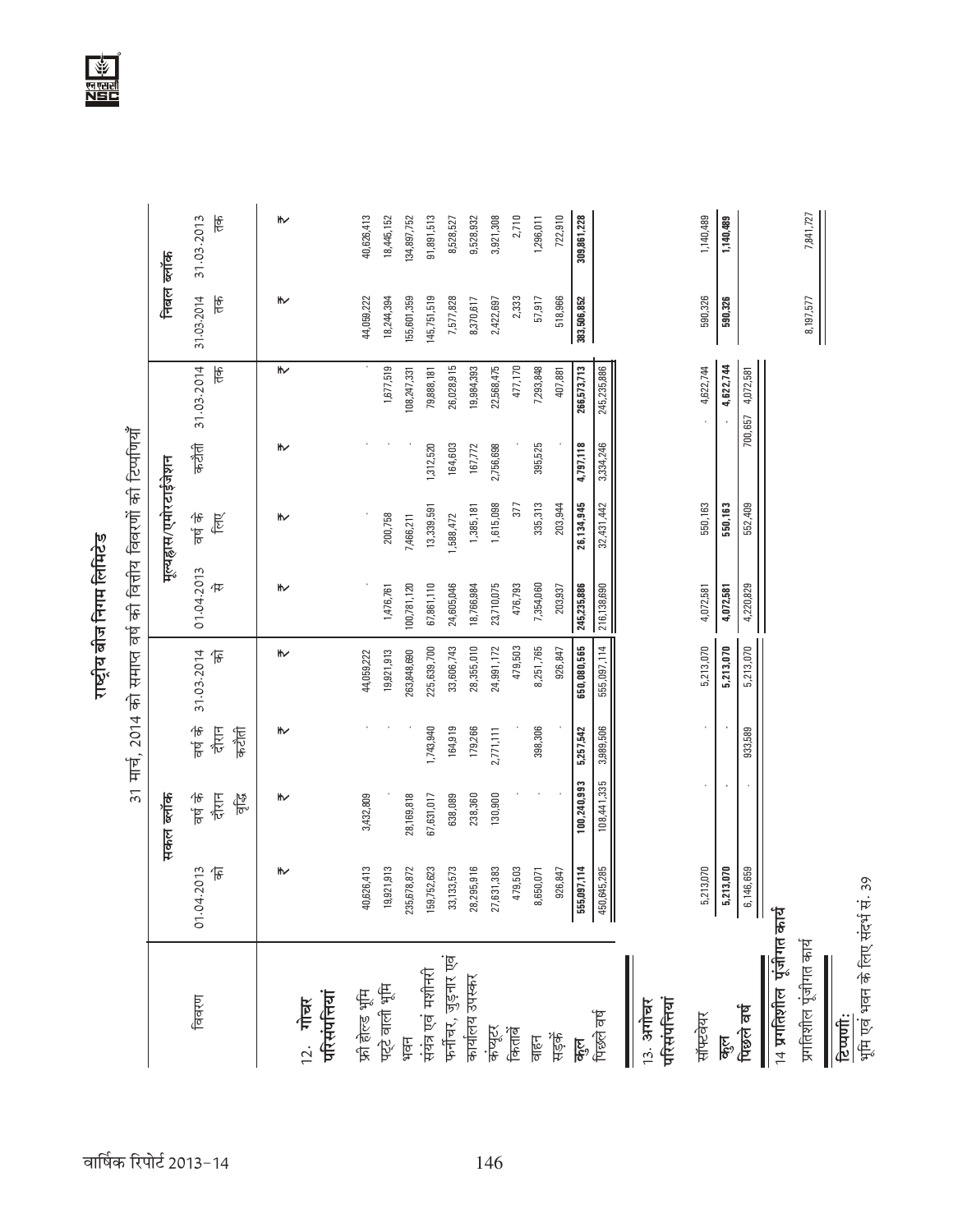# **ik "YI¤ट्रीय बीज निगम लिमिटेड)**<br>31 मार्च, 2014 को समाप्त वर्ष की वित्तीय विवरणों की टिप्पणियाँ

|                                                                                        | 31-03-2014 को समाप्त होने वाले<br>वर्तमान रिपोटिंग अवधि के आंकड़ें |            |         | 31-03-2013 को समाप्त होने वाले<br>पिछली रिपोटिंग अवधि के आंकड़ें |
|----------------------------------------------------------------------------------------|--------------------------------------------------------------------|------------|---------|------------------------------------------------------------------|
|                                                                                        | ₹                                                                  | ₹          | ₹       | ₹                                                                |
| 15. गैर वर्तमान निवेश                                                                  |                                                                    |            |         |                                                                  |
| (व्यापार : दीर्घावधि : लागत पर : गैर उद्धत)                                            |                                                                    |            |         |                                                                  |
| क. इक्विटी साधन में निवेश                                                              |                                                                    |            |         |                                                                  |
| $(i)$ एसोशियटेस<br>पंजाब राज्य बीज निगम लिमिटेड में                                    |                                                                    |            |         |                                                                  |
| प्रत्येक 100 रु. के पूर्णत प्रदत्त 93,150 इक्विटी शेयर                                 |                                                                    |            |         |                                                                  |
| (पिछले वर्ष 93,150) (24.74%)                                                           |                                                                    | 9,315,000  |         | 9,315,000                                                        |
| आंध्र प्रदेश राज्य बीज विकास निगम लिमिटेड में                                          |                                                                    |            |         |                                                                  |
| प्रत्येक 100 रु. के पूर्णत प्रदत्त 90,000 इक्विटी शेयर                                 |                                                                    |            |         |                                                                  |
| (पिछले वर्ष 90,000) (32.64%)                                                           |                                                                    | 9,000,000  |         | 9,000,000                                                        |
| हरियाणा बीज विकास निगम लिमिटेड में                                                     |                                                                    |            |         |                                                                  |
| प्रत्येक 100 रु. के पूर्णत प्रदत्त 1,11,500 इक्विटी शेयर                               |                                                                    |            |         |                                                                  |
| (पिछले वर्ष 1,11,500) (23.31%)                                                         |                                                                    | 11,150,000 |         | 11,150,000                                                       |
| उत्तराचंल बीज एवं तराई विकास निगम लिमिटेड में                                          |                                                                    |            |         |                                                                  |
| प्रत्येक 100 रु. के पूर्णत प्रदत्त 84,000 इक्विटी शेयर                                 |                                                                    |            |         |                                                                  |
| (पिछले वर्ष 84,000) (23.44%)                                                           |                                                                    | 8,400,000  |         | 8,400,000                                                        |
| महाराष्ट्र राज्य बीज निगम लिमिटेड में                                                  |                                                                    |            |         |                                                                  |
| प्रत्येक 100 रु. के पूर्णत प्रदत्त 1,48,330 इक्विटी शेयर                               |                                                                    |            |         |                                                                  |
| (पिछले वर्ष 1,48,330) (35.45%)                                                         |                                                                    | 14,833,000 |         | 14,833,000                                                       |
| बिहार राज्य बीज निगम लिमिटेड में                                                       |                                                                    |            |         |                                                                  |
| प्रत्येक 100 रु. के पूर्णत प्रदत्त 63,829 इक्विटी शेयर<br>(पिछले वर्ष 63,829) (20.91%) | 6,382,900                                                          |            | 6382900 |                                                                  |
| शेयर आवेदन प्रदत्त राशि : $\varnothing$                                                | 6,382,899                                                          | 1          |         | 6,382,900                                                        |
| बिहार राज्य बीज निगम लिमिटेड में                                                       |                                                                    |            |         |                                                                  |
| प्रत्येक 100 रु. के पूर्णत प्रदत्त 3.226 इक्विटी शेयर                                  | 322,600                                                            |            |         | 322,600                                                          |
| (पिछले वर्ष 3.226)                                                                     |                                                                    |            |         |                                                                  |
|                                                                                        |                                                                    |            |         | 322,600                                                          |
| घटाएं: शेयरों के मूल्यों में कमी के लिए प्रावधान*                                      | 322,600                                                            |            |         |                                                                  |
| कुल $(\overline{a})$ $(i)$                                                             |                                                                    | 52,698,001 |         | 59,403,500                                                       |
| (ii)अन्य                                                                               |                                                                    |            |         |                                                                  |
| उड़ीसा राज्य बीज निगम लिमिटेड में                                                      |                                                                    |            |         |                                                                  |
| प्रत्येक 100 रु. के पूर्णत प्रदत्त 14,301 इक्विटी शेयर                                 |                                                                    |            |         |                                                                  |
| (पिछले वर्ष 14,301) (9.61%)<br>कर्नाटका राज्य बीज निगम लिमिटेड में                     |                                                                    | 1,430,100  |         | 1,430,100                                                        |
| प्रत्येक 100 रु. के पूर्णत प्रदत्त 62,230 इक्विटी शेयर                                 |                                                                    | 6,223,000  |         | 6,223,000                                                        |
| (पिछले वर्ष 62,230) (19.71%)                                                           |                                                                    |            |         |                                                                  |
| को-ऑपरेटिव औद्योगिक वसाहत लिमिटेड में                                                  |                                                                    | 500        |         | 500                                                              |
| प्रत्येक 100 रु. के पूर्णत प्रदत्त 05 इक्विटी शेयर                                     |                                                                    |            |         |                                                                  |
| (पिछले वर्ष 05)                                                                        |                                                                    |            |         |                                                                  |
| मध्यप्रदेश राज्य बीज एवं फार्म विकास निगम में                                          |                                                                    | 4,820,000  |         | 4,820,000                                                        |
| प्रत्येक 100 रु. के पूर्णत प्रदत्त 482 इक्विटी शेयर                                    |                                                                    |            |         |                                                                  |
| (पिछले वर्ष 482) (6.23%)                                                               |                                                                    |            |         |                                                                  |
| राजस्थान राज्य बीज निगम लिमिटेड में                                                    |                                                                    | 10,393,000 |         | 10,393,000                                                       |
| प्रत्येक 100 रु. के पूर्णत प्रदत्त 1,03,930 इक्विटी शेयर                               |                                                                    |            |         |                                                                  |
| (पिछले वर्ष 1,03,930) (13.68%)                                                         |                                                                    | 22,866,600 |         | 22,866,600                                                       |
| कुल (क) का $(ii)$                                                                      |                                                                    | 75,564,601 |         | 82,270,100                                                       |
| कुल क = (क $(i)$ + क $(ii)$                                                            |                                                                    |            |         |                                                                  |
|                                                                                        |                                                                    |            |         |                                                                  |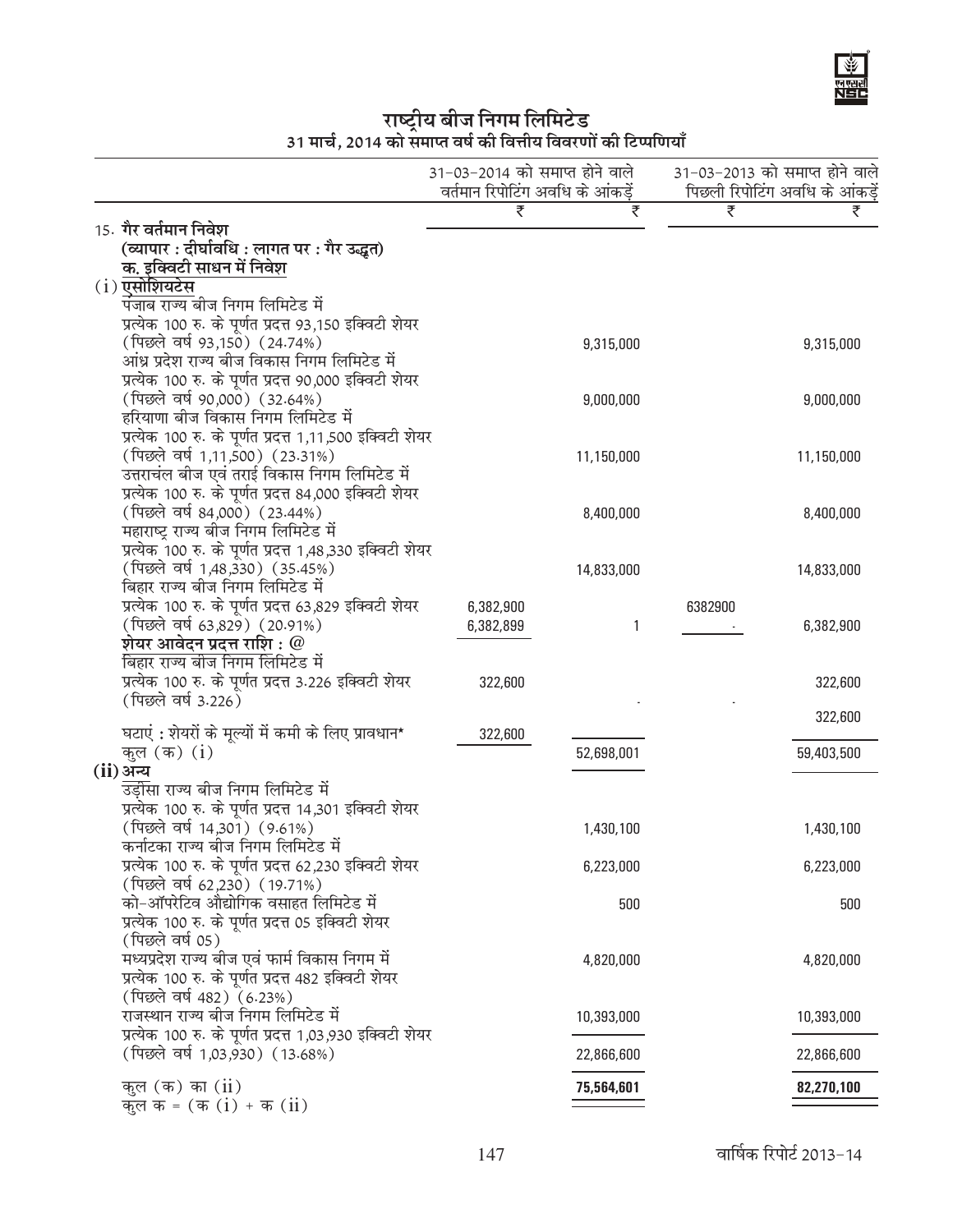# **राष्ट्रीय बीज निगम लिमिटेड** 31 मार्च, 2014 को समाप्त वर्ष की वित्तीय विवरणों की टिप्पणियाँ

|                                                          | वर्तमान रिपोटिंग अवधि के आंकड़ें | 31-03-2014 को समाप्त होने वाले |           | 31-03-2013 को समाप्त होने वाले<br>पिछली रिपोटिंग अवधि के आंकड़ें |
|----------------------------------------------------------|----------------------------------|--------------------------------|-----------|------------------------------------------------------------------|
|                                                          | ₹                                | ₹                              | ₹         | ₹                                                                |
| ख. अधिमानी शेयरों में निवेश                              |                                  |                                |           |                                                                  |
| (i) एसोशियटेस                                            |                                  |                                |           |                                                                  |
| बिहार राज्य बीज निगम लिमिटेड में                         |                                  |                                |           |                                                                  |
| प्रत्येक 100 रु. के पूर्णत प्रदत्त 37,021                |                                  |                                |           |                                                                  |
| इक्विटी शेयर                                             |                                  |                                |           |                                                                  |
| (पिछले वर्ष 37,021) (20.91%)                             | 3,702,100                        |                                | 3,702,100 |                                                                  |
| घटाएं : शेयरों के मूल्यों में कमी                        | 3,702,099                        | 1                              |           | 3,702,100                                                        |
| के लिए प्रावधान*                                         |                                  |                                |           |                                                                  |
| शेयर आवेदन प्रदत्त राशि $: \textcolor{red}{\mathscr{Q}}$ |                                  |                                |           |                                                                  |
| बिहार राज्य बीज निगम लिमिटेड में                         |                                  |                                |           |                                                                  |
| प्रत्येक 100 रु. के पूर्णत प्रदत्त 2,304                 | 230,400                          |                                | 230,400   |                                                                  |
| इक्विटी शेयर                                             |                                  |                                |           |                                                                  |
| (पिछले वर्ष 2,304)                                       |                                  |                                |           |                                                                  |
| घटाएं: शेयरों के मूल्यों में कमी                         | 230,400                          |                                |           | 230,400                                                          |
| के लिए प्रावधान*                                         |                                  |                                |           |                                                                  |
| कूल $(\overline{a})$ का $(i)$                            |                                  | $\mathbf{1}$                   |           | 3,932,500                                                        |
| (ii) अन्य                                                |                                  |                                |           |                                                                  |
| उड़ीसा राज्य बीज निगम लिमिटेड में                        |                                  |                                |           |                                                                  |
| प्रत्येक 100 रु. के पूर्णत प्रदत्त                       |                                  |                                |           |                                                                  |
| 25,039 इक्विटी शेयर                                      |                                  |                                |           |                                                                  |
| (पिछले वर्ष 25,039) (9.61%)                              |                                  | 2,503,900                      |           | 2,503,900                                                        |
| कूल $(\overline{a})$ का $(ii)$                           |                                  | 2,503,900                      |           | 2,503,900                                                        |
| कुल (ख) = (ख $(i)$ + ख $(ii)$                            |                                  | 2,503,901                      |           | 6,436,400                                                        |
| कूल = क + ख                                              |                                  | 78,068,502                     |           | 88,706,500                                                       |

# *<u>f</u>* cumple:

- 1. राज्य बीज निगमों के शेयरों में निवेश भारत सरकार के पूर्व अनुमोदन के बिना हस्तांतरणीय नहीं है। विभिन्न राज्य बीज निगमों से निवेश को वापस लिए जाने संबंधी निर्णय भारत सरकार द्वारा आस्थगित रखा हुआ है।
- 2. राज्य बीज निगमों में एनएससी के शेयरों का प्रतिशत कोष्ठक में दिया गया है।  $@$  बिहार राज्य बीज विकास निगम लिमिटेड द्वारा शेयरों के आबंटन को उनके निदेशक मंडल ने दिनांक 31.1.1998 को हुई अपनी बैठक में अनुमोदित कर दिया है, अभी भी शेयर प्रमाण पत्र जारी किए जाने है, निवेश को प्रदत्त शेयर आवेदन राशि के रूप में दिखाया गया है।

```
*संदर्भ नोट संख्या 41
```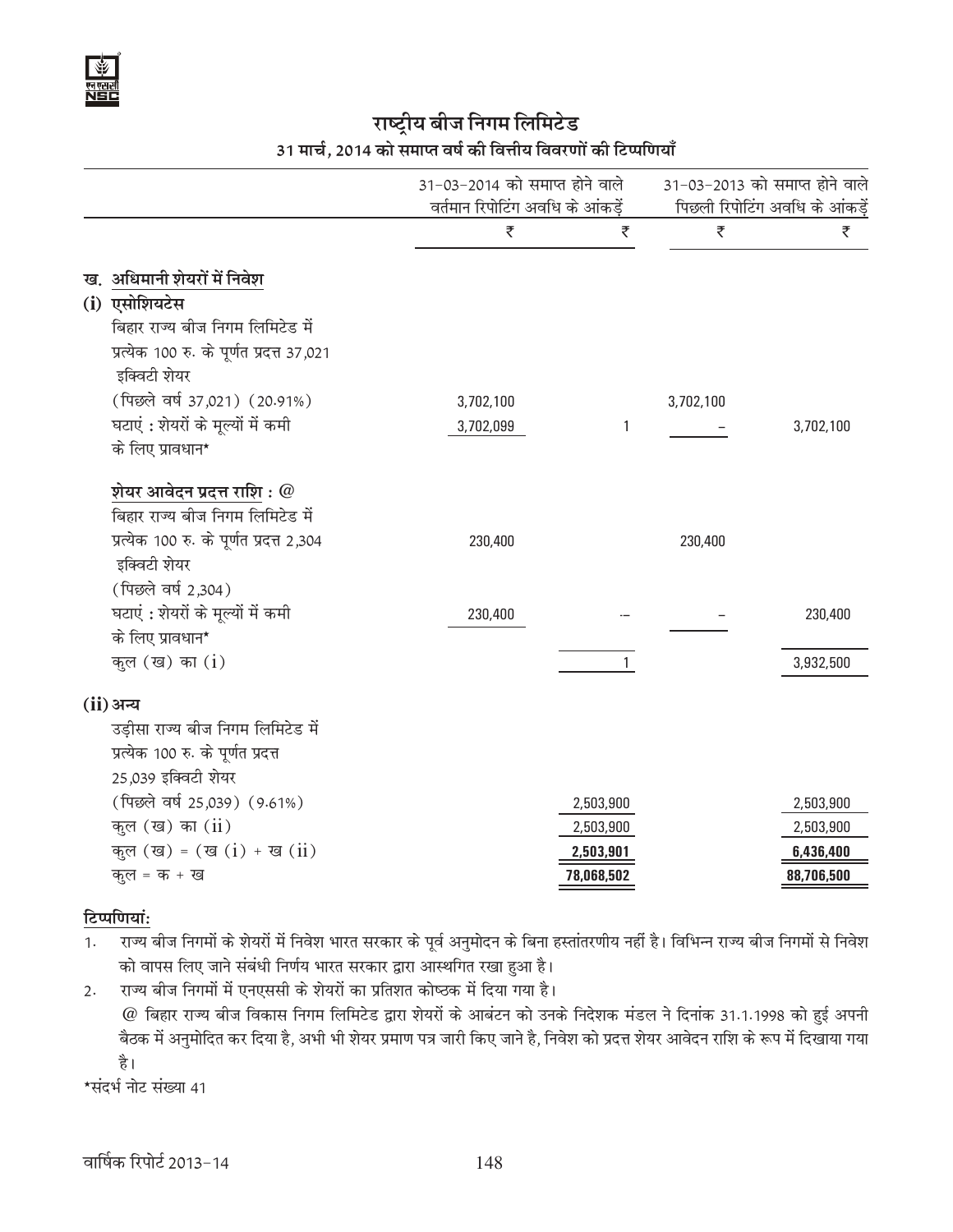

# राष्ट्रीय बीज निगम लिमिटेड<br>31 मार्च, 2014 को समाप्त वर्ष की वित्तीय विवरणों की टिप्पणियाँ

| ₹<br>₹<br>₹<br>16. आस्थगित कर परिसंपत्तियां: :<br>आस्थगित कर परिसंपत्तियां:<br>आयकर अधिनियम, 1961 की<br>धारा 43 बी के अंतर्गत गैर भत्ते<br>57,114,140<br>4,822,651<br>61,936,791<br>संदिग्ध ऋणों एवं अग्रिमों के लिए प्रावधान<br>36,614,684<br>6,955,344<br>43,570,028<br>अन्य<br>5,468,809<br>38,330,842<br>43,799,651<br>कुल<br>99,197,633<br>50,108,837<br>149,306,470<br><u>आस्थगित कर देयताएं:</u><br>स्थाई परिसंपत्तियों से संबंधित<br>21,518,310<br>33,258,774<br>11,740,464<br>आस्थगित कर परिसंपत्तियां (निवल)<br>77,679,323<br>38,368,373<br>116,047,696<br>31-03-2014 को समाप्त होने वाले<br>31-03-2013 को समाप्त होने वाले<br>वर्तमान रिपोटिंग अवधि के आंकड़ें<br>पिछली रिपोटिंग अवधि के आंकड़ें<br>₹<br>₹<br>₹<br>₹<br>17. दीर्घावधि ऋण एवं अंग्रिम:<br>(अप्रत्याभूत, वसूली वाले जब तक<br>अन्यथा विनिर्दिष्ट:)<br>पूंजीगत अग्रिम<br>9,775,295<br>9,775,295<br>सुरक्षित एवं अन्य जमा<br>वसूली वाले<br>16,601,673<br>18,518,911<br>संदिग्ध वसूली वाले<br>2,060,017<br>1,485,507<br>20,004,418<br>18,661,690<br>घटाएं: संदिग्ध ऋणों एवपं अग्रिमों के लिए अलाउन्स<br>2,060,017<br>16,601,673<br>1,485,507<br>18,518,911<br>वापसी योग्य आयकर (भरे गए रिटर्न के अनुसार)<br>4,845,402<br>10,753<br>31,222,370<br>28,304,959<br>कुल<br>18. माल का स्टॉक:<br>(प्रबंध द्वारा स्टॉक में लिया गया,<br>यथा मूल्यांकित एवं यथा प्रमाणित)<br>(उल्लेखनीय लेखा नीतियों का संदर्भ नोट 2.7)<br>तैयार माल<br>मार्गस्थ माल (प्रमाणित बीज)<br>385,304,443<br>640,125,076<br>2,972<br>20,672,706<br>अनुपयोगी बीज<br>3,823,033<br>13,809,464<br>प्रमाणित पैकिंग एवं उपचार सामग्रियाँ<br>103,763,335<br>129,353,910<br>518,484,358<br>778,370,581<br>कुल |  | 01-04-2013 तक | वर्ष के दौरान<br>अतिरिक्त<br>समायोजन | 31-03-2014 तक |  |
|---------------------------------------------------------------------------------------------------------------------------------------------------------------------------------------------------------------------------------------------------------------------------------------------------------------------------------------------------------------------------------------------------------------------------------------------------------------------------------------------------------------------------------------------------------------------------------------------------------------------------------------------------------------------------------------------------------------------------------------------------------------------------------------------------------------------------------------------------------------------------------------------------------------------------------------------------------------------------------------------------------------------------------------------------------------------------------------------------------------------------------------------------------------------------------------------------------------------------------------------------------------------------------------------------------------------------------------------------------------------------------------------------------------------------------------------------------------------------------------------------------------------------------------------------------------------------------------------------------------------------------------------|--|---------------|--------------------------------------|---------------|--|
|                                                                                                                                                                                                                                                                                                                                                                                                                                                                                                                                                                                                                                                                                                                                                                                                                                                                                                                                                                                                                                                                                                                                                                                                                                                                                                                                                                                                                                                                                                                                                                                                                                             |  |               |                                      |               |  |
|                                                                                                                                                                                                                                                                                                                                                                                                                                                                                                                                                                                                                                                                                                                                                                                                                                                                                                                                                                                                                                                                                                                                                                                                                                                                                                                                                                                                                                                                                                                                                                                                                                             |  |               |                                      |               |  |
|                                                                                                                                                                                                                                                                                                                                                                                                                                                                                                                                                                                                                                                                                                                                                                                                                                                                                                                                                                                                                                                                                                                                                                                                                                                                                                                                                                                                                                                                                                                                                                                                                                             |  |               |                                      |               |  |
|                                                                                                                                                                                                                                                                                                                                                                                                                                                                                                                                                                                                                                                                                                                                                                                                                                                                                                                                                                                                                                                                                                                                                                                                                                                                                                                                                                                                                                                                                                                                                                                                                                             |  |               |                                      |               |  |
|                                                                                                                                                                                                                                                                                                                                                                                                                                                                                                                                                                                                                                                                                                                                                                                                                                                                                                                                                                                                                                                                                                                                                                                                                                                                                                                                                                                                                                                                                                                                                                                                                                             |  |               |                                      |               |  |
|                                                                                                                                                                                                                                                                                                                                                                                                                                                                                                                                                                                                                                                                                                                                                                                                                                                                                                                                                                                                                                                                                                                                                                                                                                                                                                                                                                                                                                                                                                                                                                                                                                             |  |               |                                      |               |  |
|                                                                                                                                                                                                                                                                                                                                                                                                                                                                                                                                                                                                                                                                                                                                                                                                                                                                                                                                                                                                                                                                                                                                                                                                                                                                                                                                                                                                                                                                                                                                                                                                                                             |  |               |                                      |               |  |
|                                                                                                                                                                                                                                                                                                                                                                                                                                                                                                                                                                                                                                                                                                                                                                                                                                                                                                                                                                                                                                                                                                                                                                                                                                                                                                                                                                                                                                                                                                                                                                                                                                             |  |               |                                      |               |  |
|                                                                                                                                                                                                                                                                                                                                                                                                                                                                                                                                                                                                                                                                                                                                                                                                                                                                                                                                                                                                                                                                                                                                                                                                                                                                                                                                                                                                                                                                                                                                                                                                                                             |  |               |                                      |               |  |
|                                                                                                                                                                                                                                                                                                                                                                                                                                                                                                                                                                                                                                                                                                                                                                                                                                                                                                                                                                                                                                                                                                                                                                                                                                                                                                                                                                                                                                                                                                                                                                                                                                             |  |               |                                      |               |  |
|                                                                                                                                                                                                                                                                                                                                                                                                                                                                                                                                                                                                                                                                                                                                                                                                                                                                                                                                                                                                                                                                                                                                                                                                                                                                                                                                                                                                                                                                                                                                                                                                                                             |  |               |                                      |               |  |
|                                                                                                                                                                                                                                                                                                                                                                                                                                                                                                                                                                                                                                                                                                                                                                                                                                                                                                                                                                                                                                                                                                                                                                                                                                                                                                                                                                                                                                                                                                                                                                                                                                             |  |               |                                      |               |  |
|                                                                                                                                                                                                                                                                                                                                                                                                                                                                                                                                                                                                                                                                                                                                                                                                                                                                                                                                                                                                                                                                                                                                                                                                                                                                                                                                                                                                                                                                                                                                                                                                                                             |  |               |                                      |               |  |
|                                                                                                                                                                                                                                                                                                                                                                                                                                                                                                                                                                                                                                                                                                                                                                                                                                                                                                                                                                                                                                                                                                                                                                                                                                                                                                                                                                                                                                                                                                                                                                                                                                             |  |               |                                      |               |  |
|                                                                                                                                                                                                                                                                                                                                                                                                                                                                                                                                                                                                                                                                                                                                                                                                                                                                                                                                                                                                                                                                                                                                                                                                                                                                                                                                                                                                                                                                                                                                                                                                                                             |  |               |                                      |               |  |
|                                                                                                                                                                                                                                                                                                                                                                                                                                                                                                                                                                                                                                                                                                                                                                                                                                                                                                                                                                                                                                                                                                                                                                                                                                                                                                                                                                                                                                                                                                                                                                                                                                             |  |               |                                      |               |  |
|                                                                                                                                                                                                                                                                                                                                                                                                                                                                                                                                                                                                                                                                                                                                                                                                                                                                                                                                                                                                                                                                                                                                                                                                                                                                                                                                                                                                                                                                                                                                                                                                                                             |  |               |                                      |               |  |
|                                                                                                                                                                                                                                                                                                                                                                                                                                                                                                                                                                                                                                                                                                                                                                                                                                                                                                                                                                                                                                                                                                                                                                                                                                                                                                                                                                                                                                                                                                                                                                                                                                             |  |               |                                      |               |  |
|                                                                                                                                                                                                                                                                                                                                                                                                                                                                                                                                                                                                                                                                                                                                                                                                                                                                                                                                                                                                                                                                                                                                                                                                                                                                                                                                                                                                                                                                                                                                                                                                                                             |  |               |                                      |               |  |
|                                                                                                                                                                                                                                                                                                                                                                                                                                                                                                                                                                                                                                                                                                                                                                                                                                                                                                                                                                                                                                                                                                                                                                                                                                                                                                                                                                                                                                                                                                                                                                                                                                             |  |               |                                      |               |  |
|                                                                                                                                                                                                                                                                                                                                                                                                                                                                                                                                                                                                                                                                                                                                                                                                                                                                                                                                                                                                                                                                                                                                                                                                                                                                                                                                                                                                                                                                                                                                                                                                                                             |  |               |                                      |               |  |

वार्षिक रिपोर्ट 2013-14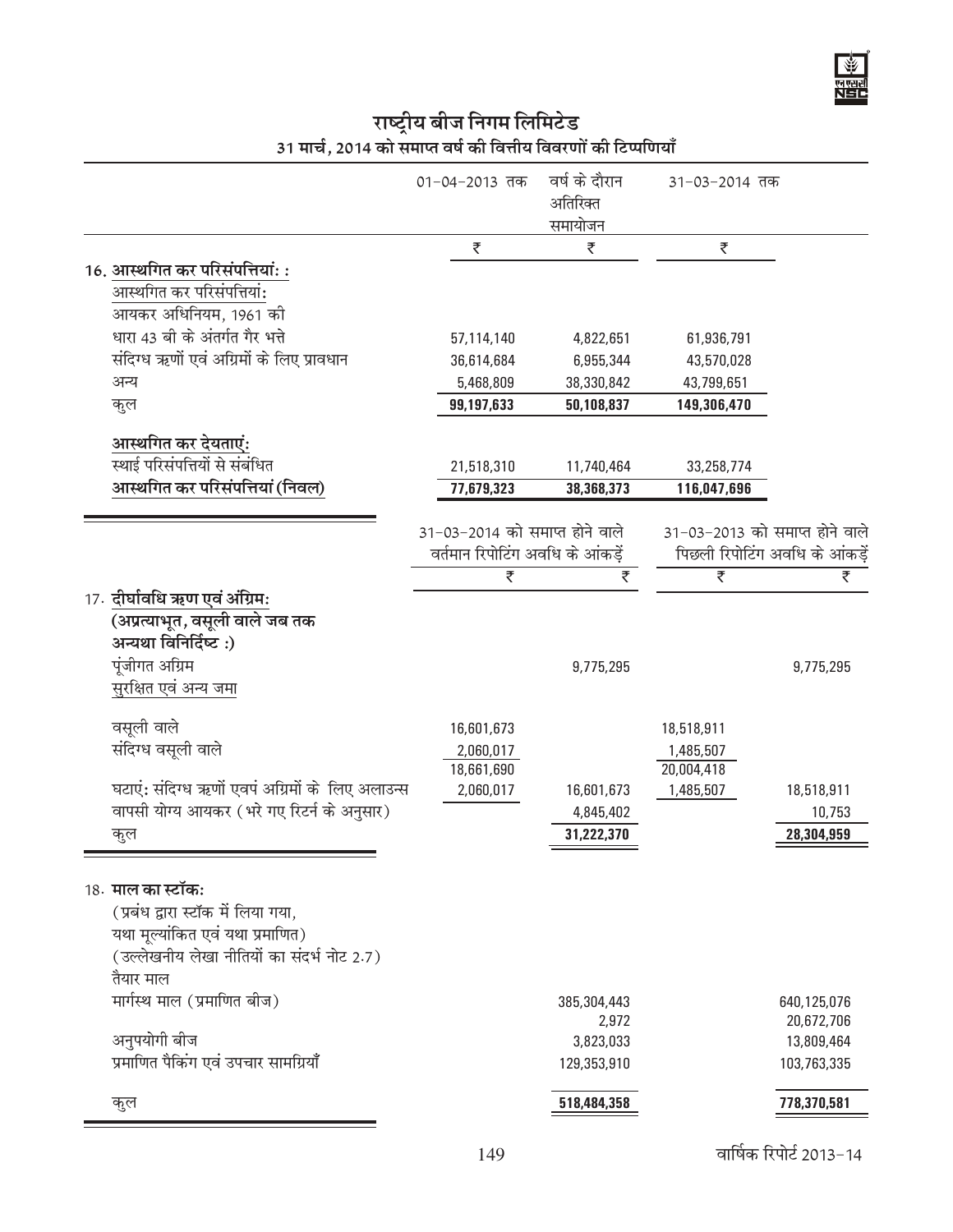# राष्ट्रीय बीज निगम लिमि<mark>टेड</mark>

### 31 मार्च, 2014 को समाप्त वर्ष की वित्तीय विवरणों की टिप्पणियाँ

|                                                                      | 31-03-2014 को समाप्त होने वाले<br>वर्तमान रिपोटिंग अवधि के आंकड़ें |               |             | 31-03-2013 को समाप्त होने वाले<br>पिछली रिपोटिंग अवधि के आंकड़ें |
|----------------------------------------------------------------------|--------------------------------------------------------------------|---------------|-------------|------------------------------------------------------------------|
|                                                                      | ₹                                                                  | ₹             | ₹           | ₹                                                                |
| 19. प्राप्य व्यापार                                                  |                                                                    |               |             |                                                                  |
| अप्रत्याभूत<br>भुगतान की देय तिथि से 6 माह से अधिक अवधि के लिए बकाया |                                                                    |               |             |                                                                  |
| वसूली होने वाले                                                      | 258,961,033                                                        |               | 97,036,613  |                                                                  |
| संदिग्ध वसूली वाले                                                   | 72,804,857                                                         |               | 56,913,529  |                                                                  |
|                                                                      | 331,765,890                                                        |               | 153,950,142 |                                                                  |
| घटाएं: संदिग्ध प्राप्य व्यापार के लिए अलाउन्स                        | 72,804,857                                                         | 258,961,033   | 56,913,529  | 97,036,613                                                       |
| अन्य प्राप्य व्यापार                                                 |                                                                    |               |             |                                                                  |
| वसूली होने वाले                                                      |                                                                    | 458,179,126   |             | 549,644,366                                                      |
| कुल                                                                  |                                                                    | 717,140,159   |             | 646,680,979                                                      |
|                                                                      |                                                                    |               |             |                                                                  |
| 20. नकदी एवं नकद समतुल्य                                             |                                                                    |               |             |                                                                  |
| नकदी एवं नकद समतुल्य                                                 |                                                                    |               |             |                                                                  |
| बैंकों के पास शेष                                                    |                                                                    | 111,031,343   |             | 135,632,479                                                      |
| बैंक जमा जिनकी परिपक्वकता 03 माह के भीतर है                          |                                                                    | 1,185,001,100 |             | 399,689                                                          |
| हाथ में चैक एवं टिकट                                                 |                                                                    | 283,258       |             | 5,380                                                            |
| हाथ में नकदी                                                         |                                                                    | 485,495       |             | 125,145                                                          |
|                                                                      |                                                                    |               |             |                                                                  |
|                                                                      |                                                                    | 1,296,801,196 |             | 136,162,693                                                      |
| अन्य बैंकों में शेष                                                  |                                                                    |               |             |                                                                  |
| बैंक गारंटी के विरुद्ध सीमांत राशि / प्रत्याभूत के रूप में           |                                                                    |               |             |                                                                  |
| सांविधि जमा                                                          |                                                                    | 4,642,670     |             | 2,875,600                                                        |
| निजी क्षेत्र में बीज उत्पादन संवर्धन हेतु सहायता के लिए              |                                                                    | 13,298        |             | 349,458                                                          |
| बैंक में शेष                                                         |                                                                    | 4,655,968     |             | 3,225,058                                                        |
| कुल                                                                  |                                                                    | 1,301,457,164 |             | 139,387,751                                                      |

वार्षिक रिपोर्ट 2013-14  $150$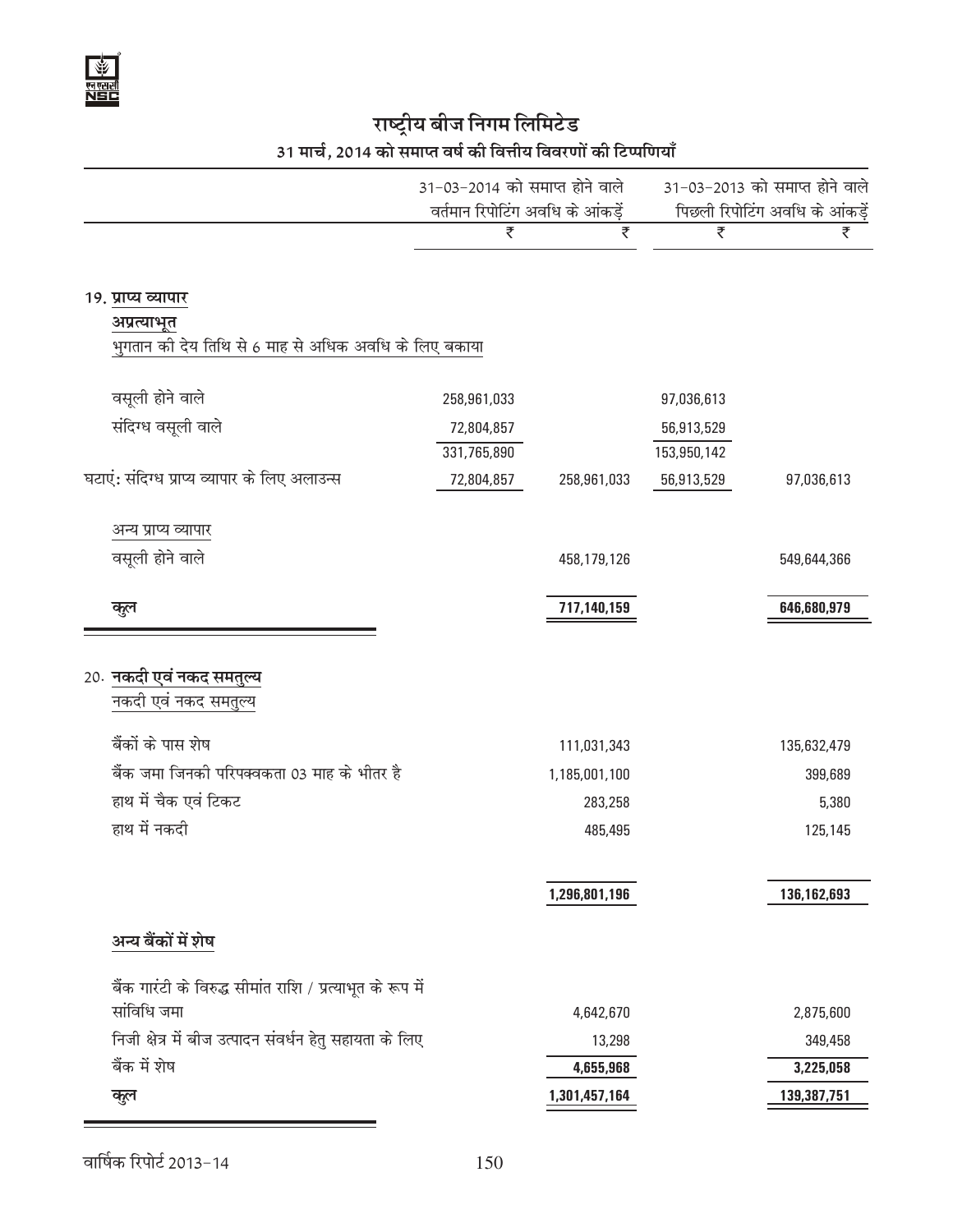# राष्ट्रीय बीज निगम लिमि<mark>टेड</mark> 31 मार्च, 2014 को समाप्त वर्ष की वित्तीय विवरणों की टिप्पणियाँ

|                                                   | 31-03-2014 को समाप्त होने वाले   |             |             | 31-03-2013 को समाप्त होने वाले |
|---------------------------------------------------|----------------------------------|-------------|-------------|--------------------------------|
|                                                   | वर्तमान रिपोटिंग अवधि के आंकड़ें |             |             | पिछली रिपोटिंग अवधि के आंकड़ें |
|                                                   | ₹                                | ₹           | ₹           | ₹                              |
| 21. अल्पावधि ऋण व अंग्रिम                         |                                  |             |             |                                |
| (अप्रत्याभूत वसूली वाले जब तक अन्यथा विनिर्दिष्ट) |                                  |             |             |                                |
| बीजों की खरीद के विरुद्ध उत्पादकों को अग्रिम      |                                  |             |             |                                |
| प्रत्याभूत, वसूली होने वाले                       | 792,862,768                      |             | 984,905,327 |                                |
| अप्रत्याभूत संदिग्ध वसूली वाले                    | 5,422,356                        |             | 442,945     |                                |
|                                                   | 798,285,124                      |             | 985,348,272 |                                |
| घटाएं : संदिग्ध अग्रिमों के लिए अलाउन्स           | 5,422,356                        | 792,862,768 | 442,945     | 984,905,327                    |
| अन्यों को अग्रिम                                  |                                  |             |             |                                |
| प्रत्याभूत, वसूली होने वाले                       | 4,723,050                        |             | 9,781,976   |                                |
| अप्रत्याभूत संदिग्ध वसूली वाले                    | 312,972                          |             | 278,881     |                                |
|                                                   | 5,036,022                        |             | 10,060,857  |                                |
| घटाएं : संदिग्ध अग्रिमों के लिए अलाउन्स           | 312,972                          | 4,723,050   | 278,881     | 9,781,976                      |
| स्टाफ को अग्रिम (आकस्मिक अग्रिम सहित)             |                                  |             |             |                                |
| प्रत्याभूत, वसूली होने वाले                       | 1,251,186                        |             | 1,085,099   |                                |
| अप्रत्याभूत संदिग्ध वसूली वाले                    | 43,708                           |             | 43,708      |                                |
|                                                   | 1,294,894                        |             | 1,128,807   |                                |
| घटाएं : संदिग्ध अग्रिमों के लिए अलाउन्स           | 43,708                           | 1,251,186   | 43,708      | 1,085,099                      |
| स्टाफ से वसूली योग्य                              |                                  |             |             |                                |
| वसूली वाले                                        | 4,986,298                        |             | 8,528,021   |                                |
| संदिग्ध वसूली वाले                                | 516,714                          |             | 468,638     |                                |
|                                                   | 5,503,012                        |             | 8,996,659   |                                |
| घटाएं : संदिग्ध वसूली के लिए अलाउन्स              | 516,714                          | 4,986,298   | 468,638     | 8,528,021                      |
| खर्चों के लिए पूर्व प्रदत्त व अग्रिम              |                                  | 726,400     |             | 965,274                        |
| उपदान ट्रस्ट के लिए अग्रिम*                       |                                  | 3,714,197   |             |                                |
| <u>कुल</u>                                        |                                  | 808,263,899 |             | 1,005,265,697                  |
| *संदर्भ नोट संख्या 45                             |                                  |             |             |                                |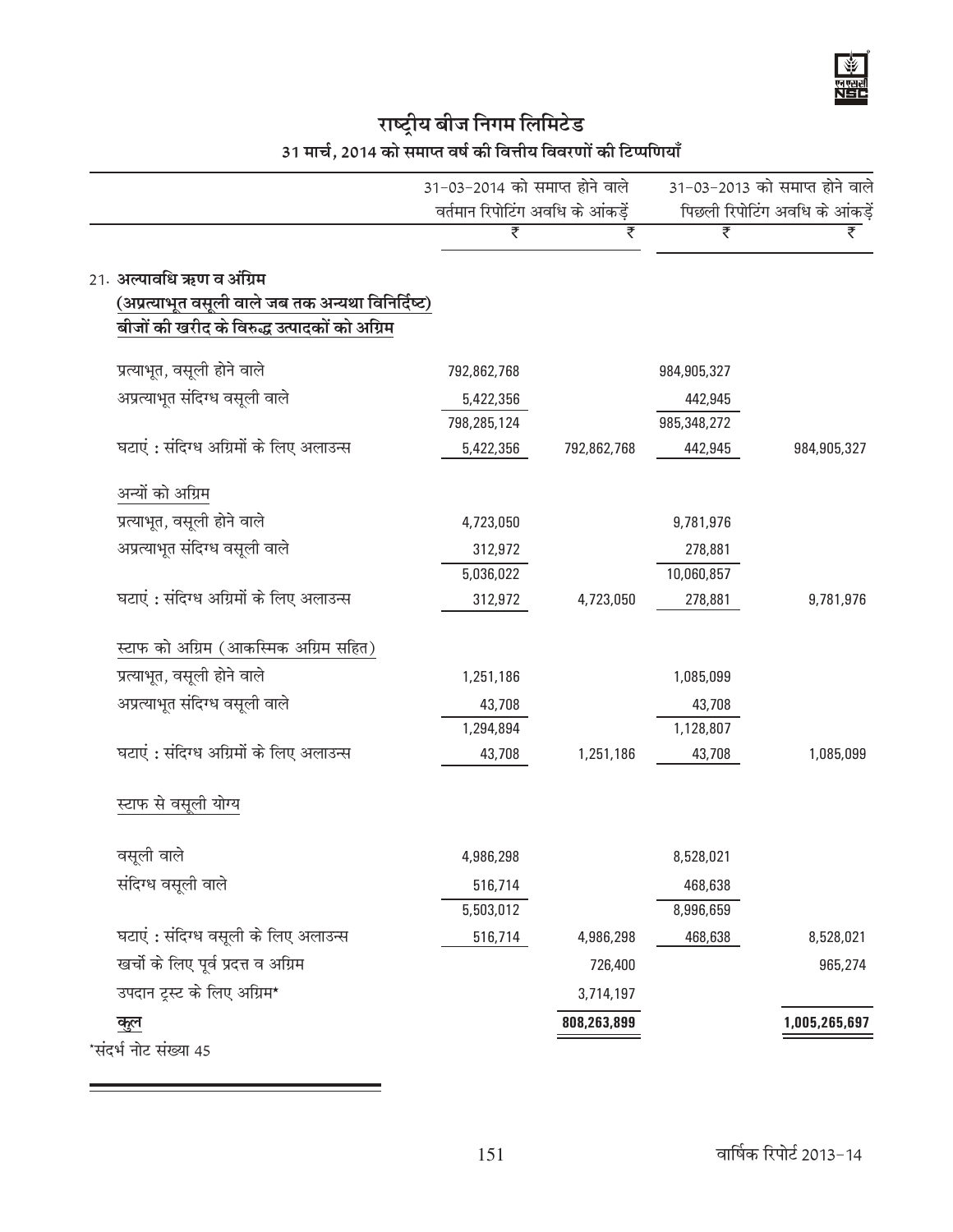# 31 मार्च, 2014 को समाप्त वर्ष की वित्तीय विवरणों की टिप्पणियाँ

|                                                                         | 31-03-2014 को समाप्त होने वाले<br>वर्तमान रिपोटिंग अवधि के आंकड़ें |             |               | 31-03-2013 को समाप्त होने वाले<br>पिछली रिपोटिंग अवधि के आंकड़ें |
|-------------------------------------------------------------------------|--------------------------------------------------------------------|-------------|---------------|------------------------------------------------------------------|
|                                                                         | ₹                                                                  | ₹           | ₹             | ₹                                                                |
| 22. अन्य चालू परिसम्पत्तियाँ                                            |                                                                    |             |               |                                                                  |
| (अप्रत्याभूत, वसूली वाले जब तक अन्यथा विनिर्दिष्ट)                      |                                                                    |             |               |                                                                  |
| अपव्यय                                                                  |                                                                    |             |               |                                                                  |
| जमा पर ब्याज उपार्जित                                                   |                                                                    | 6,627,799   |               | 62,468                                                           |
| ब्याज प्राप्य                                                           |                                                                    |             |               | 39,461                                                           |
| लाभांश प्राप्य                                                          |                                                                    |             |               | 1,304,100                                                        |
| अन्य                                                                    |                                                                    |             |               |                                                                  |
| अन्य प्राप्य                                                            |                                                                    |             |               |                                                                  |
| वसूली वाले                                                              | 12,104,712                                                         |             | 6,331,173     |                                                                  |
| संदिग्ध वसूली वाले                                                      | 846,890                                                            |             | 70,866        |                                                                  |
|                                                                         | 12,951,602                                                         |             | 6,402,039     |                                                                  |
| घटाएं : संदिग्ध प्राप्य के लिए अलाउन्स                                  | 846,890                                                            | 12,104,712  | 70,866        | 6,331,173                                                        |
| वसूली योग्य दावे                                                        |                                                                    |             |               |                                                                  |
| वसूली वाले                                                              | 2,288,118                                                          |             | 1,235,046     |                                                                  |
| संदिग्ध वसूली वाले                                                      | 675,297                                                            |             | 675,297       |                                                                  |
|                                                                         | 2,963,415                                                          |             | 1,910,343     |                                                                  |
| घटाएं : संदिग्ध दावों के लिए अलाउन्स                                    | 675,297                                                            | 2,288,118   | 675,297       | 1,235,046                                                        |
| आर्थिक अनुदान / सहायता / मिनिकिटस बिक्री/                               |                                                                    |             |               |                                                                  |
| उत्पादन के विरुद्ध भारत सरकार से वसूली योग्य                            |                                                                    |             |               |                                                                  |
| वसूली वाले                                                              | 657,969,064                                                        |             | 1,367,310,997 |                                                                  |
| संदिग्ध वसूली वाले                                                      | 44,692,886                                                         |             | 53,817,336    |                                                                  |
|                                                                         | 702,661,950                                                        |             | 1,421,128,333 |                                                                  |
| घटाएं : संदिग्ध प्राप्य के लिए अलाउन्स                                  | 44,692,886                                                         | 657,969,064 | 53,817,336    | 1,367,310,997                                                    |
| बिक्री/उत्पादन आर्थिक सहायता के विरुद्ध                                 |                                                                    |             |               |                                                                  |
| राज्य सरकारो से वसूली योग्य                                             |                                                                    |             |               |                                                                  |
| वसूली वाले                                                              | 202,071,802                                                        |             | 247,056,348   |                                                                  |
| संदिग्ध वसूली वाले                                                      | 809,145                                                            |             | 424,285       |                                                                  |
|                                                                         | 202,880,947                                                        |             | 247,480,633   |                                                                  |
| घटाएं : संदिग्ध दावों के लिए अलाउन्स                                    | 809,145                                                            | 202,071,802 | 424,285       | 247,056,348                                                      |
| कुल<br>केन्दीय सरकार / राज्य सरकार से पाप्त योग्य व्यय की आर्थिक सहायता |                                                                    | 881,061,495 |               | 1,623,439,593                                                    |

केन्द्रीय सरकार / राज्य सरकार से प्राप्त योग्य व्यय की आर्थिक सहायता / आर्थिक अनुदान / प्रतिपूर्ति के लिए ऋण को संबंधित प्राधिकारियों के पास दावे किए जाने के आधार पर लिया गया है। समायोजन, यदि कोई हो, को उसे संबंधित प्राधिकारियों के द्वारा अंतिम निपटान/प्राप्ति के समय किया जाता है।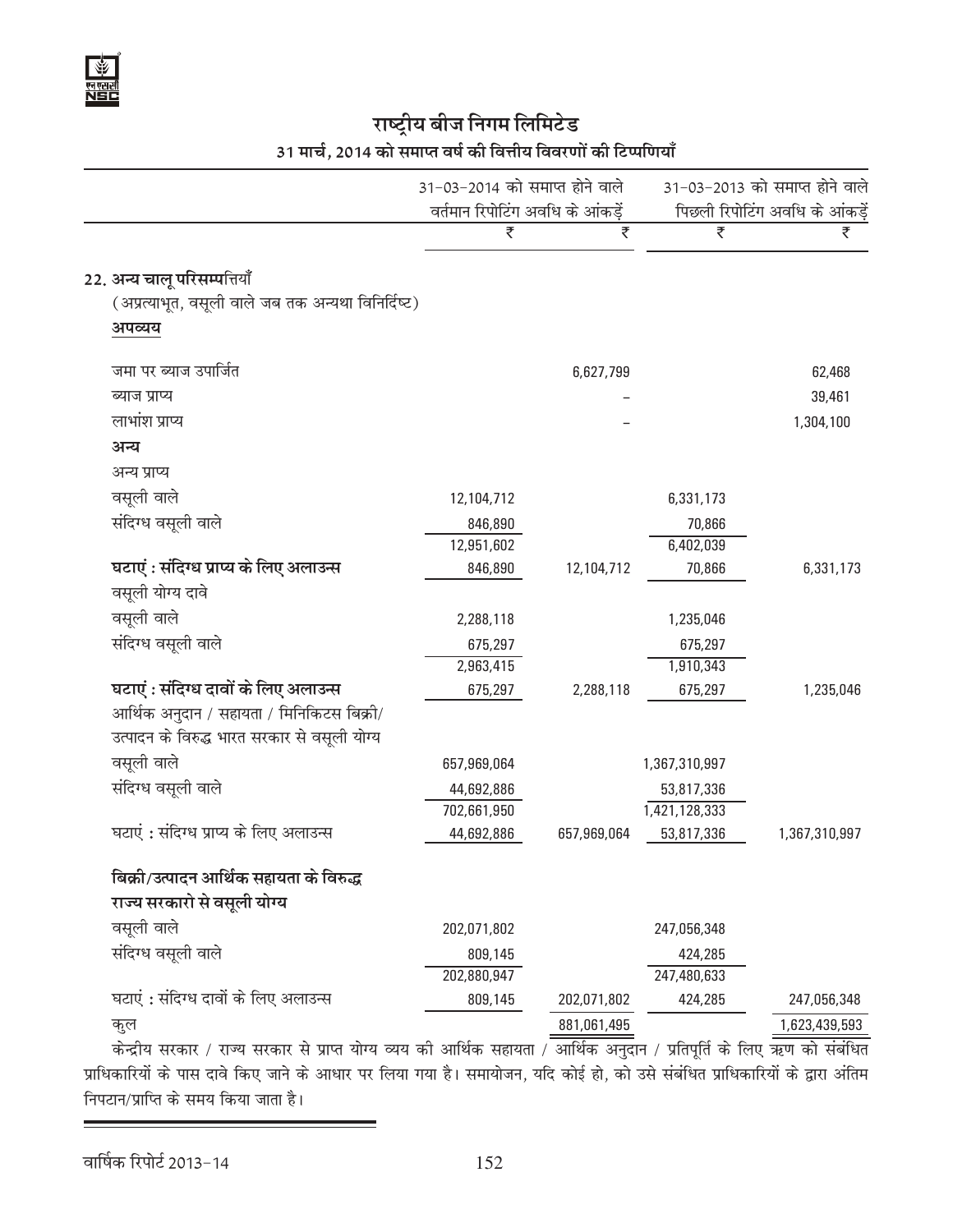# राष्ट्रीय बीज निगम लिमिटेड<br>31 मार्च, 2014 को समाप्त वर्ष की वित्तीय विवरणों की टिप्पणियाँ

|                                         |                                                                                                                                                                                           |                            |                                                                                       | 31-03-2013 को समाप्त होने वाले       |
|-----------------------------------------|-------------------------------------------------------------------------------------------------------------------------------------------------------------------------------------------|----------------------------|---------------------------------------------------------------------------------------|--------------------------------------|
|                                         |                                                                                                                                                                                           |                            |                                                                                       | पिछली रिपोटिंग अवधि के आंकड़ें       |
|                                         |                                                                                                                                                                                           |                            |                                                                                       | ₹                                    |
|                                         |                                                                                                                                                                                           |                            |                                                                                       |                                      |
|                                         |                                                                                                                                                                                           |                            |                                                                                       |                                      |
| प्रमाणित - गृह बाजार                    | 6,344,920,896                                                                                                                                                                             |                            | 5,943,049,200                                                                         |                                      |
| प्रमाणित - निर्यात                      |                                                                                                                                                                                           |                            | 16,681,500                                                                            |                                      |
| बीज बिक्री पर मूल्य अंतर की प्रतिपूर्ति | 1,030,121,016                                                                                                                                                                             |                            | 1,015,324,979                                                                         |                                      |
| घटाएं : व्यापार छूट                     | 394,290,238                                                                                                                                                                               | 6,980,751,674              | 390,362,497                                                                           | 6,584,693,182                        |
| मूल बीज                                 | 149,871,258                                                                                                                                                                               |                            | 126,030,879                                                                           |                                      |
| प्रजनक बीज                              | 18,278,378                                                                                                                                                                                |                            | 19,483,541                                                                            |                                      |
| पौध सामग्री                             | 7,337,566                                                                                                                                                                                 |                            | 70,242,409                                                                            |                                      |
| अनुपयोगी बीज                            | 12,713,902                                                                                                                                                                                |                            | 6,124,464                                                                             |                                      |
| विविध बिक्री                            | 3,601,423                                                                                                                                                                                 | 191,802,527                | 4,128,777                                                                             | 226,010,070                          |
| सेवाओं की बिक्री                        |                                                                                                                                                                                           | 2,080,949                  |                                                                                       | 2,301,017                            |
| अन्य प्रचालन राजस्व                     |                                                                                                                                                                                           | 36,483,003                 |                                                                                       | 34,735,453                           |
| कुल                                     |                                                                                                                                                                                           | 7,211,118,153              |                                                                                       | 6,847,739,722                        |
|                                         |                                                                                                                                                                                           |                            |                                                                                       |                                      |
|                                         |                                                                                                                                                                                           |                            |                                                                                       |                                      |
| ब्याज आय                                |                                                                                                                                                                                           |                            |                                                                                       |                                      |
|                                         |                                                                                                                                                                                           |                            |                                                                                       |                                      |
|                                         |                                                                                                                                                                                           |                            |                                                                                       |                                      |
|                                         |                                                                                                                                                                                           |                            |                                                                                       |                                      |
|                                         |                                                                                                                                                                                           |                            |                                                                                       |                                      |
|                                         |                                                                                                                                                                                           |                            |                                                                                       | 5,060,951                            |
| अन्य गैर - प्रचालन आय                   |                                                                                                                                                                                           | 5,093,950                  |                                                                                       | 6,028,239                            |
| विविध प्राप्तियां*:                     |                                                                                                                                                                                           | 27,329,297                 |                                                                                       | 16,540,134                           |
| दावे                                    |                                                                                                                                                                                           | 152,356                    |                                                                                       | 654,635                              |
| विदेशी मुद्रा लेन देन पर लाभ            |                                                                                                                                                                                           |                            |                                                                                       | 133,703                              |
| किराया विद्युत प्रभार सहित              |                                                                                                                                                                                           | 7,514,230                  |                                                                                       | 8,286,772                            |
| वसूल किया गया निर्णीत हर्जाना           |                                                                                                                                                                                           | 6,962,513                  |                                                                                       | 1,722,277                            |
|                                         | 23. प्रचालनों से राजस्व<br>बीज की बिक्री<br>24. अन्य आय<br>जमा पर ब्याज (सकल)<br>टीडीएस रु. 41,12,256/-<br>(पिछले वर्ष रु. 85,219/-)<br>आयकर वापसी पर ब्याज .<br>अन्य एसोसियेटस से लाभांश | ₹<br>37,819,694<br>269,128 | 31-03-2014 को समाप्त होने वाले<br>वर्तमान रिपोटिंग अवधि के आंकड़ें<br>₹<br>38,088,822 | ₹<br>855,569<br>3,892,809<br>312,573 |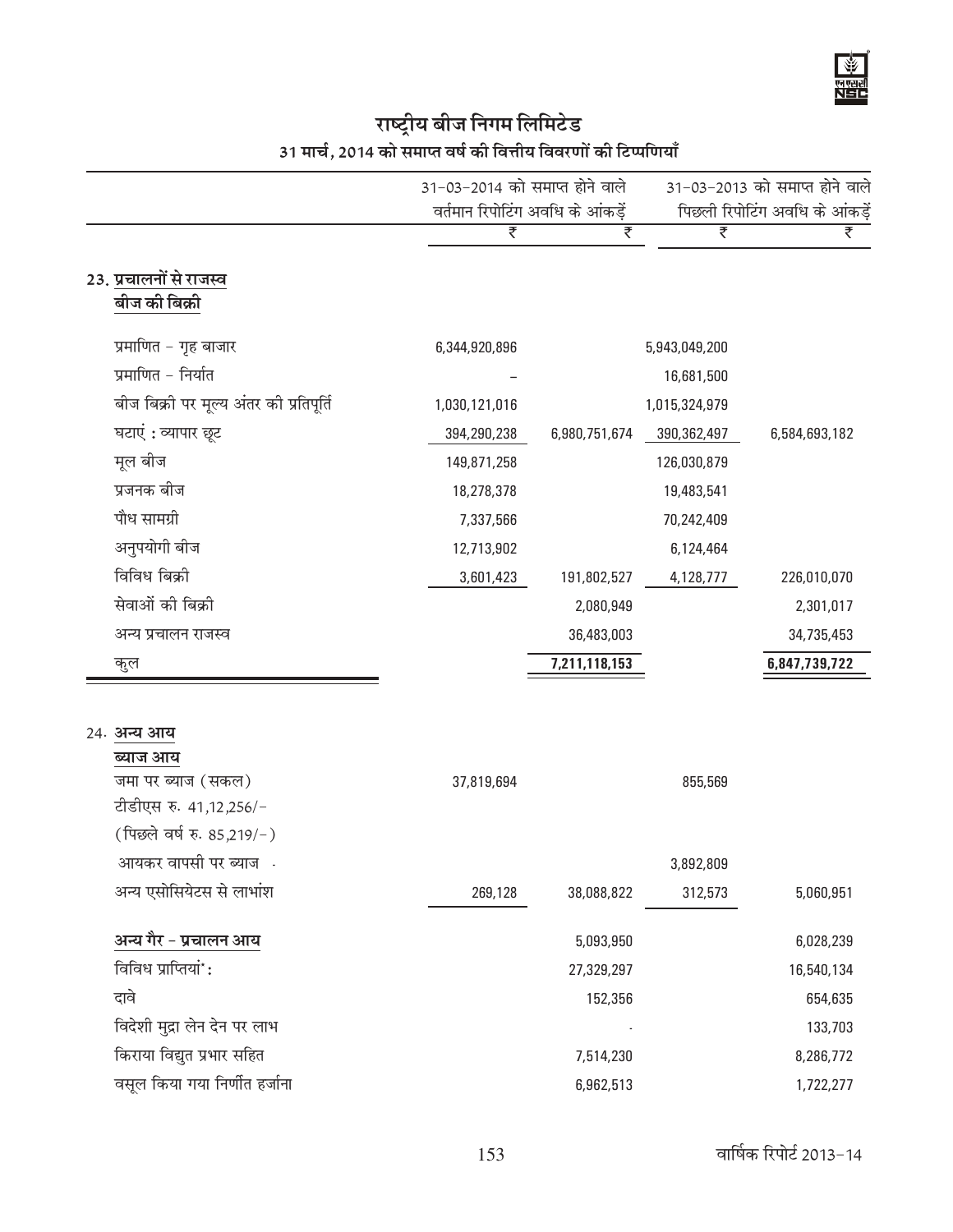# राष्ट्रीय बीज निगम लिमिटेड 31 मार्च, 2014 को समाप्त वर्ष की वित्तीय विवरणों की टिप्पणियाँ

|                                                            | 31-03-2014 को समाप्त होने वाले   |             |           | 31-03-2013 को समाप्त होने वाले |
|------------------------------------------------------------|----------------------------------|-------------|-----------|--------------------------------|
|                                                            | वर्तमान रिपोटिंग अवधि के आंकड़ें |             |           | पिछली रिपोटिंग अवधि के आंकड़ें |
|                                                            | ₹                                | ₹           | ₹         | ₹                              |
| अलाउन्स / प्रावधान व देयताएं जिनकी अब<br>आवश्यकता नहीं रही |                                  |             |           |                                |
| अलाउन्स / प्रावधान:                                        |                                  |             |           |                                |
| -अशोध्य एवं संदिग्ध ऋण                                     | 1,575,365                        |             | 245,985   |                                |
| -संदिग्ध अंग्रिम एवं जमा                                   | 5,559                            |             | 30,000    |                                |
| –उत्पादकता से संबंद्ध प्रोत्साहन                           | 1,923,345                        |             | 6,181,500 |                                |
| -बोनस                                                      | 19,296                           |             | 17,872    |                                |
| -वेतन एवं भत्ते                                            | 176,784                          |             |           |                                |
| -आर्थिक सहायता                                             | 9,124,450                        | 12,824,799  |           | 6,475,357                      |
| <u>देयताएं</u>                                             |                                  |             |           |                                |
| सेवाएं                                                     | 5,165,134                        |             | 4,035,921 |                                |
| माल                                                        | 59,273,650                       | 64,438,784  | 1,809,871 | 5,845,792                      |
| कुल                                                        |                                  | 162,404,751 |           | 50,747,860                     |
| आर्थिक अनुदान से बाहर खरीदी गई                             |                                  | 13,941,478  |           | 14,074,716                     |
| संपत्तियों पर मूल्याह्यस                                   |                                  |             |           |                                |
| कुल                                                        |                                  | 13,941,478  |           | 14,074,716                     |
|                                                            |                                  |             |           |                                |
| कुल                                                        |                                  | 176,346,229 |           | 64,822,576                     |

<u>\* जिसमें जब्त किए गए धरोहर राशि एवं अन्य सुरक्षित जमा रु. 61,00,986/− (पिछले वर्ष: रु. 34,43,693/−) शामिल है।</u>

| 25. उपयोग की गई सामग्री की लागत |             |             |             |             |
|---------------------------------|-------------|-------------|-------------|-------------|
| प्रारंभिक स्टॉक                 |             |             |             |             |
| प्रमाणीकरण व पैकिंग सामग्री     | 78,862,225  |             | 178,628,269 |             |
| उर्वरक, खाद व उपचार सामग्री     | 24,901,110  | 103,763,335 | 18,862,400  | 197,490,669 |
| जोड़े: क्रय                     |             |             |             |             |
| प्रमाणीकरण व पैकिंग सामग्री     | 143,693,674 |             | 79,816,357  |             |
| उर्वरक, खाद व उपचार सामग्री     | 47,330,209  | 191,023,883 | 70,776,859  | 150,593,216 |
| घटाएं: अंतिम स्टॉक              |             |             |             |             |
| प्रमाणीकरण व पैकिंग सामग्री     | 104,815,125 |             | 78,862,225  |             |
| उर्वरक, खाद व उपचार सामग्री     | 24,538,785  | 129,353,910 | 24,901,110  | 103,763,335 |
| कुल                             |             | 165,433,308 |             | 244,320,550 |
|                                 |             |             |             |             |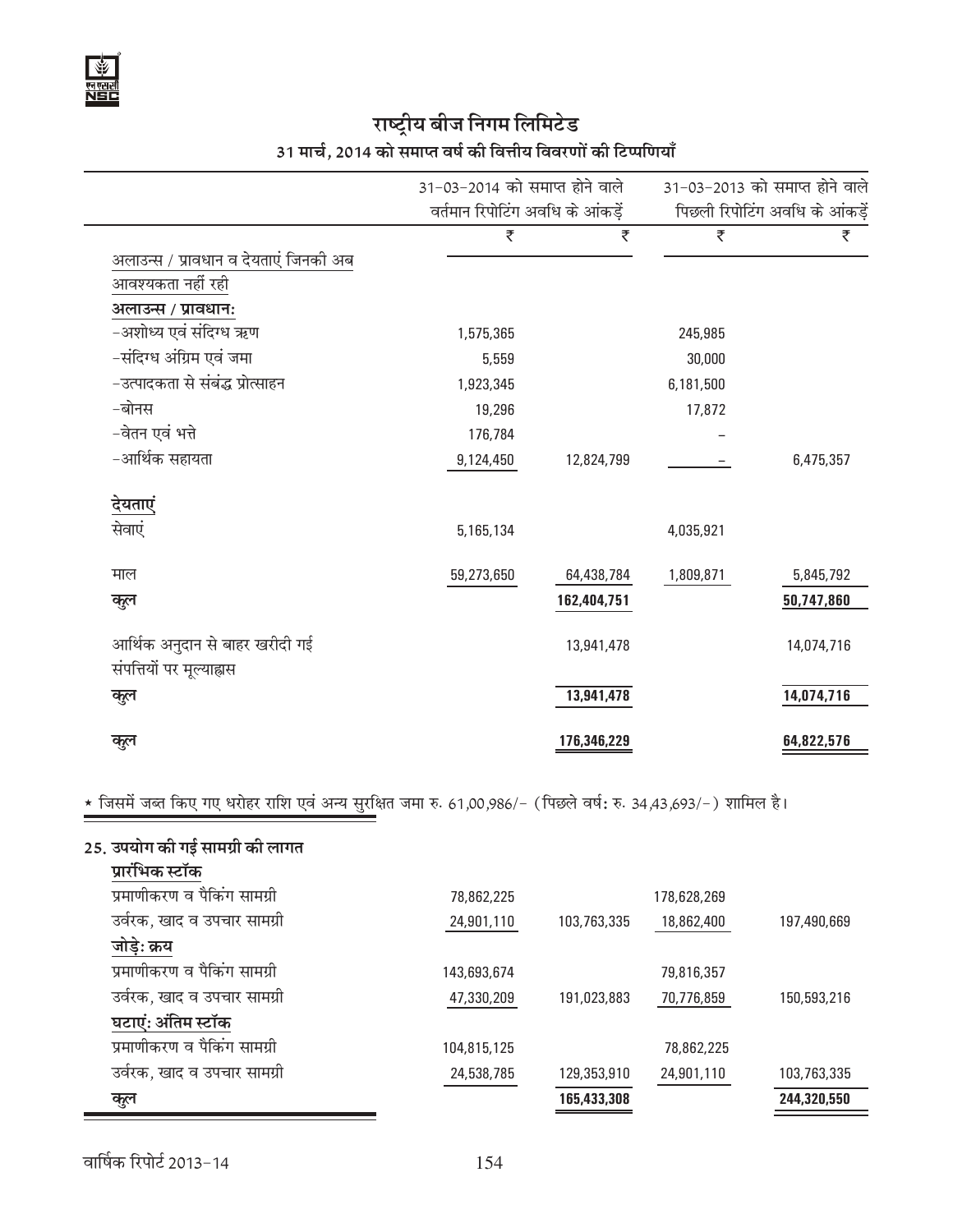|                                                                             | 31-03-2014 को समाप्त होने वाले            | 31-03-2013 को समाप्त होने वाले               |
|-----------------------------------------------------------------------------|-------------------------------------------|----------------------------------------------|
|                                                                             | वर्तमान रिपोटिंग अवधि के आंकड़ें          | पिछली रिपोटिंग अवधि के आंकड़ें               |
|                                                                             | ₹<br>₹                                    | ₹<br>₹                                       |
| 26.स्टॉक ईन ट्रेड की खरीद                                                   |                                           |                                              |
| प्रमाणित बीज                                                                | 5,012,036,075                             | 5,317,232,646                                |
| मूल बीज                                                                     | 166,712,153                               | 145,842,537                                  |
| प्रजनक बीज                                                                  | 22,879,750                                | 26,597,118                                   |
| पौध सामग्री                                                                 | 6,545,602                                 | 70,837,522                                   |
|                                                                             | 5,208,173,580                             | 5,560,509,823                                |
| घटाएं: उत्पादन सहायता                                                       | 560,293,375                               | 589,456,720                                  |
| कूल                                                                         | 4,647,880,205                             | 4,971,053,103                                |
| एवं स्टॉक-इन-टे ड                                                           |                                           |                                              |
| बीज का प्रारंभिक स्टॉक<br>घटाएं: बीजों का अंतिम स्टॉक<br>स्टॉक में परिवर्तन | 674,607,246<br>389,130,448<br>285,476,798 | 590,733,451<br>674,607,246<br>(83, 873, 795) |
| 28. कर्मचारी प्रसुविधाएं व्यय                                               |                                           |                                              |
| वेतन, मजदूरी, भत्ते, अन्य प्रसुविधाएं एवं बोनस                              | 529,447,691                               | 440,581,913                                  |
| भविष्य निधि एवं अन्य निधियों में अंशदान                                     | 54,360,574                                | 73,544,234                                   |
| पेंशन योजना के लिए प्रावधान                                                 | 80,039,000                                |                                              |
| कर्मचारी कल्याण व्यय                                                        | 21,295,081                                | 11,537,348                                   |

 $155$  वार्षिक रिपोर्ट 2013-14

# अन्य उधार लागत Ω.k lalkËku 'kqYd 1,500,000 227,397 ्<br>क्वा के प्रभार पर प्रशासक के बाद पर प्रशासक करने हैं। 1,019,362 वर्ष के 2,812,500 के 2,812,500 के 2,812,500 के **dqy** 2,519,362 3,039,897

ब्याज व्यय

| ×<br>w<br>I |  |
|-------------|--|
|             |  |
|             |  |
|             |  |

**dqy** 16,092,771 49,479,033

cSad ls izfrHkwfr Ω.k ij (udn Ω.k) 9,942,679 6,645,132 कार्यशील पूंजी ऋण पर इस समय कर से समय कर 3,630,730 अर्था 39,794,004 **dqy** 13,573,409 46,439,136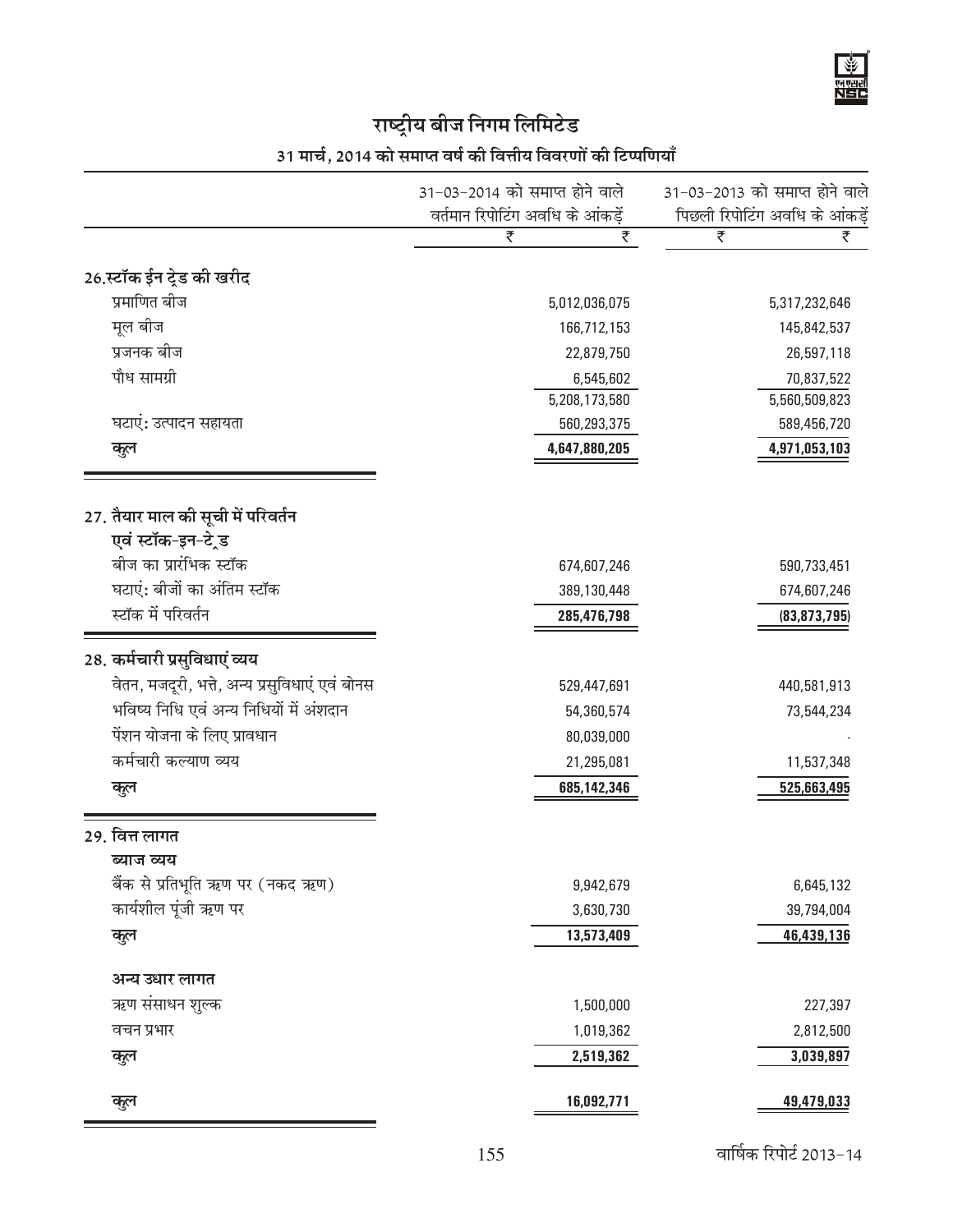# 31 मार्च, 2014 को समाप्त वर्ष की वित्तीय विवरणों की टिप्पणियाँ

|                                              | 31-03-2014 को समाप्त होने वाले<br>वर्तमान रिपोटिंग अवधि के आंकडें |             |             | 31-03-2013 को समाप्त होने वाले<br>पिछली रिपोटिंग अवधि के आंकड़ें |  |
|----------------------------------------------|-------------------------------------------------------------------|-------------|-------------|------------------------------------------------------------------|--|
|                                              | ₹                                                                 | ₹           | ₹           | ₹                                                                |  |
| 30. अन्य व्यय                                |                                                                   |             |             |                                                                  |  |
| क. प्रचालन व्यय                              |                                                                   |             |             |                                                                  |  |
| मरम्मत व रख रखाव                             |                                                                   |             |             |                                                                  |  |
| गोदाम व संसाधन संयंत्र भवन                   | 2,084,805                                                         |             | 879,259     |                                                                  |  |
| संयंत्र व मशीनरी                             | 2,402,132                                                         | 4,486,937   | 2,157,643   | 3,036,902                                                        |  |
| आवक माल भाड़ा जिसमें माल एवं                 |                                                                   |             |             |                                                                  |  |
| अचल संपत्तियों की                            | 159,364,289                                                       |             | 212,058,987 |                                                                  |  |
| अंतर इकाई संचलन भाड़ा भी शामिल है।           |                                                                   |             |             |                                                                  |  |
| घटाएं: परिवहन सहायता                         | 12,529,311                                                        | 146,834,978 | 12,171,711  | 199,887,276                                                      |  |
| भंडारण व संसाधन संयंत्रों का किराया          |                                                                   | 46,516,963  |             | 42,342,426                                                       |  |
| संसाधन, निरीक्षण व बीज परीक्षण प्रभार        |                                                                   | 79,654,564  |             | 63,469,229                                                       |  |
| उपयोग में आए भंडार अतिरिक्त पुर्जे           |                                                                   | 1,230,249   |             | 1,816,325                                                        |  |
| बिजली व ईंधन                                 |                                                                   | 13,541,426  |             | 11,398,678                                                       |  |
| खरीद कर                                      |                                                                   | 711,626     |             | 1,081,858                                                        |  |
| प्रयोगशाला खर्च                              |                                                                   | 979,499     |             | 566,729                                                          |  |
| अन्य विविध खर्च                              |                                                                   | 6,575,130   |             | 5,967,382                                                        |  |
| कुल(क)                                       |                                                                   | 300,531,372 |             | 329,566,805                                                      |  |
|                                              |                                                                   |             |             |                                                                  |  |
| ख. प्रशासनिक व्यय<br>मरम्मत एवं रखरखाव       |                                                                   |             |             |                                                                  |  |
| कार्यालय व आवासी भवन                         | 553,151                                                           |             | 1,236,543   |                                                                  |  |
| अन्य                                         | 6,011,852                                                         | 6,565,003   | 7,699,605   | 8,936,148                                                        |  |
| किराया : कार्यालय एवं आवासीय भवन             |                                                                   | 7,138,123   |             | 6,080,217                                                        |  |
| यात्रा एवं स्थानीय वाहन                      |                                                                   | 13,969,776  |             | 15,330,262                                                       |  |
| टेलीफोन व टुंक काल                           |                                                                   | 4,932,672   |             | 5,295,474                                                        |  |
| डाल टिकट, तार व टेलेक्स                      |                                                                   | 1,727,588   |             | 1,972,987                                                        |  |
| मुद्रण व लेखन सामग्री                        |                                                                   | 4,377,698   |             | 4,011,062                                                        |  |
| बिजली व पानी प्रभार                          |                                                                   | 8,240,093   |             | 6,410,820                                                        |  |
| फर्नीचर, जुड़नार, वाहन आदि का किराया / भाड़ा |                                                                   | 3,927,521   |             | 3,616,852                                                        |  |
| मुकद्दमा व्यय (कानूनी खर्च)                  |                                                                   | 2,423,034   |             | 3,177,818                                                        |  |
| दर व कर                                      |                                                                   | 4,176,553   |             | 4,049,168                                                        |  |
| कर्मचारी भविष्य निधि, उपदान,                 |                                                                   | 4,724,777   |             | 538,735                                                          |  |
| समूह बीमा इत्यादि का प्रशासनिक प्रभार        |                                                                   |             |             |                                                                  |  |
| बीमा                                         |                                                                   | 1,587,991   |             | 1,635,813                                                        |  |
| मनोरंजन व्यय                                 |                                                                   | 1,713,459   |             | 2,179,421                                                        |  |
| विज्ञापन (साधारण)                            |                                                                   | 1,923,345   |             | 2,621,958                                                        |  |
|                                              |                                                                   |             |             |                                                                  |  |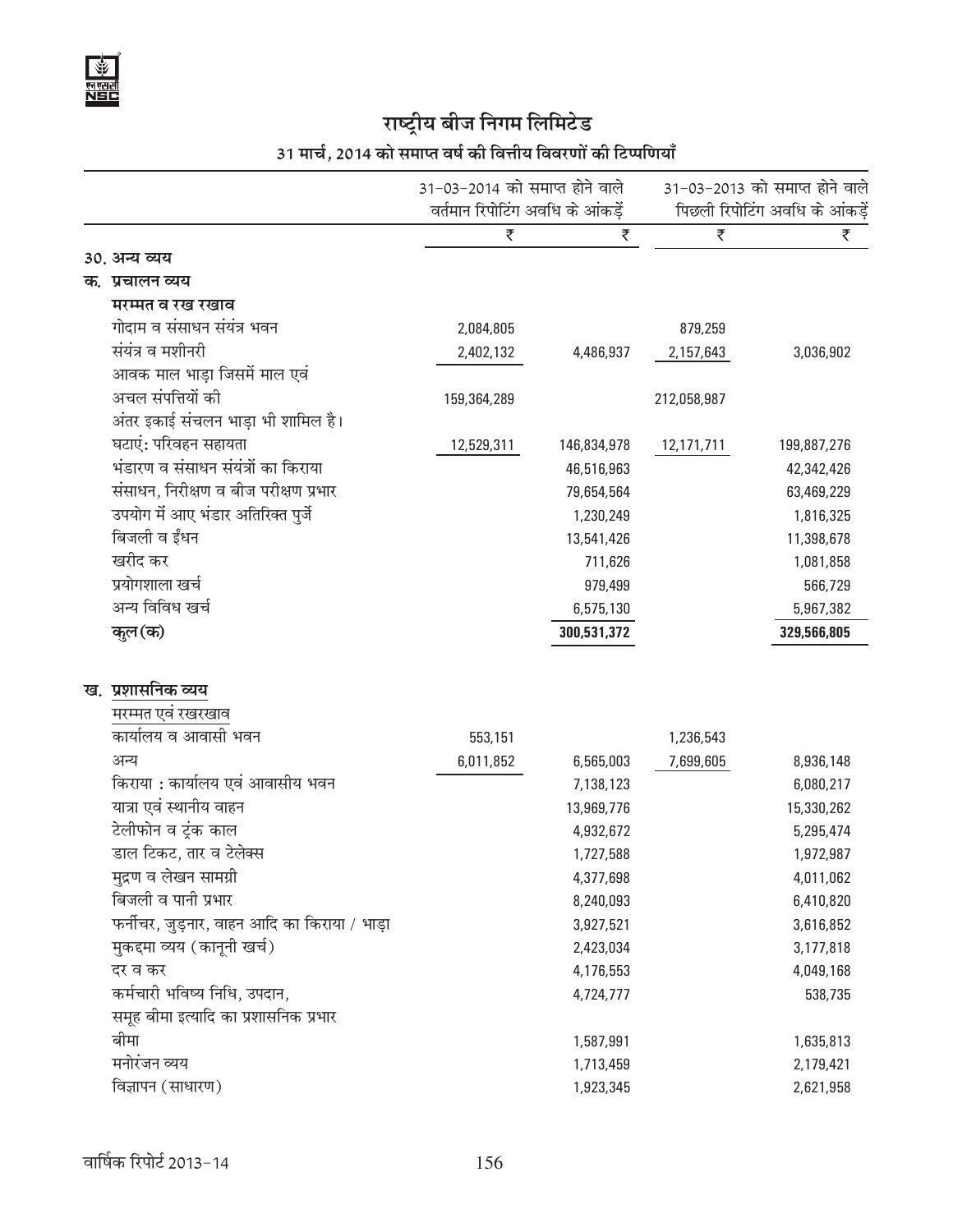# 31 मार्च, 2014 को समाप्त वर्ष की वित्तीय विवरणों की टिप्पणियाँ

|                                                   | 31-03-2014 को समाप्त होने वाले<br>वर्तमान रिपोटिंग अवधि के आंकड़ें |            |         | 31-03-2013 को समाप्त होने वाले<br>पिछली रिपोटिंग अवधि के आंकड़ें |
|---------------------------------------------------|--------------------------------------------------------------------|------------|---------|------------------------------------------------------------------|
|                                                   |                                                                    |            | ₹       | ₹                                                                |
| लेखा परीक्षकों को मानदेय (सेवा कर सहित)           |                                                                    |            |         |                                                                  |
| लेखा परीक्षकों को                                 | 410,788                                                            |            | 410,788 |                                                                  |
| कराधान मामले के लिए                               | 113,373                                                            |            | 107,755 |                                                                  |
| अन्य सेवाओं के लिए                                | 11,236                                                             |            | 20,984  |                                                                  |
| खर्चों की प्रतिपूर्ति के लिए                      | 541,413                                                            | 1,076,810  | 284,396 | 823,923                                                          |
| आंतरिक लेखा परीक्षा फीस एवं खर्चों की प्रतिपूर्ति |                                                                    | 1,625,469  |         | 1,690,969                                                        |
| बैंक प्रभार                                       |                                                                    | 1,676,680  |         | 979,469                                                          |
| विविध                                             |                                                                    | 5,366,660  |         | 6,778,228                                                        |
| <u>कुल</u> (ख)                                    |                                                                    | 77,173,252 |         | 76,129,324                                                       |

★ इसमें क्रमश: अध्यक्ष एवं प्रबंध निदेशक को चुकाया गया यात्रा व्यय रु. 7,57,291/- एवं निदेशको को रु. 2,92,743/-(पिछले वर्ष: अध्यक्ष एवं प्रबंध निदेशक रु. 3,68,898/- एवं निदेशको को रु. 5,00,599/-) भी शामिल हैं।

| ग. | बिक्रो व्यय                                                     |             |             |
|----|-----------------------------------------------------------------|-------------|-------------|
|    | जावक भाड़ा                                                      | 92,454,418  | 56,005,324  |
|    | प्रचार व विज्ञापन                                               | 2,826,578   | 2,408,147   |
|    | अनुसंधान एवं विकास व्यय                                         | 10,699,479  | 6,311,302   |
|    | सेवा कर                                                         | 7,736,830   | 7,576,169   |
|    | बिक्री कर                                                       | 26,254      | 137,217     |
|    | धन वापसी गारंटी के अंतर्गत                                      | 217,112     | 1,711,690   |
|    | मुआवजा निर्णीत हर्जाना आदि                                      |             |             |
|    | डायरी खर्च (निवल)                                               | 230,857     | 293,044     |
|    | विदेशी व्यापार पर हानि                                          | 126,696     |             |
|    | अन्य बिक्री व्यय                                                | 476,922     | 733,182     |
|    | कृल (ग)                                                         | 114,795,146 | 75,176,075  |
| घ. | सीएसआर पर व्यय                                                  |             | 10,443,635  |
|    | कुल (घ)                                                         |             | 10,443,635  |
|    |                                                                 |             |             |
| ड. | अलाउन्स व बट्टे खाते                                            |             |             |
|    | अशोध्य व संदिग्ध के लिए अलाउन्स                                 |             |             |
|    | व्यापार प्राप्य                                                 | 17,748,994  | 14,082,201  |
|    | अग्रिम और दावे                                                  | 1,867,180   | 54,854,303  |
|    | बट्टे खाते                                                      |             |             |
|    | व्यापार प्राप्य                                                 | 1,090,393   | 469         |
|    | बिक्री / उत्पादन आर्थिक सहायता के विरुद्ध भारत सरकार से प्राप्य | 230,721,612 |             |
|    | कुल (ड)                                                         | 251,428,179 | 68,936,973  |
|    | कल (क) से (ड़) तक                                               | 743,927,949 | 560,252,812 |
|    |                                                                 |             |             |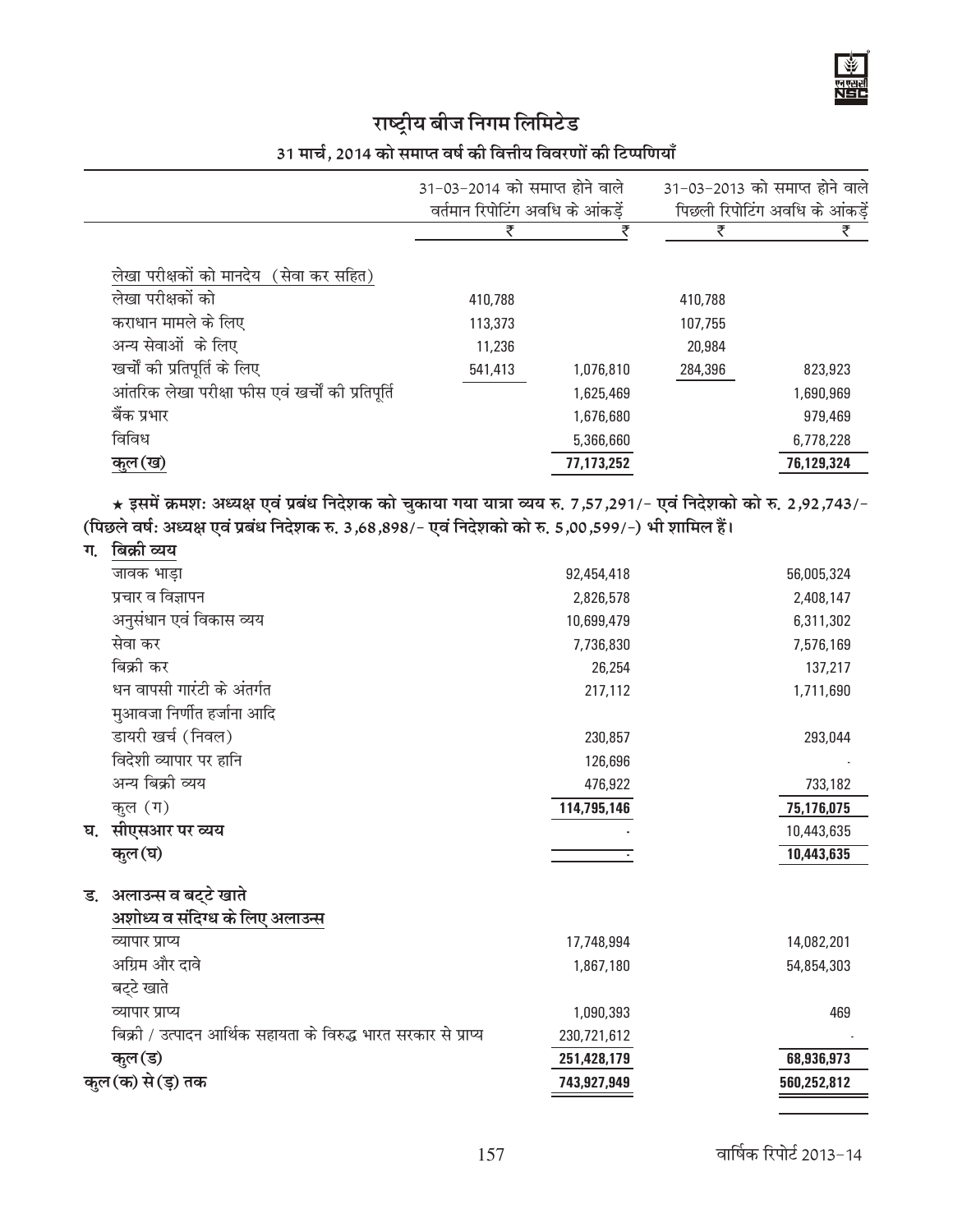

# राष्ट्रीय बीज निगम लिमिटेड<br>11 मार्च, 2014 को समाप्त वर्ष की वित्तीय विवरणों की टिप्पणियाँ

|                                                                                   | 31-03-2014 को समाप्त होने वाले          |                      |           | 31-03-2013 को समाप्त होने वाले       |
|-----------------------------------------------------------------------------------|-----------------------------------------|----------------------|-----------|--------------------------------------|
|                                                                                   | <u>वर्तमान रिपोटिंग अवधि के आंकड़ें</u> |                      |           | <u>पिछली रिपोटिंग अवधि के आंकड़े</u> |
|                                                                                   | ₹                                       | ₹                    | ₹         | ₹                                    |
| 31. अपवाद स्वरूप मदें                                                             |                                         |                      |           |                                      |
| स्थाई परिसंपत्तियों की बिक्री पर लाभ (निवल)                                       |                                         | (471, 621)           |           | (812,960)                            |
| कुल                                                                               |                                         | (471, 621)           |           | (812, 960)                           |
|                                                                                   |                                         |                      |           |                                      |
| 32. आसाधारण मदें                                                                  |                                         |                      |           |                                      |
| दीर्घावधि निवेश की लागत मूल्य में कमी का प्रावधान                                 |                                         | 10,637,998           |           |                                      |
| कूल                                                                               |                                         | 10,637,998           |           |                                      |
| संदर्भ नोट संख्या 41                                                              |                                         |                      |           |                                      |
|                                                                                   |                                         |                      |           |                                      |
| 33. पूर्वावधि मदें                                                                |                                         |                      |           |                                      |
| (i) पूर्वावधि व्यय                                                                |                                         |                      |           |                                      |
| बीजों की बिक्री                                                                   | 3,442                                   |                      | 675,619   |                                      |
| भंडारण एवं संसाधन संयंत्रों हेतु किराया                                           |                                         |                      | 123,420   |                                      |
| जावक भाड़ा                                                                        | 5,474                                   | 8,916                | 179,858   | 978,897                              |
| (ii) पूर्वावधि आय                                                                 |                                         |                      |           |                                      |
| विविध प्राप्तियां                                                                 |                                         |                      | 171,256   |                                      |
| प्रारंभिक स्टॉक                                                                   |                                         |                      | 846,704   |                                      |
| उपदान                                                                             |                                         |                      | 9,108,677 | 10,126,637                           |
| निवल व्यय/आय (I-II)                                                               |                                         | 8,916                |           | (9, 147, 740)                        |
| 34. आकस्मिक देयता एवं वचनबद्धताः                                                  |                                         |                      |           |                                      |
| (क) आकस्मिक देयता:                                                                |                                         |                      |           |                                      |
| कंपनी के विरुद्ध दावे जिन्हें कर्ज के रूप में नहीं माना गया है                    |                                         |                      |           |                                      |
| -कर्मचारियों द्वारा                                                               |                                         | 106,000              |           | 345,000                              |
| अन्यों द्वारा                                                                     |                                         | 74,959,949           |           | 68,460,106                           |
| धन वापसी गारंटी योजना के अंतर्गत लम्बित<br>जांच/स्वीकृति के लिए दाखिल किए गए दावे |                                         | 3,920,002            |           | 4,790,000                            |
| विवादित बिक्री कर मांग                                                            |                                         | 29,799,808           |           | 10,204,000                           |
| विवादित आय कर मांग                                                                |                                         | 4,903,736<br>682,542 |           | 682,542                              |
| विवादित कर्मचारी राज्य बीमा निगम मांग                                             |                                         |                      |           |                                      |
| (ख) वचनबद्धताः                                                                    |                                         |                      |           |                                      |
| शेष ठेके की अनुमानित राशि पूंजीगत खाते पर                                         |                                         | 11,000,000           |           | 4,568,000                            |
| निष्पादित किया जाना है तथा प्रावधान नहीं किया गया।                                |                                         |                      |           |                                      |
| (अग्रिमों का निवल)                                                                |                                         |                      |           |                                      |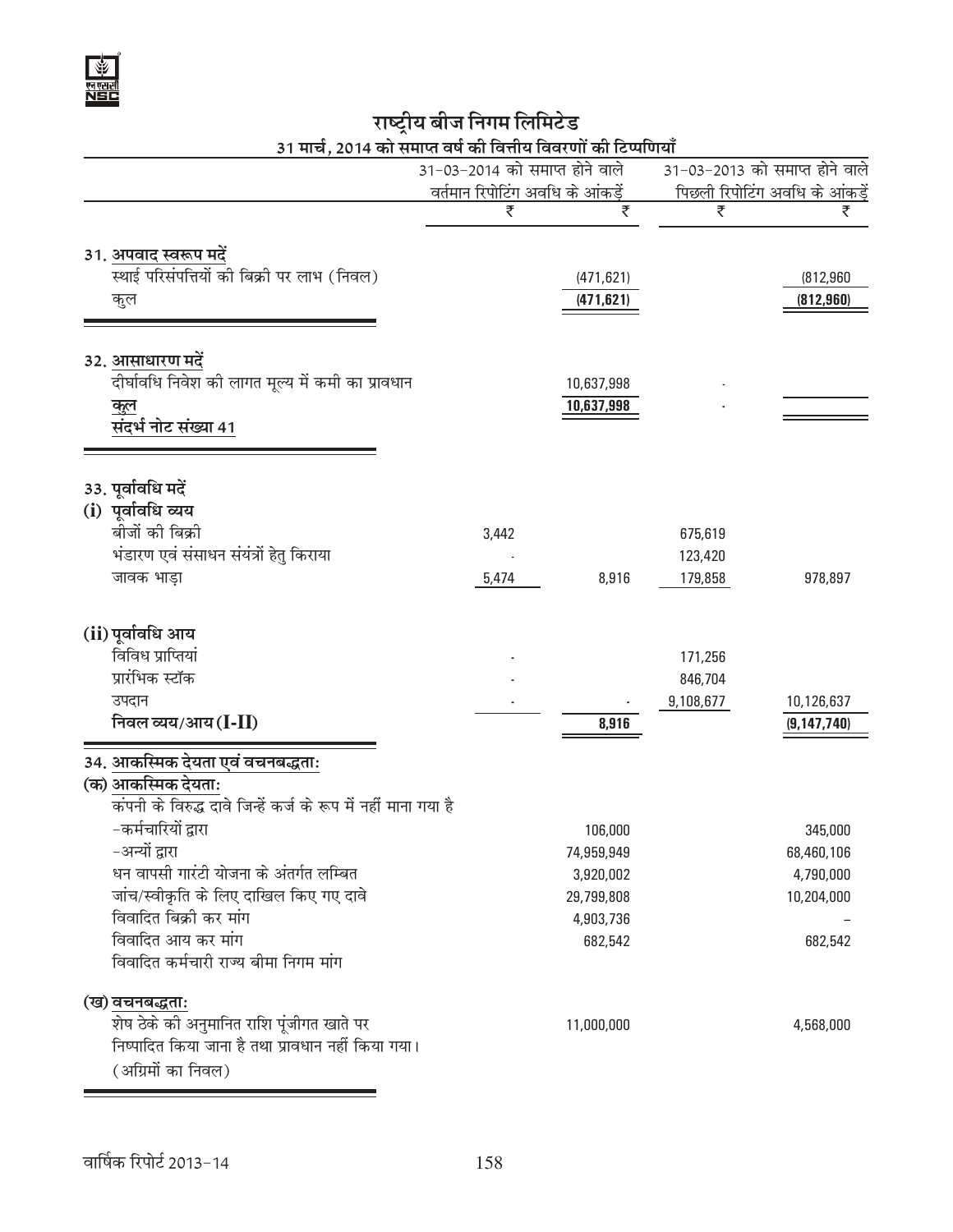

## 31 मार्च. 2014 को समाप्त वर्ष की वित्तीय विवरणों की टिप्पणियाँ

### **35.** अतिरिक्त सूचना:

### (क) प्रयक्त सामग्री की लागत:

कंपनी द्वारा किए जा रहे व्यापार की प्रकृति के कारण, ऐसे वस्तुओं के प्रत्येक श्रेणी में प्रयुक्त किए गए सामग्री की लागत का परिमाण एवं जोड़ करना संभव नहीं है।

#### (ख) खरीदा गया सामान

| विवरण        | राशि            |
|--------------|-----------------|
| प्रमाणित बीज | 5,012,036,075   |
|              | 5,317,232,646)  |
| मूल बीज      | 166,712,153     |
|              | (145, 842, 537) |
| प्रजनन बीज   | 22,879,750      |
|              | (26, 597, 118)  |
| कुल          | 5,201,627,978   |
|              | (5,489,672,301) |

### (ग) बीजों के उत्पादन / विपणन का विवरण:

| विवरण        | बिक्री<br>मूल्य (रु. में) | ऑतिम स्टॉक /<br>माल (रु. में) | प्रारंभिक स्टॉक /<br>माल (रु. में) |
|--------------|---------------------------|-------------------------------|------------------------------------|
| प्रमाणित बीज | 7,375,041,912             | 334,771,993                   | 611,605,204                        |
|              | 6,975,055,679)            | (611, 605, 204)               | (532, 359, 925)                    |
| मूल बीज      | 149,871,258               | 47,703,861                    | 25,391,919                         |
|              | (126,030,879)             | (25, 391, 919)                | (30, 309, 615)                     |
| प्रजनन बीज   | 18,278,378                | 2,828,589                     | 3,127,953                          |
|              | (19, 483, 541)            | (3, 127, 953)                 | (2,659,018)                        |
| मार्गस्थ माल |                           | 2,972                         | 20,672,706                         |
|              | ٠                         | (20, 672, 706)                | (4,645,472)                        |
| कुल          | 7,543,191,548             | 385,307,415                   | 660,797,782                        |
|              | (7, 120, 570, 099)        | (660, 797, 782)               | (569, 974, 030)                    |

<u>टिप्पर्णी</u>

- $(i)$  पौध सामग्री, केले के पौध एवं ग्लोडियस बल्बस जिन्हें क्रमश: रु. 65,45,602 मूल्य के 4,16,824 संख्या (पिछले वर्ष रु; 7,08,37,522 के 51,48,414 की संख्या) में खरीद एवं रु. 73,37,566 मूल्य के 4,16,824 की संख्या (पिछले वर्ष रु. 7,02,42,409 मूल्य के 51,63,414 की संख्या) में बिक्री बीज में शामिल नहीं है।
- $(ii)$  उपरोक्त स्टॉक के अतिरिक्त बेकार/बेकार योग्य बीजों के रु. 38,23,033 मूल्य के 4,155.4 क्विंटल एवं 3,246पैकेट (पिछले वर्ष रु. 1,38,09,464 मूल्य के 5,264,57 क्विंटल तथा 5,767 पैकेट) भी स्टॉक में है।
- $(iii)$  पिछले वर्ष के आंकड़े, जहां लागू हो, कोष्ठक में प्रस्तुत है।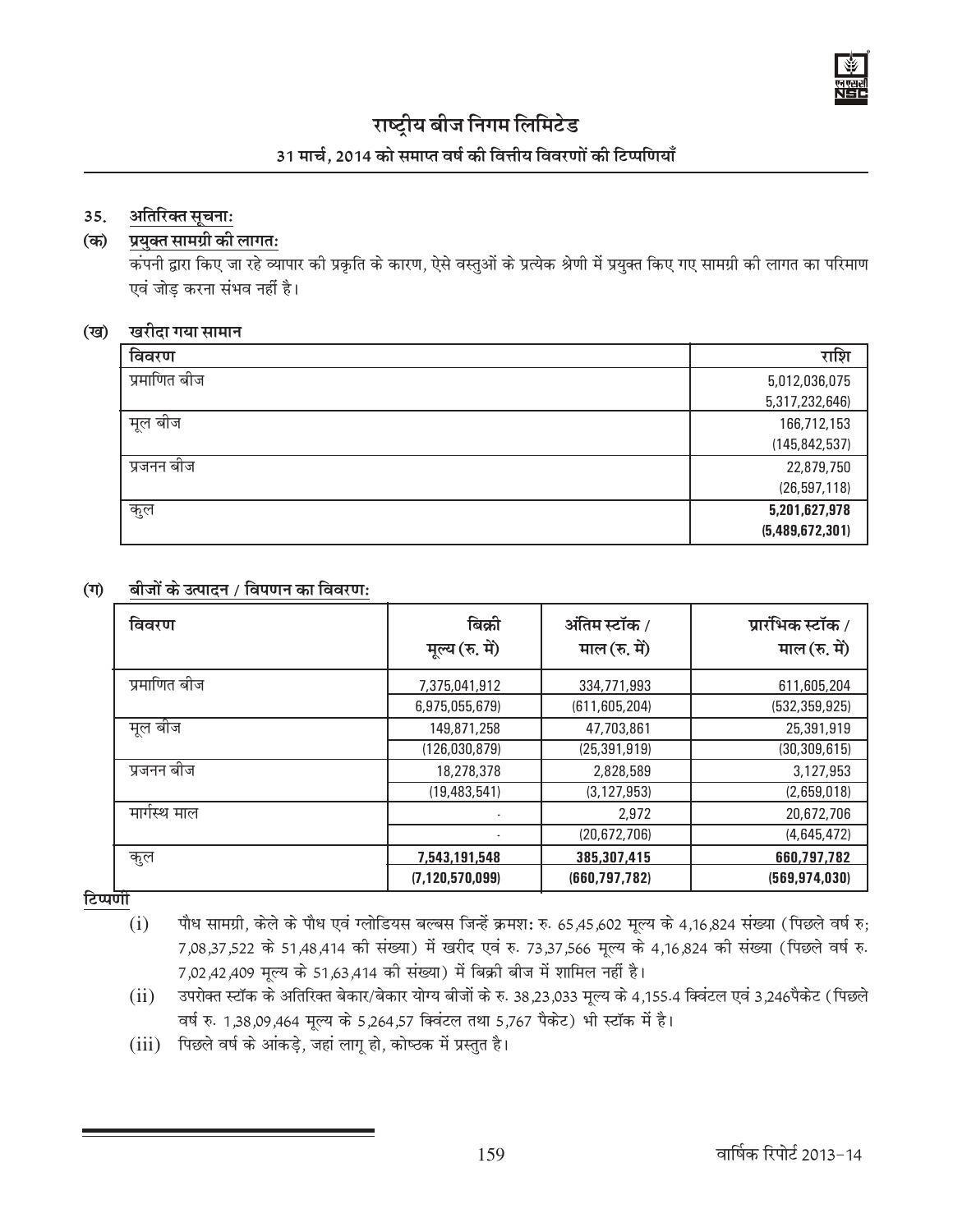#### 31 मार्च, 2014 को समाप्त वर्ष की वित्तीय विवरणों की टिप्पणियाँ

|                                               | 31-03-2014 को समाप्त होने वाले   |         | 31-03-2013 को समाप्त होने वाले |            |
|-----------------------------------------------|----------------------------------|---------|--------------------------------|------------|
|                                               | वर्तमान रिपोटिंग अवधि के आंकड़ें |         | पिछली रिपोटिंग अवधि के आंकड़ें |            |
|                                               |                                  |         |                                |            |
| 36. विदेशी मुद्रा व्यापार:                    |                                  |         |                                |            |
| विदेशी मुद्रा में अर्जन                       |                                  |         |                                |            |
| -पोतपर्यन्त नि:शुल्क आधार पर बीजों का निर्यात |                                  |         |                                | 16,681,500 |
| विदेशी मुद्रा में व्यय                        |                                  |         |                                |            |
| विदेशी भ्रमण                                  |                                  | 328,998 |                                |            |
| सदस्यता शुल्क                                 |                                  | 363,572 |                                | 361,938    |

37. "**प्रति शेयर उपार्जन**" भारत के सनदी लेखाकारों की संस्था द्वारा जारी लेखा मानक-20 के अनुसार मूल एवं कम किया हुआ प्रति शेयर उपार्जन (इपीएस) की गणना की गई है।

| । विवरण                                                   |     | आसाधारण मदों से पूर्व |             | आसाधारण मदों के पश्चात |             |
|-----------------------------------------------------------|-----|-----------------------|-------------|------------------------|-------------|
|                                                           |     | 2013-14               | 2012-13#    | 2013-14                | 2012-13#    |
| वर्ष के लिए लाभ                                           | रु. | 551,304,380           | 443,007,943 | 540,666,382            | 443,007,943 |
| वर्ष के दौरान बकाए इक्विटी शेयरों की<br> भारित औसत संख्या |     | 226,812               | 226,812     | 226,812                | 226,812     |
| प्रिति शेयर उपार्जन (बेसिक एवं डिलूटेड.) रु.              |     | 2,430.67              | 1,953.19    | 2,383.76               | 1,953.19    |

# वर्ष 2012-13 के लिए मूल एवं कम किए हुए प्रति शेयर उपार्जन को 1:10 के अनुपात में बोनस इक्विटी जारी करने के लिए फिर से कहा गया है। (प्रत्येक धारित रु. 1000 के हर 10 इक्विटी शेयर के लिए प्रत्येक रु. 1000 का एक बोनस इक्विटी शेयर)

### 38. प्रस्तावित लाभांश

| वर्ष के लिए प्रस्तावित अंतिम लाभांश निम्न प्रकार से है। |     |            |            |
|---------------------------------------------------------|-----|------------|------------|
| प्रत्येक रु. 1000 के इक्विटी शेयर पर :                  |     |            |            |
| प्रस्तावित लाभांश की राशि                               | ৼ৸. | 41,249,898 | 41,238,600 |
| प्रति इक्विटी शेयर लाभांश                               | रु. | 200        | 200        |

### 39. भूमि एवं भवन

पटना (शेखपुरा) तथा कोलकाता (मिदनापुर) क्षेत्रीय कार्यालयों से संबंधित निगम के पक्ष में भूमि का पट्टा विलेख / हक  $(i)$ विलेख (जिस पर भवनों का निर्माण किया गया है) तथा भूमि के भुगतान का विवरण एवं उसके मूल्य हिसाब के विवरण उपलब्ध नहीं है। यद्यपि 1984 में प्रारंभिक तौर पर 30 वर्षो की अवधि के लिए मिदनापुर जमीन की प्राप्ति के संबंध में दस्तावेजी सबूतों की अवस्थिति का पता लगा लिया गया है तथा उनके आधार पर संबद्ध प्राधिकारियों से शीघ्र कार्रवाई के लिए कहा गया है। भूमि की लागत के अंतिम रूप से सुनिश्चित हो जाने पर पट्टे वाली भूमि का परिशोधन एवं भवन के मूल्यह्रास पर प्रभाव पडेगा।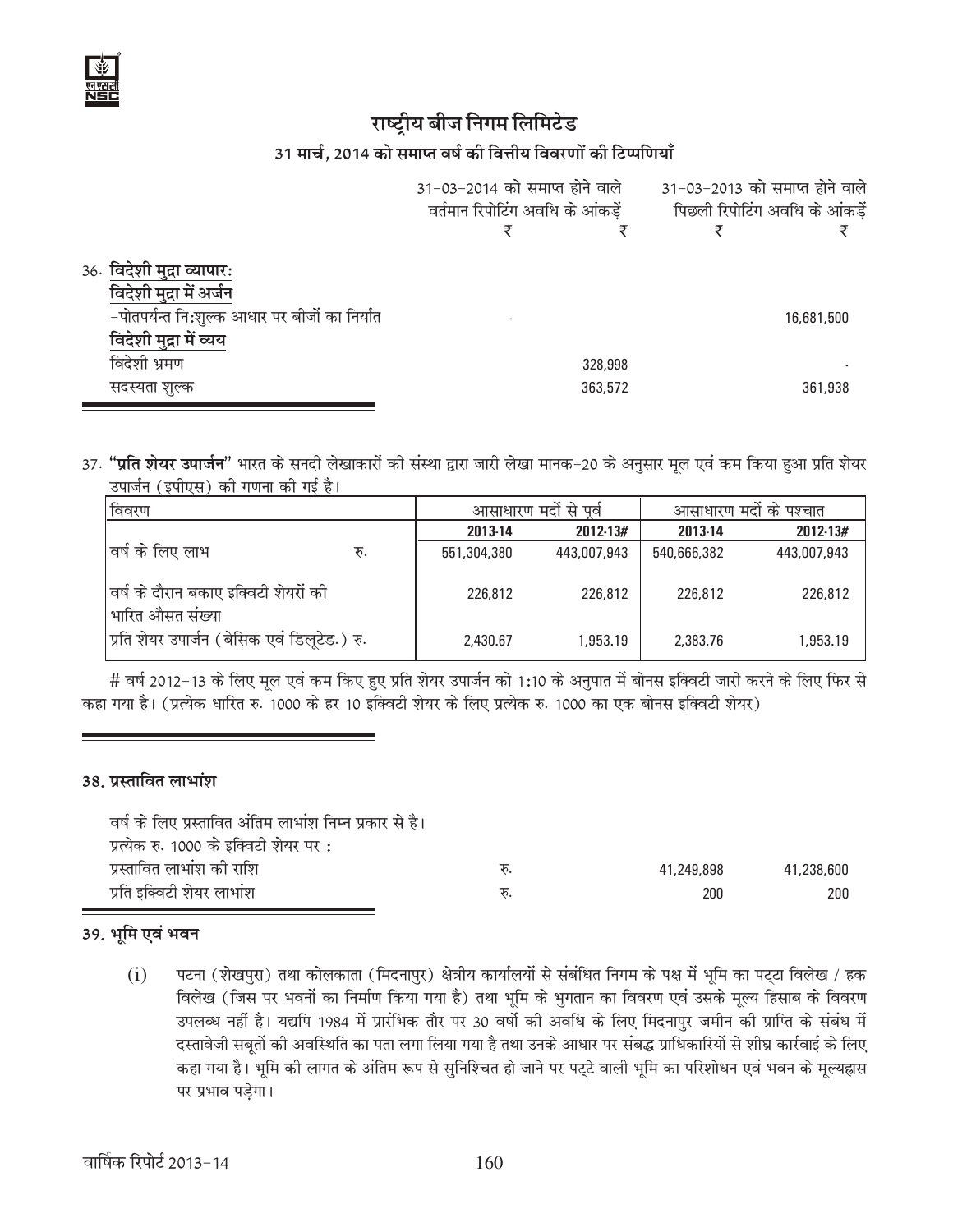

## 31 मार्च. 2014 को समाप्त वर्ष की वित्तीय विवरणों की टिप्पणियाँ

- निगम द्वारा आंध्र प्रदेश सरकार के कृषि विभाग से नंदयाल में बीज संसाधन संयंत्र तथा भंडार निर्माण के लिए 15.10.1994 को  $(ii)$ ली गई भूमि का पट्टा विलेख राशि को अंतिम रूप न दिए जा सकने के कारण इसका पट्टा विलेख निष्पादन लम्बित पड़ा हुआ है।
- (iii) हेमपुर (उत्तरांचल), का पट्टा/हक विलेख को अभी निष्पादित किया जाना है और गुवाहाटी (असम) का पट्टा/हक विलेख दिनांक 17.07.2012 को निष्पादित किया गया है।
- हेमपुर फार्म की भूमि का एक बड़ा भाग मार्च, 1987 में उत्तरप्रदेश राज्य औद्योगिक विकास निगम को सौंपा गया था। एनएससी  $(iv)$ ने 07 एकड़ भूमि अपने पास रखी हुई है। उत्तर प्रदेश / उत्तरांचल सरकार से कंपनी द्वारा आधारभूत ढांचा बनाने के लिए एवं एनएससी द्वारा पट्टा प्रीमियम पट्टा किराया आदि के कारण रु. 25 लाख की राशि के भुगतान के समायोजन के संबंध में देय क्षतिपूर्ति का अंतिम निपटान लम्बित पड़ा होने से कोई समायोजन नहीं किया गया।
- निवाड़ी स्थित भूमि रु. 40,000 के प्रीमियम एवं रु. 3000 प्रतिवर्ष के किराये पर एनएससी को स्थाई रूप से स्थानातंरित किया  $(v)$ गया था। तथापि पट्टे की अवधि के अभाव में, निवाड़ी स्थित भूमि 99 साल की अवधि में परिशोधित किया जा रहा है।
- $(vi)$ गोरखपुर स्थित भूमि निगम ने गोरखपुर औद्योगिक विकास प्राधिकरण से रु. 97,75,295/- के भुगतान पर अधिग्रहण को है तथा इसके पट्टा विलेख को अपने नाम पर पंजीकृत कर दिया है। यद्यपि निगम के पक्ष में न ही मोटेशन किया गया है और न ही गोरखपुर औद्योगिक विकास प्राधिकरण ने वास्तविक कब्जा दिया है। भुगतान की गई राशि को पंजीगत अग्रिम में दिखाया गया है। (टिप्पणी संख्या 17)
- 40. व्यापार प्राप्य, ऋण, एवं अंग्रिम, अन्य वर्तमान परिसंपत्तियाँ, व्यापारप्रदेय एवं अन्य वर्तमान देनदारियों के शेष पुष्टिकरण/पुर्नगणना के अध्याधीन है। सरकारी विभागों / पार्टियों के विरुद्ध 06 वर्ष से कम अवधि के लिए लंबित देय वसूली योग्य है।
- 41. लेखा नीति संख्या 2.8 के अनुसार लागत में कमी, अस्थाई के अलावा, दीर्घावधि निवेश को लेखों में लिया गया है, तथ्यों एवं परिस्थितियों के आधार पर प्रबंधन द्वारा 1,06,37,998/- (पिछले वर्ष शून्य) को अनुमानित आधार पर लिया है तथा लाभ हानि विवरण में असाधारण मदों के रूप में लिया गया है।

<sup>42.</sup> निगम का व्यापारिक क्रियाकलाप / प्रचालन मुख्यत: एक व्यवसाय खंड नामत: बीजों का उत्पादन, प्रसंस्करण एवं विपणन के अंतर्गत है, भारत के सनदी लेखाकारों का संस्थान द्वारा लेखा मानक (एएस-17) लेखों से अपेक्षित संबंधित प्रकटीकरण कंपनी पर लागू नहीं होते है। सभी व्यापारिक क्रियाकलाप / प्रचालन प्रारंभिक तौर पर एक व्यवसाय खंड नामत: घरेलू है।

| <b>PERIODICAL LITTLE AND LITTLE IN THE LIFTLE DECISION OF A LITTLE IT (THE LIFTLE ICAL AND LITTLE IN THE LIFTLE I</b> |            |            |
|-----------------------------------------------------------------------------------------------------------------------|------------|------------|
| विवरण                                                                                                                 | 31.03.2014 | 31.03.2013 |
|                                                                                                                       | को समाप्त  | को समाप्त  |
|                                                                                                                       |            |            |
| एमएसएमईडी अधिनियम के अंतर्गत आर्पूतिकर्ताओं को मूल राशि देय है।                                                       | 12,661,402 | 415,272    |
| एमएसएमईडी अधिनियम के अन्तर्गत उपरोक्त राशि पर आर्पूतिकर्ताओं को देय उपार्जित ब्याज एवं अप्रदत्त                       |            |            |
| वर्ष के दौरान नियत दिन से परे (ब्याज को छोड़कर) आपूर्तिकर्ताओं को देय भुगतान                                          |            |            |
| एमएसएमईडी अधिनियम के अंतर्गत आपूर्तिकर्ताओं को दिया गया ब्याज (धारा 16 को छोड़कर)                                     |            |            |
| एमएसएमईडी अधिनियम के अंतर्गत आपूर्तिकर्ताओं को दिया गया ब्याज (धारा 16)।                                              |            |            |
| एमएसएमईडी अधिनियम के अंतर्गत पहले से ही किए गए भुगतान हेतु आपूर्तिकर्ताओं को<br>देय / प्रदेय ब्याज                    |            |            |
| एमएसएमईडी अधिनियम के अंतर्गत आपूर्तिकर्ताओं को वर्ष के अंत तक<br>उपार्जित ब्याज एवं अप्रदत्त शेष                      |            |            |

43. निगम ने सूक्ष्म लघु एवं मंध्यम उद्यमों के रूप में 05 विक्रेताओं की पहचान की है, जैसे कि सूक्ष्म, लघु एवं मध्यम उद्यम विकास ਆਂ ਵਿੱਚ 1906 (ਸੰਸਾਬਗਾਸਤੰਟੀ ਅੰਬਰਿਆ) ਮੈਂ ਸਥਿਆਰਿਕ ਵੈ। ਤਰਕ ਅੰਬਰਿਆ ਨੇ ਅਰਧਾਰ ਸਨ ਮੈਨਰੰਗ ਕਿਸ਼ ਸਨਾਰ ਸੇ ਵੈ:-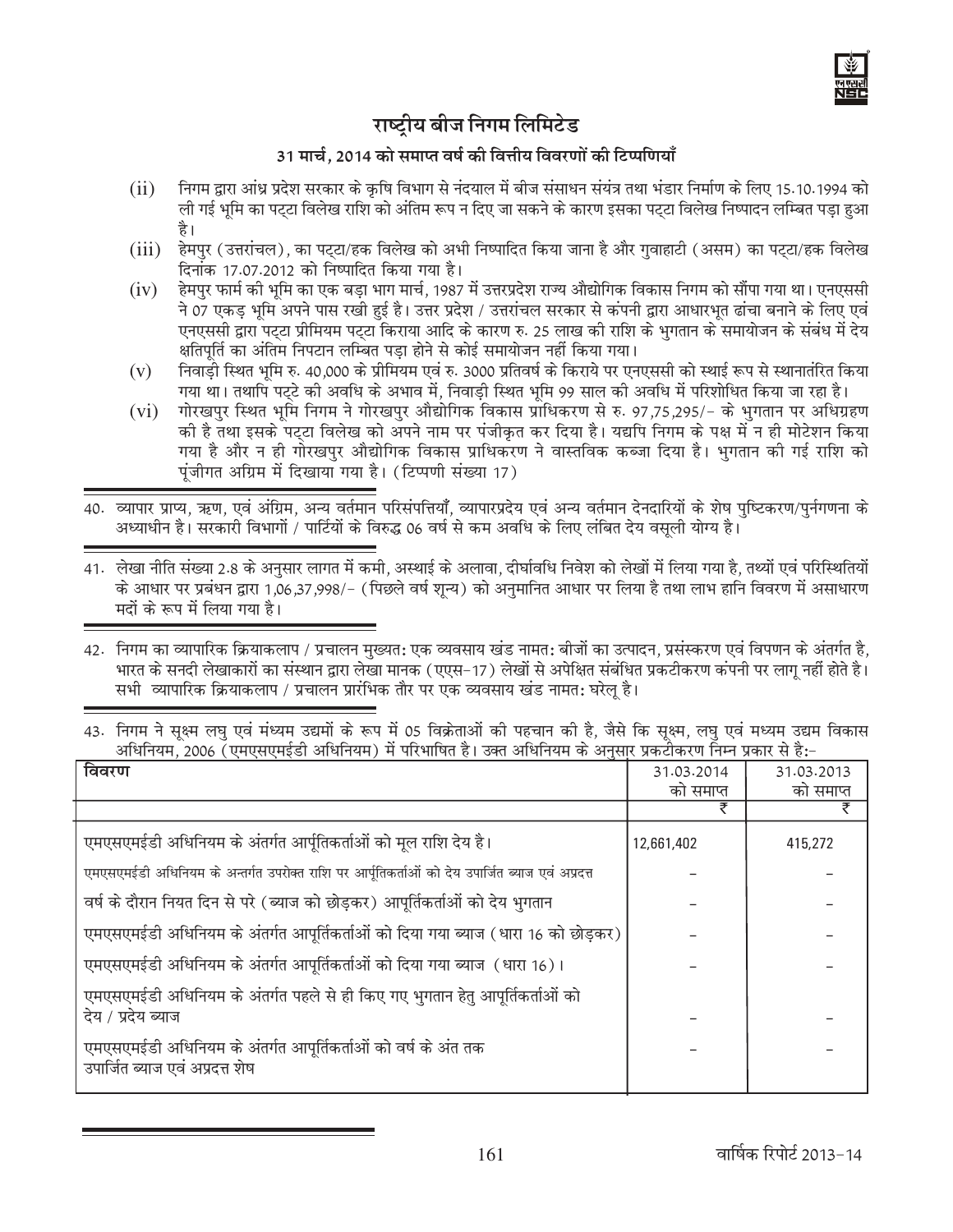

### 31 मार्च. 2014 को समाप्त वर्ष की वित्तीय विवरणों की टिप्पणियाँ

### 44 लेखा नीतियों में परिवर्तन

लेखा नीतियों का मसौदा तैयार किया गया एवं पुर्नशब्दों में लिए जाने है तथा लेखा मानको तथा कुछ नीतियों के अनुरूप, वसुली योग्य अधिशेषो को हटा दिया गया है। इस तरह के बदलाव से खातों पर कोई प्रभाव नहीं पडा है सिवाय निम्न टिप्पणी संख्या i एवं ii को छोडकर।

#### सेवानिवृत्त कर्मचारियों के लिए चिकित्सा सुविधा  $(i)$

31.03.2013 को समाप्त हुए वर्ष तक, राशि को पिछले वर्ष के कर पूर्व लाभ (पीबीटी) का 1.5% पर गणना की गई है, बीमा निगम को मेडिक्लेम पॉलिसी के रूप में अधिशेष से किया गया निवल भुगतान उचित रूप से हो रहा था। भुगतान किए गए राशि को 'आरक्षित एवं अधिशेष' के अंतर्गत 'सेवानिवृत्त कर्मचारि कल्याण निधि' के रूप में दिखाया गया। 31.03.2014 को समाप्त वर्ष के लिए निगम ने अपनी लेखा नीति में बदलाव कर दिया और लाभ – हानि के विवरण में पिछले वर्ष के कर पूर्व लाभ का 1.5% पर गणना की गई राशि रु. 93,39,000 को दिखाया है। निगम ने पहली बार उपलब्ध कराई गई चिकित्सा सुविधा के प्रति अपनी देयता का जीवनानंकीय मूल्याकन किया है जिसे 31.03.2014 को रु. 1,91,05,850 पर अनुमानित किया है। इस राशि को 'आरक्षिक एवं अधिशेष' के अंतर्गत सेवानिवृत्त कर्मचारी कल्याण निधि' से कम कर दिया है और गैर वर्तमान देयताओं के अंतर्गत दीर्घावधि प्रावधान के रूप में दिखाया गया है। लेखाकन नीति में परिवर्तन के कारण, वर्ष के लिए लाभ को रु. 93.39.000 कम बताया है।

### (ii) सीएसआर क्रियाकलाप

31.03.2013 को समाप्त वर्ष तक, निगम के निदेशक मंडल ने लोक उद्यम विभाग, भारत सरकार के दिशा निर्देशों का अनुमोदन कर दिया तथा निगम को इसके पिछले वर्ष के लिए कर पश्चात लाभ का (पीएटी) 3% पर अभिकंलन की गई राशि को खर्च करने की अनुमति दी थी। इसके अलावा, खर्च की गइ राशि को 'आरक्षित एवं अधिशेष' के अंतर्गत 'खर्च न किए गए सीएसआर आरक्षित' के रूप में लाभ हानि विवरण व तुलनपत्र में दिखाया गया। 31.03.2014 को समाप्त वर्ष के लिए लेखाकन नीति में बदलाव होने के कारण 3% पर अभिकंलन राशि के रूप में अधिक है, जैसे कि ऊपर रु. 1,32,92,022 पर वर्ष के लिए अधिशेष से बाहर विनियोजित किया गया, और 'खर्च न किए गए सीएसआर आरक्षित' में डाल दिया गया है। इस आरक्षित से वासतविक, रूप से खर्च की गई राशि रु. 1,21,72,022 को कम कर दिया गया और तदनुसार तुलनपत्र में दिखाया गया है। इस परिवर्तन के कारण, वर्ष के लाभ को रु. 1.21.72.022अधिक बताया है।

45. लेखा मानक - 15 (संशोधित) के अनुसार भारत के सनदी लेखाकारों की संस्था द्वारा जारी "कर्मचारी हित" का प्रकटीकरण, जैसे कि लेखा मानक के रूप में परिभाषित किया गया है निम्न प्रकार से है:-

कंपनी द्वारा कर्मचारियों को उपलब्ध कराएं गए विभिन्न हितों को निम्न प्रकार से वर्गीकृत किया है:-

#### परिभाषित अंशदान योजना (क)

वर्ष के दौरान कंपनी ने लाभ-हानि विवरण में निम्नलिखित राशि की पहचान की है:

|            | भविष्य निधि                                       |               |               |
|------------|---------------------------------------------------|---------------|---------------|
|            | भविष्य निधि में नियोक्ता अंशदान                   | 29,792,684.00 | 27,988,302.00 |
| $\bf (ii)$ | राज्य बीमा योजना                                  |               |               |
|            | कर्मचारी राज्य बीमा अधिनियम, 1948 में             | 275,226.00    | 288,225.00    |
|            | नियोक्ता का अंशदान                                |               |               |
|            | कर्मचारी पेंशन योजना, 1995 में नियोक्ता का अंशदान | 4,852,909.00  | 5,352,990.00  |

#### परिभाषित लाभ योजना  $(\overline{g})$

कर्मचारी उपदान निधि योजना एक परिभाषित हित योजना है। देयता के वर्तमान मूल्य परियोजना एकक ऋण विधि का प्रयोग करते हुए जीवाननंकीय मूल्यांकन के आधार पर है।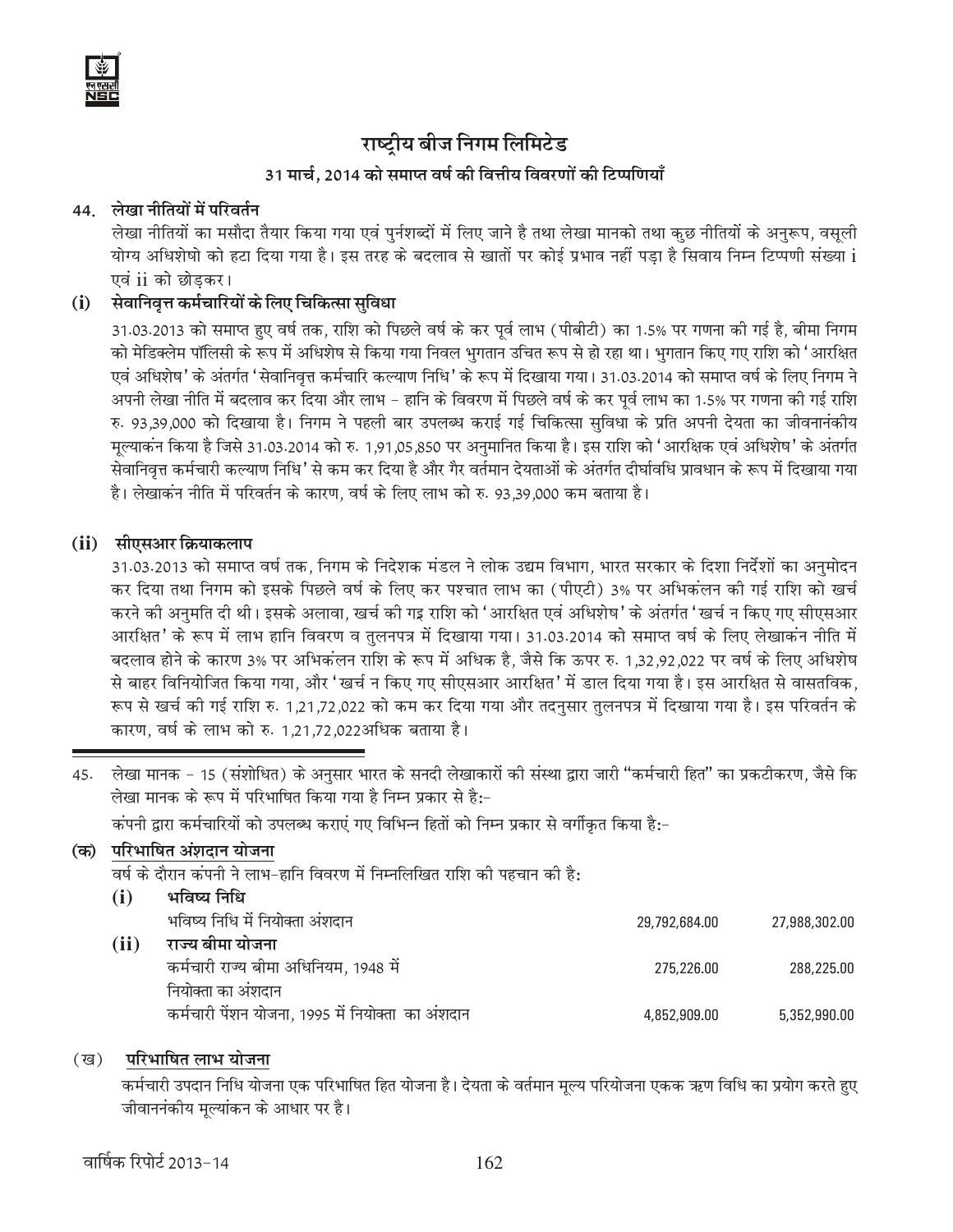# राष्ट्रीय बीज निगम लिमि<mark>टेड</mark>

31 मार्च, 2014 को समाप्त वर्ष की वित्तीय विवरणों की टिप्पणियाँ

|    |                                                        | 31-03-2014 को समाप्त होने वाले   | 31-03-2013 को समाप्त होने वाले |
|----|--------------------------------------------------------|----------------------------------|--------------------------------|
|    |                                                        | वर्तमान रिपोटिंग अवधि के आंकड़ें | पिछली रिपोटिंग अवधि के आंकड़ें |
|    |                                                        | ₹                                | ₹                              |
|    |                                                        | उपदान (वित्त पोषित)              | उपदान (वित्त पोषित)            |
| 1. | विवरण                                                  |                                  |                                |
|    | जीवनानंकीय धारणाएं                                     | आई ए एल 2006-08                  |                                |
|    | मरणशीलता सारणी                                         | अंतिम                            |                                |
|    | घर्षण दर                                               | 2.00% प्रतिवर्ष                  |                                |
|    | आरोपित ब्याज दर (छूट दर)                               | 9.10% प्रतिवर्ष                  | 8.00% प्रतिवर्ष                |
|    | वेतन वृद्धि                                            | 7.50% प्रतिवर्ष                  | 6.00% प्रतिवर्ष                |
|    | आयोजना परिसम्पत्तियों पर प्रतिलाभ<br>शेष कार्यरत जीवन  | 8.85% प्रतिवर्ष<br>9.98 वर्ष     |                                |
|    | 2. दायित्व के वर्तमान मूल्य में परिवर्तन (पीवीओ)       |                                  |                                |
|    | वर्ष के प्रारम्भ में पीवीओ                             | 282,841,512                      | 227,908,491                    |
|    | ब्याज लागत                                             | 24,131,648                       | 18,232,679                     |
|    | वर्तान सेवा लागत                                       | 12,972,066                       | 8,416,889                      |
|    | भुगतान की गई प्रसुविधायें                              | (35, 317, 142)                   | (22, 153, 166)                 |
|    | देयता पर जीवनांनकीय (लाभ) / हानि                       | 5,353,960                        | 19,913,885                     |
|    | वर्ष के अंत में पीवीओ                                  | 289,982,044                      | 252,318,778                    |
| 3. | आयोजना परिसम्पत्ति के उचित मूल्य में परिवर्तन          |                                  |                                |
|    | वर्ष के आरम्भ में आयोजना परिसम्पत्ति का उचित मूल्य     | 274,949,526                      | 249,592,351                    |
|    | आयोजना परिसम्पत्ति पर सम्भावित प्रतिलाभ                | 24,144,032                       | 22,515,663                     |
|    | अंशदान                                                 | 30,929,715                       | 4,255,476                      |
|    | भुगतान की गई प्रसुविधायें                              | (35, 200, 919)                   | (22, 153, 166)                 |
|    | आयोजना परिसम्पत्ति पर जीवनांनकीय लाभ / हानि            | (1, 126, 113)                    |                                |
|    | वर्ष के अंत में आयोजना परिसम्पत्ति के उचित मूल्य       | 293,696,241                      | 254,210,324                    |
| 4. | आयोजना परिसम्पत्ति का उचित मूल्य                       |                                  |                                |
|    | वर्ष के आरम्भ में आयोजना परिसम्पत्ति का उचित मूल्य     | 274,949,526                      | 249,592,351                    |
|    | आयोजना परिसम्पत्ति पर वासतविक वापसी                    | 23,017,919                       | 22,515,663                     |
|    | अंशदान                                                 | 30,929,715                       | 4,255,476                      |
|    | भुगतान की गई प्रसुविधायें                              | (35, 200, 919)                   | (22, 153, 166)                 |
|    | वर्ष के अंत में आयोजना परिसम्पत्ति का उचित मूल्य       | 293,696,241                      | 254,210,324                    |
|    | वर्ष के अंत में पीवीओ                                  | 289,982,044                      | 252,318,778                    |
|    | निधिकृत अवस्थिति                                       | 3,714,197                        | 1,891,546                      |
| 5. | अभिज्ञात जीवानंनकीय (लाभ) / हानि                       |                                  |                                |
|    | देयता पर जीवानंनकीय (लाभ) / हानि                       | (5,353,960)                      | (19,913,885)                   |
|    | वर्ष के लिए जीवानंनकीय लाभ / हानि - आयोजना परिसम्पत्ति | (1, 126, 113)                    |                                |
|    | वर्ष में अभिज्ञात जीवानंकीय लाभ / हानि                 | 6,480,073                        | 19,913,885                     |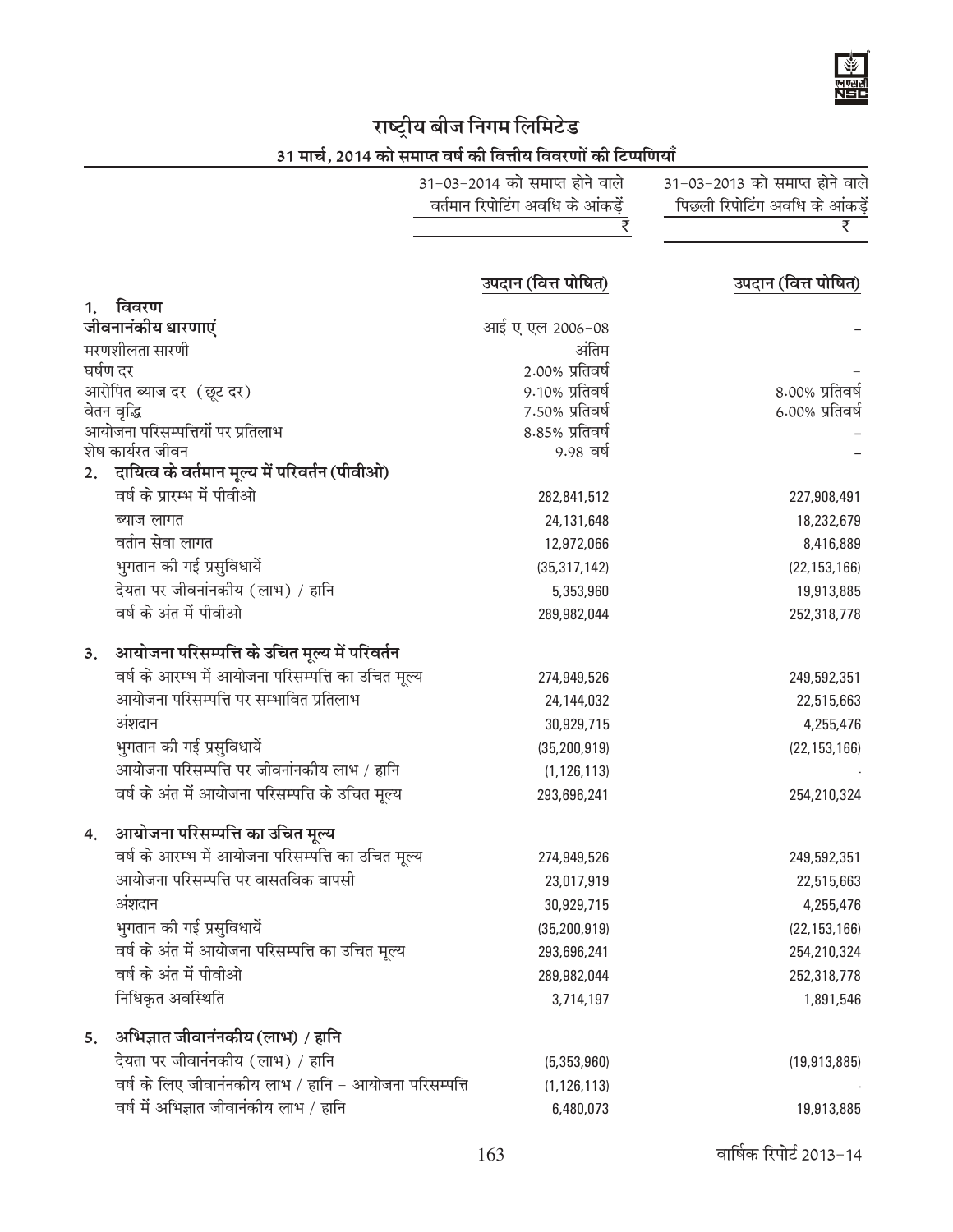

# 31 मार्च, 2014 को समाप्त वर्ष की वित्तीय विवरणों की टिप्पणियाँ

|    |                                                     | 31-03-2014 को समाप्त होने वाले  |                | 31-03-2013 को समाप्त होने वाले |
|----|-----------------------------------------------------|---------------------------------|----------------|--------------------------------|
|    |                                                     | वर्तमान रिपोटिंग अवधि के आंकडें |                | पिछली रिपोटिंग अवधि के आंकडें  |
|    |                                                     | ₹                               |                | ₹                              |
|    | 6. तुलनपत्र में अभिज्ञात खर्चे की राशि              |                                 |                |                                |
|    | वर्ष के अंत में पीवीओ                               |                                 | 289,982,044    | 252,318,778                    |
|    | वर्ष के अंत में आयोजना परिसम्पत्तियों का उचित मूल्य |                                 | 293,696,241    | 254,210,324                    |
|    | निधिकृत अवस्थिति                                    |                                 | 3,714,197      | 1,891,546                      |
|    | तुलनपत्र में अभिज्ञात निवल देयता                    |                                 | (3,714,197)    | 1,891,546                      |
| 7. | लाभ एवं हानि खाते की विवरणिका में अभिज्ञात खर्चे    |                                 |                |                                |
|    | वर्तमान सेवा लागत                                   |                                 | 12,972,066     | 8,416,889                      |
|    | ब्याज लागत                                          |                                 | 24,131,648     | 18,232,679                     |
|    | आयोजना परिसम्पत्तियों पर सम्भावित प्रतिलाभ          |                                 | (24, 144, 032) | (22, 515, 663)                 |
|    | वर्ष में अभिज्ञात निवल जीवनांनकीय (लाभ) / हानि      |                                 | 6,480,073      | 19,913,885                     |
|    | लाभ एवं हानि खाते की विवरणिका में अभिज्ञात खर्चे    |                                 | 19,439,755     | 24,047,790                     |

एनएससी ने स्थाई कर्मचारियों के लिए वित्त वर्ष 2011-12 के दौरान केनरा, एचएसबीसी, ओरियेंटल बैंक ऑफ कामर्स में उपदान निधि के रूप में रु. 1.5 करोड़ जमा किए है। जीवनांनकीय ब्याज एवं भुगतान लाभ के पश्चात वित्त वर्ष 2012–13 एवं 2013–14 के दौरान निधि लागत रु. 59,10,682/- रह गई है।

# अर्जित अवकाश / अर्ध वेतन अवकाश का जीवानंकीय मूल्यांकन नीचे दिया जा रहा है:

| विवरण                             |                 |                 |
|-----------------------------------|-----------------|-----------------|
| जीवनानंकीय धारणाएं                |                 |                 |
| मरणशीलता सारणी                    | आई ए एल 2006-08 | आई ए एल 2006-08 |
| घर्षण दर                          | 2.00% प्रतिवर्ष | 2.00% प्रतिवर्ष |
| आरोपित ब्याज दर (छूट दर)          | 9.10% प्रतिवर्ष | 8.15% प्रतिवर्ष |
| वेतन वृद्धि                       | 7.50% प्रतिवर्ष | 5.50% प्रतिवर्ष |
| आयोजना परिसम्पत्तियों पर प्रतिलाभ |                 |                 |
| शेष कार्यरत जीवन                  | 10.13 वर्ष      | 10.68 वर्ष      |
|                                   |                 |                 |

# दायित्व के वर्तमानमूल्य में परिवर्तन (पीवीओ) बाद कर कार्यकाली का अपदान (वित्त पोषित) उपदान (वित्त पोषित) हिंदी

| वर्ष के प्रारम्भ में पीवीओ**     | 165,701,723    | 138,951,523    |
|----------------------------------|----------------|----------------|
| ब्याज लागत                       | 14,114,397     | 10,582,872     |
| वर्तमान सेवा लागत                | 14,746,245     | 16,300,579     |
| भुगतान की गई प्रसुविधायें        | (21, 196, 911) | (18, 200, 669) |
| देयता पर जीवनांनकीय (लाभ) / हानि | 5,143,707      | 3,178,226      |
| वर्ष के अंत में पीवीओ            | 178 509 161    | 15በ 812 531    |

| वर्ष के प्रारम्भ में पीवीओ**     | 165,701,723    | 138,951,523    |
|----------------------------------|----------------|----------------|
| ब्याज लागत                       | 14,114,397     | 10,582,872     |
| वर्तमान सेवा लागत                | 14,746,245     | 16,300,579     |
| भुगतान की गई प्रसुविधायें        | (21, 196, 911) | (18, 200, 669) |
| देयता पर जीवनांनकीय (लाभ) / हानि | 5,143,707      | 3,178,226      |
| वर्ष के अंत में पीवीओ            | 178,509,161    | 150,812,531    |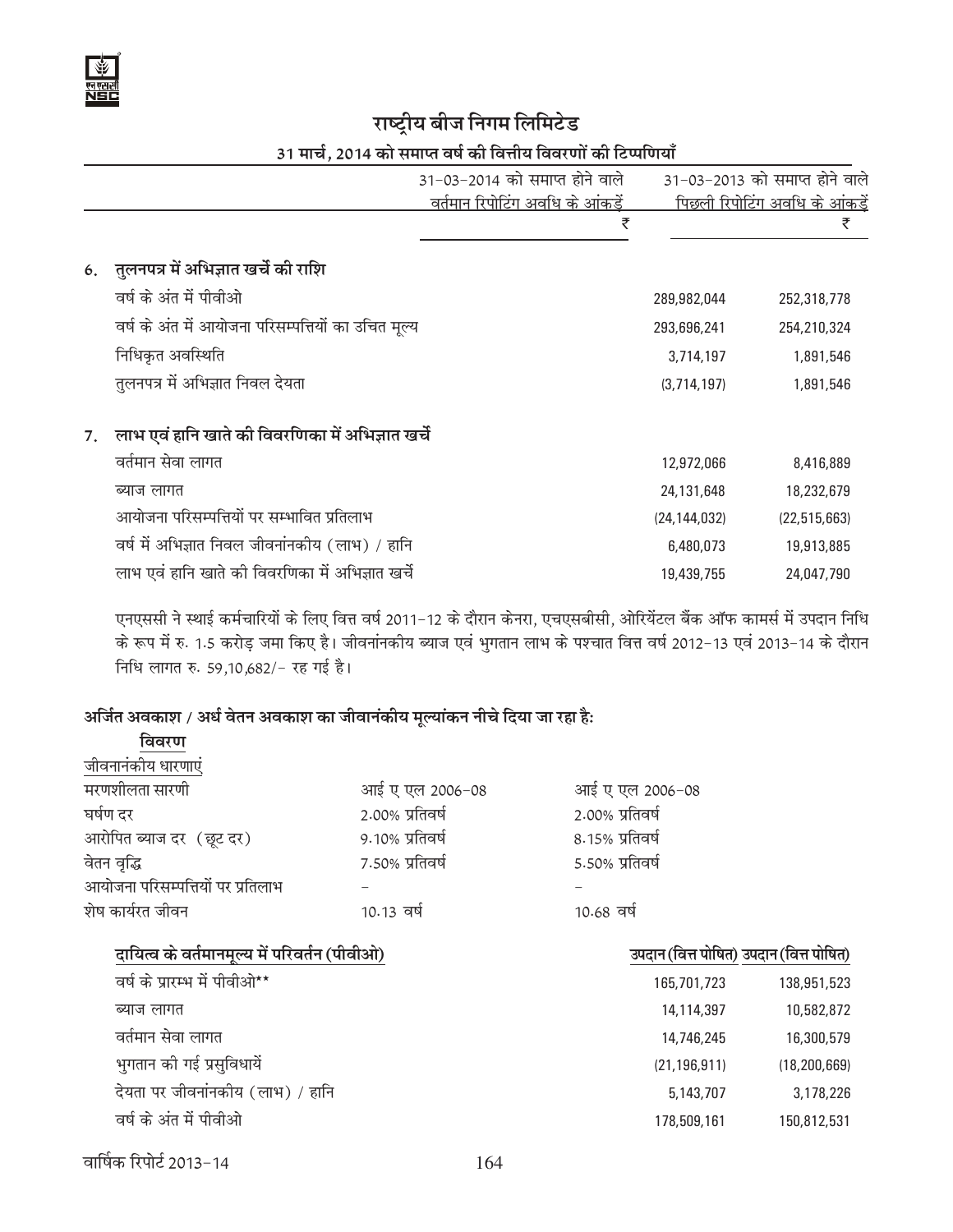## राष्ट्रीय बीज निगम लिमिटे<mark>ड</mark> ।<br><sup>5</sup> 2014 <del>a) ruus af al विजीत विद्यापों की विपापियाँ</del>

|                                                          | 31-03-2014 को समाप्त होने वाले   |                 | 31-03-2013 को समाप्त होने वाले    |
|----------------------------------------------------------|----------------------------------|-----------------|-----------------------------------|
|                                                          | वर्तमान रिपोटिंग अवधि के आंकड़ें |                 | पिछली रिपोटिंग अवधि के आंकड़ें    |
|                                                          | ₹                                |                 | ₹                                 |
| आयोजना परिसम्पत्ति के उचित मूल्य में परिवर्तन            |                                  |                 |                                   |
| वर्ष के आरम्भ में आयोजना परिसम्पत्ति का उचित मूल्य       |                                  |                 |                                   |
| आयोजना परिसम्पत्ति पर सम्भावित प्रतिलाभ                  |                                  |                 |                                   |
| अंशदान                                                   |                                  |                 |                                   |
| भुगतान की गई प्रसुविधायें                                |                                  |                 | $(21, 196, 911)$ $(18, 200, 669)$ |
| आयोजना परिसम्पत्ति पर जीवनांनकीय लाभ / हानि              |                                  |                 |                                   |
| वर्ष के अंत में आयोजना परिसम्पत्ति के उचित मूल्य         |                                  |                 |                                   |
|                                                          |                                  |                 |                                   |
| आयोजना परिसम्पत्ति का उचित मूल्य                         |                                  |                 |                                   |
| वर्ष के आरम्भ में आयोजना परिसम्पत्ति का उचित मूल्य       |                                  |                 |                                   |
| आयोजना परिसम्पत्ति पर वासतविक वापसी                      |                                  |                 |                                   |
| अंशदान                                                   |                                  |                 |                                   |
| भुगतान की गई प्रसुविधायें                                |                                  | (21, 196, 911)  | (18, 200, 669)                    |
| वर्ष के अंत में आयोजना परिसम्पत्ति का उचित मूल्य         |                                  |                 |                                   |
| वर्ष के अंत में पीवीओ                                    |                                  | 178,509,161     | 150,812,531                       |
| निधिकृत अवस्थिति                                         |                                  | (178, 509, 161) | (150, 812, 531)                   |
| अभिज्ञात जीवानंनकीय (लाभ) / हानि                         |                                  |                 |                                   |
| देयता पर जीवानंनकीय (लाभ) / हानि                         |                                  | (5, 143, 707)   | (3, 178, 226)                     |
| वर्ष के लिए जीवानंनकीय (लाभ) / हानि - आयोजना परिसम्पत्ति |                                  |                 |                                   |
| वर्ष में अभिज्ञात जीवानंकीय लाभ / हानि                   |                                  | 5,143,707       | 3,178,226                         |
| तुलनपत्र में अभिज्ञात खर्चे की राशि                      |                                  |                 |                                   |
| वर्ष के अंत में पीवीओ                                    |                                  | 178,509,161     | 150,812,531                       |
| वर्ष के अंत में आयोजना परिसम्पत्तियों का उचित मूल्य      |                                  |                 |                                   |
| निधिकृत अवस्थिति                                         |                                  |                 | $(178,509,161)$ $(15,08,12,531)$  |
| तुलनपत्र में अभिज्ञात निवल देयता                         |                                  | 178,509,161     | 150,812,531                       |
| लाभ एवं हानि खाते की विवरणिका में अभिज्ञात खर्चे         |                                  |                 |                                   |
| वर्तमान सेवा लागत                                        |                                  | 14,746,245      | 16,300,579                        |
| ब्याज लागत                                               |                                  | 14,114,397      | 10,582,872                        |
| आयोजना परिसम्पत्तियों पर सम्भावित प्रतिलाभ               |                                  | $(\cdot)$       |                                   |
| वर्ष में अभिज्ञात निवल जीवनांनकीय (लाभ) / हानि           |                                  | 5,143,707       | 3,178,226                         |
| लाभ एवं हानि खाते की विवरणिका में अभिज्ञात खर्चे         |                                  | 34,004,349      | 30,061,677                        |

लेखा मानक-15 (आर) के अनुसार 31.03.2014 को सेवा के दौरान देयता के रूप में अवकाश यात्रा छूट का जीवनानंकीय मूल्याकंन नीचे दिया गया है**:**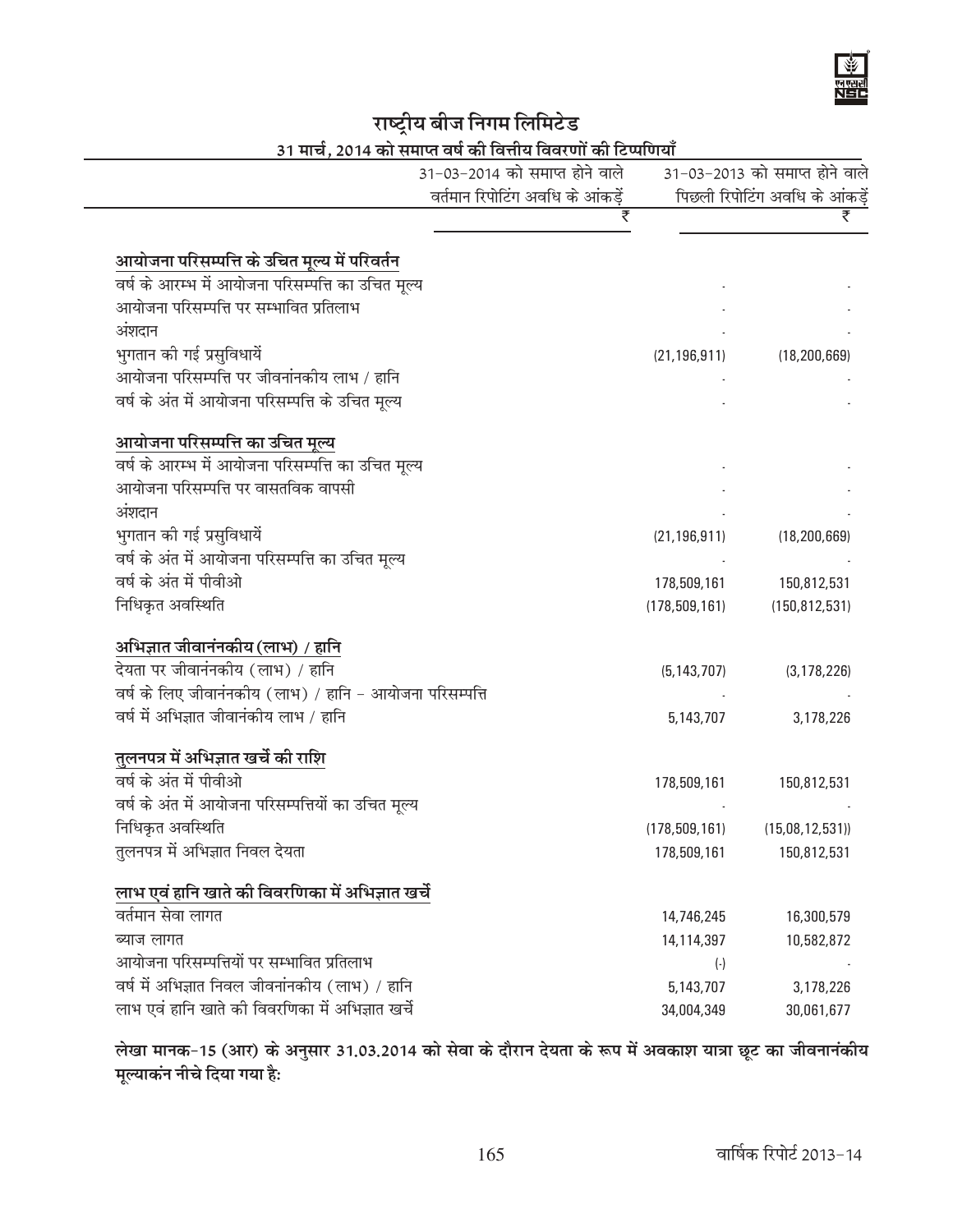

# राष्ट्रीय बीज निगम लिमिटेड 31 मार्च. 2014 को समाप्त वर्ष की वित्तीय विवरणों की टिप्पणियाँ

| 31-03-2014 को समाप्त होने वाले  | 31-03-2013 को समाप्त होने वाले |  |
|---------------------------------|--------------------------------|--|
| वर्तमान रिपोटिंग अवधि के आंकडें | पिछली रिपोटिंग अवधि के आंकडें  |  |
|                                 |                                |  |
| परिसंपत्तियां / देयताएं         |                                |  |
| देयताएं                         | 645,000                        |  |
|                                 |                                |  |

- 31.03.2014 को सभी सीडीए वेतनमान के कर्मचारियों को आईडीए वेतनमान में बदल दिया गया है इसलिए अवकाश यात्रा छूट को  $\star$ कर्मचारियों के 42% भत्तों में शामिल कर दिया है।
- उपदान एवं अर्जित अवकाश / अर्ध वेतन अवकाश के मामलों में देयता के वर्तमान मूल्य के बीच का अंतर, पिछले वर्ष की तुलना में  $\star\star$ चाल वर्ष में जीवनानंकीय मान्यताओं में अंतर के कारण है।

#### 46. सम्बद्ध पार्टी से लेन-देन:

लेखा मानक-18 की आवश्यकता के अनुसार 'सम्बद्ध पार्टी से लेन-देन' अन्य राज्य नियंत्रित उद्यमों के साथ सम्बद्ध पार्टी का संबंध तथा ऐसे उद्यमों से लेन देन को नहीं दिया गया है।

#### संबद्ध पार्टी का नाम एवं संबंध का विवरण  $46.1$ मुख्य प्रबंधन अधिकारीगण (केएमपी)

| श्री. वी. के. गौड़ | अध्यक्ष एवं प्रबंध निदेशक |
|--------------------|---------------------------|
| श्री एम.एम. शर्मा  | निदेशक (वित्त)            |
| श्री एस.बी.खताळ    | निदेशक (वाणिज्यिक)        |

31.03.2014 को संबंधित पार्टियों के साथ लेन-देन एवं बकाया शेष का सार।  $46.2$ 

| लेन देन की प्रकृति                                                                  | रु.          | रु.         |
|-------------------------------------------------------------------------------------|--------------|-------------|
| श्री. वी. के. गौड़, अध्यक्ष एवं प्रबंध निदेशक<br>–मानदेय                            | 16,60,366    | शून्य       |
| वर्ष की समाप्ति तक लेखों में लिए जाने वाले बिलों के विरुद्ध यात्रा अग्रिम<br>प्रापण | 3,09,574     | शून्य       |
| श्री एम.एम. शर्मा निदेशक (वित्त)<br>–मानदेय                                         | 21,50,383    | 35, 12, 000 |
| श्री एस.बी.खताल, निदेशक (वाणिज्यिक)<br>–मानदेय                                      | 15, 19, 5000 | शून्य       |
|                                                                                     |              |             |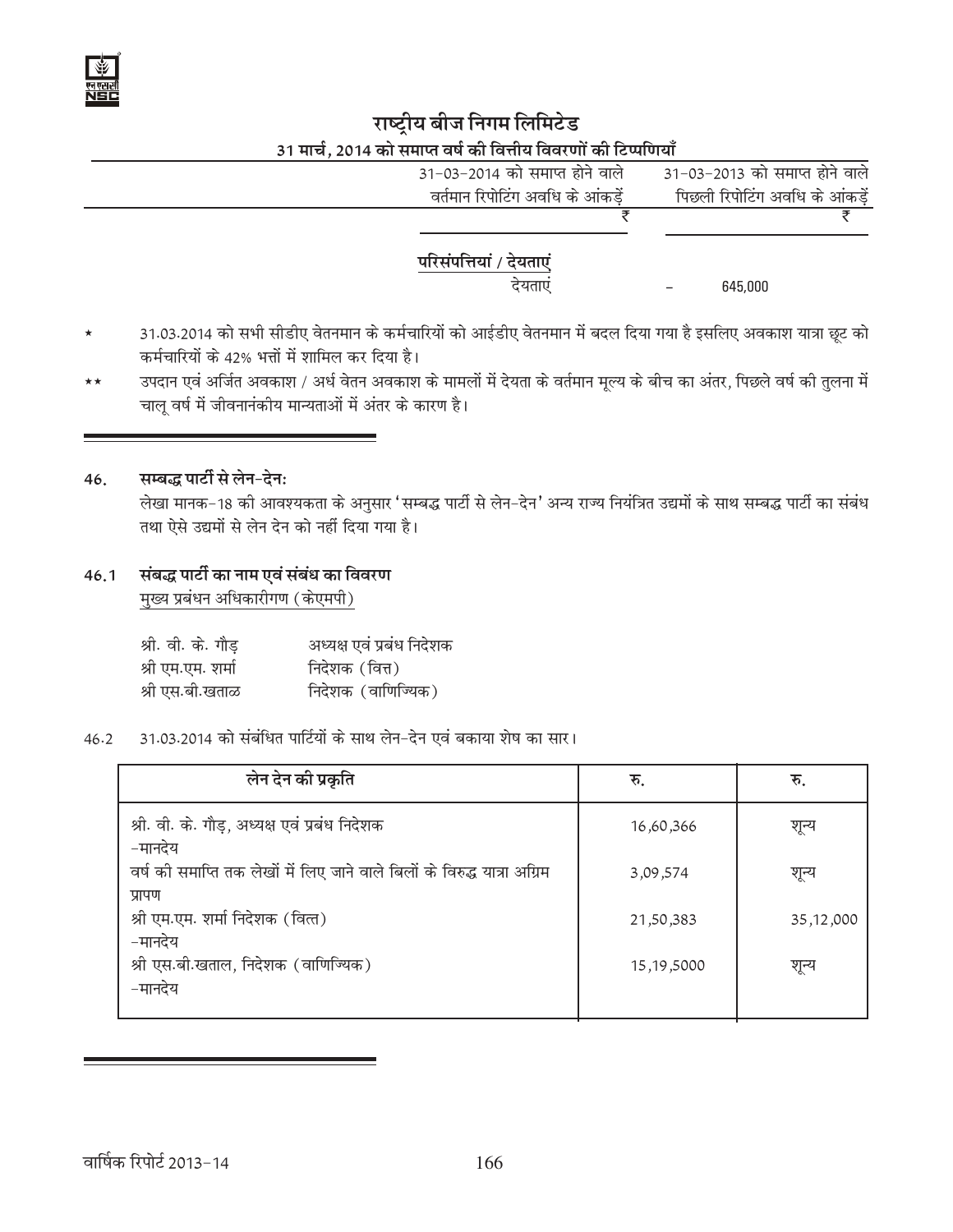

#### अंशदाई पेंशन योजना: 47.

15-01-2014 को निदेशक मंडल ने अपनी 252 वीं बैठक में डीपीई के दिशानिर्देशों के अनुसार एनएससी कर्मचारी परिभाषित सेवानिवृत्त पेंशन योजना का अनुमोदन किया जिसमें 01.04.2011 से नियोक्ता का अंशदान मूल + मंहगाई भत्ता का 10 प्रतिशत तथा कर्मचारी अंशदान मूल + मंहगाई भत्ता का 05 प्रतिशत होगा। एनएससी ने वित्त वर्ष 2013-14 के दौरान 1.4.2011 से 31.3.2014 तक की अवधि के लिए नियोक्ता अंशदान के रूप में रु. 8,00,39,000 का प्रावधान किया है।

- निदेशक मंडल की राय में, सभी परिसंपत्तियों की लागत (अचल संपतित्तयों एवं गैर वर्तमान निवेश को छोडकर) लेन देन के सामान्य 48. अवस्था में वसूली पर कम से कम उस राशि के बराबर हैं, जिस पर वे तुलनपत्र में बताए गए हैं।
- कंपनी मामलों का मंत्रालय ने अपने आदेश संख्या 24/1/2014-सीएल.III दिनांक 5.5.2014 के द्वारा दिनांक 1.4.2014 से भारतीय 49. राज्य फार्म निगम का एकीकरण राष्ट्रीय बीज निगम लिमिटेड के साथ करने का आदेश जारी कर दिया है।
- पिछले वर्ष के आंकड़ों को वर्तमान वर्ष के वर्गीकरण/प्रकटीकरण के समकक्ष पुन:श्रेणित/पुन:वर्गीकृत कर दिया है, जहां कहीं 50 आवश्यक हो.

(एम.एम.शर्मा)

निदेशक (वित्त)

अध्यक्ष एवं प्रबंध निदेशक

(मो. राकिम) कंपनी सचिव

> हमारी सलंग्न समदिनांकित रिपोर्ट के अनुसार के.सी. खन्ना एंड कंपनी के निमित्त सनदी लेखाकार एफआरएन-000481 एन

(वी.के. गौड)

हर्षा चंद्रा साझेदार सदस्यता सं: 080489 दिनांक: 18.08.2014

नई दिल्ली - 110001 दिनांक: 31 जुलाई, 2014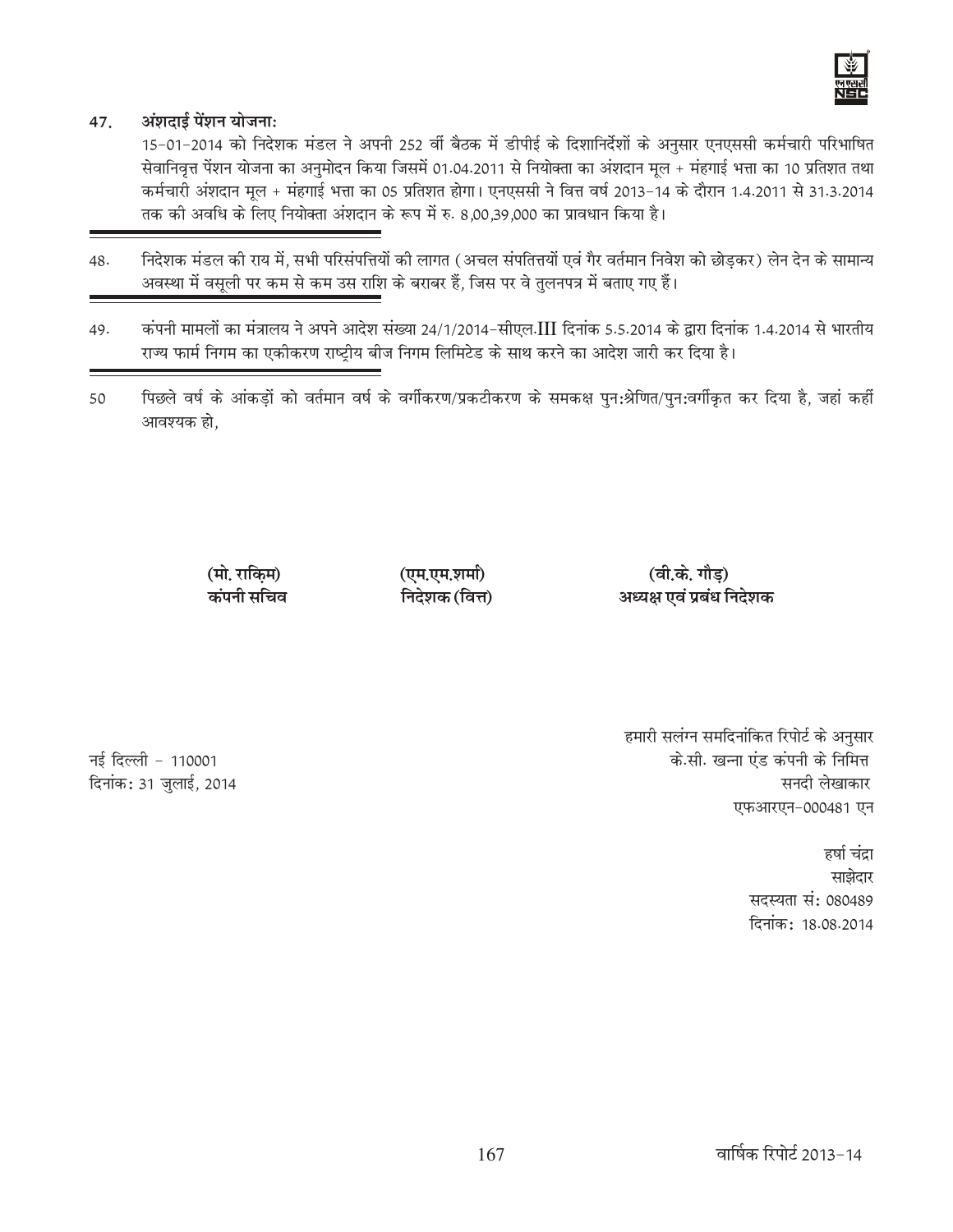

राष्ट्रीय बीज निगम लिमिटेड<br>31 मार्च, 2014 को समाप्त हुए वर्ष का नकदी प्रवाह विवरण<br><u>31-03-2014 को समाप्त वर्ष के लिए - 31-03-2013 को समाप्त वर्ष के लिए</u><br>र<u>ेल्फ - स्कार्ट के पार्ट के पार्ट क</u>

#### परिचालन गतिविधियों से नकदी प्रवाह (क)

| करों तथा पूर्वावधि समायोजन से पूर्व निवल लाभ       |                 | 806,659,520     |                 | 613,496,209     |
|----------------------------------------------------|-----------------|-----------------|-----------------|-----------------|
| निम्नलिखित के लिए समायोजन:                         |                 |                 |                 |                 |
| मूल्याह्यस                                         | 26,685,108      |                 | 32,872,777      |                 |
| बर्टे खाते डाले गए व्यापार प्राप्य एवं अंग्रिम     | 231,812,005     |                 | 469             |                 |
| अशोध्य एवं संदिग्ध व्यापार प्राप्य के लिए प्रावधान | 17,748,994      |                 | 14,082,201      |                 |
| अग्रिम एवं दावों के लिए प्रावधान                   | 1,867,180       |                 | 54,854,303      |                 |
| निवेश के मूल्य में कमी के लिए प्रावधान             | 10,637,998      |                 |                 |                 |
| बोनस                                               | 767,384         |                 | 6,100,195       |                 |
| उपदान                                              |                 |                 | 7,891,986       |                 |
| अवकाश प्रसुविधाएं                                  | 34,004,349      |                 | 30,263,113      |                 |
| पेंशन अंशदान                                       | 80,039,000      |                 |                 |                 |
| सेवानिवृत्त कर्मचारी कल्याण के लिए प्रावधान        | 8,421,403       |                 |                 |                 |
| निष्पादन संबंधी वेतन                               | 40,400,000      |                 |                 |                 |
| अनुग्रह राशि (वीआरएस)                              | 25,795,710      |                 |                 |                 |
| वित्त लागत                                         | 16,092,771      |                 | 49,486,787      |                 |
| अनुदान सहायता से खरीदी गई परिसंपत्तियों            | (13, 941, 478)  |                 | (14, 074, 716)  |                 |
| पर आय के रूप में पहचाना गया मूल्याह्नस             |                 |                 |                 |                 |
| स्थायी परिसंपत्तियों की बिक्री पर लाभ (निवल)       | (471, 621)      |                 | (812, 960)      |                 |
| प्रावधान एवं देयताएं जिनकी अब आवश्यकता नहीं है     | (77, 244, 287)  |                 | (9,064,426)     |                 |
| ब्याज आय                                           | (38,088,822)    |                 | (5,060,951)     |                 |
| लाभांश आय                                          | (5,093,950)     | 359,431,744     | (6,028,239)     | 160,510,539     |
| कार्यशील पूंजी के बदलाव से पूर्व परिचालन लाभ       |                 | 1,166,091,264   |                 | 774,006,748     |
| निम्नलिखित के लिए समायोजन:                         |                 |                 |                 |                 |
| स्टॉक                                              | 259,886,223     |                 | 9,853,538       |                 |
| व्यापार प्राप्य                                    | (70, 459, 180)  |                 | (200, 603, 124) |                 |
| अन्य चालू परिसंपत्तियां                            | 742,378,098     |                 | 2,394,402       |                 |
| ऋण एवं अग्रिम - अल्प एवं दीर्घ अवधि                | 194,084,387     |                 | (646, 326, 507) |                 |
| चालू देयताएं एवं प्रावधान - चालू एवं गैर चालू      | (507, 816, 472) | 618,073,056     | 255,631,097     | (579, 050, 594) |
| परिचालनों से अर्जित नकदी                           |                 | 1,784,164,320   |                 | 194,956,154     |
| बोनस / पीएलआई का भुगतान                            | (6, 106, 272)   |                 | (9,981,206)     |                 |
| अवकाश नकदी करण का भुगतान                           | (21, 821, 622)  |                 |                 | (18, 200, 669)  |
| पूर्वावधि समायोजन (निवल)                           | (8,916)         |                 |                 | 9,147,740       |
| आयकर का भुगतान                                     | (245, 370, 754) | (273, 307, 564) | (152, 541, 230) | (171, 575, 365) |
| परिचालन गतिविधियों से निवल नकदी (क)                |                 | 1,510,856,756   |                 | 23,380,789      |